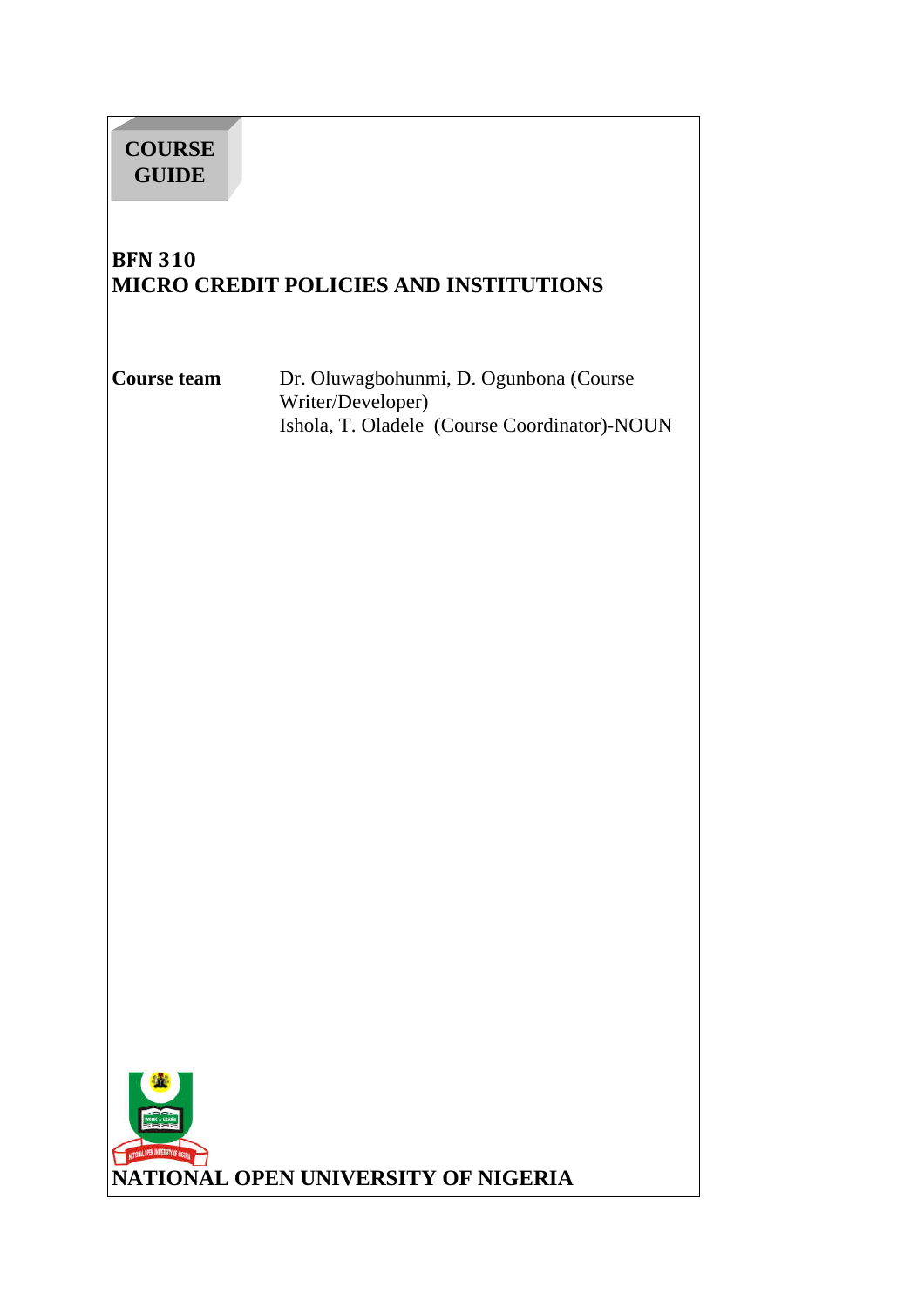© 2017 by NOUN Press National Open University of Nigeria **Headquarters** University Village Plot 91, Cadastral Zone Nnamdi Azikiwe Expressway Jabi, Abuja

Lagos Office 14/16 Ahmadu Bello Way Victoria Island, Lagos

e-mail: centralinfo@nou.edu.ng URL: www.nou.edu.ng

All rights reserved. No part of this book may be reproduced, in any form or by any means, without permission in writing from the publisher.

Printed 2014, 2017

ISBN: 978- 058-120-2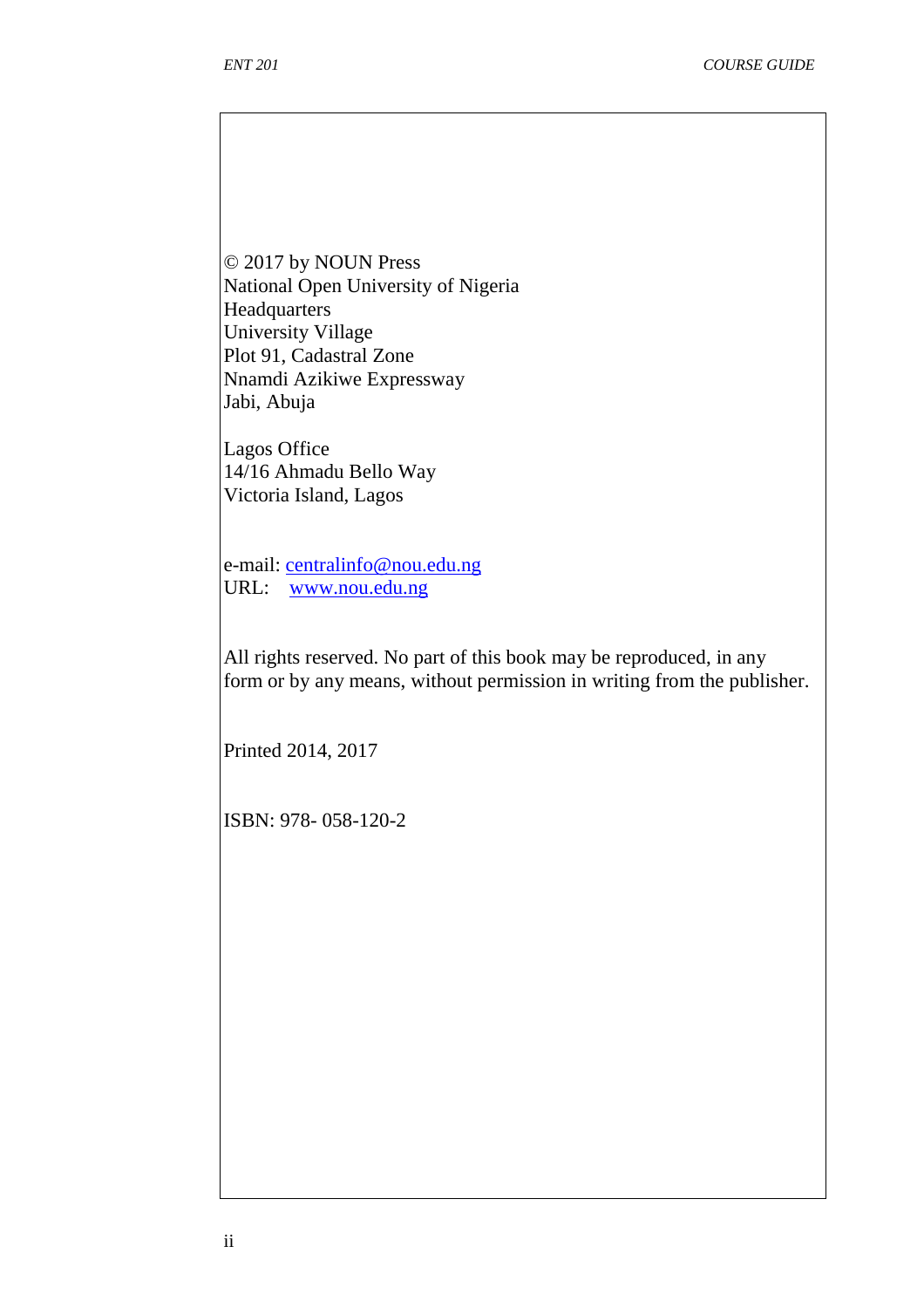# **CONTENTS**

# **PAGE**

| $\mathbf{1}$ |
|--------------|
| 2            |
| 2            |
| 2            |
| 3            |
|              |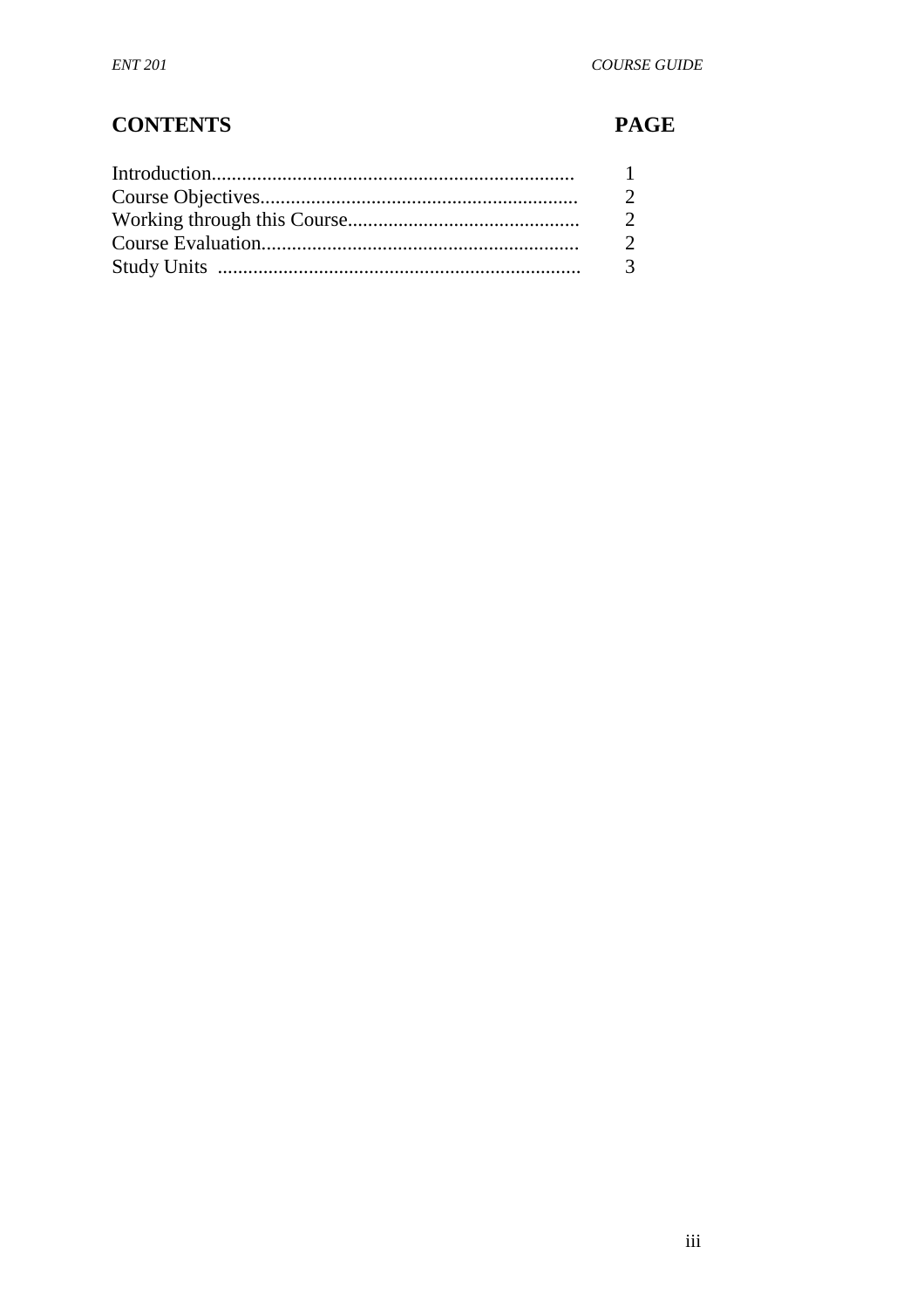#### **INTRODUCTION**

A robust economic growth can be achieved if well-focused poverty alleviation programmes are put in place. These programmes must be articulated in such a way that people would have access to factors of production and credit. The latent capacity of the poor for entrepreneurship would be enhanced by the provision of micro-finance services, which will enable them to engage in economic activities and be self sufficient. It will also lead to increase in employment opportunities in the economy.

Over 65% of the economically active population that are precluded from formal financial services provided by the conventional banks could benefit from the programme. Furthermore, the policy on microfinance will make it possible for the informal sector to be brought under the supervision of the Central Bank of Nigeria (CBN), thus making it possible for the achievement of monetary stability and the expansion of financial infrastructure in the country to meet the financial requirement of the Micro, Small and Medium Enterprises (MSMEs). A vibrant micro finance sub- sector would evolve and it would be integrated into the main stream of the national financial system and provide the stimulus for growth and development. It would also harmonise operating standards and provide a strategic platform for the evolution of microfinance institution, promote appropriate regulation, supervision and adoption of best practice.

The first effort to promote micro enterprises started in the early 1950s with the establishment of the Colonial Development Loans Board by the Colonial Administration. This was later replaced by the Revolving Loan Fund for Industry which came as part of the technical assistance from the U.K for the Small-Scale Industries Credit Scheme (SSICS). State and Federal Governments also contribute to the purse of the SSICS for on-lending to small entrepreneurs. Several Polices have been put in place since 1980s. Some of them are discussed in the study guide.

The government also instituted some organisations to oversee the implementation of these policies in order to achieve the desired result.

The potential beneficiaries are expected to fulfill some obligations some of which are accurate record keeping, efficient management of the business and optimum utilisation of the resources.

This Course Guide gives you an idea of the different topics you are to cover and the time to be spent on each topic.

There are Self Assessment Questions (SAQs), which you will answer in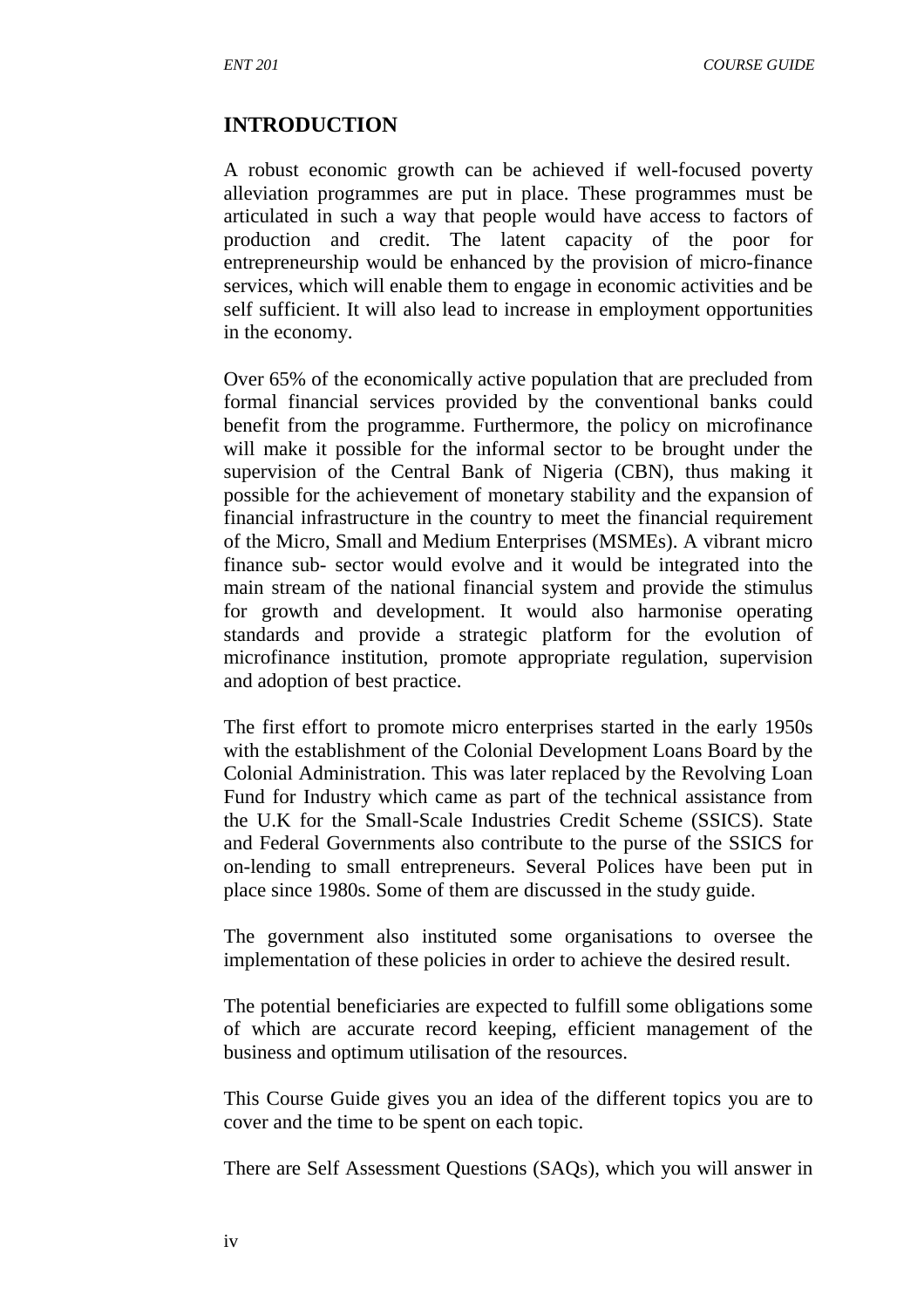order to test our ability to remember or assimilate.

There are Tutor-Marked Assignments (TMAs), which the student is expected to answer. A careful study of the manual will lead you to the answers. There will be regular tutorial classes that are linked to the course and you are advised to attend the sessions.

### **COURSE OBJECTIVES**

During this course, you will learn the various definitions of SMEs and why they need Micro credit. Effort will also be made to list and explain the activities of the various Institutions which are empowered to implement government policies linked with the development of the SMEs. You will also learn about the essence of proper record keeping and resource management.

# **WORKING THROUGH THIS COURSE**

For you to successfully complete this course, you are expected to read each study unit, reference books and other resources that are relevant. The SAQs are to enhance your understanding of the topic; they are not to be submitted.

The TMA is to be answered immediately after each unit is completed and sent to the course facilitator for assessment.

This course is a 2- credit course. You are therefore expected to spend a minimum of two hours every week studying. You are expected to complete the entire course outline within a period of 18-25 weeks.

### **COURSE EVALUATION**

As earlier stated, every unit of this course has an assignment attached to it. You are required to keep an assignment file. After every unit the assignment should be done. At the end of the course, the evaluation shall be as follows:

Assignments 30% Examination 70% Total 100%.

At the end, the best 10 TMAs will be selected to make up 30%. The examination at the end of the course shall cover all the aspects of the course.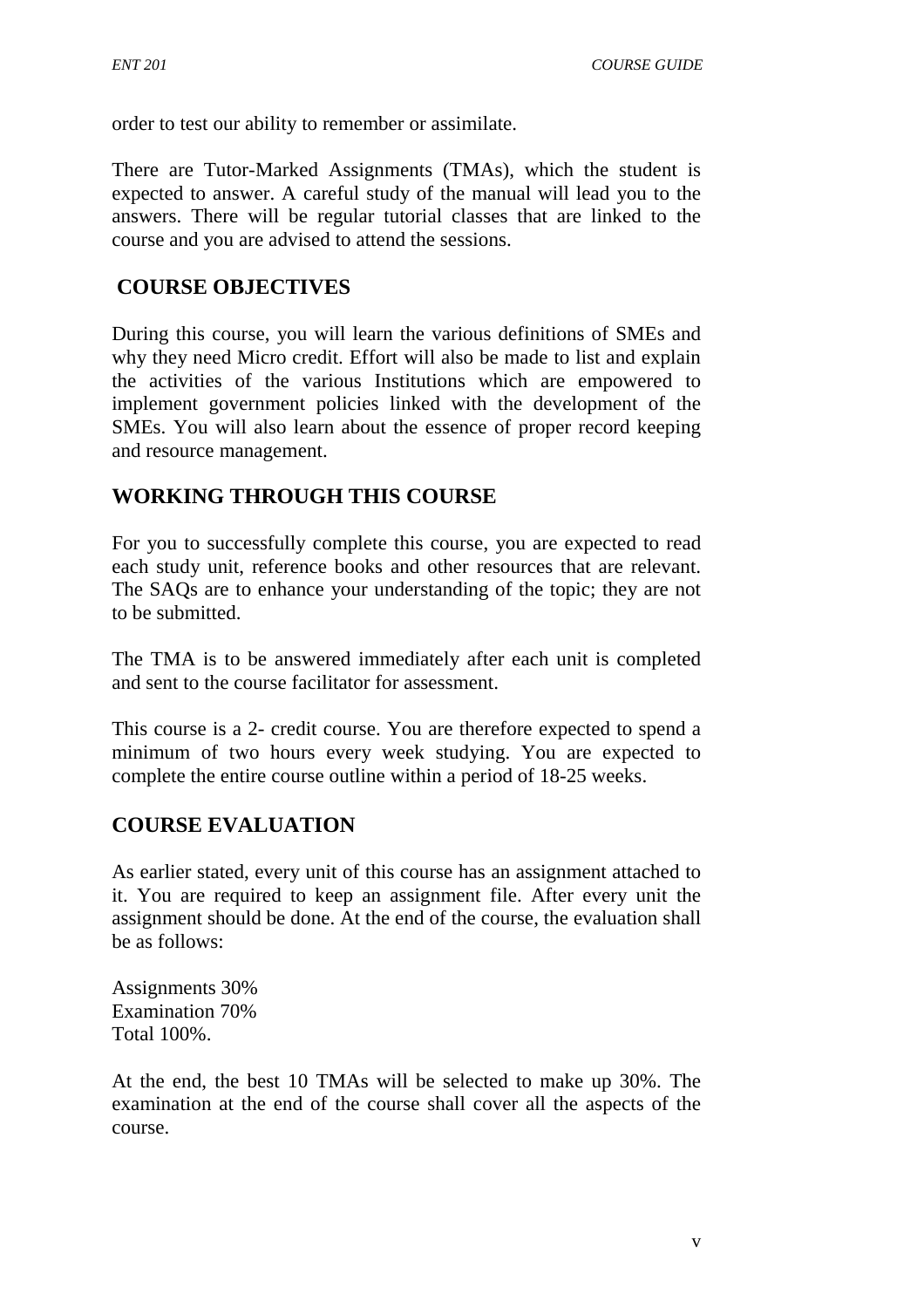### **STUDY UNITS**

The units have been designed to cover the various policies formulated to enhance effective performance of the SMEs. The various institutions that are empowered with the implementation of the policies are also discussed. In order to have full benefit of the course, some additional topics are added. The topics discussed are based on this information.

#### **Module 1**

| Unit 1 | Micro Financing                               |
|--------|-----------------------------------------------|
| Unit 2 | Traditional Micro Finance Practice in Nigeria |
| Unit 3 | Sources of Funds (Part 1)                     |
| Unit 4 | Sources of Funds: Partnership and             |
|        | <b>Cooperative Society</b>                    |
| Unit 5 | Non-governmental Organisation in Microfinance |

### **Module 2**

| Unit 1 | <b>Government Policies</b>            |
|--------|---------------------------------------|
| Unit 2 | Micro Finance Institutions Part I     |
| Unit 3 | Micro Finance Institutions Part II    |
| Unit 4 | How to Keep and Use Business Records  |
| Unit 5 | Marketing – How to Sell Your Products |
|        |                                       |

### **Module 3**

| Unit 1 | Marketing: Promotion Part I |
|--------|-----------------------------|
|--------|-----------------------------|

- Unit 2 Management Cash
- Unit 3 Entrepreneur and Entrepreneurship
- Unit 4 Definitions of Business Types<br>Unit 5 General Management Practices
- General Management Practices in Small Scale Business

#### **Module 4**

| Unit 1 | Contemporary Management Practices in     |
|--------|------------------------------------------|
|        | <b>Small Business I</b>                  |
| Unit 2 | Contemporary Management Practices in     |
|        | <b>Small Business II</b>                 |
| Unit 3 | Cause of Failure of Small Scale Business |
| Unit 4 | Possible Projects                        |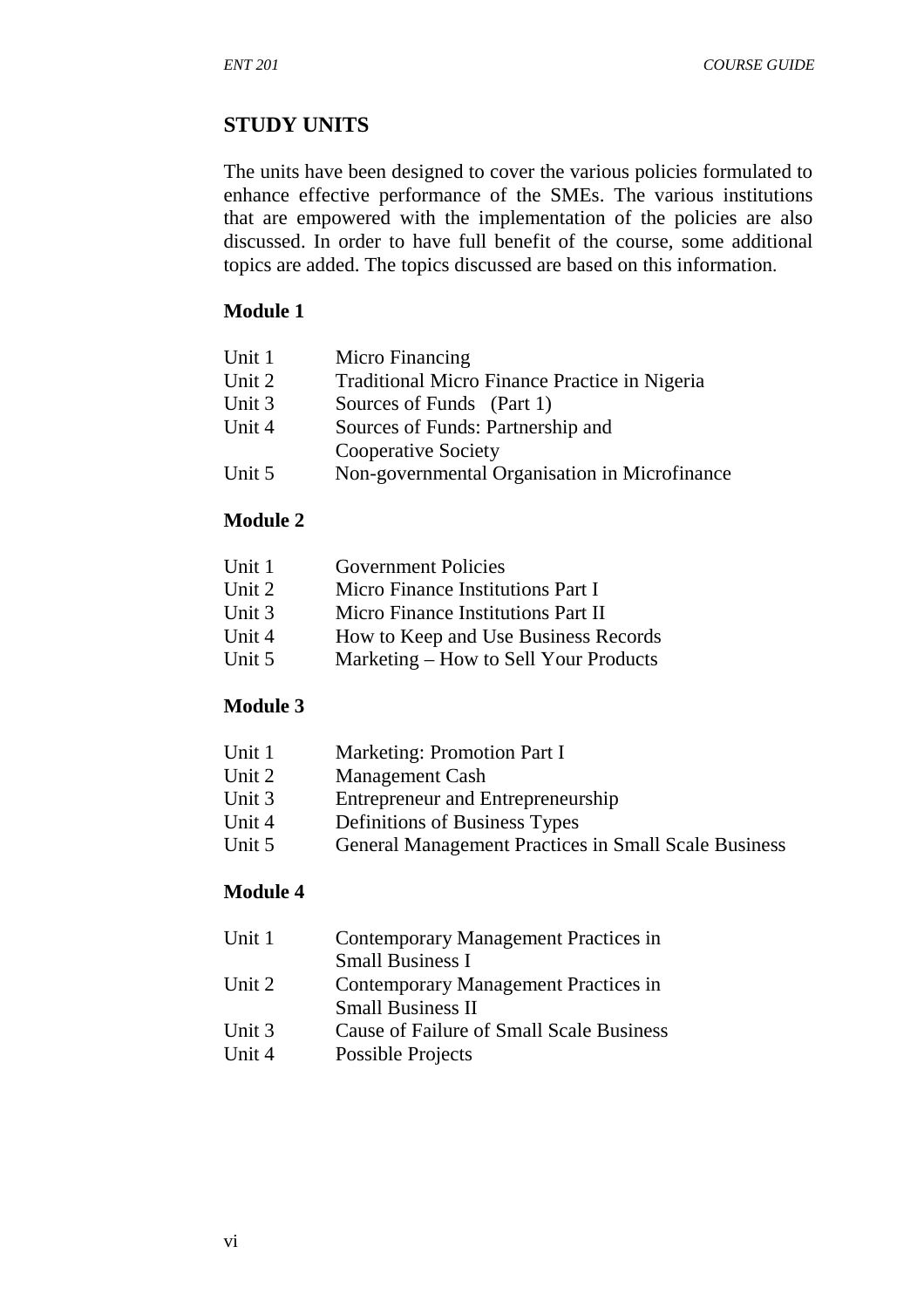# **MAIN COURSE**

# **CONTENTS PAGE**

| Unit 1   |                                                   |     |
|----------|---------------------------------------------------|-----|
| Unit $2$ | Traditional Micro Finance Practice in Nigeria. 10 |     |
| Unit $3$ |                                                   |     |
| Unit 4   | Sources of Funds: Partnership and                 |     |
|          |                                                   |     |
| Unit 5   | Non-Governmental Organization in                  |     |
|          |                                                   |     |
|          |                                                   | 36  |
| Unit 1   |                                                   |     |
| Unit $2$ |                                                   |     |
| Unit 3   | Micro Finance Institutions Part II  56            |     |
| Unit 4   | How to Keep and Use Business Records 70           |     |
| Unit 5   | Marketing – How to Sell Your Products 80          |     |
|          |                                                   | 88  |
| Unit $1$ | Marketing: Promotion Part I                       | 88  |
| Unit 2   |                                                   | 95  |
| Unit $3$ | Entrepreneur and Entrepreneurship                 | 102 |
| Unit 4   |                                                   | 112 |
| Unit 5   | <b>General Management Practices in Small</b>      |     |
|          |                                                   | 126 |
|          |                                                   |     |
| Unit 1   | Contemporary Management Practices in              |     |
|          |                                                   |     |
| Unit $2$ | Contemporary Management Practices in              |     |
|          |                                                   | 147 |
| Unit 3   | Cause of Failure of Small Scale Business          | 155 |
| Unit 4   |                                                   | 165 |
|          |                                                   |     |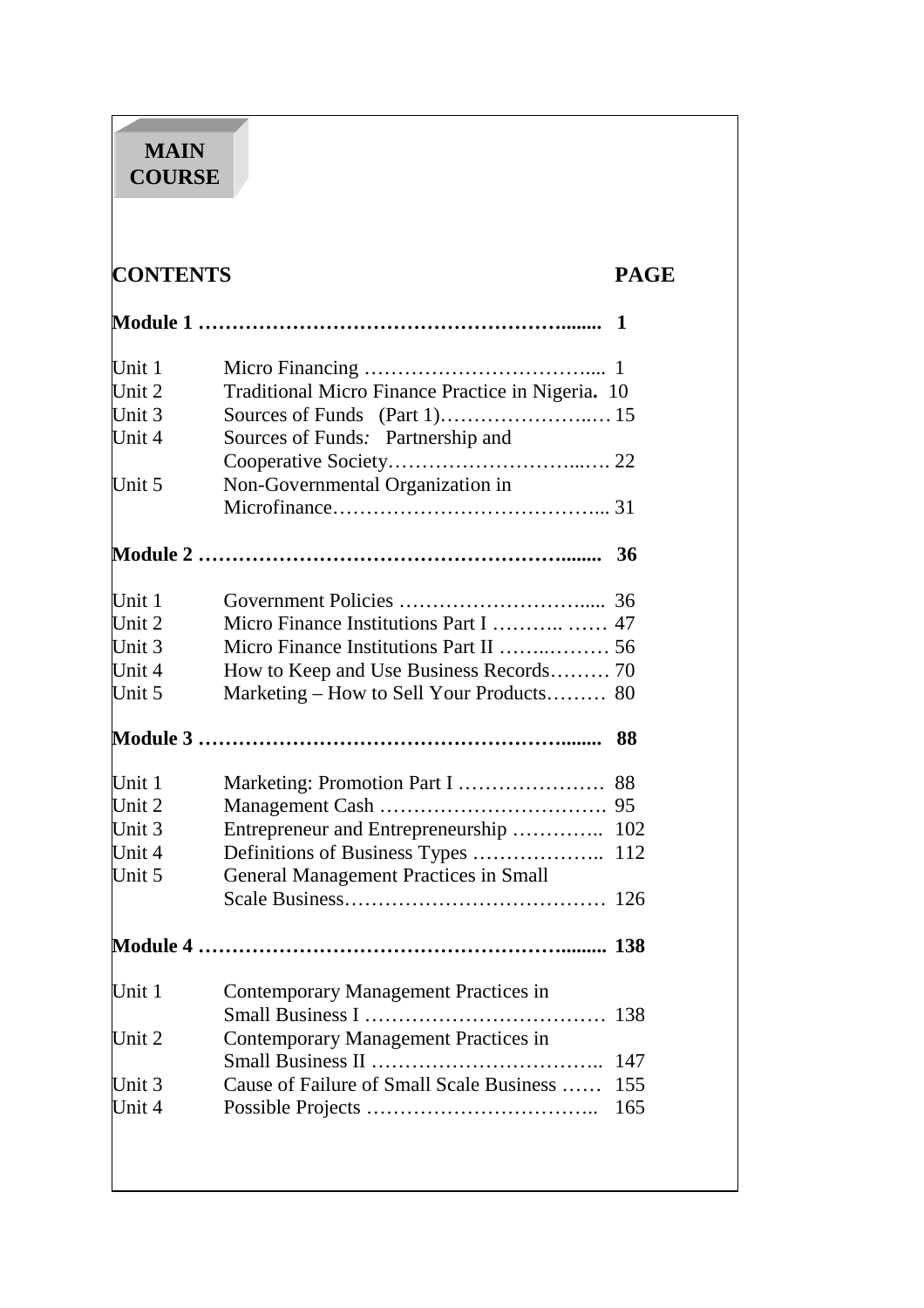# **MODULE 1**

| Unit 1 | Micro Financing |
|--------|-----------------|
|        |                 |

- Unit 2 Traditional Micro Finance Practice in Nigeria
- Unit 3 Sources of Funds (Part 1)
- Unit 4 Sources of Funds: Partnership and Cooperative Society
- Unit 5 Non-governmental Organisation in Microfinance

# **UNIT 1 MICRO FINANCING**

# **CONTENTS**

- 1.0 Introduction
- 2.0 Objectives
- 3.0 Main Content
	- 3.1 Micro Financing
	- 3.2 Micro Credit
		- 3.2.1 Features of Micro Credit or Micro finance Institution
		- 3.2.2 The Beneficiaries
		- 3.2.3 Smallness of the Loan or Credit Facility
		- 3.2.4 Adoption of credit plus Approach
		- 3.2.5 Focus on Rural Women
		- 3.2.6 Group Delivery Methodology
		- 3.2.7 Pre-Loan Training Programmes
	- 3.3 Elements of Micro Finance
		- 3.3.1 Activities towards the Poor
	- 3.4 The Benefits of micro Credit or Micro Financing
	- 3.5 Reasons for Micro Financing
	- 3.6 Benefits of Loan to the Beneficiary and others
- 4.0 Conclusion
- 5.0 Summary
- 6.0 Tutor-Marked Assignment
- 7.0 References/Further Reading

# **1.0 INTRODUCTION**

Mrs. Adeawo, a petty trader in Agbala town started her mat weaving business, using a family savings of N30 in 1988. She could not get money from the bank because she was poor and could not present the required document as well collateral as a tender at any commercial bank or any formal financial institution. She operated the business for 12years without much success until she was introduced to a bank that was giving out loan to petty traders. She collected N75, 000 which was a huge sum of money to her. She used the money to boost the growth of her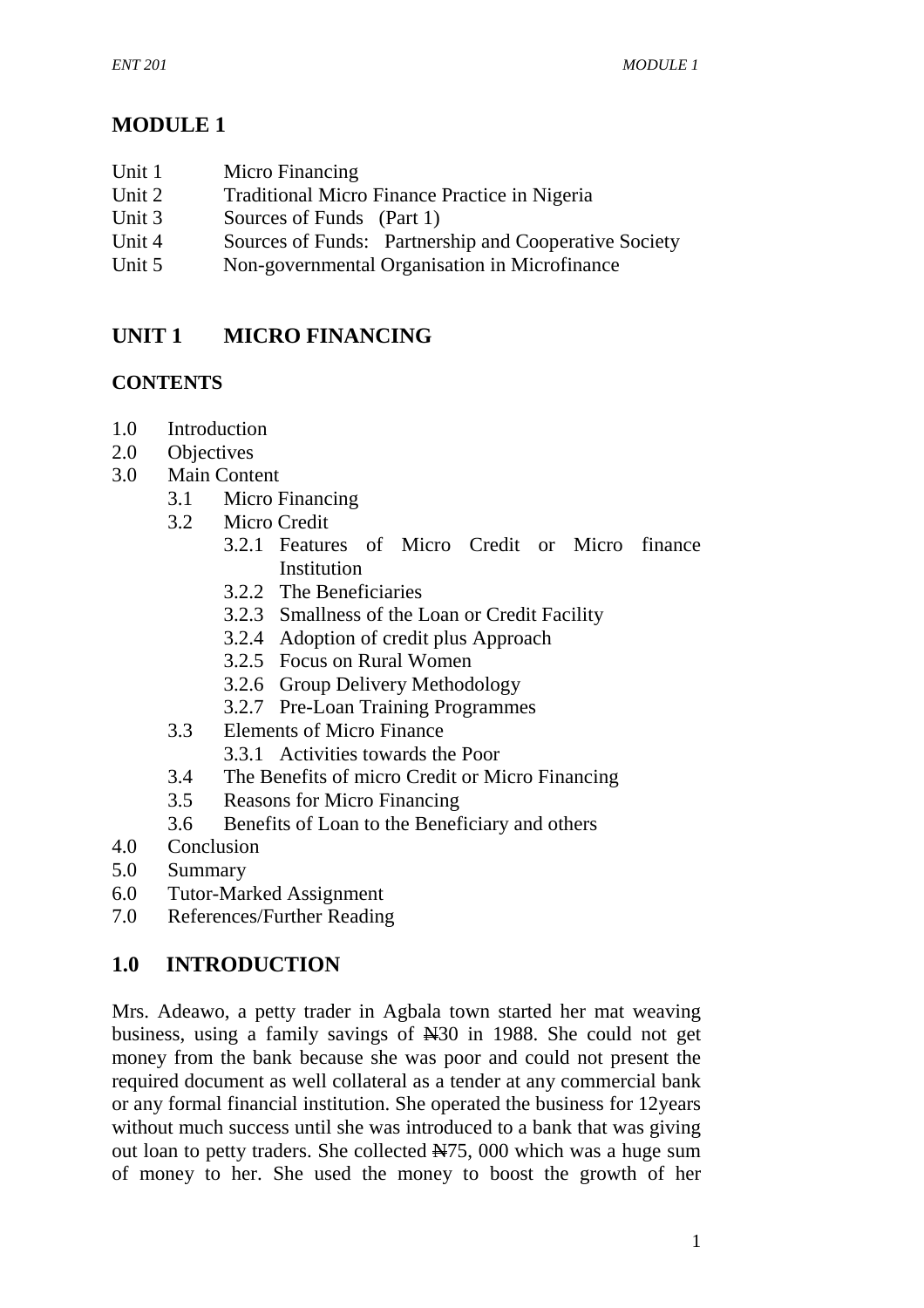business. She was able to repay the loan at the appropriate time. The business grew and increased beyond her little town to other States of the federation.

In many developing countries, Nigeria inclusive, women constitute a major percentage of micro entrepreneurs in the informal sector. Many of them are illiterate, and live in the rural setting. They set up their business, living from hand to mouth and never been able to move above the poverty line due to lack of credit or house or land or collateral to secure loan from commercial institutions. About 85 percent of people in developing countries derive their incomes from the informal sector, thus the need for good financial sector, infrastructure and national strategies to reduce poverty by a half. They only access loan from money-lenders who are extortionists charging high rates of interest which reduce the profit that would have accrued to the entrepreneur. It is therefore important to put in place policies and institutions that will promote micro finance or micro credit services to the poor or small scale entrepreneurs.

# **2.0 OBJECTIVES**

The aim of this unit is to enable the student understand the meaning of and the need for micro credit or micro financing. Specifically, the objectives are that the student should be able to:

- Recall the definition of micro financing
- Recount the benefits of micro credit to the beneficiaries

# **3.0 MAIN CONTENT**

### **3.1 Micro Financing**

### **3.1.1 Definition of Terms**

It is necessary to define some of the terms which are used in this unit.

**ENTREPRENEUR:** An entrepreneur is a sole trader. He can also be referred to as a business man. He is the owner of the business which may be a retail business, a micro business, small scale business or medium or large scale business. He decides the type of business he wants to engage in. If the business succeeds, he owns all the profit, if it fails, he bears all the losses. He uses his money to buy the machines, tools, equipments and employs labor as well as buys materials for production.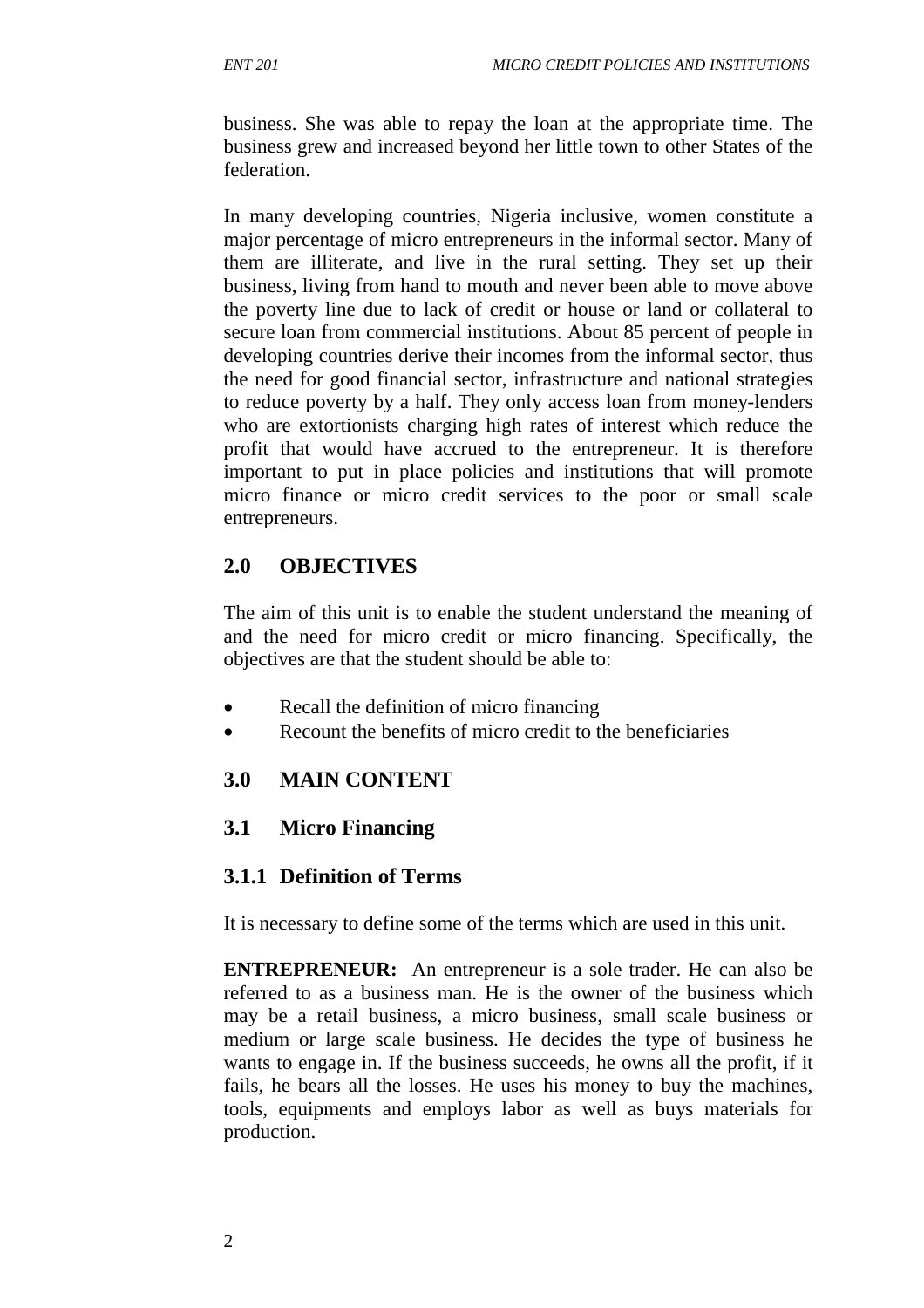**COLLATERAL:** It is the property pledged as a guarantee for the repayment of a loan. It could be a landed property, a car, a stipulated amount to be deposited in the bank as a guarantee against the loan to be advanced. Collateral is usually a request of the commercial bank.

**LOAN:** It is an amount of money lent to a customer by a bank. This amount attracts a cost or a charge which is referred to as interest rate.

**INFORMAL SECTOR:** It refers to the sector of the economy that is not categorized under the range of operation of the organised economic activities. This sector is categorised by the International Labour Organisation (ILO) in 1990 into three broad groups:

- (a) owner-employers of micro enterprises, which require the services of a few paid workers, with or without apprentices;
- (b) Own account workers who own and operate one-person business, working alone or with the help of family members and apprentices who are usually unpaid; and
- (c) Dependent workers paid or unpaid. This includes wage earners in micro enterprises, unpaid family workers apprentices, contract labor, home workers and paid domestic workers.

# **3.2 Micro Credit**

Micro credit or micro financing is the means of providing the economically active poor and low income households with financial services such as credit or loan to help them engage in income generating activities or help them to expand their small business as experienced in the story earlier recounted. They also provide services such as savings, micro leasing, micro insurance and payment transfers. The implementation of the additional services will be enhanced by the newly introduced Micro Finance Institutions (MFIs).

Traditionally, especially in village setting, workmen such as bricklayers, well diggers etc lease various implement such as hand pans, shovels, cutlass in order to carry out their daily activities.

# **3.2.1 Features of Micro Credit or Micro Finance Institutions**

The organisations that are solely involved in micro credit or micro financing have certain distinguishing features which differentiate them from the commercial banks. These are:

- the smallness of loans advanced (to the debtors).
- the smallness of savings collected (from the depositors).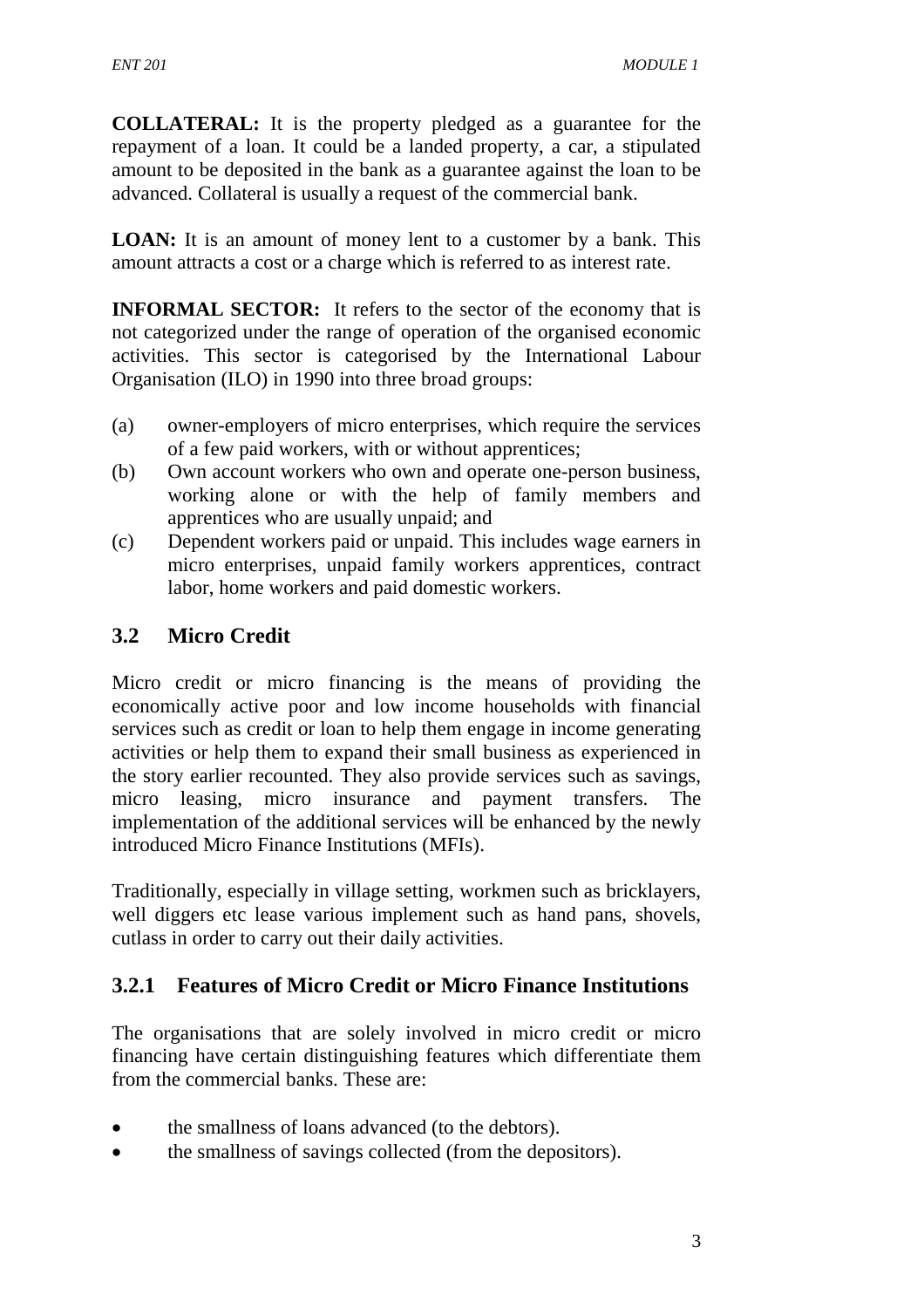- the absence of asset-based collateral (that is, landed property to stand as a guarantee to secure loan).
- the simplicity of operations (the beneficiaries are not expected to have extensive accounting procedures in place).

# **3.2.2 The Beneficiaries**

The beneficiaries are mostly small or micro business owners who are mostly in the informal sector. They could be in business such as shoe mending, retail selling, pepper/tomato selling, agro-allied food production and farming. They are generally classified as the poor or small business owners.

Most of the beneficiaries have little or no education and lack modern skills. They also have little knowledge about record keeping, planning, cash management and other modern management techniques.

### **3.2.3 Smallness of the Loan or Credit Facility**

The financial need of micro enterprises is very low. A loan of as small as N10, 000 can change the business volume and profitability of a micro enterprise. In spite of the fact that the loan is small, each beneficiary must have proper record with the MFI. This will make the cost of processing the loan to be high. In order to solve this problem, group delivery methodology is used for both the savings and loan operation.

### **3.2.4 Adoption of Credit plus Approach**

Micro Finance Institutions look beyond credit provision. They also take care of the total well being of the people. So they train them in the area of health care, skill enhancement, technological transfer, reproductive health etc.

### **3.2.5 Focus on Rural Women**

They concentrate mainly on rural women who are mostly farmers and petty traders.

# **3.2.6 Group Delivery Methodology**

Beneficiaries are encouraged to form a group or a cooperative society which could be based on type of business activities e.g. Pepper sellers' association. The usage of the loan, monitoring of the savings and repayment of loan are done at group meetings. However, the individual is held responsible for the utilization and repayment of the loan. It is also possible for a group to take a loan together for joint business.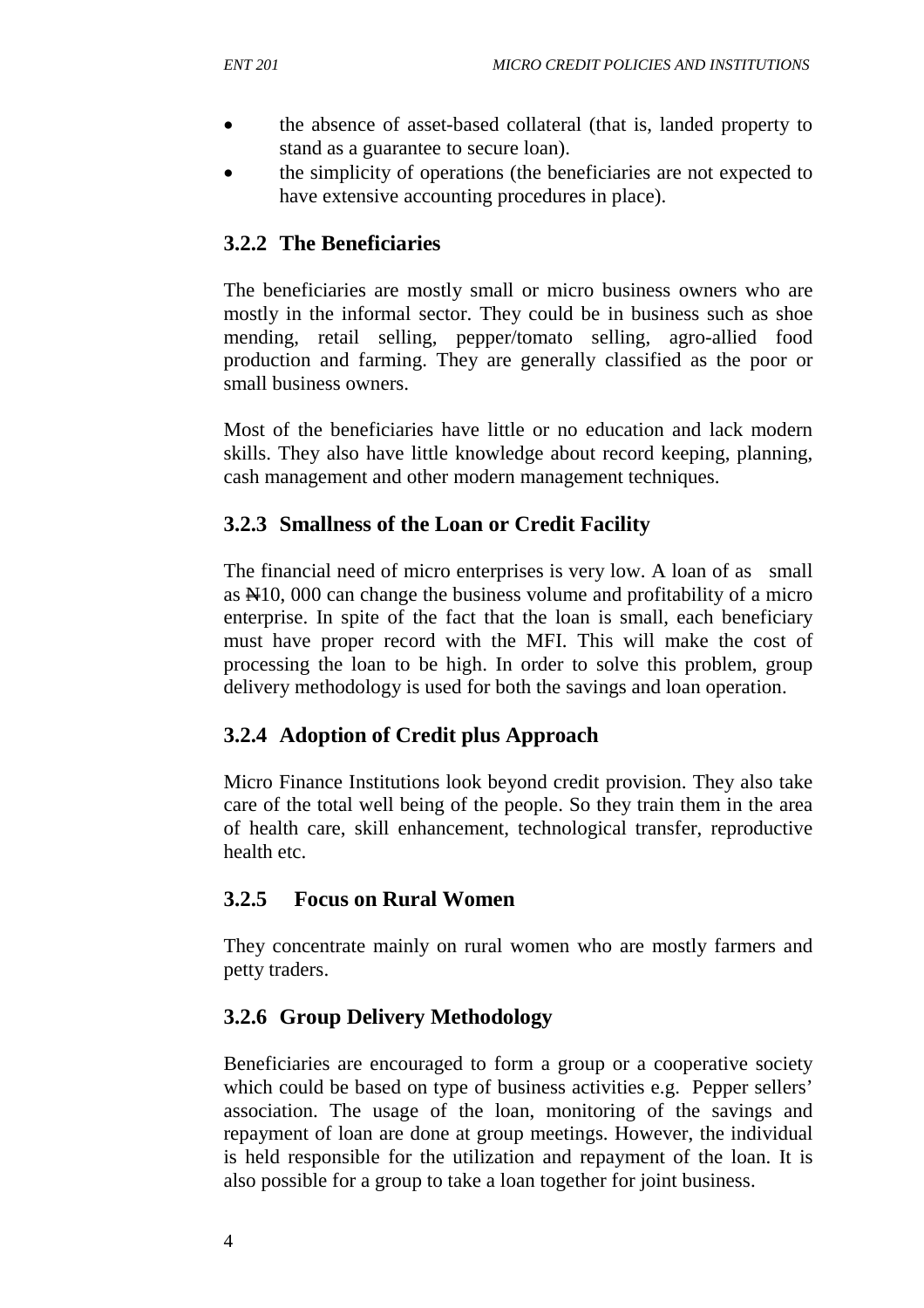Group delivery methodology has some advantages. These are:

#### • **Reduction of the Cost of Lending:**

The repayment is done at the meeting rather than on individual basis.

# • **It Aids Credit Discipline and High Number of Repayment:**

The group exacts pressure on its members to pay up so that they would not be disqualified from having access to further loan.

#### • **Solidarity among Members:**

There will be cordial relationship between members

#### • **Absence of Collateral Requirement:**

The loanees are not required to present any guarantee towards the loan. They are given on trust.

#### • **Saving Components:**

Loanees are encouraged to make regular deposit with the institution or credit group. Some group expects them to make some savings before credit can be collected.

#### • **Loan Structure:**

The amount of money saved can be considered as a security for the loan. Member can borrow up to three times the amount saved. This amount is referred to as the Maximum Credit Limit. No withdrawal is allowed until the loan is repaid since the deposit is taken as the security for the loan. The excess money deposited after the loan would have been repaid, accrues to the depositor.

#### • **Interest Rates**

The interest charged on the loan is usually between 6.5% and 8 %, although some Non-governmental Institutions charges as high as 36 % per annum.

#### **3.2.7 Pre- Loan Training Programmes**

Pre-loan training programmes re conducted for members. Training such as record/book keeping, cash management, marketing skills and techniques are organised for members.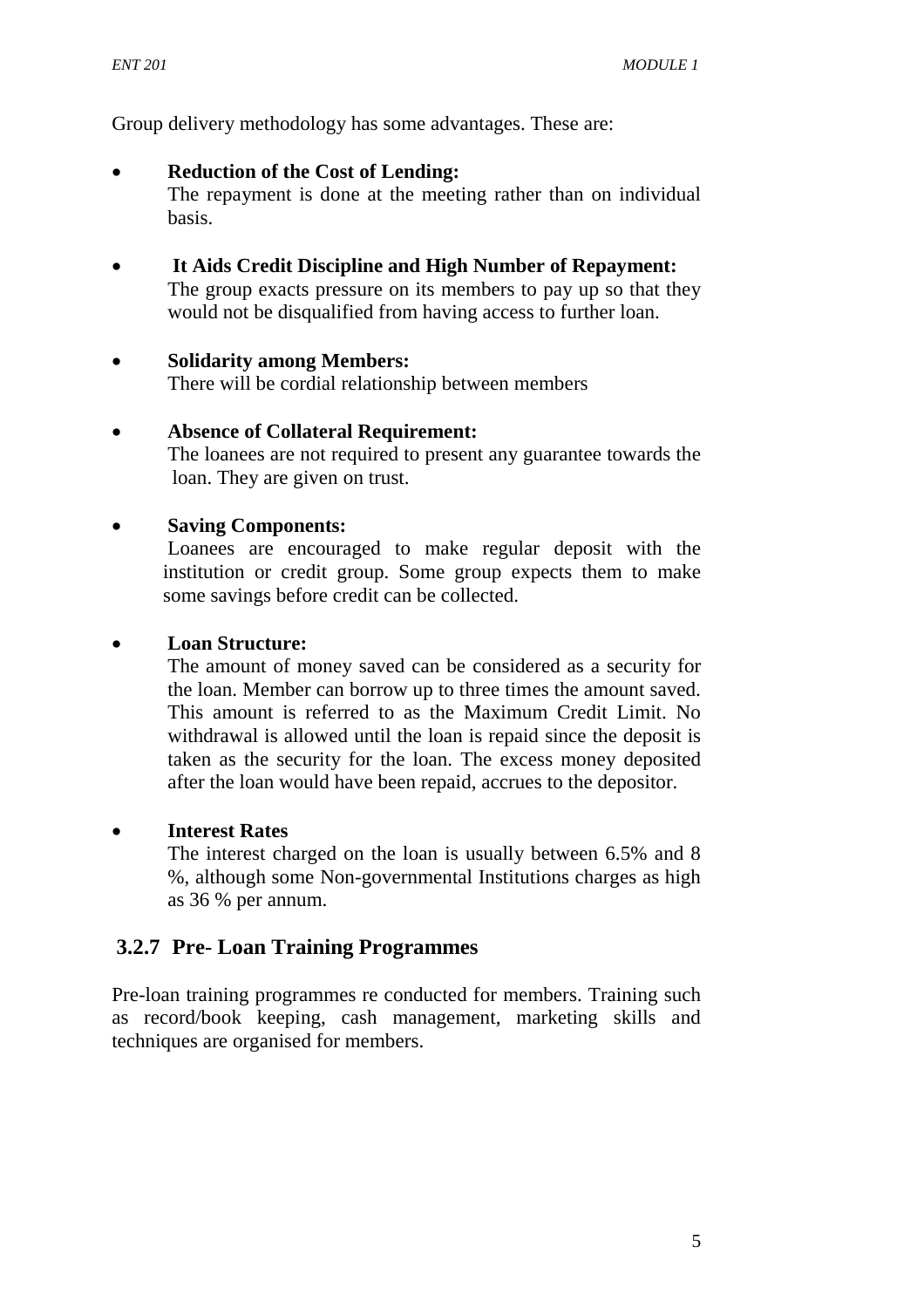# **3.3 Elements of Micro Finance**

### **3.3.1 Activities towards the Poor**

- The poor needs a safe place to keep his money and as such he will readily save money with the Micro Finance Institutions (MFIs).
- The poor also desired to have access to credit whenever it is required.
- The poor needs to have a capital base of his business. This will reduce his economic vulnerability. He can use the savings when business falls. The money also becomes useful when the need arises for some social obligation such as burial ceremonies, children education.
- The procedure for savings, loan and withdrawal is simple and convenient.
- The interest rate paid on the savings is high.
- Micro finance institutions help to develop the savings and thrift ability of the poor.
- They enhance capital accumulation and capital building among the poor.
- The poor is able to build capital for his own businesses through the savings initiative of the Micro Finance Institutions.
- Improve self esteem of the poor.

# **3.4 The Benefits of Micro Credit or Micro Financing**

- It is the source of capital for local private sector development. Most of practitioners in this sector are low income earners and would need assistance in order to expand their businesses. The Taiwanese economic growth was propelled by a vibrant and buoyant private sector. There are thousands of private industries in Taiwan, which explains her tremendous growth.
- It provides capital requirement for small and medium enterprises development
- It enhances the growth of micro enterprises. Most micro enterprises are the suppliers of inputs, spare parts and other services to the large scale business. So it provides expansion of suppliers of inputs and services needed by the large scale business
- It creates new consumers and markets for business of all sizes because it creates increased wealth for low income individuals
- It supports home improvement, home building in slumps and villages through special savings and loans. Villagers are able to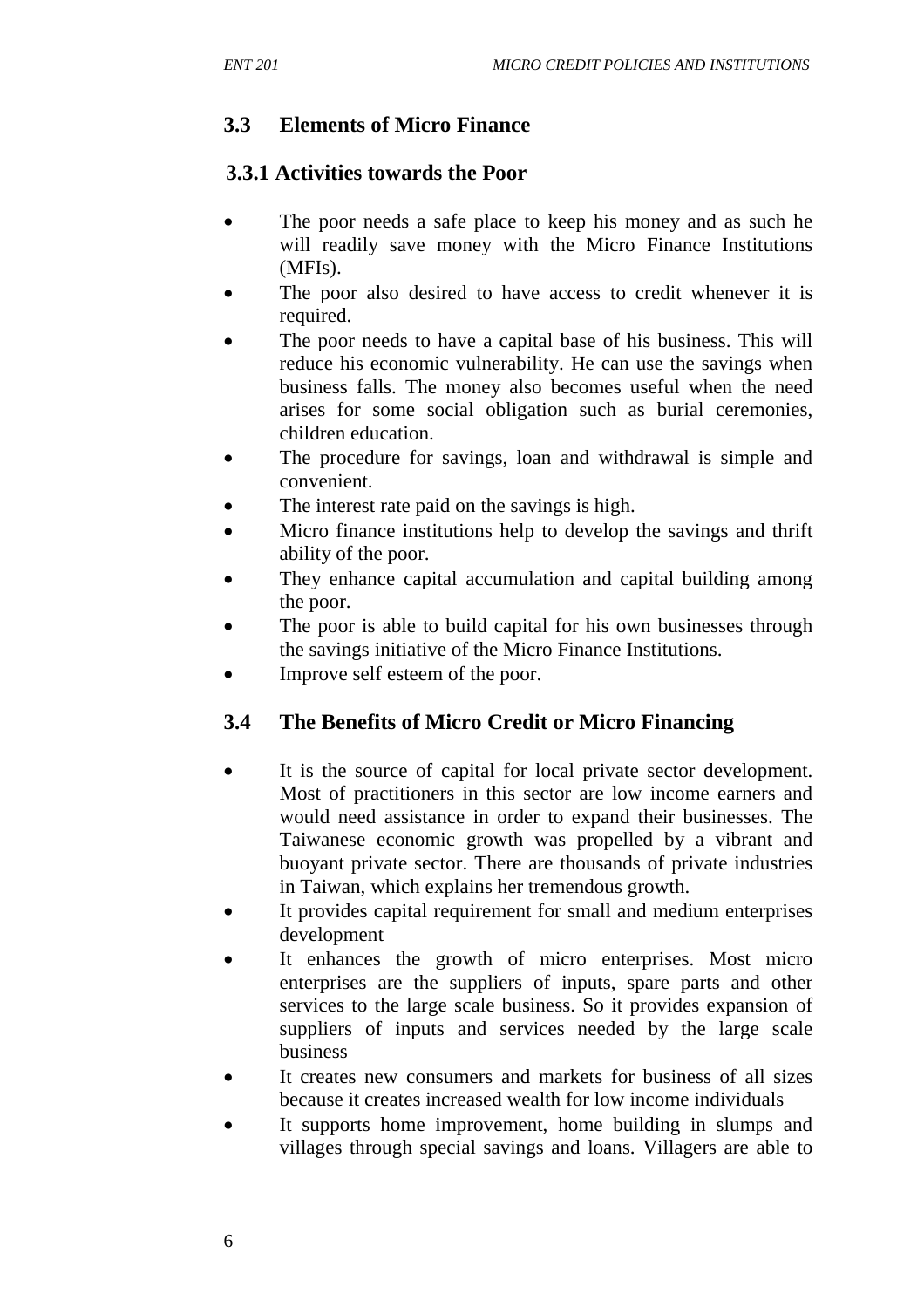build their houses and living apartments that are neat and decent, thus improving their standards of living.

# **3.5 Reasons for Micro financing**

Mrs Abeni was a stock fish seller at Agege market. She started the business by collecting the stock fish on credit from the wholesalers. She had a box in which she keeps the profit. She has a husband who is a transporter, so she needs to assist her husband in educating the children. At the beginning of each school year, she will spend all her profit to buy books, uniform and stationery for the children. This will bring down the business. She will have to start again. This means that her business succeeds or thrives only after the children are settled at school.

Baba Ade is a welder. He fabricates hand-net, which is required by fish farmers. This additional item opens another market opportunity for him. This will result in the expansion of his business and profit; but he has no money to buy iron rod, nets and the machine that he needs for the business.

Tola is a trained Vulcaniser. He wants to work in order to earn a living but he has no workshop although he has the required machine. He got a location along Garki road, but was told to pay  $\frac{N}{350}$ , 000.

Alabi runs a business center. He has IBM typewriter. The number of customers that come to his shop has reduced to the level that he can no longer earn enough money to cater for himself. This is because most of his customers prefer to type their document on the computer. He went to a computer training school but was told to pay  $\frac{N94}{100}$ , 000 before he could be trained.

Adeoye is a computer repairer, but he got fed up with the job and wanted to become a poultry farmer. He went to a Management consultant who asked him to pay N25, 000 in order for him to acquire the knowledge he would need to raise poultry birds.

The different stories indicate the need for micro credit. These are:

- The need for the fund to start a business. For example, Abeni had no money, and as such her business scale was small so also her profit.
- Need for machinery, inputs, tools and equipment. For example; Baba Ade had no money to buy the machine and other inputs he needs to make the hand net.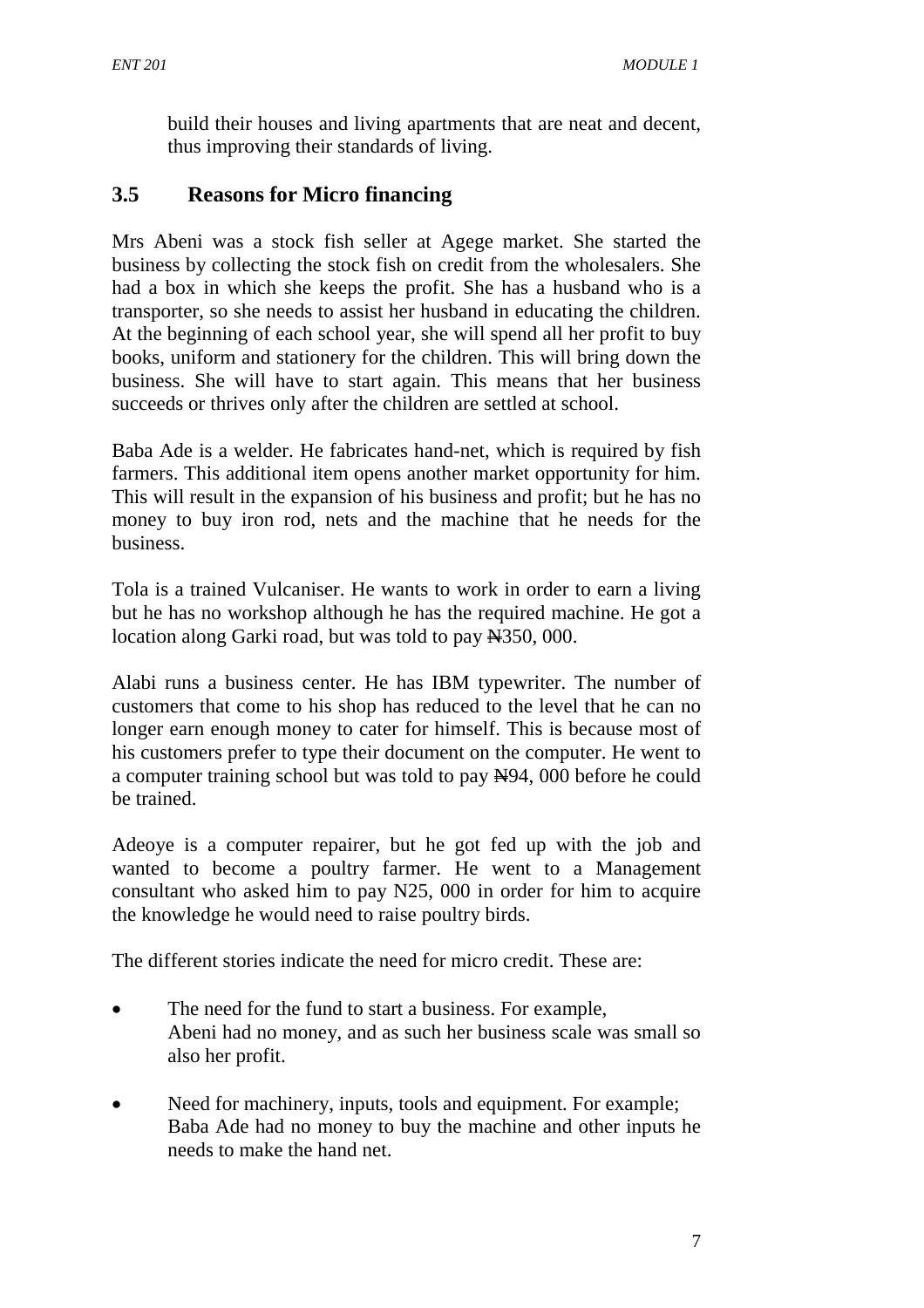- Office space/location for business. For example Tola had no money to rent a space to be used as his workshop.
- Capacity building/Training. For example: Alabi a typist needs to be trained to use the computer. He needs further training or retraining.
- Skill acquisition. For example: Adeoye needs to acquire a new skill in order to be able to carry out the new business he wants to start.

# **3.6 Benefits of Loan to the Beneficiary and Others**

The benefit depends on the need of the businessman:

#### • **Expansion of business**

Abeni was able to expand her business. She was able to educate her children, build a house and her standard of living improved. She was able to stay healthy because she has money to eat balanced and adequate diet.

#### • **Acquisition of machine, tools, and equipment**

Baba Ade got assistance to buy the machine, tools and equipment as well as the required inputs to make the hand net. The hand net was formerly imported by the fish farmer.

#### • **Savings of foreign exchange**

The local production of the hand net that was formerly imported resulted in the savings of foreign exchange.

#### • **Employment generation and Income generation**

Baba Ade could not cope with the level of production so he had to employ more workers. He created employment and guaranteed income which his workers need to maintain their families.

#### • **Increased activities of other workers**

The use of local product for the production of the hand net also increased the activity of the net weaver in Jankara. So Baba Ade's activity has led to increased activity of other people (multiplier effect).

#### • **Additional skill acquisition**

Adeoye acquired additional skill. He was able to raise birds.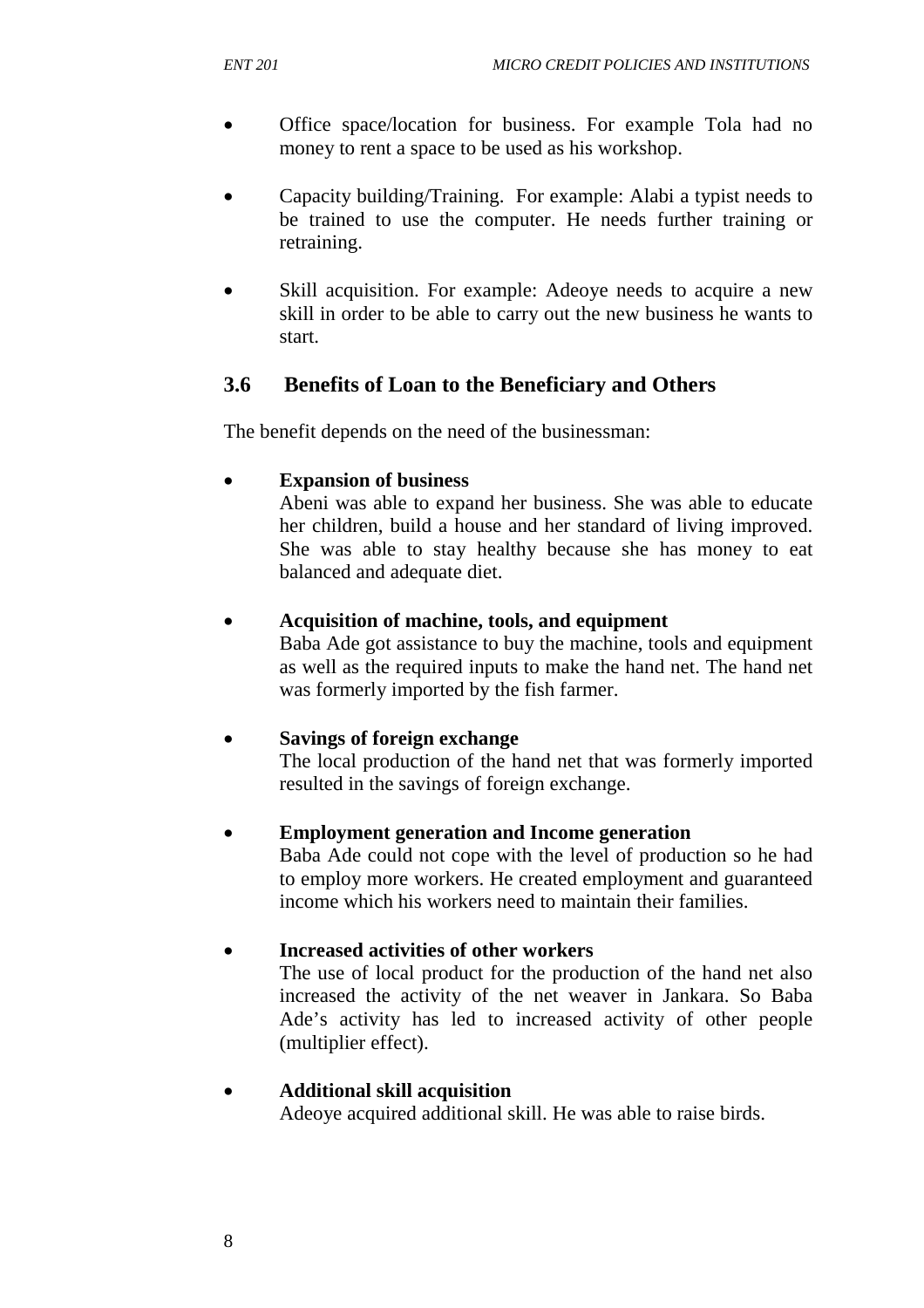### **SELF ASSIGNMENT EXERCISE**

- 1) List the benefits of micro credits to the beneficiaries.
- 2) Define micro credit financing.
- 3) What are the features of micro financing?

### **4.0 CONCLUSION**

In conclusion, the micro credit is expected to extend to those in the informal sector to enable them contribute their quota to the economy by being actively involved in the productive and service sectors. The benefit that accrues to them will further expand economic activity and thereby accelerate growth.

# **5.0 SUMMARY**

Micro credit is a form of assistance extended to those in the informal sector that is, business men who run micro enterprises. It does not require the beneficiary to present any detailed accounting records or collateral. It is meant for the poor who do not have the accounting skills or have the money to employ the services of an accountant. Some benefits accrue to the beneficiaries and the economy at large.

The money can be used for various activities that will lead to the expansion of the business improvement in the standard of living and income/employment generation.

### **6.0 TUTOR-MARKED ASSIGNMENT**

Write short notes on the following:

- 1. Why did Abeni need micro credit?
- 2. What did Baba Ade Need?
- 3. What are the benefits of micro credit to the beneficiaries?

### **7.0 REFERENCES/FURTHER READING**

Ehigiamusoe, G (1998). *Understanding NGOS.* Benin City: LAPO Development Center.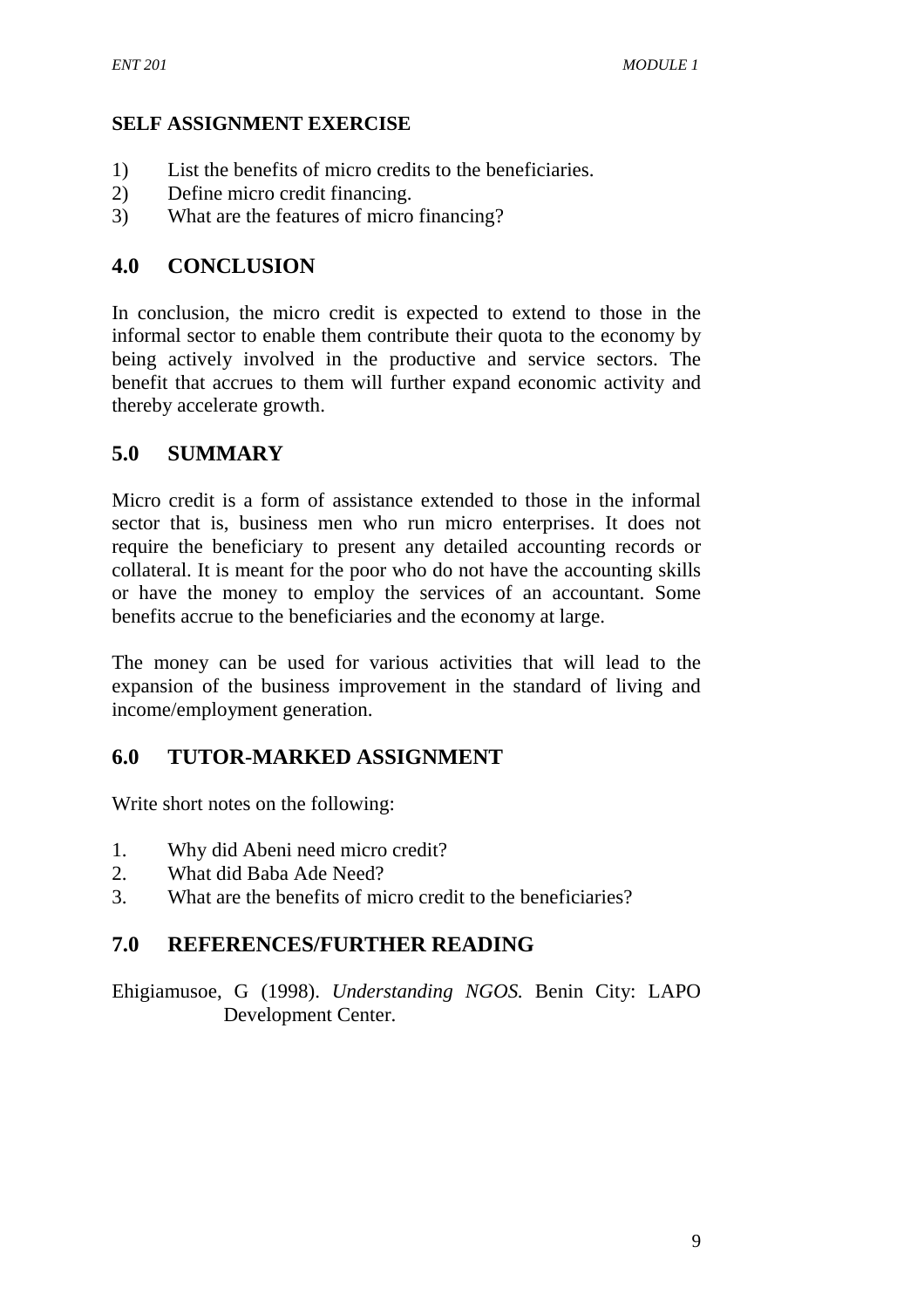# **UNIT 2 TRADITIONAL MICRO FINANCE PRACTICE IN NIGERIA**

#### **CONTENTS**

- 1.0 Introduction
- 2.0 Objective
- 3.0 Main Content
	- 3.1 Traditional Micro Finance Practice in Nigeria
		- 3.1.1 Characteristics of Traditional Micro Finance Practice
		- 3.1.2 Savings Components
		- 3.1.3 Group Components
		- 3.1.4 Informality
		- 3.1.5 Low Rates of Interest
	- 3.2 Operations of Esusu
	- 3.3 Requirement to be a Beneficiary
	- 3.4 Advantages of 'Ajo'
	- 3.5 Disadvantages of 'Ajo'
	- 3.6 Limitation of Traditional Micro Finance Practice
	- 3.7 Advantages
- 4.0 Conclusion
- 5.0 Summary
- 6.0 Tutor-Marked Assignment
- 7.0 References/Further Reading

# **1.0 INTRODUCTION**

Micro credit of micro finance is not a new package of financial services to the Nigeria people. There have been traditional groups or set who work together for the members' benefit. Some of these groups provide credit or savings services to their members. They have different methods of operating in different communities. It is known as '*Adashe*' in the North, '*Esusu*' or '*Ajo*' in the south. Another variant is 'safe group'.

# **2.0 OBJECTIVES**

The aim is to explain the existence of traditional microfinance in Nigeria before the advent of the modern Micro Finance Loan Scheme (MFLS). Specifically, the learner should be able to explain the characteristics of the Traditional Micro Finance (TMF) and the advantages and **limitations** 

In most cases, it is a daily or weekly collection and the collector is iterant, that is, he moves about to collect the money from the members.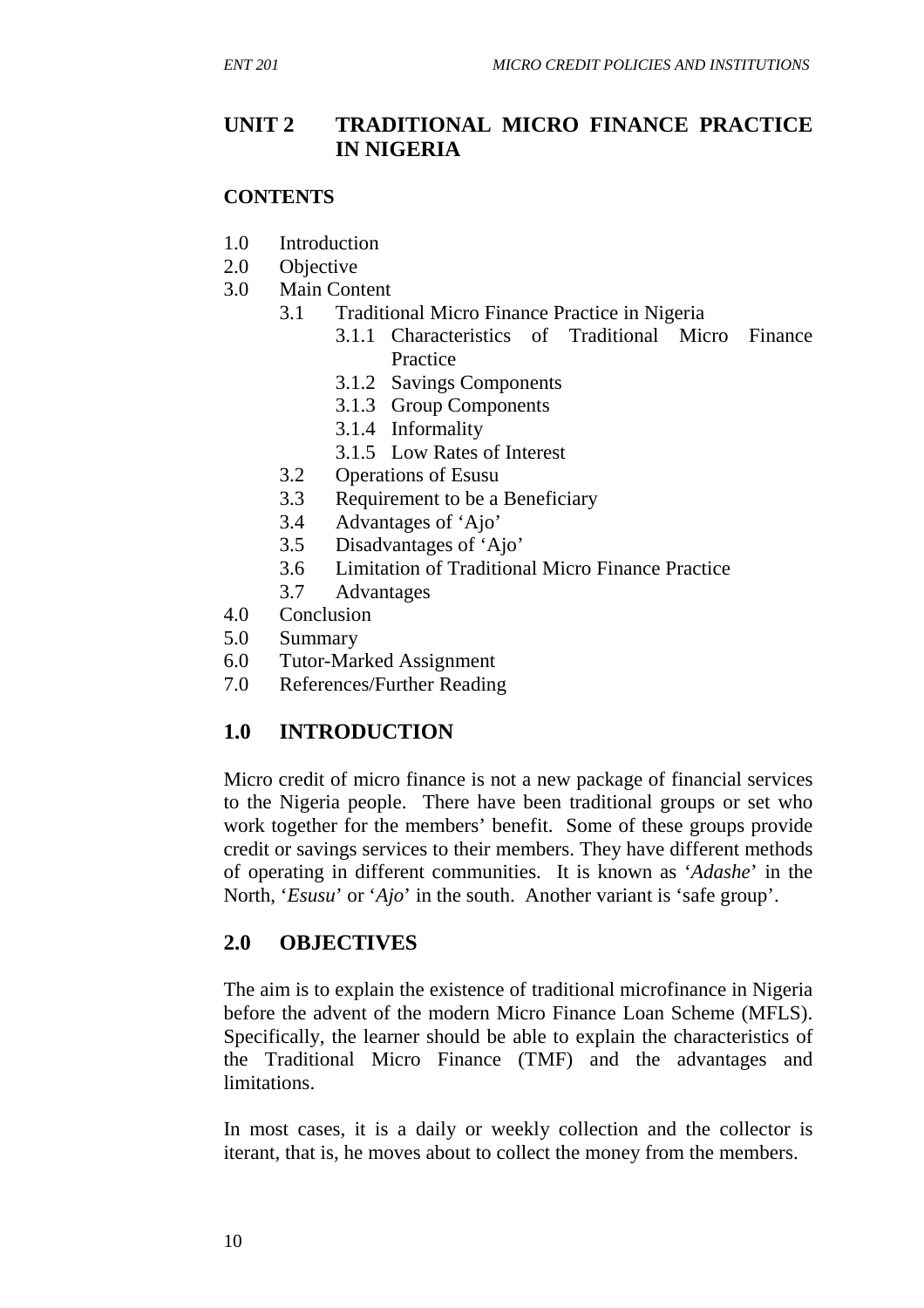# **3.0 MAIN CONTENT**

# **3.1 Traditional Micro Finance Practice in Nigeria**

# **3.1.1 Characteristics of Traditional Micro Finance (TMF)**

### **3.1.2 Savings Component**

Savings is a very important aspect of the scheme. In Esusu', members agree on a specific amount to be contributed or saved at specific period. Members are given loans from the pool. The loan can be a multiple of the amount saved by the member. The credit a member is entitled to, that is, the credit limit is determined by the amount of money saved. Interest charged on the loan is very low.

The 'safe group' is a bit different in the sense that each member collects the amount of money saved at the end of a specified period usually a year. The saved money would be refunded to individual members.

# **3.1.3 Group Methodology**

Groups are formed by persons on the basis of family ties, occupation, professions or residential area or market place, e.g. farmers' association, hair dressers' group. Some of these groups are involved in other activities apart from credit services. These activities include religious, cultural, and social activities.

# **3.1.4 Informality**

It is an informal group, in both its operations and organization. The groups are usually not registered under any statutory instruments. Leadership structure and function are not very clearly defined. Most of the laws and transactions are based on unwritten code. There are no written laws that are followed or that guide their activities or operation. It is peer pressure and communal norms that are applied in order to check fraudulent practices.

Loans are granted without formal operational procedures and the cost of transaction is therefore reduced.

# **3.1.5 Low Rates of Interest**

Indigenous savings and credit group charge lower rates of interest on credit facilities. Money lenders charge as high as between 240% and 360%, while the credit group charges between 36 and 60% per annum. The low interest rate is explained by the following reasons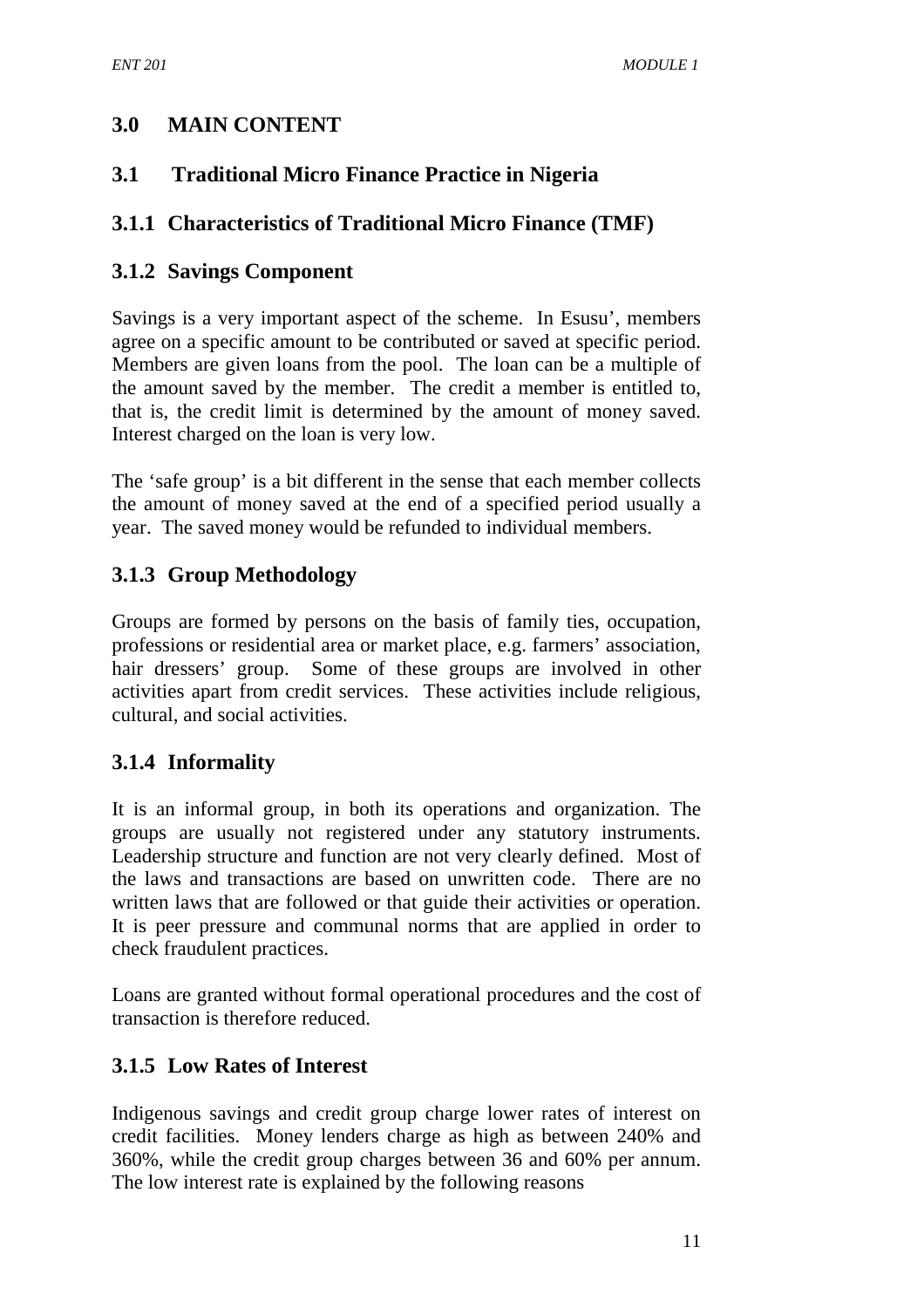- **Savers are usually the borrowers** Fund for loan is sourced from the savings of the members who are paid little or no interest. There is therefore no cost tagged to the fund. This is because interest paid on loan is seen as a cost.
- **Low cost of operation** The mode of operation which is uniform and of limited scope leads to low cost of operation. The officials perform their duties without being paid and no money is paid for office space and staff as known.

### *3.2* **Operations of** *Esusu*

It is a contribution made by a person to an itinerancy collector or banker. The contribution which is usually a fixed amount is made either on daily or weekly basis depending on the agreement.

'Ajo' encourages the development of the habit of savings. The savings made can be collected at the end of the month or at a mutually agreed time. At times, the depositor can make an appeal to collect her money earlier if an urgent need arises, sometimes, when additional money for business is required, you can also borrow from the '*Ajo*' collector. This is also a source of money for business.

**Please be warned:** Some '*Ajo'* collector can make away with the contribution, so be careful how you contribute.

#### *ESUSU*

It is a system whereby every member contributes some money periodically. It is common among women especially in the rural area; in spite of the level of illiteracy among them. Each member must love or share a common interest. They could belong to the same social and economic group e.g. same age group, occupational group, wives of an extended family.

They pay a certain amount of money which is collected by one member of the meeting. A minimum amount of money is stipulated to be saved by each member but a member can save more than the minimum. Three main officials are involved in the organization *'Olori-egbe*' (the president) is elected by virtue of age, or because of his social status, or ability to manage people or ability to carry people along (Charisma). The success of the people depends on the charisma of the President. The 'Akapo' (the treasurer) is the next official to the '*Olori-egbe'*. She is elected on the basis of the opinion of the members. She's considered to be thrifty and trusted with money. Next to the '*Akapo*' is the '*Asipa*' (Secretary or organizer). Her function is to inform members of any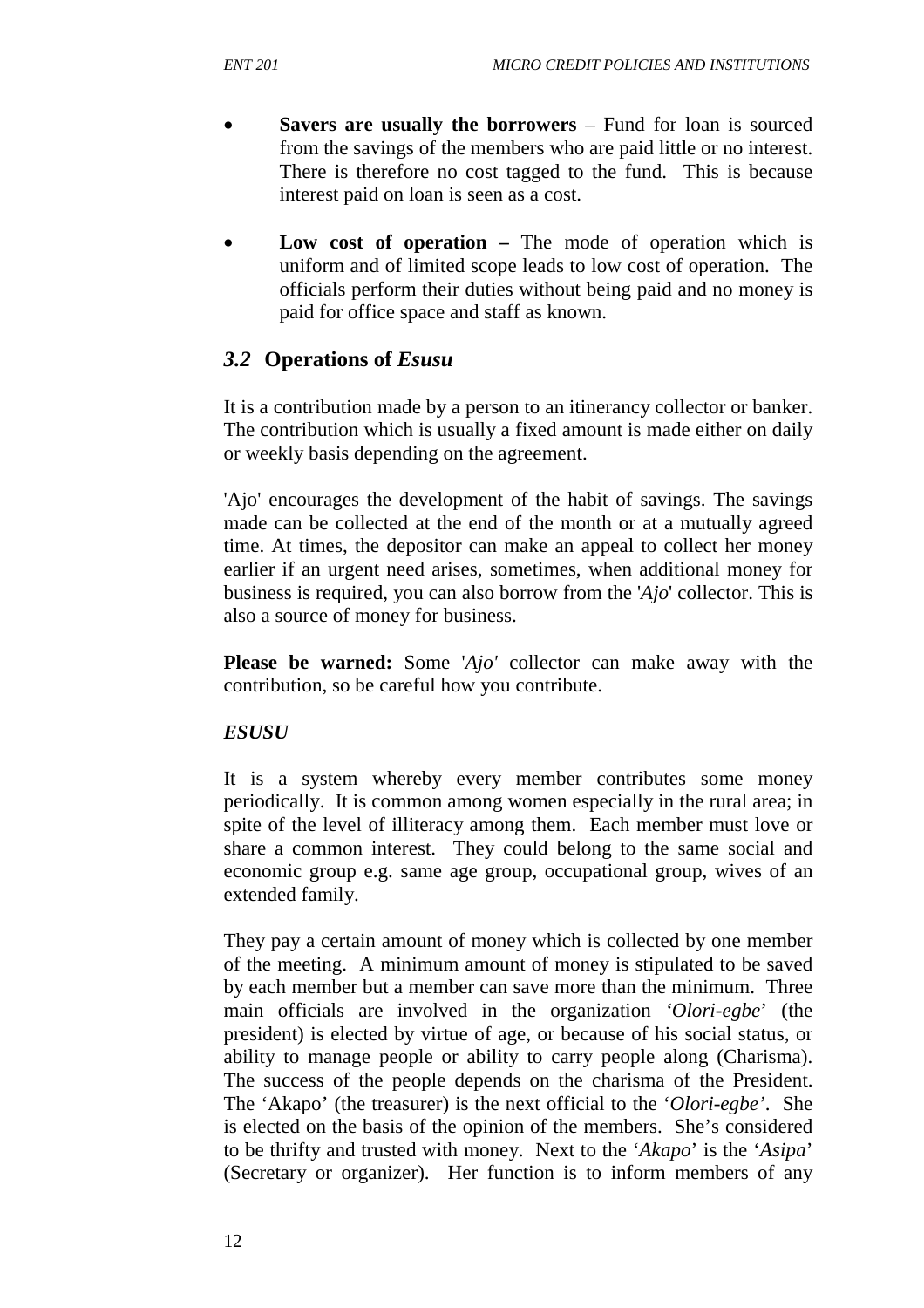social function and remind them of the meeting days. She organises visit to function and gift to be given to members on occasion such as memorial ceremony, burial, wedding ceremony etc. It is rotational since it involves so much time and dedication.

# **3.3 Requirement to Be a Beneficiary**

- You must register and get a card for a fee usually a small amount.
- Daily or weekly contribution must be made.
- You must agree on the modality for payment.

Once you are a member and your contribution is regular, you are entitled to your savings and you can apply for a loan. The terms of repayment are usually not too stringent. You would need a guarantor who in most cases would be a member of the group.

# **3.4 Advantages of '***Ajo***'**

- Encourages savings
- It is a ready source of credit for business
- It is a ready source of monthly income for the contributors
- It is a source of money for sudden or unexpected expenses

# **3.5 Disadvantages of '***Ajo***'**

• The collector sometimes runs away with the contributors' money

# **3.6 Limitation of Traditional Micro Finance Practice**

**Lack of Proper Record Keeping - Informality** is a key feature of indigenous savings and credit schemes. Proper records are not usually kept. Accounting procedures are not put in place. Even where records are kept, there are no provisions for scrutiny. It is therefore difficult for them to keep a good track of the loan and saving rate. The groups therefore have short life span as the members scatter. As a result of lack of proper record, mistrust and infighting ensue.

**Limited Number of Membership** - The expansion of members is limited because of the informality of organisational structure, and procedures. Services are limited to small number of contribution. They have no plant to expand their scope.

**Absence of Legal Recognition** – Existing financial laws and regulation do not accord indigenous credit groups any recognition. Largely due to their limited scope of operations, these credit groups do not consider it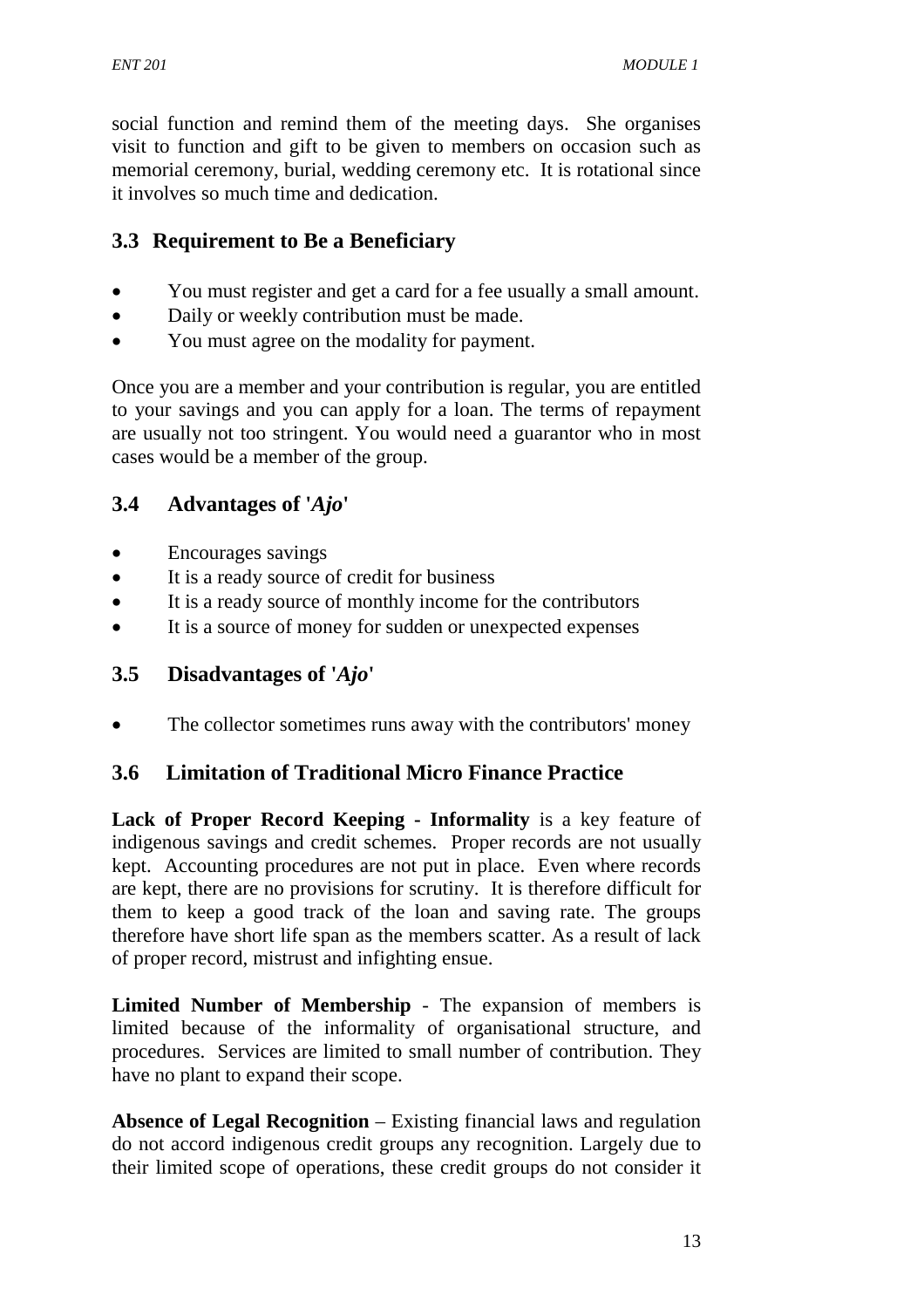necessary to press for recognition. They hardly enter into contractual agreements with other institutions. They are deprived of adequate funds from the capital market. The disbursement of loans to borrowers is done at contributor's risk.

### **3.7 Advantages**

- Provision of fund for the rural women
- Development of savings habit in the rural area.
- Expansion of business activities among members.
- Development of organisational skills among members.

#### **SELF ASSESSMENT EXERCISE**

- 1) Explain the organisational structure of the traditional microfinance group.
- 2) Define Cooperative Association
- 3) What are the benefits of '*Ajo*'

# **4.0 CONCLUSION**

The savings and credit scheme has been existing before the advent of the MFLS. They have leaders who organise how money is given out for loan, for the benefits of the beneficiaries.

### **5.0 SUMMARY**

The savings and credit scheme is an advantage leading to the expansion of business activities among the beneficiaries. It is a simple and informal organisation but it impact among the members is immense. It becomes possible for these people to have access to fund for business expansion, and social activities.

### **6.0 TUTOR-MARKED ASSIGNMENT**

List the advantages of traditional microfinance scheme

### **7.0 REFERENCES/FURTHER READING**

Ogunleye B (1991). *Lend Me a Hand*. Redd Burna.

Olatunbosun D (1975). *Nigeria Neglected Rural Majority.* London: Oxford University Press.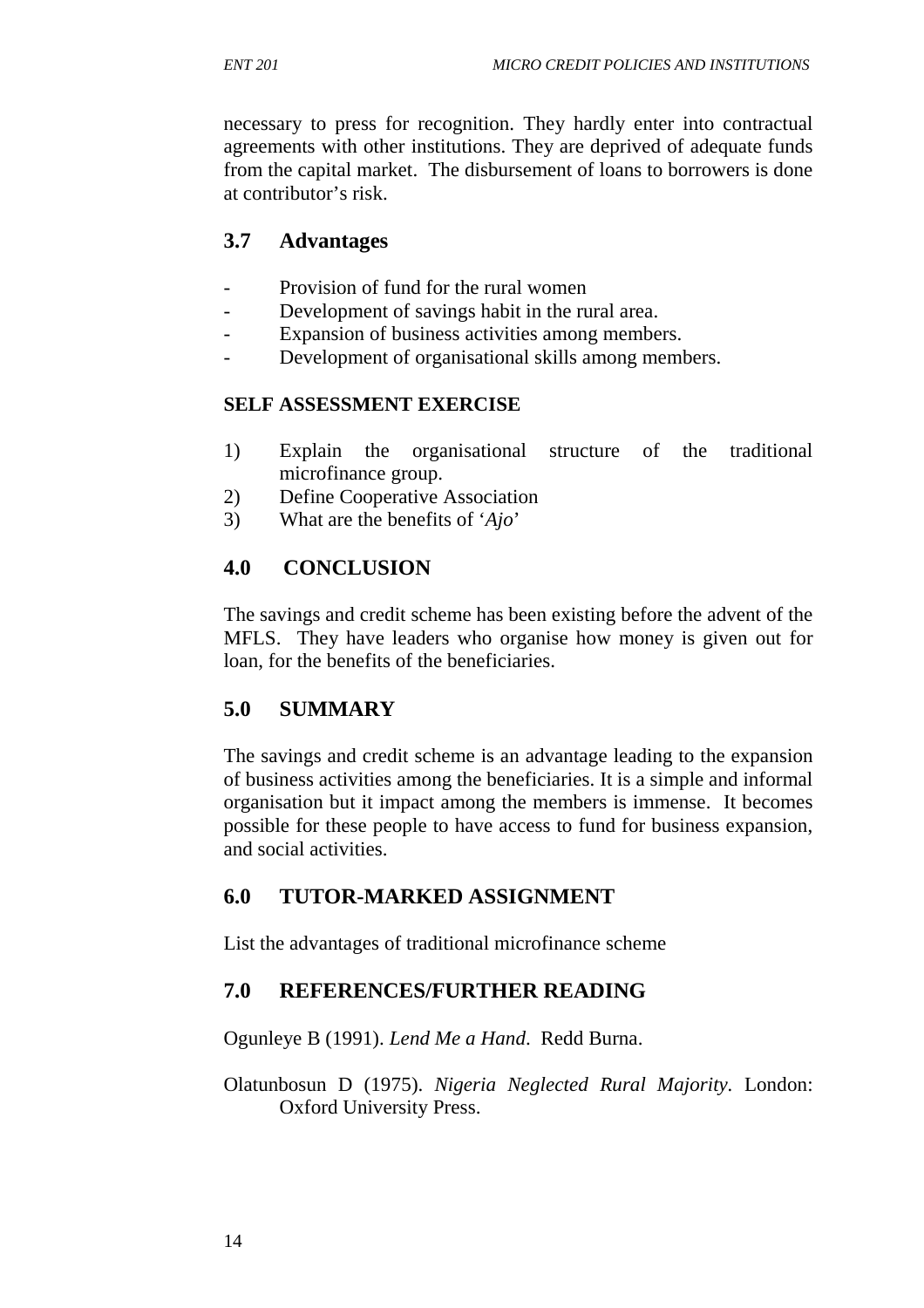# **UNIT 3 SOURCES OF FUNDS (PART 1)**

### **CONTENTS**

- 1.0 Introduction
- 2.0 Objectives
- 3.0 Main Content
	- 3.1 Sources of Funds
		- 3.1.1 Different Sources of Funds
	- 3.2 Personal Savings or Owner's Equity
		- 3.2.1 Benefits of Owner's Equity
		- 3.2.2 Disadvantages of Owner's Equity
	- 3.3 Loan from Family Members
	- 3.4 Deposits from Customers
	- 3.5 Hire Purchase Finance
		- 3.5.1 Benefit of Hire Purchase
		- 3.5.2 Disadvantages of Hire Purchase
	- 3.6 Cash from the Business
- 4.0 Conclusion
- 5.0 Summary
- 6.0 Tutor-Marked Assignment
- 7.0 References/Further Reading

# **1.0 INTRODUCTION**

Adeyori has a very good plan. He wants his children to be educated in the best secondary school in town and to attend one of the best universities. He needs money to get this done.

He started a business which was not expanding because his capital base is small. Would he be able to fulfill his dream? He needs financial assistance from friends, family members, association, government etc to be able to expand his business.

# **2.0 OBJECTIVES**

The aim of the unit is to identify the different sources of funds for the business. At the end of the course, student should be able to:

- Identify the different sources of fund
- Explain the different sources of fund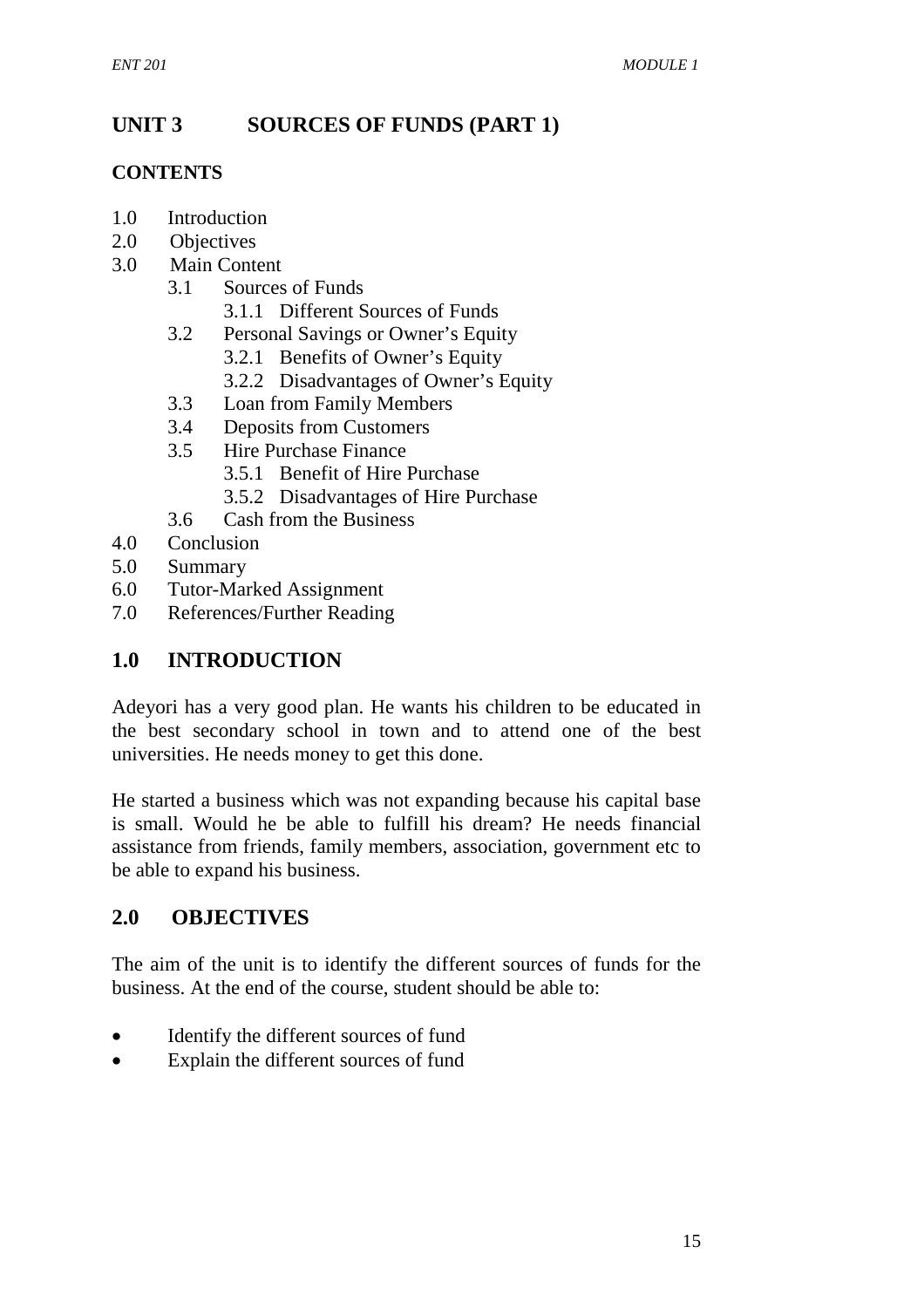# **3.0 MAIN CONTENT**

### **3.1 Sources of Funds**

I wonder if you had ever borrowed money from a commercial bank. If yes, did you find it easy, quick and inexpensive? Did you have to pay a high price called interest for borrowing the money? I'm also sure you were expected to bring some security or collateral, something valuable before you were considered for the loan. How long did it take? Did it entail a long period of waiting, phoning and visiting the bank? How was the repayment schedule? Was it favourable? Was the paying back not an ordeal? The repayment schedule is not flexible and neither is the interest rate constant. Isn't it? Brighten up; there are other ways of sourcing funds for the business. Let us take a look at the various options.

# **3.1.1 Different Sources of Funds**

All business firms need money for the financing of their plans. Each would own some combinations of cash, equipment, building and other properties referred to as assets.

The businessman needs to have an estimate of his financial needs both for buying assets and variable inputs before starting the business. He would need to answer the following questions in order to arrive at a realistic capital requirement.

- i Why do I need this capital?
- ii How much do I need to spend on the project?
- iii When do I need the money?
- iv How long do I need the money?
- v Where can I obtain the money?
- vi How can I repay the money?

When a firm starts business, it requires funds to buy assets. Such funds could be from the owner, the business and loans.

There are several types and sources of capital available to the businessmen. Some are

- Long-term capital
- Medium capital
- Short-term capital

When you are in business you need to know where and how to get the required funds for operating the business. You must have the required capital before you start running the business.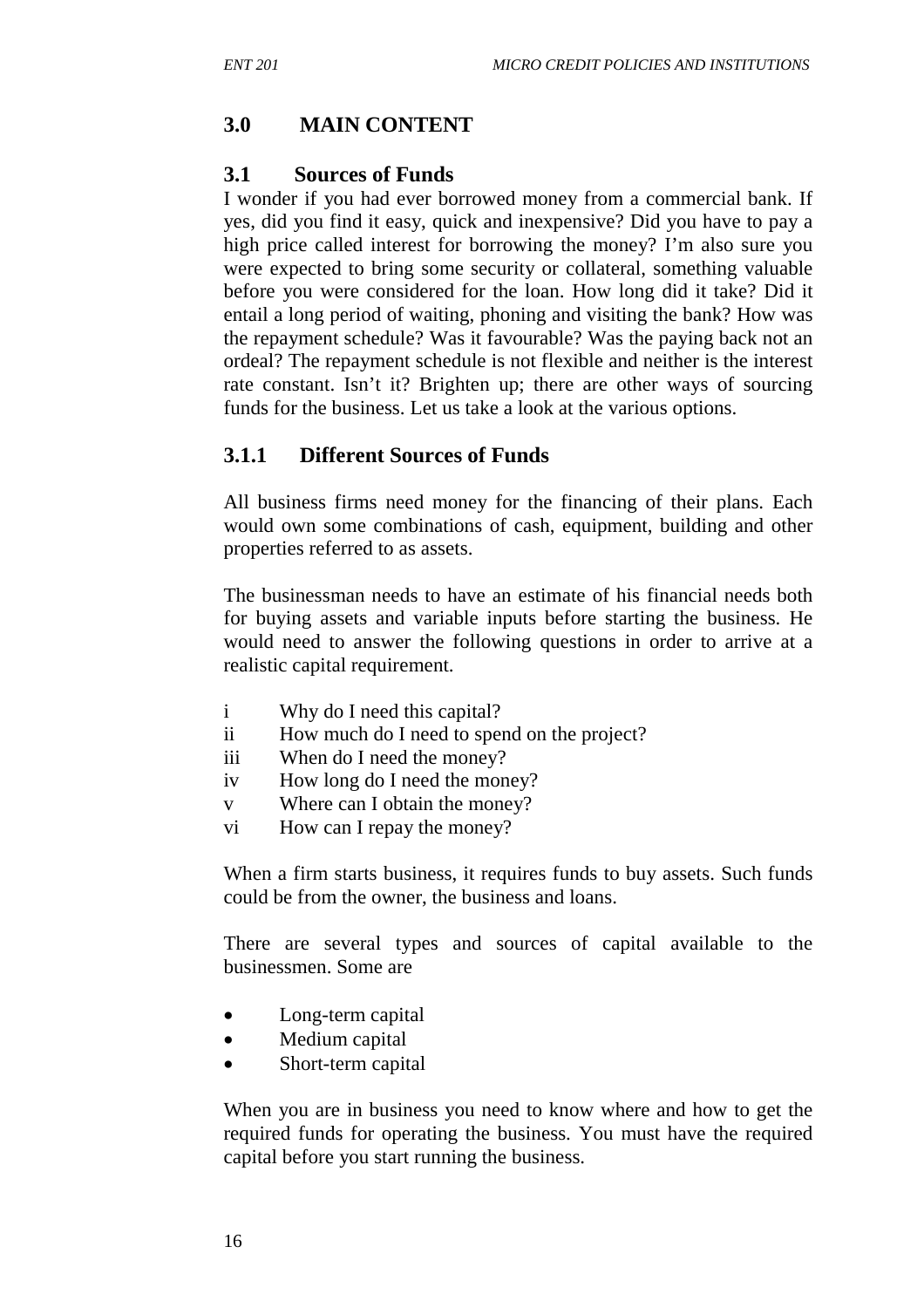The most important sources of funds are:

- Grant or borrowing from the family members or friends
- Getting money from the business (if it is an existing business)
- Loans (borrowing from Cooperative Association- *Ajo* or daily contribution/*Esusu* contributions
- Banks such as: Community banks Commercial banks Specialized banks Government agencies such as National Directorate of Employment (NDE) State Ministry of Commerce & Industry
- Non governmental organisations
- **Others** 
	- Deposits from customers Profit of the business itself Hire purchase finance Personal savings

# **3.2 Personal Savings or Owner's Equity**

No king would go to war without adequate planning, so no businessman would start a business without some personal savings no matter how small it is. The savings may be inadequate for the proposed business, so there may be the need for the business man to source for money. This is because the cost of the fixed assets, labor as well as inputs may be larger than the personal savings. The businessman may have to resort to assistance from friends and relatives.

Personal savings can be referred to as equity or the private money you put into your business. Owner's equity is called risk capital because as the owner, you risk your money on the business. If the business fails, the owner will lose the money.

If you invest your money in your business, the business becomes less risky because in case of a failure, you will not have to pay back any loan. The loss is limited to the owner's equity. There would be less pressure on the business than if the money had been borrowed. If it were borrowed you would have had to make repayment and pay interest.

Investing your own money in your business is a risk but it shows that you believe in your own business idea and that you have been prudent with what you have. This makes it easy for others to lend you money. The equity is evidence that you have enough faith in your business to risk your own savings on it. Very often, most lenders insist that you invest some of your own money in the business before they make theirs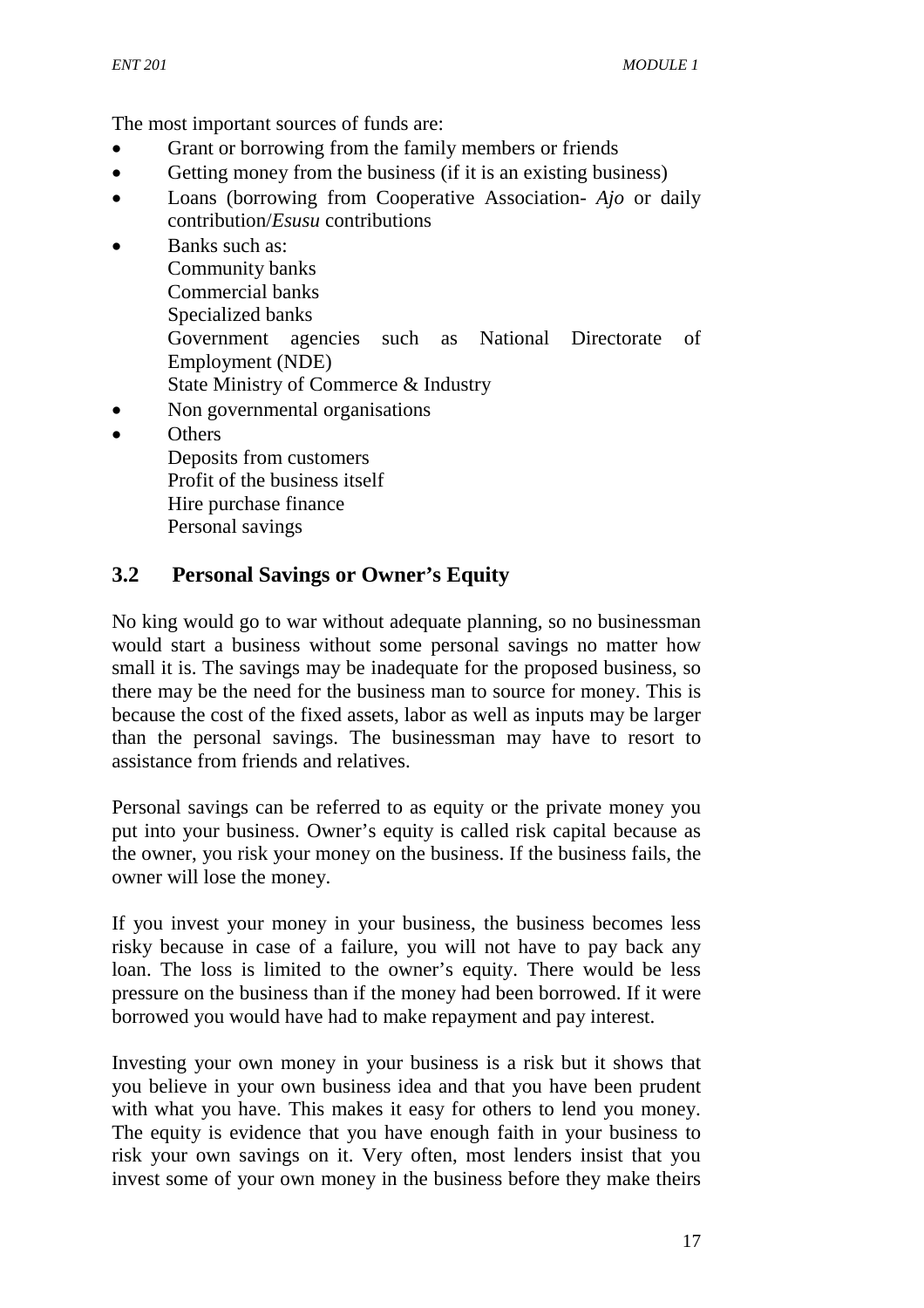available. Therefore, to reduce the risk in your business, it is good to have some money to invest in it as owner's equity or personal contribution.

### **3.2.1 Benefits of Owner's Equity**

It is advantageous to the business man to contribute to his business

- The business becomes less risky
- He is prudent with the use of the fund
- He follows the most cost effective method of running the business. He tries to buy the raw material and other inputs from very inexpensive sources and employs labour that is relatively cheap but efficient.

### **3.3.2 Disadvantages of Owner's Equity**

- He may not be able to start the business as quick as he would have wanted
- The business would be too small because of lack of fund for a large time
- The business would not be expanded as fast as possible because of lack of fund

### **3.3 Loan From Family Members**

An adage says 'Heaven helps those who help themselves'. Family members would be willing to help a member that has saved some money towards a project.

In most cases it could be a gift, even if it is not a gift, it does not attract an interest. It could be in kind or cash. It could probably be a machine that is required by the business man or provision of an office space or some money or house or land for farming activities.

### **3.4 Depositors From Customers**

Some firms make it compulsory for those buying goods from them to deposit some amount of money before they can collect goods from them. Others charge registration fee. These monies can be used to run the business.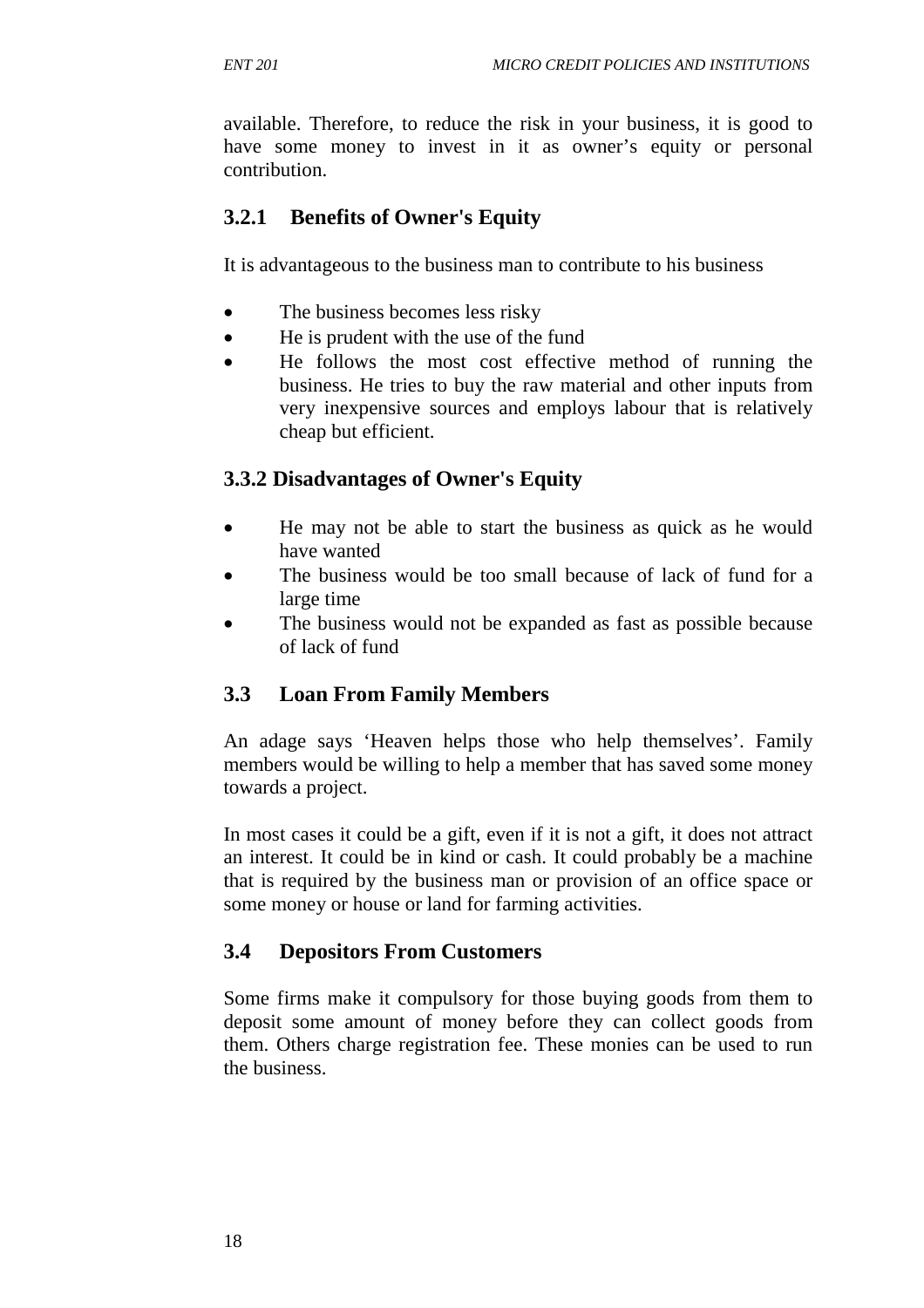# **3.5 Hire Purchase Finance**

This is a medium term finance where the buyer is given an asset after he has paid a deposit; the balance is paid on installment at agreed date and amounts. The asset could be an equipment, vehicle, and machine.

However, the supplier will hold on to the title of the asset while the buyer will take possession of the asset. This position holds until the buyer has completed his payment. If he defaults, that is, if he can not pay the outstanding balance, the seller can take possession of the asset.

# **3.5.1 Benefit of Hire Purchase**

- The business man will have equipment, machine and other assets he can not save enough money to buy.
- He would be able to start his business without waiting until his savings are enough to start the business or buy the assets.
- He would be able to expand his business faster than the sole reliance on his savings would allow.

# **3.5.2 Disadvantages of Hire Purchase**

- He would lose his money, that is, the money he had paid to the seller if he cannot pay the outstanding balance
- The business will collapse when the asset is taken from him as a result of a default.
- The business is risky; this is because he must pay back with interest.
- There is a lot of pressure on the business. He wants to make enough profit so that he can meet the repayment and interest schedule.

# **3.6 Cash From The Business**

The source of money for an existing business could be the business itself cash could be taken from one use to the other. Machines or other assets can be sold and the money used for an important project of the business. Some of the items which are assets of the business that can be changed to money are listed below:

- Stocks of materials
- Stocks of goods ready for sale
- Goods in the process of being made
- Equipment and tools
- Motor vehicles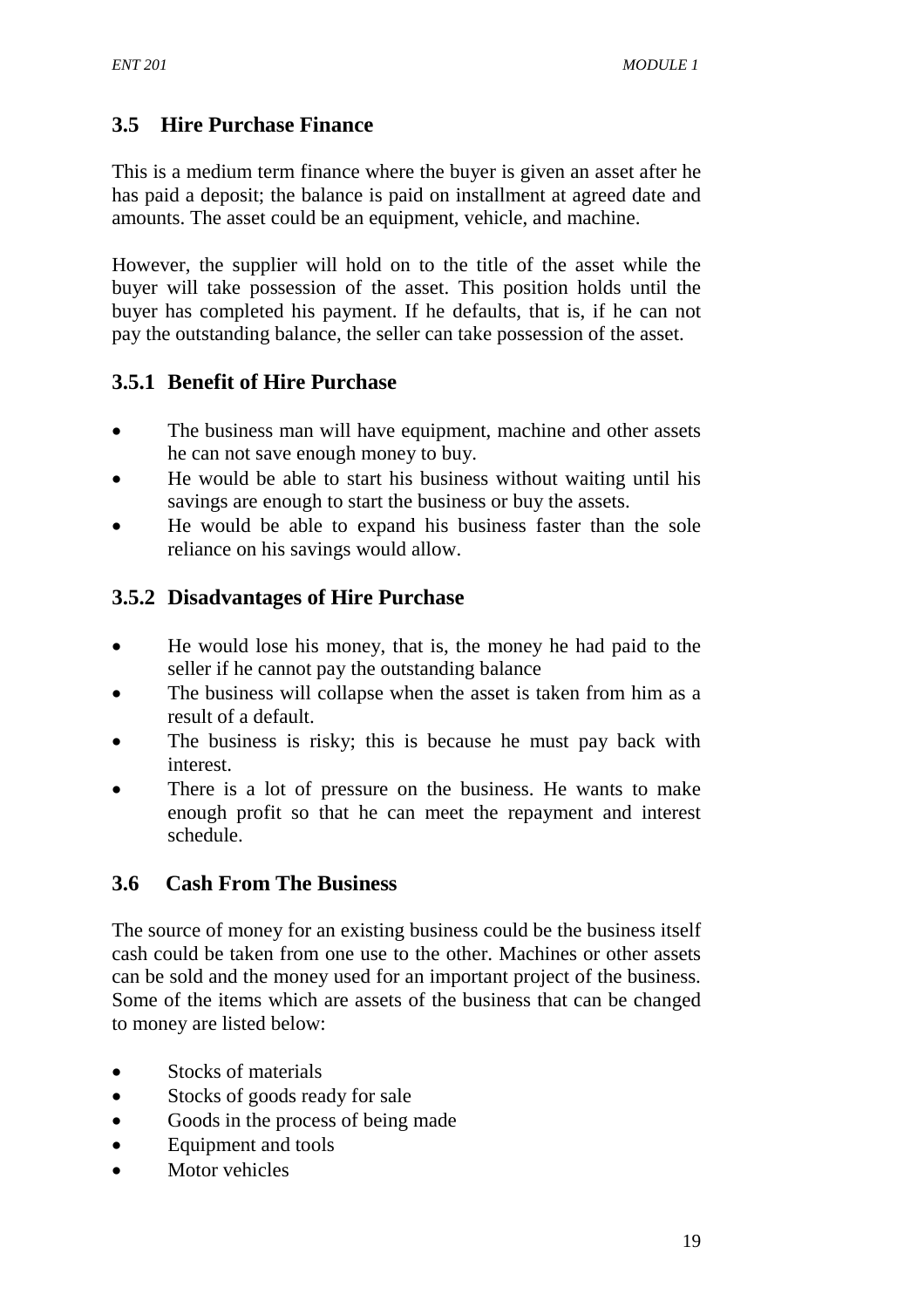### • Buildings

These assets can be converted into cash by:

| <b>Assets</b>          |                         | <b>Conversion to Cash</b>                                                                                                                                                                                                                                                      |
|------------------------|-------------------------|--------------------------------------------------------------------------------------------------------------------------------------------------------------------------------------------------------------------------------------------------------------------------------|
| <b>Material</b> stocks | $\mathbf{i}$            | Turn into goods and sell the goods                                                                                                                                                                                                                                             |
|                        | $\overline{\mathbf{u}}$ | The estimated quantity of stock<br>required for production can be kept<br>while the excess is sold                                                                                                                                                                             |
| Work in progress       |                         | The job will be completed half way<br>and sold. No effort must be made to<br>collect the money of the sold item so<br>that the fund can be used as required                                                                                                                    |
| <b>Finished stocks</b> |                         | Finished product would be sold as a<br>source of fund, the price being<br>reduced if required.                                                                                                                                                                                 |
| Money owed by customer |                         | Effort should be made to collect the<br>cash from the customers. Credit can<br>be extended to customers, but there<br>must be a limit or a period of grace;<br>otherwise non-payment of fund will<br>affect cash flow. This will present<br>some problems to the business man. |
| Machine and equipment  |                         | The business man can identify under-<br>used or obsolete machine and sell or<br>lease them out.                                                                                                                                                                                |
| <b>Building</b>        |                         | The office plan and space can be<br>revisited and space utilisation can be<br>maximised. The excess space can be<br>rented out; if possible it can be sold                                                                                                                     |
| Ploughed back profit   |                         | Businesses make profit. This profit<br>can be retained in the business and<br>used for its expansion.                                                                                                                                                                          |

#### **SELF ASSESSMENT EXERCISE**

- 1) What is owner's equity?
- 2) What are the benefits of owner's equity?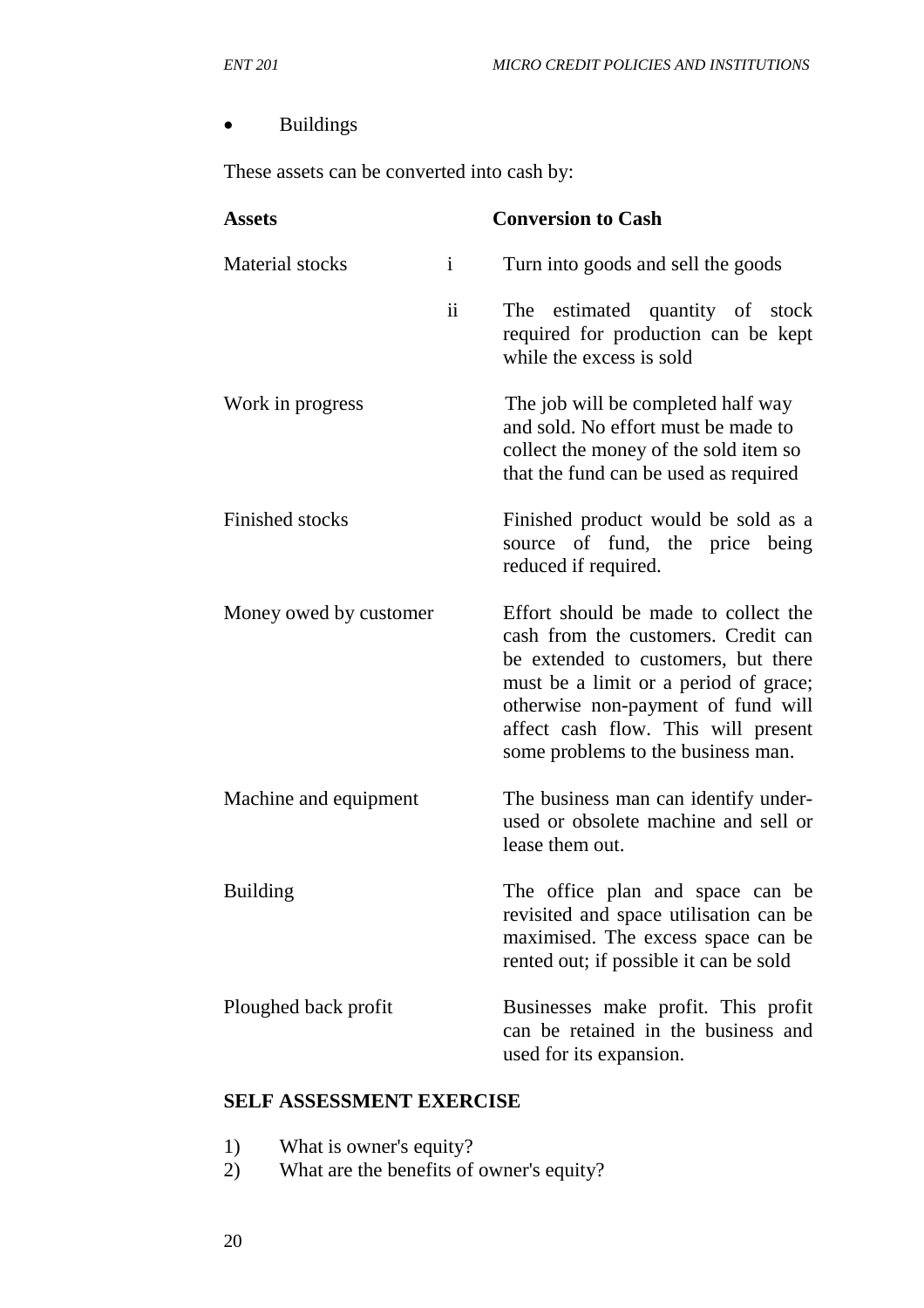### 3) List the sources of funds

# **4.0 CONCLUSION**

In conclusion, equity participation shows that a businessman has faith in his business and that makes it easier for him to have financial assistance from individuals and corporate organisations. This will enhance commencement and expansion of business venture. The business man can also source for fund from friends, the business itself

# **5.0 SUMMARY**

There are many sources of funds available to the business man. He can save, collect loan or grant from family members or buy the asset on hire purchase.

# **6.0 TUTOR-MARKED ASSIGNMENT**

What are the benefits of owner's equity?

# **7.0 REFERENCES/FURTHER READING**

- Lawal, A.A, et al, (2000). *Entrepreneurship Development in Small Scale Business*. Labson Resource Nig. Ltd.
- Robinson, SP (1982)..*The Management of Human Resources.* Englewood H.J: Prentice-Hall
- Werther, W.B and Davies K. (1989). *Human Resources and Personnel Management*. New York: Mc Graw-Hall.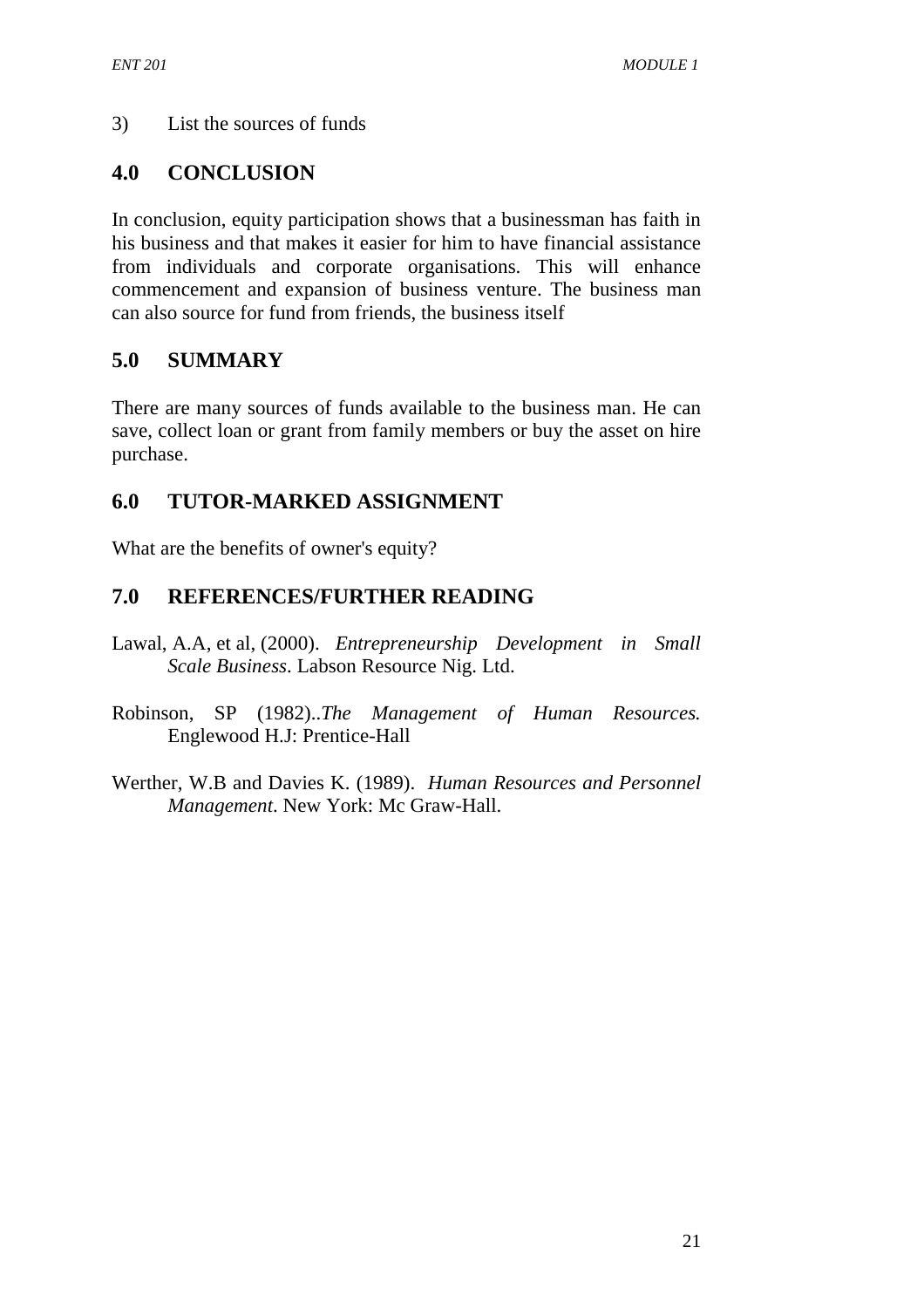# **UNIT 4 SOURCES OF FUNDS***:* **PARTNERSHIP AND COOPERATIVE SOCIETY**

#### **CONTENTS**

- 1.0 Introduction
- 2.0 Objectives
- 3.0 Main Content
	- 3.1 Partnership
		- 3.1.1 Advantages of Partnership
		- 3.1.2 Disadvantages of Partnership
	- 3.2 Loans from Cooperative Associations
	- 3.3 Cooperative Association
		- 3.3.1 Short History
			- 3.3.2 Role of Cooperative Association
			- 3.3.3 Cooperative Principles
	- 3.4 Cooperatives in Nigeria
	- 3.5 Requirement for Membership
	- 3.6 Advantages of Cooperative Society
	- 3.7 Disadvantages of Cooperative Society
	- 3.8 Cooperatives Banks
		- 3.8.1 Cooperative Banking in Nigeria
	- 3.9 The National Association of Cooperative Credit Unions of Nigeria (NACCUN)
	- 3.10 Cooperative Financing
- 4.0 Conclusion
- 5.0 Summary
- 6.0 Tutor-Marked Assignment
- 7.0 References/Further Reading

### **1.0 INTRODUCTION**

In the previous Unit, we explained how money can be sourced using owner's equity, grant or loan from friends and family members and hire purchase.

In this unit, we will look at sourcing of fund for business from Partnership, Cooperative Association and Non-governmental Organisations.

# **2.0 OBJECTIVES**

The aim of this unit is to expose the students to the other sources of fund apart from those discussed in unit 2. Specifically, the objective is that at the end of this unit student would be able to explain the advantages of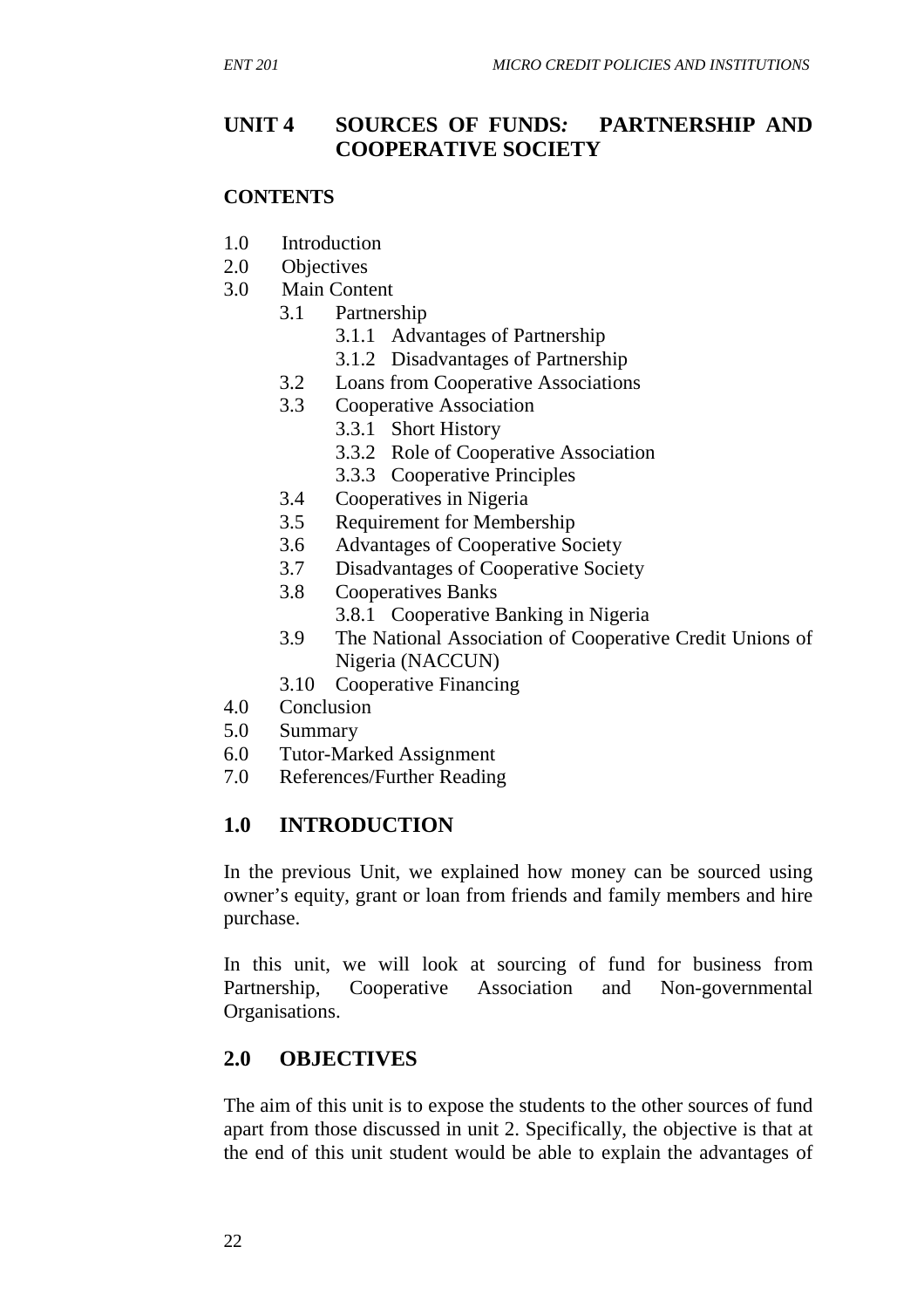sourcing for fund from Cooperative Associations and Non-governmental Organisations.

# **3.0 MAIN CONTENT**

# **3.1 Partnership**

A businessman can source for fund by going into partnership with a person who is interested in investing in his business, or from Cooperative Association or from Non-governmental Organisations.

If you do not have enough money to invest in the business you can look for a partner who is interested in investing in the business. He may not be involved in the day to day running of the business. He would only make his money available for use. The partner should not invest more than 50% of the total money required; otherwise he would have the right to decision making which you the originator of the business would lose

# **3.1.1 Advantages of Partnership**

- More funds than would have been provided by the sole owner would be available for business use.
- The scope of the business would be larger
- The expertise of the partner in terms of advice, skill, and knowledge would be available to the business.
- The goodwill of the partner would be extended to the business. The partner may know a lot of people or marketers that will make the marketing of the product easy.
- In case of business failure, the risk will be shared.

# **3.1.2 Disadvantages of Partnership**

- The sole owner will lose his right to make decisions
- If one of the owners dies, it may lead to the end of the business
- There may be rivalry, if the profit sharing formula is not well spelt out.

# **3.2 Loans from Cooperative Association**

To get a loan means that someone lends you money. This loan must be paid back with interest, which is the cost of taking the loan. The loan can be paid back either at once or on installments depending on the agreement reached with the lender. If money is borrowed to start or run a business, there is always a lot pressure on the business and the owner than when the owner uses his money. This is because you must make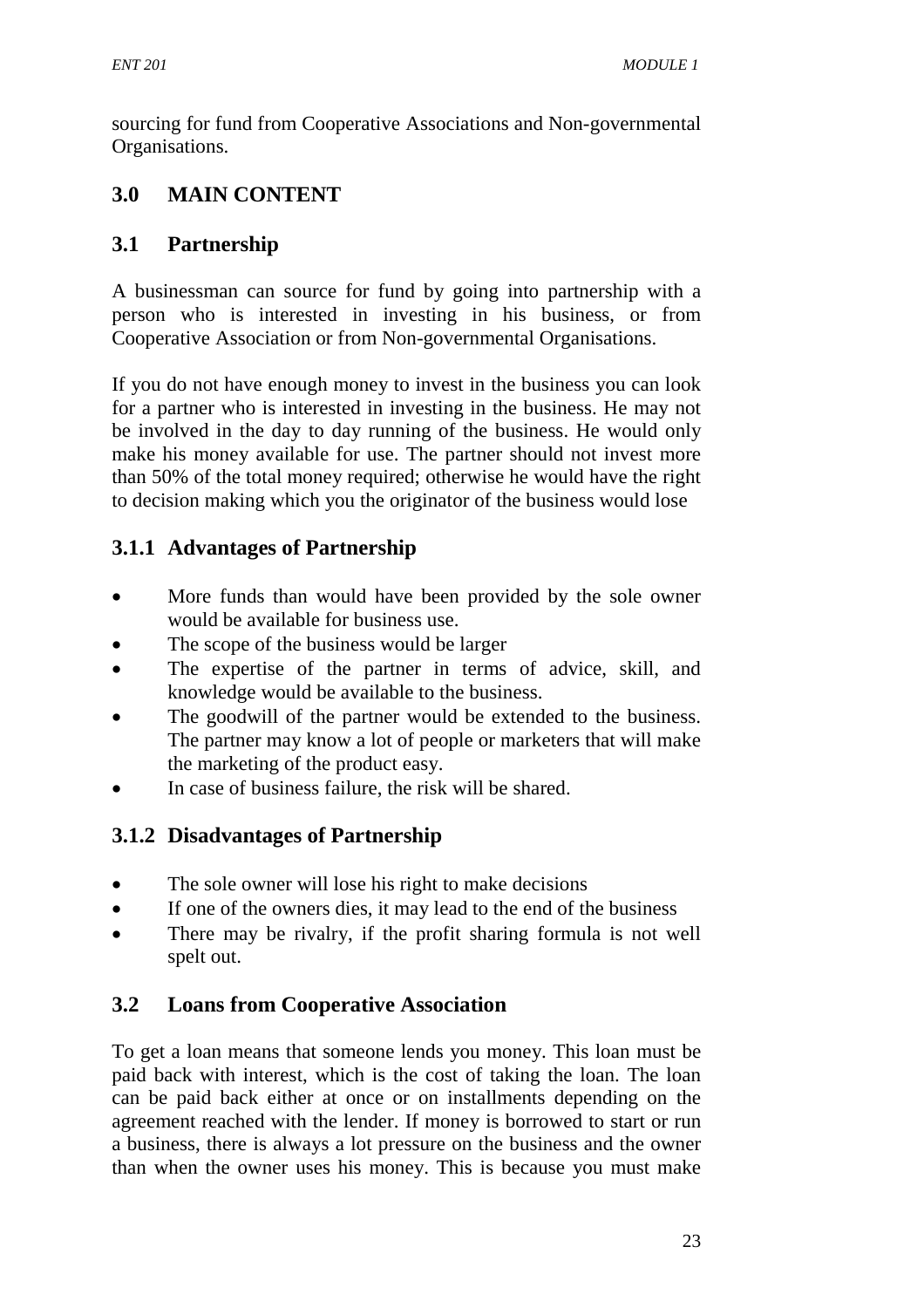enough profit to pay back the loan and the interest. It could be difficult for a small business especially if the owner is not financially prudent.

You can get loans from several sources depending on what you want to use the money for. The discussion will be centered on the Cooperative Association and Non-governmental Organisation.

# **3.3 Cooperative Association**

Cooperative principles and structures have been applied to create access to affordable credit facilities for persons of limited means.

Cooperative Associations consist of people who have common objectives. They are mostly people of limited means, who voluntarily come together on the basis of equality and equity for the enhancement of their well being.

# **3.3.1 Short History**

Robert Owen and Dr. Williams King laid the foundation of modern Cooperatives. They opposed the exploitation of workers and introduced policies encouraging workers to own their factories.

Owen fought for better working conditions for workers and stopped child labour.

In 1844, 28 artisans started a consumer shop of their own as a group in Rockdale town in Lancashire, England. The success of the Rockdale pioneer as they are called led to the spread of the movement.

### **3.3.2 Role of Cooperative Association**

- They come together in order to eliminate middle man who exploit buyers or sellers and money lenders who charge high interest
- They do not aim to maximize profit like the private business man
- They emphasize meeting the need of the members effectively and efficiently.

# **3.3.3 Cooperative Principles**

Six principles of Cooperative Enterprises were approved at the congress of International Cooperative Alliance in Vienna in 1996. Several reviews have taken place since then. These principles are important to the Cooperative Enterprise.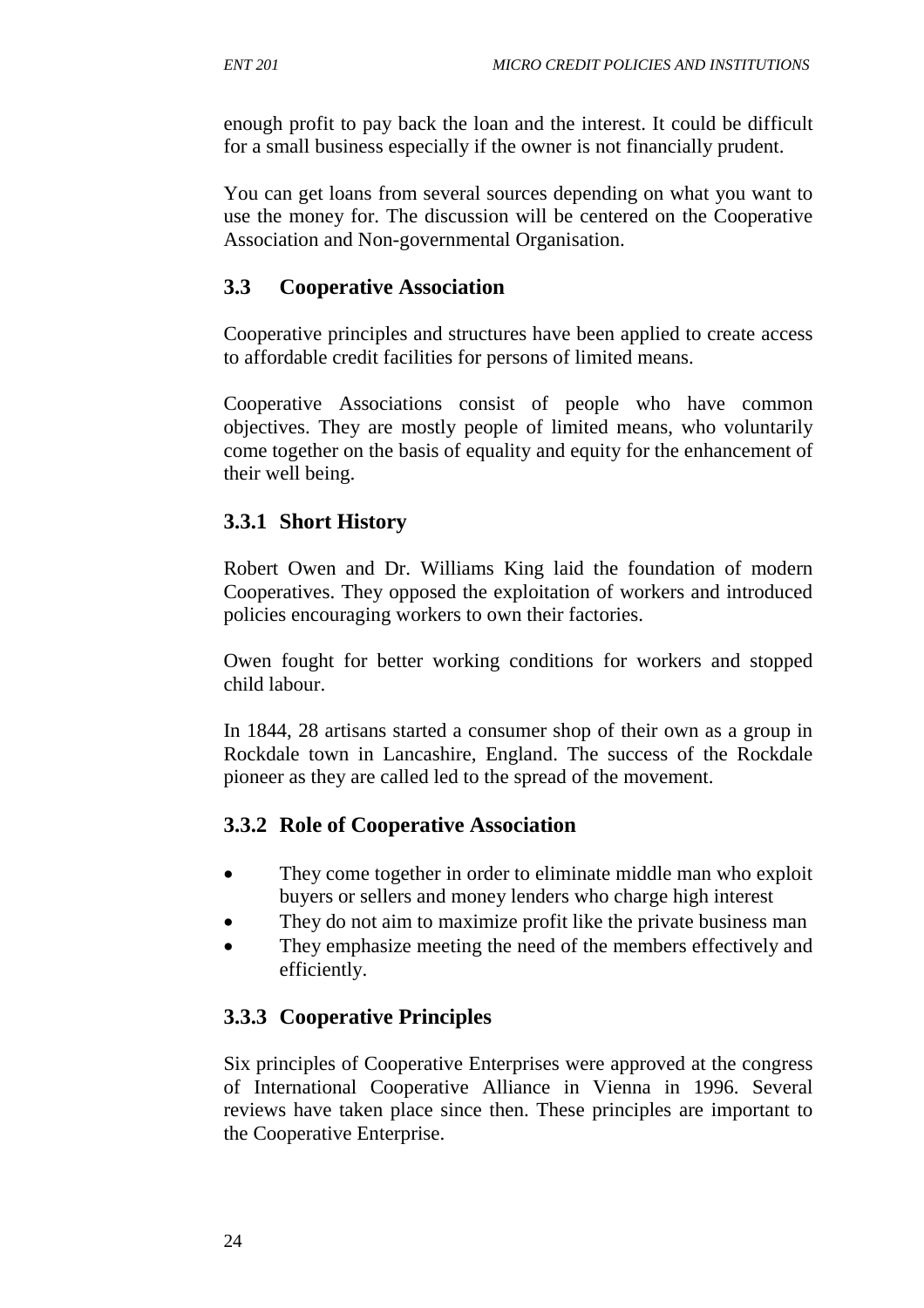- Membership of a Cooperative Society shall be voluntary and available to all without any form of restriction or any form of social, political or religion discrimination
- Cooperative Societies are democratic organisations. Officials must be elected or appointed in a manner acceptable to them. Each member is entitled to rights of voting. Decision taking must be participatory and administrative roles shall be conducted in a democratic manner.
- Share capital shall only receive a strictly limited rate of interest, if any
- The economic benefit that accrues to the society belongs to the members and would be distributed in such a way that nobody is made better off while the other loses.

This is achieved based on the agreement reached by the members as follows

- Provision for the development of the business of the cooperative
- Provision of common services
- Distribution of the profit among the members in proportion to their transactions with the society
- The society will educate their members on the principles and the economic and democratic techniques of Cooperation.
- All Cooperative Organisations shall cooperate with all other societies whether locally, nationally or internationally in order to achieve the best interest of the members.

# **3.4 Cooperatives in Nigeria**

The Cooperative movement was introduced to Nigeria in 1926 by the colonial officials. This was to enhance agricultural production. This is not strange to Nigeria because *Ajo, Esusu* or *Adashi* had been in existence in most communities before then. The Cooperative Ordinance (law) was enacted in July 1935. Ibadan Cooperative Produce and Marketing Society Limited became the first Cooperative Society to be registered in 1936. The number has increased immensely since then to thousands of group.

There are several types: Thrift and Credit Society, Producers Cooperative Society or Consumer Cooperative Society.

### **3.5 Requirement For Membership**

Some of these requirements are: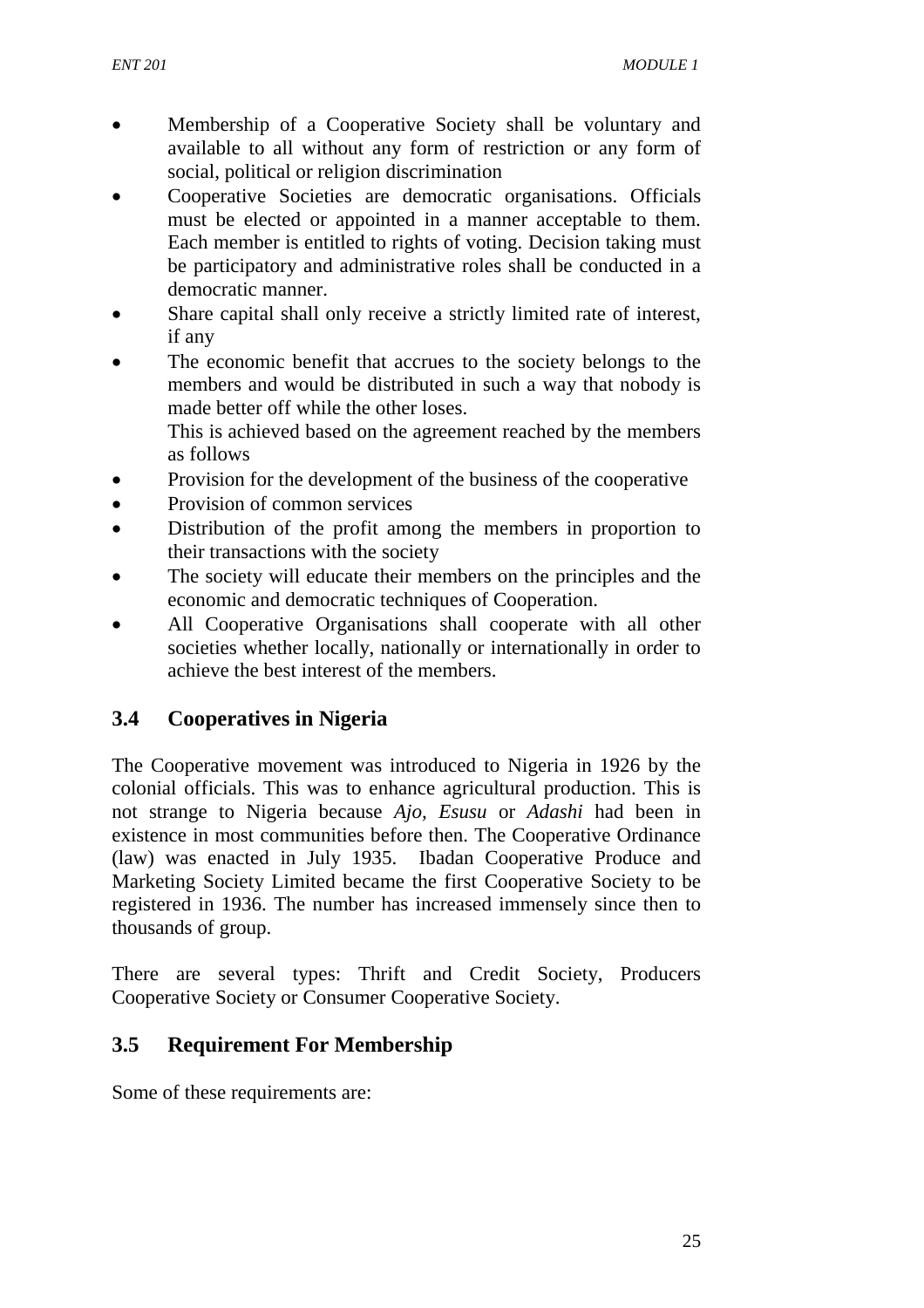- Payment of share capital which qualifies one to become a member. The amount and number of shares is set by the Association
- Monthly, weekly or bi-weekly minimum contribution or savings
- Compulsory attendance at meetings
- Other payments for membership card, levies etc

After becoming a member of the Cooperative Society for a period of six month and if the record of attendance and contribution is good, it is possible to apply for a loan. Most Cooperative loans are in multiple of two or three of the contribution of the member. If the member has saved a total of N20, 000, he can apply for a loan worth between  $\cancel{440}$ , 000 and N60, 000 depending on the policy of the society. The interest rate is low, mostly between 1% and 2% while the repayment period is usually between six to twelve months.

A lot of business have benefited from the Society.

### **3.6 Advantages of Cooperative Society**

- It makes money available for business ventures or micro business ventures
- It leads to the increase in business activities in the country especially in the rural sector or among the poor.
- It leads to increase in Gross National Product
- The interests of the poor or those within the poverty bracket are taken care of.

### **3.7 Disadvantages of Cooperative Society**

- There has been cases of financial mismanagement and outright embezzlement of the fund
- Embezzlement of the funds leads to loss of contribution of the members; thus further impoverishing the poor
- Undemocratic practices to the extent that some members are cheated and the principles of Cooperation are not followed.
- Favoritism, tribalism make the officials to give loan to those that do not deserve it and side track those that are qualified.

### **3.8 Cooperative Banks**

A Cooperative bank is a central cooperative unit in the business of financing. It provides opportunities for cooperators and cooperative societies for savings mobilization and credit facilities. Their operational procedures and requirements are expected to be sensitive to peculiar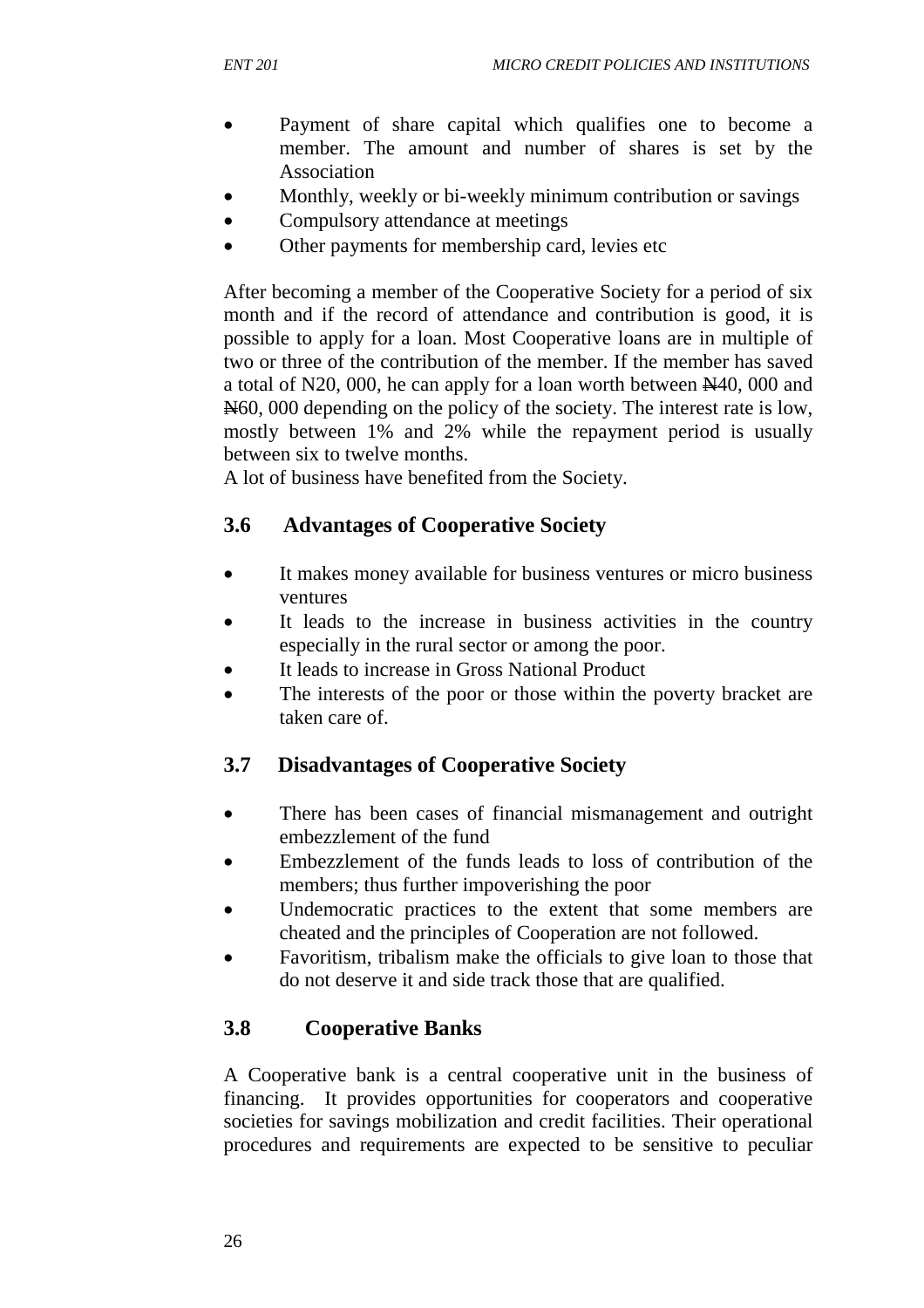financial needs of cooperative societies. The capital for such banks are sourced and managed by the cooperators and the cooperative societies.

Cooperative banking was initiated in Germany in the  $19<sup>th</sup>$  century. It was pioneered by Raiffeisen and Schulze – Delitzsch. Raiffeisen worked with debt-ridden peasant farmers while Schulze – Delitzsch worked with the urban poor who were mostly traders and artisans. The banks run by Raiffeisen were rural based and most of the customers were rural based organization. It provided credit facilities to farmers for productive purposes. The success of these experiments led to the establishment of several Peoples' Banks and Agricultural Banks. Cooperative Banks played significant roles in the acceleration of the development of the German economy during the period of industrialization.

In France, Peoples' bank (*Banques Populaires* ) have since 1878 been a catalyst to economic growth by providing financial services to the SMEs. It also plays such a vital role in Britain. India is a country that has given a prominent role to the application of cooperative principles in financing. She has several specialized Cooperative Banks which focus on Small scale industrial development in all the sectors including consumer financing.

# **3.8.1 Cooperative Banking in Nigeria**

The first Cooperative bank in Nigeria was the Cooperative bank Limited. It was registered in 1953 as a central financing society. This was facilitated by a grant of N2million given to her by the government of the then Western Region of Nigeria. It was the major source of affordable loan to cooperators and their societies. It obtained the license to operate as a commercial bank in 1962.The major consideration for this shift in legal status was to enable the bank to have access to public savings and a greater volume of business transactions.

The Cooperative Bank of Eastern Region was established through the instrumentality of the Cooperative Union of Eastern Nigeria Limited. The bank was a financing unit of the cooperative movement in the region. The bank began operations with a capital of 590 pounds augmented by a grant of £10,000 from the Eastern Region government. It also obtained a license to go commercial in 1962. It was not until 1973 that a commercial bank was established in the Northern Region. It was initially called North Central Cooperative Bank Limited but was changed to Kaduna Cooperative Bank Limited. It was licensed to operate commercial banking as well as provide services to cooperative institutions. It later became the Universal Bank Limited while the Cooperative Bank of Eastern Nigeria transformed into the Cooperative and Commerce Bank Limited, which became distressed in the mid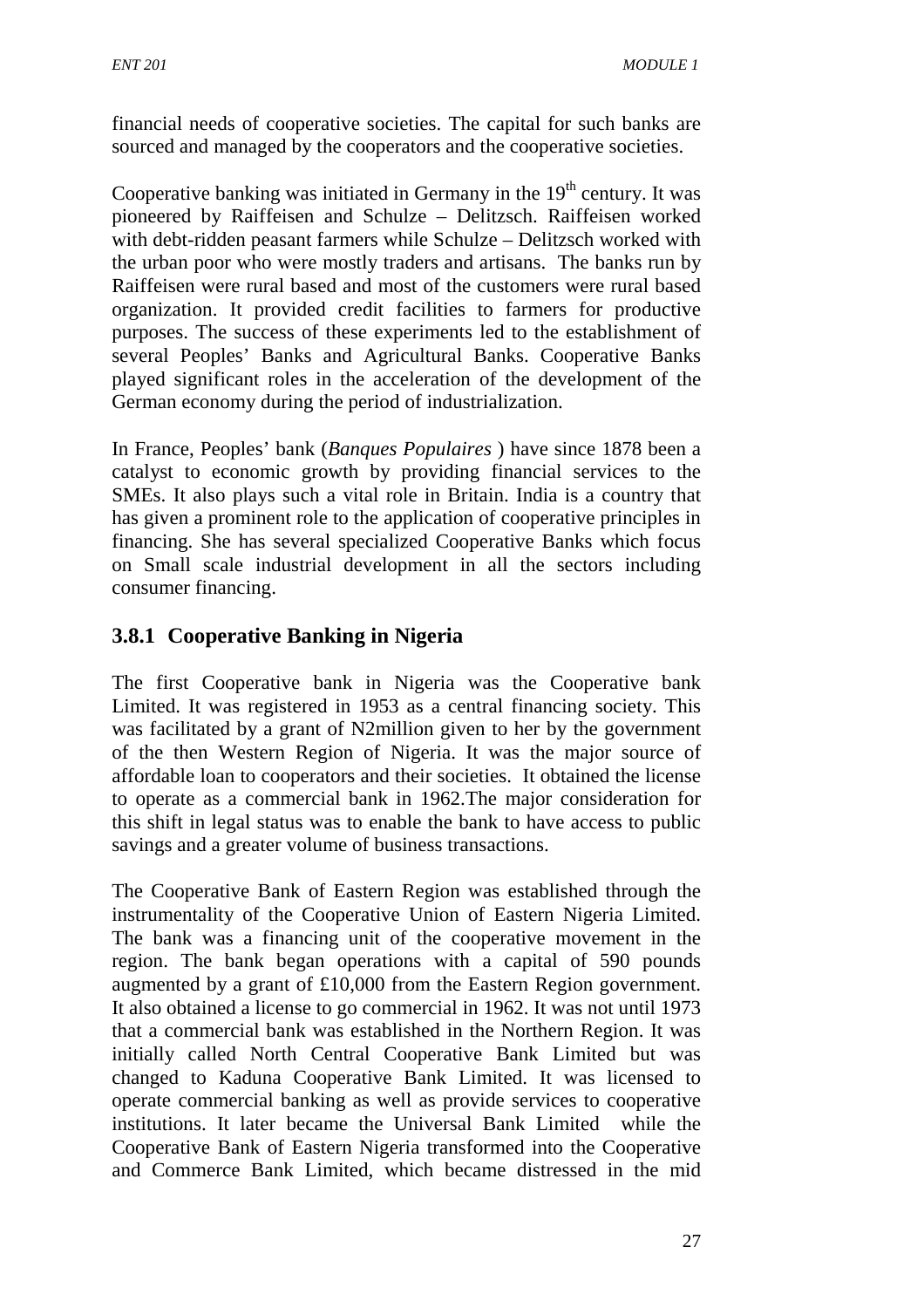1990.The acquisition of commercial bank status by the Cooperative Banks constrained their impact as channels of microfinance services in Nigeria. They adopted traditional banking practices, which inhibit the access of persons with limited funds and collateral to credit services. They neglected the farmers and other informal sector practitioners. Business with cooperative credit societies and unions especially in the rural areas was regarded as unprofitable, as a result of which the credit union lost a reliable source of loan-able funds. The Nigerian Agricultural and Cooperative Bank were established in 1973 in order to take care of these lapses.

### **3.9 The National Association of Cooperative Credit Unions of Nigeria (NACCUN)**

NACCUN is an offshoot of the Nigerian Cooperative League established in 1970 as the apex for Cooperative Thrift and Credit Societies and Unions in Nigeria. It was registered in 1978. It also represents the Nigerian Thrift and Credit Cooperative units in International Organizations such as Africa Cooperative Savings and Credit Association (ACOSCA) and the World Council of Credit Union.

The objectives of the Union include the following:

- Mobilisation of funds for loans to its affiliates that are Cooperative Thrift and Credit Societies in Nigeria
- Promotion of Cooperative Thrift and Credit Societies in Nigeria
- Provision of technical and operational support to Cooperative Thrift and Credit Societies in Nigeria
- Training and personnel development services Cooperative Thrift and Credit Societies in Nigeria
- Coordination of activities of State financing Cooperative apexes

### **3.10 Cooperative Financing:** *An Assessment*

The establishment of the Peoples' Bank, Community banks as well as the increasing number of Non- Governmental Organisation who are into micro financing is an indication that the Cooperators has lost faith in the Cooperative movement as a viable microfinance structure. It is actually regarded as a confirmation of the failure of cooperative financing. Many Cooperators in rural areas claim that cooperative financing both in volume of activities and impact has declined. Several explanations have been put forward. These include the following:

• Officialdom: The introduction of Cooperative movement to Nigeria was not people driven. It was not at the request of the people. The socio-economic condition, which prompted the Rochdale Pioneers to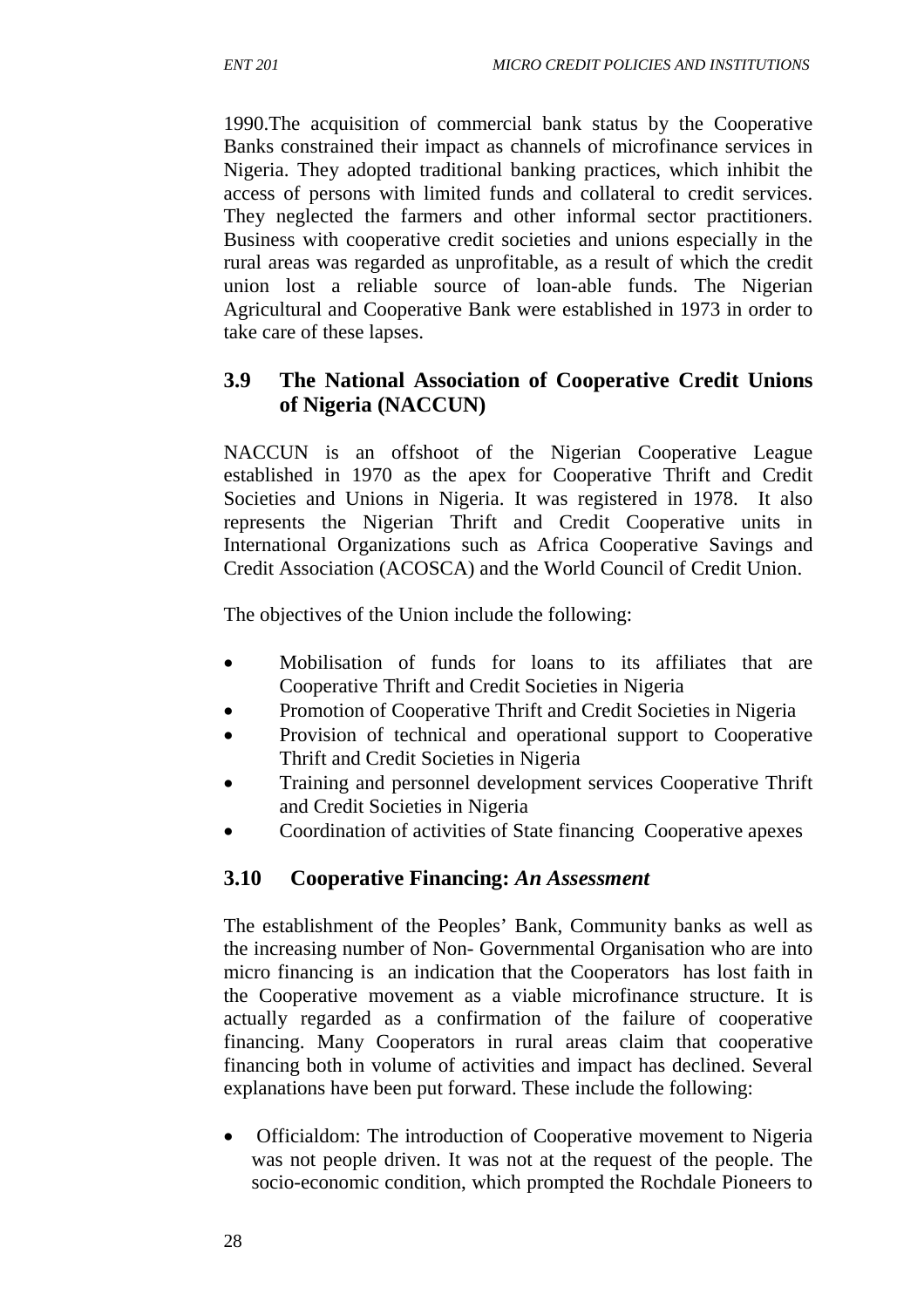act for themselves, was absent. The need for modern Cooperative enterprises never came from the people. Farmer had already organized themselves into associations such as Ibadan Agricultural Society (1904) and Agege Planters' Union (1907). The introduction of the movement was solely the initiative of the Colonial masters. The aim was to enhance efficiency in the production and their exploitation of the producers. The Cooperative movement was placed under the exclusive control of the Colonial officers in order to achieve their aim.

The Cooperative Societies Ordinance (1935) and the Cooperative Regulations (1936) gave wide ranging powers to the Registrar of Cooperative Societies, who was a Colonial government official. He had the power to promote Cooperatives societies, to register, inspect arbitrate, elect officials, audit appropriation of operational surpluses as well as the dissolution of cooperative societies. Most of the business decisions were also taken by him.

It is interesting to note that the various present Cooperative Societies' laws in various States of Nigeria are not significantly different from the Cooperative Societies Ordinance of 1935. Cooperatives Societies are treated as appendages or parastatals of government. The desire of the officials rather than those of the Cooperators are carried out. This is against the Cooperative ethics of democratic control and the policy of non- interference by government. IT is a common practice for government officials to be appointed as the Sole Administrators of Cooperative Apexes and Central Financing Agencies. This resulted in the stifling of the initiatives of the Cooperators. This is further compounded by the fact that the Societies depend on government for financial support. Later, the State and Regional governments capitalized the Cooperative Banks and the Central Financing Agencies. It was therefore easy for political leaders and government officials to alter the mandate and status of these banks and agencies without recourse to the Cooperators.

As the resources of governments decline especially in the 1980s, the fortunes of the Cooperative movement also dwindled. The then proposed Bendel State Bank project could not come to fruition because the government could not finance.

However, the traditional banking practices of commercial banks are not sensitive to the features and needs of small businesses of Cooperators especially farmers. Periodic credit guidelines drawn up by the Central Bank and which these transformed Cooperatives banks must adhere to ignore the need of Cooperative Societies.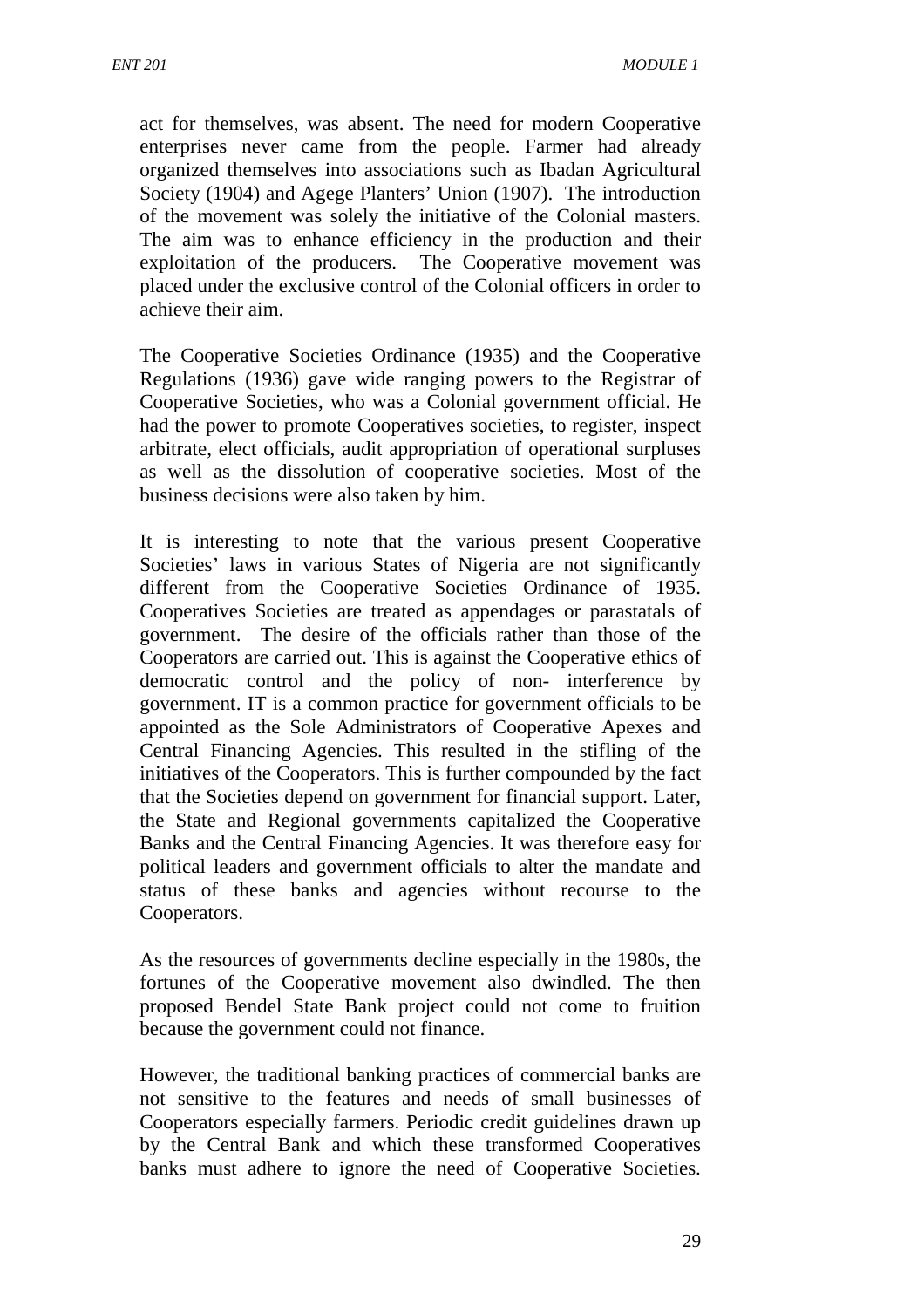These banks demanded for collateral and treated rural banking as being unprofitable. Cooperators and Cooperative Societies can not compete with the private sector for the services of these banks; the government has evolved a rural based, poor people friendly bank in the name of Nigerian Agricultural, Cooperative and Rural Development Bank

#### **SELF ASSIGNMENT EXERCISE**

Define Cooperative Association What are the benefits of 'Ajo'

### **4.0 CONCLUSION**

In conclusion, the economic capacity of the rural poor, the low income earner can be enhanced by the activities of the Cooperative Societies. The activities of this Society also lead to national economic growth and a ready source of fund to the business man.

### **5.0 SUMMARY**

Partnership and Cooperative Societies are other sources of getting financial assistance for the purpose of establishing or expanding a business venture. They both have advantages and disadvantages. Care should be taken either to invite a partner or become a member of Cooperative Societies.

### **6.0 TUTOR-MARKED ASSIGNMENT**

- 1. Discuss the advantages of Cooperative Societies
- 2. Partnership is a dependable source of fund and it guarantees permanence of business. Discuss

### **7.0 REFERENCES/FURTHER READING**

Lawal, O. A. (1999). *Principles of Economics*. Macmillian Press

Oyedipe, F.P.A (1996).*The Outstanding Success of Cooperative Movement*. Ilorin: Dabot Publication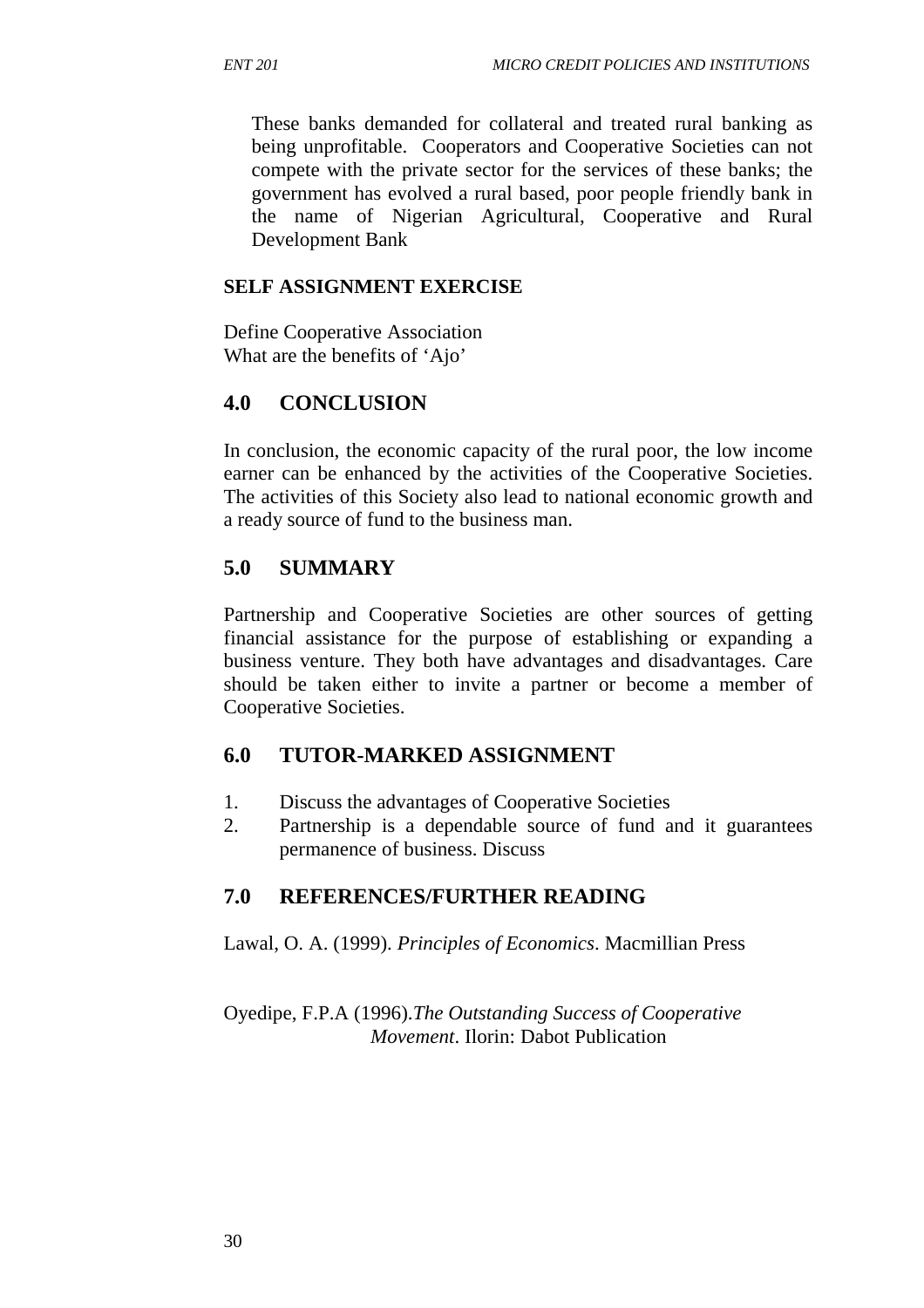## **UNIT 5: NON-GOVERNMENTAL ORGANISATION INMICROFINANCE**

#### **CONTENTS**

- 1.0 Introduction
- 2.0 Objective
- 3.0 Main Content
	- 3.1 Non-Governmental Organisation
		- 3.1.1 Features of Non-Governmental Organisation
		- 3.1.2 Peculiar Characteristics of their Beneficiaries
		- 3.1.3 Smallness of the Loan or Credit Facility
		- 3.1.4 Adoption of Credit plus Approach
		- 3.1.5 Focus on Rural Women
		- 3.1.6 Group Delivery Methodology
	- 3.2 Advantages of Group Methodology
- 4.0 Conclusion
- 5.0 Summary
- 6.0 Tutor-Marked Assignment
- 7.0 References/Further Reading

### **1.0 INTRODUCTION**

Non-governmental Organisations (NGOs) are some of the Institutions which are involved in Micro financing.

NGOS are corporate bodies that are concerned with addressing needs and problems or are interested in promoting a cause or an ideal. They provide solutions to problems of people in communities, or a group of people in the community. The problems could range from poverty alleviation, provision of credit and farming inputs to civic education, sustainability and protection of the environment.

### **2.0 OBJECTIVES**

The aim of the unit is to explain the role of the NGOs in micro credit financing. Specifically at the end of the unit, the learner should be able to:

- Define an NGO,
- Explain features and
- Role of micro credit financing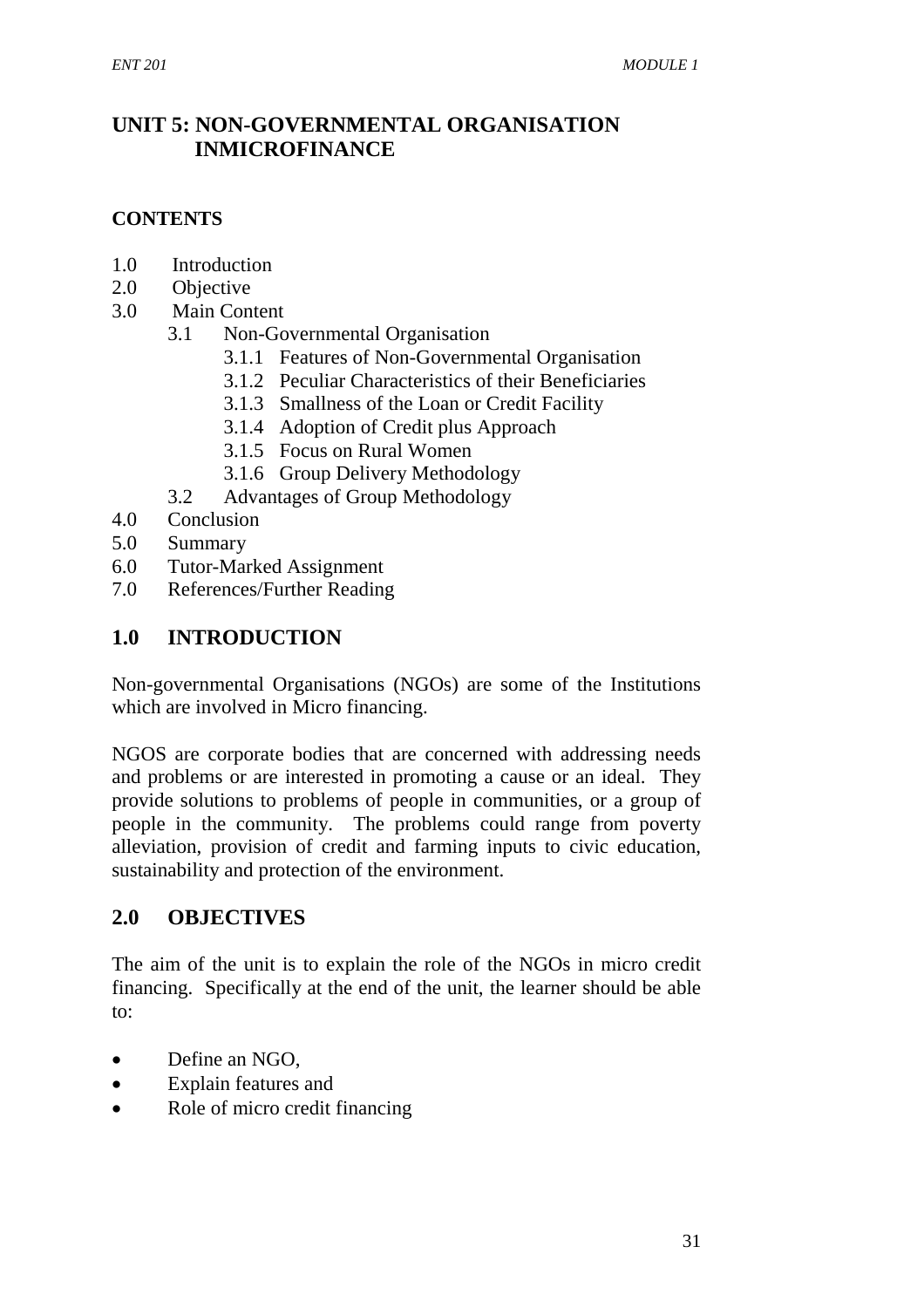### **3.0 MAIN CONTENT**

#### **3.1 Non-Governmental Organisation**

#### **3.1.1 Features of Non-governmental Organisation**

NGOs have some features that are peculiar to them. They are discussed below:

### **3.1.2 Peculiar Characteristic of their Beneficiaries**

#### **NGOs Venture into Micro Financing**

NGOs venture into micro financing stems out of the desire to provide credit to a large portion or percentage of economically active population who are excluded from benefiting from the financial services of the banks or financial institutions of the formal sector.

The beneficiaries are mostly small or micro business owners who are mostly in the informal sector. They could be in businesses such as shoe mending, retail selling, pepper/tomato selling, agro-allied food production and farming. They are generally classified as the poor or small business owners.

Most of the micro enterprises are owned and run by the sole proprietor or entrepreneur. He provides the fund for the business.

Most of the beneficiaries have little or no education and lack modern skills. They also have little knowledge about record keeping, planning, cash management and other modern management techniques. Women constitute a higher percentage of the beneficiaries. These women are the vulnerable group who can not afford the collateral requested by the formal banks.

They are mostly rural dwellers who have suffered the neglect of government in terms of Infrastructural and financial services. Even when credit facilities are made available to them, it is moistly diverted by the smart and better educated urban dwellers. Most banks also consider rural banking as unprofitable. The overall development strategies give little attention to the rural areas and the rural dwellers. The NGOs, therefore sought to redress this rural neglect.

### **3.1.3 Smallness of the Loan or Credit Facility**

The financial need of the micro enterprise is very low. A loan of as small as N10, 000 can change the business volume and profitability of a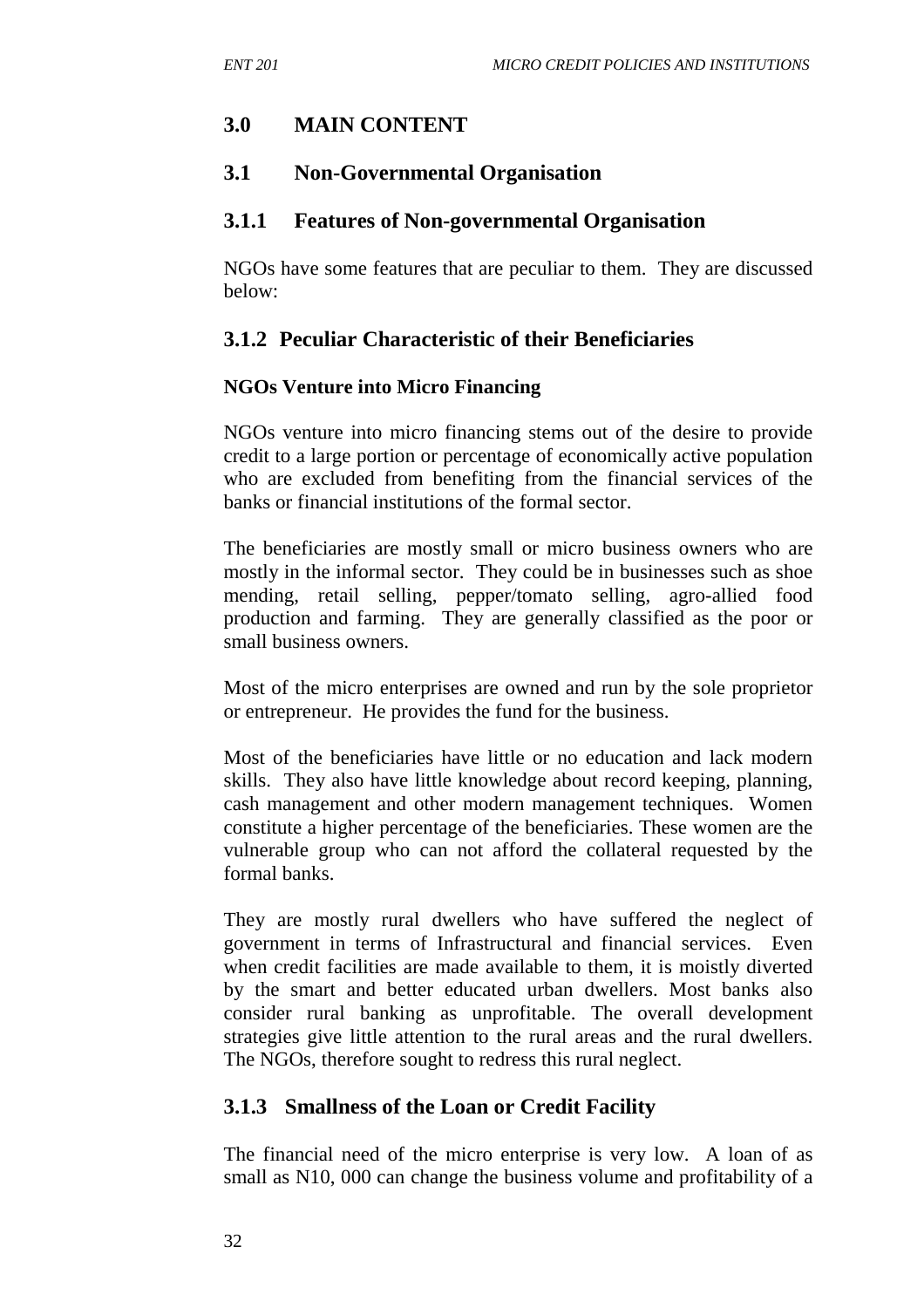micro enterprise. In spite of the fact that the loan is small, each beneficiary must have proper record with the NGO. This will make the cost of processing the loan to be high. In order to solve this problem, group delivery methodology is used for both the savings and loan operation.

# **3.1.4 Adoption of Credit Plus Approach**

NGOs look beyond credit provision. They also take care of the total well being of the people. So they train them in the area of health care, skill enhancement, technological transfer, reproductive health, skill acquisition etc.

# **3.1.5 Focus on Rural Women**

They concentrate on rural women who are mostly farmers, and petty traders. Some of the NGOs have their head office in the urban centers but maintain operational branches in the rural communities so as to be close to their people.

# **3.2 Group Delivery Methodology**

Beneficiaries are encouraged to form a group or a cooperative society. Pre-loan training programmes are conducted for members. Training such as book-keeping, cash management, marketing skills and techniques would be organized for members. The usage of the loan, monitoring of the savings and repayment of loan are done at group meetings. However, the individual is held responsible for the utilization and repayment of the loan. It is also possible for a group to take a loan together for joint business.

## **3.2.1 Advantages of Group Methodology**

Group delivery methodology has some advantages. These are:

- Reduction of the cost of landing. The repayment is done at the meeting rather than with the individual loanee
- Aids credit discipline and high member of repayment The group exacts pressures on its members to pay up so that they would not be disqualified from having access to further loan.
- Solidarity among borrowers There will be cordial relationship between members. Absence of Collateral Requirement – The loanees are not required to present any guarantee towards the loan. They are given on trust.
- They develop the savings and thrift ability of the poor.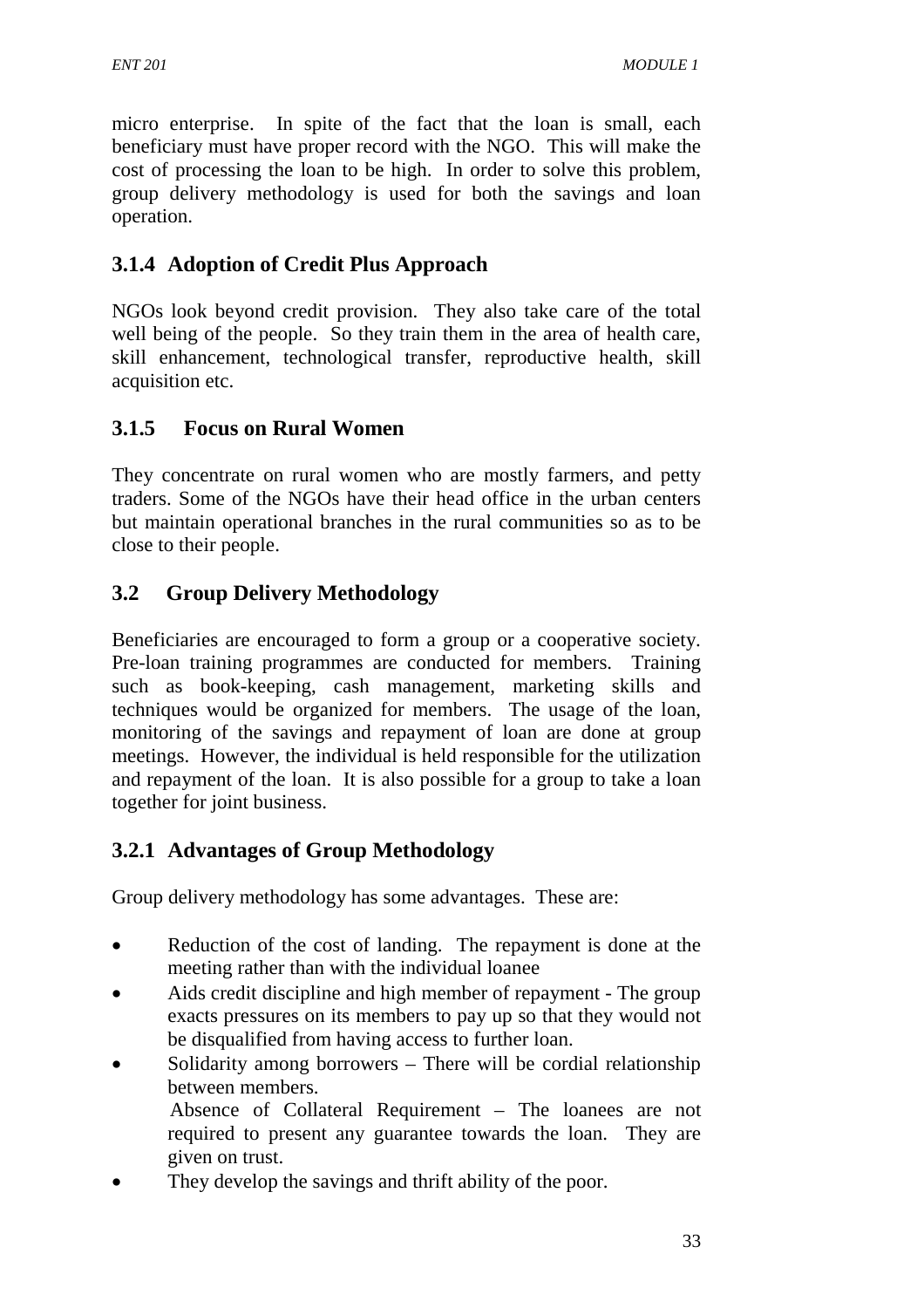Loanees are encouraged to make regular deposit with the institution or credit group. Some groups expect them to make some savings before credit can be collected. The amount of money saved can be considered as a withdrawal security for the loan. Members can borrow up to 3 times amount he has saved; amount he can loan is referred to as the maximum credit limit.

He would be allowed until the loan is repaid. The excess money deposited after the loan would have been repaid accrues to the depositor.

Low Interest Rates

 The charge interest on the loan of lent to the people. It is expected that it will be below the price charged by the commercial banks. They record a high rate of repayment.

- The activity of NGO increases the well-being of the poor. Beneficiaries are able to expand their business as a result of the credit facility afforded them by the group. This will increase their profit level as well as the disposable income; thus increasing the consumption level and the standard of living of both the women and their children.
- They enhance capital accumulation and capital building among the poor.

 The poor are able and build capital for their own business through the savings initiative of the NGO

• Improved self esteem of the poor Income generation among the poor They bridge the gap that is created by the demands of the formal financial institutions that, cannot meet the credit need of the poor.

### **SELF ASSESSMENT EXERCISE**

- 1. What are the characteristics of NGO?
- 2. List the benefits.

## **4.0 CONCLUSION**

NGOs have contributed to the development of the vulnerable group. Most rural dwellers have embarked on micro businesses as a result of their activities

## **5.0 SUMMARY**

The NGOs have been able to bridge the gap created by the inability of the convectional banks to assist the vulnerable group. This has created some jobs and led to the improvement of the standards of living of these groups of people.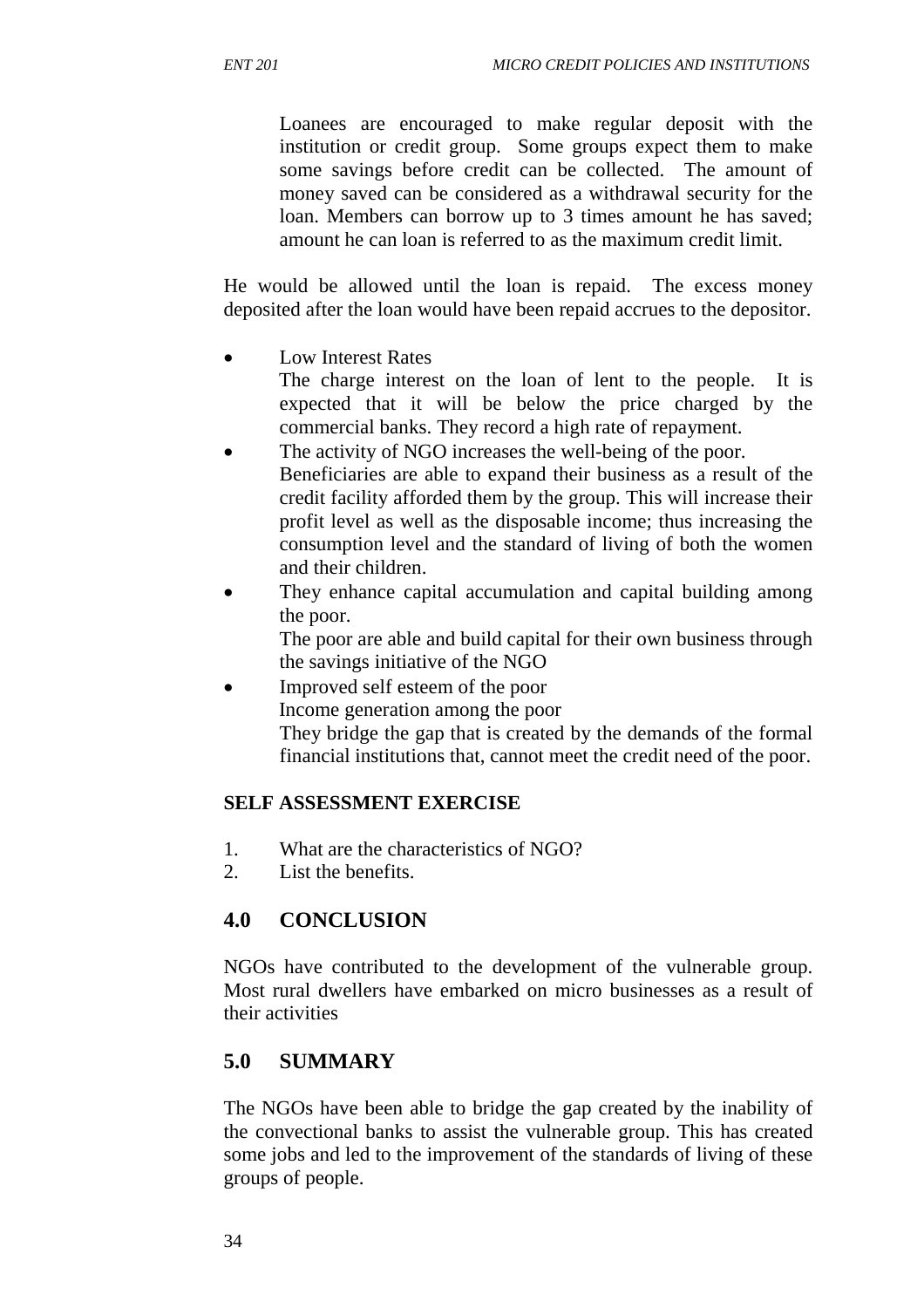### **6.0 TUTOR-MARKED ASSIGNMENT**

- 1. Explain the characteristics of an NGO
- 2. Define an NGO

## **7.0 REFERENCES/FURTHER READING**

Ehigiamusoe, G (1998). *Understanding NGOs*. Benin City: LAPO Development Center.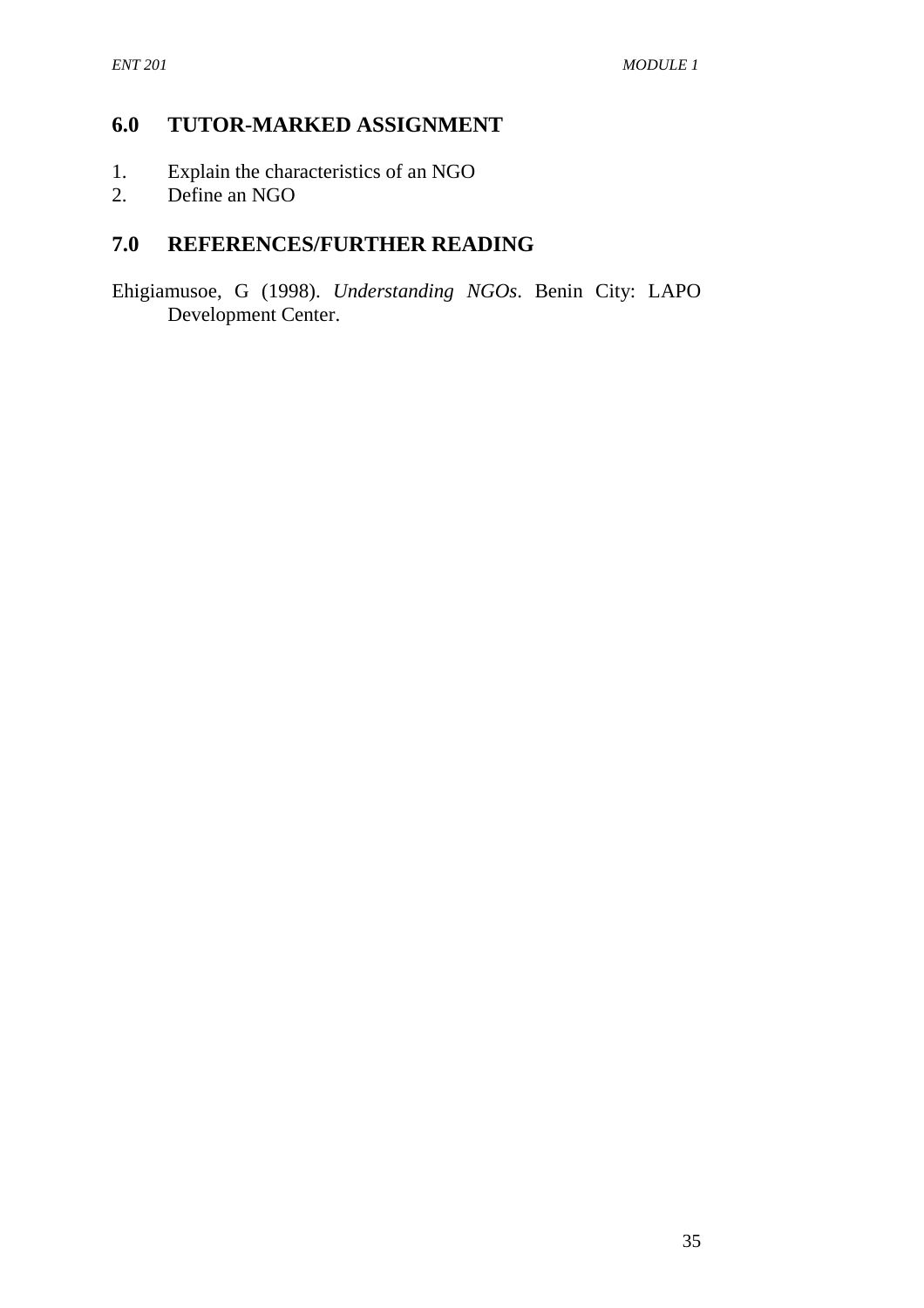### **MODULE 2**

- Unit 1 Government Policies
- Unit 2 Traditional Micro Finance Practice in Nigeria
- Unit 3 Sources of Funds (Part 1)
- Unit 4 Sources of Funds: Partnership and Cooperative Society
- Unit 5 Non-Governmental Organization in Microfinance

### **UNIT 1 GOVERNMENT POLICIES**

#### **CONTENTS**

- 1.0 Introduction
- 2.0 Objectives
- 3.0 Main Content
	- 3.1 Government Policies
	- 3.1.1 Definition of Policy
	- 3.1.2 Need for Micro Finance Policy
	- 3.2 Different Government Policies
	- 3.2.1 The First Effort to Promote Micro Enterprises
	- 3.2.2 Small Scale Industries Credit Scheme (SSICS)
	- 3.2.3 Small and Medium Enterprises Loan Scheme (SMELS)
	- 3.2.4 Employment Creation Loan Schemes
	- 3.2.5 Agricultural Sector Employment Programme
	- 3.2.6 Mature People's Scheme
	- 3.2.7 Agricultural Credit Guarantee Fund Scheme (ACGS) 3.2.7.1 Feature of the Scheme
	- 3.2.8 Entrepreneurship Development Programme (EDP)
	- 3.2.9 Second National Fadama Development Project (NFDPII)
		- 3.2.9.1 Pre-requisites for Participation
		- 3.2.9.2 Benefits to Fadama Users
		- 3.2.9.3 Project Implementation Strategy
	- 3.2.10 Small and Medium Enterprises Development Agency of Nigeria (SMEDAN)
	- 3.2.11 Multi Partner Matching Funds Scheme (MPMF)
	- 3.2.12 The Promise Keepers' Scheme
	- 3.3 Advantages of the Various Policies
- 4.0 Conclusion
- 5.0 Summary
- 6.0 Tutor-Marked Assignment
- 7.0 References/Further Reading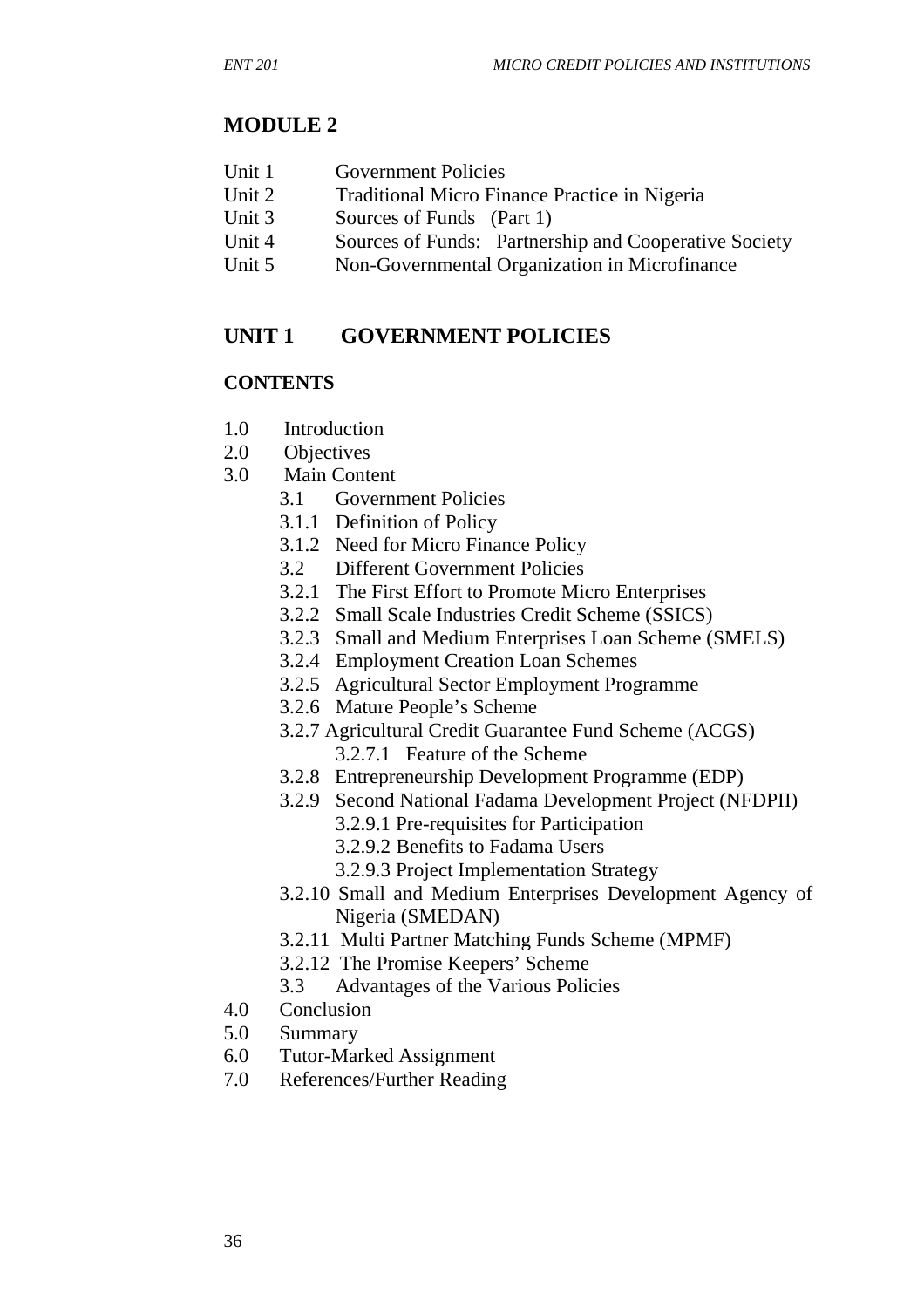# **1.0 INTRODUCTION**

As a father or a mother, you have set rules that you follow and also expect your children to do likewise. Some people do not buy "*aso-ebi*". Some do not attend night parties or eat outside the home. These set of actions can be referred to as policies. They have been well-articulated and thought out by the individual, who is aware of the consequences. A nation also has such plan of action geared towards achieving some specific objectives.

### **2.0 OBJECTIVES**

The objective of this unit is to explain the various policies that have been put in place by the government in order to address the issue of nonavailability of credit to the informal sector or the SMEs. Specifically, the learner is expected to be able to define policy and explain the various policies put in place by the government.

# **3.0 MAIN CONTENT**

### **3.1 Government Policies**

### **3.1.1 Definition of Policy**

A policy is a statement or plan of action put in place in order to achieve specific objective. It could be target specific or a plan meant to benefit the whole economy.

Government, having identified lack of capital as an important reason for both the failure and low number of Micro or Small Scale Enterprises, put in place several programmes and policies to address the situation.

## **3.1.2 Need for Micro Finance Policy**

A robust economic growth can be achieved if a well focused poverty alleviation programmes are put in place. These programmes must be articulated in such a way that people would have access to factors of production and credit. The latent capacity of the poor for entrepreneurship could be enhanced by the provision of micro finance services, which will enable them to engage in economic activities and be self sufficient. It will also lead to increase in employment opportunities in the economy.

Over 65% of the economically active population that are precluded from formal financial services provided by the conventional banks could benefit from the programme. Furthermore, the policy on microfinance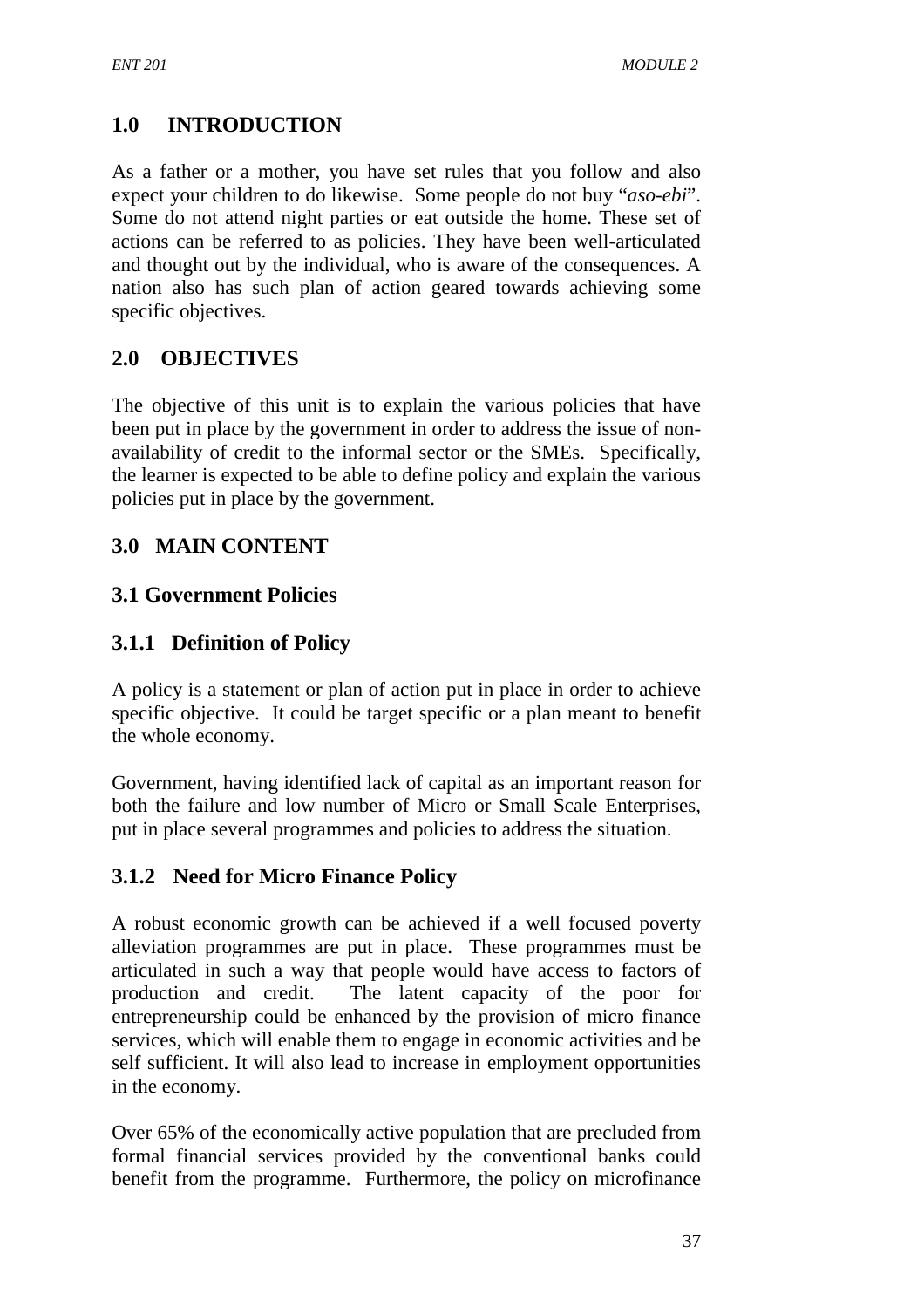will make it possible for the informal sector to be brought under the supervision of the Central Bank of Nigeria (CBN), thus making it possible for the achievement of monetary stability and the expansion of financial infrastructure in the country to meet the financial requirement of the Micro, Small and Medium Enterprises (MSMEs). A vibrant microfinance sub- sector would evolve and it would be integrated into the main stream of the national financial system and provide the stimulus for growth and development. It would also harmonize operating standards and provide a strategic platform for the evolution of microfinance institution promote appropriate regulation, supervision and adoption of best practice.

### **3.2 Different Government Policies**

### **3.2.1 The First Effort to Promote Micro Enterprises**

The first effort to promote micro enterprises started in the early 1950s with the establishment of the Colonial Development Loans Board by the Colonial Administration. This was later replaced by the Revolving Loan Fund for Industry which came as space of the technical assistance from U.K for the Small-Scale Industries Credit Scheme (SSICS). State and Federal Governments also contribute to the purse of the SSICS for onlending to small entrepreneurs. The government first spilt out policies that will enhance the development of Small Scale Enterprises (SSE).

In the Second National Development Plan (1974), the government stated some policies that will initiate credit scheme for the SSE. The States incorporated the Small Scale Industries Credit Scheme (SCICS) in their second National Development Plan (1975). In other to further enhance the growth of SMES, government promulgated the Nigerian Enterprise Promotion Act and later the Nigerian Enterprises Promotion Decree (NEPD in 1977). This policy exclusively reserved indigenous equity participation of between 40% and 60% for Nigerian. That is, Nigerians should own up to between 40% and 60% of the share or capital in a company.

In 1980, the Federal Government released a policy paper titled "Nigerian Industrial Policy and Strategy Guidelines to Investors". The policy aims at opening up the rural areas in the country and creates remunerative employment for the people. The Industrial Development Centers (IDCs) are the major Institution (outlets) for the achievement of the government survival. Several Polices have been put in place since 1980s. Some of them are discussed below.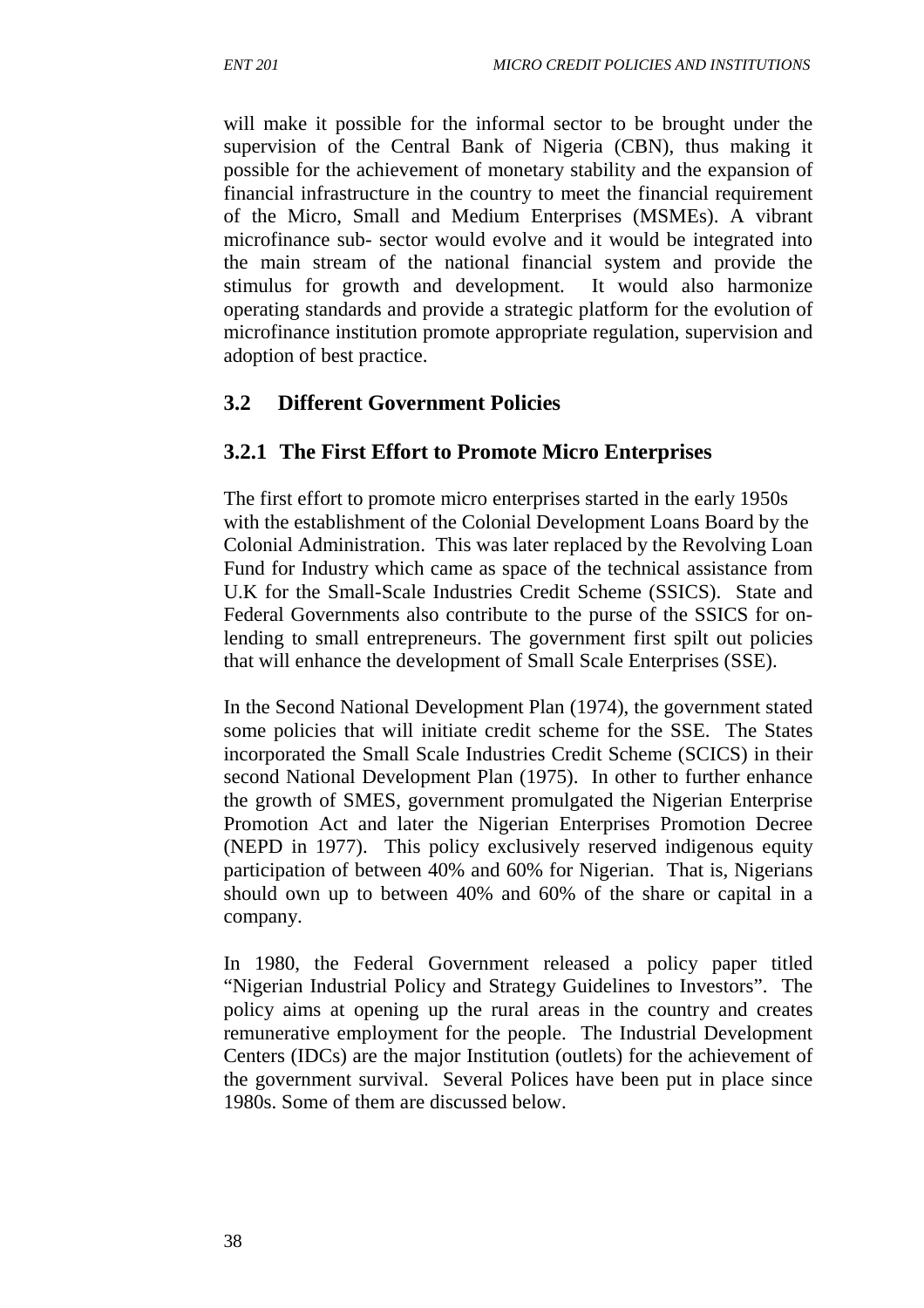# **3.2.2 Small Scale Industries Credit Scheme (SSICS)**

This scheme was initiated to provide financial support to viable Small-Scale Enterprises (SSE). The main objective was to empower SSE to produce or process inputs for larger industrial enterprises. The major features of the SSICS are:

- Funds for the scheme were provided by both the state and federal governments.
- The rates of interest were lower than the rates in the financial market.
- The beneficiary would not start to pay back the loan until after two years, that is, a moratorium period of two years.

## **3.2.3 Small and Medium Enterprises Loan Scheme (SMELS)**

The objective of this scheme is expansion and productivity enhancement as well as capital acquisition. It also aims at the sustainability of the enterprise, that is, it provides fund to make the company produce at a sustainable level.

The scheme had the following features:

- The fund was provided by the International Bank for Reconstruction and Development. The fund was handled by the Federal government.
- The Small and Medium Enterprise Unit of the Central Bank of Nigeria handled the administrative procedure.
- The raw material for production should be locally sourced; that is, it must not be an imported raw material.
- Beneficiaries must contribute 45% of the total cost of the project.
- The credit facility would last for 10 years.

## **3.2.4 Employment Creation Loan Schemes**

This scheme was put in place in order to reduce the effect of the Structural Adjustment Programme (SAP). The aim of the scheme was to create jobs for a large army of the unemployed people especially the youth. The beneficiaries were to access loans guaranteed by the federal government from some banks. The amount of the loan is between N5, 000 and N50, 000. It was called Job Creation Loan Guarantee Scheme. It was administered by the National Directorate of Employment (NDE). The beneficiaries were requested to –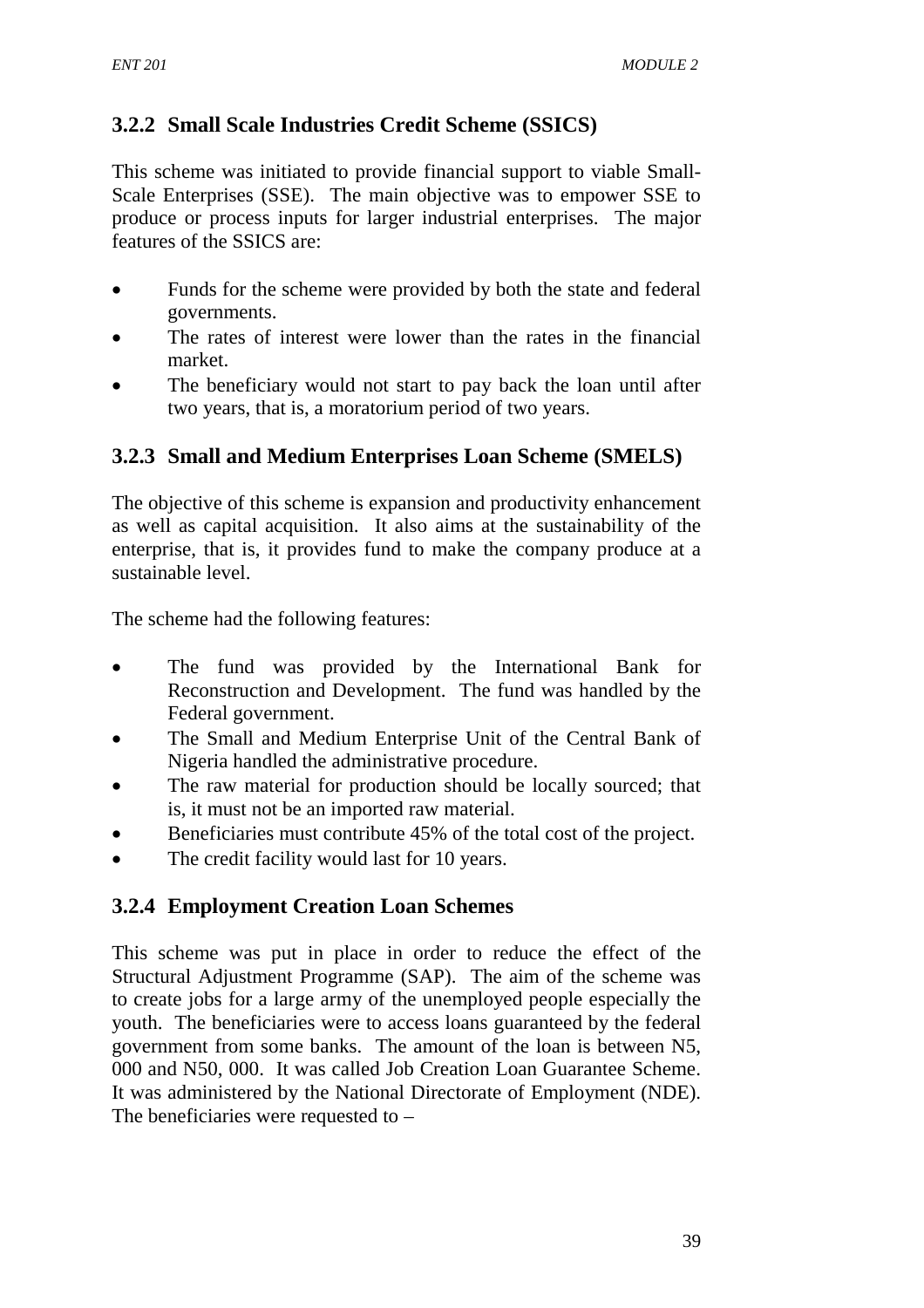- use as security, the original copy of their academic certificates. This would be deposited with the HDE
- give the NDE a detailed feasibility study report in the project to the bank for approval;
- present two acceptable guarantors;
- the interest rate is as low as 13%.

The NDE also have schemes such as National Open Apprenticeship Scheme (NOAS) and the Basic Business Training Scheme under the NOAS, interested youth apply to the NDE for the Apprenticeship Scheme. The youth is assigned to a practicing artisan or technician to acquire knowledge and expertise in the vocational skill of his choice. He is paid some stipend and given some money and machine at the end of the training.

### **3.2.5 Agricultural Sector Employment Programme**

The aim of the programme is to provide employment for school leavers. Those interested are given relevant training in their area of choice and provided with land and loan to start the farming business. Each state has an NDE Agricultural Programme Committee which is in charge of the programme.

### **3.2.6 Mature People's Scheme**

This scheme is for retired persons or those about to retire. The aim of this scheme is to provide employment for the retirees after they have disengaged from regular work.

The features include:

- The beneficiaries submit proposals which are scrutinized for viability.
- Beneficiaries are to present items such as landed property or any other security to cover up to 50% of the loan size.
- Beneficiaries are to employ at least a graduate of higher institution of learning.
- The interest rate is as low as 9% per annum.

## **3.2.7 Agricultural Credit Guarantee Fund Scheme (ACGS)**

By 1977, government aimed at sufficiency in the production of food and agricultural raw materials. In order to achieve this, it was important to encourage the smallholder farmers. The farmers would need some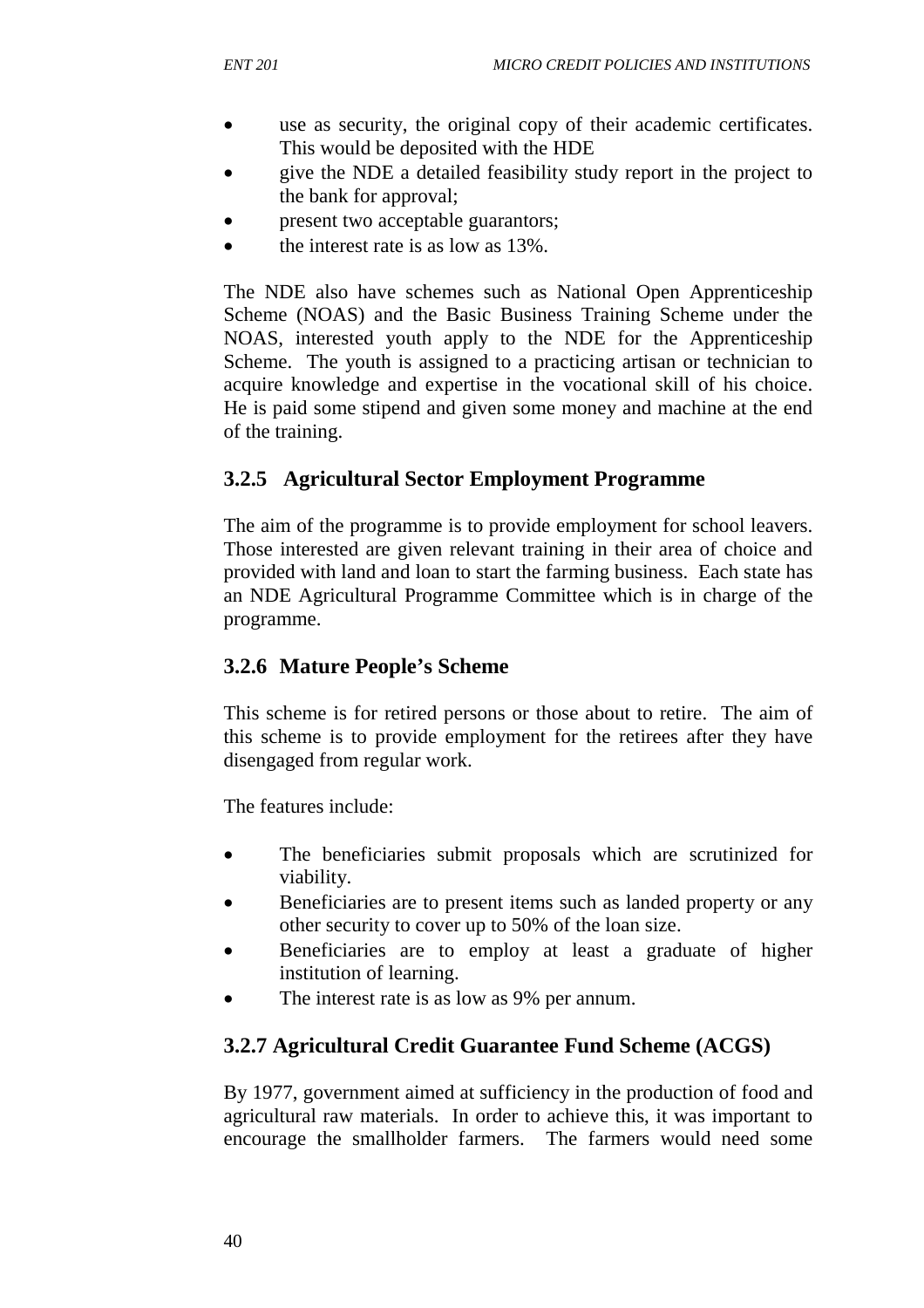money in order to accrue this. The government therefore established the ACGS by decrees.

The aim of the government was to guarantee loans granted for agricultural purposes by any bank. The guarantee covers both the principal and the interest. The agricultural activities covered include cultivation of food crops such as cereals, tubers, beans, groundnuts, bananas, pineapples, plantain, vegetable and fruits of all kinds. Others are cash crops such as cotton, rubber, palm oil, tea, coffee. Those who are interested in animal husbandry such as poultry, piggery, cattle and fish farming could also benefit.

## **3.2.7.1 Feature of the Scheme**

- Beneficiaries apply to Conventional Banks. Prospective Beneficiaries would apply in triplicate a loan under the scheme to a conventional bank. The bank would forward a copy to the Central Bank.
- Demand for security: The bank would request the prospective beneficiary to provide security which could be any of the following:
	- A more able property of the people requesting for a loan (he is referred to as a loanee)
	- A life insurance policy, a promissory note
	- Registered place of land, landed property
	- Stocks and shares of the loanee
- Mode of Disbursement: The process period is to be a maximum of sixty days. The fund for the purchase of items such as livestock, plant, machinery and any other farming equipment would be disbursed to the supplier.
- Sanction against Loan Diversion: It is a criminal offense to use the loan for another project. The punishment is a repayment of the amount of money got as loan and/or imprisonment for a maximum period of five years.
- Regulated Interest Rate: The interest rate was fixed and stipulated in the decree. It was 5% and 6% for individual farmer and cooperative societies respectively.
- Extent of guarantee. In case of a default, the guarantor and the security of the loanee would be reverted to in order to recover the loan. The outstanding amount could be recovered from the Board of the Fund. The Board could pay up to 100% of the outstanding amount.
- Operational Structure: There is a Board which is made up of six members, four would be appointed by the Federal government and remaining two by the Central Bank.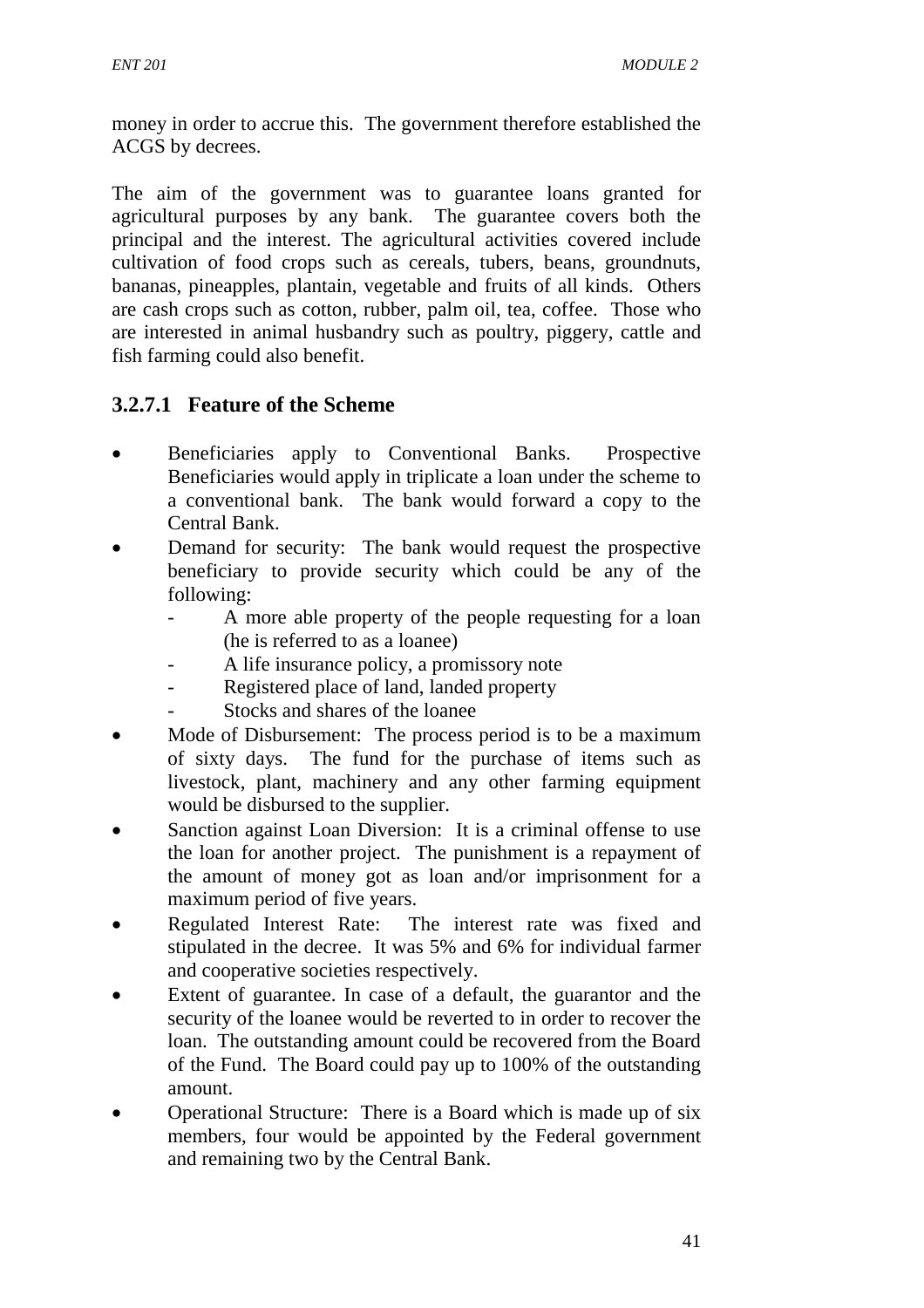• Management of the Scheme: The Central Bank is responsible for the day to day running of the scheme while the implementing agents were the Commercial Agricultural Banks and Cooperative Banks.

### **3.2.8 Enterpreneurship Development Programme (EDP)**

This is another Scheme under Small Scale Industrial Programme. This is organized by the NDE with the aim of developing enterpreneurial skills among Nigeria. Those who apply for loan or any other service under the Small Scale Industrial Scheme are exposed to intensive training. The courses cover business identification, market research, feasibility studies, record keeping, loan assessment, business management, marketing etc.

### **3.2.9 Second National Fadama Development Project (NFDPII)**

The NFDO.II was conceptualized by the World Bank/Federal Government with the active involvement of the state and local governments. The objective of the project is to accelerate the development and growth of dry season farming and agro-allied processing and marketing activities. The finance is sourced from a \$100 million World Bank Credit with the three tier of governments paying some counterpart funding which is a pre-condition set by the World Bank for effective take-off of the project.

It is also aimed at increasing the incomes of those who depend directly or indirectly on Fadama resources, that is, farmers, pasture men, fisher folks, hunters, gatherers, and service producers, through empowering communities to take charge of their own development agenda.

The group also includes the vulnerable groups like widows elderly, ethnic minority, orphans. It is expected that at the end of the duration, 50% of the beneficiaries would have their real incomes increased by 20% of the baseline income.

### **3.2.9.1 Pre-requisites for Participation**

- Most of the rural dwellers are potential Fadama Resource Users (FRU)
- A potential Fadama user would be involved in farming activities, agro-allied processing and agro service providers which includes vulnerable groups like widows, elderly, and orphans.
- A potential Fadama User would belong to a Fadama User Group (FUG) which would be a minimum of 5 members.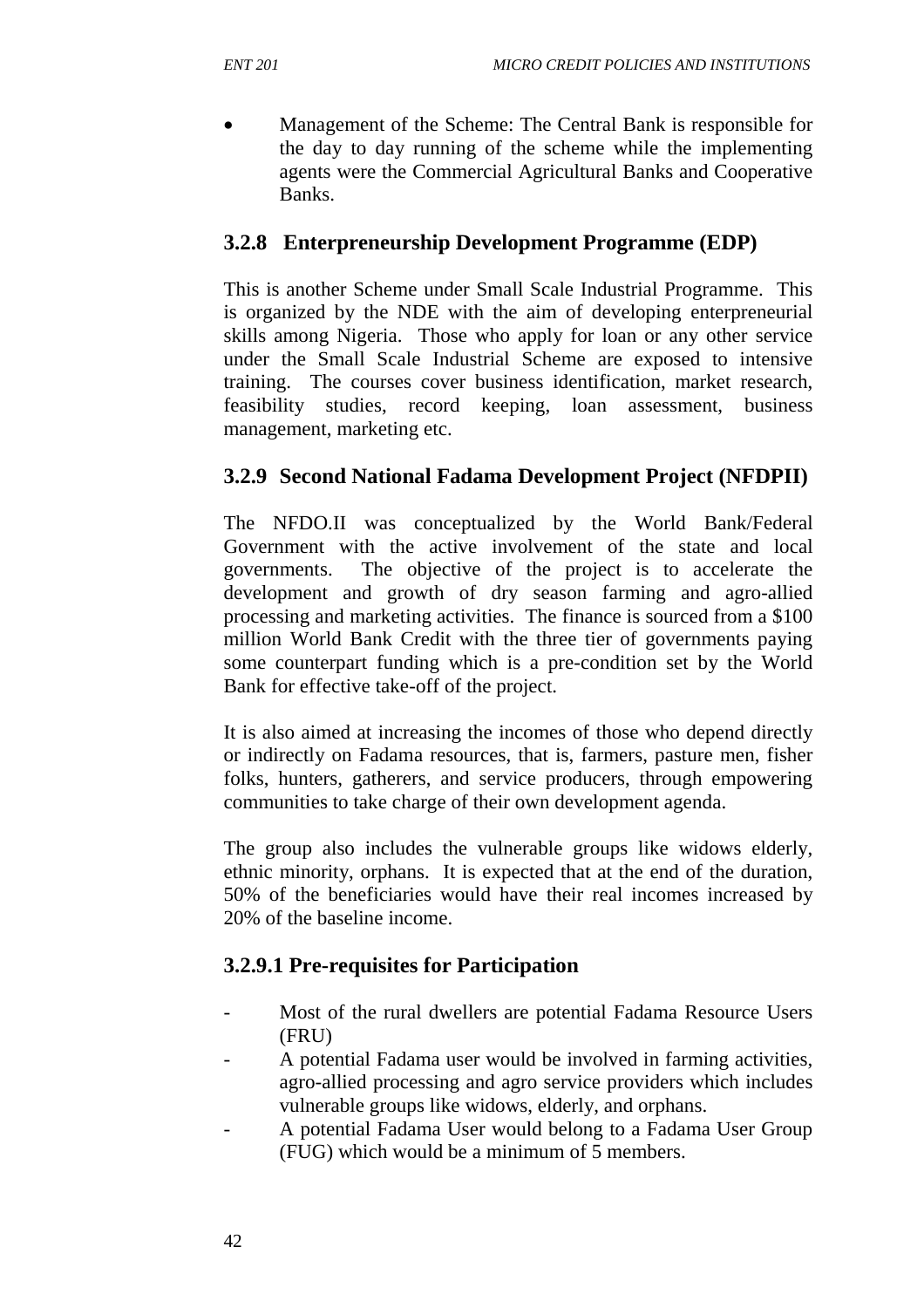- Five user groups would organize themselves into a Fadama Community Association (FCA)
- Each member would be engaged in a project
- Each FCAs would articulate, plan and cost a project which is called the Local Development Plans (LDPs).
- The FUG and FCA must be registered as Cooperative Associations.
- Facilitators at SFDO will assist the FUG and FCA to develop the LDPs.
- The FUG and FCA must be linked up with the State Fadama Development Office (SFDO), which in most cases is resident in the Agricultural Development Authority Complex (ADA)
- FUG and FCA would open an account and would save 40% of the cost of the project; the remaining 60% would be given by the World Bank through the SFDO.

## **3.2.9.2 Benefits to Fadama Users**

- Financial Assistance
	- The Local Development Plan inoculated by the FCA, would be financed by the fund in the pool.
- Provision of input, equipment Vital production input and equipment would be provided by the World Bank
- Training FUG members would be exposed to better training in the handling and management of their assets
- Provision of processing and storage facilities These facilities would be provided in order to minimize post harvest losses and to create value added to outputs.
- Provision of Infrastructure Infrastructure such as good access to farm roads, water supply system including irrigation and power support system generator, water pumps would be provided.
- Means of transportation Transport vehicles would be provided for easy haulage of farm produce to markets.

## **3.2.9.3 Project Implementation Strategy**

The project has six years tenure effective from January 2004 to December 2009. The NFDP.II is based on a Community Demand Driven (CDD), approach whereby all users of FADAMA resources will be encouraged to develop participatory and socially inclusive and environmentally sustainable Local Development Plans (LDPs).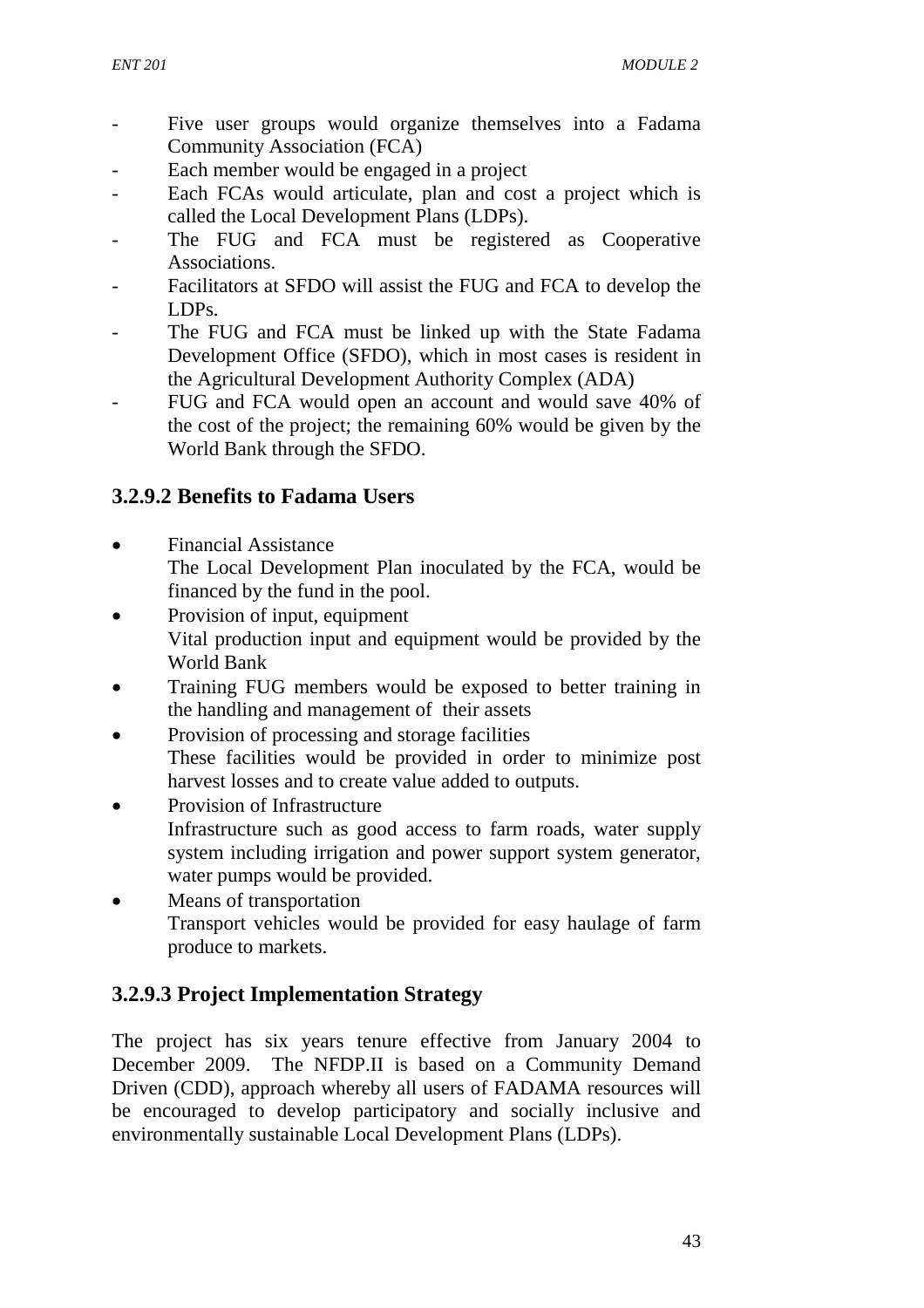A Local Development Desk (LDD) would be established at the headquarters of the participating Local Government Council, Manned by two trained Local Government Personnel: an Agricultural Officer and a Monitoring and Evaluation Officer.

The LFD would be over-seen by a constituted local Fadama Development Committee (LFDC) comprising of:

- 1. The Chairperson of the Local Government Council as Chairman
- 2. A Traditional Community person as Deputy Chairman
- 3. FCA representations
- 4. Others (Private Sector, NGO and Local Women's Groups)

The LFDC is responsible for monitoring community mobilization offer and making sure that the needs and priorities of FUG and FCA are reflected in the Plans (LDPs)

Direct purchase of the required item is done through the SFDO. Cash is rarely given to the beneficiaries.

## **3.2.10 Small and Medium Enterprises Development Agency of Nigeria (SMEDAN)**

### **3.2.11 Multi Partner Matching Funds Scheme (MPMF)**

This scheme was instituted by the National Poverty Eradication Programme (NAPEP). The fund available for loan is sourced from banks and the purse of the state's government. The monies collected under MPFS are kept with the banks. The banks will pass the monies to Micro Finance Institutions and Cooperative societies from which it will be accessed by the potential beneficiaries. Once the beneficiaries are identified and selected, the NAPEP partners with the National Directorate of Employment and Small and Medium Enterprises Development Agency (SMEDAN) train the beneficiaries on how to set up their businesses, basic accounting procedures, record keeping etc.

Eight states are benefiting from this scheme. These are Bayelsa, Rivers, Kaduna, Osun, Edo, Ogun, Kogi and Akwa Ibom. Other states will be involved in due course. A total of N4.32 billion has been pooled and it is expected that it will create about 113,000 jobs.

### **3.2.12 The Promise Keepers' Scheme**

This scheme was instituted by the National Poverty Eradication Programme (NAPEP). It is executed in collaboration with religious organizations. The various organizations are expected to identify the poor ones among them. They are categorized according to their needs.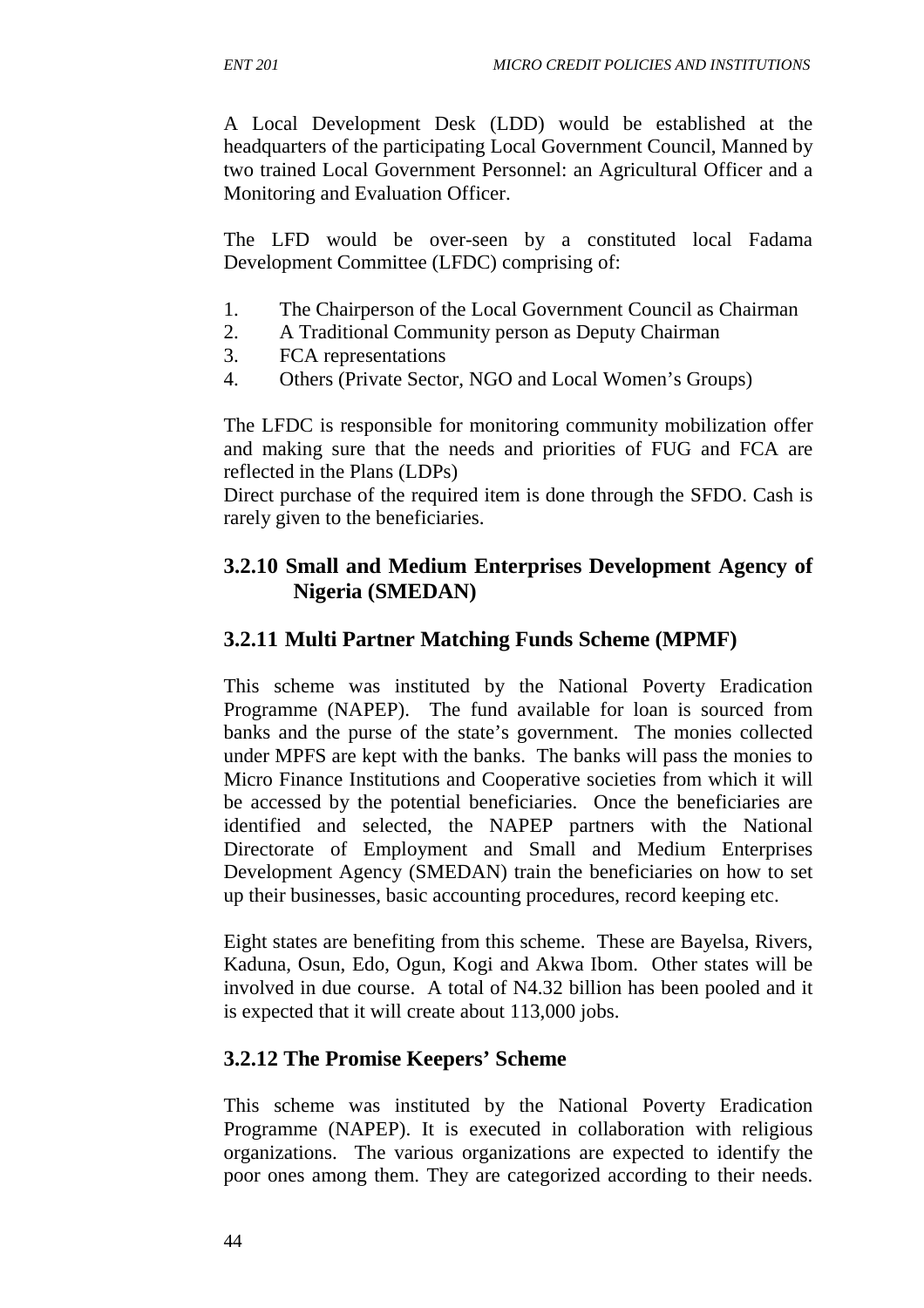The needs are monetized and members who are willing to sponsor the needy are identified within the organization. The needs could vary from skill acquisition to financial or managerial skill to technological skill acquisition.

The groups are monitored by both the members of NAPEP and the religious organization. This makes the beneficiary faithful to the use of the fund. The repayment rate is expected to be high since the monitoring is close.

### **3.3 Advantages of the Various Policies**

Policies are geared to the achievement of specific macro economic objectives. Government wants to achieve self sufficiency, mostly in food production and a very low rate of unemployment as well as inflation rate. In a developing economy like Nigeria, where savings, and therefore, loanable fund and capital are scarce, there is the need for the government to provide a means of sourcing credit for the majority of the people who are mostly poor rural dwellers. This credit if truly accessed and utilized by the poor would lead to economic growth as well as development. The standard of living of the poor would improve. This will have impact on the quality of life of the children and the community at large.

### **SELF ASSESSMENT EXERCISE**

List the Schemes under the NDE.

### **4.0 CONCLUSION**

In conclusion, government has put in place several policies to enhance the performance of the Small and Micro enterprises by making Micro Credit as well as make other facilities and services available to them. Some Institutions were empowered to manage the scheme. These will be discussed in the next unit.

### **5.0 SUMMARY**

The government, in an effort to achieve expansion and productivity enhancement has put in place some policies, which focused on the provision of micro credit to the poor, training in basic business skills, and the provision of tools, equipment and machinery. The beneficiaries are however expected to contribute a certain percentage of the loan applied for. They are also expected to present guarantors or collateral of some sort. These schemes are designed to be poor- centered; those who have been side tracked by the conventional banks.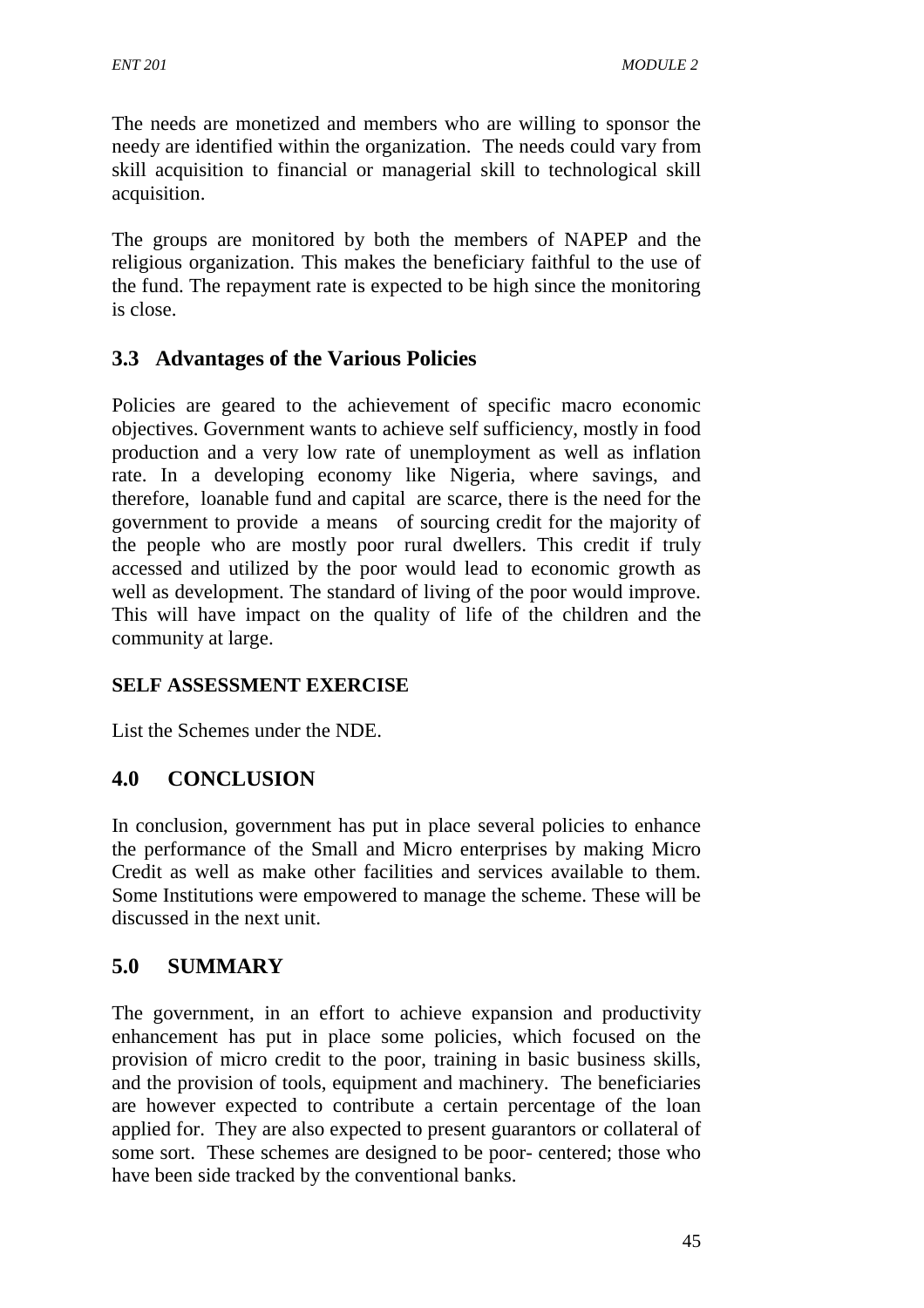### **6.0 TUTOR-MARKED ASSIGNMENT**

- 1. Why did government set up Micro Credit Scheme?
- 2. What are the factors of Agricultural credit Guarantee Fund Scheme (ACGS).

### **7.0 REFERENCES/FURTHER READING**

- Loucks, K. (1990) *Training Entrepreneurs for Small Business Creation*. Geneva: International Labor Office.
- Rudelius W, Erickson W.B and Bokula W.J (1976). *An Introduction to Contemporary Business*. New York: Karcourt Jovanovith.
- Handerson C, (1986). *The Successful Entrepreneur Strategies* New York: Mac Graw Hill Inc.
- Pearse II, J.A and Robinson R.B, (1986). *Entrepreneur Behavio*r. Academy of Management Proceedings.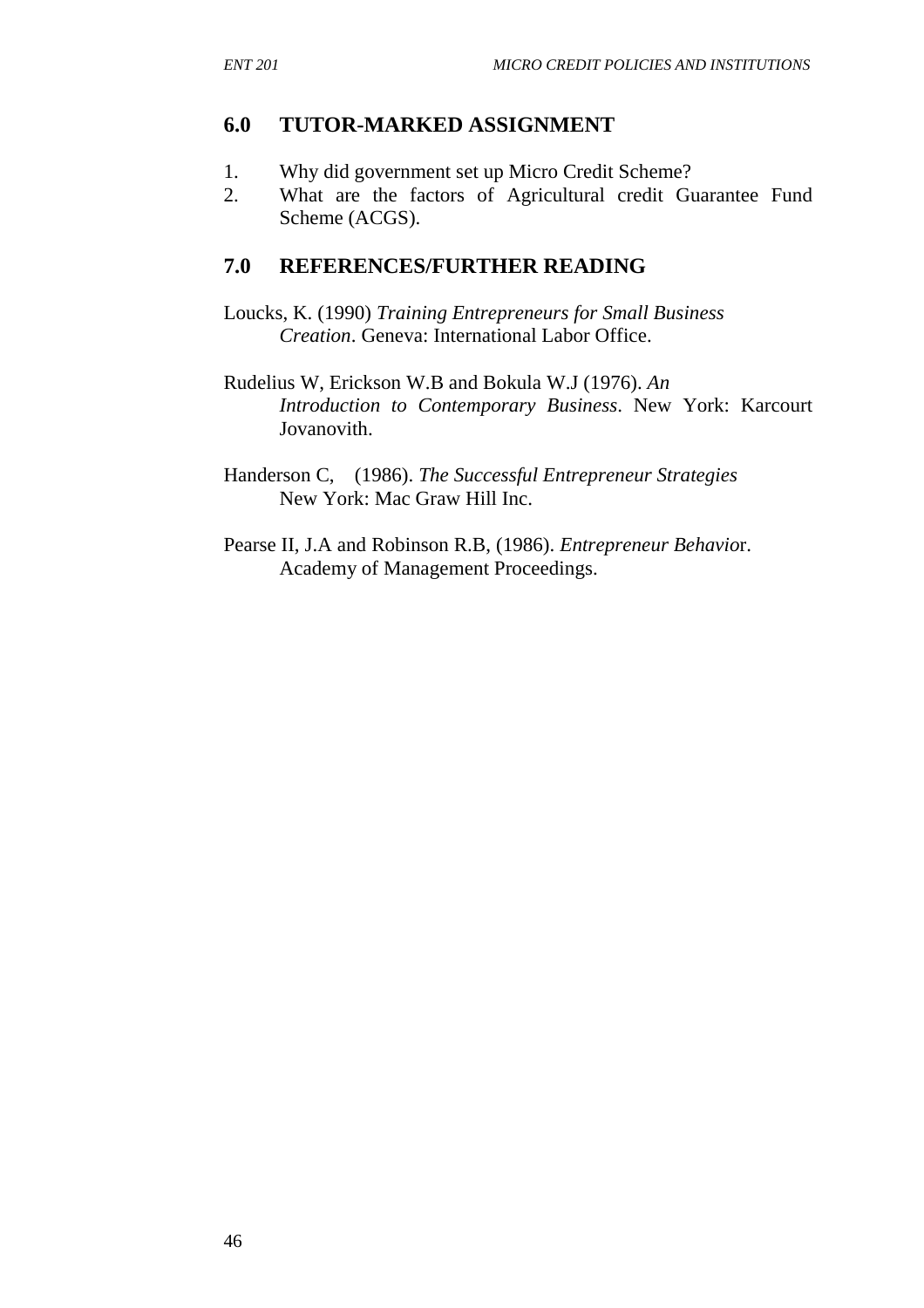# **UNIT 2 MICRO FINANCE INSTITUTIONS (PART 1)**

#### **CONTENTS**

- 1.0 Introduction
- 2.0 Objectives
- 3.0 Main Content
	- 3.1 Micro Finance Institutions
		- 3.1.1 Industrial development Centers (IDCs)
		- 3.1.2 National Directorate of Employment (NDE)
		- 3.1.3 The Federal Institute of Industrial Research (FIIRO)
		- 3.1.4 The Nigeria Association of Small Scale Industrialist (NASSI)
		- 3.1.5 Nigeria Association of Chambers of Commerce Industry, Mines and Agriculture (NACCIMA)
		- 3.1.6 Nigeria Opportunities Industrialist Centre (NOIC)
		- 3.1.7 The Nigeria Export-Import Bank (NEXIM)
		- 3.18 THE Natural Development and Conversation Scheme (NRDCS)
		- 3.19 The Nigerian Association of Women Entrepreneurships (NAWE)
		- 3.1.10 The Nigeria Store Products research institute
		- 3.1.11 Standard organization of Nigeria (SON)
	- 3.2 Advantages of these Institutions
- 4.0 Conclusion
- 5.0 Summary
- 6.0 Tutor-Marked Assignment
- 7.0 References/Further Reading

### **1.0 INTRODUCTION**

Some institutions are not particularly involved in micro credit financing. Some of them provide counseling, training and consultancy services for entrepreneurs. Some of these agencies which are spread throughout the country are discussed below.

## **2.0 OBJECTIVE**

The objective of this unit is to discuss some agencies that provide professional advice to the SMEs. At the end of the study, the student should be able to list the agencies and explain their activitie.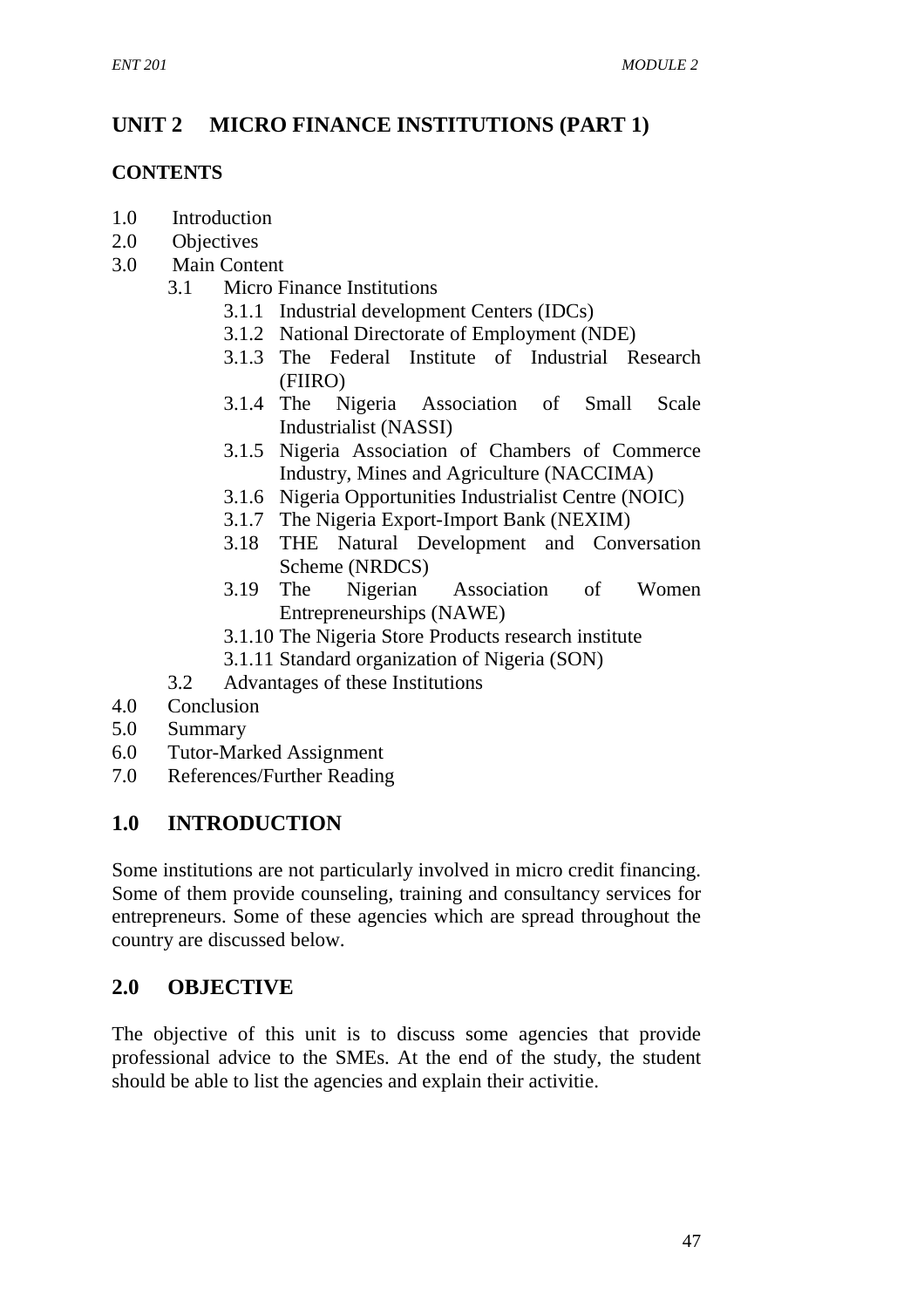# **3.0 MAIN CONTENT**

### **3.1 Micro Finance Institutions**

### **3.1.1 Industrial Development Centers (IDCs)**

The IDCs was set up in 1980 with the aim of providing technical support for industrialists. The services are performed free of charge. The activities are as follows:

- Technical appraisal of loan application and preparation of feasibility studies
- Training of entrepreneurs and staff including managerial training
- Application of the output of industrial research in the design of products for small-scale industries
- Provision of extension services to owners and managers of Small Scale Enterprises (SSEs)
- To help SSEs in bulk purchases of raw materials
- To assist the SSEs in plant installation and servicing

The IDC in order to achieve the above renders the following services for the rapid development of SMEs

- Selection of viable small scale industries for prospective entrepreneurs
- Selection of proper manufacturing process along with machinery and equipment for the product lines
- Installation of machinery and equipment
- Quality control and improvement of the end-product
- Repairs and maintenance of machinery and equipment
- Manufacturing of spare parts and components
- Training of small industry technician and artisans in the use of the new technology
- Improvement of product design and manufacture of prototypes
- Adaptation of technology and process that will improve production for the SMEs
- Appraisal of loan application of small scale industrialists for grant of loan under the Small-Scale Industries Scheme (SSIS)
- Assist in training of SMEs in book-keeping, accounting and cost analysis, production planning and control
- Counselling for credit arrangement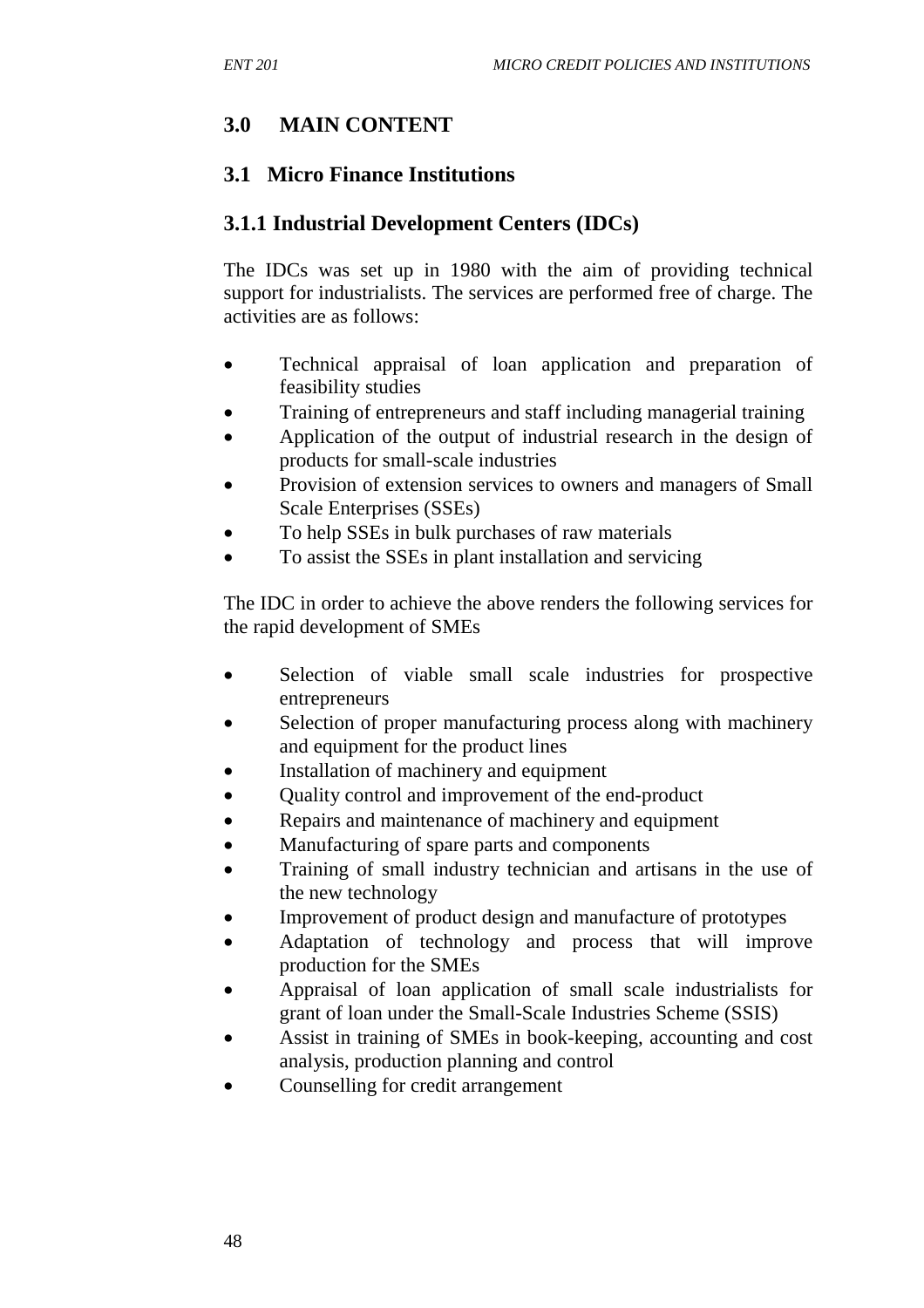# **3.1.2 National Directorate Of Employment (NDE)**

The NDE is set up to perform the following functions

- To help the participant translate his business ideas into viable commercial ventures
- Organization of pre-loan courses for prospective loanees
- Development of business for SMEs
- Creation of enabling environment and opportunities for beneficiaries and those wishing to start their businesses
- Provision of funds for emerging entrepreneurs to start their businesses
- Reorientation of graduates/school leavers to be self-employed
- Introduction of information technology to the fresh school leavers
- Creation of different schemes National Open Apprenticeship and Basic Business Training Schemes to enable the NDE achieve its objectives

## **3.1.3 The Federal Institute of Industrial Research (FIIRO)**

FIIRO was established in 1956 with the aim of quickening the pace of industrial development. It is to carry out the following:

- Research and development into the usefulness of local raw materials for industrial purposes
- Improve on local technology and adaptation of imported ones
- Routine technical and consultancy services to industries, government establishments, and private organization and individuals.
- Design and development of production processes and the fabrication of equipment for mechanizing the production processes

### **3.1.4 The Nigeria Association of Small Scale Industrialists (NASSI)**

The NASSI is established to carry out the following activities:

- To establish and maintain an association for the exchange of ideas and techniques on issues relevant to the development of SMEs.
- To promote technical and management training programmes by organizing seminars, workshops, trade fairs and other public enlightenment programmes.
- To source and facilitate credits for SMEs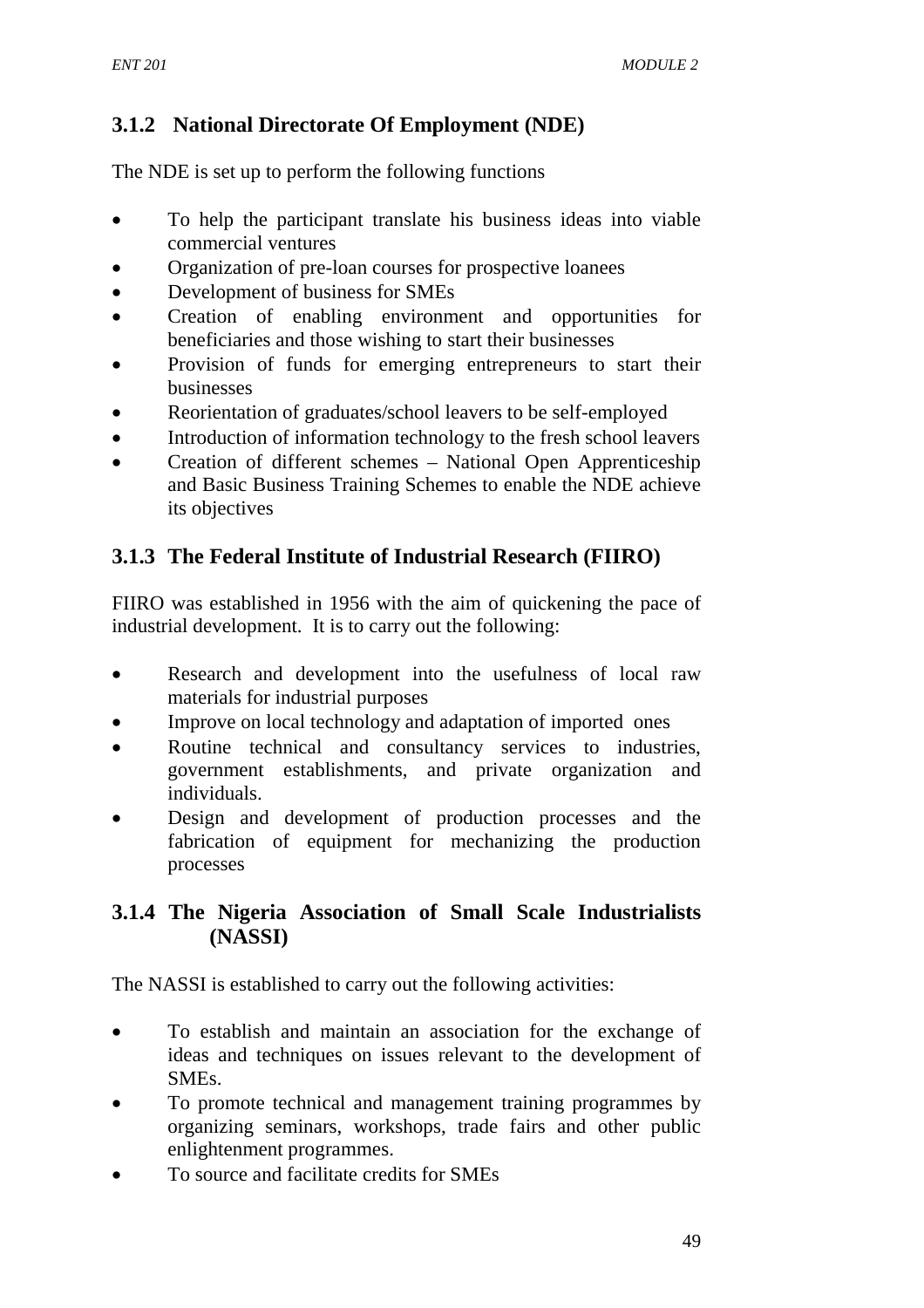- To source and provide information on relevant technologies for increased and improved quality among the SMEs.
- To organize for the export of products for members
- To establish contact with government and governmental institutions and other non-or governmental organization for the advancement and promotion of SMEs.
- To contact, consult, confer and cooperate foreign agencies, Institute and organisations.

### **3.1.5 Nigeria Association of Chambers of Commerce, Industry, Mines and Agriculture (NACCIMA)**

Undertakes the:

- Collection and dissemination of vital business information;
- Monitoring the performance of the economy and making representation to Government and its agencies with regard to the effects of various economic, fiscal monetary measures;
- Identification of obstacle to the establishment and profitable operation of commercial industrial and other enterprises, especially, those arising from government policies or the administration of such policies and the exertion for the removal of such obstacle;
- Organizing seminars and workshops on various aspects of the economy, business and management;
- Promoting commercial, industrial and, in general, economic operation between Nigeria and other countries;
- Assisting to protect Nigeria's image and business interest abroad by meditating in commercial disputes

### **3.1.6 Nigeria Opportunities Industrialist Centre (NOIC)**

Nigeria Opportunities Industrialist Centre (NOIC) Gbagada, Lagos was established:

- To contribute to National effort in transforming unemployed youths into productive members of Nigeria labour force.
- To provide vocational and agricultural skills, training for school leavers especially those without certificate who usually fall outside formal educational institutions and who are consequently unemployed
- To train in shorter time than the traditional institutions do, with emphasis on 70% practical and 30% theory.
- To provide training, job placement and follow up at cost and time effective manner.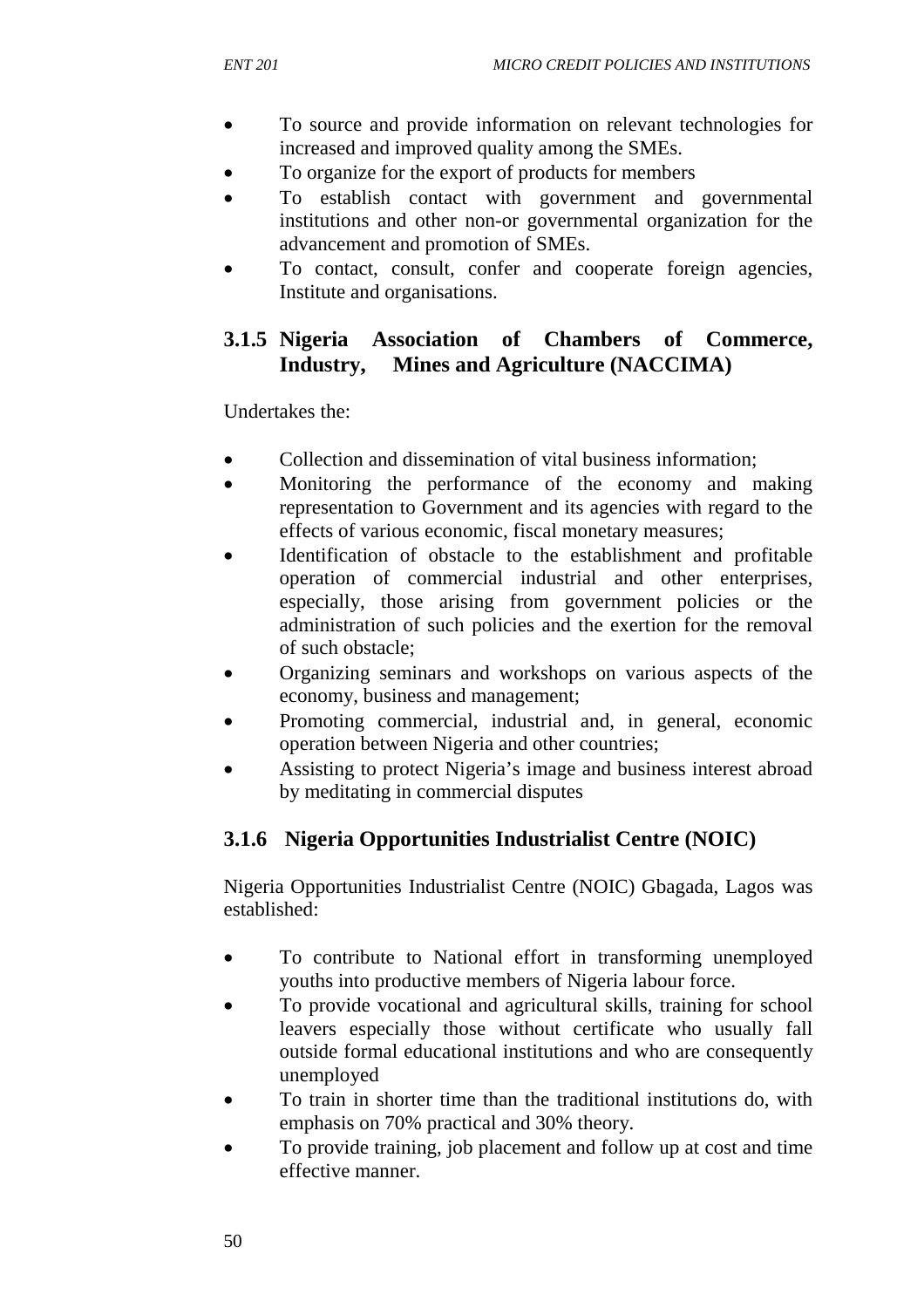- To adapt the training programmes to meet the challenges of changing technological advance and current need.
- To develop in the trainee a positive attitude to self and work.
- To provide a regular source of dependable highly motivated skilled workers for industry and business; and
- To encourage entrepreneurship and self-employment among youths by providing them with the skills necessary to start small business

Apart from those primary objectives, the centre also has specific objectives for Small Scale Enterprise Development (SED) like:

- To encourage self employment among young school leavers (unemployed graduates and unemployed people).
- To encourage setting up of cottage industries in the rural areas and reduce urban drift.
- To support the effort of government to alleviate poverty among the Nigerian populace.
- To satisfy the yearning of aspiration of unemployed and underemployed people of different educational background
- To provide means of life sustenance for maximum number of people at the least possible cost.
- To reduce the youth restiveness in the urban cities and oilproducing areas of the country.

## **3.1.7 The Nigeria Export-Import Bank (NEXIM)**

NIGERIA EXPORT-IMPORT BANK (NEXIM) was established:

- To encourage exporters to diversify their export markets without fear or risk inherent in dealing with new buyers;
- To attract new enterprises into business; and,
- To encourage exporters to extend credit terms to the buyers in order to enhance their competitiveness in the international markets

These it does by:

- Providing credit in local currency to its clients in support of exports.
- Maintaining foreign exchange revolving fund for lending to exporters who need to import foreign input to facilitate export production.
- Providing export credit guarantee and export credit insurance facilities to its clients etc.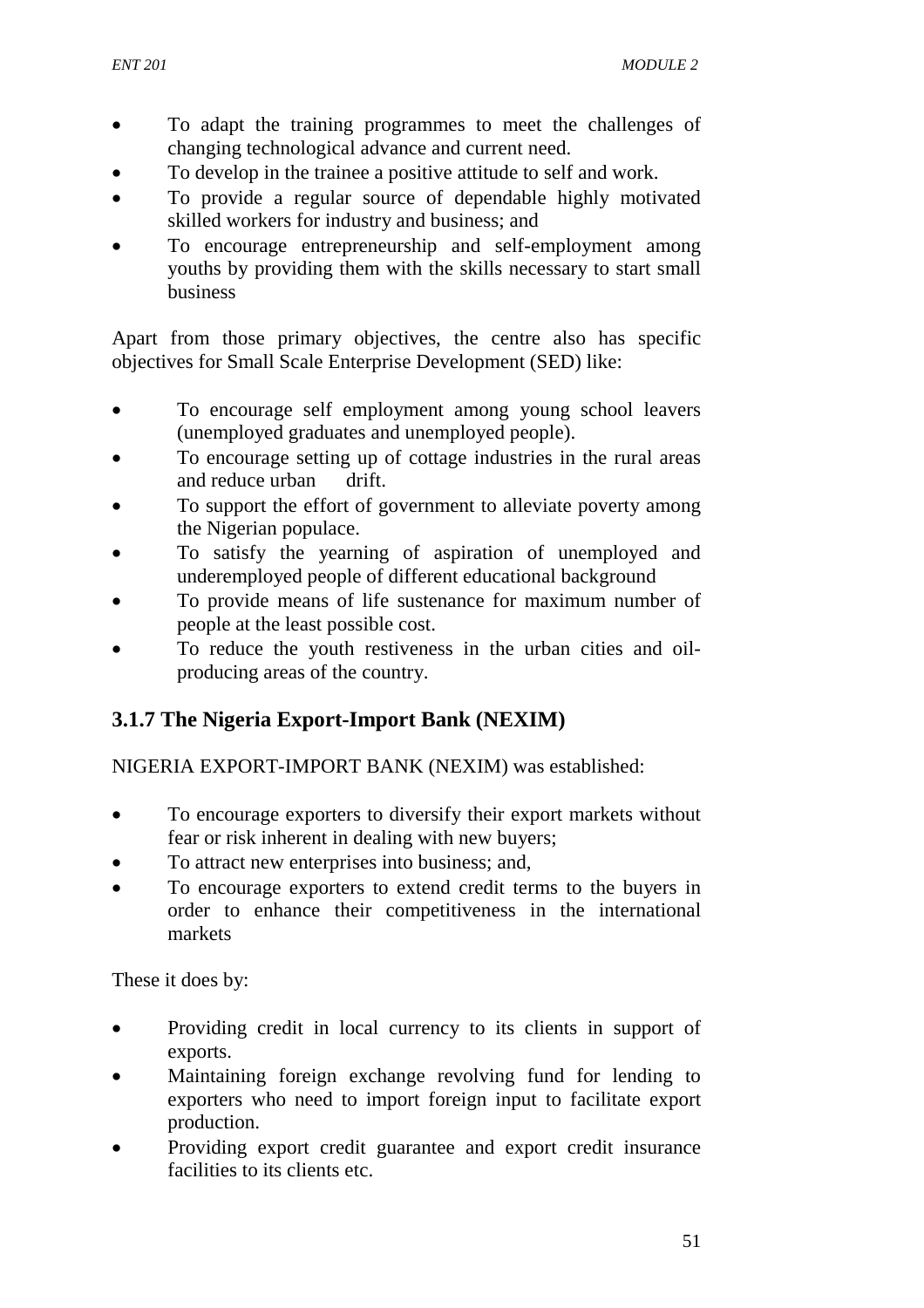### **3.1.8 The Natural Development and Conservation Scheme (NRDCS)**

This deals with the harnessing of the agricultural, water, solid mineral resources, conservation of land space (beaches, reclaimed land etc) particularly for the convenient and effective utilization by small-scale operators and the immediate community.

### **3.1.9 The Nigerian Association of Women Entrepreneurs (NAWE)**

An economic, governmental organization, established to:

- Serve as a centre for Nigerian women entrepreneurs for the promotion of their interests;
- Serve as a forum where Nigerian Women Entrepreneurs exchange ideas, discuss their problems, design and form strategies regarding their business.
- Initiates, encourages and promotes training for the members to enable the development of individual talents which will also contribute to overall economic development of the country.
- Assist Nigerian rural traditional women entrepreneur to organize themselves and improve their working methods
- Organize and participate in local and international trade fairs to promote an export oriented economy.
- Co-ordinates their activities with Government initiative on resources creation and capital formation

## **3.1.10 The Nigerian Store Product Research Institute**

The Nigerian Store Product Research Institute was established and mandated to carry out research into bulk storage problem of export commodities and local food crops and in particular conduct research into:

- Improvement and maintenance of the quality of bulk commodity crops including cocoa, groundnuts, palm produce (kernel and oil);
- Improvement and maintenance of the quality of local food crops including cereals, grains pulses, tubers and any other commodity under bulk storage;
- Special studies such as product pest fumigation and residue and mycotoxin surveys;
- Provision of advice and training of extension workers in problems associated with stored products and materials in storage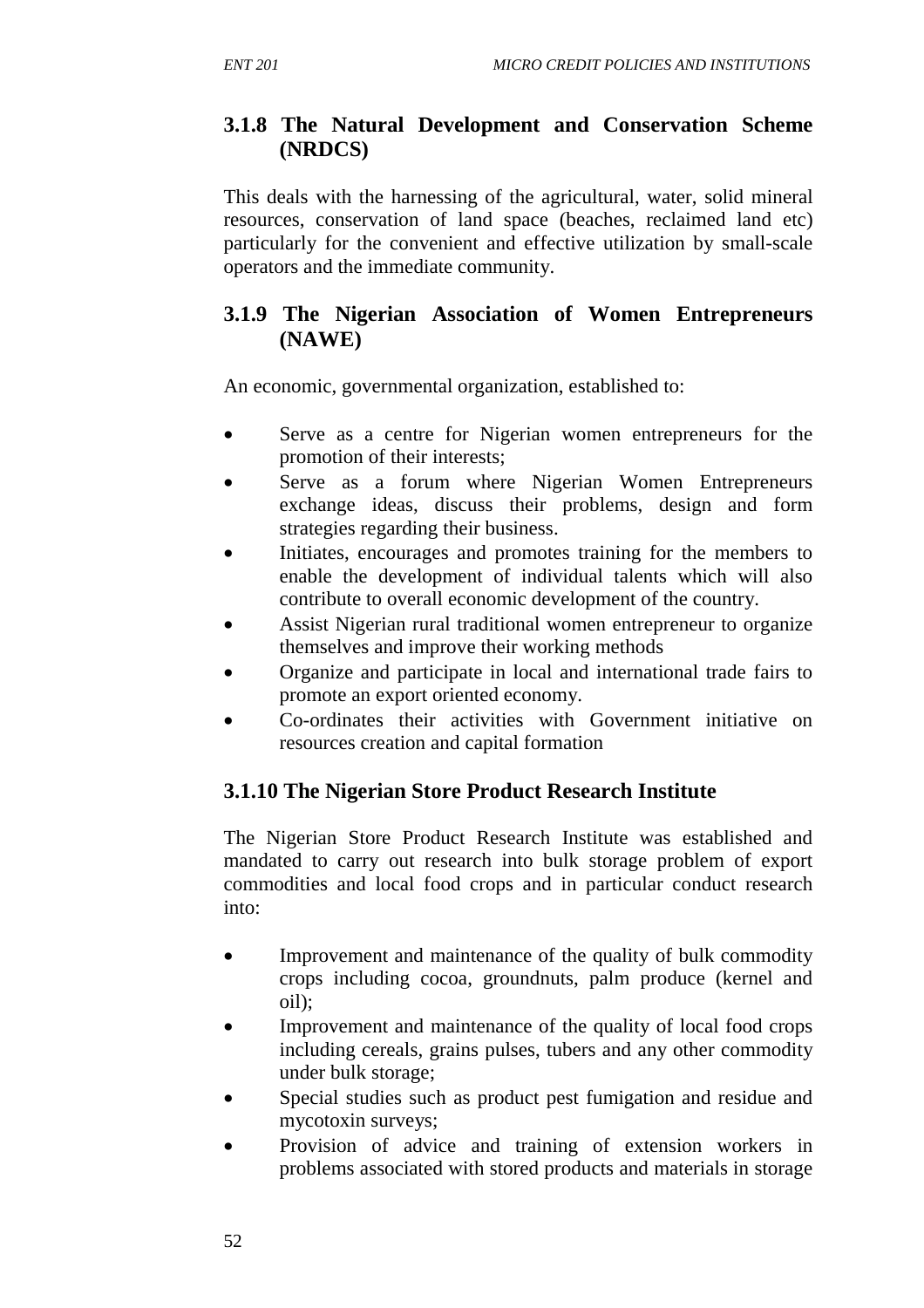structures, new insecticides, new items of equipment and techniques; and,

Any other related matters as may be determined from time to time by the Institute.

# **3.1.11 Standard Organization of Nigeria (SON)**

SON is resolved to be a reference point in matters of standardization, quality and technological competence required for the launching of Nigerian products:

- To provide industries with up-to-date information on standardization, its benefits and encourage participation of the organized private sector in standardization and review.
- To ensure improved competitiveness of Nigerian goods at home and abroad encouraging quality assurance practices.
- Provide information, advice and assistance to industries on quality management for improved cost effectiveness.
- To ensure adequate technical support required for competitiveness in global trade and proper economic growth.
- To motivate workforce through steady investment in human resources development for acquisition of skills in tune with technological advancement.
- To collaborate with regional and international organizations in the areas of meteorology, Standards, Testing and Quality Assurance (MSTQ) for enhancement of skills and encouragement of free trade building of capabilities.

## **3.2 Advantages of these Institutions to the SMEs**

The beneficiaries derive a lot of benefits by patronizing these organizations:

- Information They have ready opportunities for information, which would have cost them a lot of money to source from the private sector. The information guides them in the course of planning and preparing the feasibility for the project of choice. They get information on the market situation and potential customers outside the country.
- Skill Acquisition Some of these Institutions offer skill acquisition at very cheap rates. Some organize seminars and workshops for would-be investors free of charge in order to acquaint them with new technological training and information.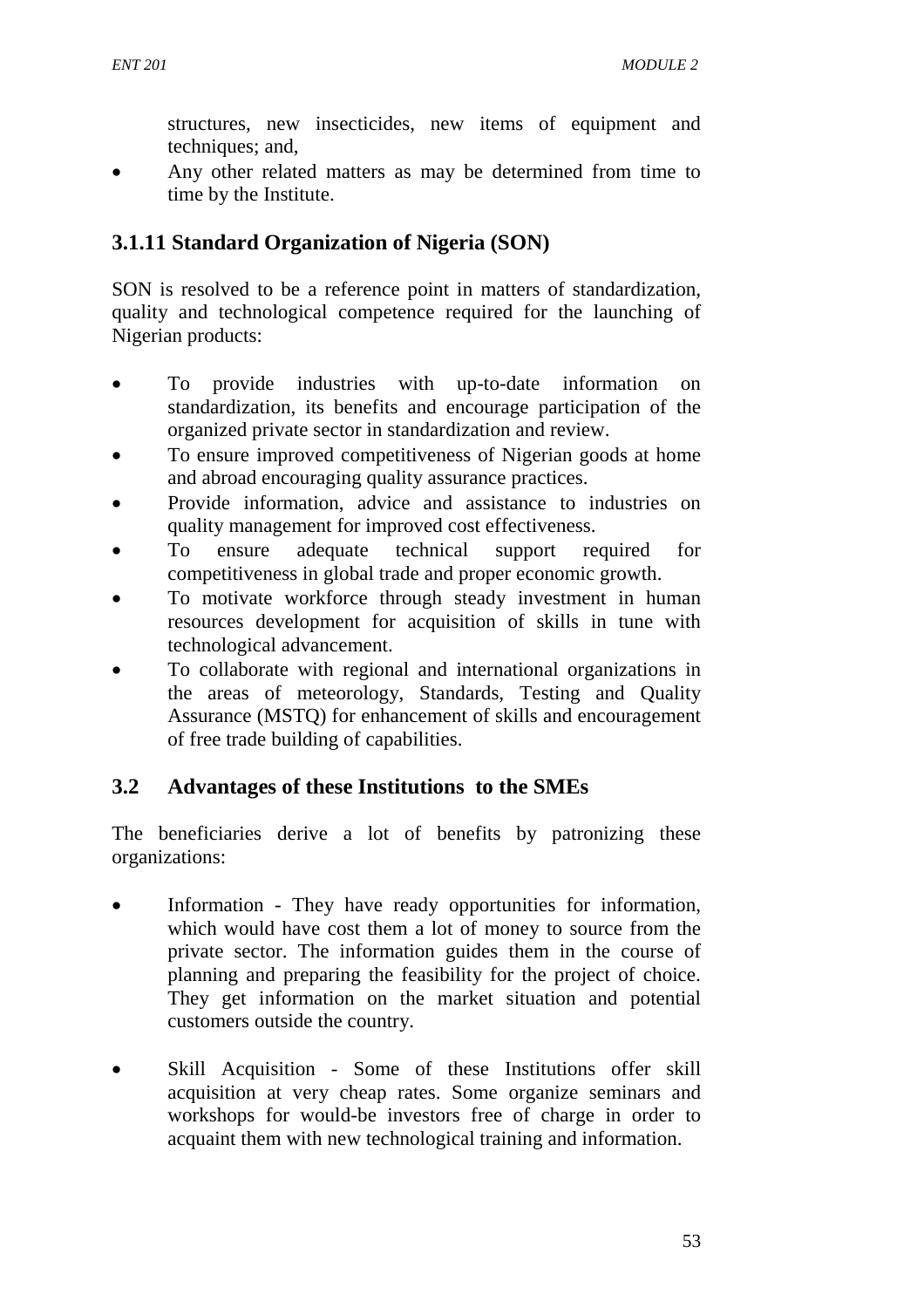- Training and Capacity Building Some of the Organizations organize training for the SMEs practioners. This will enhance their performance.
- Exhibition and Trade Fair Shows Some of the organizations organize trade fairs and exhibition both within and outside the country and encourage the SMEs to participate. This will lead to the expansion of their market share and creation of awareness of their products
- Sourcing of Credit Most of the organizations assist the members in sourcing for credits. They act as guarantors where required and in some cases provide the required collateral.

### **SELF ASSESSMENT EXERCISE**

- 1) What are the advantages of the Institutions?
- 2) List some of the functions of SON

## **4.0 CONCLUSION**

Government has put in several Institutions to service the SMEs and as a medium for the implementation of her policies. These Institutions impact positive effect on the performance of the SMEs.

## **5.0 SUMMARY**

There are various organizations set up by government to service the SMEs. The main objective of the government is to empower the informal sector practitioners. This will effect positively on the economy leading to economic growth. The Institutions provided both financial and none financial services.

## **6.0 TUTOR-MARKED ASSIGNMENT**

Explain the advantages of the Institutions to the SMEs.

## **7.0 REFERENCES/FURTHER READING**

Loucks, K. (1990). *Training Entrepreneurs for Small Business Creation* Geneva: International Labor Office.

#### Rudelius W, Erickson W.B and Bokula W.J (1976). *An Introduction to Contemporary Business*. New York: Karcourt Jovanovith.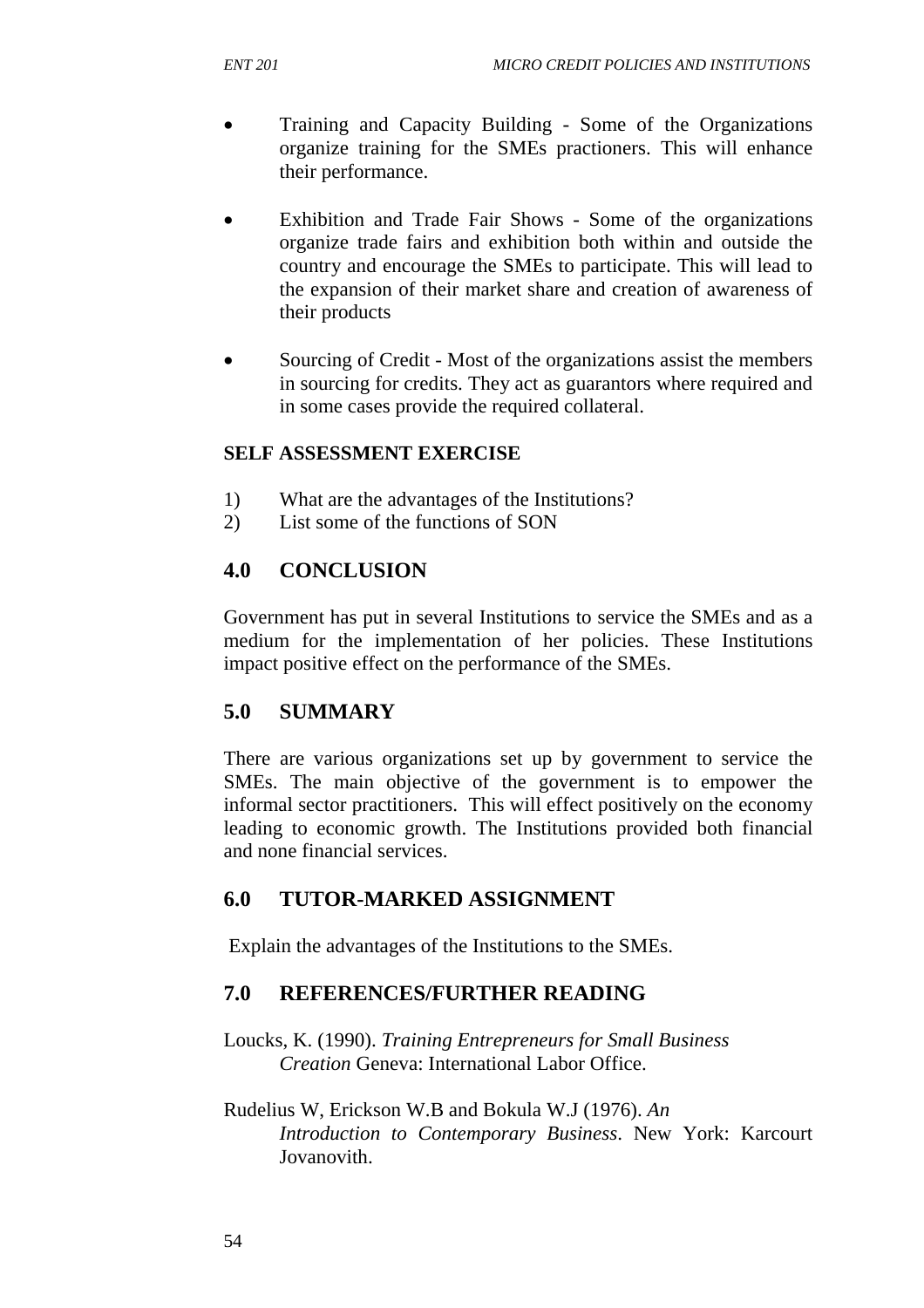- Handerson C, (1986). *The Successful Entrepreneur Strategies* New York: Mac Graw Hill Inc.
- Pearse II, J.A and Robinson R.B, (1986). *Entrepreneur Behavior*. Academy of Management Proceedings.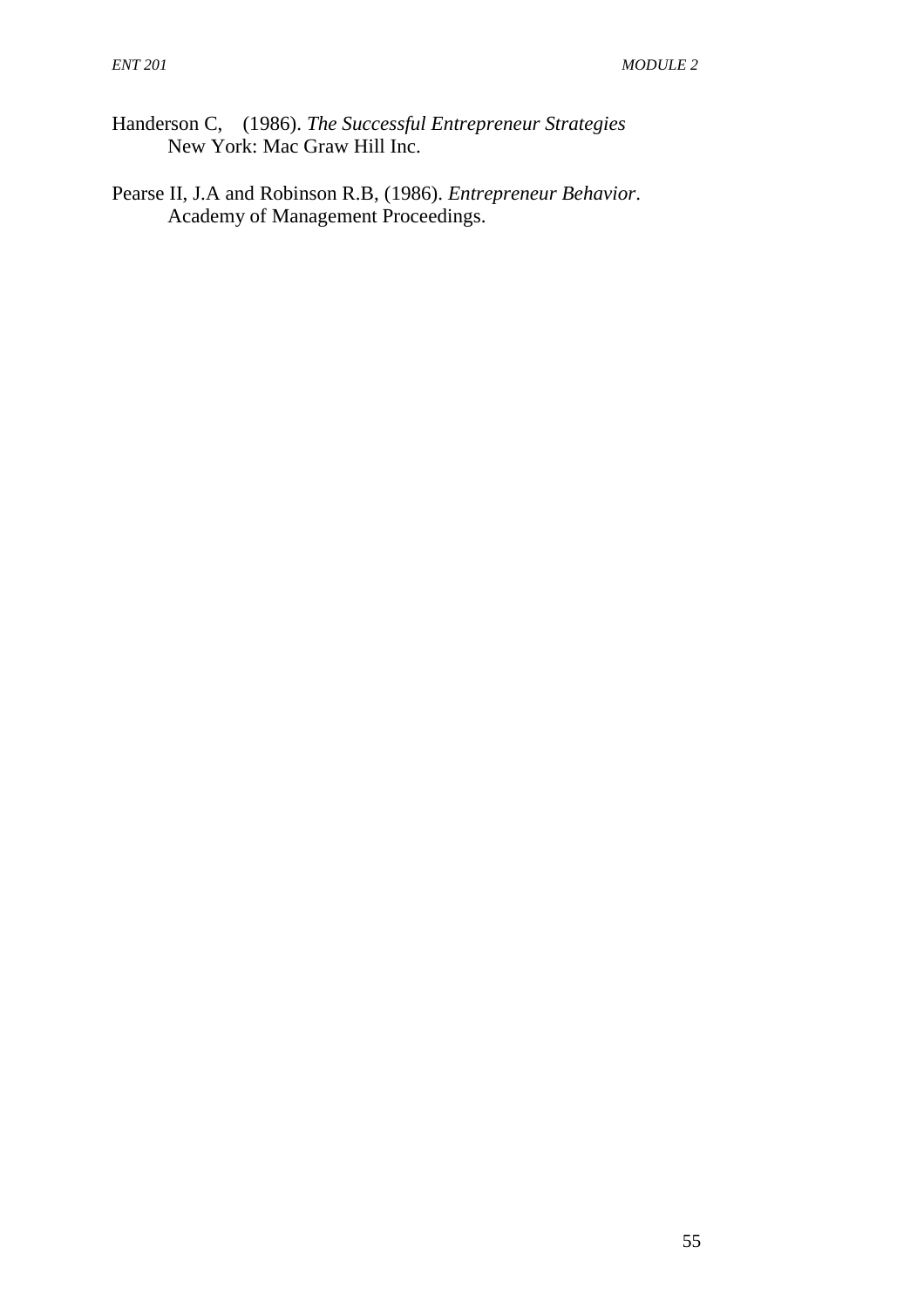# **UNIT 3 MICRO FINANCE INSTITUTIONS PART II**

#### **CONTENTS**

- 1.0 Introduction
- 2.0 Objectives
- 3.0 Main Content
	- 3.1 Micro Finance Institutions
		- 3.1.1 Family Economic Advancement Programme (FEAP)
		- 3.1.2 Features of FEAP
		- 3.1.3 Bias for Production Funding
		- 3.1.4 Policy Formulation
		- 3.1.5 Use of Cooperative Societies
		- 3.1.6 Loans Tied to Projects
		- 3.1.7 Collaboration with Banks
		- 3.1.8 Savings Requirement
		- 3.1.9 Subsidized Interest Rates
		- 3.1.10 Multi Authority Segment
		- 3.1.11 Technical Advisory Committee
		- 3.1.12 State Coordinating Committee
		- 3.1.13 Local Government Area Coordinating Committee
		- 3.1.14 Ward Coordinating Committee
	- 3.2 People's Bank of Nigeria Limited (PBN)
	- 3.3 Features of People's Bank of Nigeria Limited
	- 3.4 Reasons for the Bank Failure
		- 3.4.1 Improper Targeting Mechanism
		- 3.4.2 Centralization of Operations
		- 3.4.3 Lack of Expertise
	- 3.5 Community Bank (CBs)
	- 3.6 Nigerian Agricultural Cooperative and Rural Development Bank (NACRDB)
	- 3.7 Community Banks (CBs)
	- 3.8 Objectives of the Community Banking System
	- 3.9 Factors for the Decline
	- 3.10 Micro Finance Banks (MFB)
		- 3.10.1 The Objectives of the MFBs
		- 3.10.2 Advantages of MFBs
		- 3.10.3 Other Supporting Institutional Arrangements
- 4.0 Conclusion
- 5.0 Summary
- 6.0 Tutor-Marked Assignment
- 7.0 References/Further Reading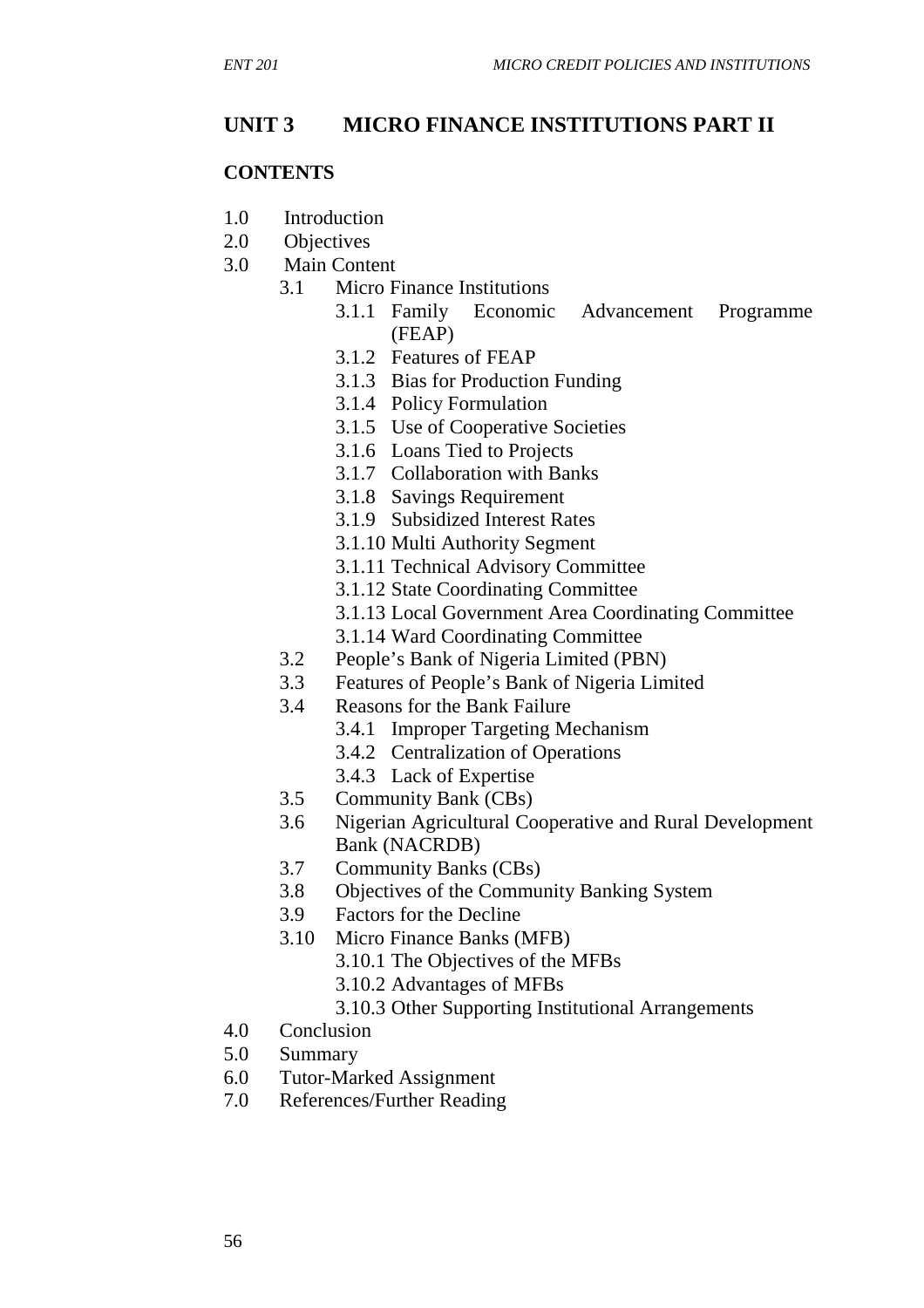# **1.0 INTRODUCTION**

Financial Institutions are bodies set up by the government to oversee the implementation of some policies. There are many institutions that are saddled with the responsibility of seeing that the objectives of the government are executed. Some institutions are set up to achieve the micro financing of the small scale industries.

### **2.0 OBJECTIVES**

The objectives of this unit are to explain the activities of the different institutions set up to see to the implementation of the micro finance policies of government. At the end of the study, the student should be able to list the different institutions that are involved in micro financing. The student should also be able to explain the functions of the institutions.

### **3.0 MAIN CONTENT**

### **3.1 Micro Finance Institutions**

Government involvement in micro financing in Nigeria began with agricultural financing. The Nigerian Agricultural and Cooperative Bank (NACB) was the former Nigerian Agricultural Bank. It was established to give credit to small farm owners and the informal sector that do not have access to credit and Government, by providing affordable credit that was considered desirable. Some other institutions like the Peoples Banks of Nigeria, Community Banks, the ambitious Family Economic Advancement Programme (FEAP) and other government and quasigovernment were established in order to achieve poverty reduction among the poor.

However, for maximum impact, the various government-led micro finance institutions were restructured and merged which resulted in the formation of Nigerian Agricultural Cooperative and Rural Development Bank, Small and Medium Enterprise Industry Development Agency.

### **3.1.1 Family Economic Advancement Programme (FEAP)**

Other Institutions such as Family Economic Advancement Produce (FEAP), the People's Bank of Nigeria Limited and Community Bank were established to achieve a change in the transformation of the socioeconomic status of the poor through the provision of micro-credit services.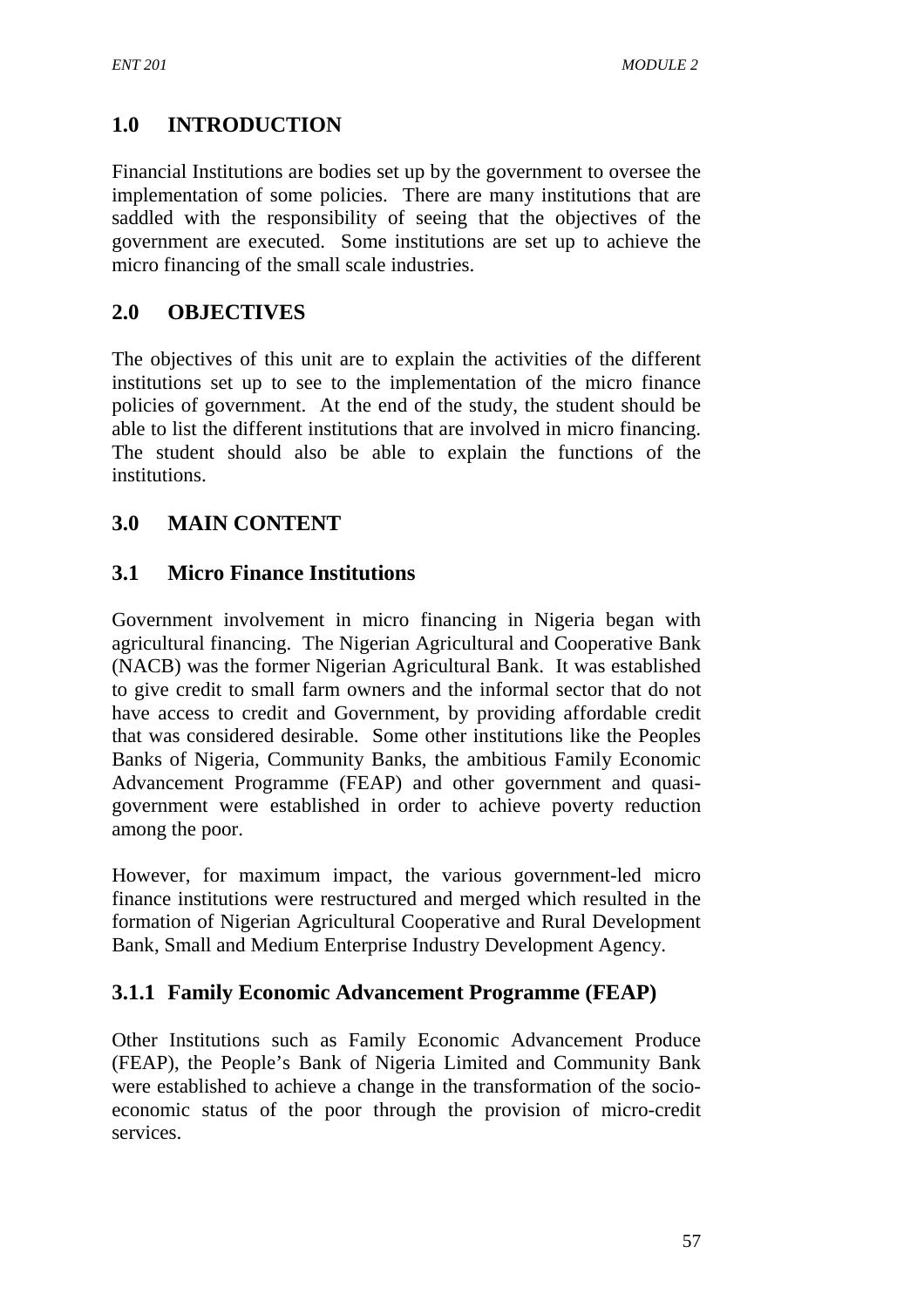The FEAP was established in August 12, 1997 by the late General Sani Abacha Administration.

The objectives of FEAP were:

- Provision of micro credit for the establishment of cottage enterprises.
- Training of the business operators
- Encouragement of the design and manufacture of plants, machinery.
- Formation of cooperative societies
- Utilization of local resources through improved production, storage, preservation, packaging and marketing
- Involvement of private sector, states and local government participation in both the funding and implementation.
- Reduction of rural-urban migration

## **3.1.2 Features of FEAP**

FEAP has its features, structure and process of operation.

## **3.1.3 Bias for Production Funding**

The programme recognised the fact that SMEs form the bedrock of economic progress in most economies. The promotion of cottage industries was therefore central to the operation of the FEAP. Farming and processing of agricultural products and mineral raw materials were given priority. It was envisaged at the inception that between 40 and 60 percent of the loanable fund would be devoted to farming and agroprocessing activities.

### **3.1.4 Policy Formulation**

FEAP was also mandated to formulate policies in line with the following in order to boost agricultural production:

- Land acquisition, utilization and social equity
- Mobilization of women for agricultural development
- Appropriate farming tools, inputs and techniques.

### **3.1.5 Use of Cooperative Societies**

FEAP adopted the group methodology. Intended beneficiaries were expected to belong to a Cooperative group registered with the State Cooperative Department and recognized by the FEAP. The regulations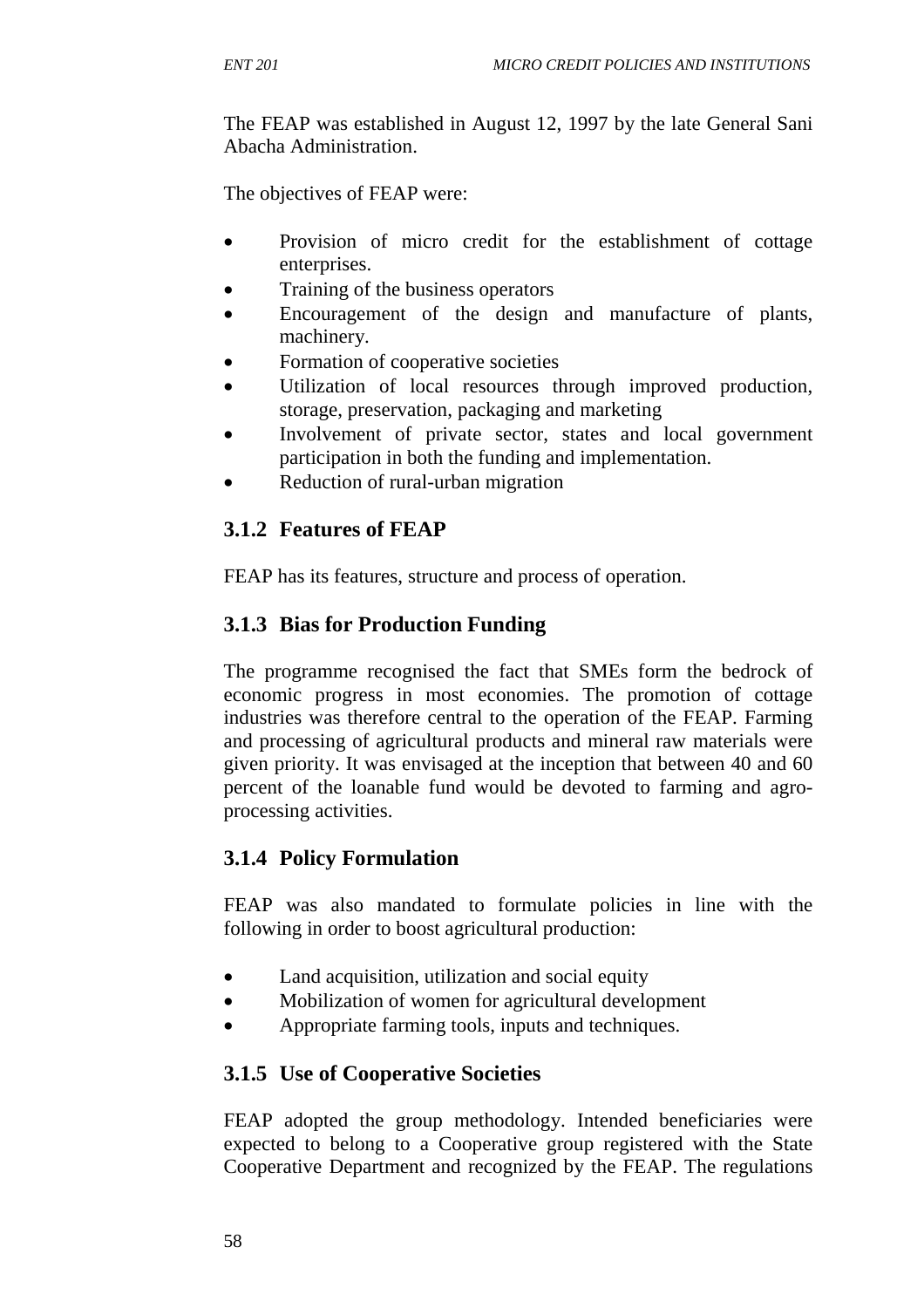and laws guiding the establishment of Cooperative societies were not adhered to.

# **3.1.6 Loans Tied to Projects**

Projects financing was central to FEAP activities. The loans advanced to the groups were tied to projects, even the machinery was provided by nominated fabricators or suppliers. This is to prevent diversion of funds.

# **3.1.7 Collaboration with Banks**

FEAP used conventional banks as the channel of disbursement of loans and its collection.

The banks were also expected to contribute counterpart funding as the project progress. The banks were chosen based on the following criteria

- Adequate capital base
- Competent management
- Sound asset quality
- Availability of expertise in the areas of micro finance
- Adequate bank network

The banks were to appraise the feasibility report and give advice on the status for approval, although the National Board of FEAP has the final authority to approve projects.

## **3.1.8 Savings Requirement**

Beneficiaries were expected to make a deposit of 10% of the requested amount in the bank

## **3.1.9 Subsidised Interest Rates**

 The interest rate was 10%, which was lower than the market rate of over 100%.

# **3.1.10 Multi Authority Segment**

The structure of FAEP was a multi authority system. The grand patron was at the apex. This was followed by the Board of nineteen member from various government departments, institutions and associations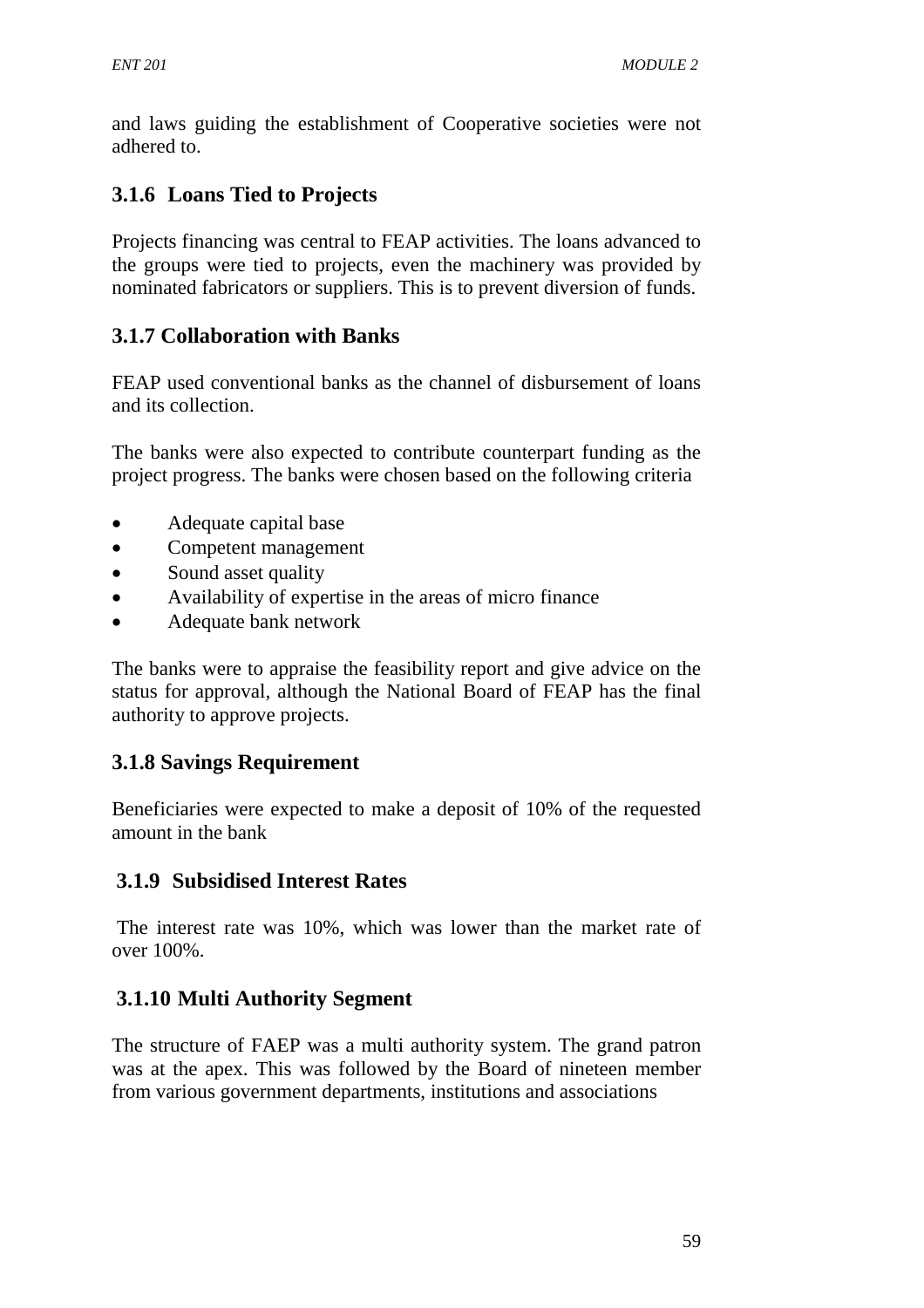### **3.1.11 Technical Advisory Committee**

This committee was chaired by the representative of the Ministry of Science and Technology. The other members were made up of representatives from Government institutions which have expertise in the areas of interest of FEAP.

#### **3.1.12 State Coordinating Committee**

This Committee was made up of nineteen members, which included officials of the participating banks. The chairman was appointed by the State Governor. The wife of the State Governor was the State coordinator. The State Coordinating Committee was responsible for the co-ordination of FEAP activities at the State Level.

### **3.1.13 Local Government Area Coordinating Committee**

The Local government Area Coordinating Committee was headed by the Local Government Chairman. The members were made up of the Supervisory Councilors, wife of the Chairman, all district and community leaders, two representatives of relevant Non-governmental Organisations and the representative of the participating bank.

### **3.1.14 Ward Coordinating Committee**

The ward Coordinating Committee consisted of village heads in the ward with the Councilor representing the ward Chairman.

### **3.2 Peoples' Bank of Nigeria Limited (PBN)**

The PBN was established in 1986 as an economic strategy for sustainable growth as an aftermath of the increased poverty level that arose as a result of the Structural Adjustment Programme (SAP).

The goal of the PBN was to create easy access to affordable credit for the poor, that is, those that are economically active but could not take part in business activity because they can not take loan from formal financial sector. The targets are petty traders, farmers, and artisans. The initial maximum loan was N5, 000.

The beneficiaries were to form credit groups. They were to meet regularly and loan repayments were made at the group meetings. The repayments were in small amount. These loans were guaranteed by the community leaders. The PBN has been merged with the Nigerian Agricultural Cooperative Bank to form Nigeria Agricultural Rural Development Bank.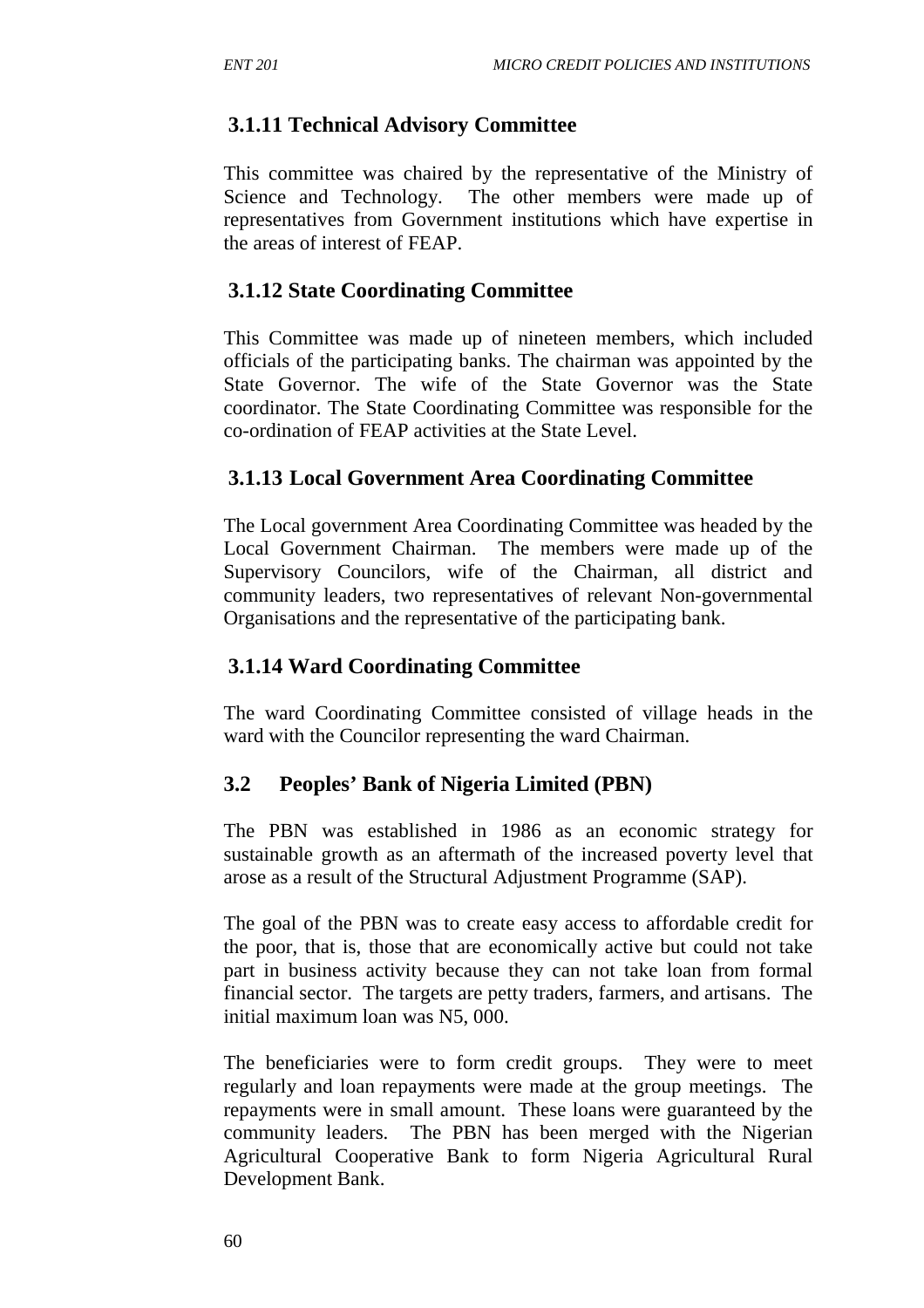In 1986, the Federal Government adopted the Structural Adjustment Programme (SAP), as an economic strategy for sustainable growth. The effect on the people, especially, the poor, was instant and harsh. The level of poverty rose sharply. The then federal government realized the need to stimulate the potentials of the people. It was reasoned that putting affordable credit in the hands of the poor was a proper strategy. It can therefore be said that the remote prompting factor for the establishment of the People's Bank of Nigeria Limited was the introduction of the Structural Adjustment Programme. The bank was to a large extent, perceived by the people as a component of SAP relief package.

However, the immediate factor for the setting up of the bank was the action of Mrs. Maria Sokenu, the founding National project Coordinator and later Managing director. Prior to the establishment of the bank, Mrs. Sokenu who had a distinguished career in formal banking visited the famous Grameen Bank of Bangladesh. The outcome of that visit was the idea of a bank fashioned along the structure and operational strategy of Grameen Bank.

The goal of the People's Bank of Nigeria was to create easy and affordable credit for the poor, for a large segment of economically active Nigerians excluded from the services of formal financial sector. The bank was established in 1989 under a special decree as a financing institution for the very poor. During the pilot stage, which lasted for twelve months, a National Project Coordinator, assisted by Zonal Coordinators coordinated the activities of the bank. Until its current restructuring, a board of Directors determined the policy direction of the bank and was under the supervision of the Federal Ministry of Finance.

### **3.3 Features of People's Bank of Nigeria Limited**

Peoples' Bank of Nigeria Limited derived its features in respect of structure and operations from the Grameen bank Approach. However, the extent to which the bank has achieved replication of Grameen Bank Approach (GBA) is a subject of contention.

First was its exclusive focus on the poor. The bank was essentially a poverty alleviation institution. The target of her services consisted of petty traders, farmers and artisans. Initially, the maximum loan size was N5, 000. Poor people were encouraged to borrow from the bank. Again, the bank adopted the group-based lending methodology. Intending beneficiaries were required to form credit groups, which in the tradition of Grameen Bank Approach were called *centres.* The groups were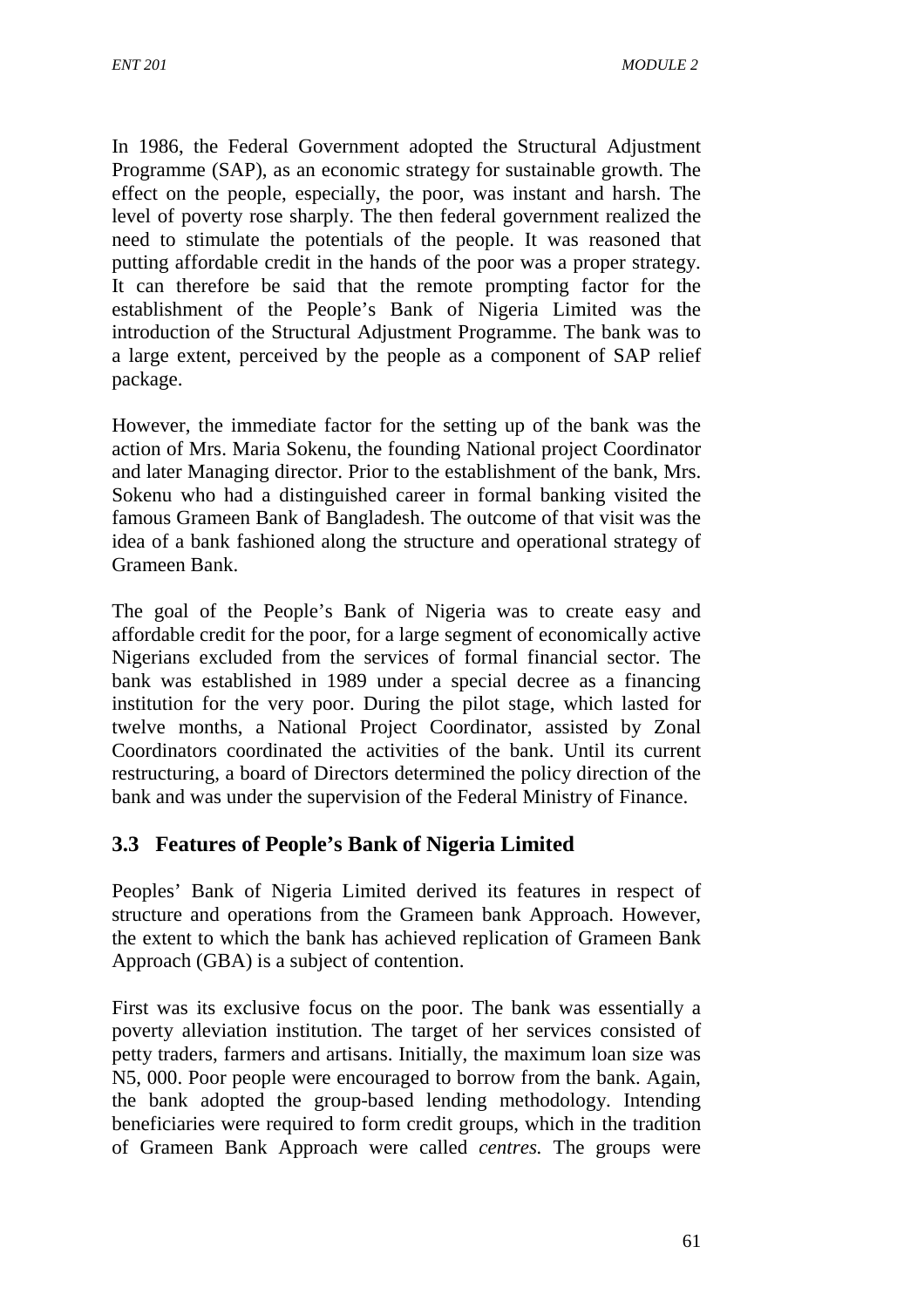required to meet regularly. Disbursement and repayment of loans were supposed to be made at group meetings.

Another feature of the Peoples' Bank of Nigeria was the repayment schedule by installments. Borrowers were required to make small repayments at regular intervals. Amount per installment and frequency of payment were to be sensitive to the cash flow patterns of borrowers. Involvement of the community at inception was encouraged by community leaders who supported loan applications, as guarantors. Later, local Credit committees were formed to facilitate proper loan utilization and high repayment performance.

The invitation of the people to avail themselves of the opportunity of credit facilities from Peoples' Bank of Nigeria was met initially with skepticism. The intention of government was viewed with suspect, while the viability of a government-led micro lending project was doubted. However, patronage gradually improved.

By 1993, the fortune of the bank greatly declined. The bank found it difficult to meet its obligations to both borrowers and depositors. Repayment performance was so low, that radical restructuring became imperative in late 1996. This hindered the bank from the path of growth and good performance.

### **3.4 Reasons for the Bank Failure**

It should be noted that most microfinance institutions established in the 1980's experienced what can be referred to as "*first shock"*. *"First Shock*" is a performance crisis often experienced after a promising take off. Several factors have been presented as responsible for PBN's first shock.

First is the inadequate preparation prior to take-off of the bank. It was probably assumed that if the idea of poverty lending worked well in Bangladesh, it could as well perform satisfactorily in Nigeria. Pressure to reach as many Nigerians as possible underscored the need for careful feasibility study and analysis. The pilot implementation period was twelve months before the project was expanded to PGN.

## **3.4.1 Improper Targeting Mechanism**

Another flaw which affected the entire country was the improper targeting mechanism. The requirement for exclusive focus on the poor is the existence of systematic targeting mechanisms. Eligibility criteria were not properly identified and applied. No specific socio-economic indicators were used. It was simply a case of "come *all ye that are poor*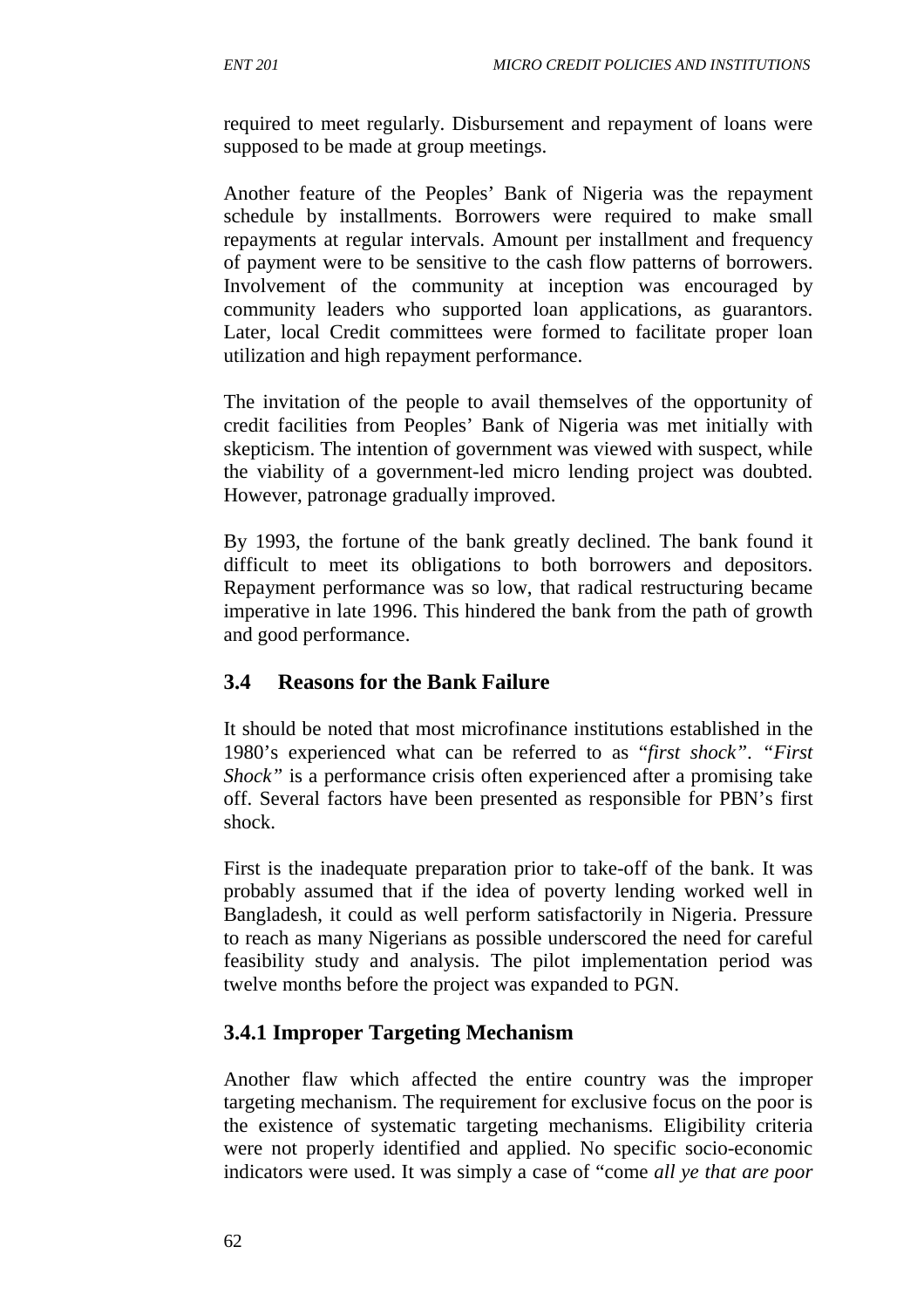*and take loans"*. In practice, the non-poor accessed credit facilities in the name of the poor, which they hardly repaid.

# **3.4.2 Centralisation of Operations**

Centralisation of operations was another contributing factor. For the purpose of control, decision- making process and operations were highly centralised. Vital decisions and actions on savings mobilisation were taken at the Bank's Head Office. This did not only slow down operations, it constrained effective monitoring.

# **3.4.3 Lack of Expertise**

Micro-lending requires experience and expertise. These were in short supply in Nigeria at the time of formation of the bank. Admittedly, the pioneer staff of the bank demonstrated high level of commitment to the goal of the bank. However, mere zeal was not enough.

### **3.5 Nigerian Agricultural Cooperative and Rural Development Bank (NACRDB)**

This is the outcome of the merging of the Nigerian Agricultural and Cooperative Bank Limited (NACB) and the Peoples' Bank of Nigeria Limited (PBN).

The PBN was fashioned to operate like the Grammen Bank of Bangladesh. The bank was to make it easy for the poor to have access to money. The bank was established in 1989 under a special decree.

The NACB was to grant loan to individual farmers, cooperative societies provided the bank approved the project as being viable and that there is adequate security or collateral to cover the loans. The bank began lending in 1973. Like the PBN, it was owned by the Federal government and the Central Bank.

The bank focused on agricultural financing for activities such as food crops, plantation development, livestock, storage, and marketing facilities.

The Bank required securities such as bond, shares, insurance policies and fixed asset which include landed property.

However, the two banks have been merged to form the NACRDB which is concerned with the development of micro enterprise, especially the informal sector. It allows the informal sector practitioners access to loan without collateral. However, such a loan is based at below N250, 000.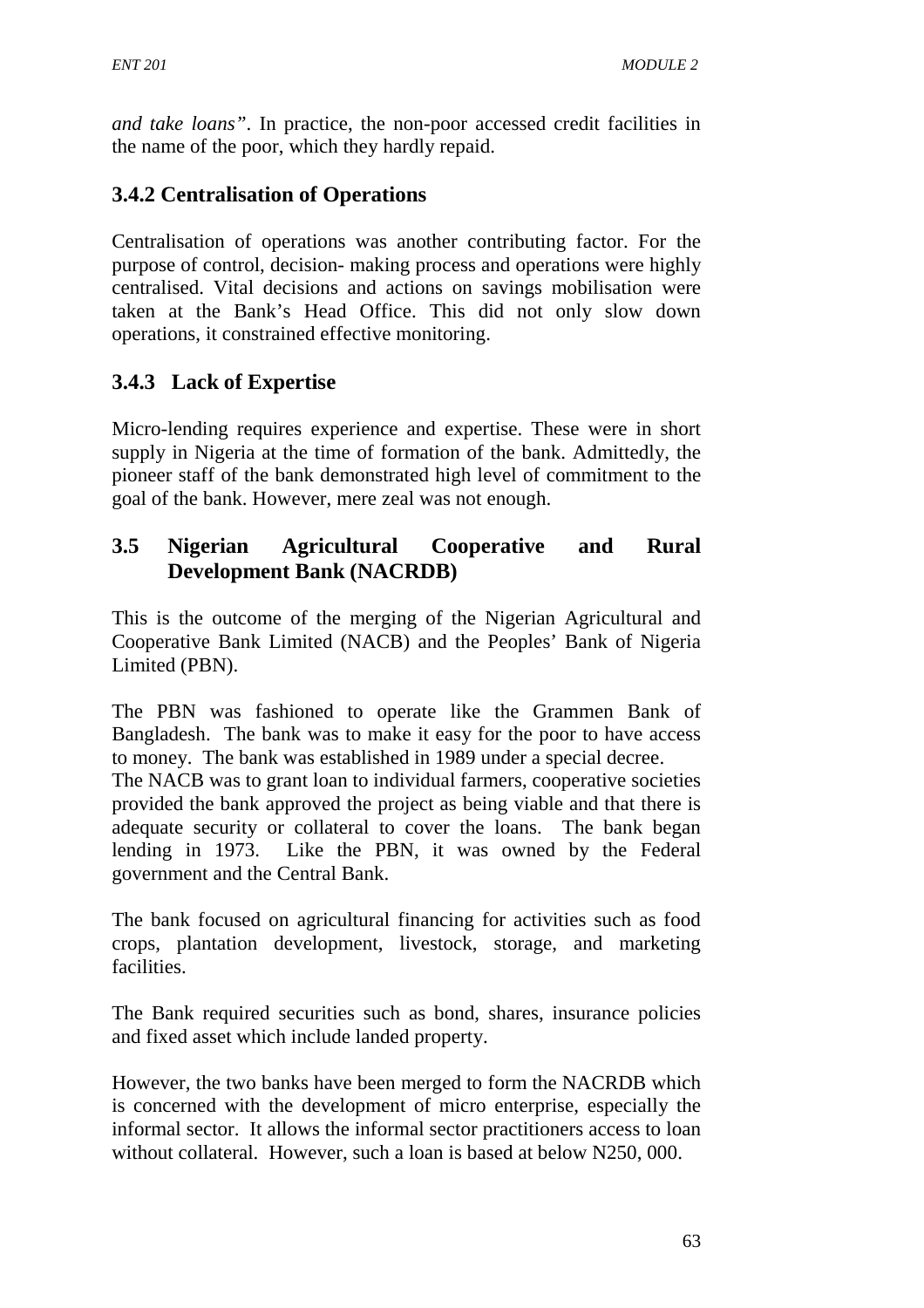Payment for loan assessment:

- Potential loanee must be a customer of the bank
- He must run an account for a minimum period of 2 months before he can be allowed to apply for a loan
- He would obtain a form, and comply with the instruction
- He can apply for up to N100,000, if he has saved up to N10,000 and more than N100,000 but less than N250,000, if he has up to N50,000 in the account.
- There is no collateral required but must show the bank his business outfit.
- He must be a person of high integrity within the community, that is, an evidence of reliability that he would pay back the loan.
- He must keep proper records
- The bank also gives loans that are up to millions of Naira, which is above the micro credit level and different pre-requisite are required.
- Inspection of the business location will be carried out in order to access its viability and give necessary advice.

## **3.6 Community Banks (CBs)**

The introduction of CBs in 1990 was another step in the efforts of the government to meet the credits needs of the rural dwellers as well as the micro and medium scale enterprises.

The CBs are owned by the Community where they are located. They provide banking facilities in rural areas to improve the business and economic status of the rural people and rural areas. It is a place where you can save and borrow money to operate your business. When you open and operate an account with the bank for sometime, you can apply for a loan.

To get a loan from a Community Bank, you must:

- Open an account and operate it for at least 6 months
- Submit an application for loan
- Complete the loan application form
- Pay back the loan within one year
- Provide two guarantors who must be
- (a) Community leaders
- (b) Member of your trade or occupation association

### **3.7 Objectives of the Community Banking System**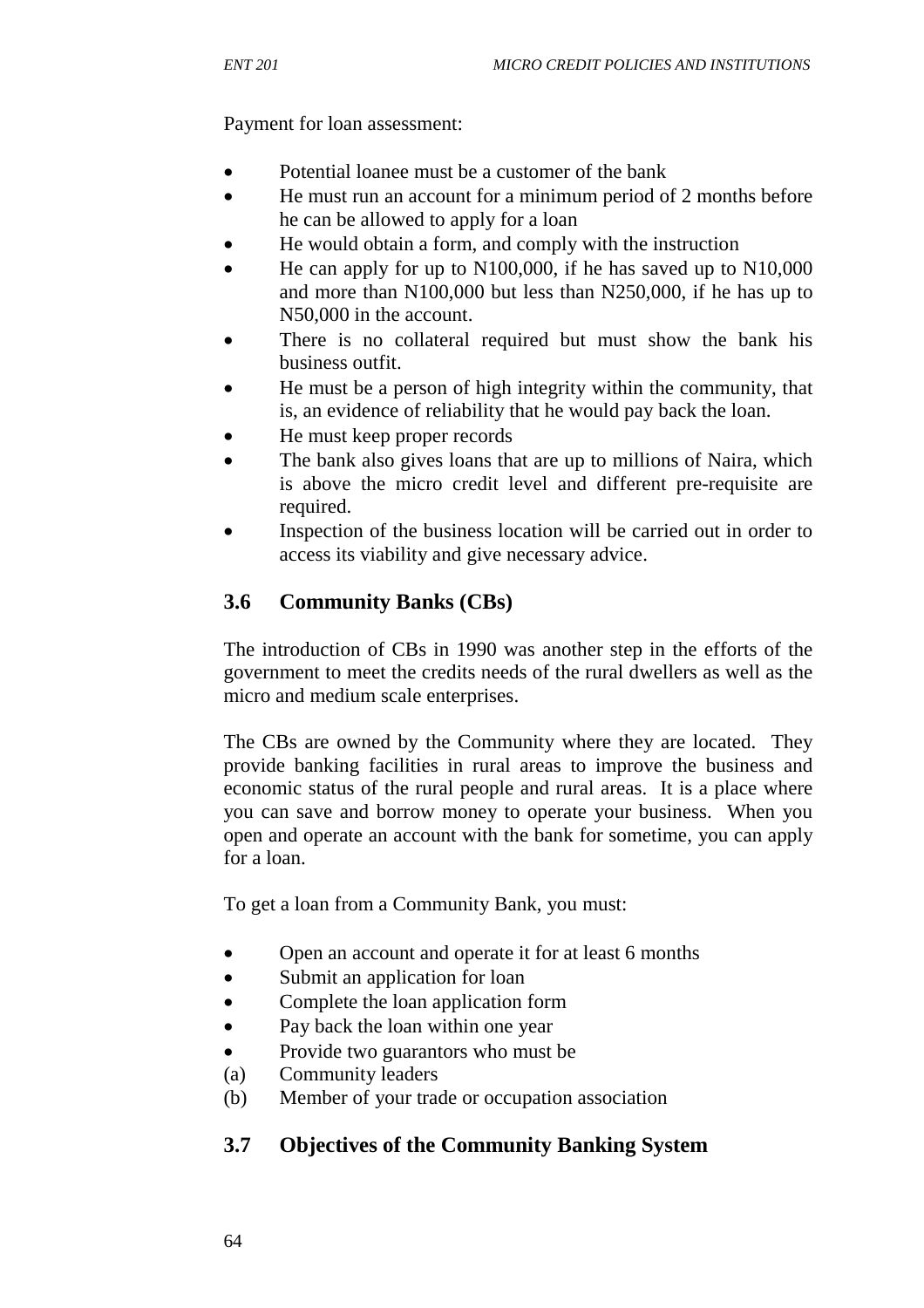It was set up to achieve the following among others:

- The promotion of rural development by providing credit and deposit services to community members.
- Increase and enhance the development of economic activities of the informal sector, that is, the small or micro producers in the economy.
- Development of banking habit among the rural dwellers'.
- The promotion of rural development by providing financial and banking services (credit and deposit services), as well as other facilities to communities who hitherto were inadequately supplied with such facilities.
- The rapid enhancement of the development of productive activities in both rural and urban areas, and hence the improvement of the economic status of small producers in the informal sector of the national economy.
- The promotion of the emergence of an effective and integrated national financial system that responds to the needs of the whole economy, especially at the grass root community level.
- The inculcation of discipline in banking habits among the masses of low-income workers in Nigeria, especially those in the rural areas.
- The fostering of the spirit of the community ownership and use of economic assets and the maintenance of such facilities and organizations on a suitable basis.

The enthusiasm over community banks among Nigerians was very high at the inception of the ideas. The urban elites took the lead in mobilizing their people to form community banks. Barely seven months after the opening of the first community bank, there were 1,055 applications for the establishment of community banks processed while 10 banks had their doors opened for business operations.

The responsibility for registration and coordination of the activities of the community bank was given to the national Board for Community Banks. The ray of hope offered by the rapid growth in the number and volume of business of community banks suffered some set back within the first six years of operation. Several of the banks were laden with large non-performing loan portfolios, while others were unable to meet their obligations to depositors and savers by October 30, 1997. Licences of 282 out of 1368 existing community banks were then withdrawn on the order of the Central Banks of Nigeria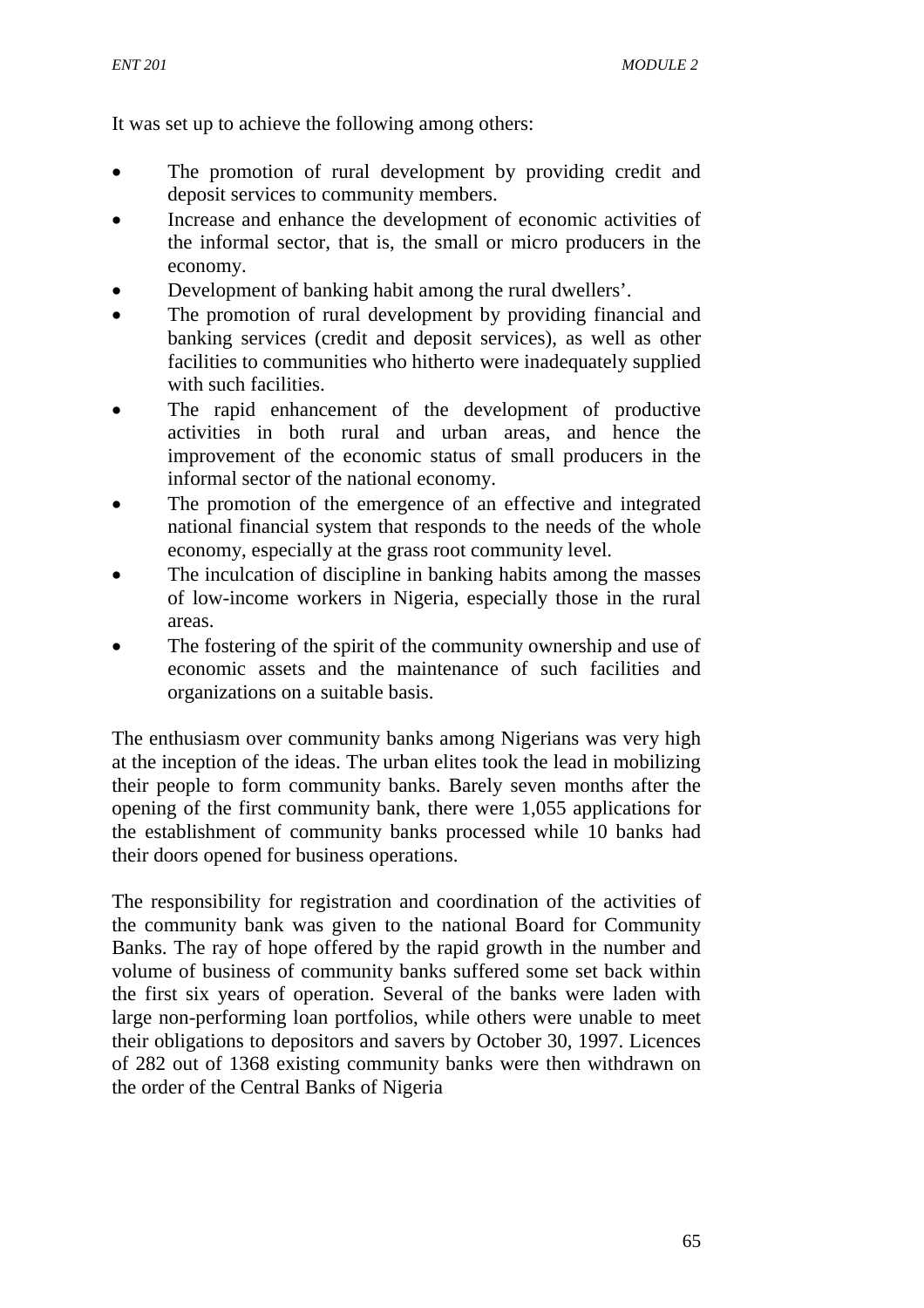## **3.8 Factors Responsible for the Decline**

The unsatisfactory performances of some community banks have been attributed to several factors. These factors are both internal and external.

First, was the inadequate involvement of the local communities. The urban elites who facilitated the establishment of the banks, failed in most cases to involve the local communities. The elites saw the idea of community banking as an opportunity to own financial institutions. Contrary to the fundamental concept of community banking, few elites capitalized these banks, and seized control. Obviously, the local people did not see these community banks as theirs, but rather as belonging to few of their prominent sons and daughters residing in far way cities. The stakes of the local people in the banks were low, and they equally did not bother about the success or failure of the financial institutions.

In addition, the absentee owners did not fully appreciate the peculiar features of community banking system; the features which set them apart from conventional financial institutions. In some cases, savings mobilized by these banks were placed in deposit accounts with urbanbased banks, rather than financing profitable local productive activities. The glamour and exclusionary features of conventional banks soon found their ways into the operations of the community banks. The banks became increasingly irrelevant to their immediate local environment.

The most devastating factor was the distress which swept through the banking sector in the mid 1990's. Several millions of naira the community banks placed with urban distressed banks were lost. The people lost confidence in the banking sector and community banks were affected because of their lean capital base.

Another factor was lack of appropriately trained manpower in microfinance. The bulk of the pioneer staff of the community banks was drawn from the formal banking sectors. There was a dearth of workers knowledgeable in the art of micro-lending. Community banking was carried out with the mind-set of conventional banking. Innovation, which is the hallmark of micro-lending, was largely ignored. In some cases, retrenched and dismissed staff of commercial banks, were entrusted with the management of some community banks. Loss of earlier better paid jobs adversely affected the morale of managers. Added was the fact that most board members saw the banks as mere extension of their personal estates. Most tended to be meddling with the management process to the frustration of the managers.

The rapid growth in number and spread of community banks across the country tasked the monitoring facilities and system. Unethical practices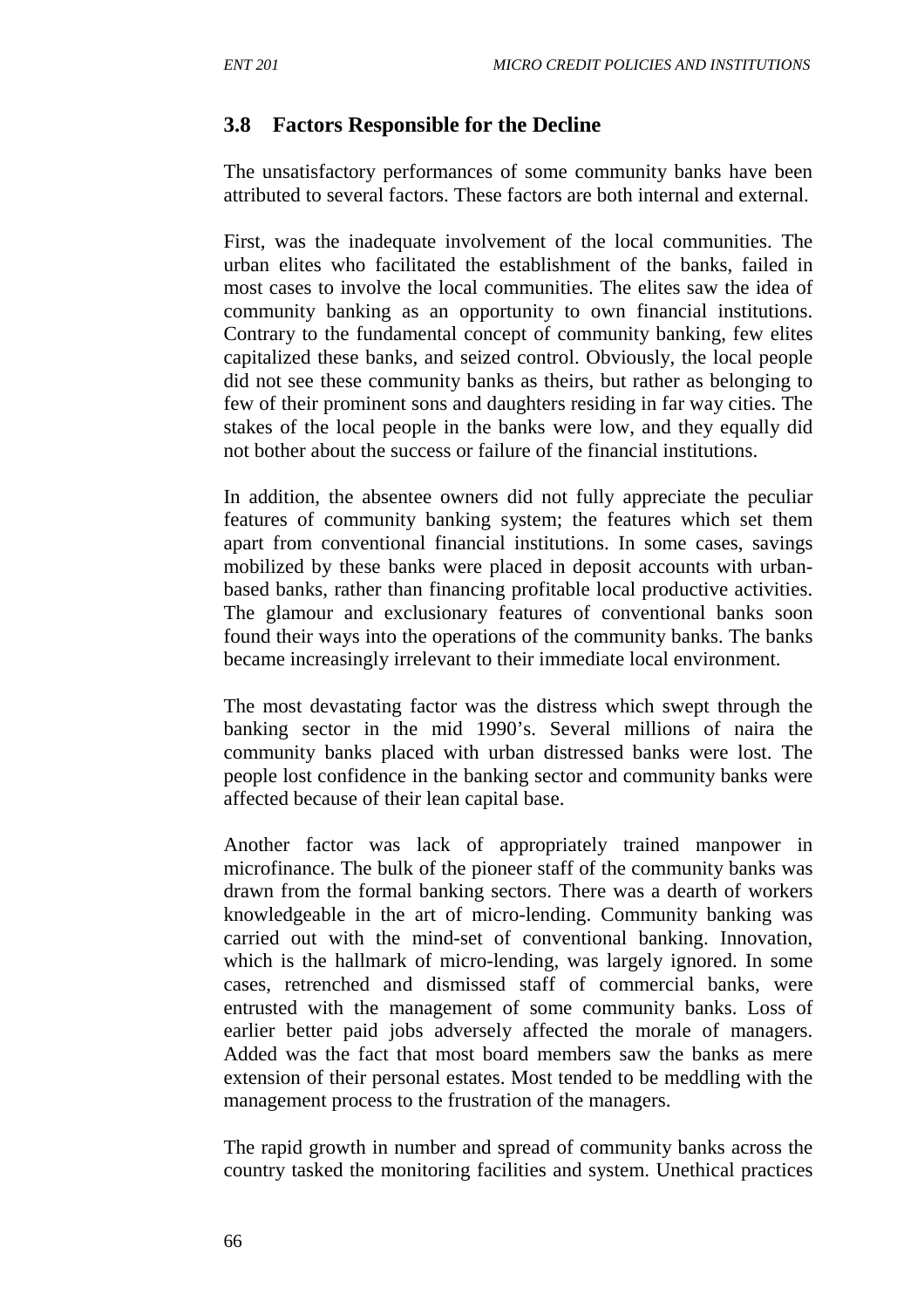were not promptly uncovered and addressed by the supervisory authorities.

Inadequate capital base was another limiting factor. The initial authorized start-up capital was N250, 000. This was inadequate. Calls on community banks to shove up their capital base were not enthusiastically implemented.

## **3.9 Micro Finance Banks (MFBs)**

The MFB is set up in order to make financial services available on a sustainable basis to the economically active poor, low income earners and the Micro, Small and Medium Enterprises (MSMEs) through privately owned banks. This is to create a vibrant microfinance subsector that provides the necessary stimulus for rational growth and economic development.

The MFBs are institutions that are established to provide financial services to the poor.

There are two categories of the bank:

- MFBs licensed to operate as unit banks and within a Local Government area. They are to deposit N20 million in the central Bank of Nigeria as capital requirement.
- MFBs licensed to operate state-wide. They are to provide N1 billion as capital requirement.

These banks can be established by individuals, groups of individuals, community development associations, private companies or foreign investors.

## **3.10 The Objective of the MFBs**

The objectives of the MFBs are to:

- provide diversified, dependable and timely financial services to the economically active poor
- mobilize savings for financial intermediation
- create employment opportunities
- involve the poor in the socio-economic development of the country
- provide veritable avenues for the administration of the microcredit programmes of government and high rate worth individuals
- render payment services such as salaries, gratuities and pension on behalf of various tiers of government.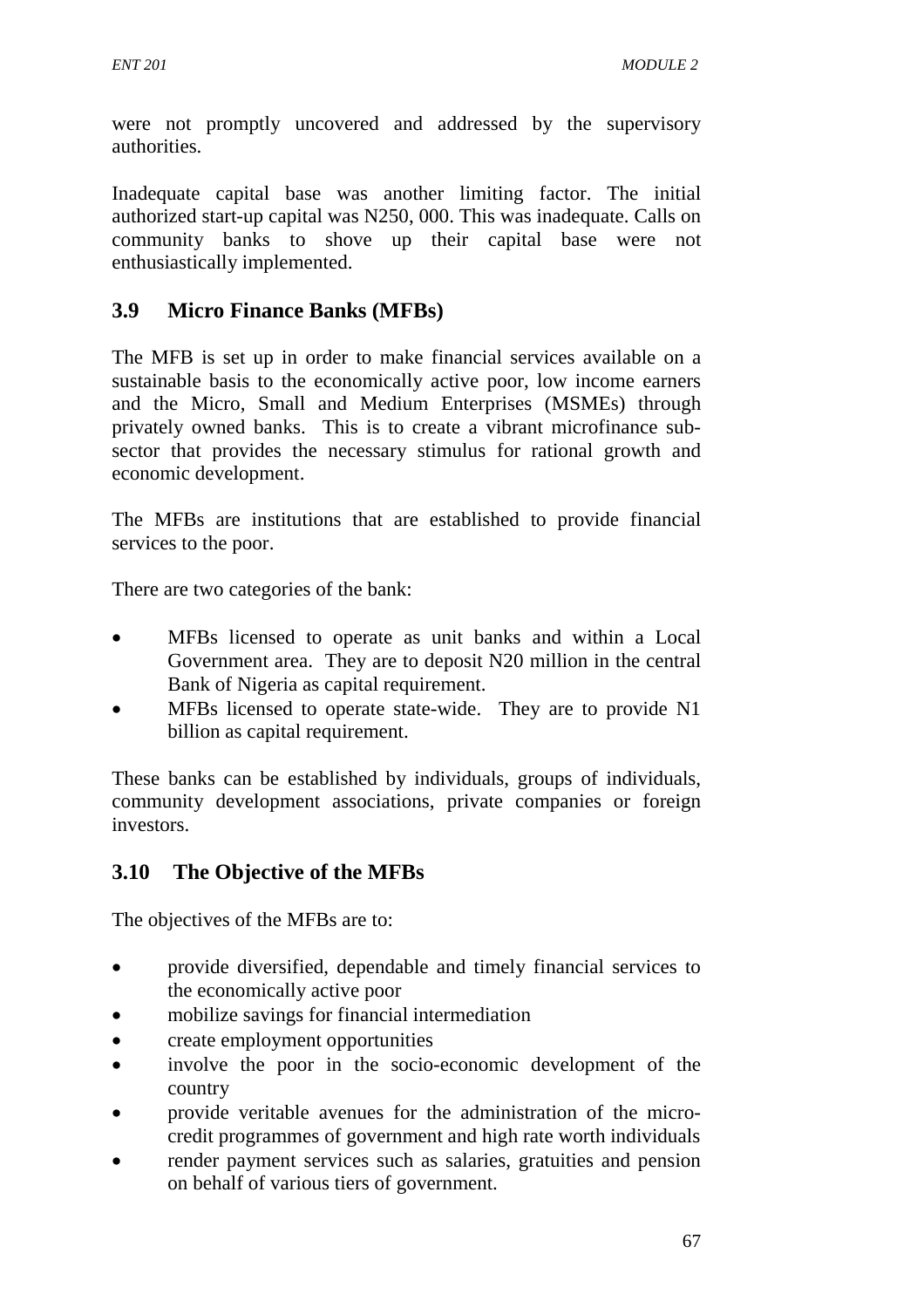# **3.11 Advantages of MFBs**

The following advantages can be derived as a result of the establishment of MFBs:

- Individuals can buy shares and own a MFB
- Individuals can save money and other valuables in the bank
- Individuals can borrow from MFB to invest in the micro, small or medium enterprises
- MFB can render cash transfer services.

## **3.11.1 Other Supporting Institutional Arrangements**

These supporting institutional arrangements would ensure that MFBs succeed in its operations:

- Independently managed Micro finance Development Fund would be put in place to provide wholesale funds, refinancing facilities and other services to support the financial activities of MFBs and microfinance institutions.
- Certification Programme for Staff and Management of MFBs, to provide adequate knowledge on microfinance practice, enhance operational activities and ensure that right persons manage the MFB.
- Rating agencies to provide institutional assessment of MFBs and other institutions.
- Credit bureau to provide credit information on microfinance clients in support of the credit and other decision making processes of the MFBs.
- Creation of Apex Association of the MFBs to ensure compliance with standards and best practices.

#### **SELF ASSESSMENT EXERCISE**

- 1) What are the advantages of MFBs
- 2) What are the objectives of Community bank?

## **4.0 CONCLUSION**

The government set up different types of institutions, which aim at alleviating the level and depth of poverty. Some of these institutions are to assist the poor and SMES in accessing micro credit.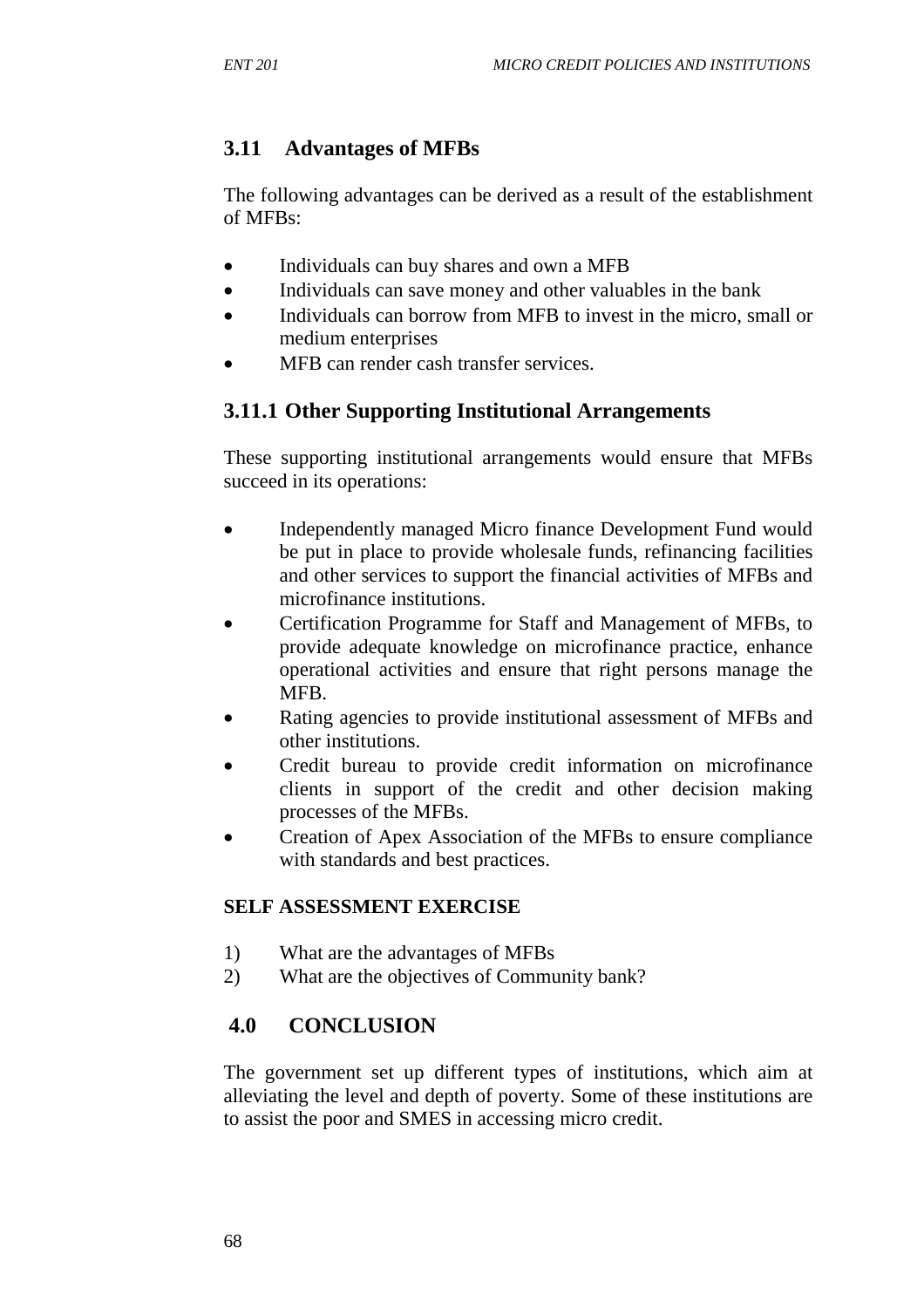## **5.0 SUMMARY**

Micro financing has been found to be a sure source of finance to the SMEs. This is because they cannot provide the collateral or / and the rigorous paperwork demanded by the convectional banks, Government has therefore put in place several relevant financial and non- financial institutions to address the issue.

## **6.0 TUTOR-MARKED ASSIGNMENT**

What reasons led to the failure of FEAP?

### **7.0 REFERENCES/FURTHER READING**

- Godwin, E. (2000). *Poverty and Microfinance in Nigeria.* Ob-zed Printers Nigeria.
- Neck, P.A & Nelson, R.E., (1987). *Small Enterprise Development Policies and Programmes.* Geneva: ILO.
- Onuoha, E. (1986). *Principles of Cooperative Enterprise*. Express Publishing Company Ltd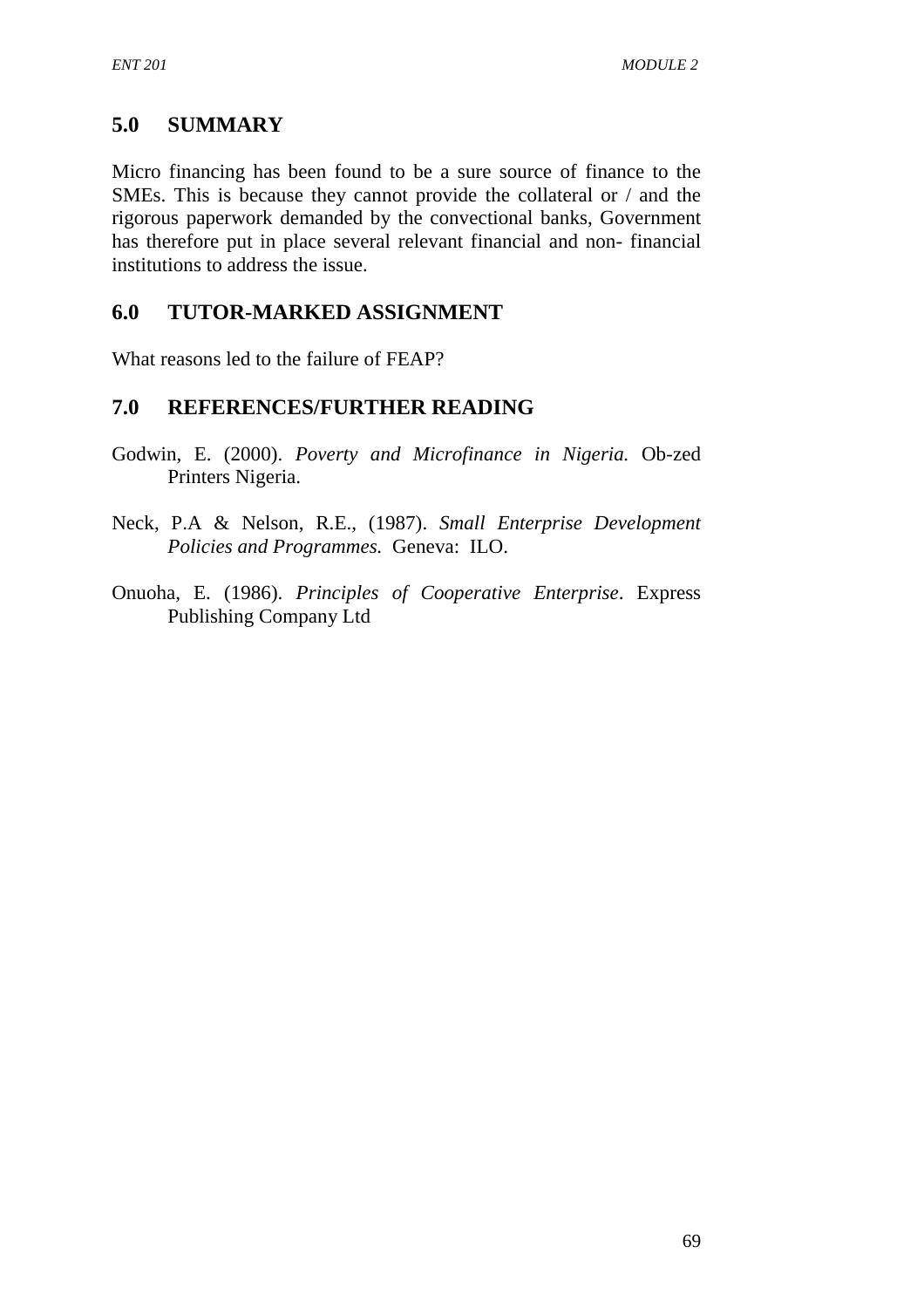#### **UNIT 4 HOW TO KEEP AND USE BUSINESS RECORDS**

#### **CONTENTS**

- 1.0 Introduction
- 2.0 Objectives
- 3.0 Main Content
	- 3.1 Record Keeping
	- 3.2 Good Record
	- 3.3 Advantages of Record Keeping
		- 3.3.1 Cash and Credit Sales Availability
		- 3.3.2 Your Record Shows You How Your Business is Doing
		- 3.3.3 Your Records Help You to Plan for the Future
		- 3.3.4 Who Keeps the Records?
	- 3.4 Types of Records to be kept
		- 3.4.1 Receipt Book
		- 3.4.2 Invoice
		- 3.4.3 Waybill or Delivery Note
		- 3.4.4 Daily Cash Record
		- 3.4.5 Customers Account
			- 3.4.5.1 Advantages
		- 3.4.6 Unpaid Suppliers Invoice
		- 3.4.7 Record Book
	- 3.5 How to Fill the Record Book
- 4.0 Conclusion
- 5.0 Summary
- 6.0 Tutor-Marked Assignment
- 7.0 References/Further Reading

#### **1.0 INTRODUCTION**

It may be a fact the MFBs and the Non–governmental Organisations do not request for collateral and rigorous paper work before loans are granted to members. However, they do have some records in order to keep track of their costs and revenue.

#### **2.0 OBJECTIVES**

The objective of this unit is to explain how records are kept and the various uses of the records.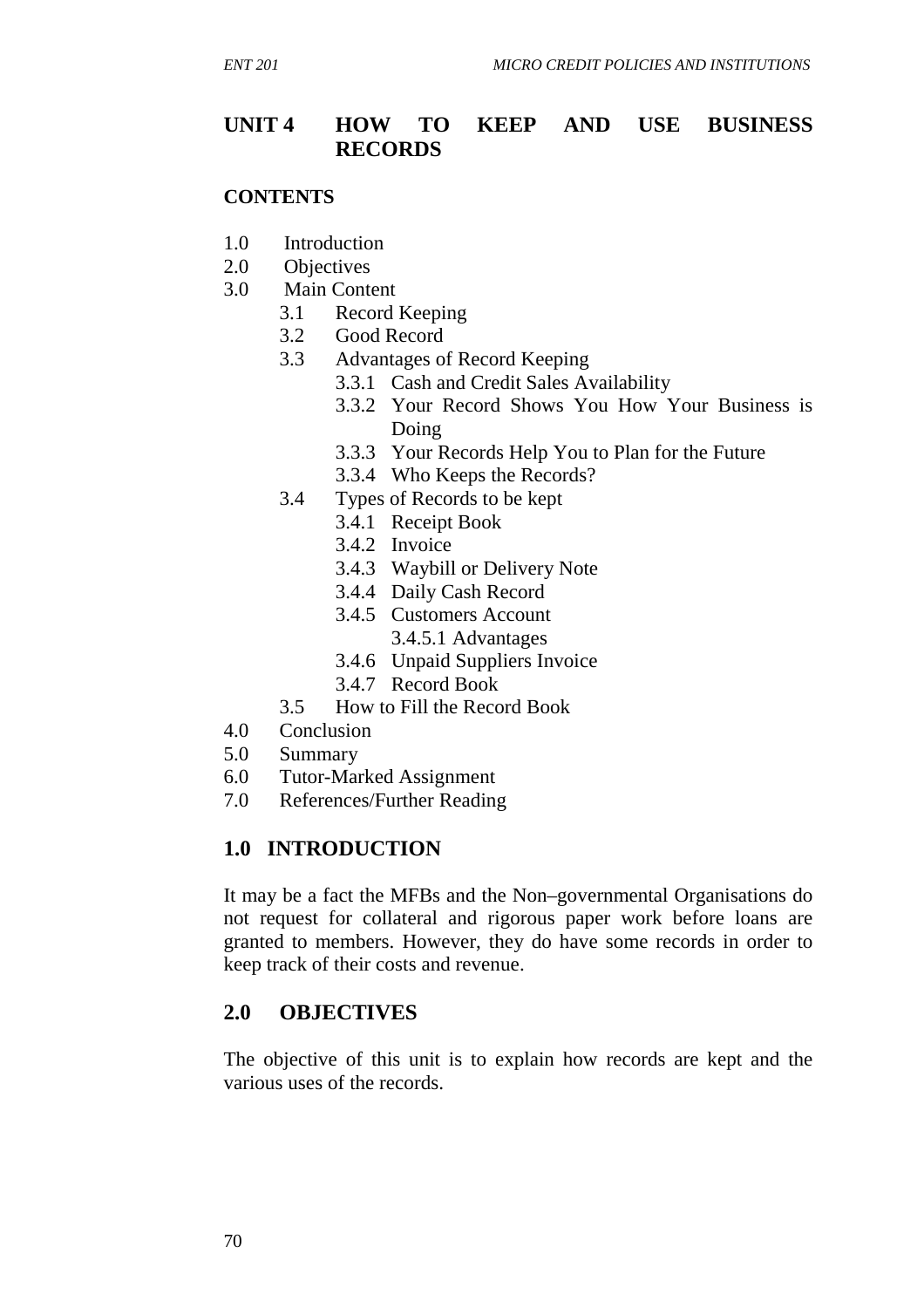## **3.0 MAIN CONTENT**

### **3.1 Record Keeping**

Record Keeping means you have to write down:

- how much money your business **receives,** and
- how much money your business **Spends.**

When you **Sell** your products or provide service, money **comes in** to your business.

When you **pay** for goods or service such as raw materials, labour, electricity, rent, telephone etc, money **goes out** of your business.

To keep good records, you need to **write down** all your business transactions in an organized way.

You need something to show that you **received** or **paid** out money such as:

- Invoices, receipts, way bill etc. you get from your customers when you buy raw materials, pay rent, salary or wages, electricity and so on.
- Copies of receipts, invoices, and way bill you give to your customers when they buy from you.

It is therefore important for you to write down in a small exercise book the information you need such as:

- **when** the transaction happened.
- **who** was involved in the transaction.
- **details** of the transaction.
- the **amount** of money involved in the transaction.

## **3.2 Good Record**

The main requirements for a good record keeping are that:

- It must be **accurate**
- It must be **consistent**
- It must be **reliable**
- It must be **easy** to **understand**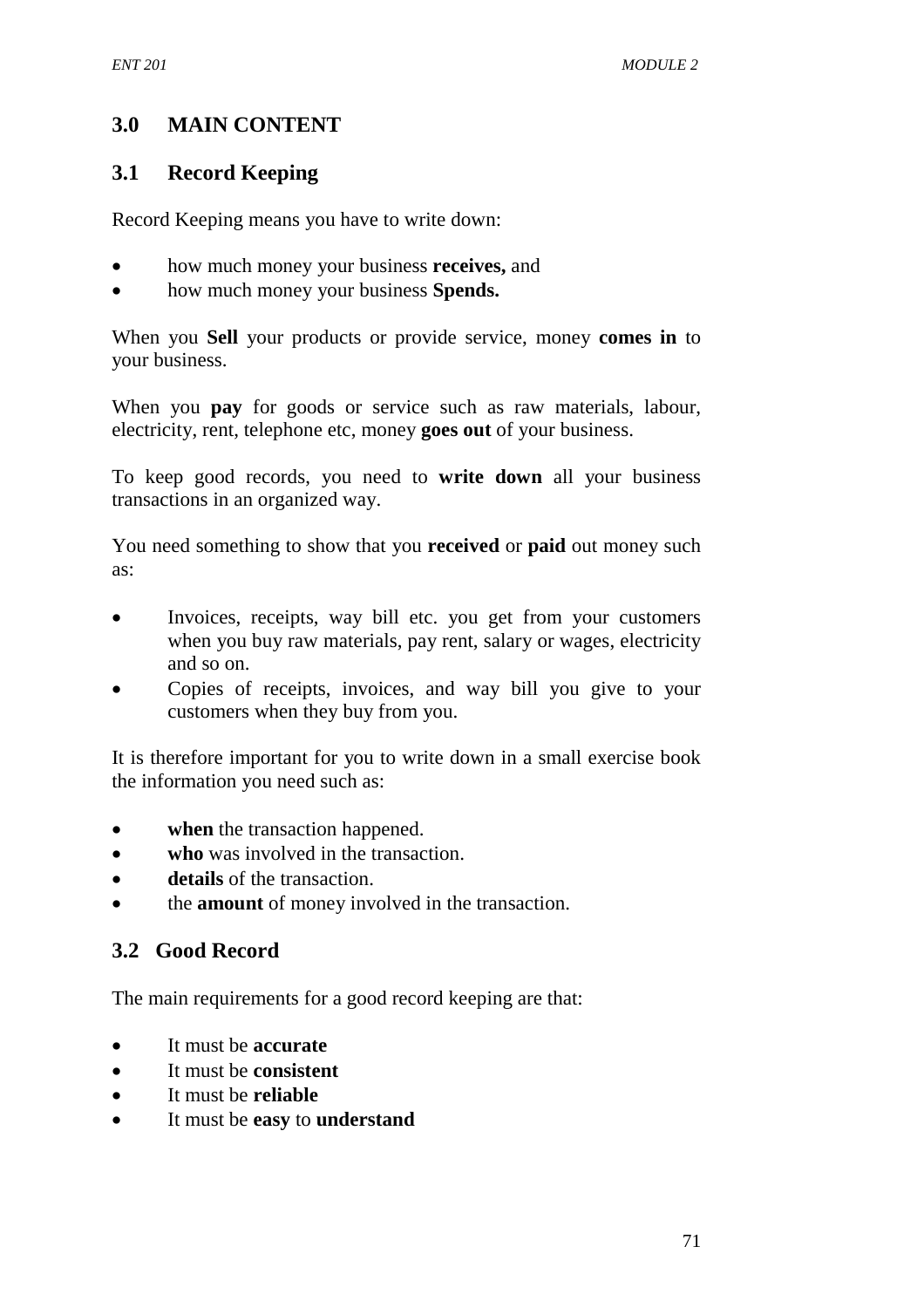## **3.3 Advantages of Record Keeping**

By keeping good and accurate business records you can easily solve problems in your business such as:

### **3.3.1 Cash and Credit Sales Availability**

- The records show you how much money your business should have.
- It helps you to make sure your money is not **stolen.**
- It shows you who **owes** you money and how much.
- The record tells you how much cash you have **on hand** and in the **bank.**

## **3.3.2 Your Record Shows You How Your Business Is Doing.**

• It helps you to find out **problems** before it is too late

You can use the records to know your

- Income and **expenses**
- The **profit** or loss you are making
- Your monthly **payroll** (wage and salaries)

You can also use the records to know if:

- **Costs** are too high
- **Sales** are **falling**

The records you keep show others how your business is doing.

- It shows them whether your **sales** and **profits** are increasing.
- You and others will know whether your **costs** and **expenses** are **decreasing.**
- You need proper records when you pay your **taxes** or apply for a **loan.**
- It shows others that everything is in order and that you are in **Control** of your business.

## **3.3.3 Your Records Help You to Plan for the Future**

- Records show you how well your business did in the **past** and **how well** it is doing now.
- When you know your business **strength** and **weaknesses,** you can properly plan for the **future.**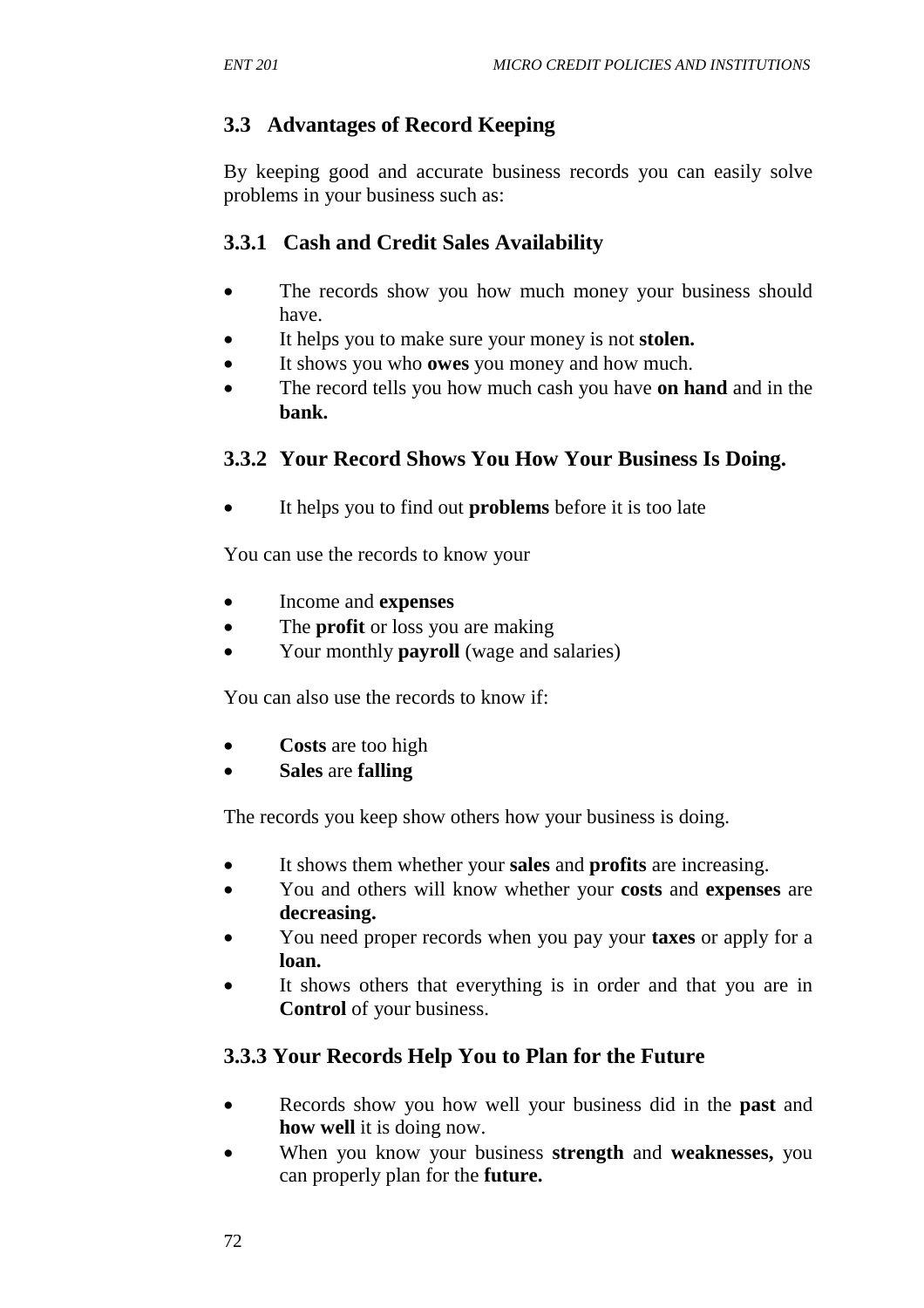## **3.3.4 Who Keeps the Records?**

Once you start your business, you have to decide **who** will keep and maintain the records.

- If you have the time and interest, you can keep the records yourself.
- When the volume of your business increases, you can employ a clerk to keep the records.
- Sometimes your wife or children can **assist** you to keep the records and do simple calculations.

# **3.4 Types of Records to Be Kept**

The records you keep depend on the **type** of business and the **volume** of activities. However, for our purpose, the following records are adequate.

## **3.4.1 Receipt Book**

If your business produces and sells a few expensive **products** such as furniture or provide **services** such as vehicle repairs, use a **Receipt Book.** 

### **An example of a Receipt Book is given below:**

| <b>TOLA ENTERPRISES</b> |                                                                                                    |                                               |
|-------------------------|----------------------------------------------------------------------------------------------------|-----------------------------------------------|
|                         | (Manufacturer of Quality Furniture)<br>Office/Workshop: No. 30, Adio Street, Idiaba,<br>Ogun State |                                               |
|                         | <b>CASH RECEIPT</b>                                                                                |                                               |
| No. 0001                |                                                                                                    |                                               |
|                         |                                                                                                    |                                               |
|                         |                                                                                                    |                                               |
| $Cash payment = N = \_$ |                                                                                                    | Cheque No. $\_\_\_\_\_\_\_\_\_\_\_\_\_\_\_\_$ |
| $=N=$ $:$ $K$           |                                                                                                    | Manager's signature                           |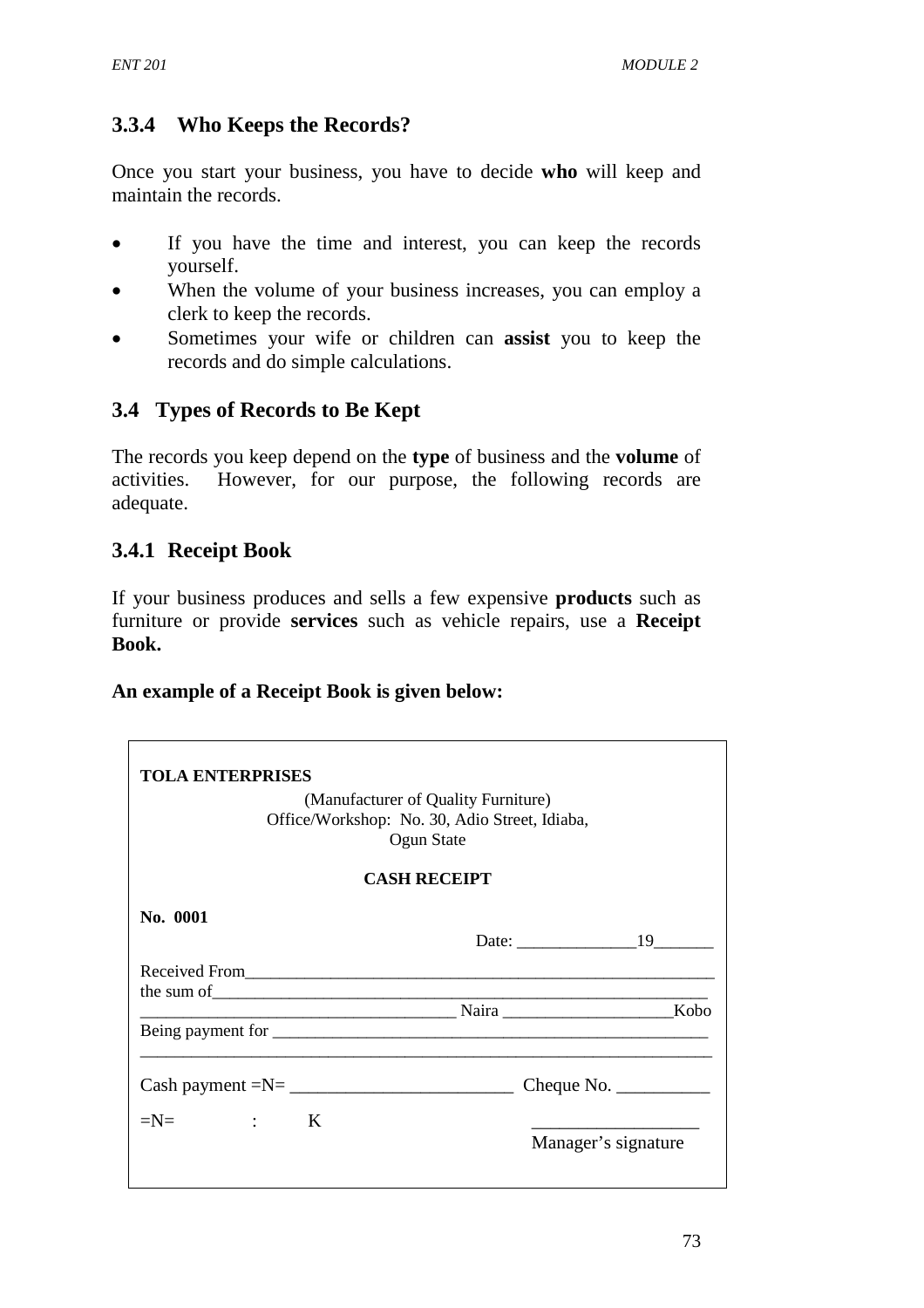### **3.4.2 Invoice**

The customer may sometimes request for an **Invoice** before or after purchasing the product or service.

The invoice shows the **Quantity of good** sold the **Description** of what is sold and the **Price** of each product. However, it is **not** a substitute for the receipt. It is issued together with the receipt to show the type and price of products sold.

#### **The following is an example of An Invoice.**

#### **TOLA ENTERPRISES**

| (Manufacturer of Quality Furniture)           |  |  |  |  |
|-----------------------------------------------|--|--|--|--|
| Office/Workshop: No. 30, Adio Street, Idiaba, |  |  |  |  |
| Ogun State                                    |  |  |  |  |

|       | <b>Invoice No: 0001</b> |
|-------|-------------------------|
| Date: |                         |

| Quantity | <b>Description of Goods</b> |             | Rate        |             | <b>Amount</b> |  |
|----------|-----------------------------|-------------|-------------|-------------|---------------|--|
|          |                             | $\mathbf N$ | $\mathbf K$ | $\mathbb N$ | K             |  |
|          |                             |             |             |             |               |  |
|          |                             |             |             |             |               |  |
|          |                             |             |             |             |               |  |
|          |                             |             |             |             |               |  |
|          |                             |             |             |             |               |  |

THANK YOU GOODS BOUGHT ARE NOT RETURNABLE

\_\_\_\_\_\_\_\_\_\_\_\_\_\_\_\_\_\_\_\_\_\_\_\_\_\_\_\_\_\_\_\_

Total  $\mathbf{N}$ 

| Amount in words |  |  |  |
|-----------------|--|--|--|
|                 |  |  |  |

### **3.4.3 Waybill or Delivery Note**

The **Waybill** or **Delivery** note is issued to the buyer when he wants to collect the products he has purchased such as furniture or when you want to deliver the products to him.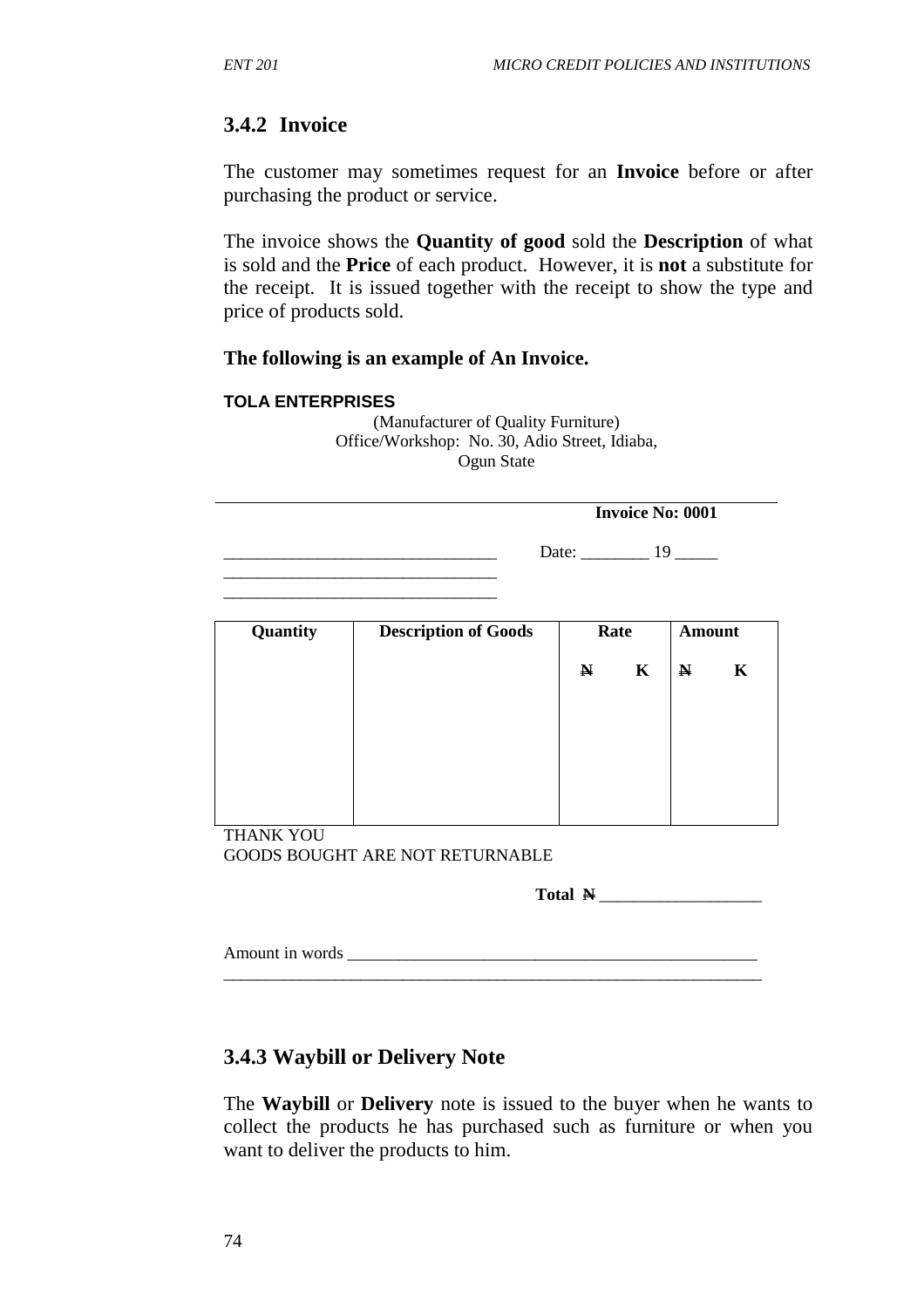An example of a waybill or delivery note is given below. It also contains information such as Customers Name, Delivery Address, Vehicle No, Quantity paid for, dispatched and delivered and the condition of the goods when they were received.

| <b>TOLA ENTERPRISES</b>                       |  |  |  |  |  |
|-----------------------------------------------|--|--|--|--|--|
| (Manufacturer of Quality Furniture)           |  |  |  |  |  |
| Office/Workshop: No. 30, Adio Street, Idiaba, |  |  |  |  |  |
| <b>Ogun State</b>                             |  |  |  |  |  |

 **Invoice No: 0001**

| <b>WAYBILL/DELIVERY NOTE</b> |                                                  | Date: $\frac{19}{2}$ |                 |  |  |  |
|------------------------------|--------------------------------------------------|----------------------|-----------------|--|--|--|
| No. $\qquad \qquad$          | <b>ORDER</b><br><b>INVOICE</b><br>Customers Name |                      |                 |  |  |  |
|                              |                                                  |                      |                 |  |  |  |
|                              |                                                  |                      |                 |  |  |  |
| <b>ITEM No.</b>              | <b>QUANTITY</b>                                  | <b>DESCRIPTION</b>   | <b>QUANTITY</b> |  |  |  |

**Total** 

**Received Goods in Good Condition** 

#### **\_\_\_\_\_\_\_\_\_\_\_\_\_\_ \_\_\_\_\_\_\_\_\_\_\_\_\_\_\_\_\_\_\_\_\_\_\_\_\_\_\_\_\_\_\_\_\_\_\_\_\_\_\_ DELIVERED BY RECEIVED & CHECKED BY CUSTOMER**

#### **3.4.4 Daily Cash Record**

Whether you use a receipt book or daily cash record you must keep the RECEIPTS you get for all the cash that comes in or goes out of your business such as:

- receipts issued for sale of products or service
- receipts for buying raw materials or good to resell
- receipt or invoices for rent, payment for services, electricity, water, telephone and all other costs to your business.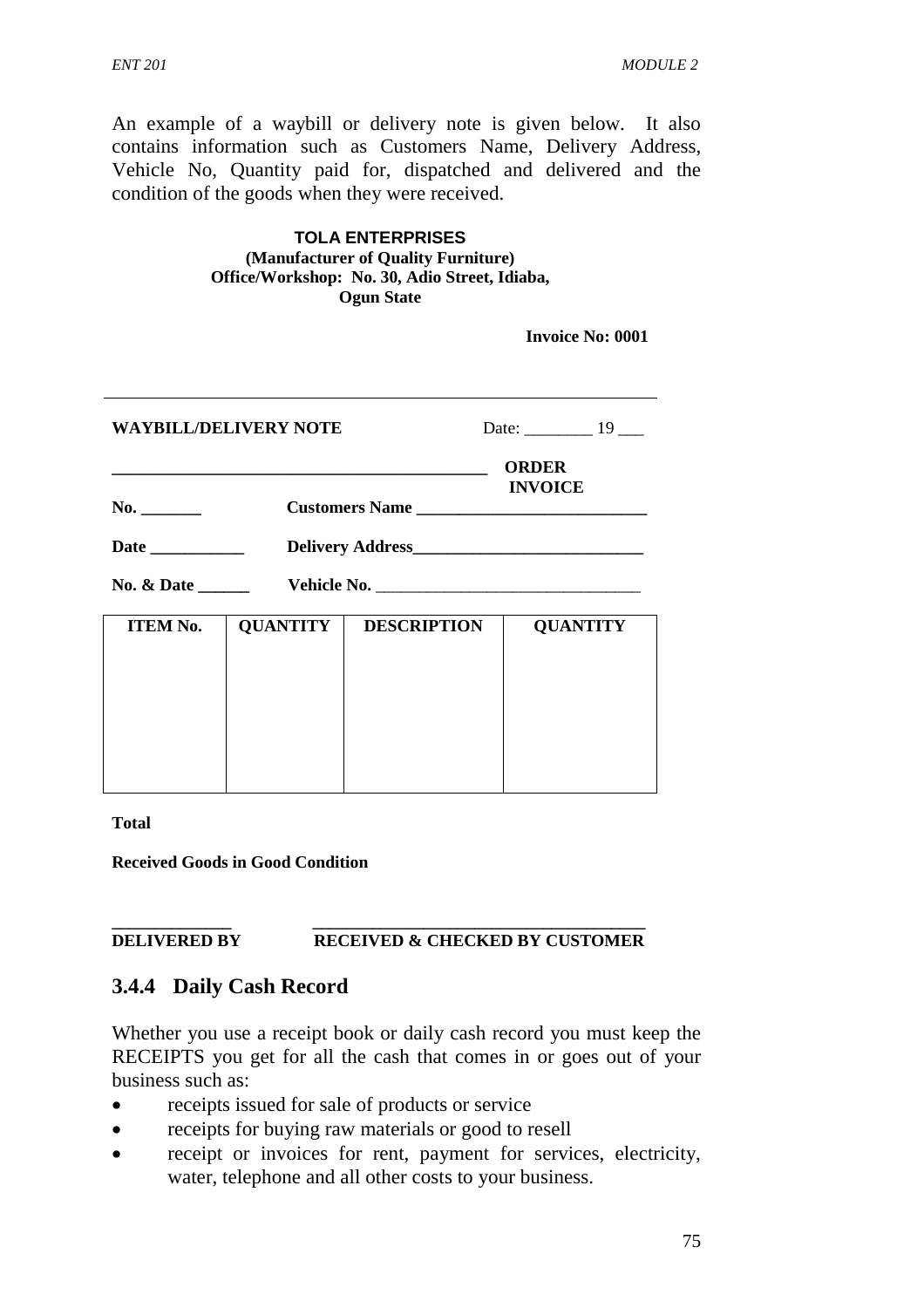| <b>DAILY CASH RECORD</b> |                         |      |                   |         |  |  |  |
|--------------------------|-------------------------|------|-------------------|---------|--|--|--|
| No                       | <b>Details</b>          | Rate | <b>Total</b><br>N |         |  |  |  |
| 1.                       | <b>Starting Money</b>   |      |                   | 100.00  |  |  |  |
| 2.                       | <b>Brake fluid</b>      |      | 120.00            | 120.00  |  |  |  |
| 3.                       | Oil filter              | 3    | 180.00            | 540.00  |  |  |  |
| 4.                       | Washers                 | 15   | 3.00              | 45.00   |  |  |  |
| 5.                       | Oil                     |      | 210.00            | 210.00  |  |  |  |
| 6.                       | Fuel filter             |      | 45.00             | 45.00   |  |  |  |
| 7.                       | Clutch Kit              |      | 70.00             | 70.00   |  |  |  |
| 8.                       | Door handle (super)     | 4    | 65.00             | 260.00  |  |  |  |
| 9.                       | <b>Bolts &amp; Nuts</b> | 10   | 15.00             | 150.00  |  |  |  |
| 10                       | 504                     |      | 480.00            | 480.00  |  |  |  |
|                          | <b>Total</b>            |      |                   | 2020.00 |  |  |  |

#### **3.4.5 Customers Account**

If you sell or provide service on credit, you must write it down in a customers account book.

It is not advisable to sell on credit. Some customers do not pay on time. Some customers do not pay at all. However, credit can also increase your sales because good customers will continue to buy from you. Therefore, you may give credit to **reliable** customers.

When you want to keep the customers record, you can use:

- a **book** with **a page** for each customer; or
- a separate book for each customer if they buy a lot from you; or
- separate cards for each customer.

A written record enables you to avoid **arguments** with your customer and to follow up those who do not pay their money on time.

### **3.4.5.1 Advantages**

The record helps you know:

- how much each customer owes
- which customers pay their accounts on time
- which customers owe money to your business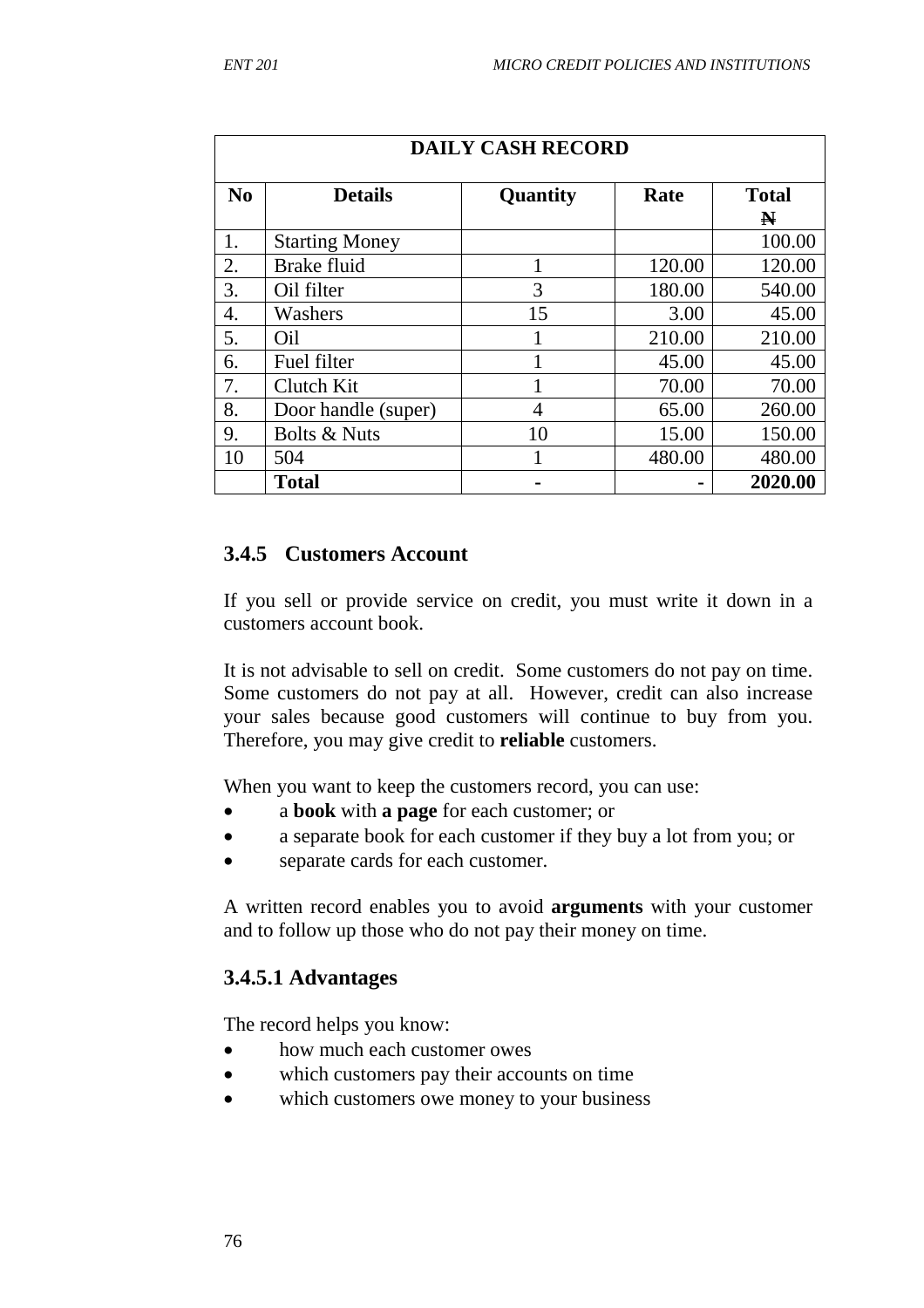### **An example of Customers Account Record**

| <b>CUSTOMERS ACCOUNT RECORD</b><br>Name:<br>Address:<br>Telephone No: |                                        |                |                                       |                     |                                |  |
|-----------------------------------------------------------------------|----------------------------------------|----------------|---------------------------------------|---------------------|--------------------------------|--|
| Date                                                                  | Details                                | Quantity       | Credit<br><b>Sales</b><br>$\mathbf N$ | Amount<br>Paid<br>N | <b>Balance</b><br>$\mathbf{N}$ |  |
| 9/1/96                                                                | Oil filter at<br>N <sub>180</sub> each | $\overline{2}$ | 360.00                                |                     | 360.00                         |  |
| 3/4/96                                                                | 504 Head<br>lamp at<br>$N110$ each     | $\overline{2}$ | 220.00                                |                     | 220.00                         |  |
| 6/6/96                                                                | 10 washers<br>at $N15$<br>15 bolts     | 10             | 150.00                                |                     | 450.00                         |  |
| 21/10/96                                                              | Payment                                | 15             | 300.00                                | 1030.00             | 0.00                           |  |

## **3.4.6 Unpaid Suppliers Invoice**

When you owe other businesses some money, always keep the receipts, invoices or delivery note of everything you buy on credit. It is a good idea to keep them in a file for easy reference.

## **3.4.7 Record Book**

The Record Book is the heart of your record – keeping. When the business is closed at the end of the day, fill in the Record Book by using:

- the copies of the receipts you write (from receipt book or sales invoice); or
- the summary of the Daily Cash record
- the receipts, invoices and other vouchers you get from your customers.

In summary, you should write down in the RECORD BOOK all:

• Money that you receive from sales and other sources and where it came from. Get the information from the receipt book or Daily Cash Record.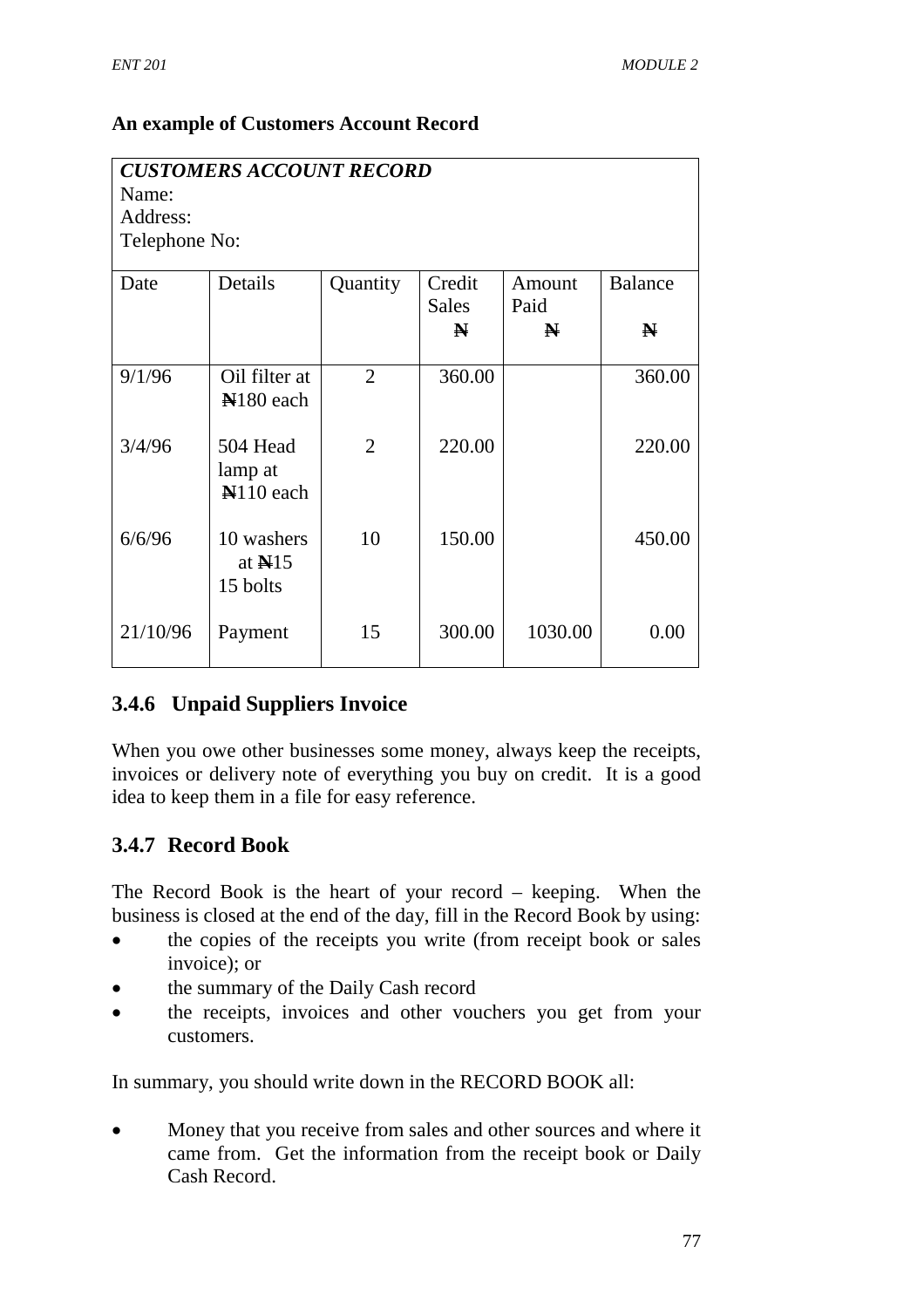• Money that you paid out of your business and what it was used for. You get the information from the receipts when you pay for something.

### **3.5 How to Fill the Record Book**

You can buy a big note book and draw the same columns as in the example below:

| Date          | Details                   | Receipt<br>Voucher<br>No. | In   | Cash<br>Out | Bal  | <b>Sales</b> | <b>Costs</b> |
|---------------|---------------------------|---------------------------|------|-------------|------|--------------|--------------|
| $\frac{1}{4}$ | <b>Brought</b><br>Forward | 0281                      |      |             | 1000 |              |              |
| 11/4          | <b>Bought Nails</b>       | 0282                      |      | 50          | 950  |              | 50           |
| 11/4          | <b>Sales</b>              | 0283                      | 2000 |             | 2950 | 2000         |              |
| 11/4          | Sales                     | 0284                      | 250  |             | 3200 | 250          |              |
| 12/4          | <b>Bought Plywood</b>     | 0285                      |      | 1200        | 2000 |              | 1200         |
| 12/4          | <b>Bought Foam</b>        | 0286                      |      | 500         | 1500 |              | 500          |
| 18/4          | Sales                     | 0287                      | 275  |             | 1775 | 275          |              |
| 19/4          | Sales                     | 0288                      | 545  |             | 2320 | 545          |              |
| 19/4          | <b>Bought Timber</b>      |                           |      | 320         | 2000 |              | 320          |
| 23/4          | Paid Wages                |                           |      | 250         | 1750 |              | 250          |
| 27/4          | Paid<br>Owner<br>Salary   |                           |      | 500         | 1250 |              | 500          |
|               | Total                     |                           | 3070 | 2820        | 1250 | 3070         | 2820         |

**CASH BOOK** 

Date: Write the date of the transaction Details: Describe the transaction Receipt/Voucher No: Write a receipt or voucher no for each

transaction

**Cash:** Write the cash that came **in** or goes **out.** The **Balance** is the amount you should have on hand.

**Sales:** Write all your sales in this column **Costs:** Write all your costs in this column

#### **SELF ASSESSMENT EXERCISE**

- 1) Draw a cash receipt
- 2) Why is it not advisable to sell on credit?

### **4.0 CONCLUSION**

In conclusion, it is necessary to keep proper records in order to keep track of business activities so as to be able to detect when the business is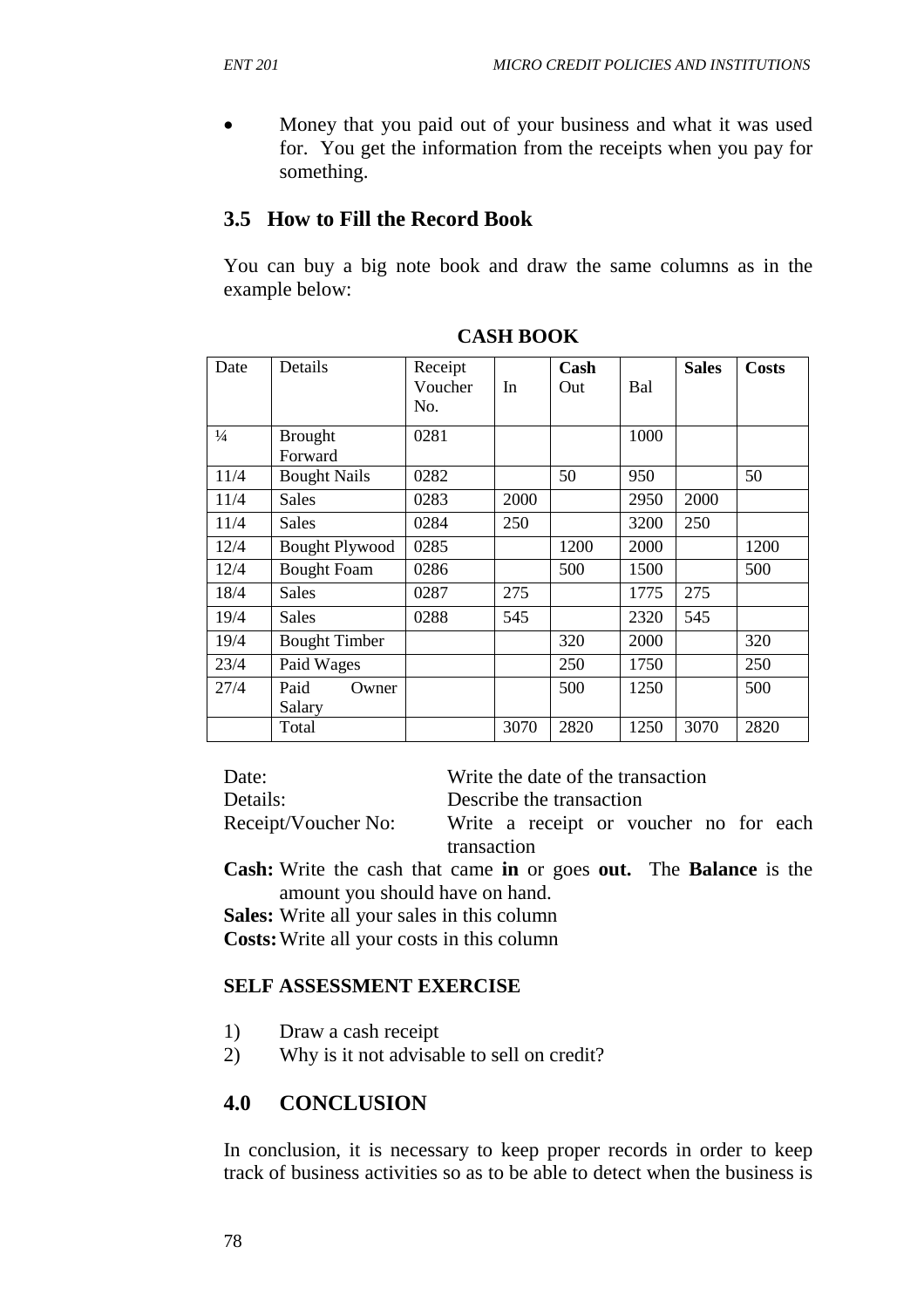sick, know the sales, debts and the costs involved as well as render necessary financial information.

## **5.0 SUMMARY**

At the end of the month, you should summarize your record book by adding the totals for cash that came in, cash that goes out and cash balance. This will tell you the cash you have on hand. By adding the **Sale** and **Costs** column, you will know **how** you have **spent** your money and **what** you have spent it for.

The record book can be used to control your business by:

- knowing your sales
- knowing your cash balance
- analyzing your costs.

All these will enable you to know how your business is doing and to plan for the future.

# **6.0 TUTOR-MARKED ASSIGNMENT**

- 1. Write a short note on customers account
- 2. List the different types of record that can be kept by a businessman

# **7.0 REFERENCES/FURTHER READING**

Siebert, J.C, {1989). *Concept of Marketing Management*. New York. Englewood Cliffs Publication.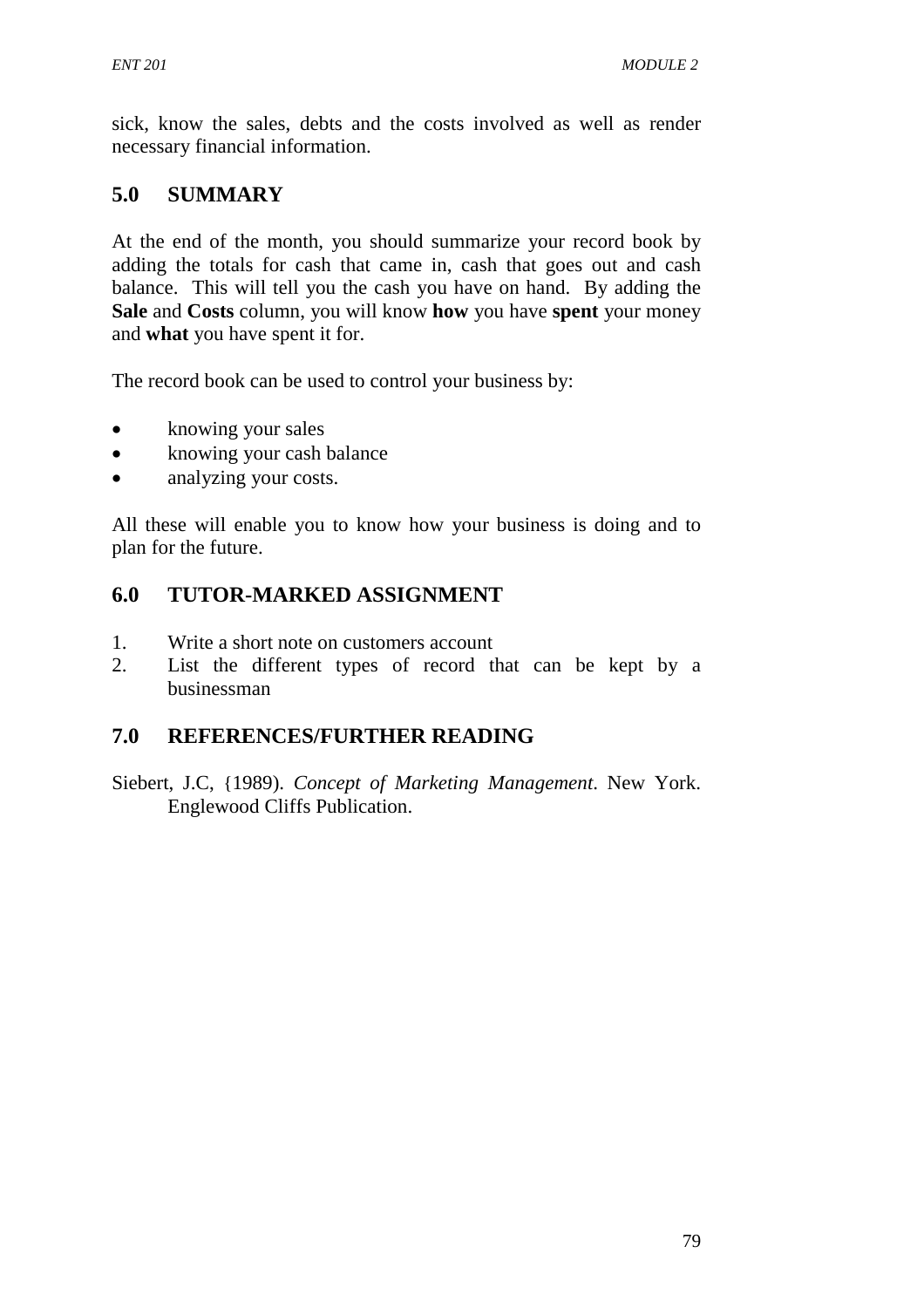## **UNIT 5: MARKETING– HOW TO SELL YOUR PRODUCTS**

#### **CONTENTS**

- 1.0 Introduction
- 2.0 Objectives
- 3.0 Main Content
	- 3.1 Definition of Marketing
		- 3.1.1 Getting to know the Customers
	- 3.2 Know your Market
	- 3.3 Who the Competitors Are
	- 3.4 Satisfaction of your Customers
		- 3.4.1 Product
		- 3.4.2 Price
		- 3.4.3 Costs
		- 3.4.4 Know your Competitors Prices
		- 3.4.5 Make your Prices Attractive
		- 3.4.6 Discount
		- 3.4.7 Place
- 4.0 Conclusion
- 5.0 Summary
- 6.0 Tutor-Marked Assignment
- 7.0 References/Further Reading

## **1.0 INTRODUCTION**

It is good and profitable to venture into production, but the exercise is not complete if the products are not sold. It is therefore important for the businessman to locate the appropriate market for his products.

 Mr. Adio produced Tuwo but he kept it in the pot expecting that people will come looking for him without making any effort to sensitise the people about the availability of the product. Tuwo, being a perishable good, turned soar before the following day. He had to throw away the product. He lost as a result of his inaction. He failed to let people know that he had prepared a meal that could satisfy their need.

## **2.0 OBJECTIVES**

The objective of this unit is to explain the meaning of marketing and its importance to business activities.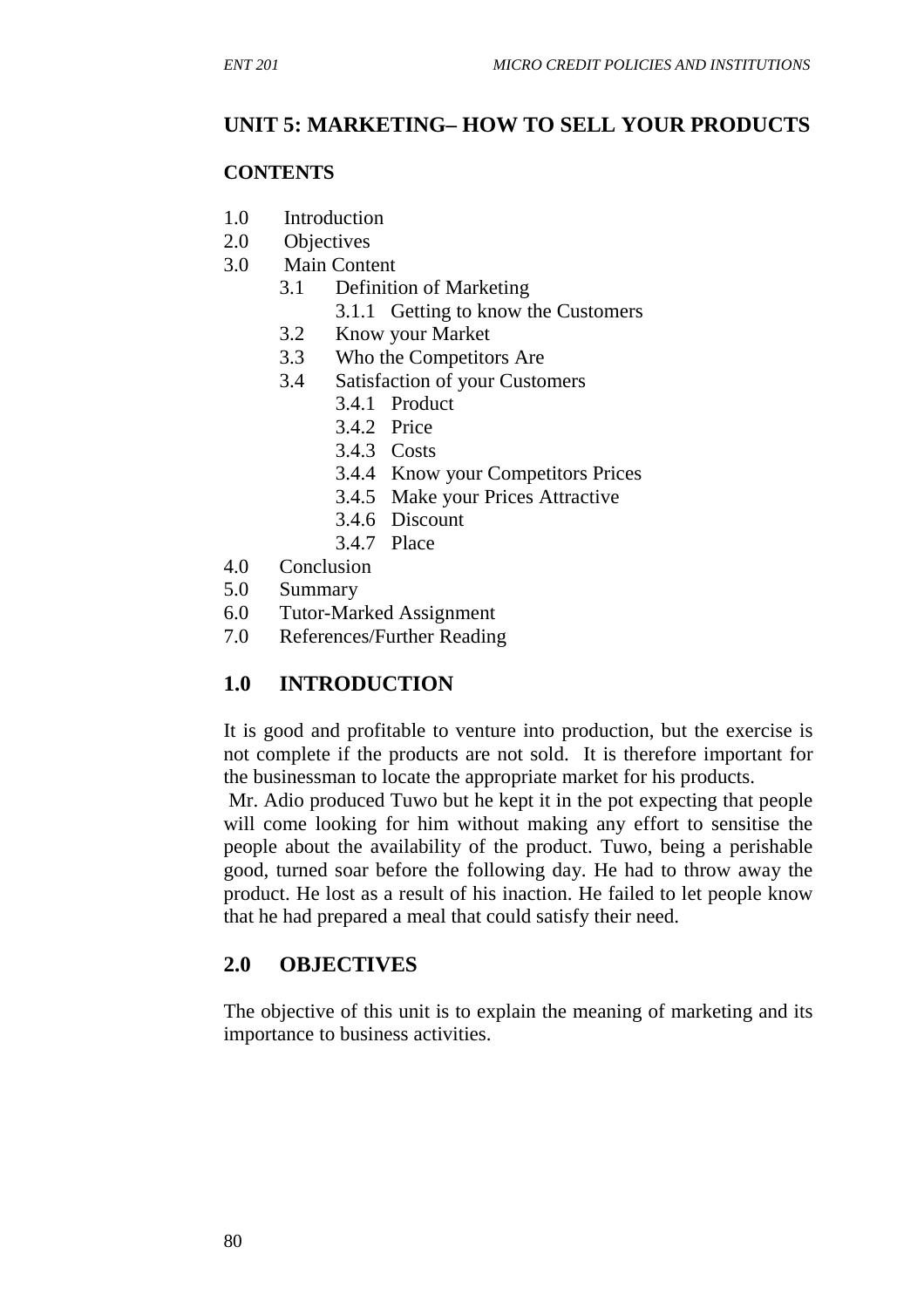## **3.0 MAIN CONTENT**

#### **3.1 Definition of Marketing**

Marketing is everything you do to find out who your **Customers** are and what they **need** and **want.** It is how to satisfy them while you are making profit by:

- providing the **products** or **service** they need
- setting the **prices** they are willing to pay
- **getting** your products or service to them
- **informing** and **attracting** them to buy your products or services.

Marketing is the difficult but most important part of managing a business. It does not matter how **good** your product or service is. If you do not market it in the right way, no one will buy it.

Your **market** is the customers, people or other businesses, who want your products or services and are **able** and **willing** to pay for them. Therefore the word **market** means **a place or opportunity or medium**  where people meet to buy and sell goods or services. It could be via the internet, in the aeroplane, on the telephone or in a physical place.

It also means:

- the **customers** you have now
- the **customers** you hope to get in the future
- the **customers** you have lost but hope to get back

#### **3.1.1 Getting to know the Customers**

It is important to know your customers and what they **need** and **want.**  When you understand their needs, you decide what products to make or service to **render** to **satisfy** their needs.

By following the steps below, you will understand your market and increase your **sales** 

#### **3.2 Know Your Market**

In order to know your market you must know:

- who the customers are
- the products or services they want
- Why they want them
- where the customers are located?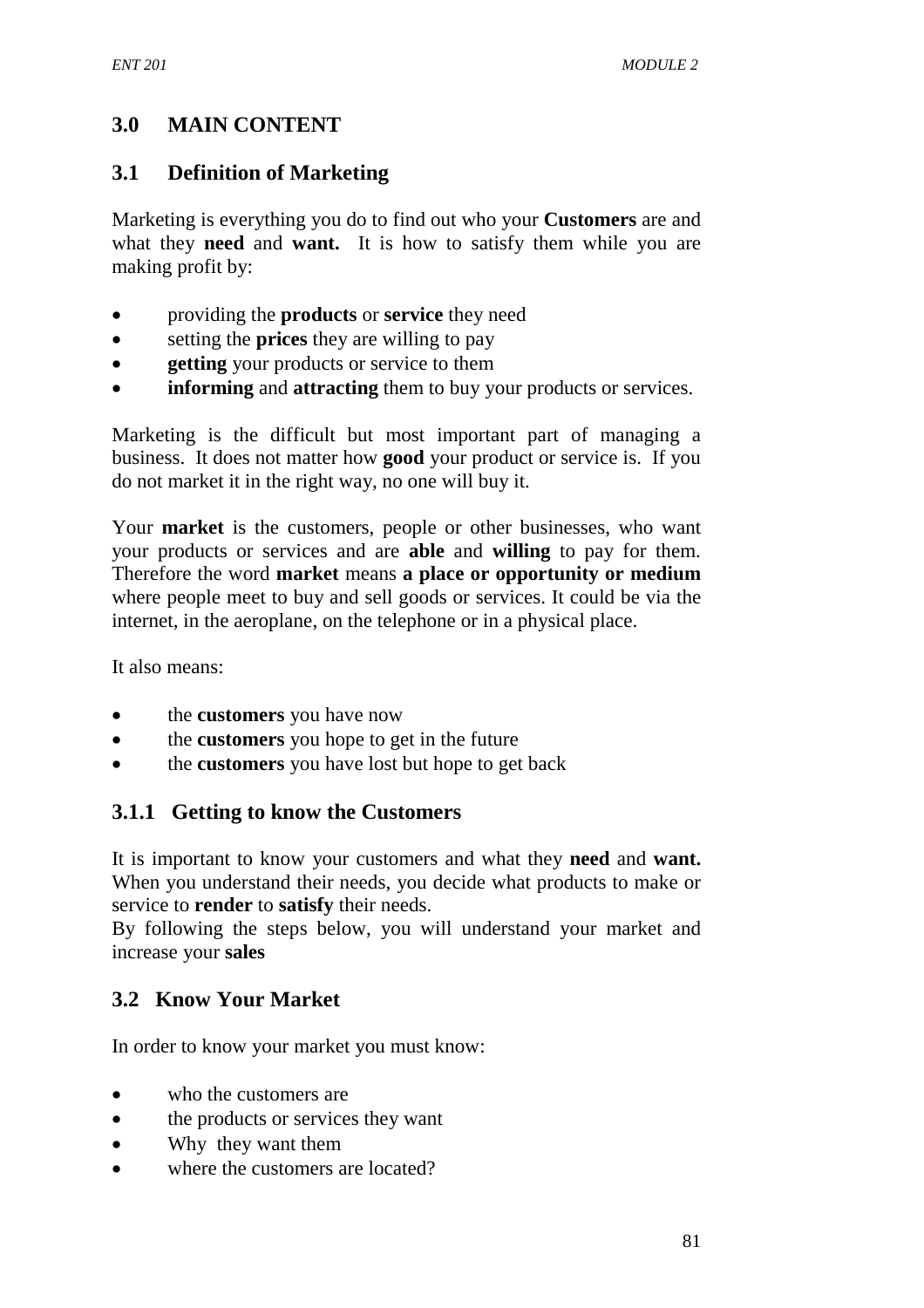- when do they buy?
- how **often** and how **much** do they buy?
- what **prices** are they willing to pay?

#### **3. 3 Who the Competitors Are**

The Competitors are businesses selling products and services similar to your own. Ask yourself the following questions:

- who are my **competitors?**
- How **many** are they?
- where are they **located?**
- how **good** are my competitors?

If you can find good answers to the above questions, then you will know:

- what products or services to sell.
- how to get your products to your customer
- how to inform customers and make them to buy
- what **price** to charge for your product and service

You can also find out more about your market by:

- **Talking** to your customers and asking them:
	- why they buy from you
	- If they are **satisfied** with your products and the way you **treat** them
	- If there are other things they would like to buy from you
- **Listening** to what other people say about your business
- **Finding out** why some customers do not buy from you
- **Finding out** what your competitors are doing about their:
	- products or service i.e. quality, design, packaging etc.
		- what prices they charge
		- why customers buy from your competitors.
- **Reading** newspapers and magazines about new products or services
- **Listening** to radio and watching television to get information about new products and services.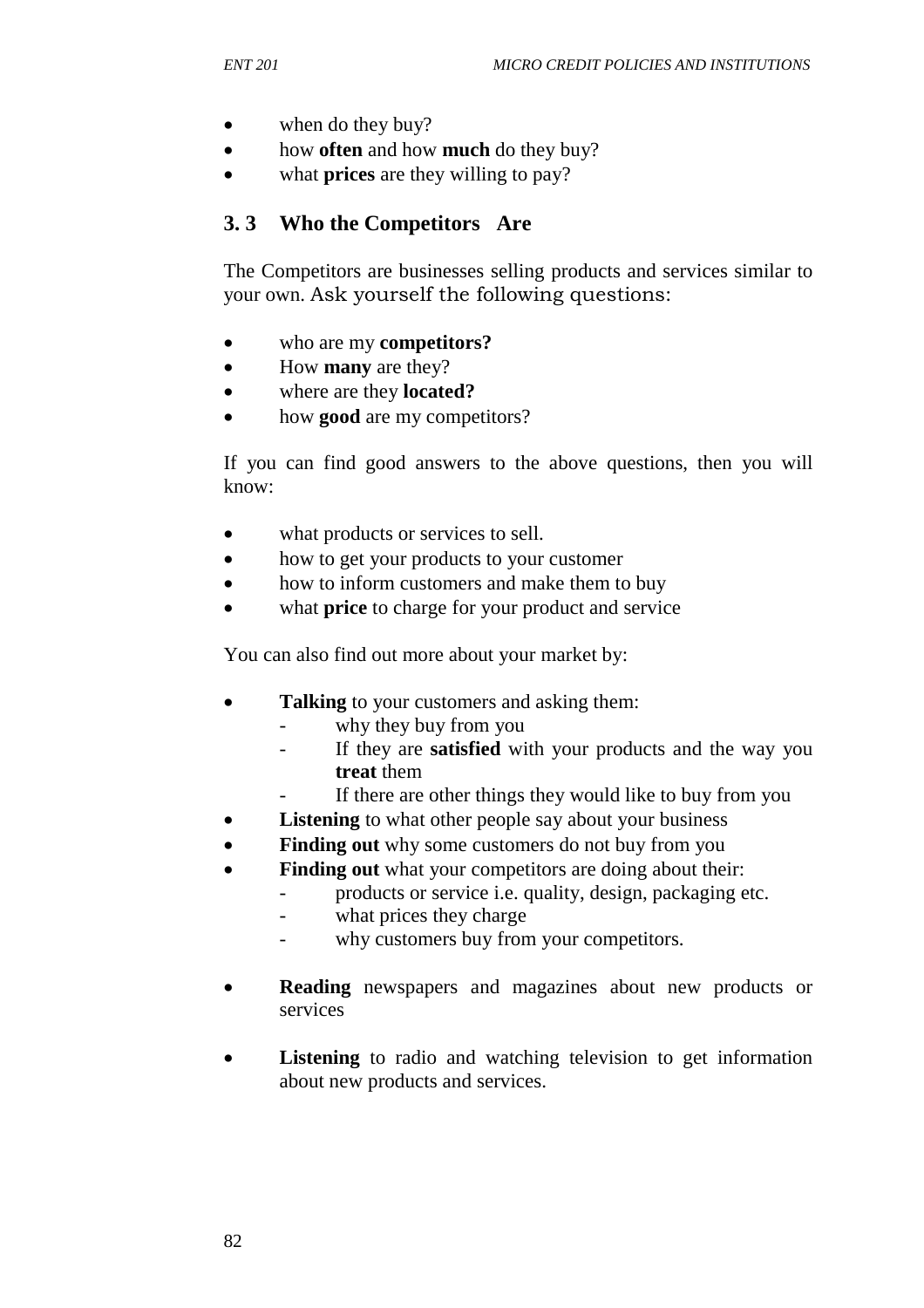## **3.4 Satisfaction of your Customers**

The customer is the most important person for your business. **Satisfied**  customers will always come back and buy more from your business. The more satisfied customers you have, the more your **sales** and **profit** you make.

To satisfy your customers, improve your sale and make a profit, you need to understand the **four P's** of marketing:

Product

• What **product** or **service** your customers want

Price

• What **price** your customers are willing and able to pay

Place

• What **place** your business should be located so that you can reach your customers

Promotion

• What **promotion** you can use to inform and **attract** them to buy your products or services.

All the four P's are very important. You must use each of them to **satisfy** your customers and **increase** your sales and profit. When your customers are satisfied, they will always **come back** to buy more from you. They will tell other people to buy from you.

## **3.4.1 Product**

To be successful in business, you must have the products or services your customers want. To do this, you should know that:

- Customers buy goods and services to satisfy different **needs.**  Therefore, you should find out what customers need and then provide the products or services to satisfy those needs.
- Customers **need** change. When their needs change, do your market research to change your product.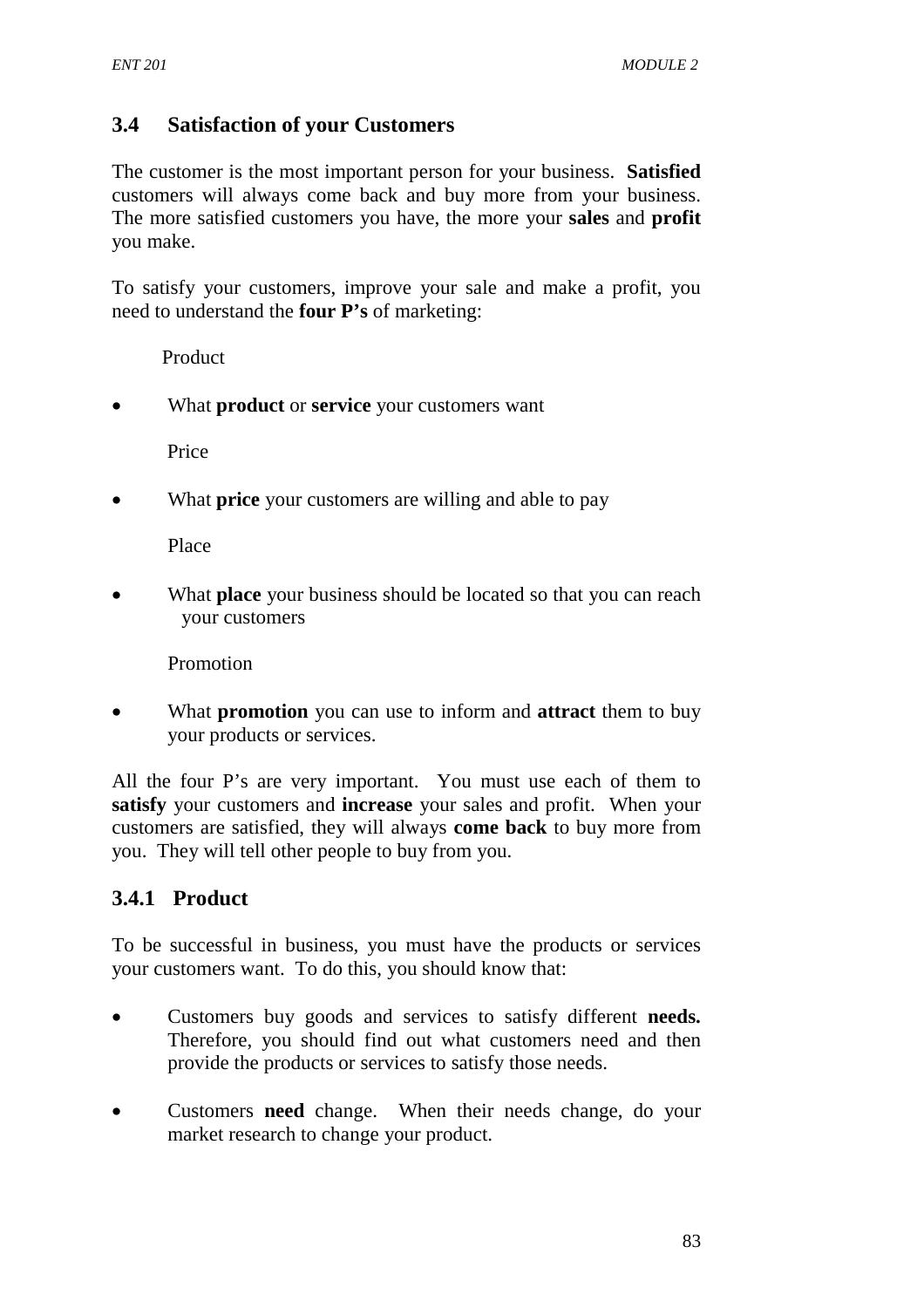- **Provide** what your customers want.
	- Do not just sell the same products as other businesses.
	- Try to **improve** on the products you already make and sell.
	- Keep your eyes and ears open for new ideas.

### **3.4.2 Price**

#### **WHAT PRICES DO I CHARGE?**

Your business may have very good products or services, but if your prices are **wrong,** you will not sell much.

In general, your prices must be:

- **Low** enough to attract customers to buy
- **High** enough to give your business a profit
- 1. Know your costs
- 2. Know how much customers are willing to pay
- 3. Know your competitors prices
- 4. Know how to make your prices attractive.

### **3.4.3 Costs**

You must know how much it costs you for things such as **material, labour, rent, and electricity** to make a product or service. To make a profit, your **price** must be higher than your **total costs** for the product.

#### **Examples**

| (a) | <b>Profit</b>    |                                  |                    |                          |         |                |                                                                     |
|-----|------------------|----------------------------------|--------------------|--------------------------|---------|----------------|---------------------------------------------------------------------|
|     | Price            |                                  |                    | Cost                     |         | $=$ $-$        | Profit/Loss                                                         |
|     | N30              |                                  |                    | N <sub>25</sub>          |         | $=$            | $+$ N5 (Profit)                                                     |
|     |                  |                                  |                    |                          |         |                | A price <b>higher</b> than the total cost gives you <b>a profit</b> |
|     |                  |                                  |                    | $+$ N5 means a N5 profit |         |                |                                                                     |
| (b) | Loss             |                                  |                    |                          |         |                |                                                                     |
|     | Price -          |                                  | Cost               |                          | $=$ $-$ | Profit/Loss    |                                                                     |
|     | N <sub>25</sub>  |                                  | N30                |                          | $=$ $-$ | $-$ N5 (Loss)  |                                                                     |
|     |                  |                                  |                    |                          |         |                | A price <b>lower</b> than the total cost gives you a <b>loss</b>    |
|     |                  |                                  | - N5 means a loss. |                          |         |                |                                                                     |
| (c) | <b>No Profit</b> |                                  |                    |                          |         |                |                                                                     |
|     | Price            |                                  | Cost               |                          | $=$     | Profit/Loss    |                                                                     |
|     | N30              |                                  | N30                |                          | $=$     | N <sub>0</sub> |                                                                     |
|     | $\bullet$        |                                  |                    |                          |         |                | A price which is the same as total cost gives <b>no profit</b>      |
|     |                  | $=N=0$ means no profit, no loss. |                    |                          |         |                |                                                                     |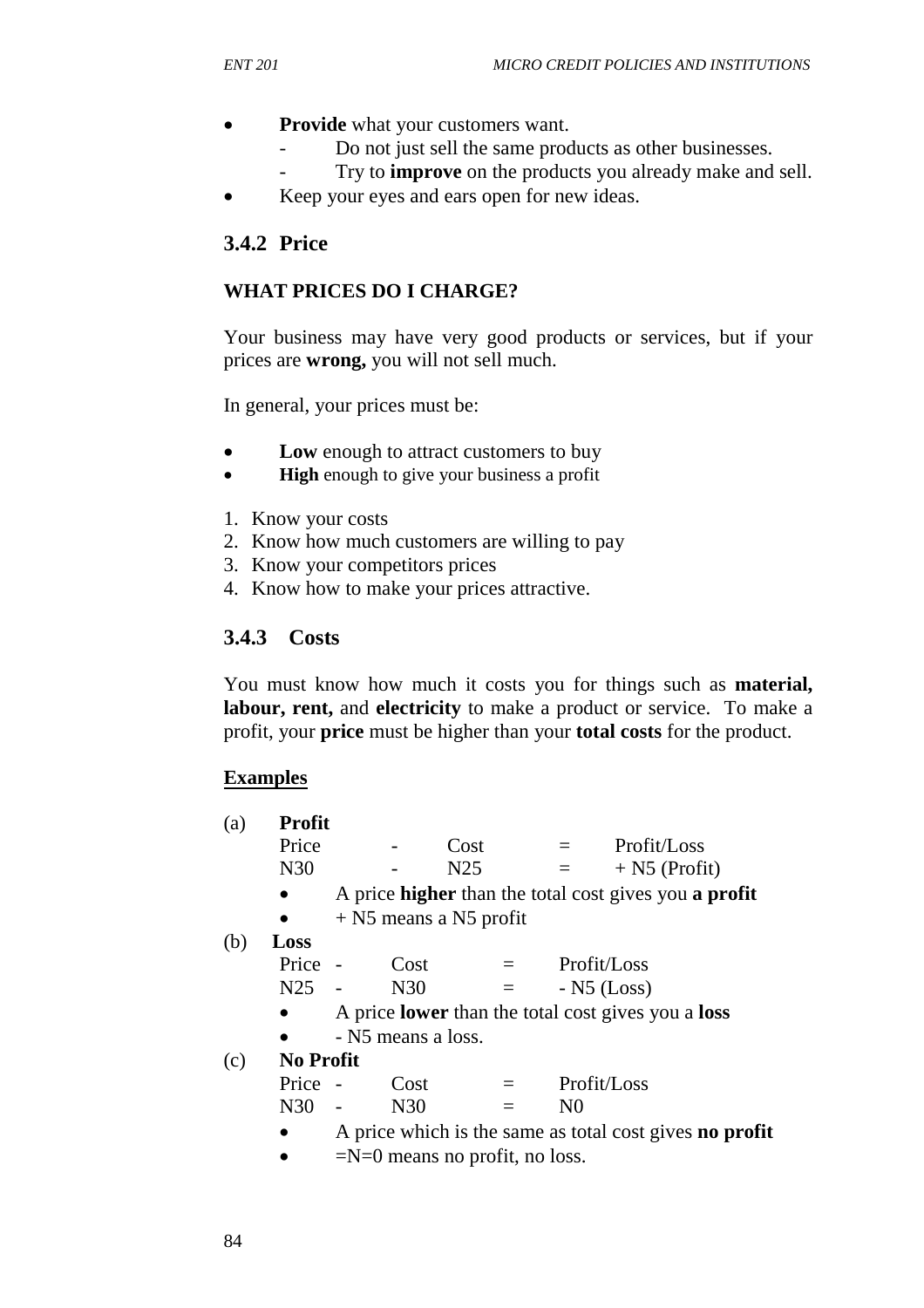#### **Willingness of Customers to Pay**

Customers must be able and willing to pay your prices. If your price is too high you will sell very **little** or **nothing** at all. If the price your customers are willing to pay is **lower** than your costs, try to **cut** your costs.

## **3.4.4 Know your Competitors Prices**

Find out how much your competitors charge for the **same** or **similar**  products or services as your own.

- If your prices are **lower** than your competitors own prices, you may attract more customers to buy from you.
- If your prices are **higher** than your competitors prices, your customers may buy from your competitors.
- You may charge a **lower price** if:
	- your product or service is **new** and people do not yet know about it.
	- If you want to attract new customers
- You may charge a **higher** price if:
	- your customers feel your product or service is **better** than that of your competitors.
	- If you provide **extra** and better services.
- Always remember that to make a **profit,** your **prices** must always be higher than your costs.

## **3.4.5 Make your Prices Attractive**

There are many ways to make your prices more attractive to your customers.

When you begin to sell a new product or service, you want to attract customers to buy it. You can set a **low introductory price** that gives you only a **small** profit for the first time you sell the product.

If your customers like the product, you can **slowly increase** the price so that it gives you a higher profit.

## **3.4.6 Discount**

A **discount** means a lower price.

- You can get a discount from a supplier.
- You can give a discount to a customer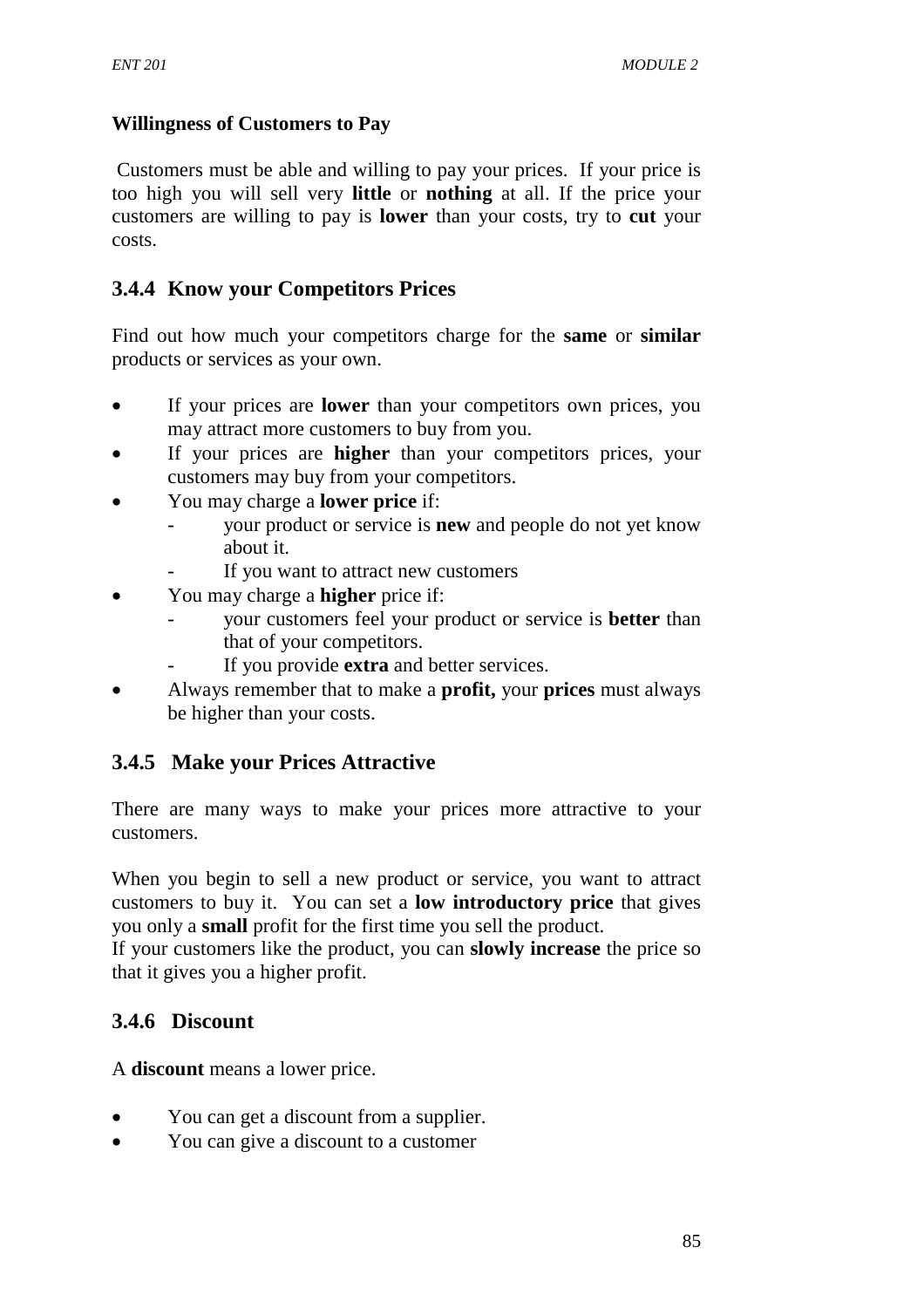- If a customer buys a **large quantity** you can give a **quantity discount.**
- If a customer pays cash, you can give a **cash discount.**

### **3.4.7 Place**

**Place** means the **location** where your business is. Location is important for retailers and service operators who need to be where their customers are.

Your business may have good products at prices that customers are willing to pay, but sales may still be low. The reason may be that your customers do not know where you are and where to buy your products or services.

- **Location** is where your business is.
- **Distribution** means different ways of getting your products or services to your customers. It is very important for **manufacturers** such as furniture making, foundry/metalwork etc.
- For **manufacturers,** it is **not** important to be near their customers.
- What is important is:
- Cheap rent or land
- Good and easy supply of raw materials
- Good roads, electricity etc.
- Cheap labour availability
- Retailers and service operators need to be where their customers are.
- The best places are where many people **pass** by and where many people **live.**
- **Direct distribution** is most useful for your business if you make fairly expensive products such as furniture and have a few customers.
- **Wholesale and Retail Distribution** are useful if you make a large quantity of standard, low priced products and have many customers in your area.

Before you change your distribution channel, think about:

- Your products
- Your customers
- Your business
- Your **sales, costs** and **profit**

#### **SELF ASSESMENT EXERCISE**

1) Define marketing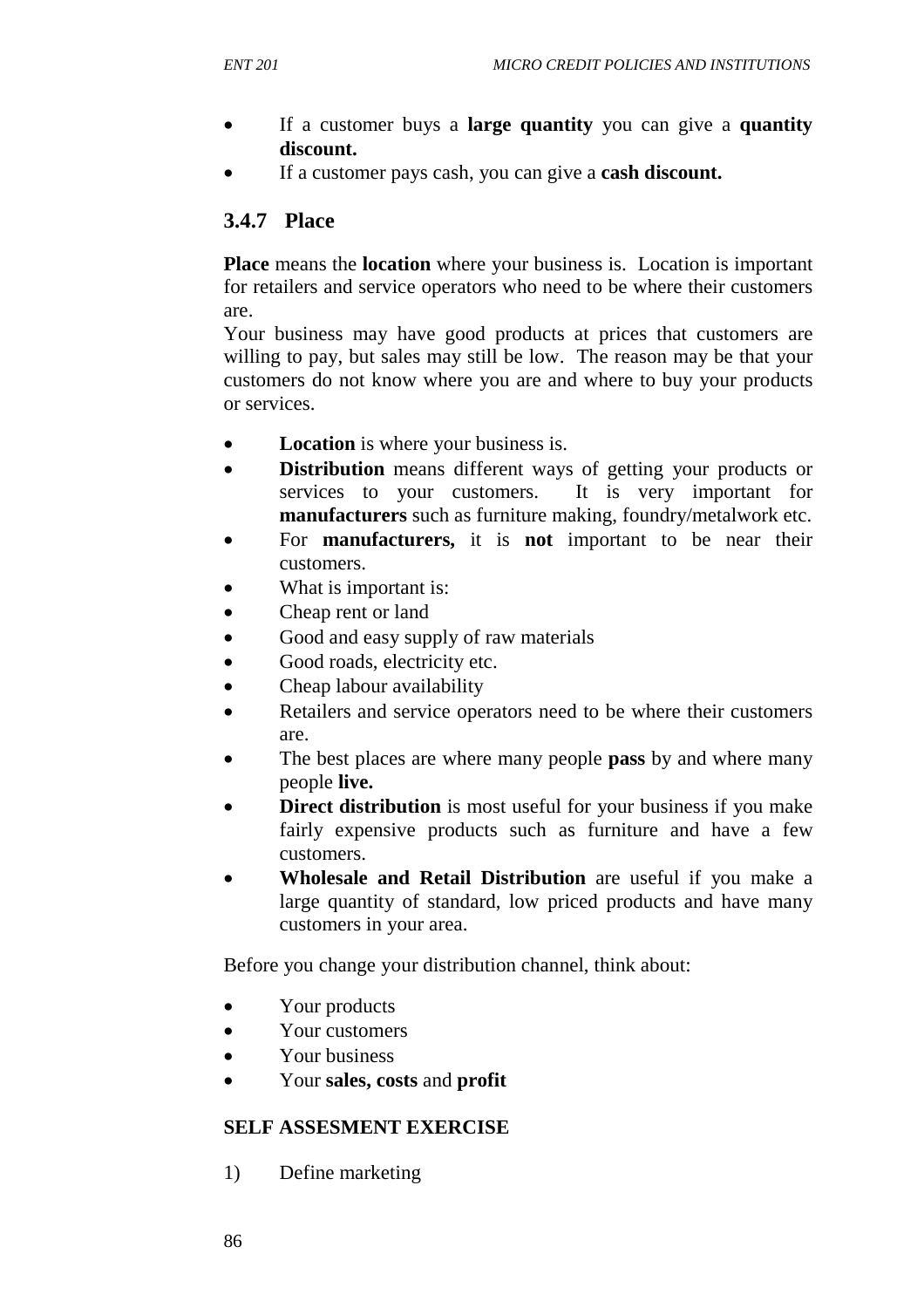#### 2) Who are the competitors?

## **4.0 CONCLUSION**

The role of marketing in a business venture cannot be over emphasised. Having a thorough understanding of the marketing terrain would help a business grow.

## **5.0 SUMMARY**

A good businessman would not only be interested in his venture but would understand his competitors as well as his customers and would do all they can to satisfy them and outwit his competitors.

## **6.0 TUTOR-MARKED ASSIGNMENT**

What factors must be considered before prices are fixed?

## **7.0 REFERENCES/FURTHER READING**

Siebert, J.C, {1989). *Concept of Marketing Management*. Englewood, New York: Cliffs Publication.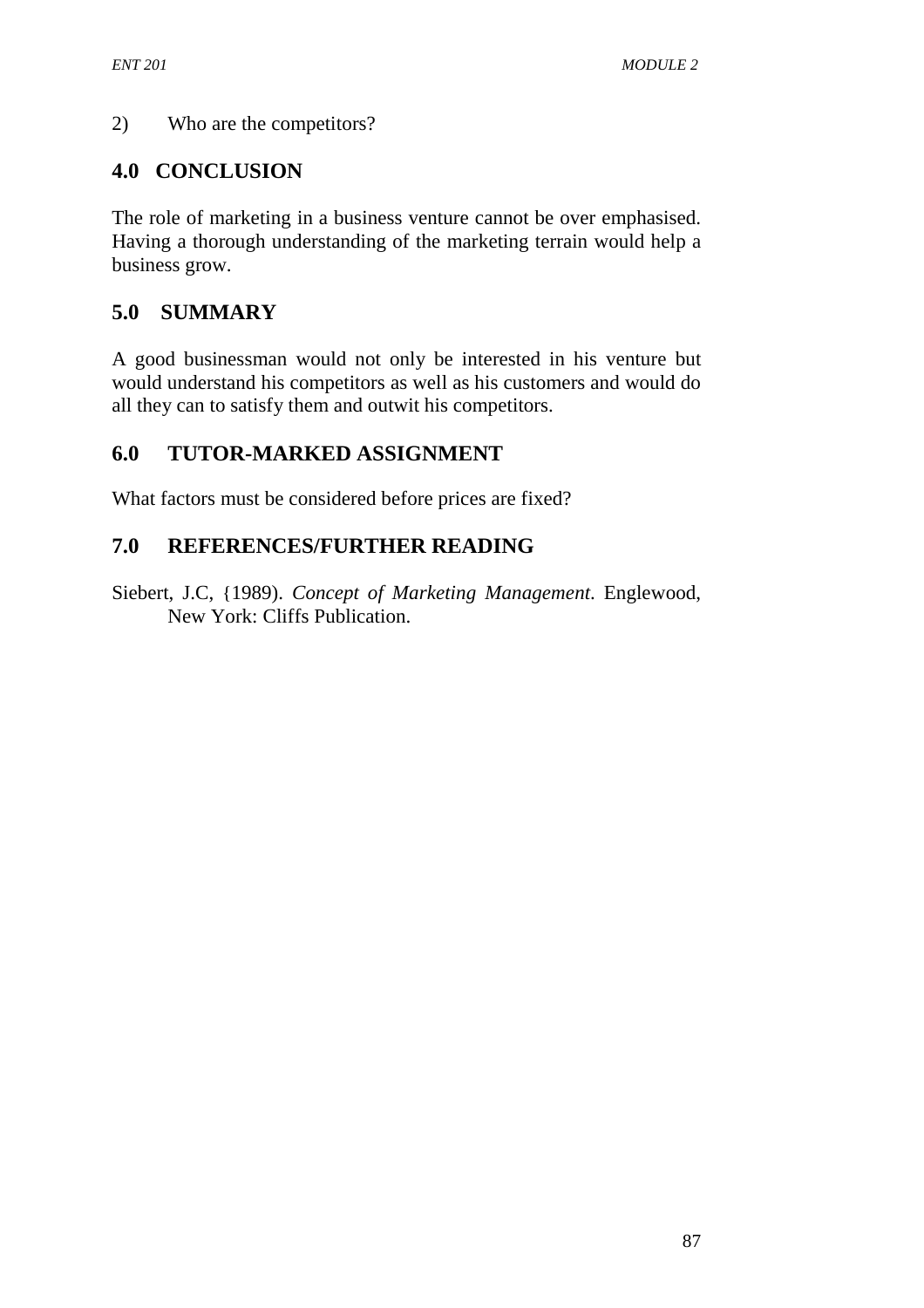## **MODULE 3**

- Unit 1 Marketing: Promotion Part II
- Unit 2 Management Cash
- Unit 3 Entrepreneur and Entrepreneurship
- Unit 4 Definitions of Business Types -
- Unit 5 General Management Practices in Small Scale Business

## **UNIT 1 MARKETING: PROMOTION PART II**

#### **CONTENTS**

- 1.0 Introduction
- 2.0 Objectives
- 3.0 Main Content
	- 3.1 Promotion
	- 3.2 Advertising
	- 3.3 Photographs
	- 3.4 Rubber Stamp
	- 3.5 Radio, Newspapers Advertisement
	- 3.6 Sales Promotion
		- 3.6.1 Display
	- 3.7 Demonstration
	- 3.8 Publicity
	- 3.9 Be a Successful Salesperson
	- 3.10 Packaging
- 4.0 Conclusion
- 5.0 Summary
- 6.0 Tutor-Marked Assignment
- 7.0 References/Further Reading

## **1.0 INTRODUCTION**

We learnt about the definition of marketing, satisfaction of customers, the need to know our competitors and the pricing system in the past units. In this unit, we are going to discuss how to promote our products in order to expand the market share and make more profit.

There are a lot of promotional sales currently going on in the country. Some companies promise to finance projects to the tune of N15million, some promise to give cars and other items. Their aim is to expand their market share thereby increasing their profits.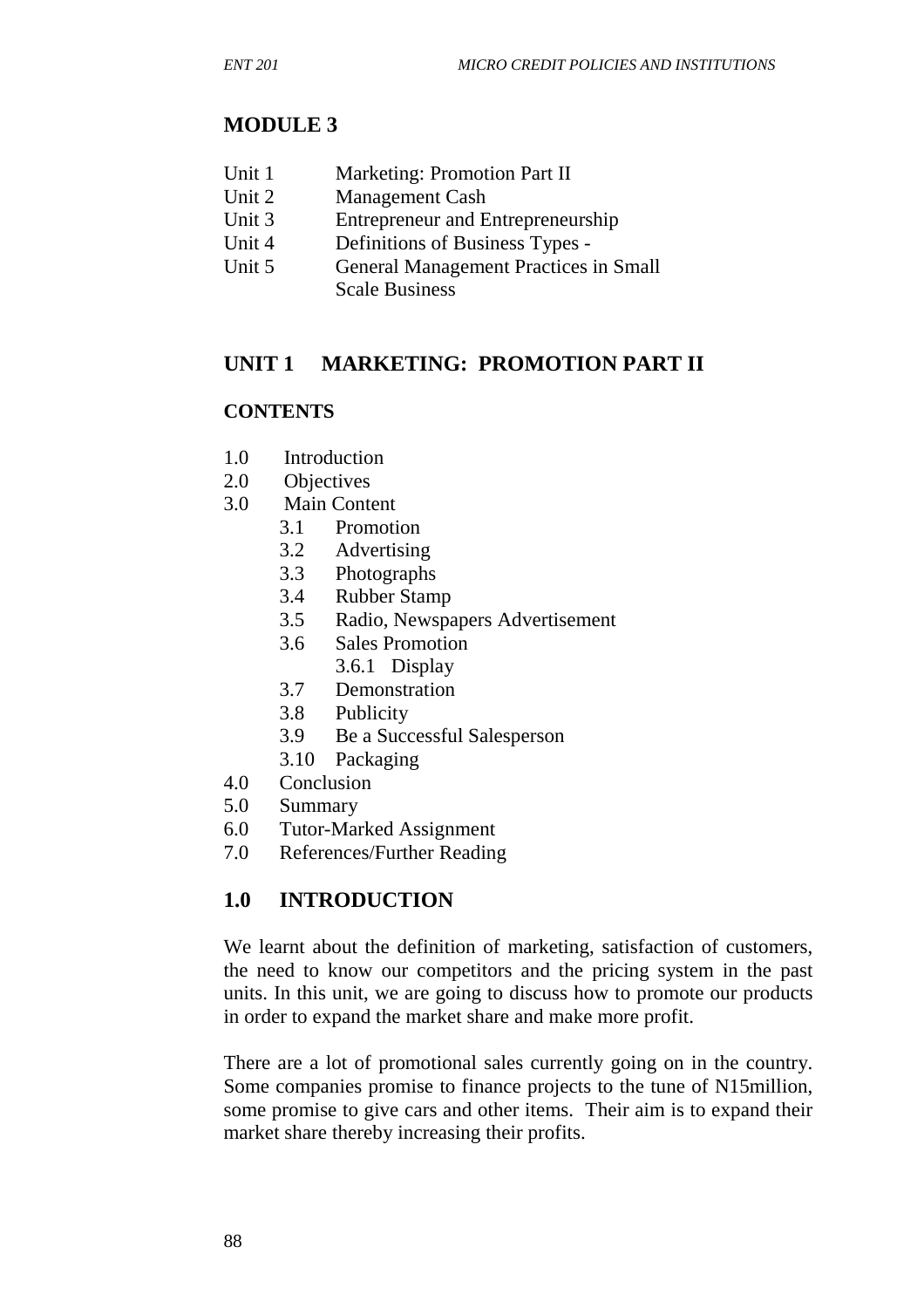# **2.0 OBJECTIVES**

The objective of this unit is to explain the various ways of promoting a business venture in order to increase the market share and profit.

## **3.0 MAIN CONTENT**

### **3.1 Promotion**

**Promotion** means **informing** and attracting customers to buy your product or services.

- Your business may be in a good place. You may have good products that customers are willing to pay for.
- Your sales may still be low. Why? May be people do not know about your business. This is called **promotion.**
- Do not sit down and wait for customers to come to you. Do promotion, sell more and increase your profit by:

**Advertising –** make customers interested in your products or services.

**Sales promotion –** getting customers to buy more from you.

**Publicity - doing** promotional activities Improving your own skill as a **salesperson.** 

# **3.2 Advertising**

You can use **advertising** to make customers more interested in buying your products or services.

Some useful ways to do advertising are

- Signs Boards
- Business cards, letter heads etc.
- Posters and hand outs
- Photograph
- Newspaper
- Radio
- Announcement in Mosques or Church
- Masquerade, Dancers etc.

Below are some ways of advertising your products without spending a lot of money.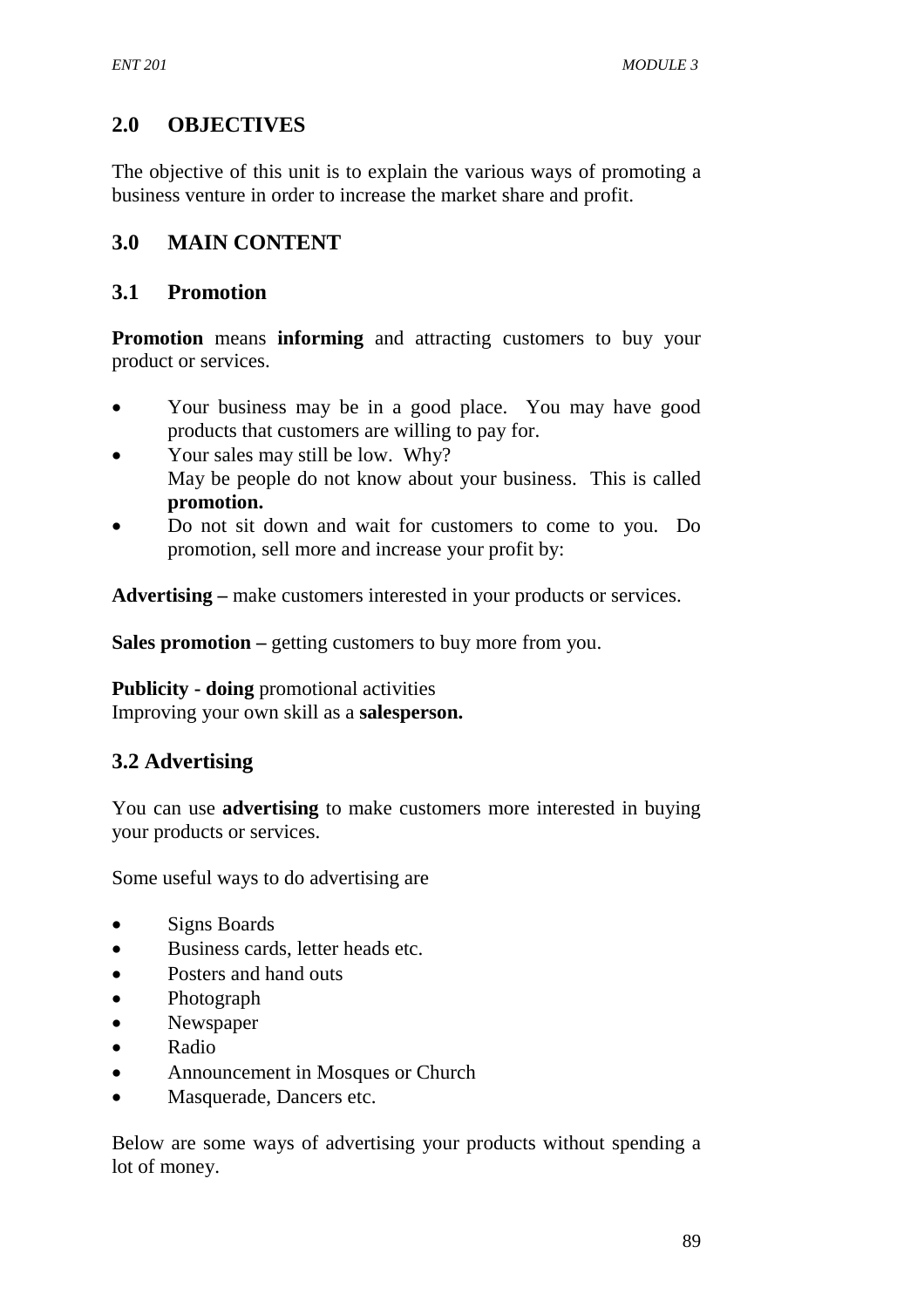| <b>SUPREME</b><br><b>FURNITURE</b> | <b>GOOD YEAR</b><br><b>SALOON</b><br>*** | <b>TULA</b><br><b>METAL WORK</b><br>**** |
|------------------------------------|------------------------------------------|------------------------------------------|
| <b>SPECIALISTS</b><br>IN           |                                          |                                          |
| <b>HOUSEHOLD</b>                   | <b>HAIR CUT</b>                          | PRICE LIST                               |
| <b>FURNITURE</b>                   | <b>ONLY</b>                              |                                          |
|                                    |                                          | Frames N                                 |
|                                    | N <sub>20.00</sub>                       | Doors $N$                                |
|                                    |                                          | Iron Gate $N$                            |
|                                    |                                          |                                          |
|                                    |                                          |                                          |
|                                    |                                          |                                          |

#### • **Sign Board**

Use sign boards, posters and hand outs to advertise your products. You can use **cheap paper** or **Chalk** and a **Chalk board.** Write on the boards yourself or tell someone to do it for you. Make the sign boards big enough so that people can see it.

Give **handbills** to people who may be interested in your products or service. You can distribute it in your **area,** in your **association,** your **mosque, your** church and **schools** through your children and their friends.

#### **Business Cards, Letter heads etc.**

| <b>TOLA ENTERPRISES</b>                     |                  |  |
|---------------------------------------------|------------------|--|
| (Manufacturer of Quality Furniture)         |                  |  |
|                                             |                  |  |
| Mr. S.A. ADIO<br>Chairman/Managing Director |                  |  |
| Office/Workshop                             | Home Address     |  |
| 30, Sapon Street                            | 36, Idiaba Road  |  |
| Matori, Ogun State                          | Ifo, Ogun State. |  |

Use a business card and letterhead to tell your customers

- the name of your business
- the type of business you do
- who you are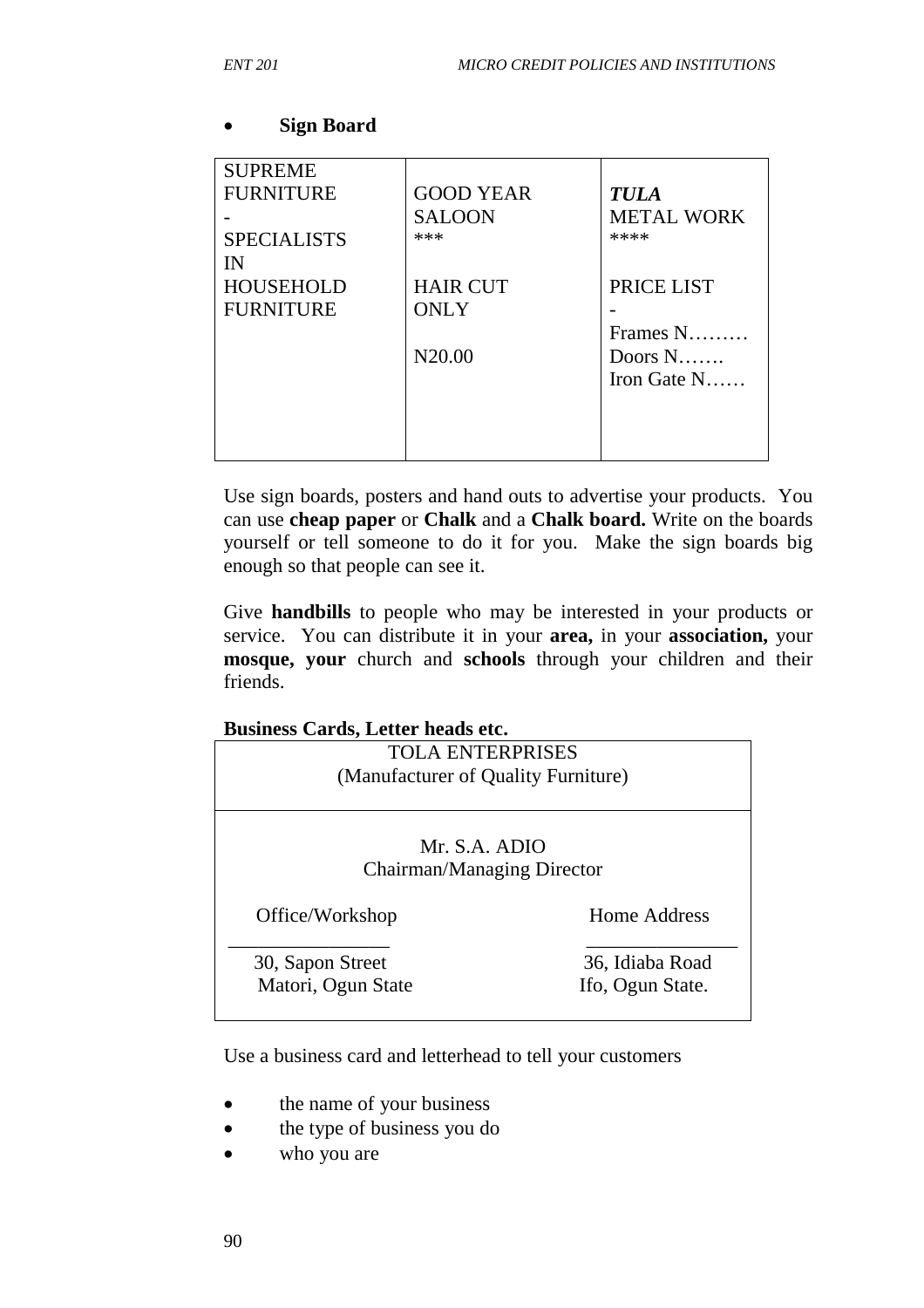where they can reach you i.e., your office/workshop and home address.

## **3.3 Photographs**

Keep a small book of **photographs** to show customers the products you can make but which do not have in stock.

## **3.4 Rubber Stamp**

You can use a **rubber stamp** to make your own business cards and letterheads.

## **3.5 Radio and Newspaper Advertisement**

When you advertise on Radio, or Newspapers etc, remember that your customers want to know among other things:

- the name of your business
- the location of your business
- what products or services you provide
- how good your products or services are
- your prices
- where they can buy your products
- why they should buy your products
- when your business is open.

## **3.6 Sales Promotion**

Use sales promotion to make customers buy more when they come to your business. This can be done by having good displays, giving demonstrations to show how the product works and selling products that goes together.

## **3.6.1 Display**

This is the way you arrange your products. Display is important for all businesses. Good display makes it easy for customers to see your products. You should therefore keep your business:

- well organised
- clear, well lit and good looking
- attractive, with your products well displayed
- show the prices clearly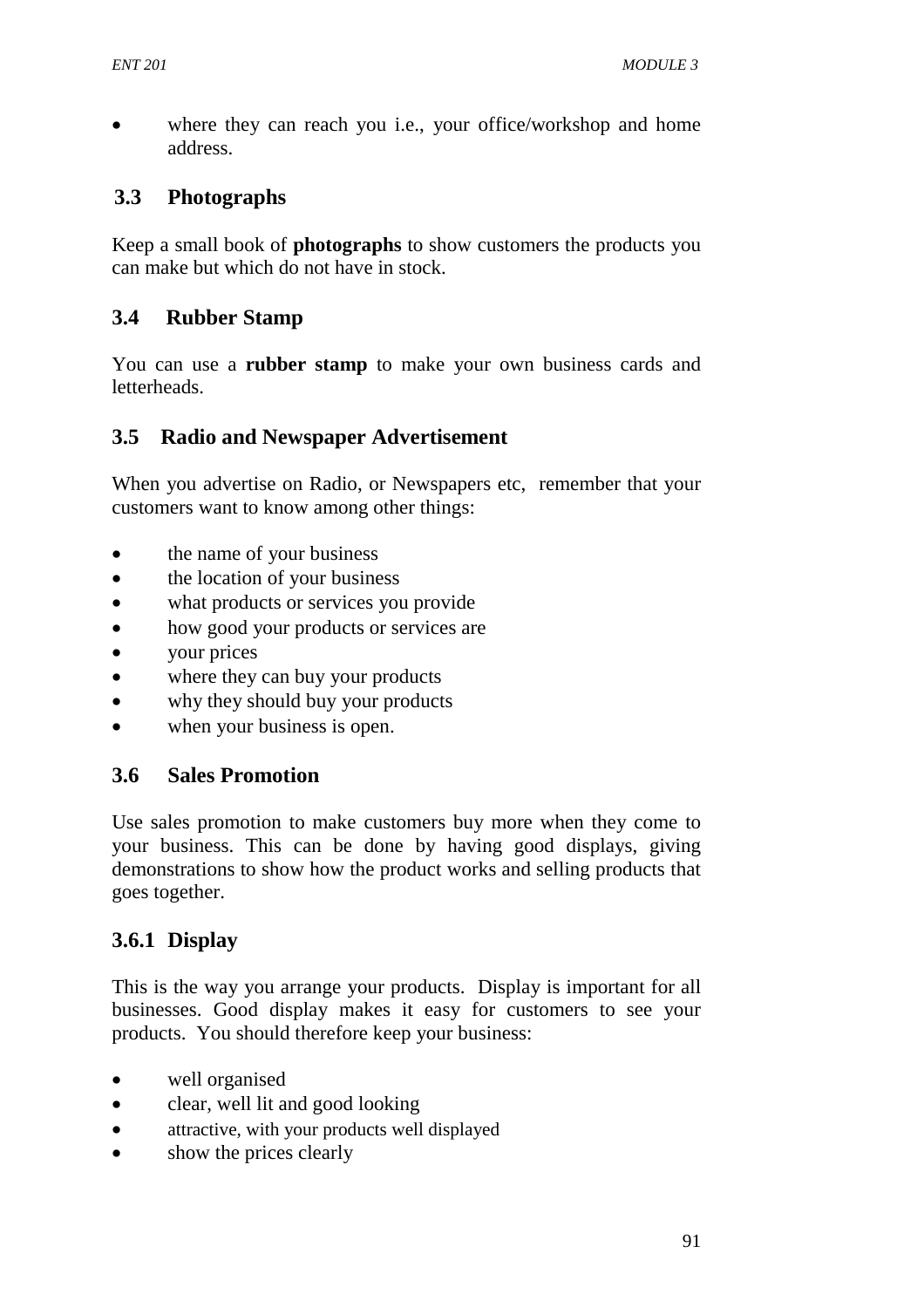## **3.7 Demonstration**

This is the way you show your customers how the products works. If you demonstrate very well, they may like to buy from you.

## **3.8 Publicity**

This is free promotion usually by word of mouth. It means that your satisfied customers will tell other people what they think about you, your business and what you sell.

The word travels from one person to another. Make sure it is a good word so it gives your business a very good reputation.

### **3.9 Be a Successfully Salesperson**

To improve your skills as a salesperson and increase your sales and profit, you need to:

- know your customers and their need
- Some customers can never make up their mind
- Some customers are always in a hurry
- Some customers never have enough money
- Know how to treat your customers
- Greet your customers well
- Be polite and friendly
- Dress well. Look neat and clean
- Offer to help customers
- Do not talk too much
- Listen to what your customers say and ask questions to know what they need
- Be patient
- Always be honest and trustworthy
- Never argue with your customer
- Thank your customers for buying from you.
- Know your products and how to sell them because your customers may ask many questions about your products or service.
- Be sure you know the answer.

## **3.10 Packaging**

From the marketing point of view, the package is part of the product. It is therefore an important part of product planning. There are many reasons why packaging is very important. Some of these reasons are: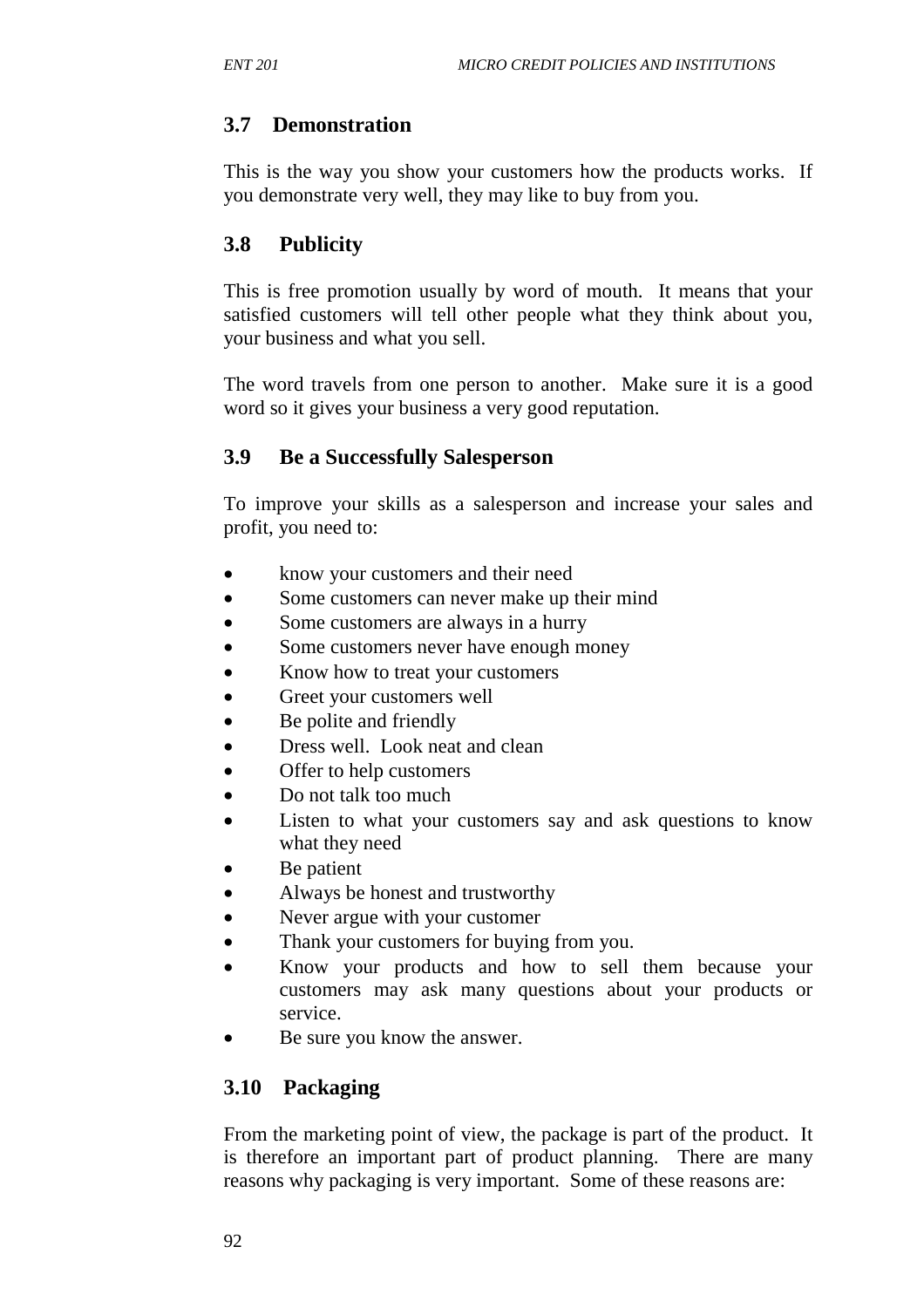- To meet the social and cultural needs of the people in your community by adapting the products to meet social trends and fashion.
- To make the appearance of the product more **attractive.**
- To make the product more **convenient** to use.

Indeed, it has become a rule that the package you use for your product should meet the convenience of your customers. You must ensure that the package makes the product **easier** to **use,** that it is **easy** to **open,** that it is **strong enough,** that it is of **practical size** and that the instructions can be easily understood.

**Bad** packaging causes dissatisfied customers.

The following six P's will assist you to remember how to package your products. These are:

#### **Presentation**

Presentation is concerned with the appearance of the product. The general rule is that the product should be eye–catching and very attractive to your customers.

#### **Preservation**

Preservation means how you package your product in order to prolong its life. Some preservation methods used include canning, plastic nylon – wrappers, chemical preservatives, deep – freezing. This applies particularly to food products.

#### **Promotion**

Promotion means that the package should help to **sell** the product. The package must be such that the customer can easily **identify** your product from that of your competitors.

#### **Proportion**

Proportion concerns the **size** of the package. In determining this, you will consider the **quantity** and the **price** you want to sell the product. **Protection** 

Protection means that the package will be **strong** enough to protect its contents or **last** for a very long time.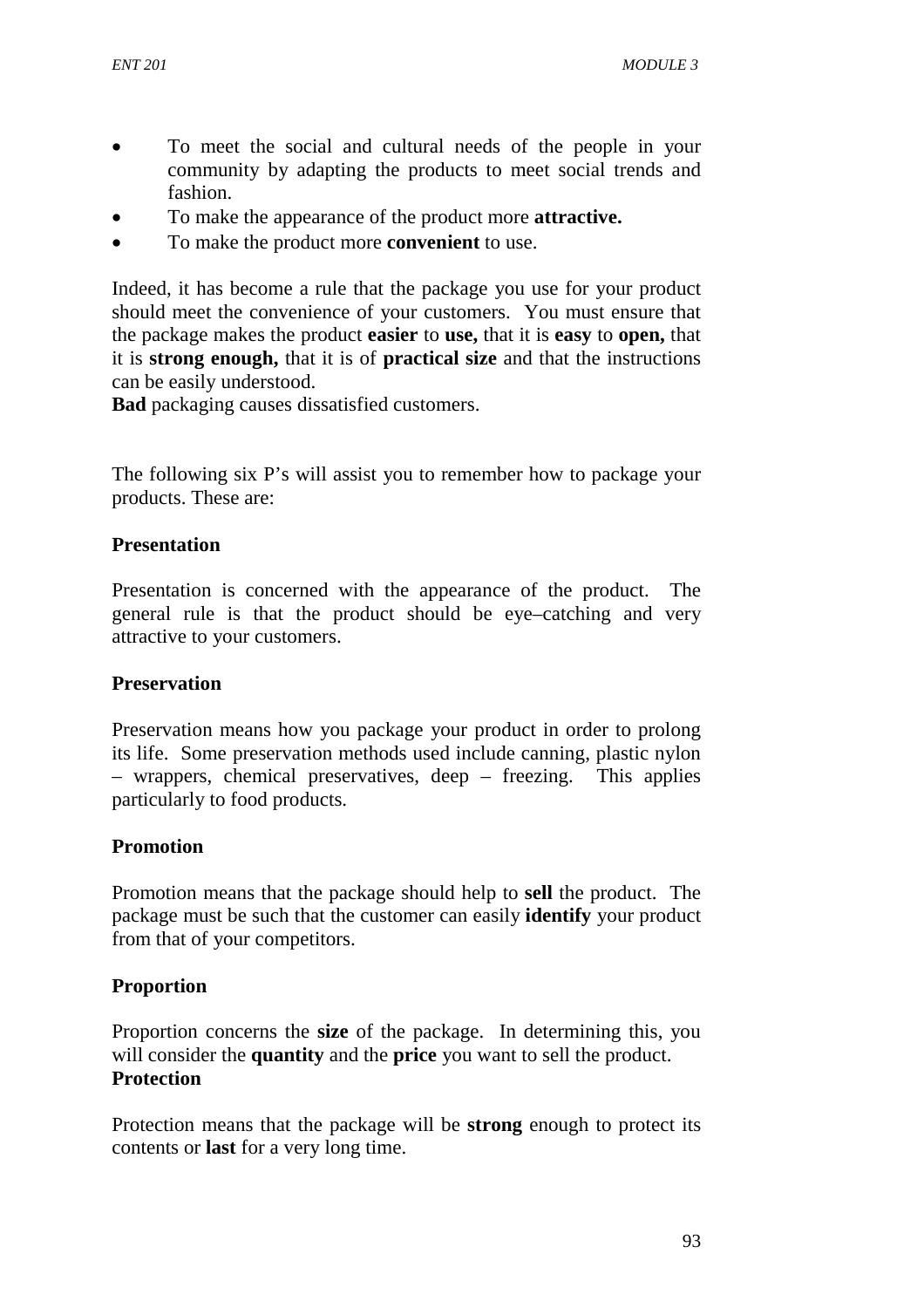#### **Portability**

Portability means that the product must be very **compact,** easy to **transport** from one place to another and be easy to stack.

#### **SELF ASSESSMENT EXERCISE**

Define promotion

### **4.0 CONCLUSION**

When you are planning to make or introduce a new product to the market, think of whether you have technical and marketing experience for the product. If your answer is YES, then consider the kind of packaging to use. If No, you may have to seek advice from a competent person.

#### **5.0 SUMMARY**

It is important to promote a product in order to attract as many consumers as possible. This may involve some expenses but it is a necessary venture.

### **6.0 TUTOR-MARKED ASSIGNMENT**

List all the Ps of promotion. Discuss any two.

### **7.0 REFERENCES/FURTHER READING**

Lawal A.A. et al [1998]. *Entrepreneurship Development in Small Scale Business*. Adeola Printing Press Nigeria.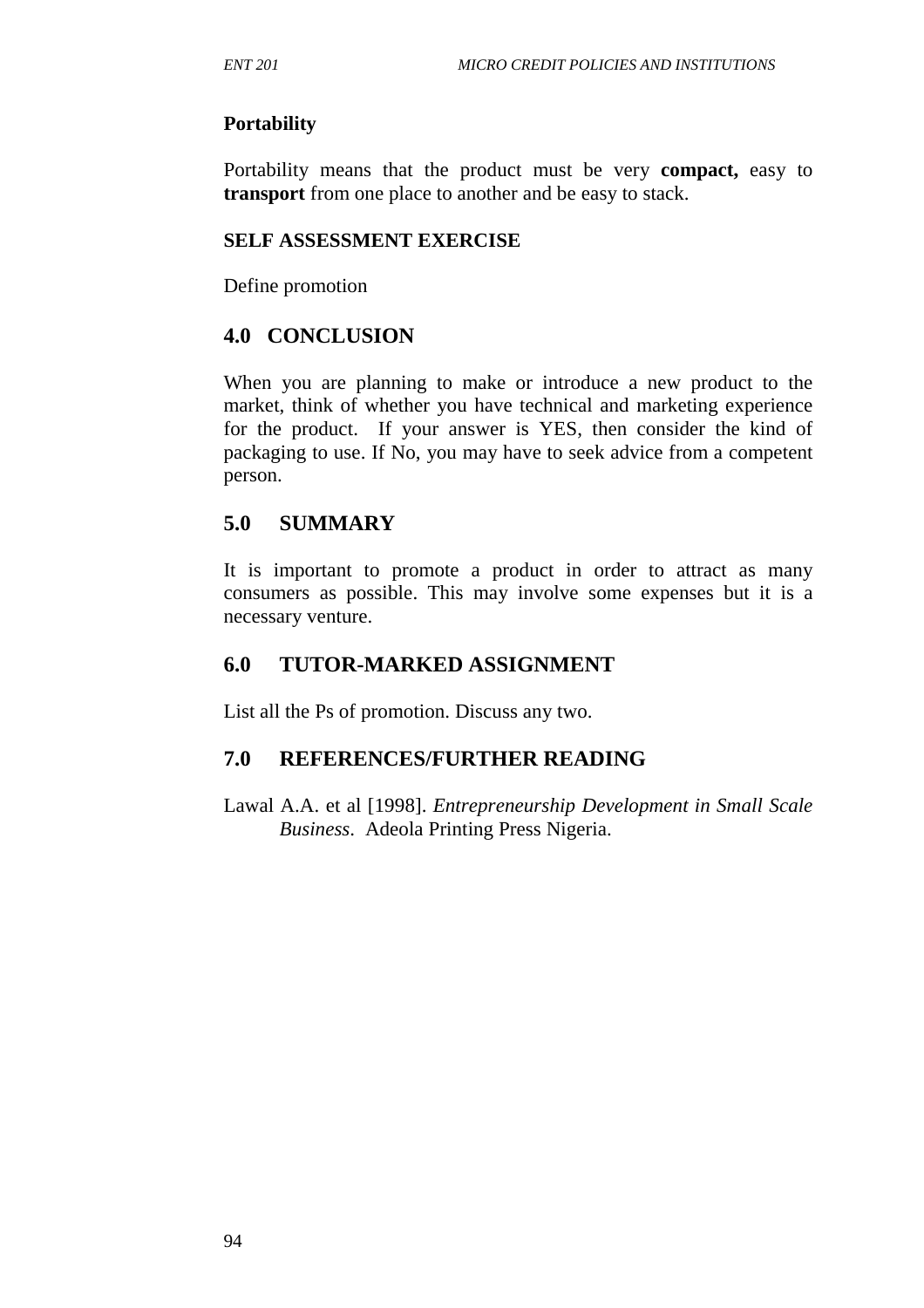# **UNIT 2 MANAGEMENT OF CASH**

### **CONTENTS**

- 1.0 Introduction
- 2.0 Objectives
- 3.0 Main Content
	- 3.1 Management of Cash
		- 3.1.1 Definition of Cash
		- 3.1.2 Cash Operating Cycle
		- 3.1.3 A Cash Flow Plan
		- 3.4.1 How to Make a Cash Flow Plan
	- 3.2 Step to Follow in Marketing the Plan
	- 3.3 Business and Family
- 4.0 Conclusion
- 5.0 Summary
- 6.0 Tutor-Marked Assignment
- 7.0 References/Further Reading

## **1.0 INTRODUCTION**

Mr. Adio made a lot of money as a result of the sales promotion exercise he did. Unfortunately for him, he squandered the money on night parties, 'spraying' money as if it was rain water. He bought 'aso-ebi' for his wives and new set of cars for his girl friends. He ended up poorer than he was before the sales promotion because he lacked the knowledge about cash management. He should have separated the money meant for business from the one for pleasure and other obligations. But regrettably, he never did.

### **2.0 OBJECTIVES**

The objective of this unit is to explain how a cash flow plan is drawn and to acquire the understanding of separating the family from the business.

### **3.0 MAIN CONTENT**

### **3.1 Management of Cash**

## **3.1.1 Definition of Cash**

Cash is the **life blood** of any organisation. It is the money that is made available for business use. Lack of cash or money can ruin a business so also is the mismanagement of fund.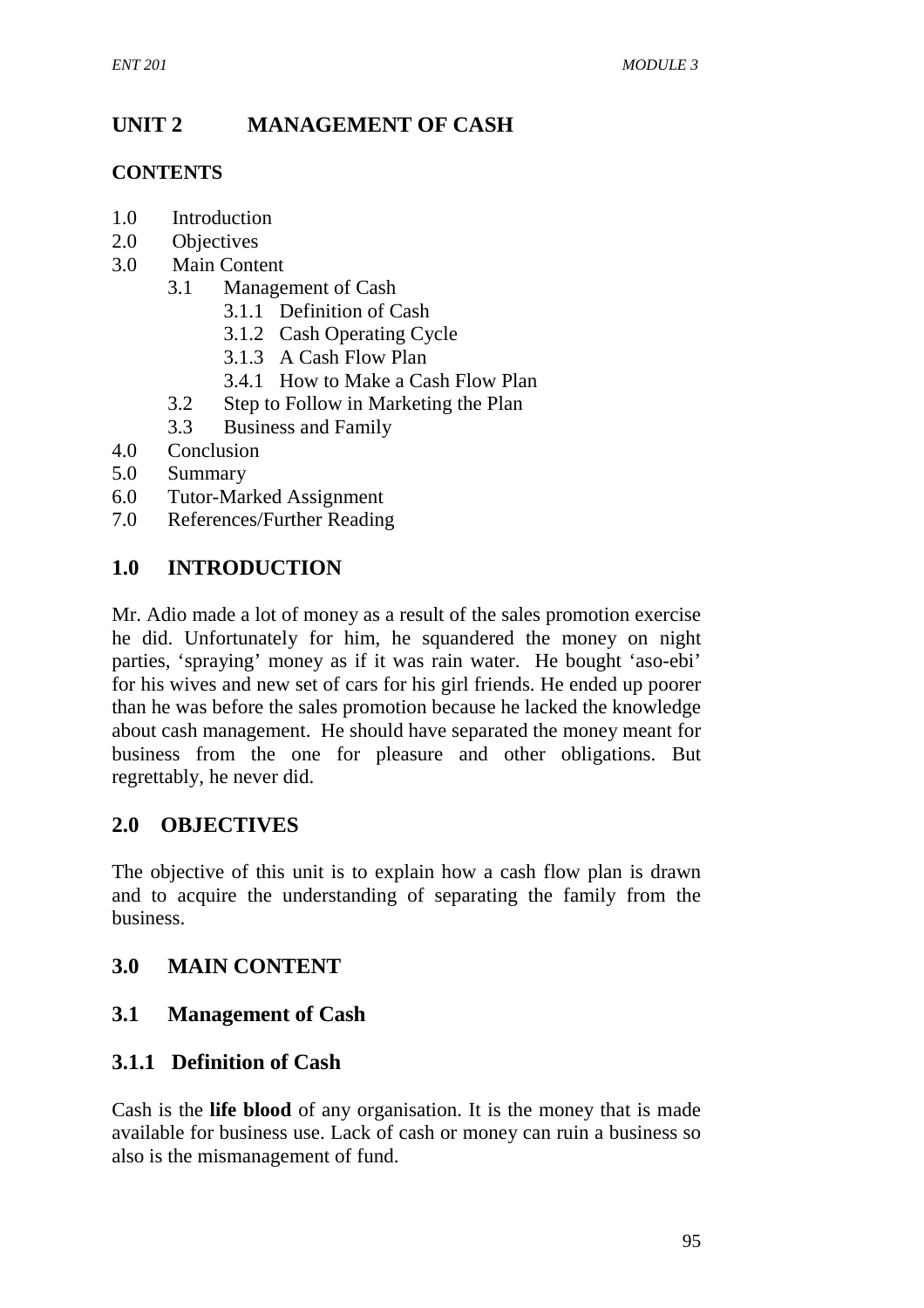For the maximum use of cash, you have to determine when cash is **needed** and how much is needed. Even when you are making a **profit,** it does not mean that you will be able to pay your **debts** when it falls due. Therefore, you must always make sure that you have enough cash to pay your suppliers, creditors, workers etc.

The way to do this is to understand the **cash operating cycle** and the **cash flow** plan.

## **3.1.2 Cash Operating Cycle**

The management of cash involves an understanding of the **cash operating cycle** shown below:

#### **CASH OPERATING CYCLE**

CASH ----- RAW MATERIALS ---- WORK IN PROGRESS ---- FINISHED ---- GOOD SALES

• Cash

The operating cycle starts with cash which your business generates from the sale of products or services.

• Raw materials

Cash is used for the purchase of **raw materials** and other inputs that are necessary for production. For example a furniture maker spends cash for the purchase of timber, nails, vanishes, foam, rubber etc. which he uses for production.

• Work-in-progress

These are products that are being produced in the workshop and the production is not yet completed.

• Finished Goods

This refers to **finished** products which are still in your workshop but are ready for sale.

• Sales

This is the final stage in the cycle when you sell to your customer either for **cash** or **credit.** When you collect the cash you again use it to purchase raw material and to pay other creditors.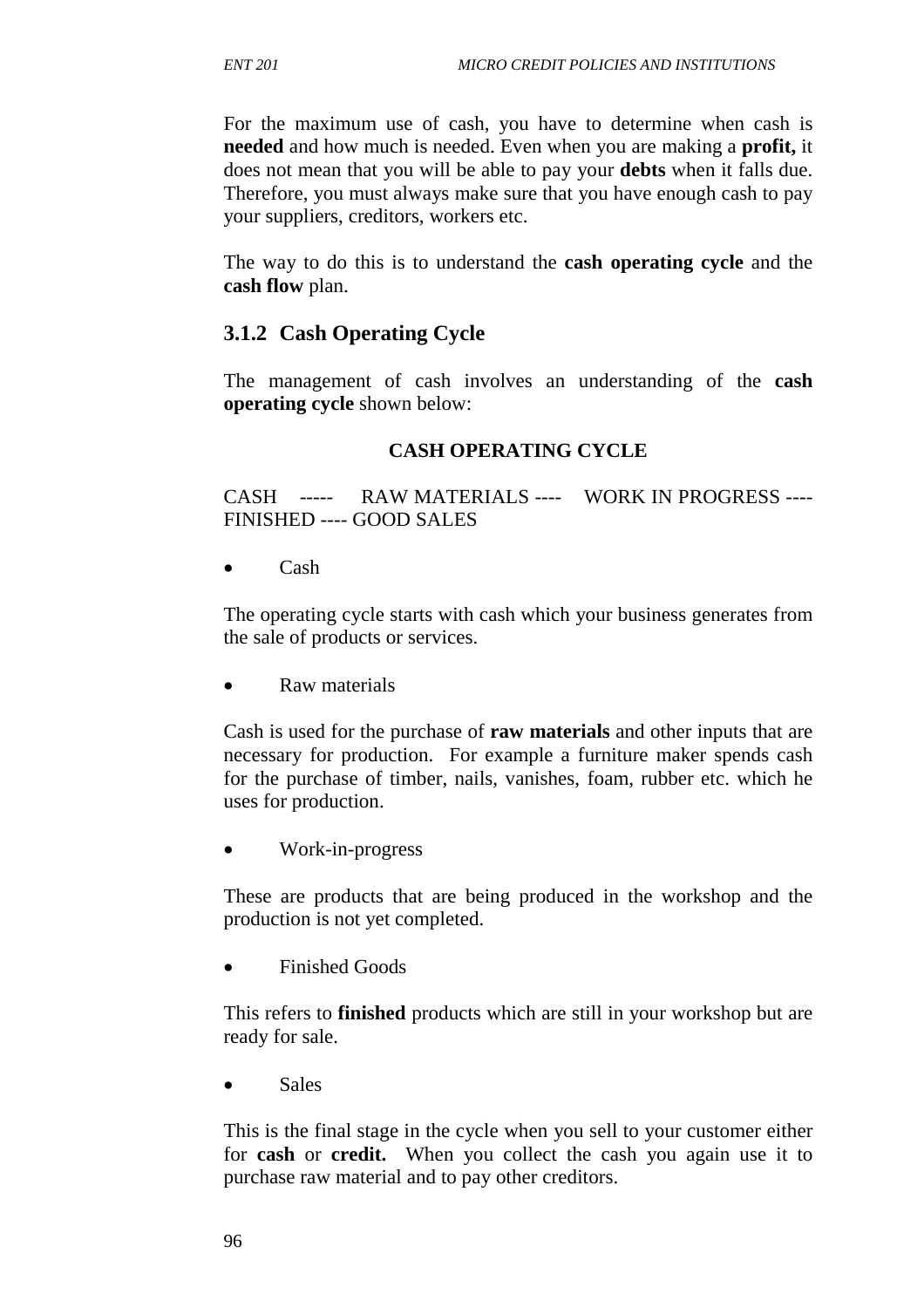It is important for you to reduce the amount of **time** it takes you to use your **raw materials** to produce **finished** products or service and to **sell** it so as to reduce the time it takes you to **tie** your money down.

The **shorter** the cash cycle, the better for your business. Another way of controlling your cash is through a **cash flow plan.** 

# **3.1.3 A Cash Flow Plan**

A cash flow plan is forecast which shows you how much cash you expect to come in to your business and how much cash you expect to go out of your business every month.

A cash flow plan helps you make sure that your business does not run out of cash at any time.

You should therefore use your cash flow plan to make sure that your business always has **enough** cash to pay for your costs. You can make a good profit in a year but still run out of cash during the year.

There are many reasons why your business may run out of cash.

- Sometimes you may have to buy raw materials or pay your suppliers before money comes in. This means that cash **goes** out before cash **comes** in to your business.
- When you give credit to your customers and they do not pay in time whereas you need money to buy materials, pay your staff, electricity, rent and so on.
- You have to buy equipments, tools etc which is needed for production. Usually, you have to pay cash for the equipments now before you start making a profit.

However, all of these problems can be solved by planning your cash flow.

When you plan your cash flow:

- You have more control over the flow of cash
- You are in a better position to solve any problems before they happen
- You are warned in advance about future cash shortages
- You can have cash ready when you need it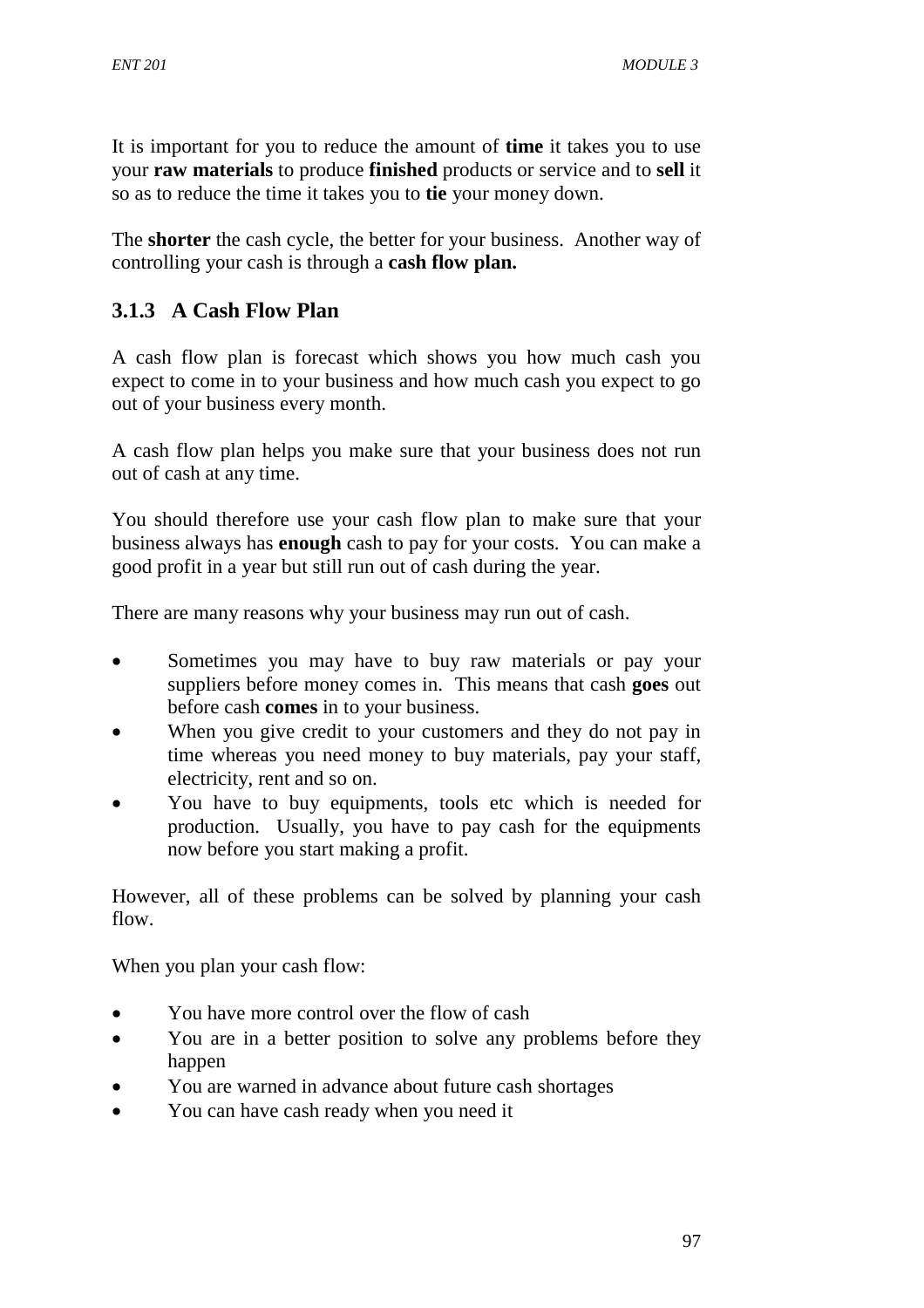### **3.1.4 How to Make a Cash Flow Plan**

You can make a cash flow plan by thinking of

- How much cash will come in to your business every month
- How much cash will go out of your business every month. To make a cash flow plan for your business, follow the example below.

#### TOLA ENTERPRISES

#### CASH FLOW PLAN

#### CASH FLOW PLAN

- 1. Cash at the beginning of the
- Month
- 2. Cash from Sales
- 3. Cash from other sources
	- 4. TOTAL CASH IN

#### 5000 5100

- 5. Cash out for Materials Costs 2500
- 6. Cash out for labour costs 450
- 7. Cash out for other costs
- 8. Cash out for buying equipments
- Tools etc.
- 9. Any other cash out
- 10 TOTAL CASH OUT
	- 11. CASH MONTH END

#### **3.2 Steps to Follow in Marketing the Plan**

From the above example, you can see that steps 1 – 4 are for **CASH IN**  while steps 5 – 11 are for **CASH OUT** 

#### **STEP 1. Cash at the beginning of the month**

This is the amount of actual cash you have on hand and your bank account at the beginning of January.

#### **STEP 2. Cash from sales**

This is the sales you expect to make in the month of January. This amount also includes the money you expect to collect from the previous Example of the most of the Sales from Sales 3. Cash from Sales 4. TOTAL CASH IN 5000<br>
5. Cash out for Materials Costs 25<br>
6. Cash out for Materials Costs 25<br>
6. Cash out for other costs 4<br>
7. Cash out for other costs 4<br>
7.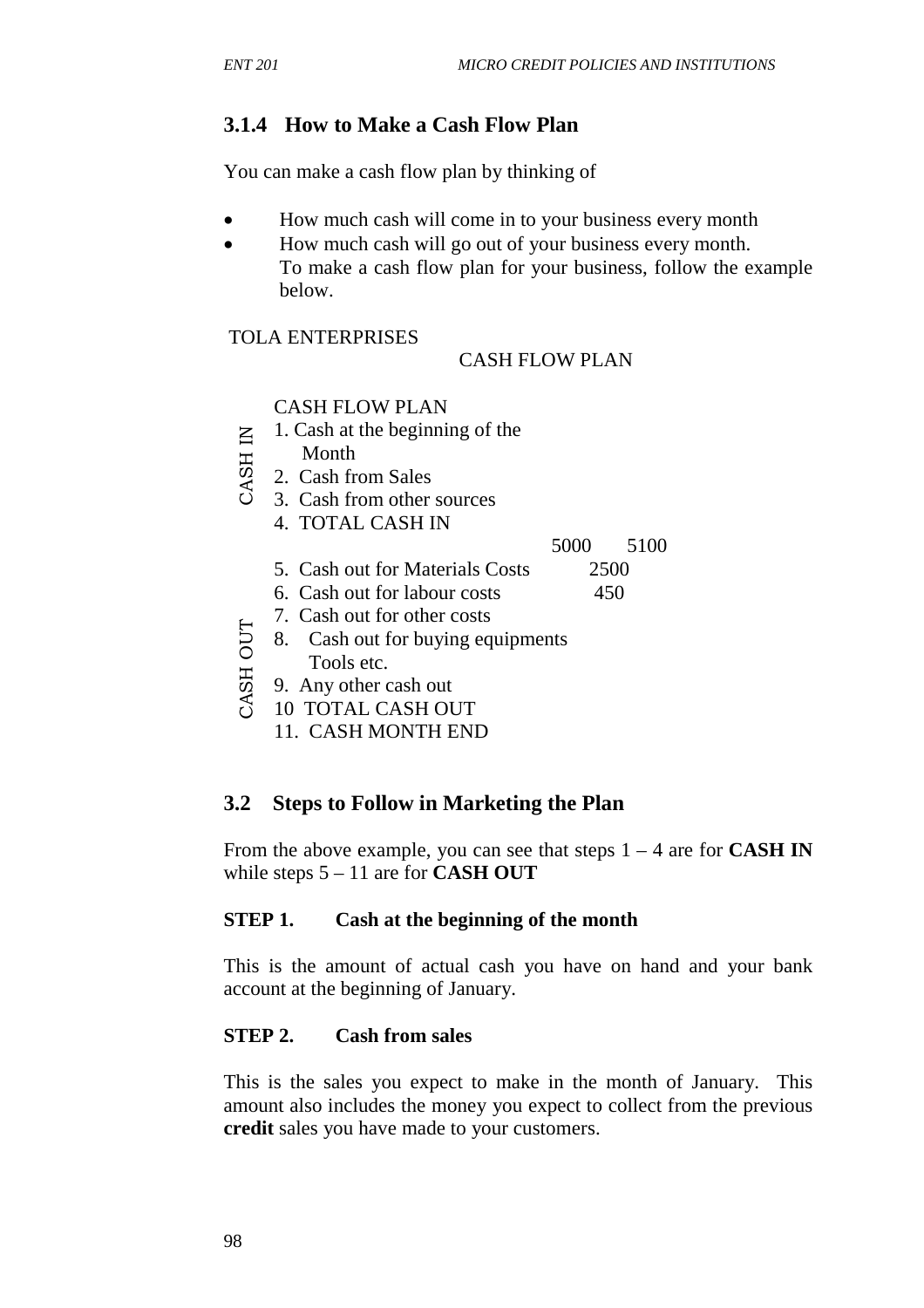#### **STEP 3. Cash from other sources**

This includes the money you expect from other sources such as loan from **Cooperative, '***esusu;* or **contribution,** bank loan or interest paid on your savings account. If you get financial assistance from a family or friend, write it in this column.

#### **STEP 4. Total Cash in**

Add up all the cash in from steps 1, 2  $\&$  3. This gives you the total cash you expect to come into your business in January, February and March.

#### **STEP 5. Cash out for material costs**

This is the amount you expect to pay out in January to buy **goods** and raw **materials.** 

#### **STEP 6. Cash out for labour costs**

This is the amount of wages you expect to pay for your employees working in production.

#### **STEP 7. Cash out for other costs**

This is the amount of cash your business will pay in January for costs such as rent, electricity, transport, salaries, and stationeries and so on.

#### **STEP 8. Cash out for buying equipment etc.**

If you plan to buy any tools or equipment, go to the supplier, find out the price and write the costs in this column.

#### **STEP 9. Any other cash out**

This is the amount of any other cash you think your business will pay out during the month. These may include loan repayment, interest on money borrowed etc.

#### **STEP 10. Total cash out**

Add up all the cash out from step 5 to 9. This is the total cash amount you expect to **go out** of your business in January and subsequent months.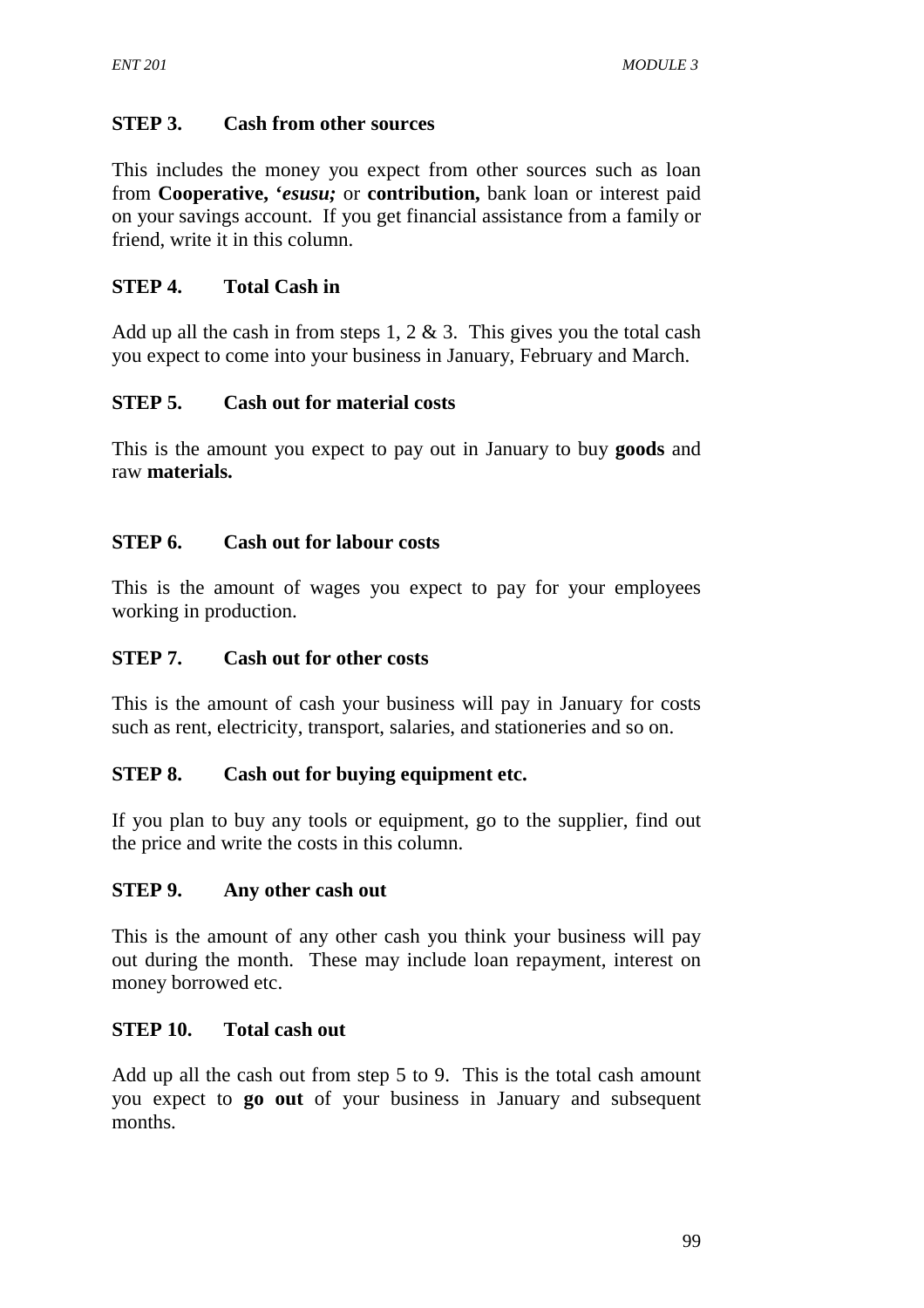### **STEP 11. Cash at the End of the Month**

You should subtract the total **Cash Out** from the total **Cash in** to get the amount of cash you will have at the end of the month.

The cash flow plan for TOLA Enterprises shows that at the end of January, they expect to have:

| Total Cash In                        | <b>Total Cash Out</b> | <b>Balance Cash</b> |
|--------------------------------------|-----------------------|---------------------|
| N5000.00<br>$\overline{\phantom{0}}$ | N3900.00              | N1100.00<br>$=$     |

- If your **Cash Flow Plan** shows that your business is likely to run out of cash during the month, think about the following questions:
- If you buy on credit, can your supplier give you more time to pay?
- Can your supplier give you raw material on credit?
- If you sell on credit, do your credit customers pay on time?
- Can you give less credit or give credit for a shorter period?
- Do you have to give credit at all?
- Can you increase cash from sales during the month?
- Can you reduce any of your costs?
- Can you get a short term loan from your cooperative, friends, family or your bank?
- Is it a must for you to buy the new tools or equipment? If yes, do you have to pay for everything in cash? Can you buy it on credit or take a loan?

## **3.3 Business and Family**

Another crucial aspect of cash management is how to separate your **family affairs** from that of your business.

Very **often,** most entrepreneurs **mix up** their personal and family matters with that of their business. This has led to the collapse of many businesses. To avoid this common but ugly situation, make sure that:

- You keep your business and family affairs separate.
- Do not take **away cash** or **products** from your business as a gift for family or friends.
- Pay **cash** for any goods you take away from your business either for yourself, family or friends.
- Pay yourself and members of your family who work for you **fixed salaries** or wages.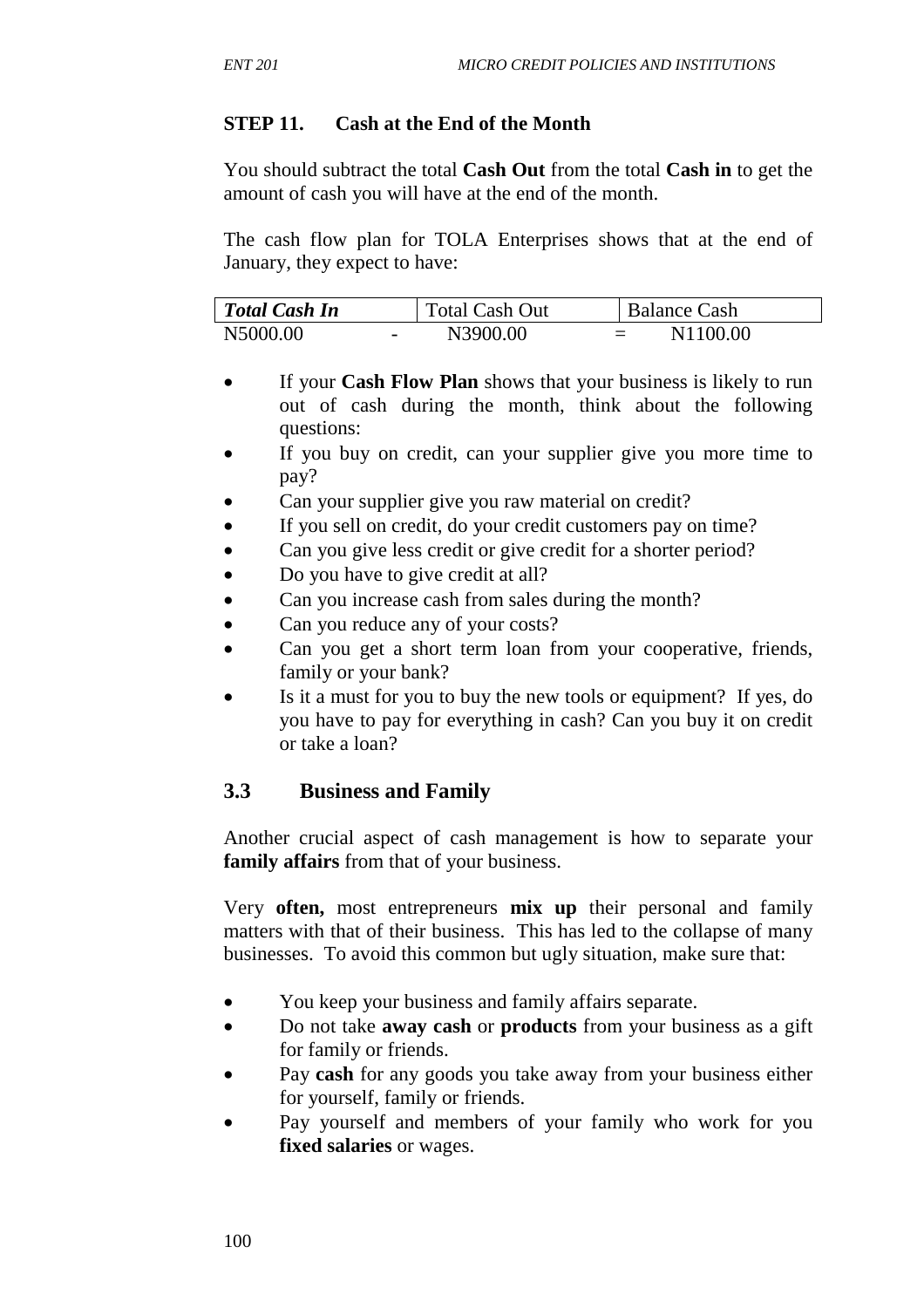Employ only family members you can **trust,** who will be hard working and be a good example to other employees.

#### **SELF ASSESSMENT EXERCISE**

- 1) Define cash
- 2) Explain the cash operating cycle

## **4.0 CONCLUSION**

You should also bear the following points in mind:

You can make your **Cash Flow Plan** for a **shorter** or **longer** period depending on what is suitable for your business

Always make a new cash flow plan before the old one runs out. This is the only way in which you can see how much cash will **come in** and **go out.**

## **5.0 SUMMARY**

Always use your cash flow plan to make sure your business has enough **cash all the time.** If your plan shows that there is no cash at the end of the month, it means you are likely to run out of cash that month. Look at the amount you expect to come in and, pay and **think** of how you can solve the problem.

### **6.0 TUTOR-MARKED ASSIGNMENT**

Write out the steps for Cash Flow Plan.

## **7.0 REFERENCES/FURTHER READING**

- Ekong, E.E. [1977]. *Evaluating Development: The case of Western Nigeria*. Ilesha: Ilesanmi Press
- Rutherford, S. [1999]. *The Poor and Their Money*. Manchester: University of Manchester.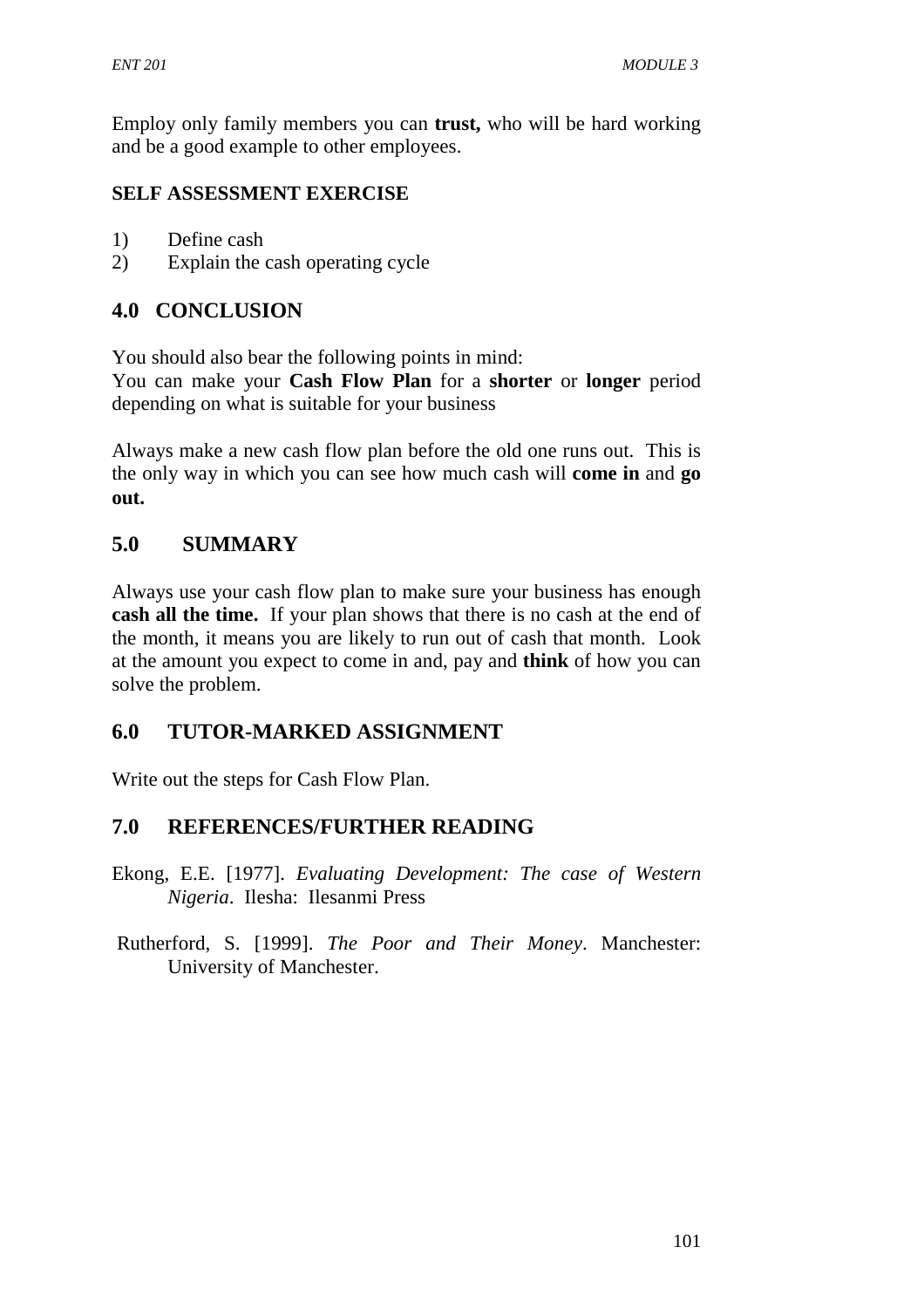# **UNIT 3 ENTREPRENEUR AND ENTREPRENEURSHIP**

#### **CONTENTS**

- 1.0 Introduction
- 2.0 Objectives
- 3.0 Main Content
	- 3.1 Entrepreneur and Entrepreneurship
	- 3.1.1 Definition
	- 3.2 Risks Borne by the Entrepreneur
	- 3.3 The Role of the Entrepreneur
	- 3.4 Inducement for Entrepreneurship
	- 3.5 Business Environment
		- 3.5.1 Political Environment
			- 3.5.2 Technological Environment
			- 3.5.3 Social Environment
			- 3.5.4 Competition
			- 3.5.5 Physical Environment
			- 3.5.6 Economic Environment
- 4.0 Conclusion
- 5.0 Summary
- 6.0 Tutor-Marked Assignment
- 7.0 References/Further Reading

# **1.0 INTRODUCTION**

In the first twelve units, we discussed the various policies formulated and the Institutions put in place by the government in order to achieve economic growth via the development of the SMEs, as well as the importance of record keeping. The policies formulated and the Institutions established are of no use if the people do not take advantage of the system by starting their individual projects and following proven guidelines in the management of the projects. The next five units will therefore be devoted to the studying of topics that will explain who an Entrepreneur is and how businesses can be managed to optimal utilization of resources and profit maximization.

Many authors have defined Entrepreneurship in many different ways, yet there is no single universally accepted definition. Some of these definitions given are looked into in this Unit.

### **2.0 OBJECTIVES**

The objective of this unit is to explain the definition of Entrepreneur as well as the functions. At the end of the study, the leaner would be able to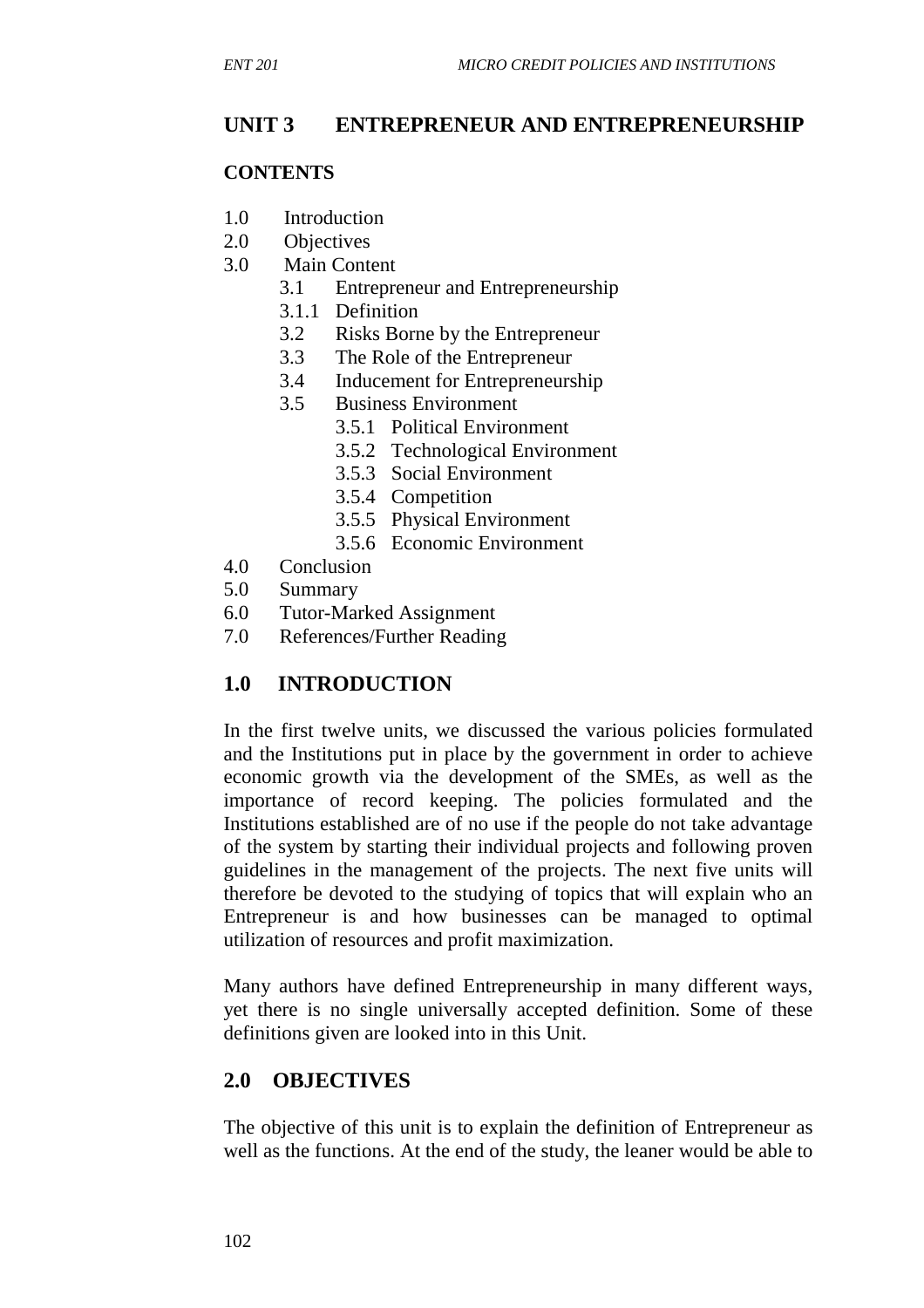define Entrepreneur and explain his role in the economy as well as the environment within which he operates.

# **3.0 MAIN CONTENT**

# **3.1 Entrepreneur and Entrepreneurship**

Entrepreneurship involves the creation of values, the process of starting of growing a new profit-making business, the process of providing a new product or service, and the intentional creation of value through organization by an individual contributor or small group of partners (Hisrich, 1986).

# **3.1.1 Definition**

Oslon (1987), leaning on the classical theory of the Capitalists, see entrepreneurship as risk taking. The entrepreneur is an innovative individual who establishes and manages a business for the purpose of profit and growth. He says that the critical trait of the entrepreneur ranges from a keen sense for innovation, knowledge of what is important and what needs to be done to a high tolerance for ambiguously unstructured situation. This serves as attitudinal mode for a moderate risk taker.

Entrepreneurship involves the harnessing of individual dreams and imaginations to produce values in form of products and services.

Entrepreneurs are, therefore, agents of change and growth as they act to accelerate the economic growth, dissemination and application of innovative ideas. In doing so, they not only ensure efficient use of resources but also expand the boundaries of economic activities. In the developed economies, entrepreneurs generate two-thirds of all new jobs; account for at least two-thirds of all technological innovations; and influence more than two-thirds of the differences in economic growth. In these days of globalisation and digital economy, small firms play a crucial role in experimentation and innovation that lead to technological change and employment growth.

An entrepreneur is one who discovers and decides what opportunities he wants to pursue and the risks he is willing and able to accept.

The entrepreneur somehow decides between time and money, between building his own and buying, whichever the opportunity is in order to attain its goals.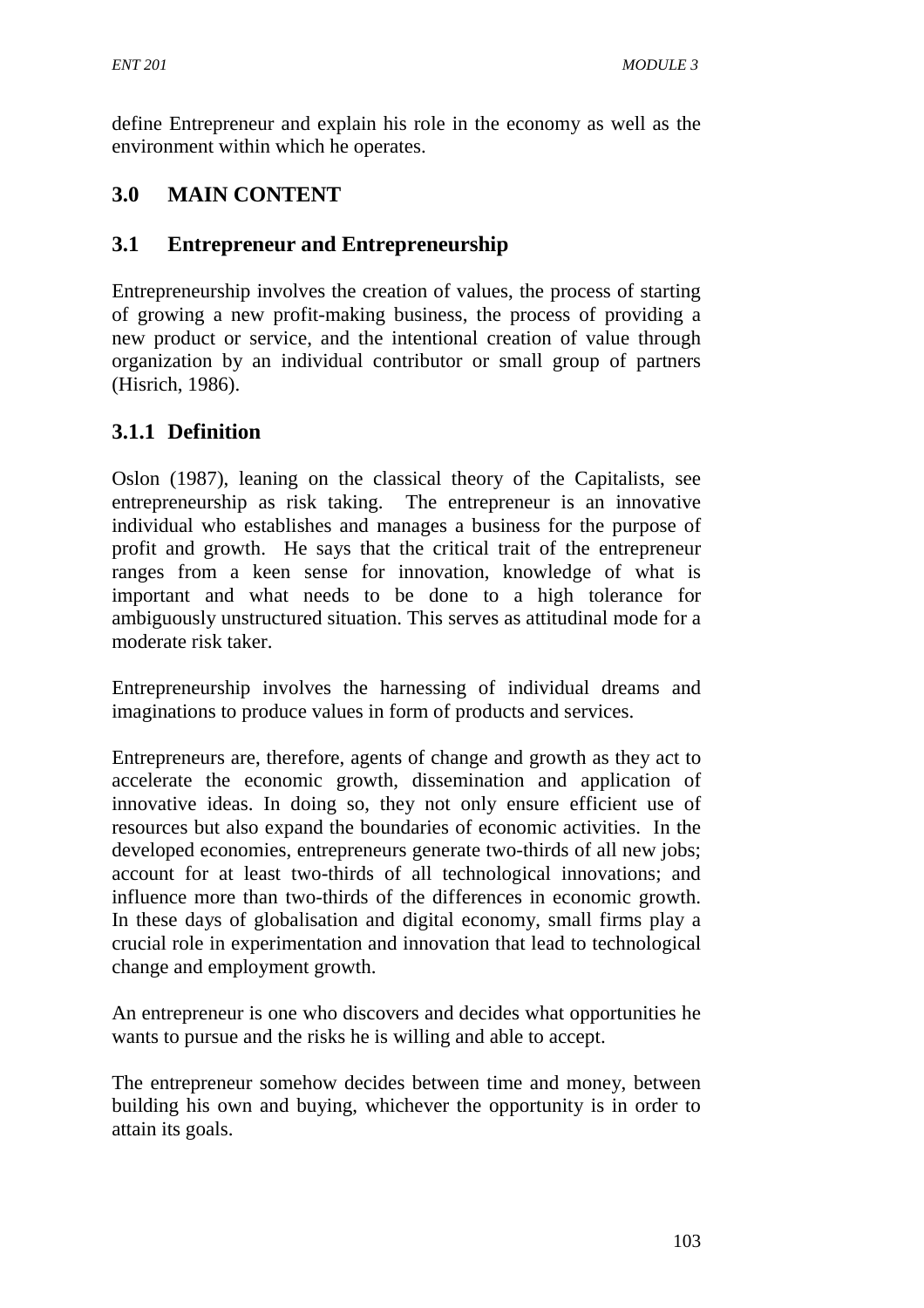An entrepreneur is creative and this is the willingness to look beyond products to ideas. Products and processes are only the vehicle through which an idea becomes effective.

# **3.2 Risks Borne by the Entrepreneur**

A good entrepreneur or business operator must identify four essential kinds of risks:

- 1. The risk one must accept i.e. the risk that is built into the nature of the business.
- 2. The risk one can afford to take.
- 3. The risk one cannot afford to take.
- 4. The risk one cannot afford not to take.

An entrepreneur is an initiator of a business. The initiator bears the financial risks, designs the operations and management of the business Schumpter (1934) says for example, that the entrepreneur's goal is to develop new ideas, goods and services as well as new methods of production, identifying new markets, discovering new sources of supply and developing new organizational forms.

# **3.3 The Role of the Entrepreneur**

The role of the entrepreneur may be seen as follows:

- The entrepreneur initiates an idea which if successful creates a new industry and not just a new product. For example, the story of the Xerox Corporation – one of the spectacular recent growth companies in the United States is a breakthrough story. The process was developed to overcome a major restraint on office reproduction technology. The Haploid Corporation (as Xerox was then called) was a pigmy when it picked up the process. Yet it spent \$40 million of borrowed money until it had a process that worked; but the rewards are extraordinary.
- The entrepreneur diversifies the economy.
- The entrepreneur converts every opportunity into something that will meet the need of the consumer.
- Through research and development, the entrepreneur explores ways of developing local resources and encourages their uses.
- Entrepreneur helps in recognizing business opportunities, mobilizing resources and persisting to exploit these opportunities that are a necessary ingredient for self-employment.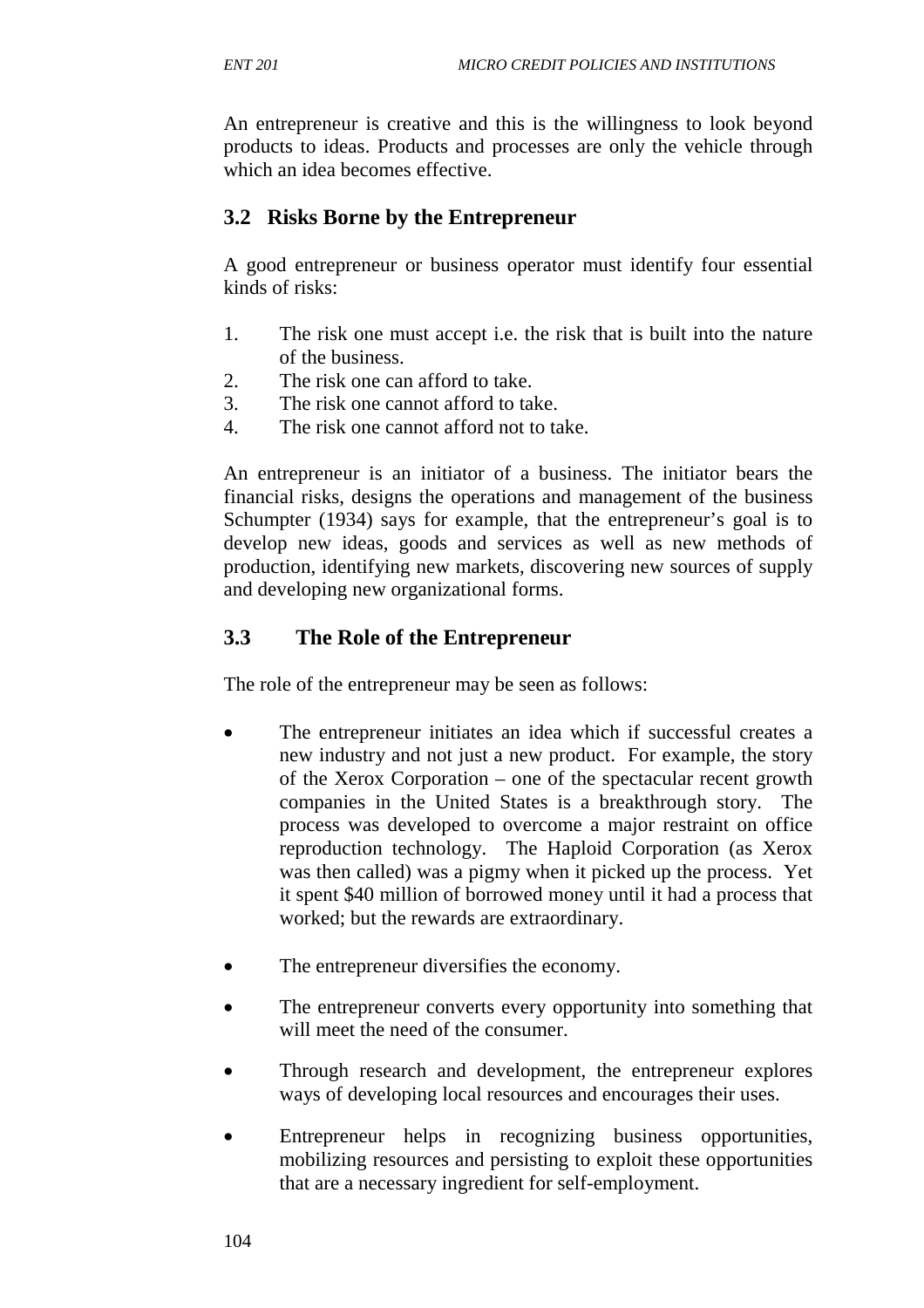- The entrepreneur is the agent who maximizes opportunities for capital investment.
- The entrepreneur is a pacesetter. He introduces the springboard on which business developers lift up.
- The entrepreneur initiates new technology. For example, new technology is being discovered in computer. This has now globalized the world.
- The Information technology entrepreneurs have through globalization removed distance following the popular saying that "with Internet, there is no distance".

# **3.4 Inducement for Entrepreneurship**

Hisrich and Bush (1986) identified nine (9) factors in the order of importance as being significant for the inducement for entering into business:

- 1. Achievement
- 2. Opportunity
- 3. Job satisfaction
- 4. Independent
- 5. Economic necessity
- 6. Wealth
- 7. Career/Security
- 8. Power; and
- 9. Status/Prestige

Stevenson (1986), in addition, observed that displacement from one's job, dissatisfaction, inability to find a suitable alternative, and financial independence are motives for venturing into businesses.

Gilad and Lavin address the issue of entrepreneurship from the behavioural perspective. Their postulations are premised on the contingency school of thought, which assumes that the environment emits signals of "push" and "pull" variables. For example, people are pushed into business through dissatisfaction with existing employment, class of employment and career set back.

On the other hand, they are pulled by the existence of potentially profitable opportunities and by the influence of parents, role models and background.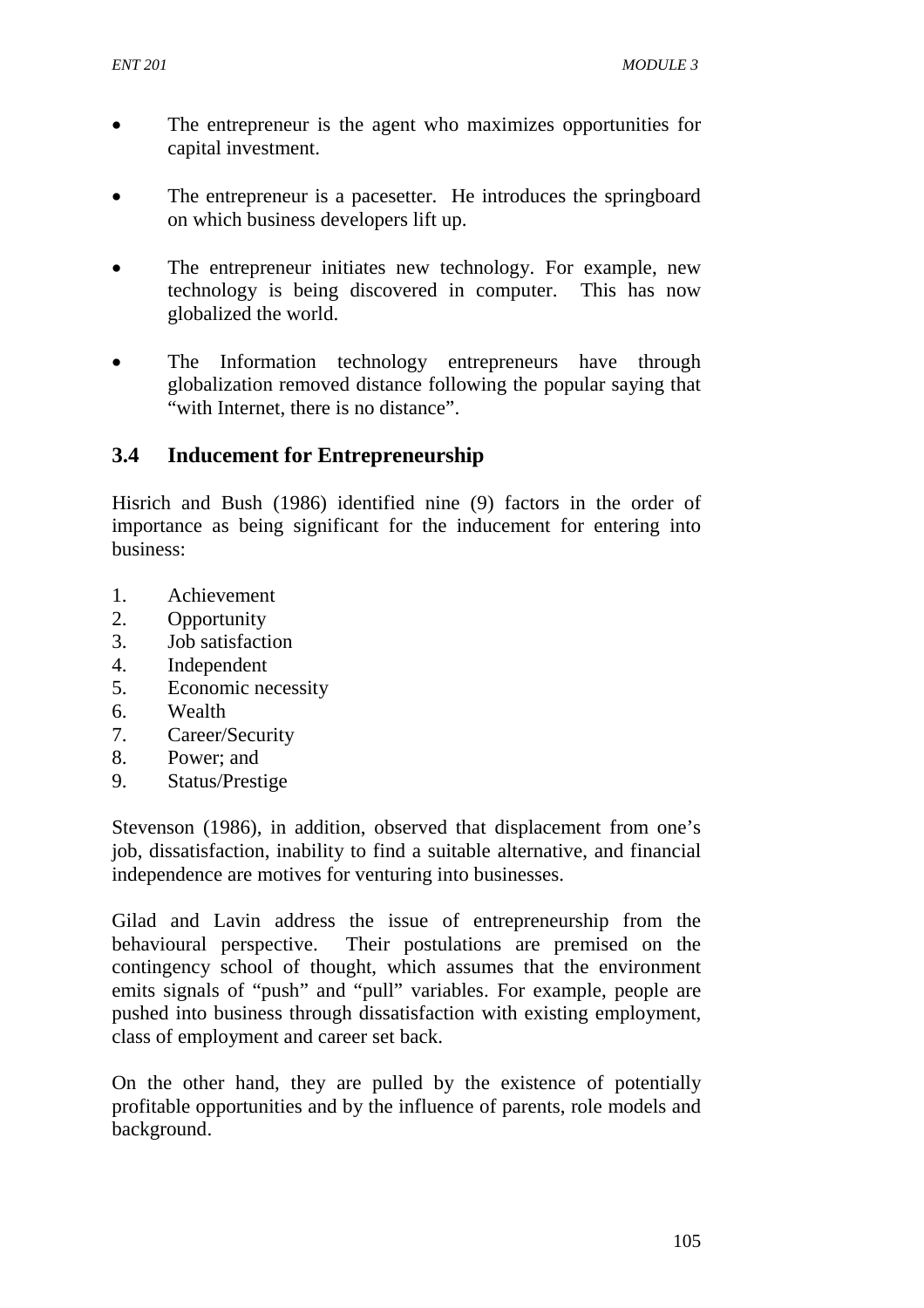In relation to the environmental factors which push entrepreneurs into business, Gilad and Lavin identified increase in unemployment rate, higher quit rates, higher frequency of factory shut down, decline in income, shrinking labor market, high labour turnover, increase in savings which is a potential source of self financing, skill acquisition through training programmes and provision of basic infrastructure that would enable entrepreneurs exhibit their business acumen.

One may therefore be justified to say that entrepreneurship arises as a result of:

- **Availability of opportunities:** This may be an opportunity one may or may not have been looking for. It may be financial opportunity, power opportunity, career opportunity, skill opportunity, technological opportunity, etc.
- **Skill acquisition:** This is in terms of basic skills related to the job one wants to venture into, for example, a worker who has acquired sufficient skills in a given trade may be intoxicated into entrepreneurship because of it.
- **The presence of basic infrastructure:** The availability of good water, good road networks, electricity and other social amenities encourages the growth of entrepreneurship and other small scale businesses.
- **Inability to find suitable alternative employment:** The inability to find a suitable alternative employment can lead to entrepreneurship. For example, a person who was in a senior management position in, say, an international organization, will find it difficult to condescend for a lower employment. Instead of taking up another employment with lower pay and status, he/she prefers to be self-employed. This may be in form of innovating an existing product or service or creating a completely new one.
- **Job dissatisfaction:** As a result of frustration, humiliation, dehumanization, poor pay, poor working conditions and workplace, demotion, dearth of growth, etc. job dissatisfaction may set in and this propels individuals into finding alternatives.
- **Job satisfaction and skill development:** On the other hand job satisfaction can result in entrepreneurship. This is so because an employee, who is satisfied, may be as a result of skills acquired, savings accumulated, information networks, power and wealth of experience may not want these to waste. He rather ploughs them into some ventures.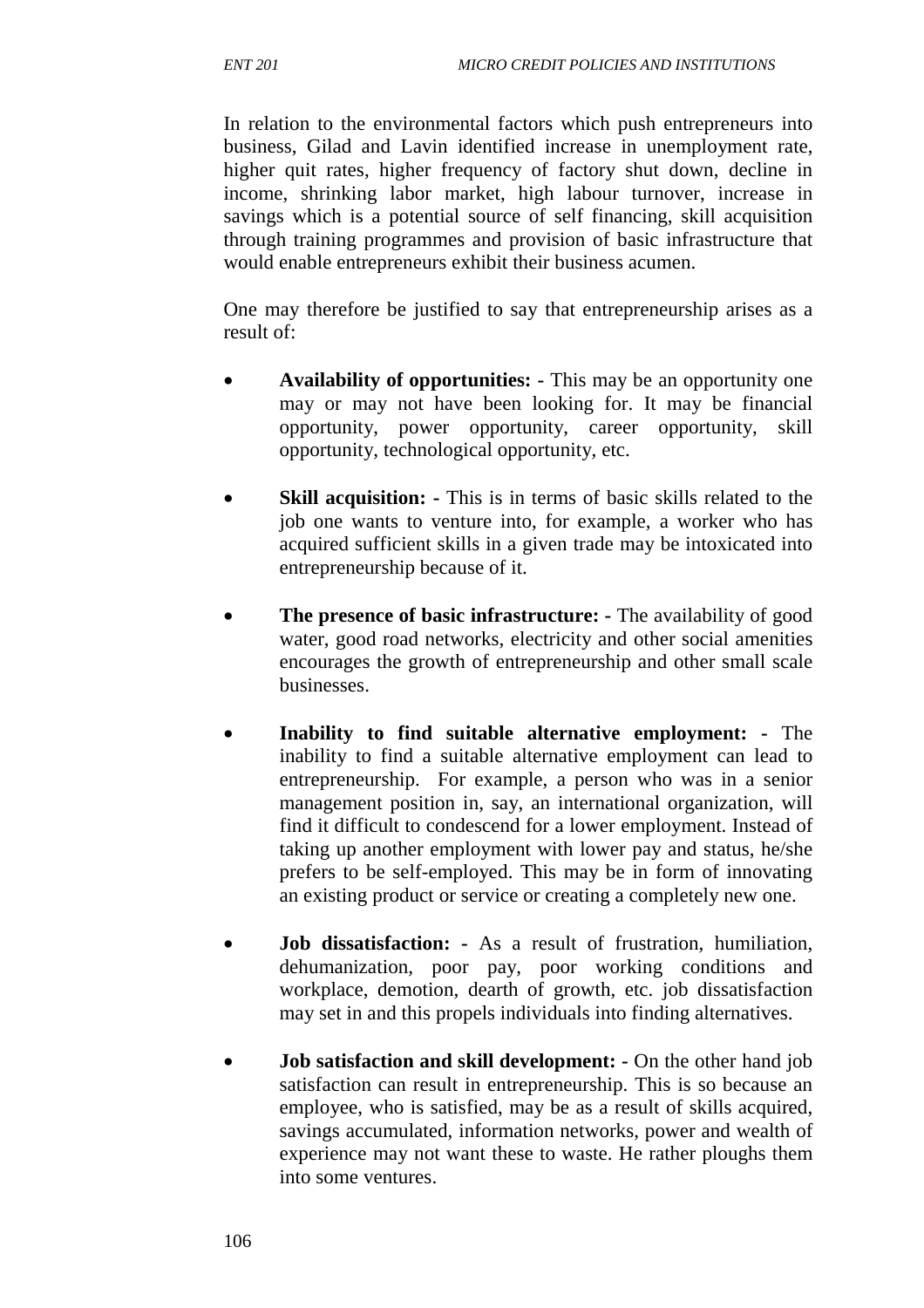- **Status/ Class of employment:** Since there are different grades of employment and different people have their status to maintain, it will therefore be unacceptable to a production manager if he's demoted to a factory worker he may resign to start his own business.
- **Increase in employment rate:** The increasing job insecurity act as a catalyst in the creation of entrepreneurship. The team of graduates produced yearly is therefore encouraged by the National Youths Service Corps (NYSC) and the National Directorate of Employment (NDE) to develop their skills for entrepreneurship.
- **High frequency of Retrenchment:** Some factories and government Ministries retrench workers. When this happens all the laid-off workers must find alternatives.
- **Increase in savings and wealth:** Entrepreneurship may arise as a result of appreciable savings and wealth. Savings and wealth here may include finance, skills, knowledge, land and building, education, information, etc.
- **Recognition and power:** The quest for recognition and power may lead to entrepreneurship. For example, 'I want to be the inventor of…' 'I want to be the first person to…' etc. In other words, people want to show off e.g. 'I can do it' and so on. This results in creativity.
- **Independence:** The quest for people to be independent will make them to resign their appointment and start a business on their own. This will lead to financial independence, social independence, class independence etc.
- **Training:** Drawing from the information world, all entrepreneurs are able to explore and optimize available opportunities for healthy competition. Universities, polytechnics, research institutes and other special training institutions, including vocational training centers, ensure thorough conduct of practical sessions of their courses in order to propel the entrepreneurship in the students.
- **Other factors may include:-High rate of labour turnover,** decline in income, and lack of job opportunities.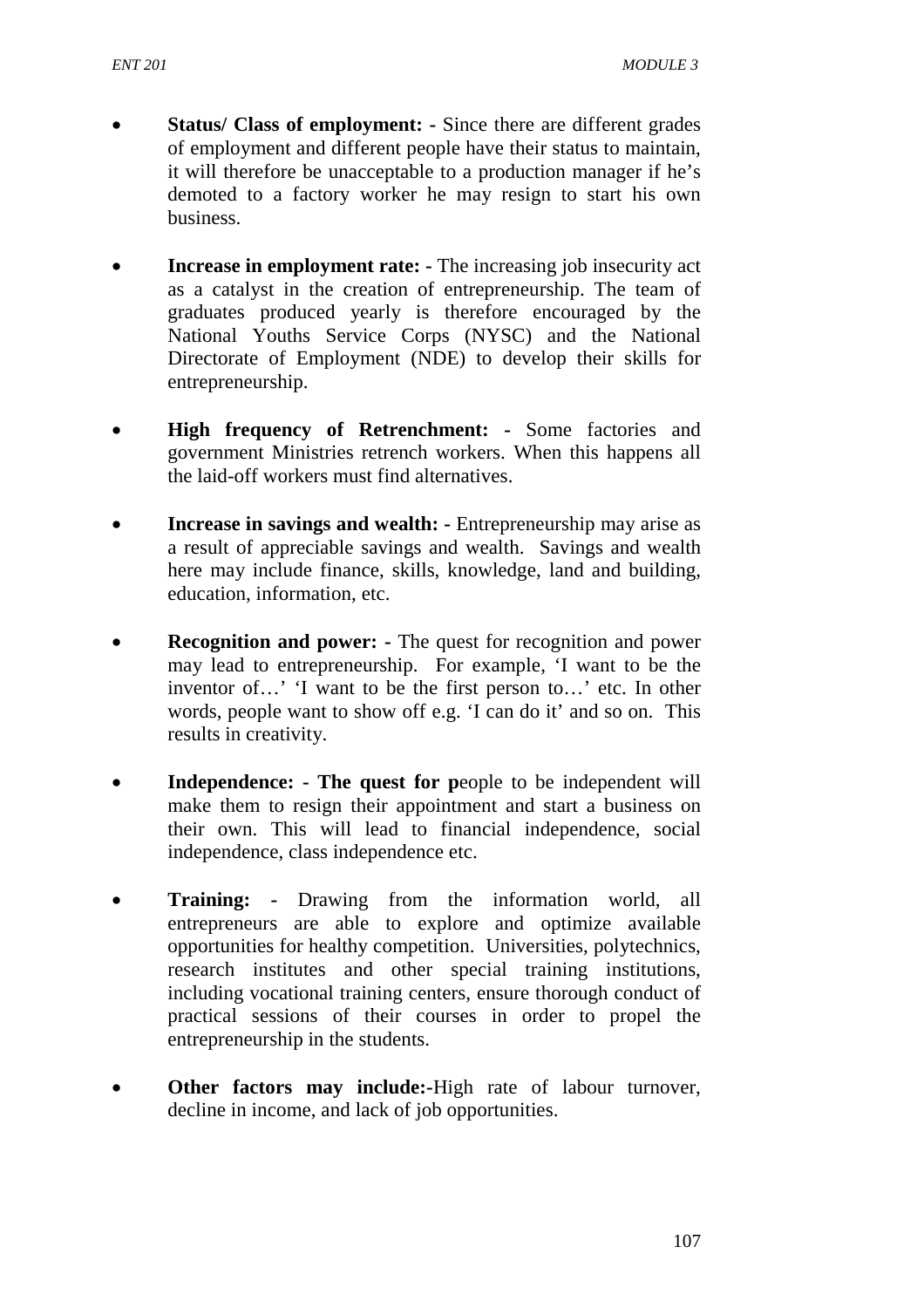# **3.5 Environment of Business**

The environment may be defined as the set of all objects, which are influenced by and/or influence the system of interest. The environment is characterized by complexity, turbulence, uncertainty and risk; hence the need for the entrepreneur to identify and recognize his/her own relevant and negotiable environment from the cascading environment. Purposeful business systems influence and are influenced by their environment principally because the business system inputs are derived from the environment and the outputs are consumed by the environment. The entrepreneur therefore, needs to analyze the environment on a continuous basis because it offers both opportunities and threats.

The environments of business can be internal (micro) or external (macro) and these are inspired and maintained by the entrepreneur (a person or investor who organizes or manages a commercial undertaking) after he/she has determined 'what to do', 'how to do it' 'when to do it' and 'Where to do it'. The micro business environment may include the management structure and element such as labour, machine and place which interacts within the work setting. It is necessary to have an effective mix of the elements to be able to maximize productivity and profit.

The macro business environment may be classified as physical, sociocultural, political, moral, technological, economical, legal, religious etc.

#### **3.5.1 Political Environment**

The political environment is very important for the performance of the business. It has been discovered that the poorest nations are those that are politically unstable. The entrepreneur should have idea of the following:

- General political climate of where the business operates: He should know and avoid illegal goods/services. For instance, the Federal Government has sanctioned the importation of textiles, men's shoes, toothpicks etc. Unless an entrepreneur knows this he will not make a success in that area of business.
- Trend towards general regulation of the industry: This means that entrepreneurs should be conversant with all regulations governing the business of their choice and interest.
- Prices and income: Government makes regulations on minimum wages and price control board. The latter is however not very effective because of current currency deregulation.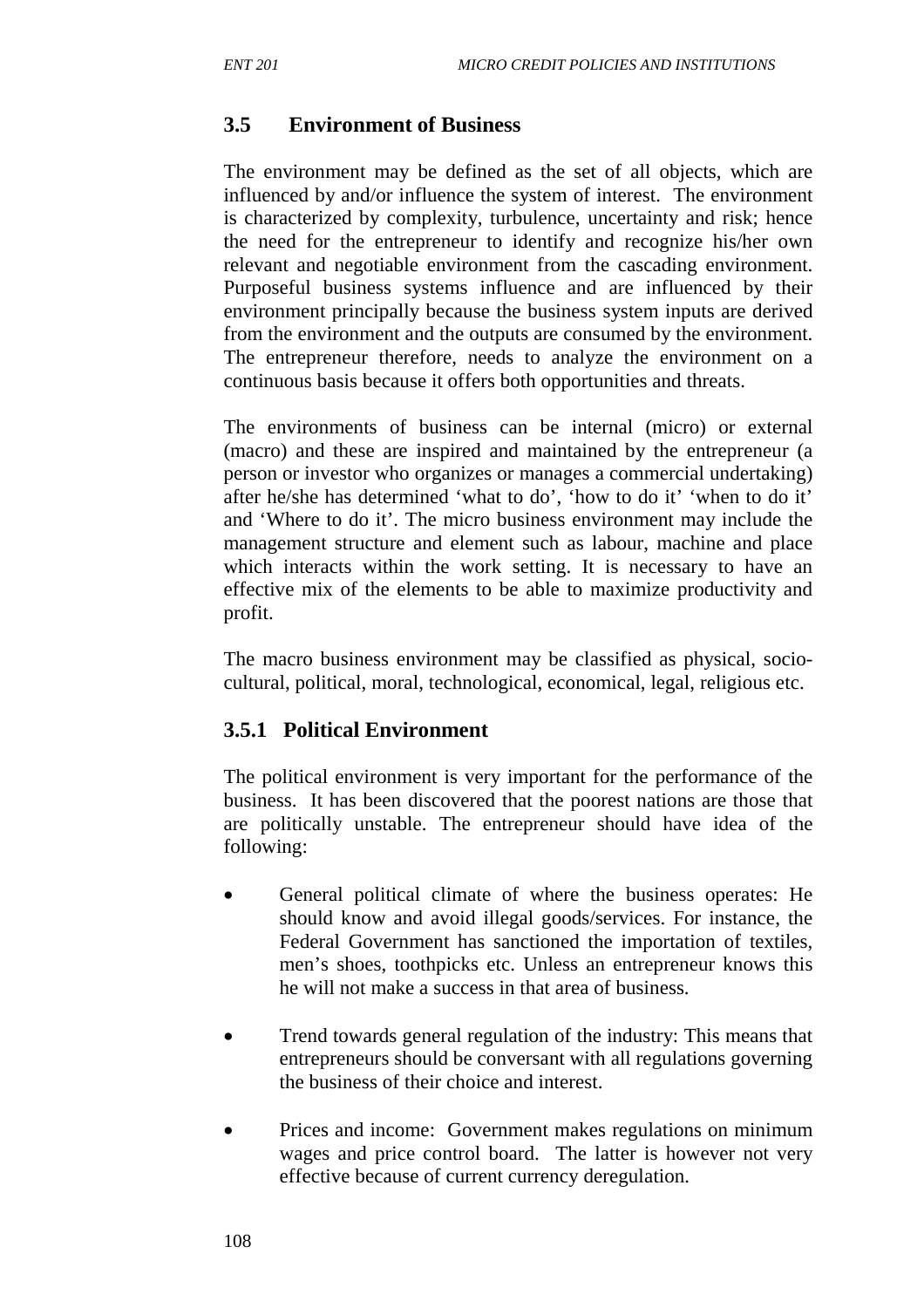Industrial relations: The entrepreneur should be aware of the regulations on labour relations, regulation on localization of industries, registration of patent and trade marks/franchise, regulation with respect to business practices e.g. minimum, wages, hours of work, quality of products, health and safety procedures.

# **3.5.2 Technological Environment**

The more technological developed a community is, the better it is for businesses to spring up. For example, businesses emanate faster in cities where there are facilities for growth than in the rural areas. It is easier and almost cheaper to start a cyber café in Lagos than in a hut in Delta State because of the technology already in Lagos which is not at Agbor.

# **3.5.3 Social Environment**

The social environment comprises of the structure of the population, regional location of target population, changes in class structures, new values and attitude to work, type of authority, leisure and changes in labour as well its mobility etc.

# **3.5.4 Competition**

Every entrepreneur should know as well as take the competitors' activities into consideration when planning her activities. Competition may be stronger as a result of merging and acquisition, product changes and process changes. For example, if your competitors discover better and cheaper processes of production and distribution, they will outwit you.

# **3.5.5 Physical Environment**

As a result of the favorable physical environment in our country, the following principal raw materials are available and provide opportunities for the establishment of industries e.g. for:

- i) Agro-allied: cassava, yam, rice, maize, soybean, sorghum, beans, groundnuts, vegetable oil, citrus and other fruits. Melon, tea leaves, cocoa, malt, sugar cane, ginger, garlic and other spices.
- ii) Building and road construction: bitumen, timber and wood, sand, clay materials, limestone, ceramics, sanitary ware, iron reinforcements, etc.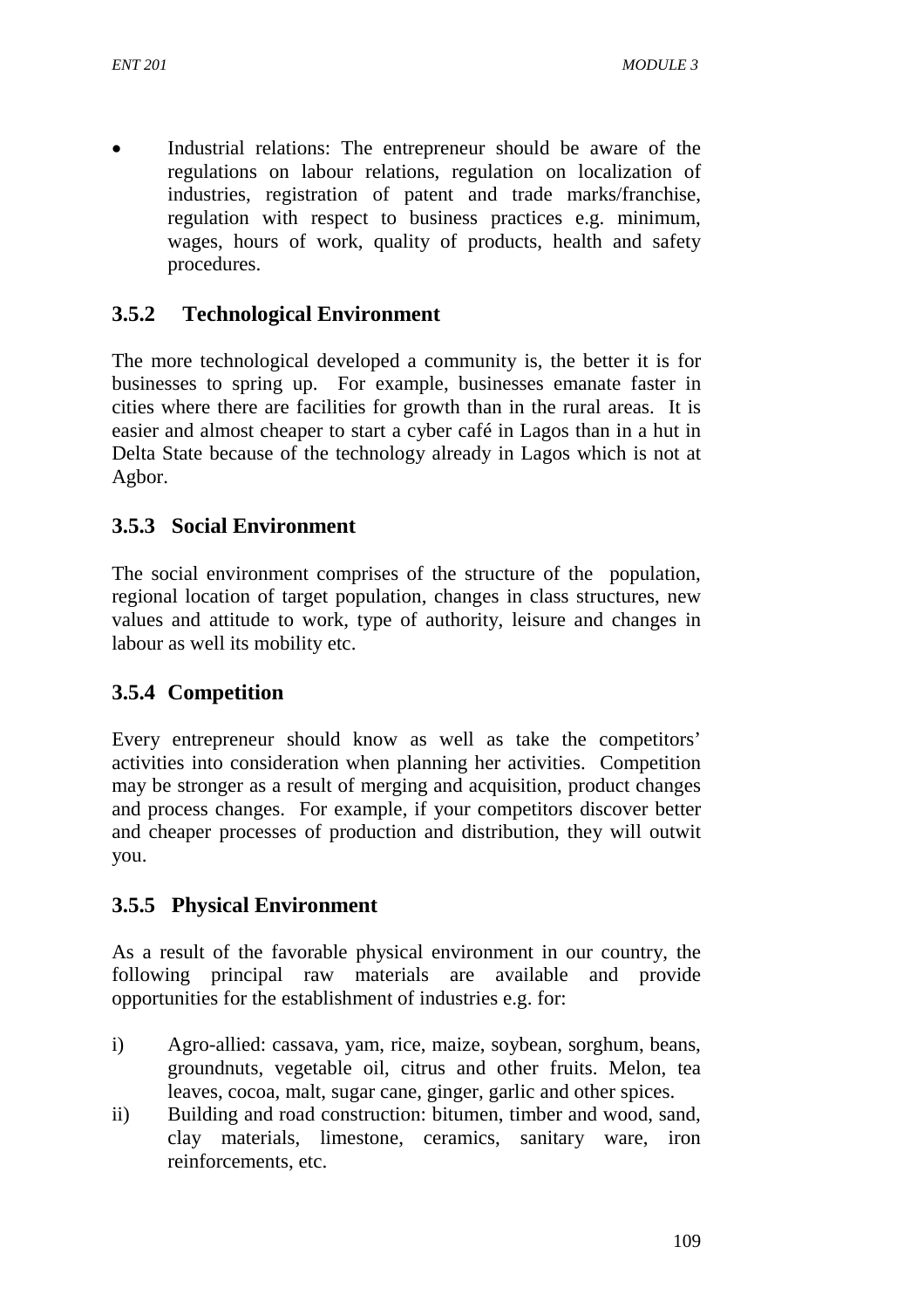

#### **3.5.6 Economic Environment**

#### *The entrepreneur should be familiar with*

- The general state of the economy e.g. Structural Adjustment Programme (SAP) to salvage the economy and reset it on a healthy course of reconstruction, growth and development; foreign exchange market (FEM) for buying and selling forex at market determined rates.
- National economic policies especially those relating to small and medium enterprises.
- Sources of finance and prevailing terms.
- Banking regulations and special concessions to small enterprises.
- Roles of Development and Commercial Banks.
- Economic intelligence information on economic activities both current and future.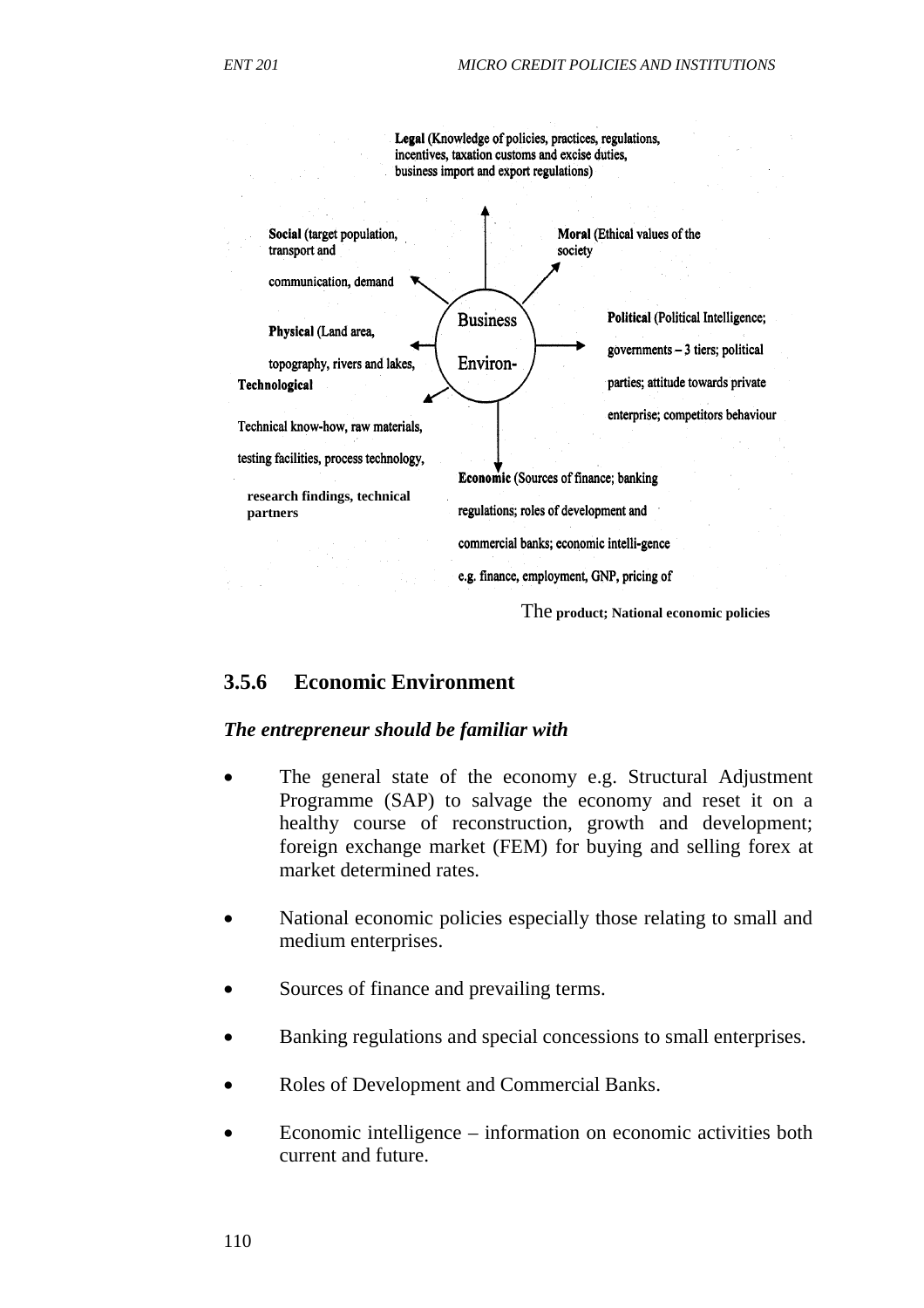• Level of employment system and distribution of purchasing power-income.

#### **SELF ASSESSMENT EXERCISE**

- 1) Give two definitions of an Entrepreneur
- 2) What are the roles of an Entrepreneur?

### **4.0 CONCLUSION**

The Entrepreneur is needed to accelerate economic growth in any economy. Both positive and negative reasons can spur an individual to abandon his work and become an Entrepreneur within a business environment.

#### **5.0 SUMMARY**

The Entrepreneur is a risk taker who brings about innovation in an economy. The reward of his action is the profit that accrues to him. This will further lead to growth within the system.

### **6.0 TUTOR-MARKED ASSIGNMENT**

- 1. List the factors that induce entrepreneurship. Discuss two of them.
- 2. List the different business environment. Discuss two.

#### **7.0 REFERENCES/FURTHER READING**

- Charles, O.U (2004). *Becoming a Successful Entrepreneur*. Lagos Hedrix Production.
- Siebert, J.C, (1989). *Concept of Marketing Management*. New York: Englewood Cliffs Publication.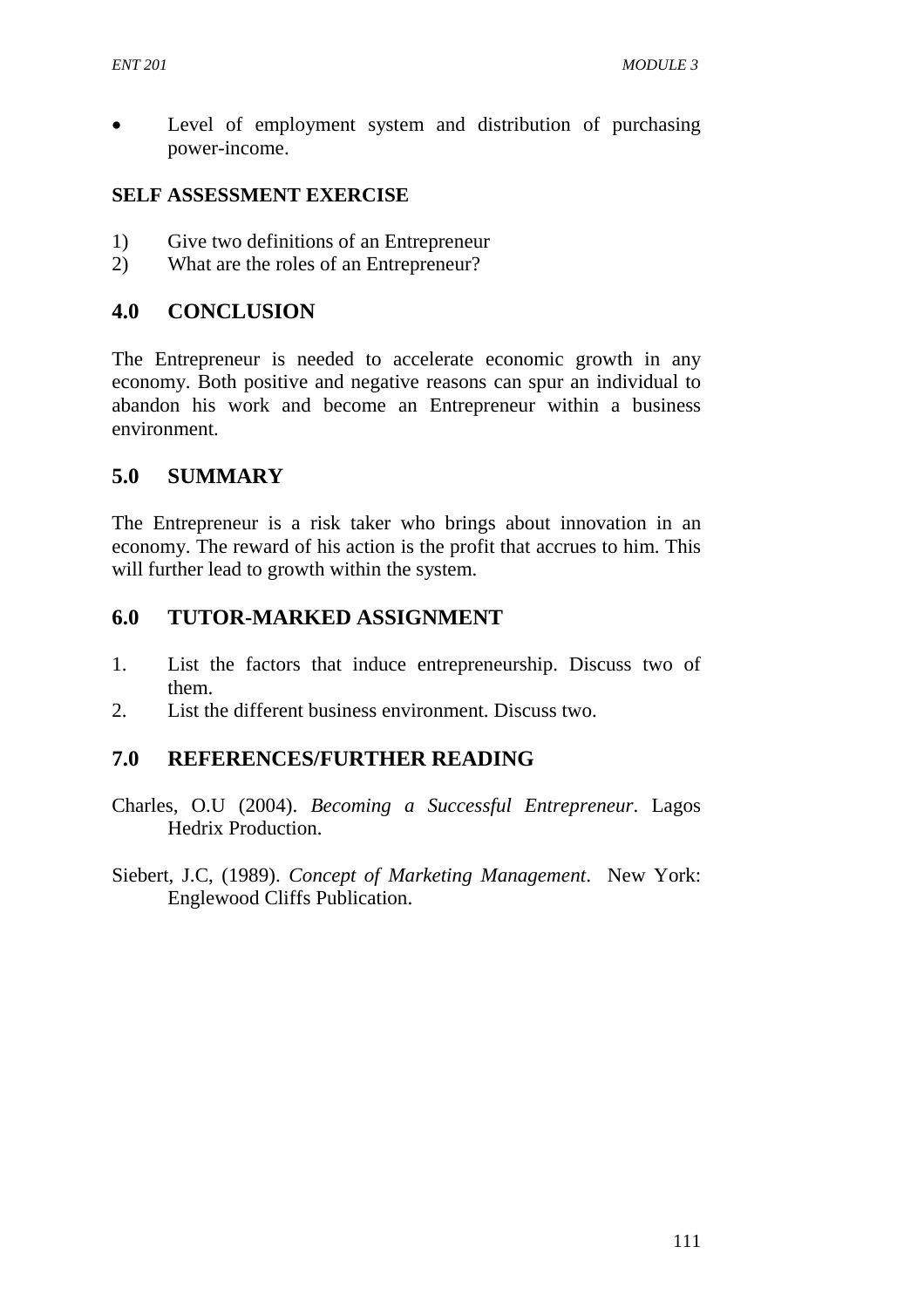# **UNIT 4 DEFINITIONS OF BUSINESS TYPES**

#### **CONTENTS**

- 1.0 Introduction
- 2.0 Objectives
- 3.0 Main Content
	- 3.1 Definitions of Business Types
		- 3.1.1 Definitions of Small Scale Enterprises
		- 3.1.2 Cottage/Micro Industry
		- 3.1.3 Small Scale Industry
		- 3.1.4 Medium Scale Industry
	- 3.2 Nature and Characteristics of Small Scale Enterprises (SSES)
	- 3.3 The Importance of Small and Medium Scale Enterprises
	- 3.4 Overview of Performance of the SME in Nigeria
	- 3.5 The Role of SMEs in the Nigeria Economy
	- 3.6 Advantages of SSEs
	- 3.7 Disadvantages of SSBs
- 4.0 Conclusion
- 5.0 Summary
- 6.0 Tutor-Marked Assignment
- 7.0 References/Further Readings

# **1.0 INTRODUCTION**

An understanding of the definitions reveals that it is difficult to discuss micro financing without a thorough explanation of what a business is. The entrepreneurs' ideas develop not just into products but industries, which could be classified into Small, Medium or Large scale Enterprises.

# **2.0 OBJECTIVES**

The objective of this unit is to explain the different definitions of businesses. At the end of the study, the leaner should be able to differentiate between the different types of businesses

# **3.0 MAIN CONTENT**

#### **3.1 Definitions of Business Types**

Peter Drucker asserted that: "to know what a business is, we have to start with its purpose. Its purpose must lie outside the business itself. In fact, it must lie in the society since business enterprise is an organ of the society". The purpose of the business is to create a customer. It is the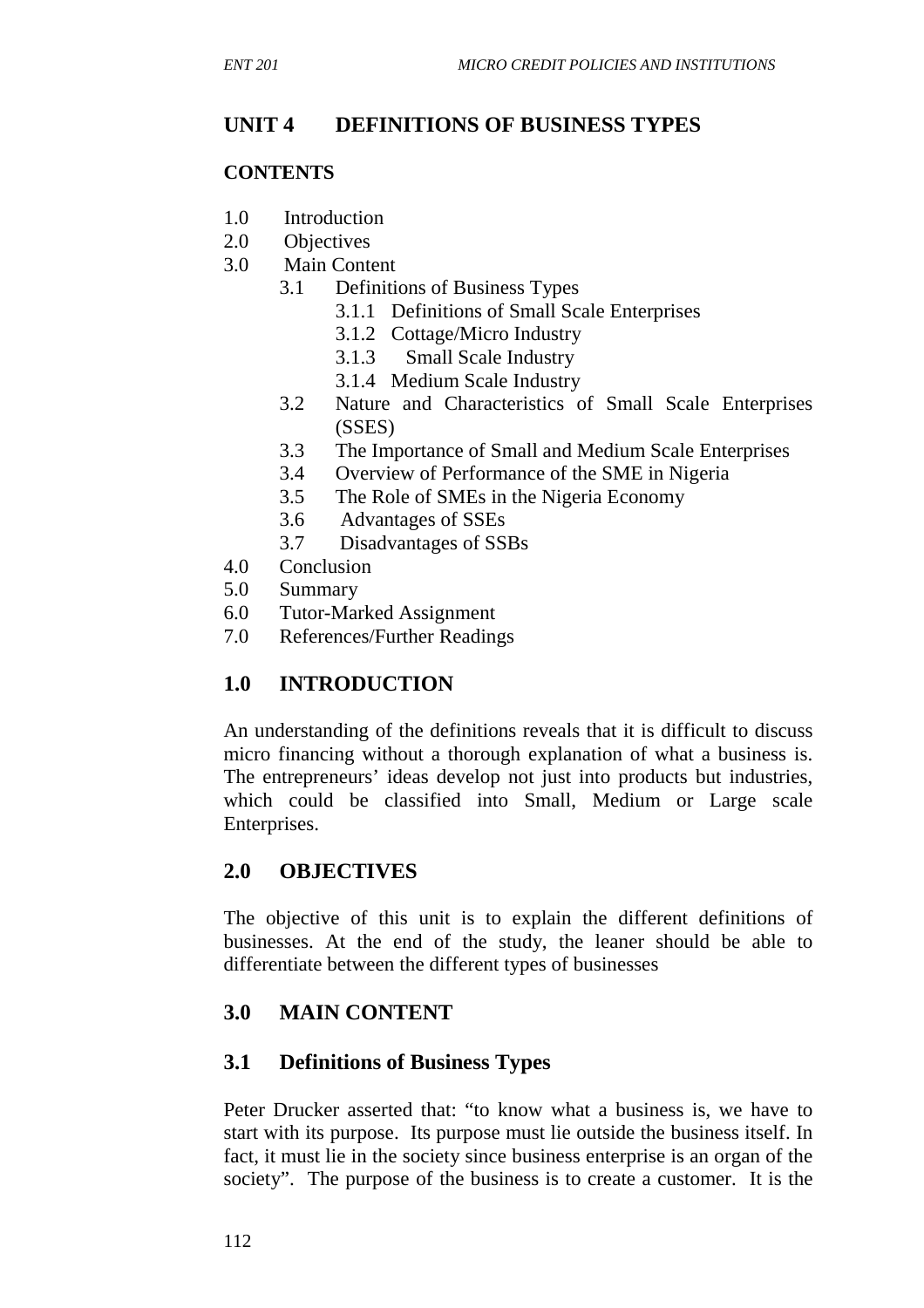customer who determines whether a business will continue or not. The business is sustained by the customer's willingness to pay for a good or for a service that is produced.

Generally, a business may be defined as any or all legal activity/activities that are performed in order to earn a living and make profit.

It maybe a commercial venture out of which the owners earn their living by either producing or buying goods for sale.

It may also be defined as economic activity involving production, distribution, and or the exchange of goods and services. This may be in the form of socio-economic activities whose output cannot be easily quantified in organizations such as Christian centers, humanitarian societies or voluntary organizations.

It can also be regarded as the activity an individual or a group of individuals engage in with the hope of earning revenue and profit.

A business (or enterprise), whether small or big, simple or complex, private or public is created to provide goods/services at competitive prices.

A business may also be classified as a system which is a linkage of input flows (energy, materials, or information), from a source in the external or internal environment, a transforming mechanism or process (a machine or a technical or human organization), and flows of output or outcomes, which are provided to end or intermediate users.

Business can be broadly defined as the act of production, distribution and exchange of goods and or services. The word business can also be used interchangeably with a firm or enterprise in the sense that a firm is an enterprise or organization formed for the purpose of carrying on some kind of economic activity/activities.

In total, business is the sum of organised efforts by which individuals and organisations engage in commerce and industry to provide goods and services needed to maintain and improve the standard of living and quality of the society's needs, wants and desires. It performs the primary function of efficient and effective allocation of resources within the economy. It is developed and managed by people to produce goods and services that the society wants.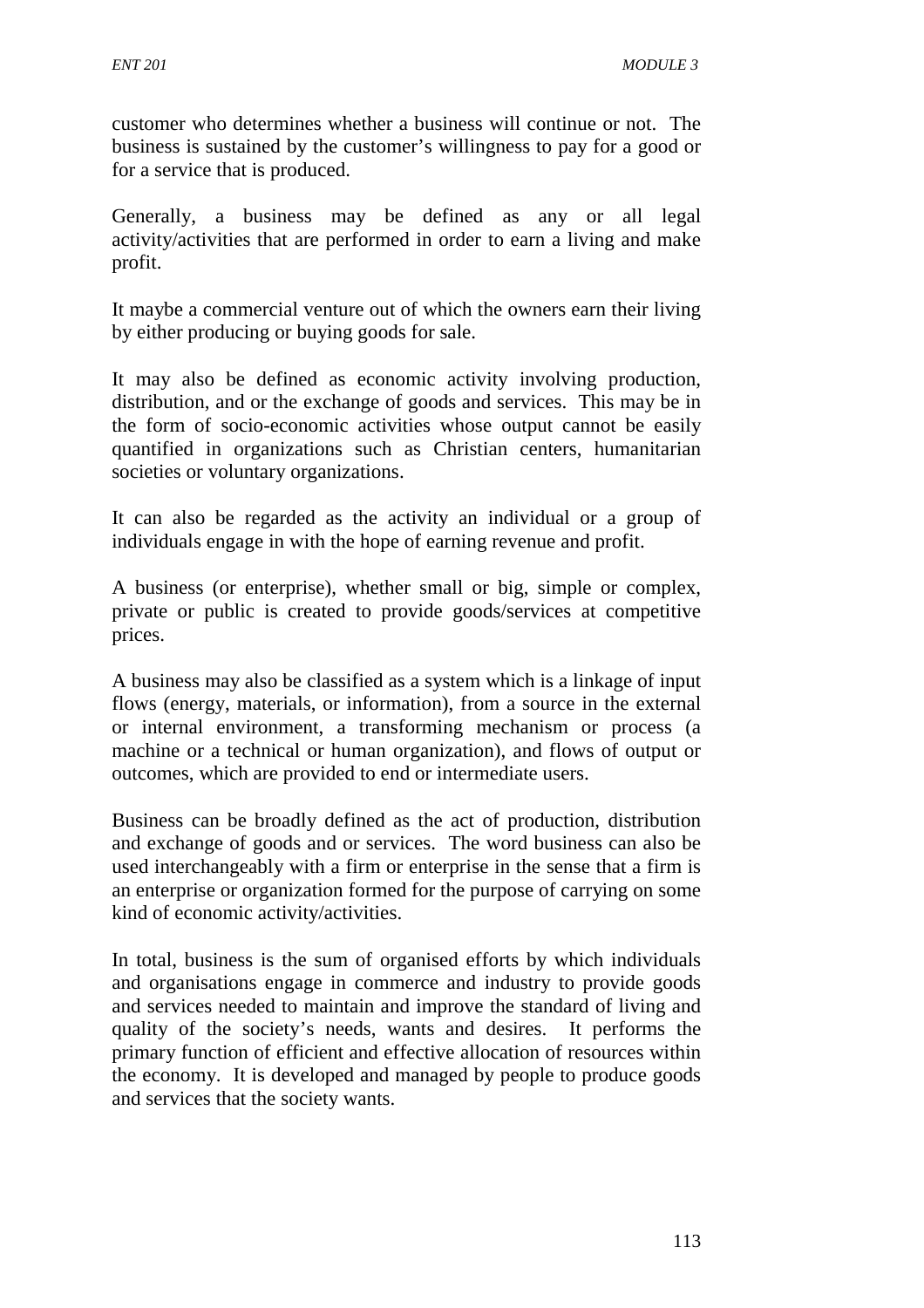# **3.1.1 Definition of Small Scale Enterprises**

There is no universally accepted definition of Small-Scale Enterprise (SSE). The classification of businesses into small, medium or large scale is a subjective and qualitative judgment. The definition is country specific and it is based on the peculiar needs as well as the public policies of the country.

Defining a Small-Scale business is a difficult thing because of the divergent views people have concerning the term. For example, the United States provided, The Small Business Act (SBA) of 1953 and defined the term 'Small Business' as 'one whose average annual number of employees ranges between two hundred and fifty to one thousand five hundred (250-1500) people. Also, qualitative standards are sometimes used in defining small businesses. The Act provided an outline for qualitative standards. According to the Committee for Economic Development (CED), a business can be defined as small business if it has at least two or more of the following key features.

- 1. Management is independent. Usually the managers are the sole owners.
- 2. Capital is supplied and an individual or small group holds ownership.
- 3. The area of operation is mainly local.
- 4. The business is small when compared with the biggest units in its field.
- 5. Small share of the market that cannot influence the activity in most levels of the firms.
- 6. The Chief Executive generally participates actively in most level of decision-making process and day-to-day operation of the firms.
- 7. The Chief Executive can be known by all employees of the firms.

The common indicators as defined are: the size of capital invested (fixed assets), value of annual turnover (gross output), and number of paid employees, the popularity of the three indicators derives largely from their ease of measurement.

In Britain, for instance, a small scale business is defined as that industry with an annual turnover of two million pounds or less with fewer than 200 paid employees.

The United Nations Economic Commission for Asia and the Far East (ECAFE) defined 'a cottage industry' as an enterprise carried on wholly or partly with the help of members of the family either as a whole or as a part time occupation. The commission therefore defined Small-Scale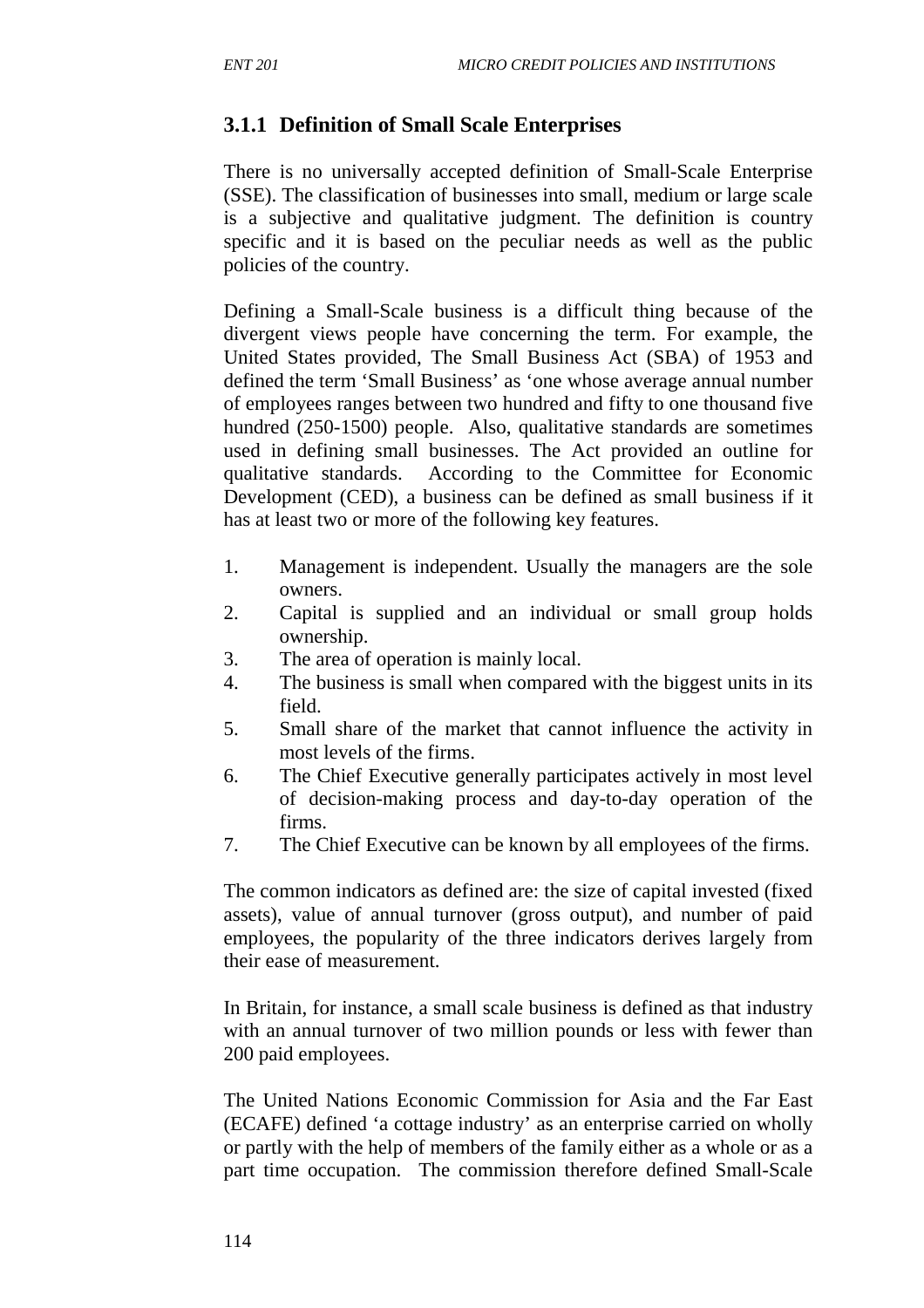Industry as one operated mainly with hired labour usually not exceeding fifty (50) workers if locomotive power was not used or twenty (20) workers if locomotive was used.

In Nigeria, the definition of SMEs varies from time to time and according to institutions. For instance, the Central Bank of Nigeria (CBN), Monetary Policy Circular 22 of 1988 defined small-scale enterprises (excluding general commerce) as an enterprise whose capital does not exceed N500, 000 and or the annual turnover does not exceed N5m. However, since 1990, due to the persistent depreciation in the exchange rate of the naira, the maximum size of capital investment has been raised to N5million and the turnover to N25million.

In the 1990 budget for instance, the Federal Government of Nigeria defined small-scale enterprises for the purpose of commercial bank loans, as those enterprises with annual turnover not exceeding N500.000 and for merchant bank loans, those enterprises with capital investments not exceeding N2million (excluding cost of land) or a maximum of N5million.

The National Economic Reconstruction Fund (NERFUND) puts the ceiling for small-scale industries at N10million.

Section 376(2) of the Companies and Allied Matters Decree of 1990 defines a small scale company as one with:

- a) Annual turnover of not more than N2m.
- b) Net assets value of not more than N1m.

Thus we can say from the foregoing that a small-scale enterprise may be seen as an enterprise whose total cost, excluding cost of land but including working capital, is above N1m but not exceeding N10m.

The European Commission (EC) coined the term 'Small and Medium Enterprises (SMEs)'. The three components of the SMEs are:

- i) Firms with 0-9 employees are micro enterprises
- ii) Firms with 10-99 employees are small enterprises
- iii) Firms with 100-499 employees are medium enterprises.

The EC definitions are based solely on employment rather than multiplicity of criteria and restricted to enterprise, which employs less than 500 workers.

In 1992, the National Council on Industry streamlined the various definitions in order to ensure uniformity and provided for its review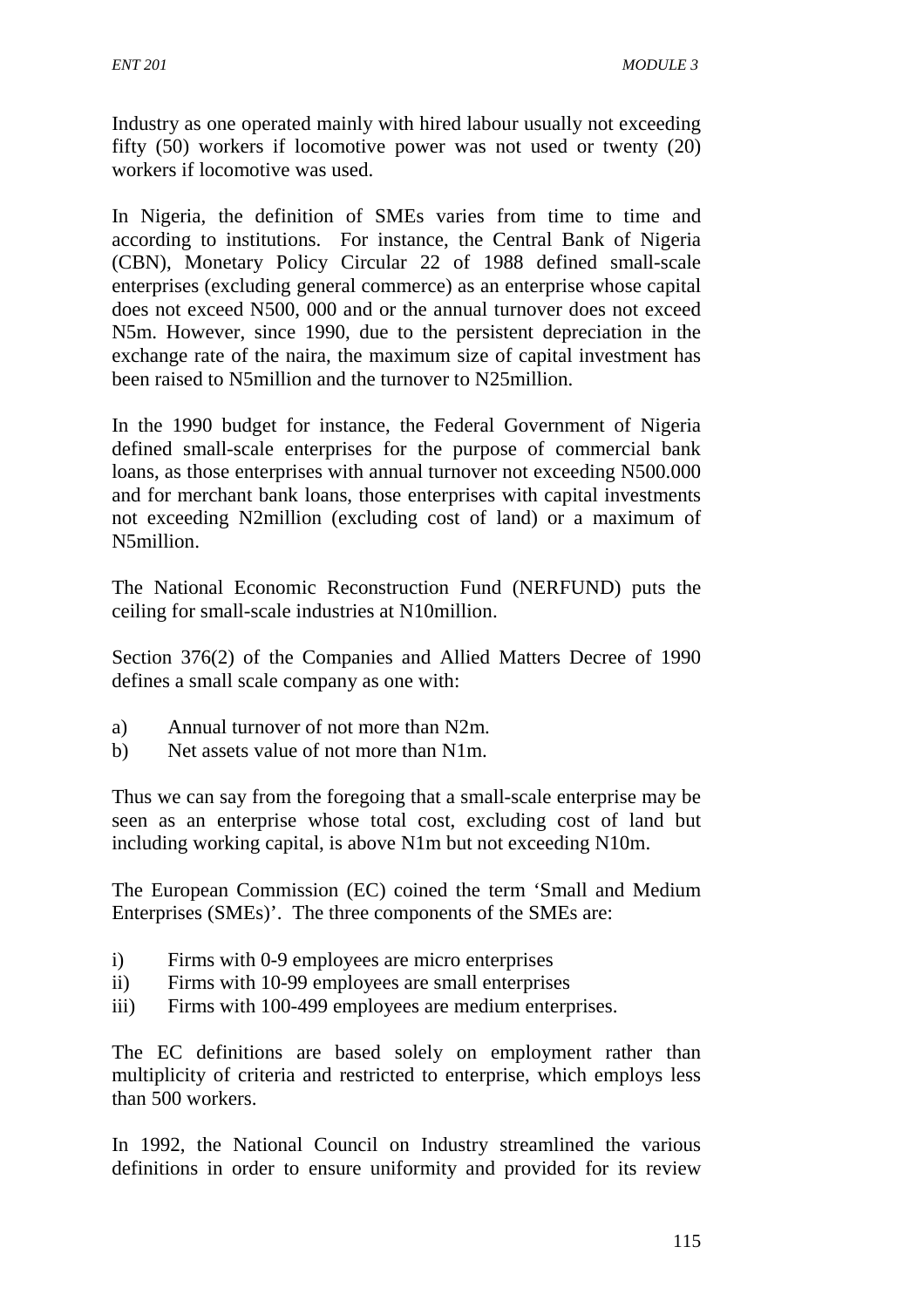every four years. The definition adopted used a combination of capital investment and employment for categorization of industry.

The definitions were first revised in 1996 and then in 2001 as follows:

# **3.1.2 Cottage/Micro Industry**

Cottage/ Micro industry is an industry whose total project cost, (excluding cost of land and working capital) is not more than N1.5million and labour size of not more than 10 employees.

# **3.1.3 Small Scale Industry**

Small Scale industry is an industry whose total project cost, (excluding land and working capital) is above N1.5million but does not exceed N50million and a labour size of not more than 100 employees.

# **3.1.4 Medium Scale Industry**

Medium Scale Industry is an industry whose total projects; costs of land and working capital is above N50 million but does not exceed N200 million and a labour size of not more than 300 workers.

SMEs in ordinary parlance are business organizations that have lower capital base, turnover employment size and non sophisticated management style, in relation to large enterprises. SMEs deserve support from governments, organized sectors and indeed, the civil society.

The specific objectives of the scheme are:

- To facilitate the flow of funds for the establishment of new SME projects, reactivation, expansion and modernization of restructuring on going projects.
- To stimulate economic growth, develop local technology and generate employment.

# **3.2 Nature and Characteristics of the Small Scale Enterprises (SSES)**

Every organization that is profit oriented has the following broad-based features: location, management, organization structure, legality, capital base, marketing, management and product or service profitability. However, there are some characteristics that are common to the Smallscale businesses.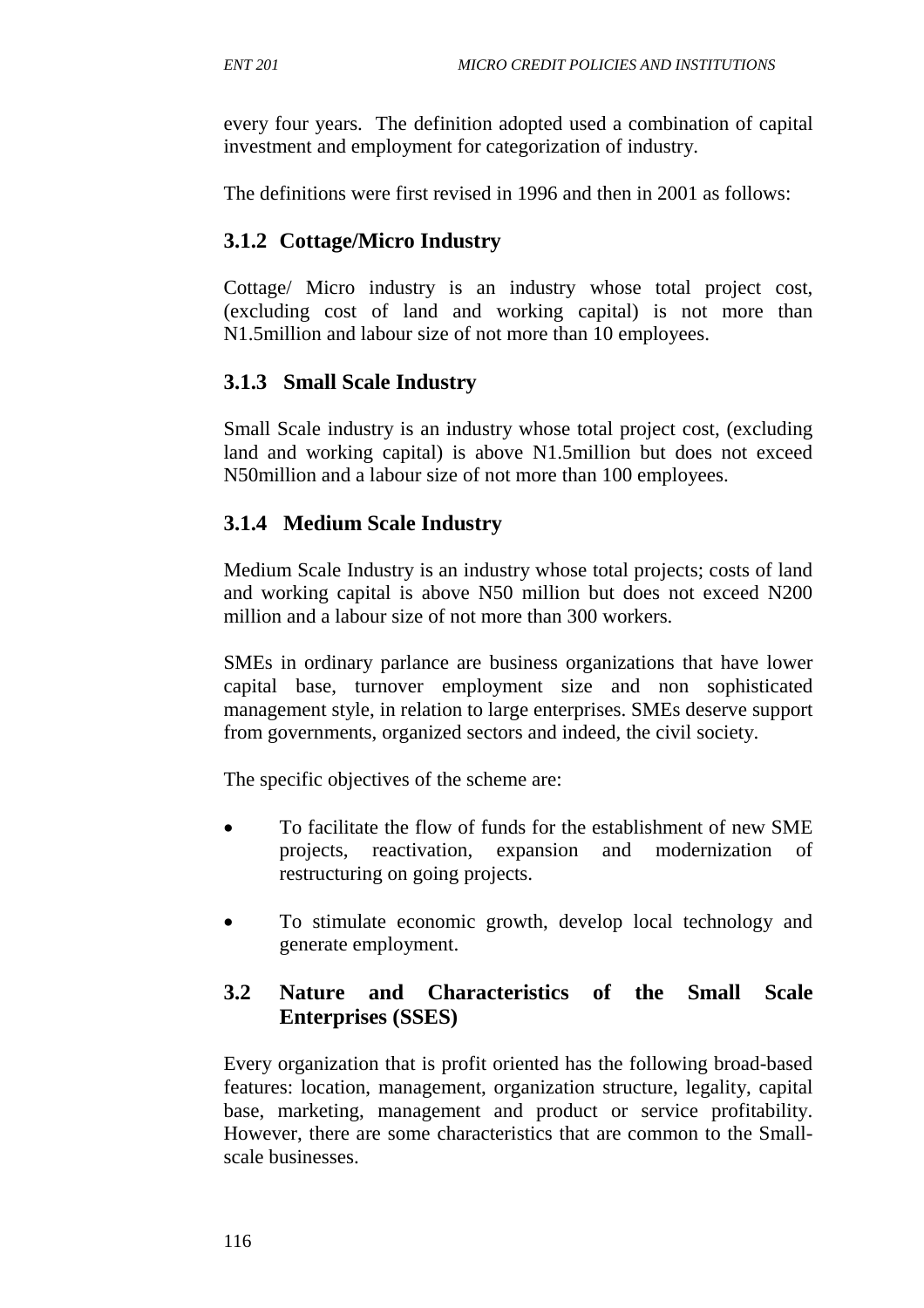#### • Small equity base

The equity base is small. This low capital does not give them any advantageous position to enjoy economics of scale in buying, selling or even production.

- Restricted Scope of Ownership: Most small-scale businesses are run on the basis of one-man ownership except for few occasions where there are partnerships, limited liability companies and cooperatives. They are highly family centered.
- There is lack of credit and marketing facilities.
- There is over-dependence on imported technology hence the general low output per head as a result of use of local equipment where applicable.
- They stimulate rural development.
- There is less sharing in decision making. Decisions are mostly ownership based.
- There is greater concern for financial matters hence the difficulty in expansion.
- There is the inability to separate private funds from company's funds. This is a hindrance in the efficient running of SSEs.
- Operators are reluctant in taking risks. This is mostly because of the origin of most firms which may militate against the taking of risks in new ventures.
- SSEs are more closely attached to the products that launched them thus they find it difficult to shift from what they produce presently to other businesses this may be regarded as the problem of diversification.
- SSEs are product intensive i.e. they tie objectives closely to the line than to other matters such as the use of capital (Capital here refers to money, machine and man).
- Low Literacy Level: Management is non-specialized with sole control of business functions like accounting, production, personnel and marketing responsibilities rested on individual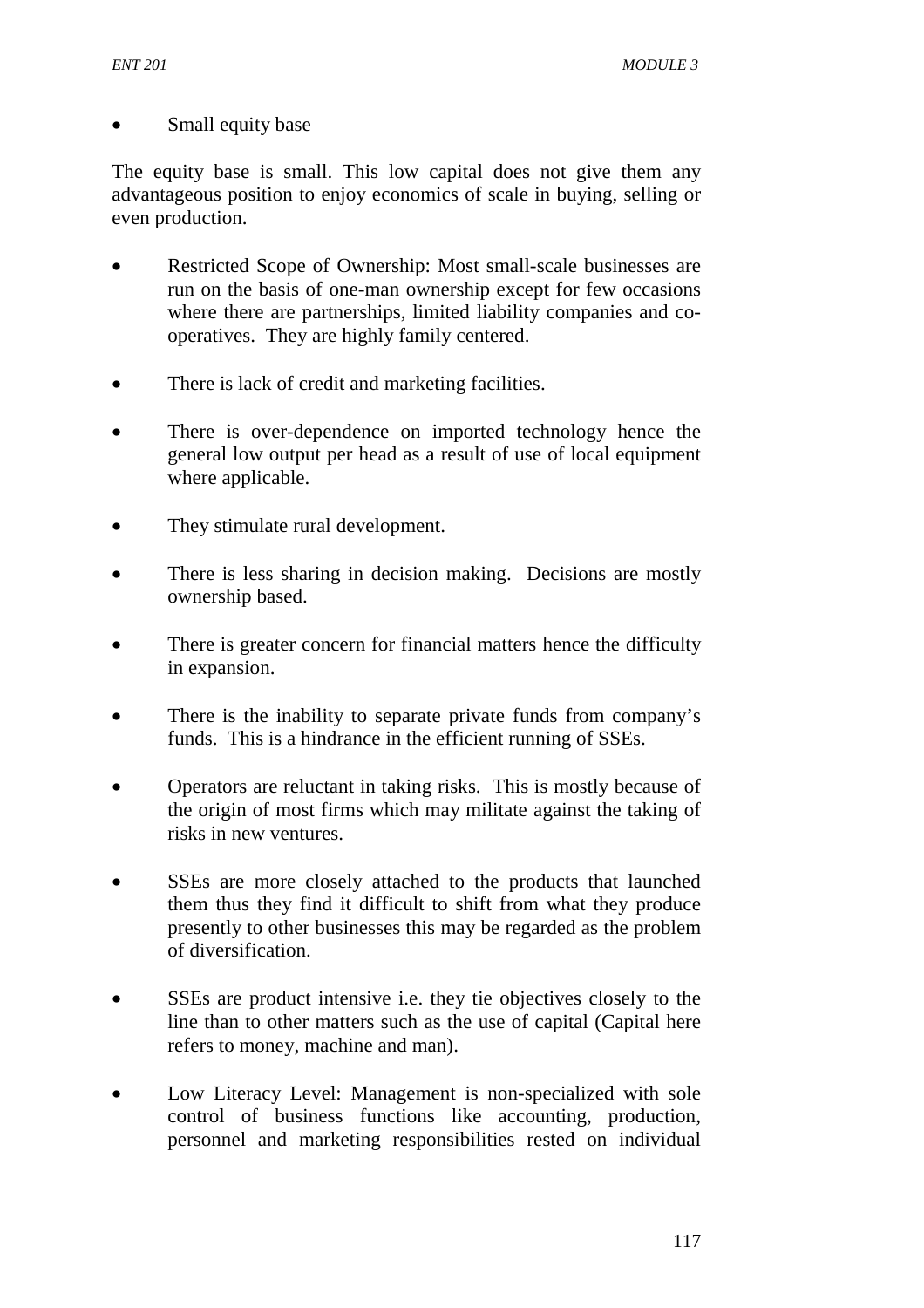owner – managers. This is equally true of any co-operation but small firms do not apply this well.

- There is lower turnover and higher labour investment ratio. Although, there is no legislation stipulating how much a small company should earn in a year, experience has shown that the annual earning of most small scale firms range from very little to amount mostly not exceeding 5million naira per annum.
- The employer-employee relationship tends to be more difficult especially when it comes to recognizing and correcting inefficiencies.
- Performance standards are almost impossible to establish and enforce under the kind of informality that prevails in SSEs. In other words, the large poverty level in technological and sociopolitical arena results into low standard of living.
- SSEs have special problem with respect to growth in corporate size. This is mostly due to the limited resources and financial vulnerability of SSEs which usually increases rather than diminishes the risks.
- Limited Number of Employees: In Nigeria, firms with staff strength of one to fifty persons are categorized as small scale unlike in the United States of America where companies with 500 persons are still taken as small firms.
- Very Narrow Market Sphere: Small-scale enterprises because of their small capital base often concentrate on very small markets, which they can effectively service. Some of them deal on convenient goods like soap, detergent, books, foods, beverages, home appliances, etc.
- High Rate of Failure/Mortality: Due to the absence of checks and balances, accurate accounting records, in some cases, the owner's inability to account accurately, he disburses funds from his purse as he wills without proper records. These types of firms are especially ripped with fraud hence failure.
- They remain small because they are sometimes unaware of the sources of funds made available by government.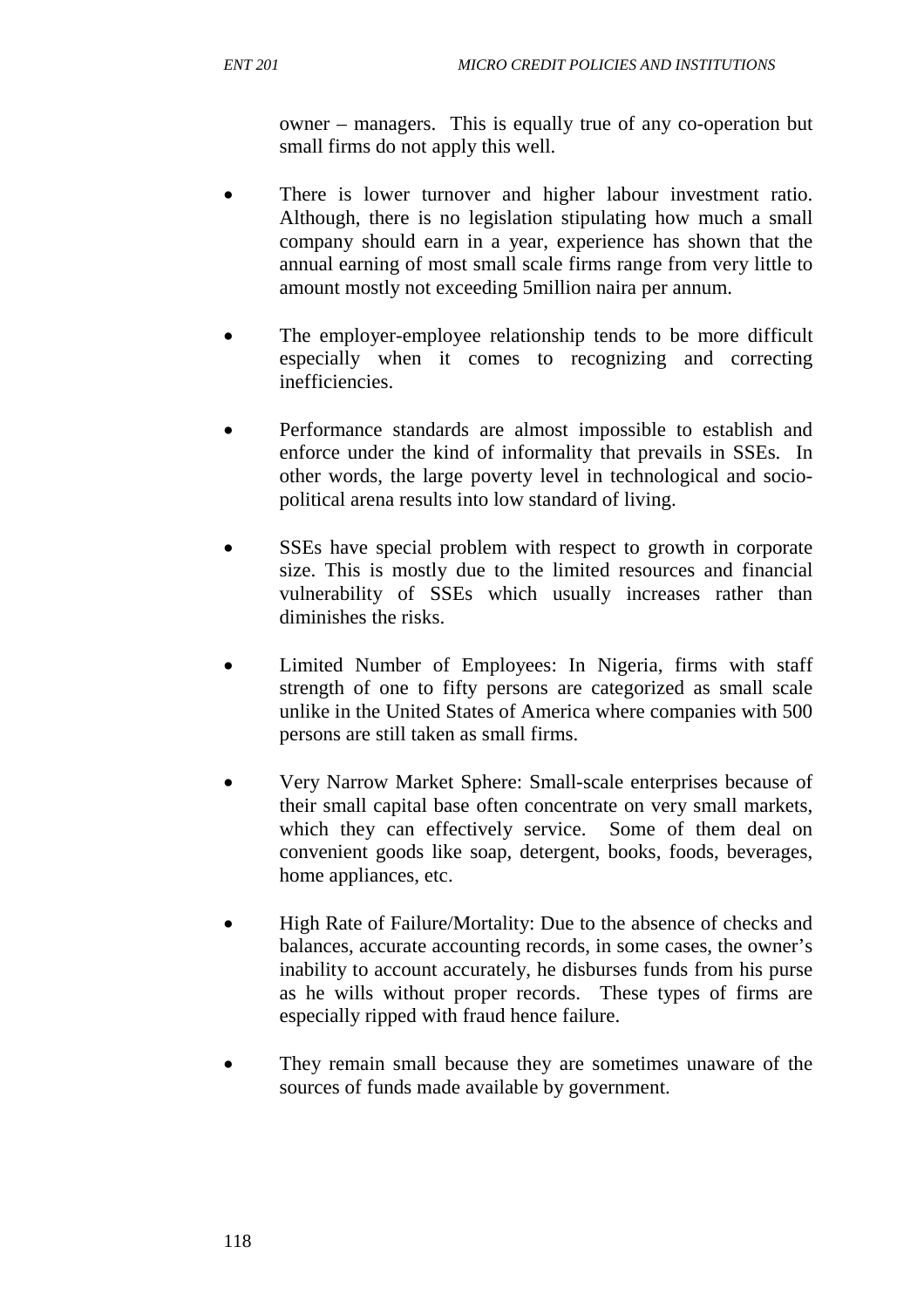# **3.3 The Importance of Small and Medium Scale Enterprises**

The small and medium scale enterprises (SMEs) are accorded a great importance in both developing and developed nations of the world. The United Nations agencies have for long realized the importance and potentials of the SMEs all over the world and have taken positive steps to enhance the sector through agencies like United Nations Development Programme (UNDP) and United Nations Industrial Development Organisations (UNIDO).

In Japan, for example, small business firms have been identified as the foundation of Japan's industrial strength. The sector employs 81.4% of the total labour force and accounts for 56.1% of the total manufacturing value added. They offer great support to the Japanese industrial giant.

In China, this sector provides 60% of total output of fertilizers, 57% of the country's cement output, 28% of big iron and 13% of crude steel and 67% of agricultural machineries.

In India, between 1984 and 1985, the sector provided 50% of total industrial output, 80% of total industrial sector employment and 40% of total export.

In USA, the importance of the sector cannot be over emphasized. The sector provided 40 million jobs between 1984 and 1994.

In the United Kingdom a study revealed that small business provided between 800,000 to one million new jobs or businesses between 1982 and 1986.

In Canada, the sector employs 50% of the labour force. To demonstrate the importance attached to this sector, Canada has a minister who is in charge of the formulation and review of policies and programmes related to this sector. The same applies in Italy, South Korea and Indonesia.

# **3.4 Overview of Performance of the SME in Nigeria**

An appraisal of the performance of the SMEs in Nigeria shows that past governments have made some positive efforts on the sector. For example, it is estimated that SMEs account for about 70 percent of the total manufacturing output. Specifically, the agricultural sector, which largely consists of SMEs, employs over 60 percent of the gross domestic product (GDP). Furthermore, SMEs are known to be very active in promoting increased use of local inputs into either intermediate or final outputs. Similarly, many SMEs have successfully adapted imported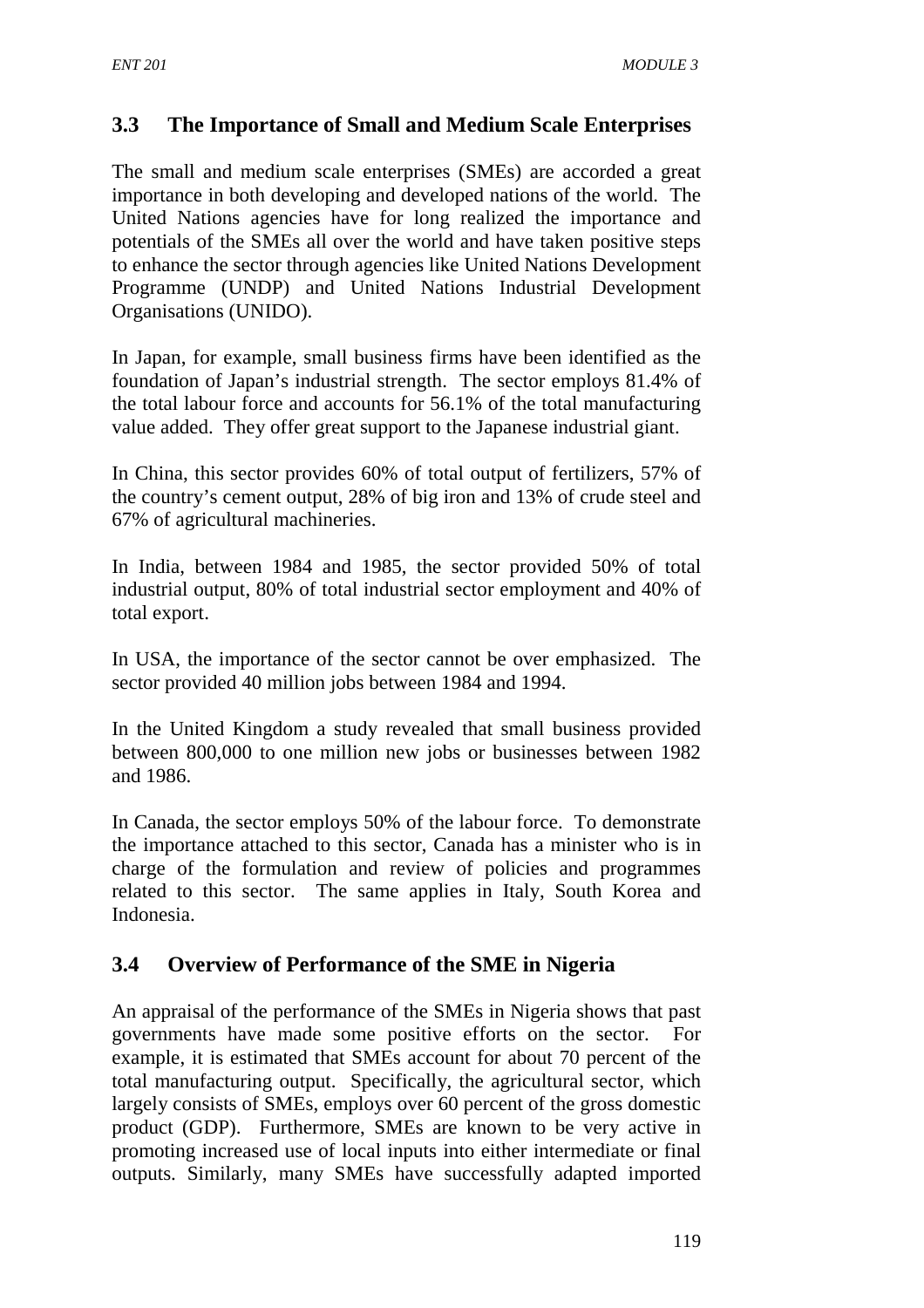machinery for local usage, thus positioning themselves as veritable tools for promoting technical know-how and developing indigenous technology. Finally, owing to the fact that SMEs are mostly resourcebased and therefore, well dispersed throughout the country, they have, to a large extent facilitated the opening up of the rural areas and have assisted to mitigate rural urban drift. The key to all these is entrepreneurship development which translates ideas into business. The economy would have faired better in these areas if there are more entrepreneurs and more efficient SMEs.

The importance of small business sector in Nigeria could be summarized and includes the following:

- Employment generation: It brings about industrial expansion and creates employment opportunities which make for a better economy due to high employment rate in the country. For example, the establishment of an enterprise will lead to the demand of human efforts in different areas.
- Development of local technology i.e. new technology: Nigerians are making new approaches to the provision of machines that can fabricate equipment for oil drilling and compressors, block molders, bakery and soap making equipment, farm tools e.g. hoes, cutlasses, knives etc.
- Encourages the development and application of local raw materials: This sector has attracted small businessmen into investing in the processing of farm products and minerals.
- The sector encourages infrastructural development i.e. the localization of a small project can challenge the government to extend the construction and maintenance of roads, electricity, water and other necessities as an encouragement in that direction.
- The sector promotes indigenous enterprises: This is a very vital role in the area of growth and development. For instance, a pure water company will lead to the need for printers who will print the company's name, address, NAFDAC and batch numbers, nylon bags production, sign writing etc. All these are likely to be from the neighborhood of the enterprise.
- The sector encourages the growth and training of local skills and workers: There are young school leavers trained to serve these businesses in their communities who could rise to serve bigger organisations. Technology clusters, for instance, focuses on the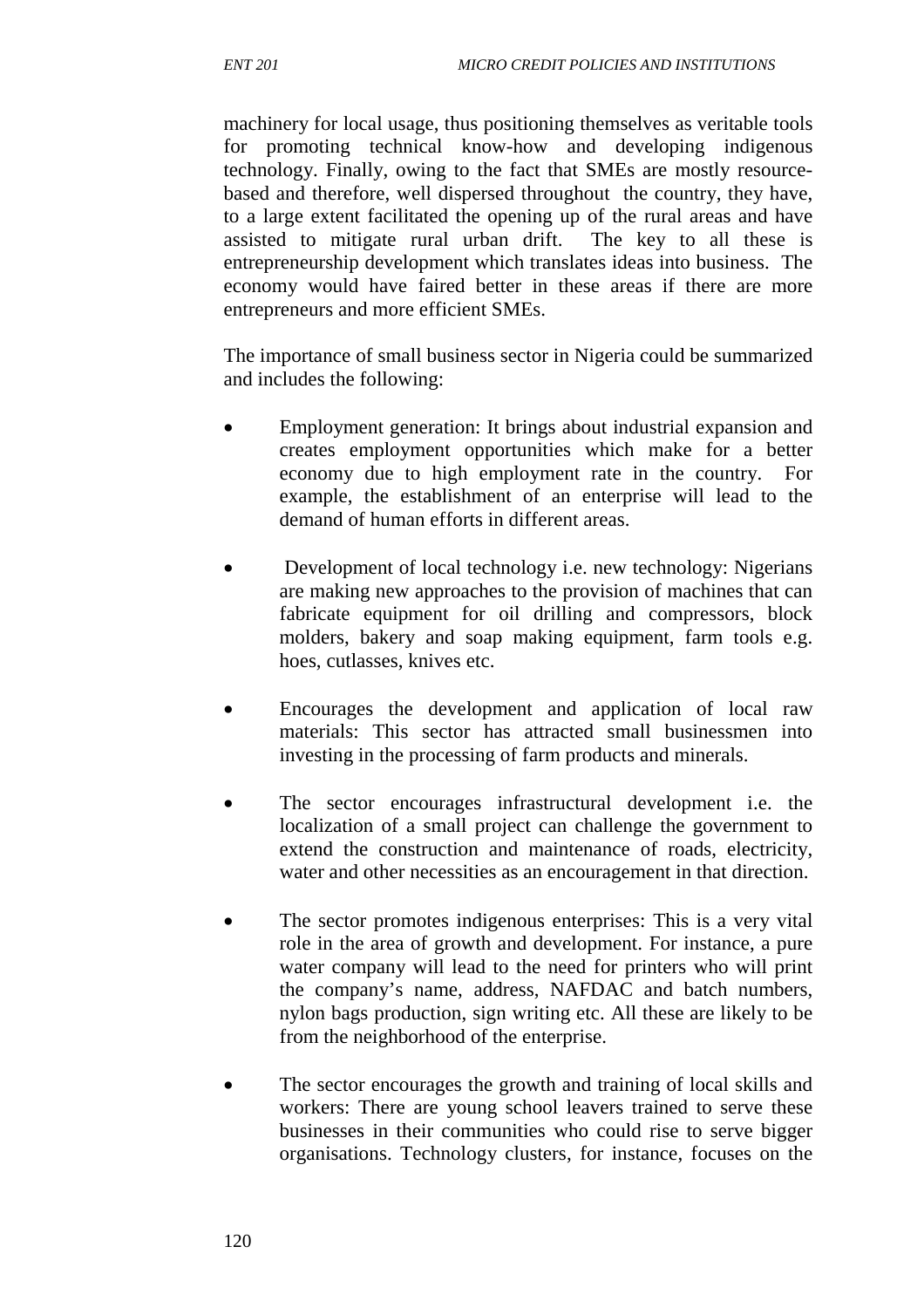acquisition and development of the skills necessary for efficient entrepreneurship. Such skills include:

- a. Entrepreneurship spirit, characteristics and personality.
- b. Ability to initiate ones own business.
- c. Technical and other professional competence needed for productive work and employment.
- d. Managerial ability to run the business successfully.
- This sector specializes in manufacturing products which the bigger firms or companies use for their productions. In other words the sector supplies intermediate goods and raw materials to the large scale industries.
- This sector brings about the diversification of the economy *i.e.* all sectors of the economy are represented as the little ones that are neglected are taken up by the small investors.
- The SMEs help to control rural/urban migration i.e. with the establishment of businesses in local places; the drive for employment outside that environment is reduced as the companies in that environment will employ some of the people there.
- They bring about the improvement of the standard of living of the people and the quality of life generally i.e. the presence of the small businesses attracts the infrastructures that bring about these developments. For example the development in the telecommunication sector in Nigeria has not only created employment but also enhanced business operations and improved the quality of life of both rural and urban dwellers.
- This sector encourages the utilization and development of available local resources through improved production, storage, reservation or conservation, processing, recycling, packaging, marketing, etc.
- Promotion of production and development of consciousness: SMEs serve as major facilitators for industrial spread and rural development. Any entrepreneur who wants to succeed must think of how to improve already existing products/services or produce new ones that will be acceptable by the target market consumers.
- Apart from skill acquisition, entrepreneurship helps to invent and develop better technologies which the entrepreneur uses instead of rudimentary technologies production which usually yield low outputs. The better and efficient technologies developed at the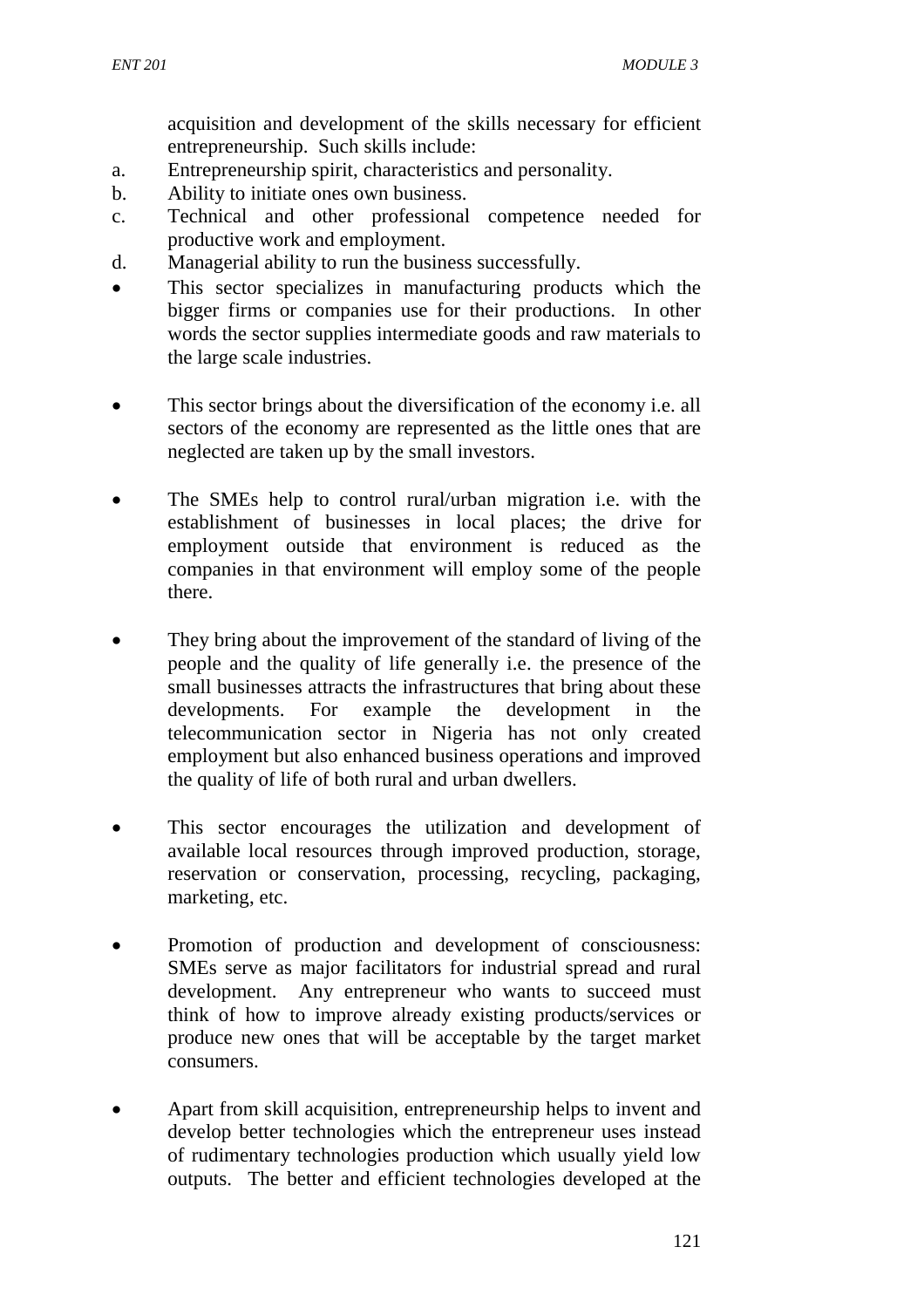cluster enhance the output of the entrepreneur and increase his profit margin. Hence, the enterprises grow, expand and create more room for employment.

- SMEs provide excellent opportunity for developing young talents into great entrepreneurs and managers which are necessary for economic development. For example, this can be better illustrated looking at the activities of the Nigerian Opportunities Industrialists Centre (NOIC).
- It develops better and more efficient technologies for increased and optimal outputs of goods and services.
- SMEs support industrialization policies for a rural-urban economic balance in a country.
- Through research and development, it helps in developing local resources and encourages their uses. This reduces importation and saves foreign exchange which transcends to a better economy.
- It discovers and develops better and optimal ways of using economy resources for economic growth. There are some small scale entrepreneurs who are into recycling. The end products of these thus become the raw materials of others.
- Foreign exchange is also earned by exporting the technologies developed in the "technology cluster" of a country e.g. the Silicon Valley Technology in America and New York Banking Clusters are springboards for Nigeria's information technological and banking growth.
- A well managed enterprise is the mother of many other companies.

# **3.5 The Role of SMEs in the Nigeria Economy**

The role of SMEs is based mainly on the belief that such enterprises are likely to:

- Facilitate the development of a broader base indigenous entrepreneurial culture for the country and a higher value-added to domestic industrial production i.e. basis of the national economy.
- Boost employment as they employ a larger number of people per unit of investment capital-intensive enterprises.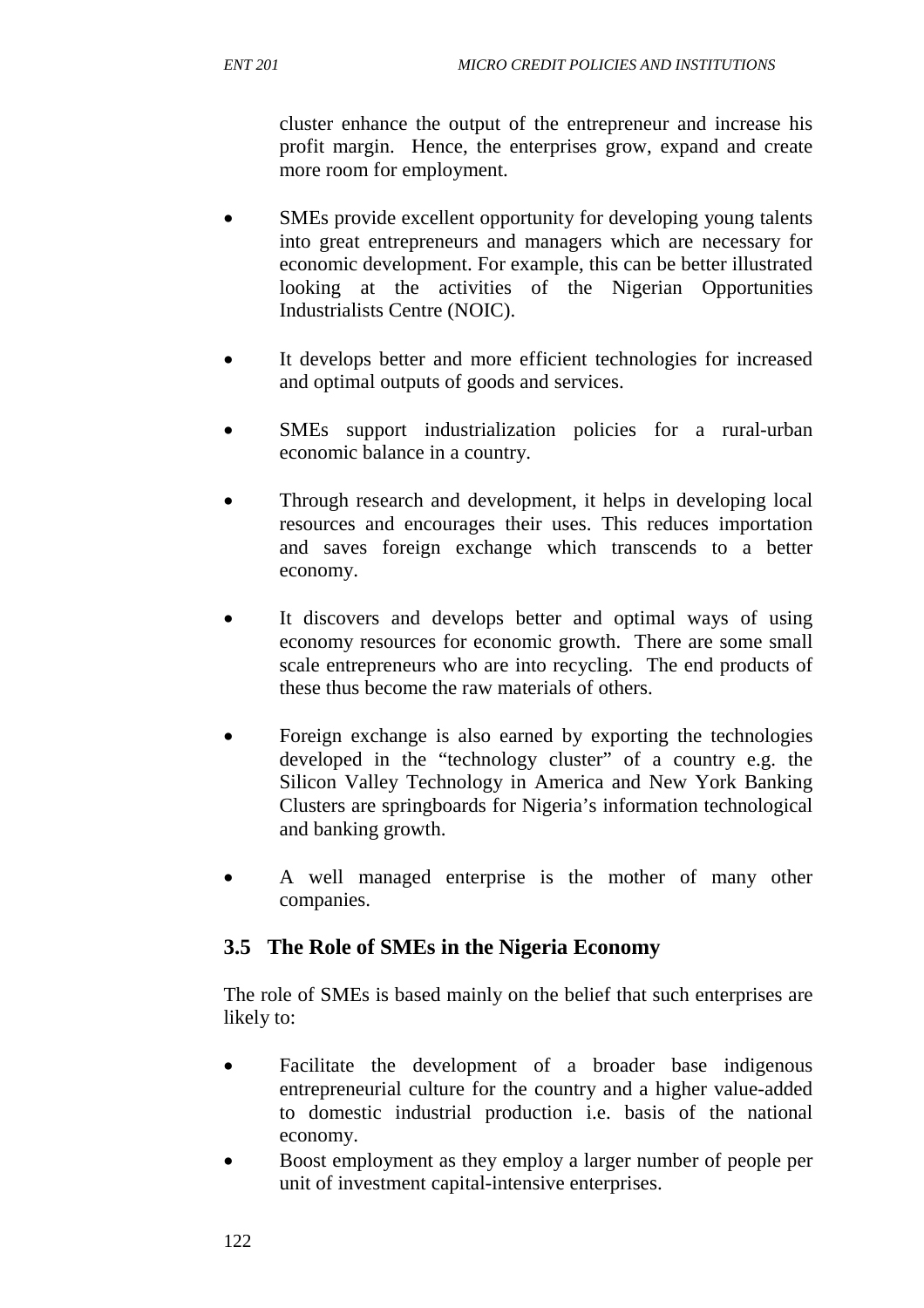- Enhance regional economic balance through industrial dispersal, including rural areas.
- Moderate rural-urban migration.
- Promotion of effective domestic resource utilization.
- Facilitate managerial training for the unskilled and semi-skilled labour.
- Produce intermediate goods for use in the large enterprises.
- Stimulate and develop local technology and hence higher quality parts.
- Mobilize and utilize domestic savings.
- Increase efficiency by reducing costs and improving flexibility.
- Expand export possibilities and substitute imports effectively.
- Produce import substituting machinery and equipment (copying) and duplicating multiplication of prototype machinery and equipment) for possible leasing.

# **3.6 Advantages of SSEs**

- SSEs are relatively less capital intensive and therefore ideal as a channel of faster growth in developing economies;
- They are relatively more flexible and can react quickly and easily to changes and special requirements and are therefore better suited for launching new products, where scale of operation can be made very small at the outset and allowed to expand in case of success, thereby keeping risks under greater control than larger enterprises;
- The sizes of these enterprises enable greater flexibility in their management and are therefore viable testing grounds for new techniques of production;
- SSEs can easily adapt to the local market and local sources of raw materials and may thus achieve savings in transport costs, and are therefore more suited for promoting industrial dispersal or decentralization of industries in rural areas;
- They are suited for mobilising small savings for proactive purposes, which would not be readily forth coming or at least not in industrial capital formation within the context of large-scale projects;
- SSEs are more efficient than the large-scale plans in utilising and training a small number of skilled labour that can be readily and effectively utilised;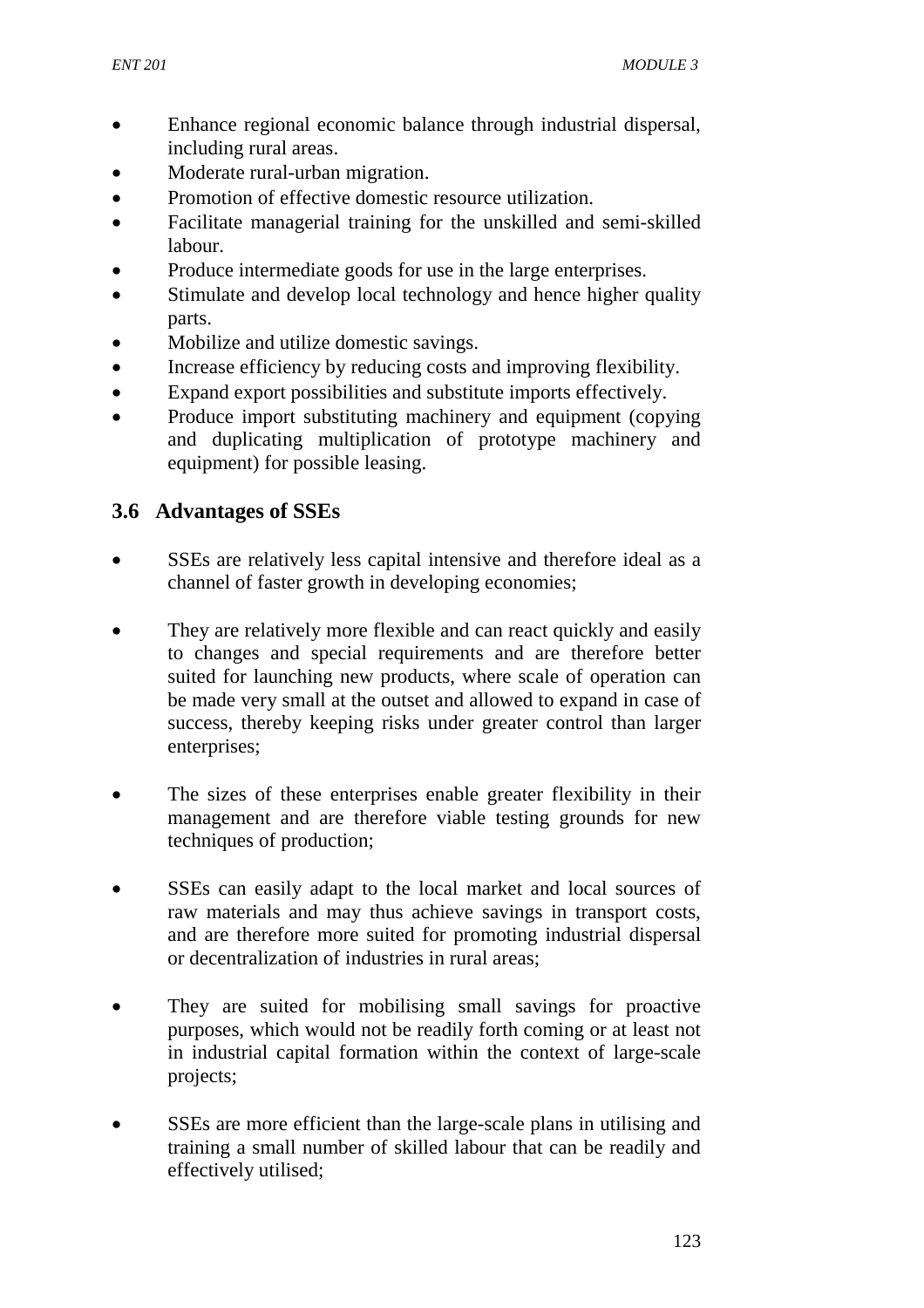- They are likely to provide linkages between the larger enterprises and local producers of basic raw materials through the production for semi-skilled entrepreneurs.
- They are within the financial reach of many entrepreneurs as the demand of the sponsors for the contribution of equity is less tasking.

# **3.7 Disadvantages of SSEs**

- Under-capitalisation The major source of financing small-scale enterprises worldwide is owner's capital. Most proprietors do not allow outsiders participation. This owner's fund is usually not enough for the funding of the business.
- Small size of SSEs This often gives neither encouragement to nor attracts the attention of outside interest. Investors are more interested in bigger and established companies than the very young ones.
- High risk rating Nearly all SSEs are usually classified as 'highrisk' ventures by most lending institutions. They are consequently accorded very low priority rating in credit institutions' lending schemes. This problem is also often associated with high degree of loan diversion to unscheduled activities and high rate of default in loan repayment.
- Low productivity among the  $SSEs As$  a result of poor financial base and smallness of their market share, the productivity of these enterprises is generally very low. Competition becomes very difficult in both factor and product markets.
- High mortality rate SSEs fold up during their first year of registration or operation. The high rate of business failure among the SSEs is ascribed to poor knowledge of project conceptualization and implementation, and lack of managerial and technical skills.
- Dearth of tangible assets SSEs and their owners lack adequate tangible assets that could serve as collateral to secure loans from private credit institutions.
- Inadequate quantitative data for decision making and strategic planning. Even where these are available, the entrepreneurs may not use them.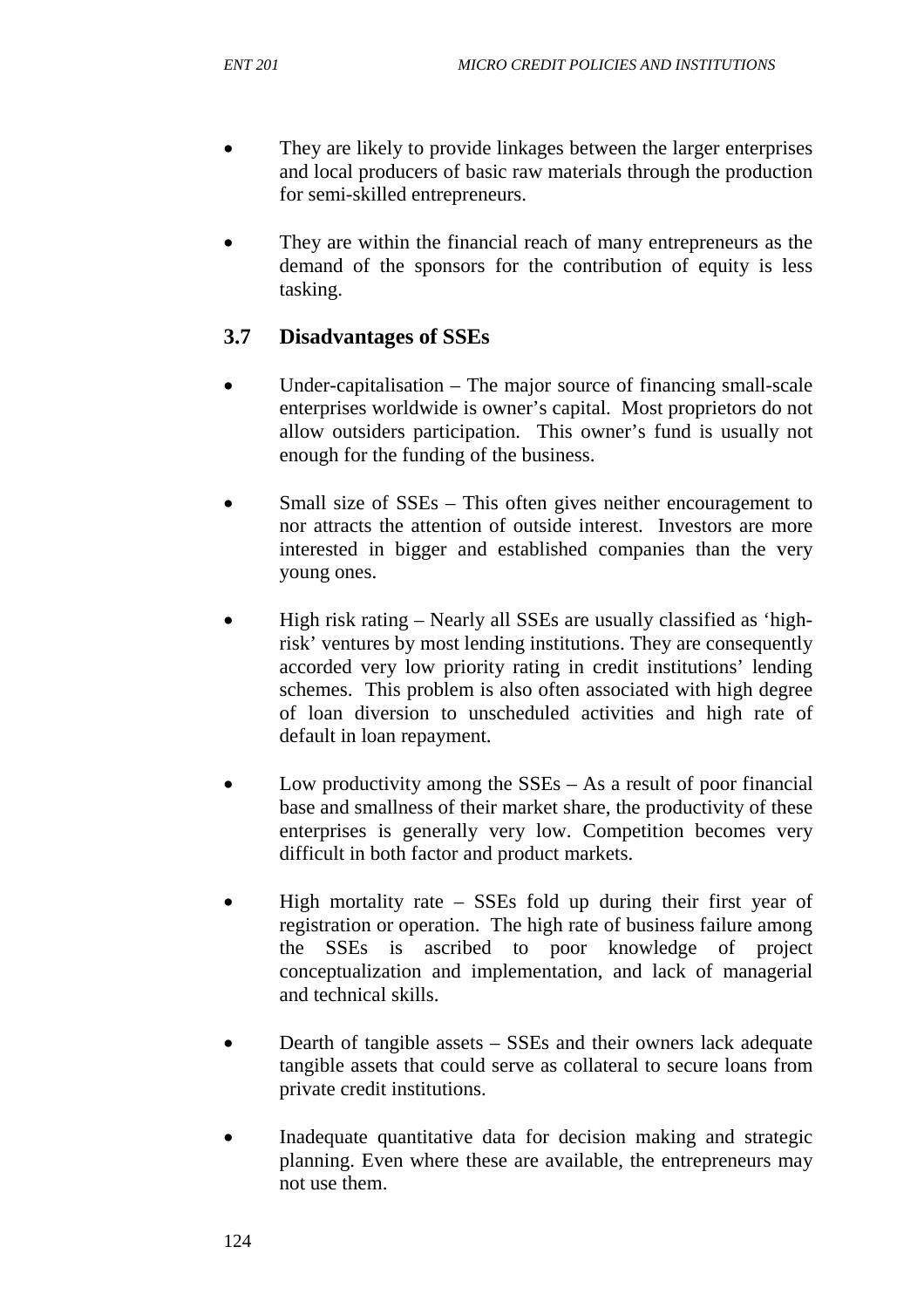• Vulnerability to economic downturn and recessions. They suffer inability to cope with the demands of opportunities arising from rapid economy.

#### **SELF ASSESSMENT EXERCISE**

- 1) List three advantages of SMEs
- 2) What are the roles of SMEs?

### **4.0 CONCLUSION**

The contribution of SMEs to economic growth cannot be over emphasised. It is therefore necessary for the government to put in place concrete strategy to forestall their failure.

#### **5.0 SUMMARY**

The advantages of the SMEs are many but it requires that the practitioner be dogged to be able to enjoy benefits. Effort must also be made by the SMEs practitioners to overcome the disadvantages; otherwise he may fold up the business.

### **6.0 TUTOR-MARKED ASSIGNMENT**

- 1 List the disadvantages of SMEs.
- 2. What are the characteristics of the SMEs?

# **7.0 REFERENCES/FURTHER READING**

Edwin, F (1979). *Management*. Massachusetts: Allyn and Bacon Inc.

Harold, koontz, (1983). *Management*. Tokyo: McGraw – Hill Co.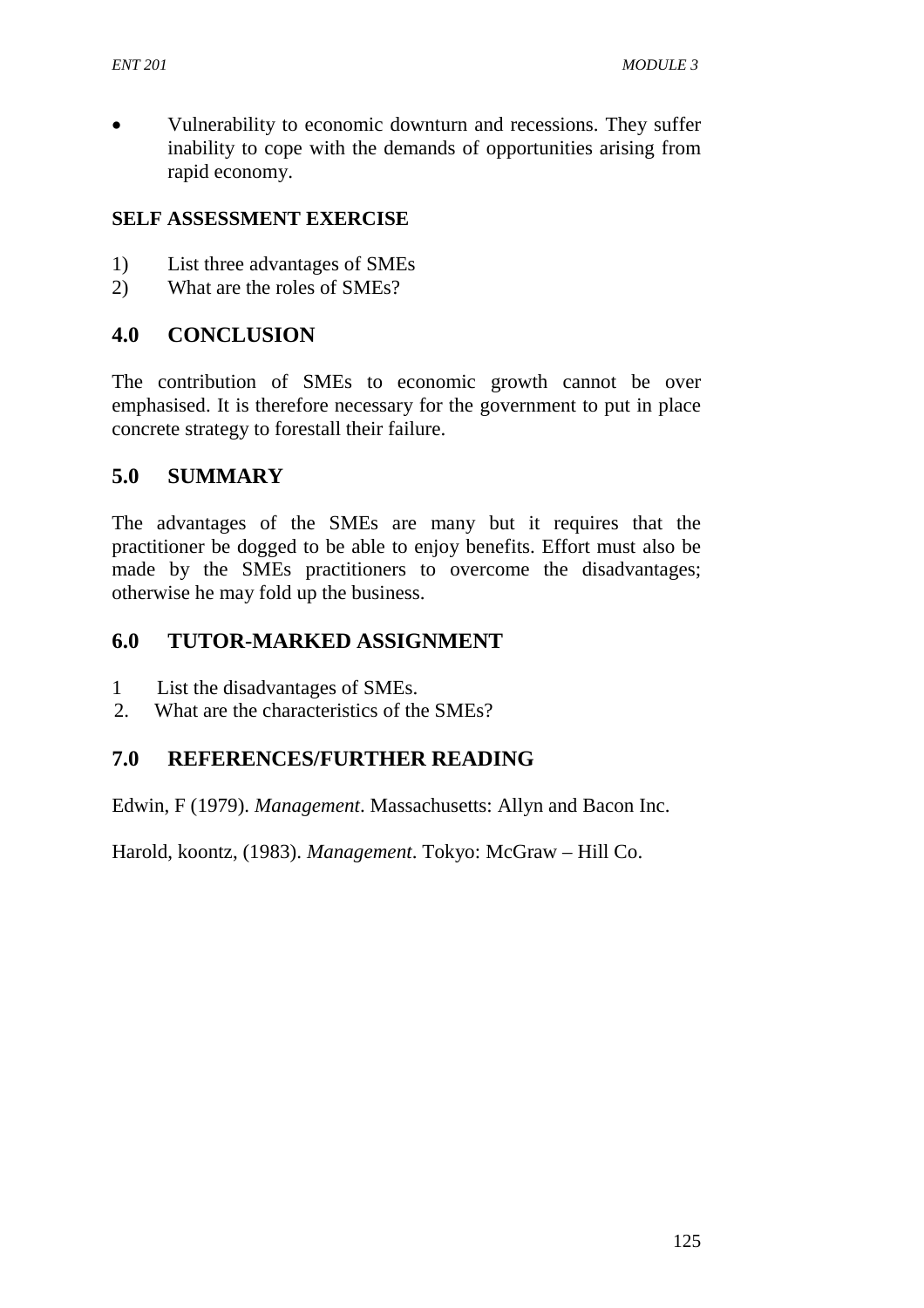# **UNIT 5 GENERAL MANAGEMENT PRACTICES IN SMALL SCALE BUSINESS**

#### **CONTENTS**

- 1.0 Introduction
- 2.0 Objectives
- 3.0 Main Content
	- 3.1 General Management Practices in Small Scale Business 3.1.1 Definition
	- 3.2 Planning in Small & Medium Enterprises
		- 3.2.1 Planning Process
		- 3.2.2 Components of Planning Process
		- 3.2.3 Business Strategies and Policies
	- 3.3 Organisation in Small Scale Enterprises
		- 3.3.1 Work Analysis and Departmentalisation
	- 3.4 Coordinating
	- 3.5 Staffing
	- 3.6 Directing
	- 3.7 Control
	- 3.8 Decision-Making
- 4.0 Conclusion
- 5.0 Summary
- 6.0 Tutor-Marked Assignment
- 7.0 References/Further Reading

#### **1.0 INTRODUCTION**

In the first twelve units, we discussed the various policies formulated and the Institutions put in place by the government in order to achieve economic growth via the development of the SMEs. The policies formulated are of no use if the people do not take advantage of the system by starting their individual projects and following proven guidelines in the management of the projects. The next five units will therefore be devoted to the studying of topics that will explain how businesses can be managed as well as the optimal utilization of resources.

Mrs. Abeni employed her husband as the Managing Director of her Company as well as three of her children as Managers of different departments. The husband rarely comes to the office. He is always in the drinking bar. The children on the other hand, invite their friends to the office and spend a substantial number of the office hours watching the television.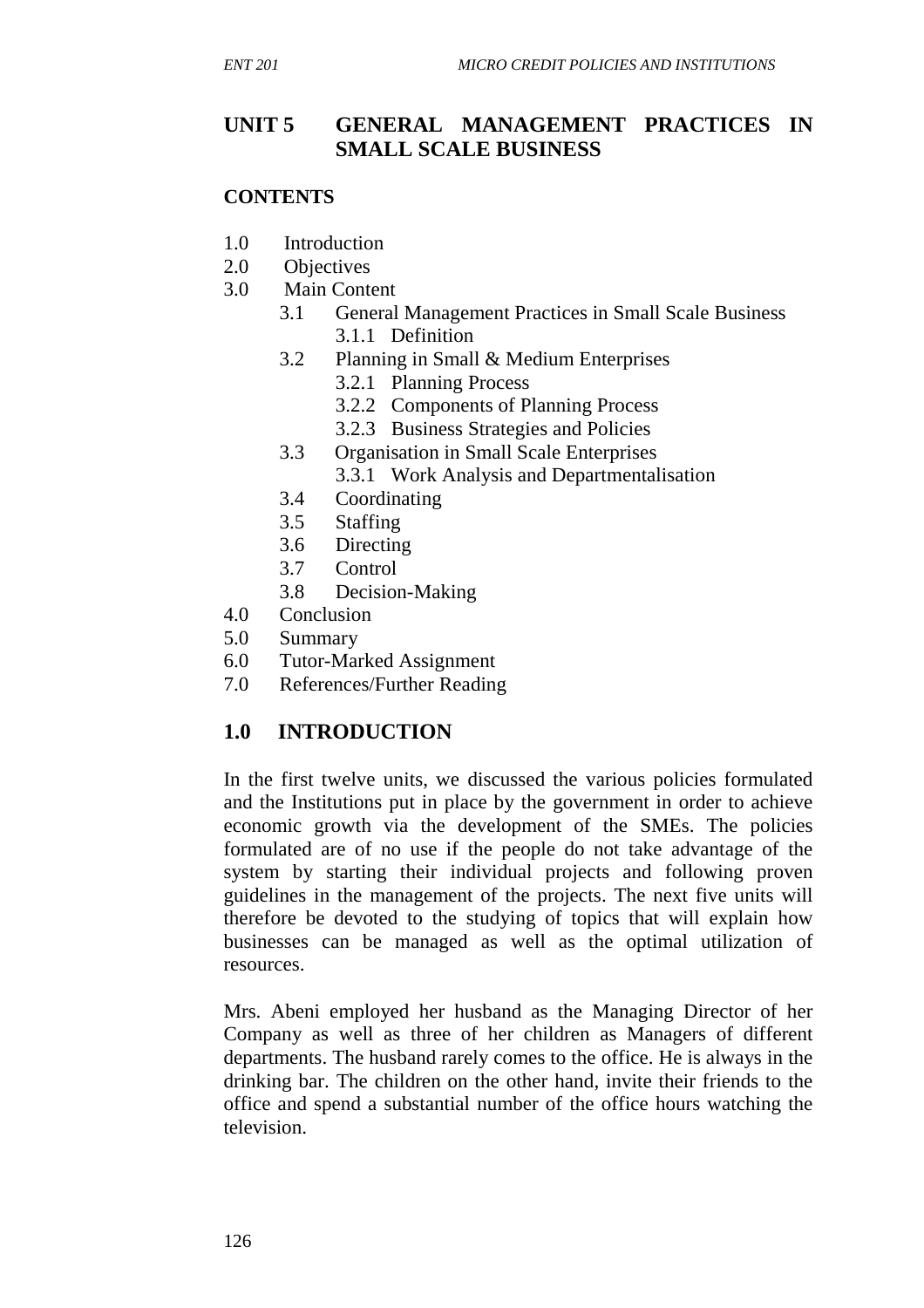Mr. Chucks employed his brothers and sisters on a farm project worth over N3million. After two years of practice he had to sell the farm since the brothers mismanaged the funds. He acquired another farmland and started a fish farm project which is very buoyant and successful. He did not employ any member of his family. He has some personnel with defined roles and they all report to the Manager, who is a well-trained Acquaculturist.

It is therefore pertinent to put in place well-managed team to be able to achieve in spite of the non- human resources available.

# **1.0 OBJECTIVES**

 The objective of this unit is to explain the efficient management procedure that will benefit the SMEs, such as planning, staffing and directing. The leaner should be able to explain the different management procedures and apply them when necessary.

# **3.0 MAIN CONTENT**

# **3.1 General Management Practices in Small Scale Business**

# **3.1.1 Definition**

Business Management refers to the efficient allocation and utilization of available resources to achieve the predetermined goals of a business. Successful management of small-scale business may be described as the profitable use of those factors that are necessary to conduct a business successfully.

All business organisations irrespective of their size and nature apply the same general management practices. Management principles and functions of large corporations are also applicable to small-scale business. This does not mean that the principles and practices should be rigidly adopted in all cases, but should be adapted to the particular needs of the firm

Meanwhile, effective management of any business enterprises will require careful and systematic planning, organising, staffing, directing coordinating and controlling of the enterprises activities.

# **3.2 Planning in Small & Medium Enterprises**

Planning is the most basic of management functions. It is a decisionmaking process that addresses the specific features the entrepreneur desires for his business.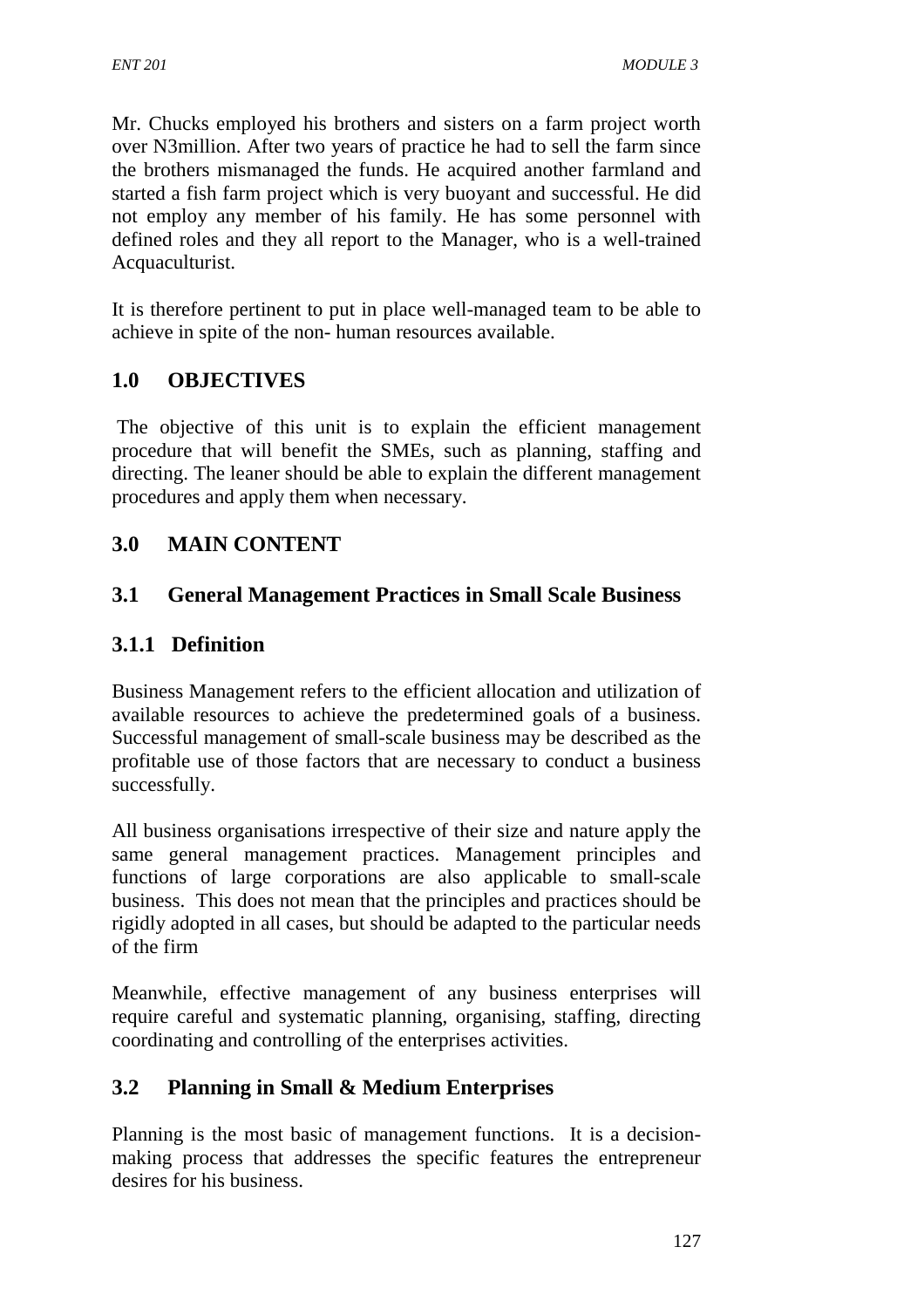# **3.2.1 Planning Process**

Planning Process involves:

- 1. Determining objectives
- 2. Examining the environment and forecasting changes
- 3. Developing methods (policies and strategies) that will be used to achieve the objectives.

### **Benefits of Planning**

Planning is important in view of the benefits offered. Such benefits include:

- Provision of rational, efficient and timely data
- Coordination of the objectives / purpose of the firm
- Setting of objectives / purpose for the firm purpose
- **Effective Control**
- Prompt and Improved decision-making timing
- Optimal acquisition, maintenance, utilization, disposal, and replacement of physical and human resource.

# **3.2.2 Components of Planning Process**

The main components of the process include:

# • **Objective**:

The objective of the firm is to convert the mission and the vision of a business into designated performance outcome. Objectives are predetermined statements that commit the entrepreneur to produce specified results within a specific time. Performance objectives must be stated in quantifiable levels and must contain deadline for accomplishment

Objective may be set in areas such as market share, innovation, productivity, financial and physical resources, management performance and development. Others are profitability, work performance and social responsibility.

Good objectives of a business must be

- Clearly defined
- Challenging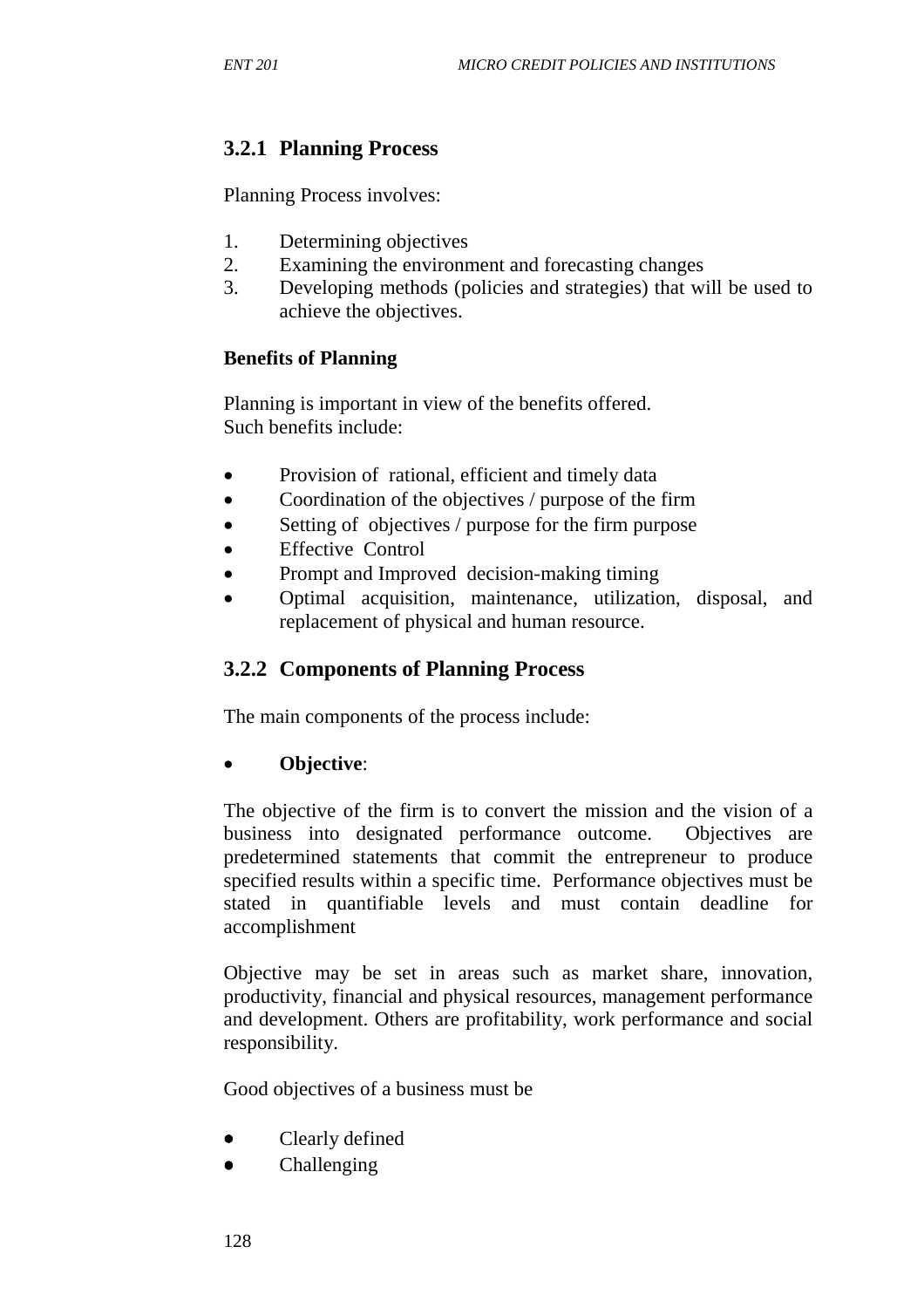- Understood
- Flexible
- Related to broad goals
- Attainable
- **Acceptable**
- Environment

It is important for the planning process to recognize the need for establishment of a formal linkage between the internal and external environment. Environmental analysis requires a business to predict among others the competency of the business over competitors in absolute and relative terms.

- Market analysis
- Changes in socio-economic environment
- Reaction of the owners, suppliers, competitor, government etc to successful implementation of the planning.
- Changes in technological environment and its impact on the business.

Environmental analysis will single out critical development within and outside a business and relate them to business plans or strategies.

# **3.2.3 Business Strategies and Policies**

Business strategies are the actions that the entrepreneur and management take in order to achieve the strategic and financial objective as well as the mission of a business. Strategies such as market concentration, market development, product development, innovation, horizontal integration, vertical integration, product development, turnaround, divesture and liquidation are principal grand strategies, which could be used to achieve long-term objective.

Policies: Formulation of policies is an important aspect of planning. Policies are standing plans that guide actions and decisions in an organization.

Formulation of definite, stable and flexible policies will provide continuous framework for the conduct of individuals in a business, ensure consistency of actions, provide direction for the business, enable a business to conserve its resources, foster favourable behavioural climate and assist in delegation of authority.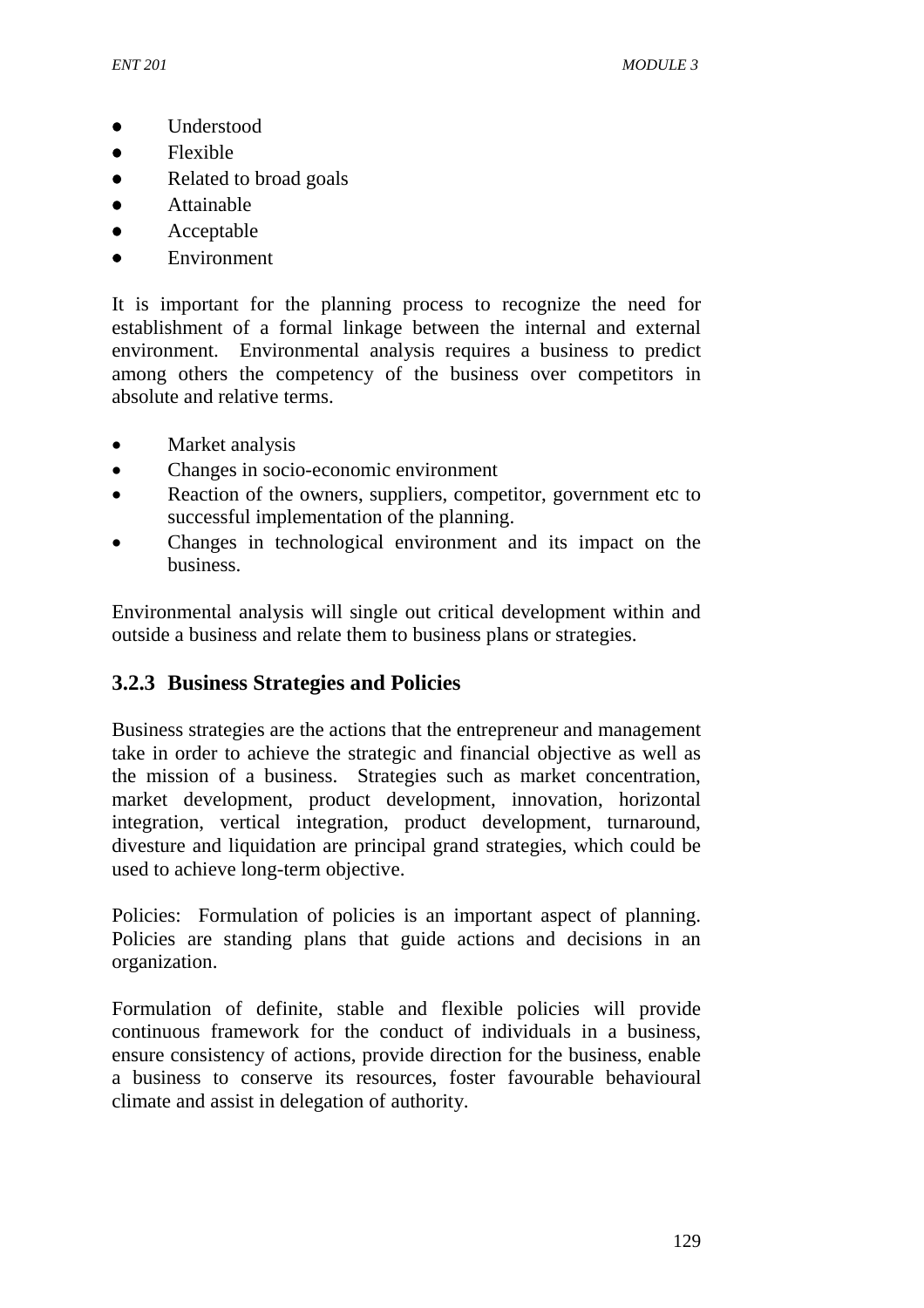Policies may deal with strategic issues such as production, marketing, personnel, purchasing and financial. Less strategic issues such as dressing, appearance etc may also be implemented through policies. Many business policies are written policies i.e. they are stated in writing. These policies are more definite and prevent conflict and confusion. Policies may also be unwritten. Unwritten policies are not stated but based on the particular actions undertaken by the operator of the business.

For policies to be effective they must be realistic, attainable flexible, consistent with objectives, strictly followed communicated, understood and motivating.

Policies can be stated in general terms i.e. broad policies. Such policies relate to the business as a whole and express its overall purpose. For example, the policies of Total Quality Management

Policies may also be expressed in specific term i.e. specific policies. Specific policies are usually affecting the operation of departments. Examples are:

- 4. Marketing Policies: Market segmentation, product line, product differentiation, customer and channels of distribution, selling, pricing and promotion policies.
- 5. Research and Development: stages in R & D target for improvement, depth of research, offensive or defensive make or buy research, limits on total commitment.
- 6. Production Policies: Extent of integration production system, technology, and capacity etc policies.
- 7. Purchasing Policies: Make and buy, vendor, coordination policy.
- 8. Personnel Policies: Manpower planning, Recruitment, selection, Training and development, remuneration, and Industrial relations policy etc.
- 9. Financial Policies: Sources of finance, financial structure, investment and dividend policies.

# **3.3 Organisation in Small Scale Enterprises**

Strategy and policy execution depends on good internal organisation and competent personnel. To organise is to differentiate and integrate work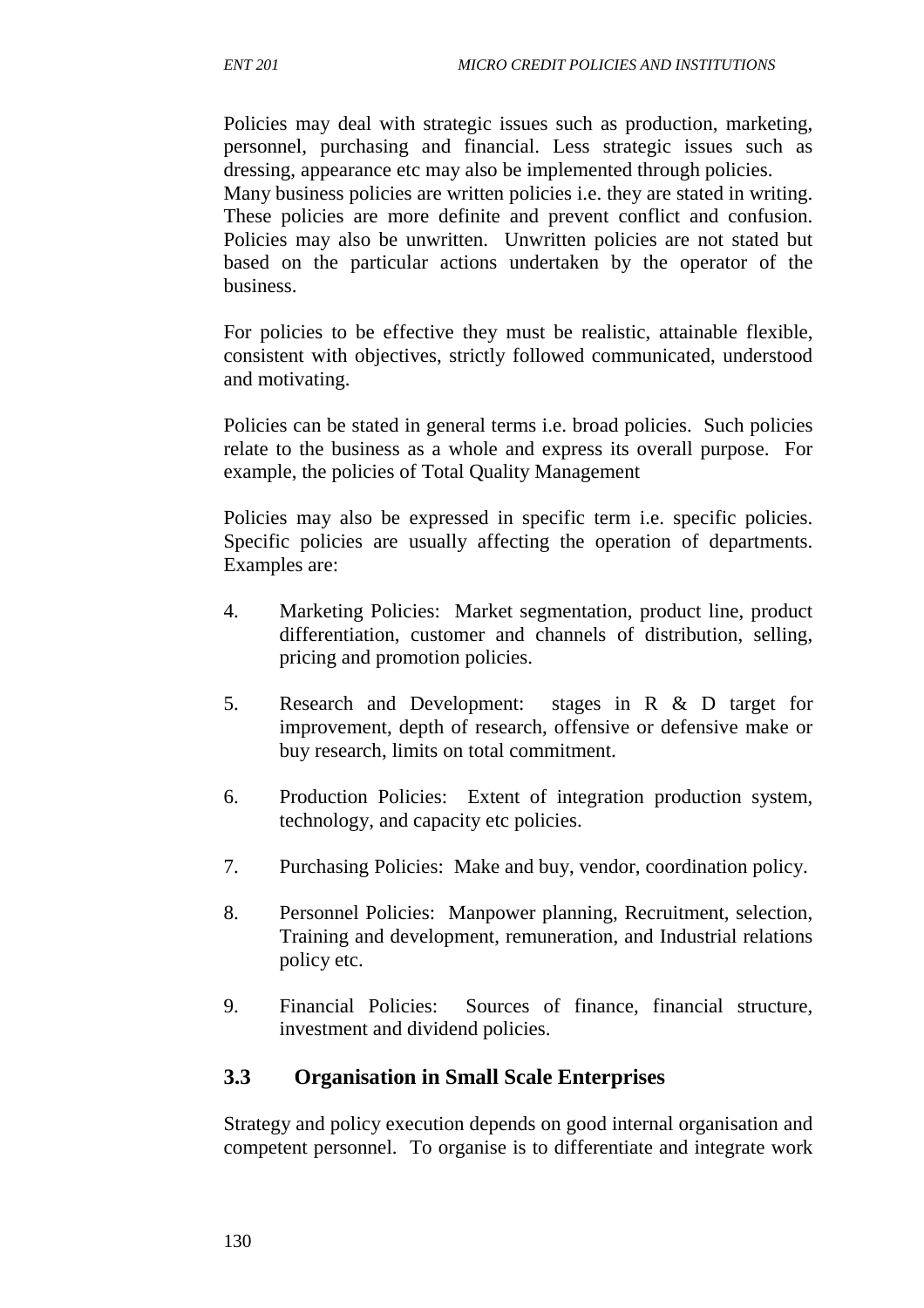activities. Managers take five fundamental decisions when they organize.

These decisions include:

- **Working Analysis**: Analyse the total workload into tasks that can be logically performed by groups or individuals
- **Departmentalisation**: Grouping of employees and tasks in a logical and efficient manner
- Assignment of work to members of the firm according to their capabilities and interest. In a small business, one often finds absence of specialisation, in fairly large organisation, it may be impossible to assign many functions to an individual; there may be need for specialization.
- Delegation of Authority: This is the assignment of authority and operating responsibility by the superior officer to the subordinates. Decisions must be made by small scale entrepreneur in respect of the extent of delegation. One of the problems faced by small-scale entrepreneurs is stress resulting from lack of delegation. Delegation will create for effective management.
- Setting up mechanisms for integrating departmental activities into a coherent whole and monitoring the effectiveness of that integration. This process is known as coordination.

# **3.3.1 Work Analysis and Departmentalisation**

The work analysis is the linking of business strategy (plan) and organisation design in order to achieve the organisational goal. The activities that must be performed for the achievement of the business plan objectives would be listed. This grouping together of these activities into manageable divisions is referred to as departmentalisation. Examples of which are:

- **(a) Functional Structure:** This is common in small business; it involves division of the business into functional units such as production, marketing, finance, personnel etc
- **(b) Geographical Structure**: Organising the business on the basis of geographical areas or territories covered.
- **(c)** Product Structure, Grouping activities along business and product line.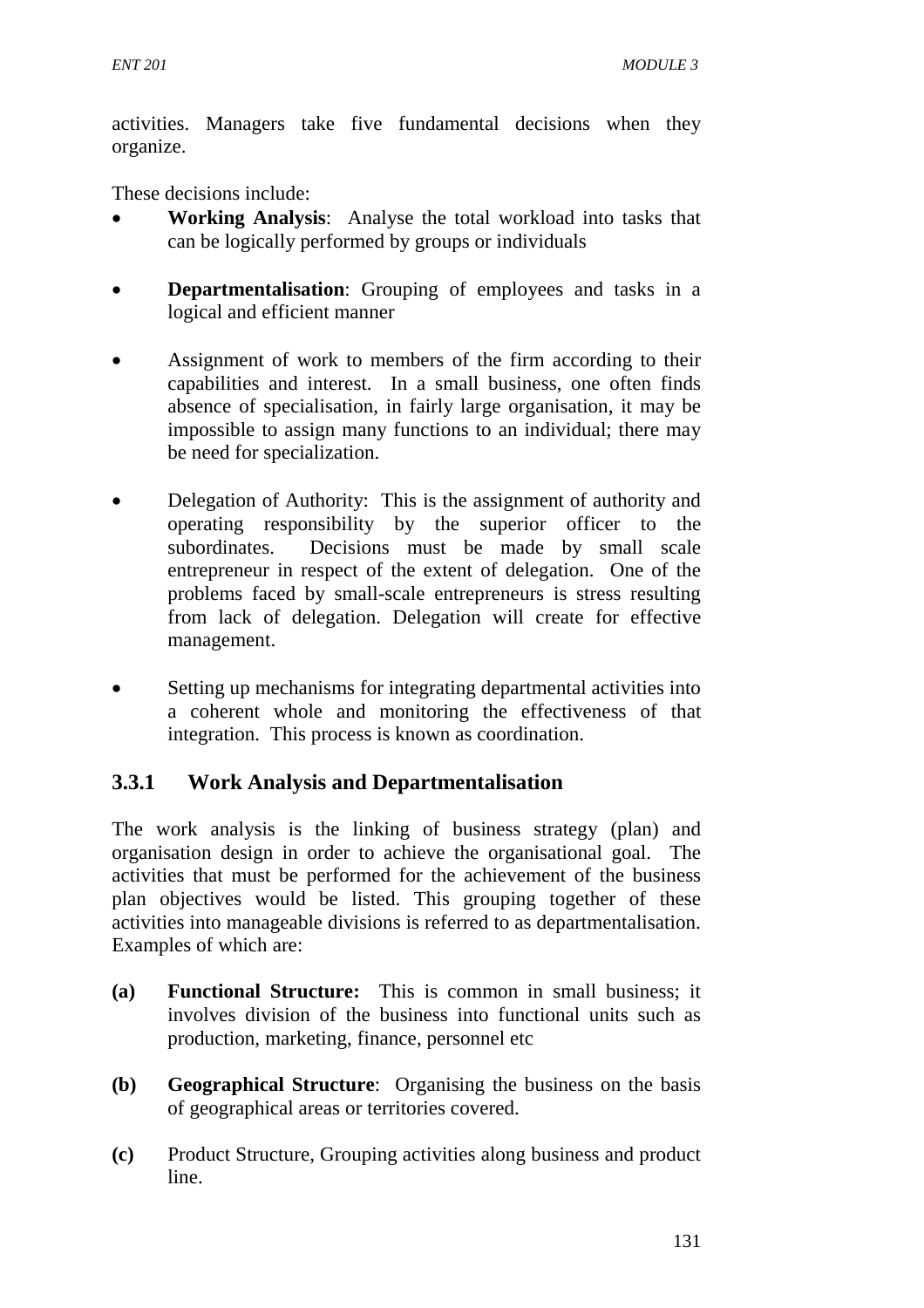- **(d) Process Structure:** Grouping activities on the basis of specific production processes undertaken.
- **(e) Customer Structure:** Establishing units on the basis of customers service

In small business organisations, employees are likely to undertake variety of jobs however, business owner should avoid work overload. In addition, the principles of organising must be strictly followed in designing organizational structure. Such principles include:

- **Hierarchy of Authority**
- Unity of Command
- Clearly defined authority and responsibility
- Clearly defined chain of Command
- Appropriate span of control

Usually, the entrepreneur in small business will exercise line authority on all the workers within a company. This is the ultimate authority to decide, act, approve, command or disapprove directly or indirectly all activities, performed by individuals in an organisation (see figure 1).

As the business grows, this line authority may be complimented by staff authority. This is the authority to advice, recommend or service the line authority. E.g. Personnel, Corporate Planning, Data Processing are examples of staff authority, (see figure 11)



**Figure 1 (Small Organisation)** 

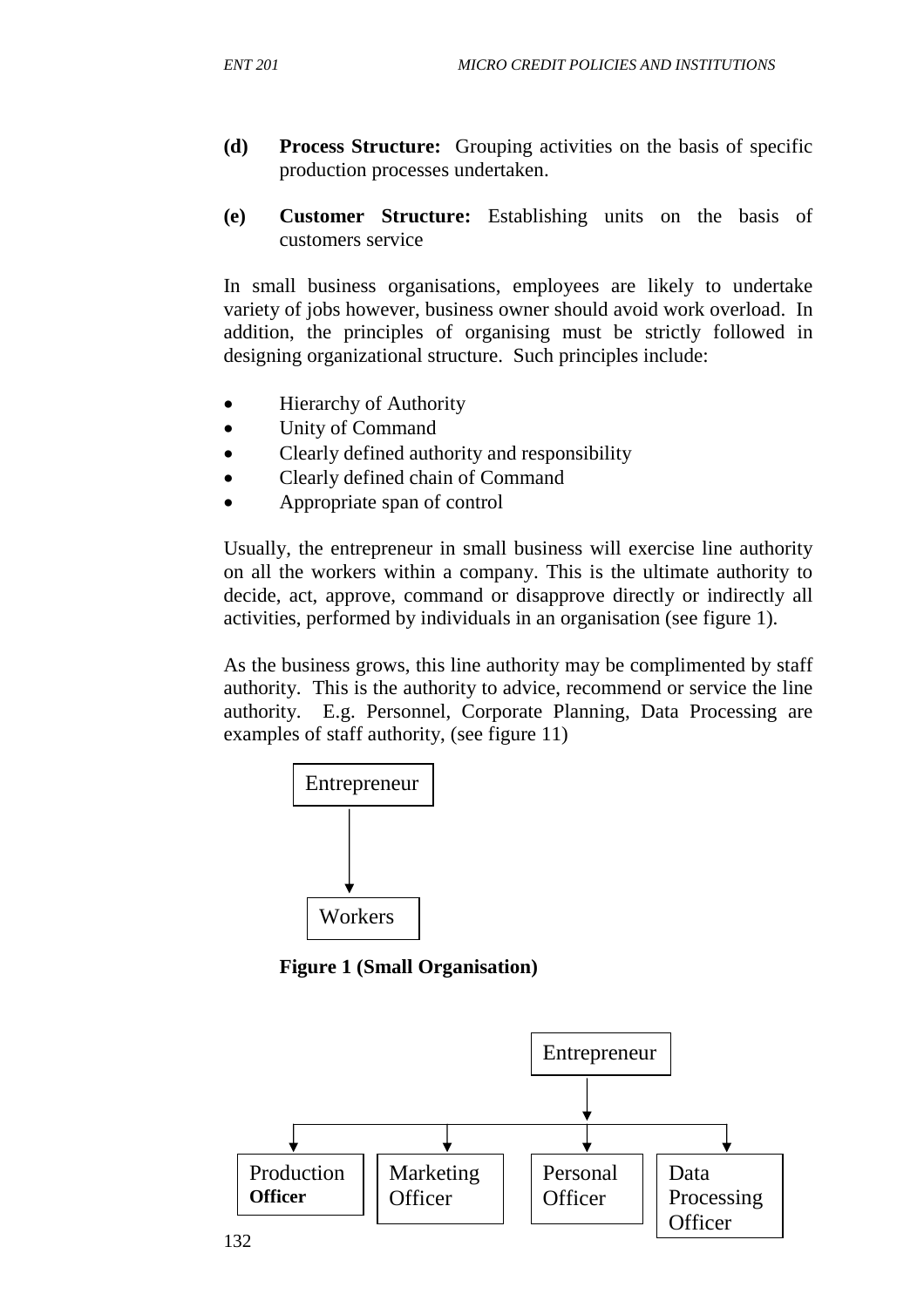# **Figure 2 (Growing Organisation)**

Irrespective of how authority is centralised by the entrepreneur at the top, authority and operating responsibility must be delegated.

Delegation of authority is the passing of authority, duties and operating responsibility by the superior officer (entrepreneur) to the subordinate. The delegation of authority is necessary for the effective functioning of a business; no entrepreneur can personally or completely supervise all of what happens in a business.

Decisions must be made on:

- (a) What to delegate
- (b) When to delegate
- (c) How to delegate
- (d) Whom to delegate
- (e) The extent of delegation

One of the fundamental principles of delegation is the parity of authority and responsibility. No person should be held responsible for a job unless he is given sufficient authority to execute it and no one should be given authority more than his responsibility.

Most small-scale entrepreneurs are faced with problems of inadequate delegation. By delegating sufficient authority, entrepreneurs will relief themselves from operating tasks and concentrate on more important and strategic functions, profitable decision making, allow for flexibility, motivate employees, create opportunity for training employees, etc.

# **3.4 Coordinating**

This can be regarded as a management function as well as an essential component of an organisation. Coordination ensures that the different activities of a business are systematically integrated. It is required because there are different specialised units and the functions are interrelated as well as the difference in human beings.

In achieving effective coordination, there is need for a clearly defined authority and responsibility. Rules and regulations must be spelt out and strictly followed. In addition, effective coordination can be achieved through:

• Group meetings, committees etc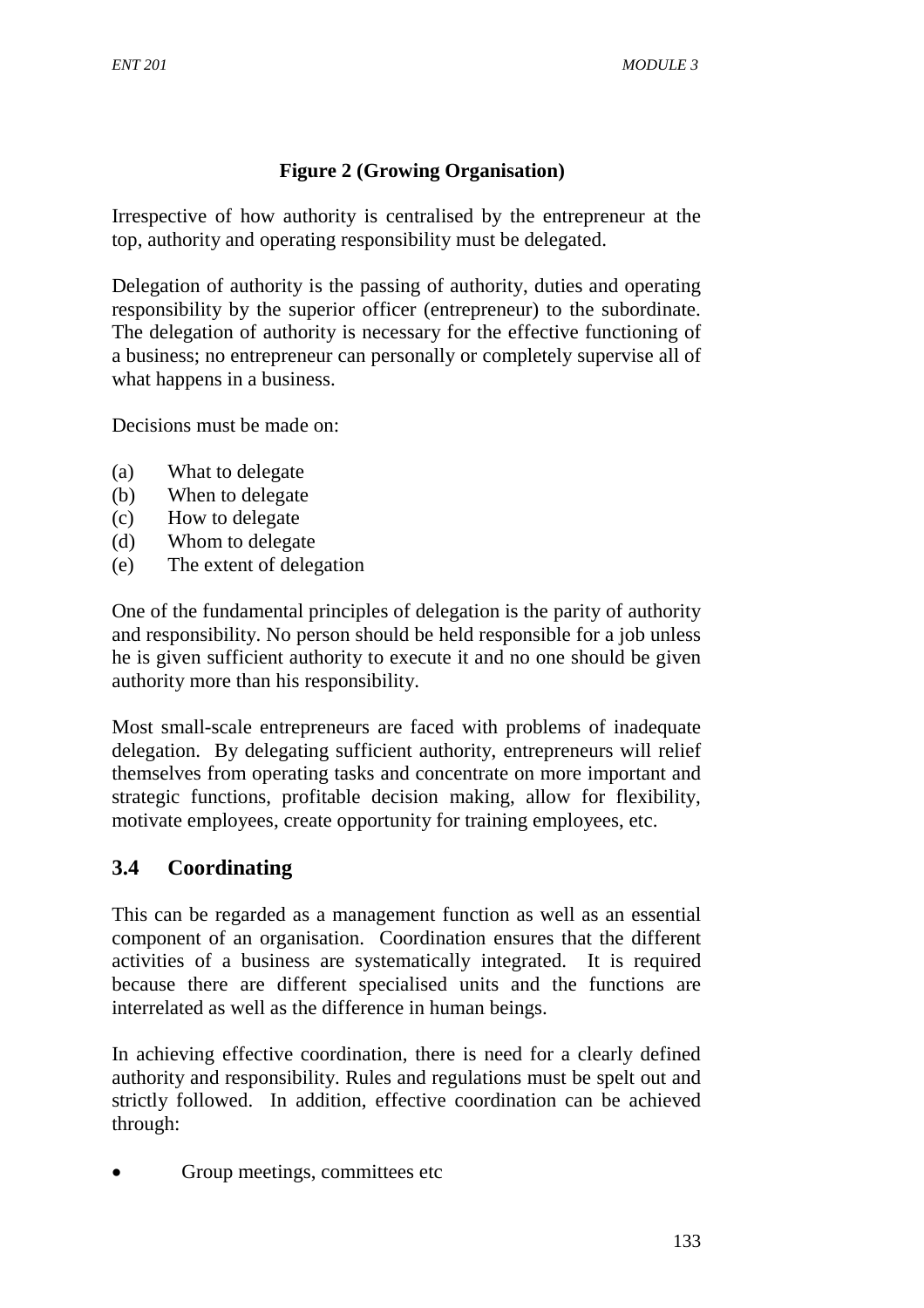- Participative management Style
- Effective Communication
- **Discipline**
- Informal Communication

# **3.5 Staffing**

Organising is regarded as the first step towards implementation of plan. This management function will create organisation positions that must be filled by qualified personnel

The existence, survival, growth and profitability of a business depend on the role played by human resources, hence proper staffing will contribute to the overall success of a business staffing in the process of filling organisational positions with the right person at the right time and incurring the minimum possible costs. Staffing may be regarded as part of organising or separate function of management, which requires ensuring that the personnel needs are constantly and appropriately fulfilled.

# **3.6 Directing**

This is the function of supervising activities of subordinate, and individuals. It entails issuing instructions using the tools of leading, motivating and communication

The formula for good management of small business is simple enough: to develop a sound plan, design appropriate organisational structure, to implement the plans and monitoring the performance of the business. Good leadership is a pre-requisite for effective accomplishment of these tasks. An entrepreneur has different leadership roles to play; he is the chief risk bearer, chief administrator and strategy implementer, and crises solver etc.

Motivational strategies should take into consideration, the following:

- (i) Motivation should reward good performance
- (ii) Entrepreneurs must always recognize good performance
- (iii) Employees must know what they should do to be rewarded
- (iv) Employees must be informed what they are doing wrong that withholds their rewards.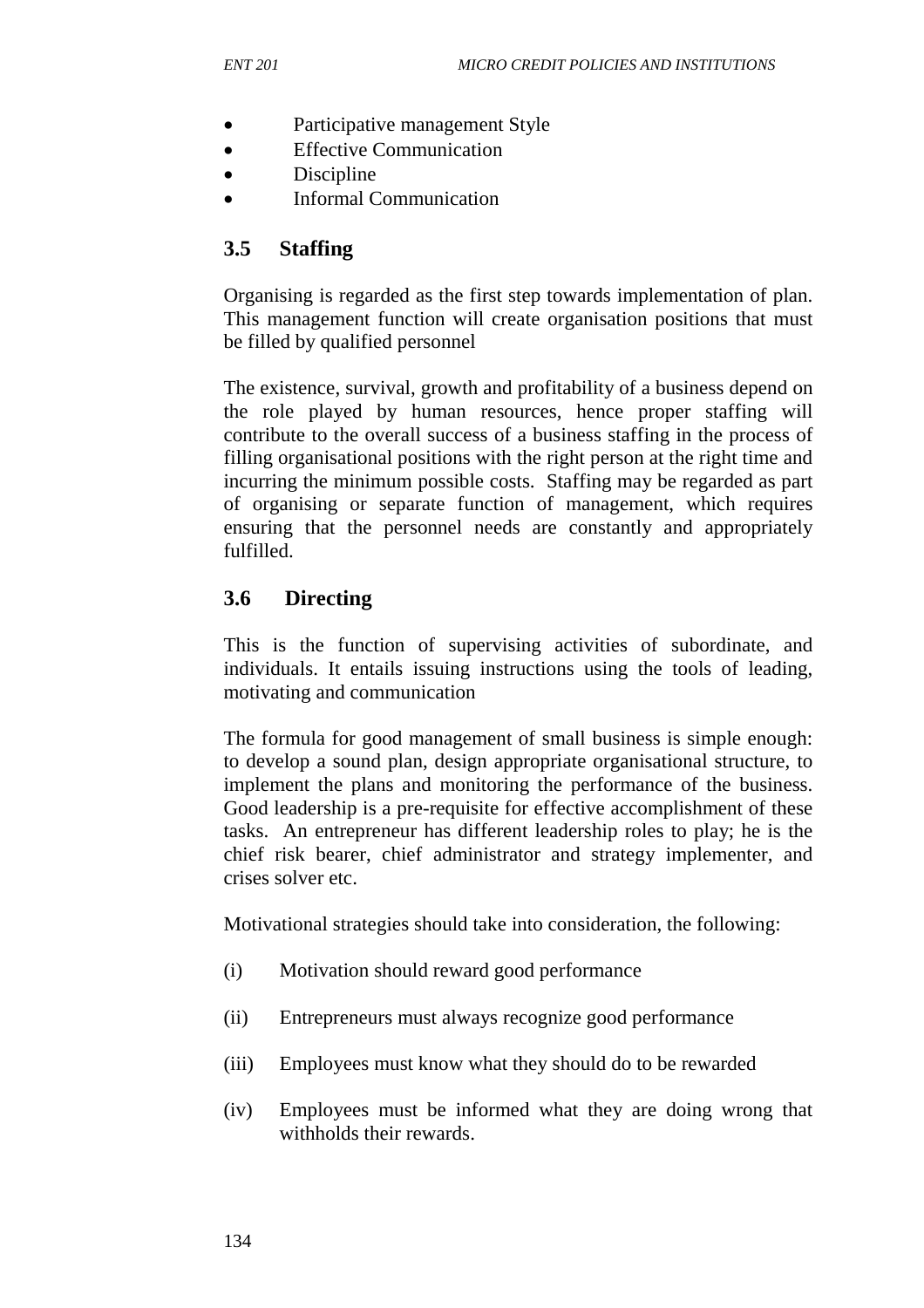- (v) Reprimanding a subordinate should not be open, it should seen as corrective measure rather than humiliating the subordinate.
- (vi) The entrepreneur must be fair in dealing with subordinates.

Motivation for example, enables business firms to retain and attract qualified manpower. In addition, productivity of employees can be achieved through effective motivation. *Strategies for motivating employees include mo*netary Incentives: salaries and wages, bonus, profit sharing incentive, commission as well as *Welfare Schemes for Staff.*

COMMUNICATION: This is the transmission of ideas, messages and instructions between the receivers and the senders. An entrepreneur directing a business must communicate with both internal and external groups. Communication is the lifeline of every organisation, it is the lubricant of any organisation. Any organisation that fails to communicate properly must be prepared to face the consequences of ineffective communication

An entrepreneur must instruct, explain, train, inform and sometimes demonstrate what the workers must do.

#### **3.7 Control**

Organisation consists of people interacting collectively to achieve specific goals. By joining an organisation, individuals subject themselves to control in order to make the collective effort feasible

The word control refers to the process of measuring, comparing and correcting actions of subordinates to ensure that plans for the business are fulfilled. It is dynamic process entailing:

- (i) Setting of Standards
- (ii) Maintaining current operating records for comparison with standards and
- (iii) Taking corrective measures when and where necessary.

Control differs not only in the activity being controlled but also in the character of control used. Hence, control should be adapted to suit each specific situation. Control of sales, inventory control, control of expenditure, strategy control, control of executive development are examples of control systems and each requiring distinct application.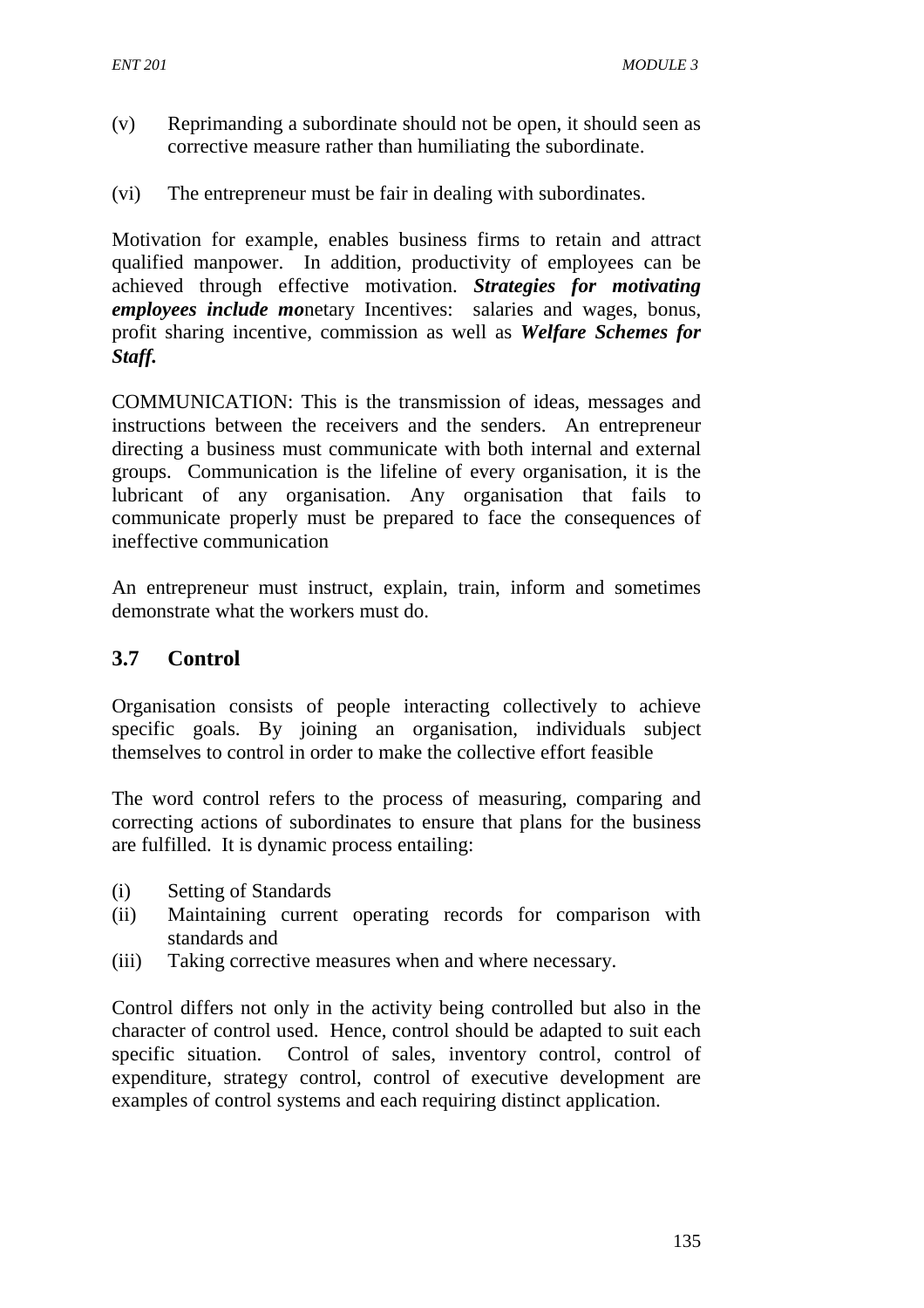# **3.8 Decision-Making**

People of all levels in an organisation must constantly make decisions and solve problems. An entrepreneur is a decision-maker. Decisionmaking is an important activity at all levels of management and for all aspects of management. Managers must make decisions in planning, organising, staffing, coordinating, directing and controlling of organisational activities. Decision-making involves:

- (i) Investigation of business situations. That is, problem definition, diagnosis of the problem and identification of objective.
- (ii) Development of alternatives. Generating sufficient alternative courses of action.
- (iii) Evaluation of alternatives to determine whether they are feasible and the extent to which satisfactory solution could be obtained. In addition, the possible consequence of these alternatives for the rest of the business must be evaluated.
- (iv) Choice making. This involves the selection of one best alternative from available courses of action.
- (v) Choice implementation. Once the best available alternative has been selected, managers must implement the chosen alternatives.
- (vi) Decision Monitoring. After decisions have been made, the decision maker must attempt to monitor the implementation of decisions to ensure that things are working according to plans.

#### **SELF ASSESSMENT EXERCISE**

- 1) Outline and discuss the steps in planning in a small scale business.
- 2) Management principles of large corporations can be adopted in small scale enterprises. Do you agree? Why?

# **4.0 CONCLUSION**

It is very important for the Entrepreneur to have a well-spelt out objective, line of communicating with the staff, interacting with them and rewarding them. This will enhance productivity and objective achievement.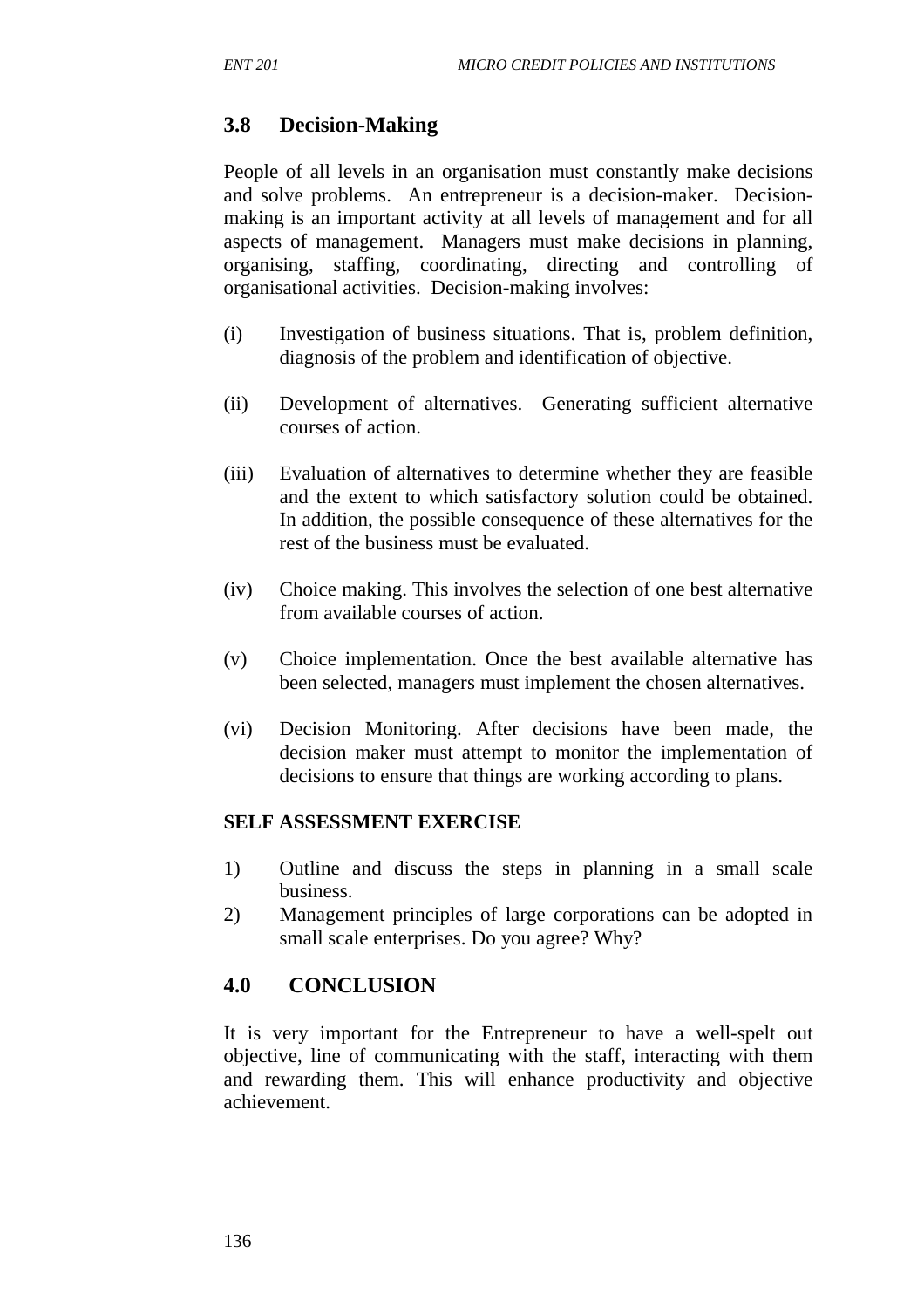# **5.0 SUMMARY**

The use of the management practices explained above helps the small scale practitioner to achieve the set objectives. He must interact with his workers and see them as valuable assets to the organisation rather than objects that he can discard and hire at will.

# **6.0 TUTOR-MARKED ASSIGNMENT**

- 1 Discuss the major methods of achieving effective coordination in small scale business.
- 2. Briefly describe the leadership roles of an entrepreneur in a small scale business.
- 3. How can a small scale business operator achieve effective motivation of employees?

# **7.0 REFERENCES/FURTHER READING**

- Baumback, M. C. (1992). *Basic Small Business Management*: New York: Prentice Hall Inc.
- Lawal, A. A. (1993). *Management in Focus Nigeria*. Abdul Industrial Enterprises.
- Stoner, J. Freeman, R.E. and Gilbert, D. (1995). *Management*. U.S.A: Prentice-Hall Incorporation.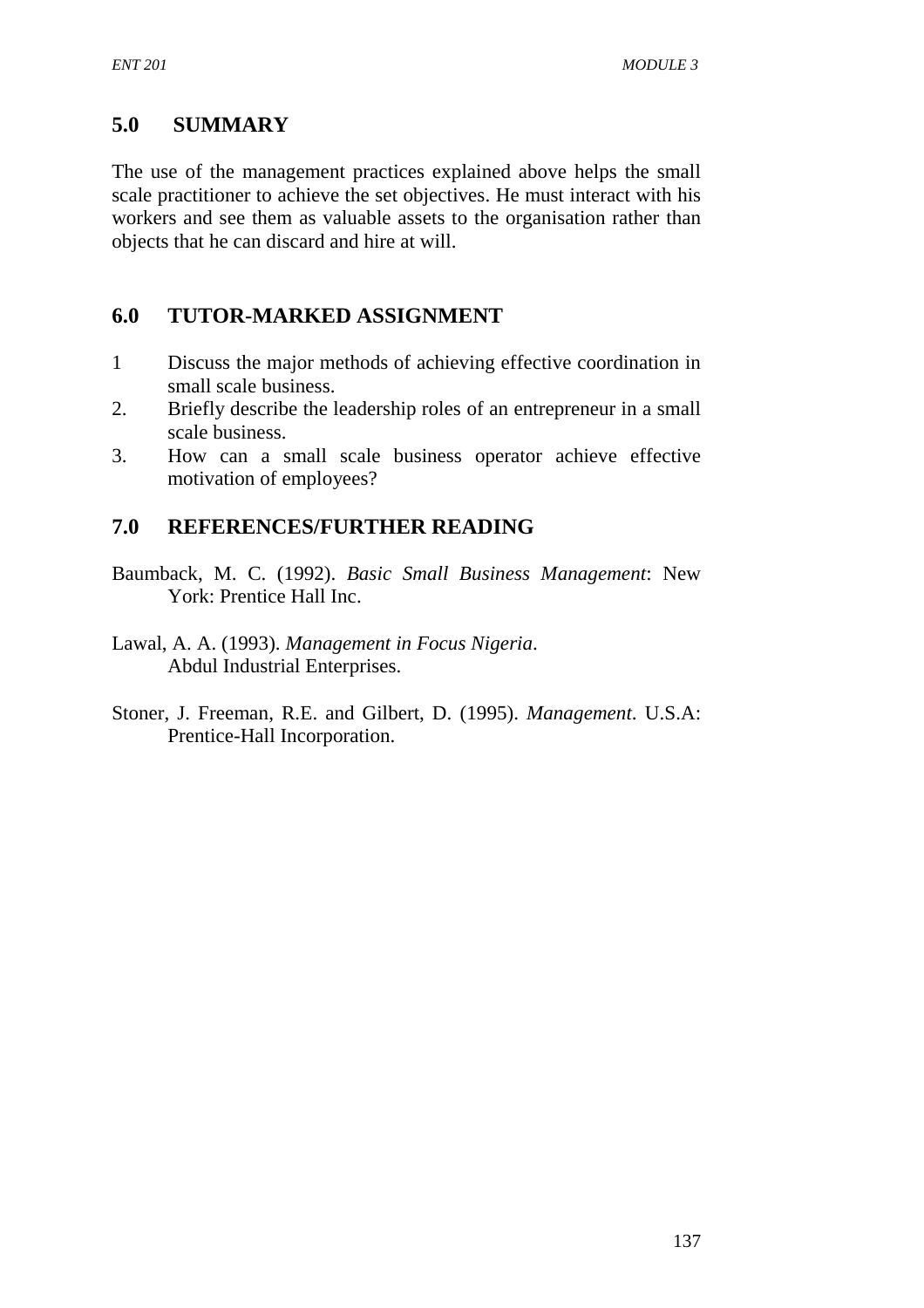# **MODULE 4**

- Unit 1 Contemporary Management Practices in Small Business I
- Unit 2 Contemporary Management Practices in Small Business II
- Unit 3 Causes of Failure of Small Scale Business
- Unit 4 Possible Projects

## **UNIT 1 CONTEMPORARY MANAGEMENT PRACTICES IN SMALL BUSINESS I**

## **CONTENTS**

- 1.0 Introduction
- 2.0 Objectives
- 3.0 Main Content
	- 3.1 Management Practices: Time and Stress Management
		- 3.1.1 Time and Stress Management
		- 3.1.2 Benefit of Time Management
		- 3.1.3 Causes of Time Management
		- 3.1.4 Management of Time
		- 3.1.5Achieving Effective Time Management
		- 3.1.6 Stress Management
	- 3.2 Stress Management
		- 3.2.1 Management of Stress
		- 3.2.2 Symptoms of Stress
	- 3.3 Social Responsibility in Small Scale Business Management
- 4.0 Conclusion
- 5.0 Summary
- 6.0 Tutor-Marked Assignment
- 7.0 References/Further Reading

# **1.0 INTRODUCTION**

The management of business organisations is transitory. Many of the traditional management practices are being substituted with new ones, it is therefore crucial to small business operators to clearly understand some contemporary management practices that are challenging to business operators. The main contemporary practices that are addressed in this unit include:

- Time and stress management
- Social responsibility and ethics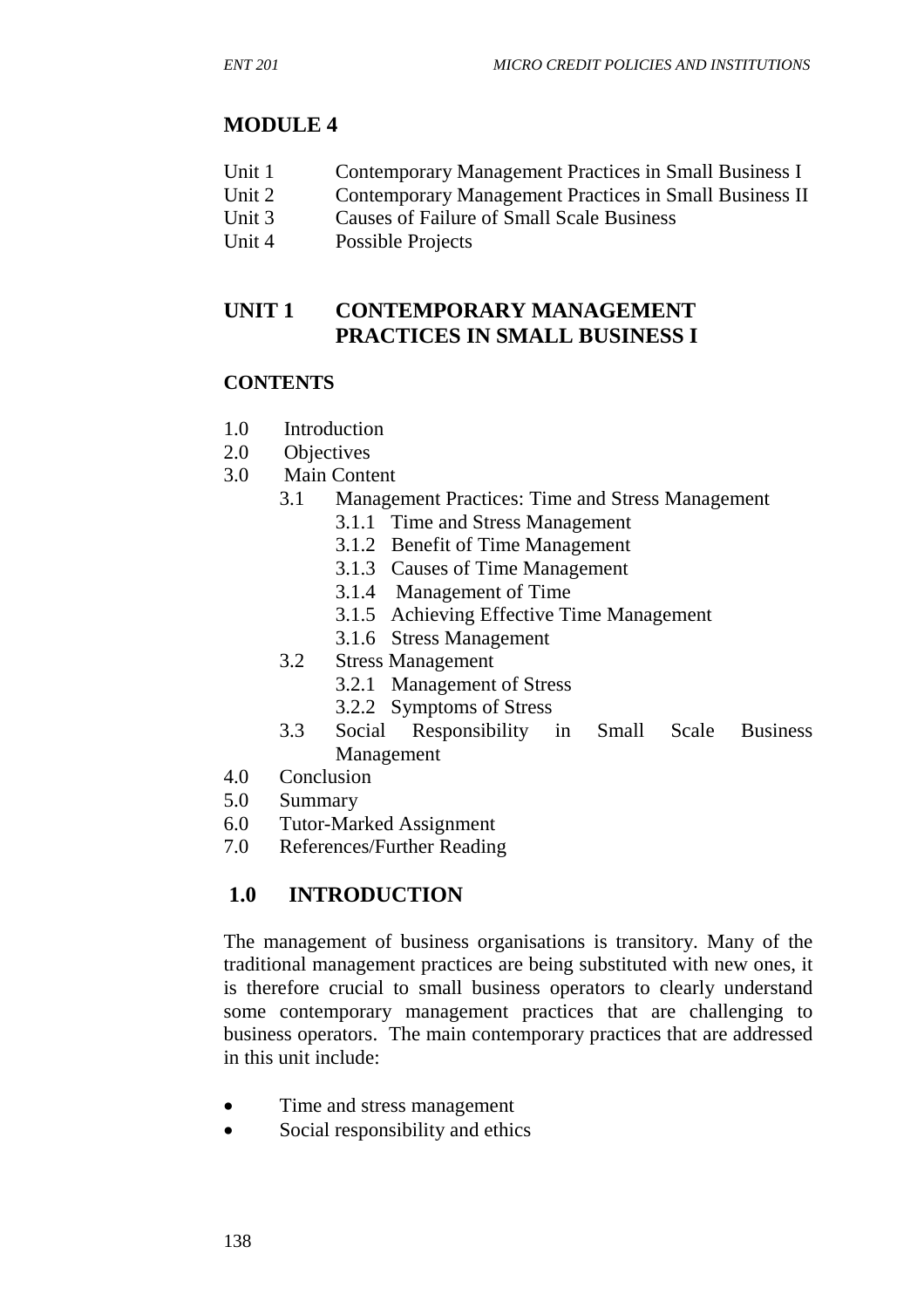# **2.0 OBJECTIVES**

At the end of this unit, the learner should be able to allocate time and manage stress effectively.

# **3.0 MAIN CONTENT**

## **3.1 Management Practices: Time and Stress Management**

## **3.1.1 Time and Stress Management**

Time management can be defined as the art and science of using valuable hours prudently and effectively to achieve personal, professional and organisational objective. It involves, taking time to save time. Time management requires systematic approach to managing programmes, projects, activities and schedules.

Time is very important like many other resources such as money, materials, men, machines and information. In fact, it is more valuable than other resources. Unlike other resources only time has an absolute and finite limit. Everyone has 60 seconds in any given day. Hence, time is inelastic, perishable and cannot be stored and converted to another source.

Recognising the impact of time in attainment of productivity, managers do not only plan their work but also their time. Modern techniques such as organisation and methods, motion study, work measurement are used to reduce unproductive time of employees.

# **3.1.2 Benefits of Time Management**

Proper time management will yield benefits such as:

- Efficiency of work
- Development of employees
- Elimination of productivity bottlenecks
- Increase job satisfaction
- Result in higher return on investment.

## **3.1.3 Causes of Time Management**

The major factors leading to time management can be listed below:

Unclear job goals and requirements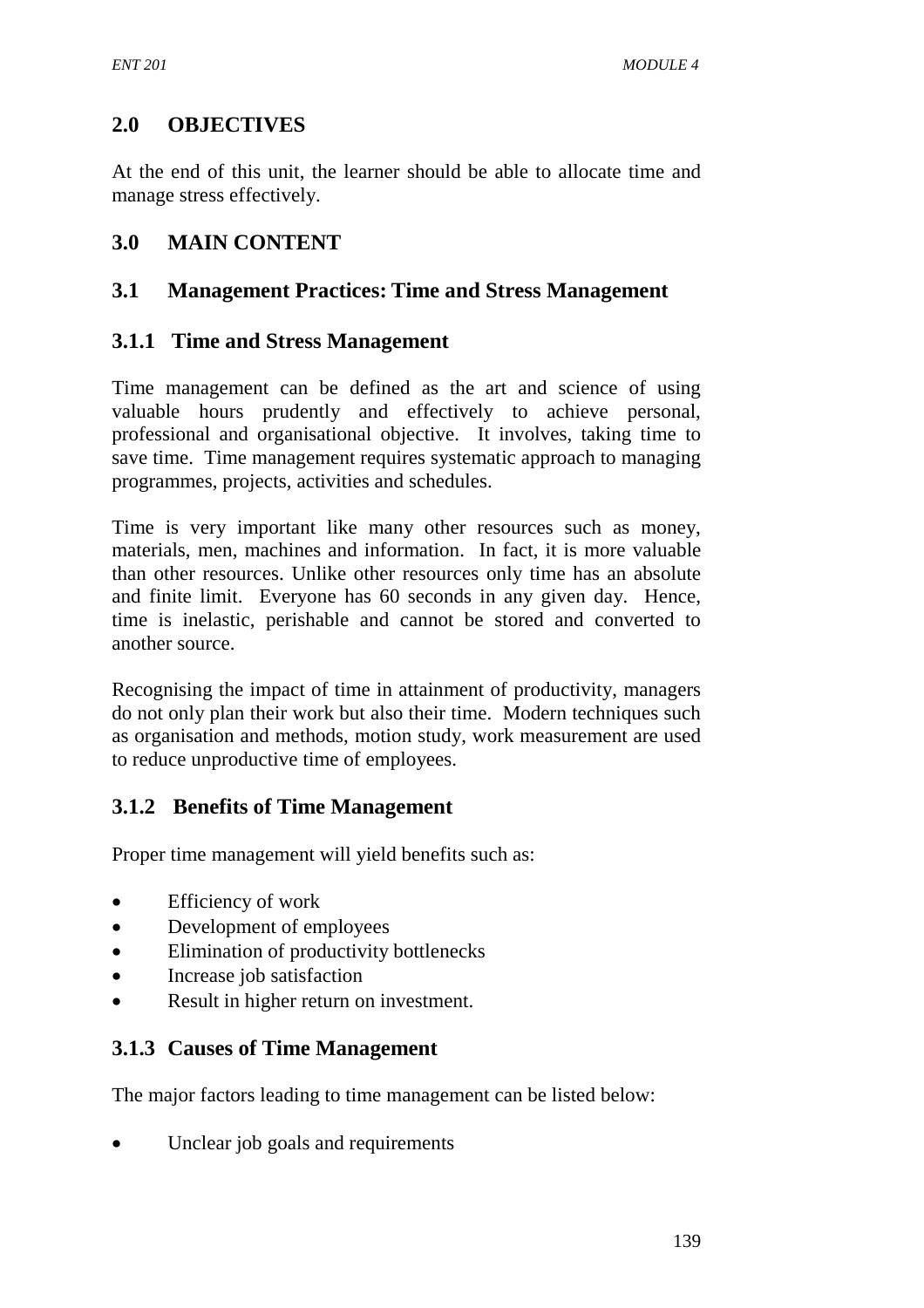- Constant interruptions e.g. A parade of visitors, and lots of telephone calls
- Excessive meetings
- Inadequate staffing
- Lack of planning and organisation
- Misplaced priorities
- Failure to delegate
- **Procrastination**
- Inability to say 'no'
- Excessive socialising
- Lack of concentration and, distractions

## **3.1.4 Management of Time**

To manage time requires recognising the symptoms of time mismanagement and adopting appropriate management style capable of achieving effective time management.

The main symptoms of time mismanagement include:

- Missed deadline. Being late with important commitment.
- Excessive stress resulting from work overload and work pressures
- Self doubt, pressure and tension on the job
- Sleepless night
- Exhaustion i.e. to be tired unnecessarily
- Working for longer hours
- Numerous crises
- Low productivity
- Negligence or perfunctory tendencies
- Poor quality of output

# **3.1.5****Achieving Effective Time Management**

The only way to achieve effective management is to change the management style in such a way that effective time management will be achieved. Here are some ideas:

- Planning for your best work hours i.e. a time you are at best.
- Maintain adequate staffing to avoid work overload.
- Redesign work place to facilitate efficiency. The office should be made conducive for concentration and favourable to interaction e.g. sit where distractions will be minimal; keep reference material at close range.
- Limit your interruption by reducing unexpected visitors and phone calls, set aside some hours for meeting the visitors.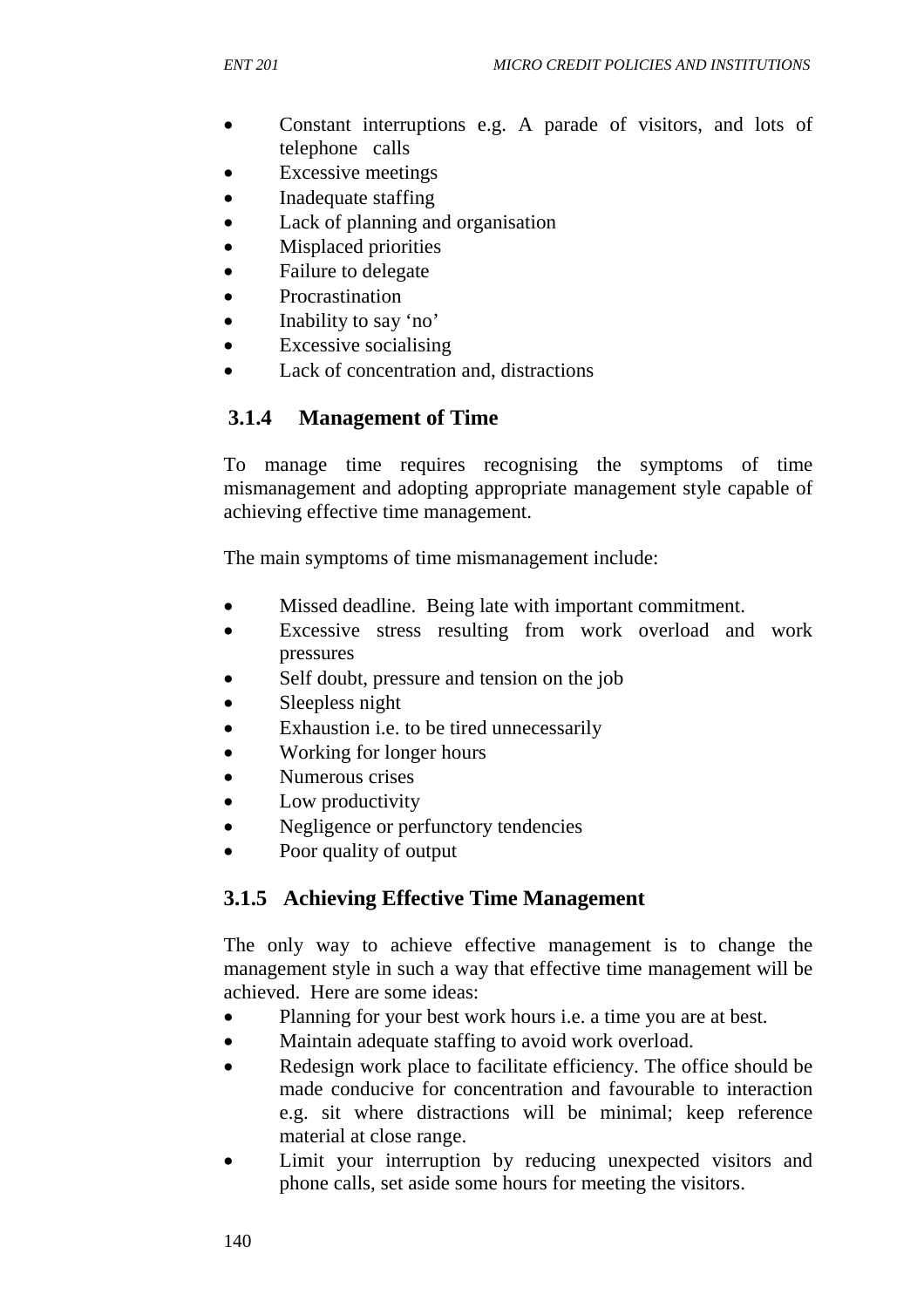- Control meeting. Invite only people who will contribute, publish agenda in advance, establish time limit and adhere strictly to them
- Improve your reading and scanning skills
- Overcome procrastination and paralysis by setting limit for completion of tasks.
- Delegate authority to avoid work overload
- Insist on completed staff work
- Simplify your day by avoiding work overload and over-tasking your capabilities
- Develop record keeping for jobs. At the end of a day, develop a list of activities for the next day and assign a priority ranking to each
- Training and development of employee, on productivity improvement and time management
- Insist on the completion of each day's task
- Use productivity tools and equipment, if available.

## **3.2 Stress Management**

Stress is a state of physical or mental tension resulting from factors that affect the body's equilibrium or the body's reaction to either pleasant or complement simulation (Barry man Fink, 1989).

At personal level, stress can have variety effects ranging from mild irritability to total disability. Medically, stress may lead to hypertension, cancer, diabetes, diarrhea, excessive heart-beat, headaches, insomnia, sexual impotence etc.

Stress can also affect people's relationship and life style. It can also lead to irritable feeling, alienation, conflict, emotional outbursts, family problems, divorce, etc.

At organisational level, stress can lead to accidents, higher workers compensation, disability, higher medical and insurance costs, higher rate of absenteeism and turnover, lower group morale, labour unrest and losses in productivity.

## **3.2.1 Management of Stress**

Like time management, effective management of stress requires understanding the symptoms and causes of stress. If the symptoms are identified, corrective actions should be taken to minimise the stress.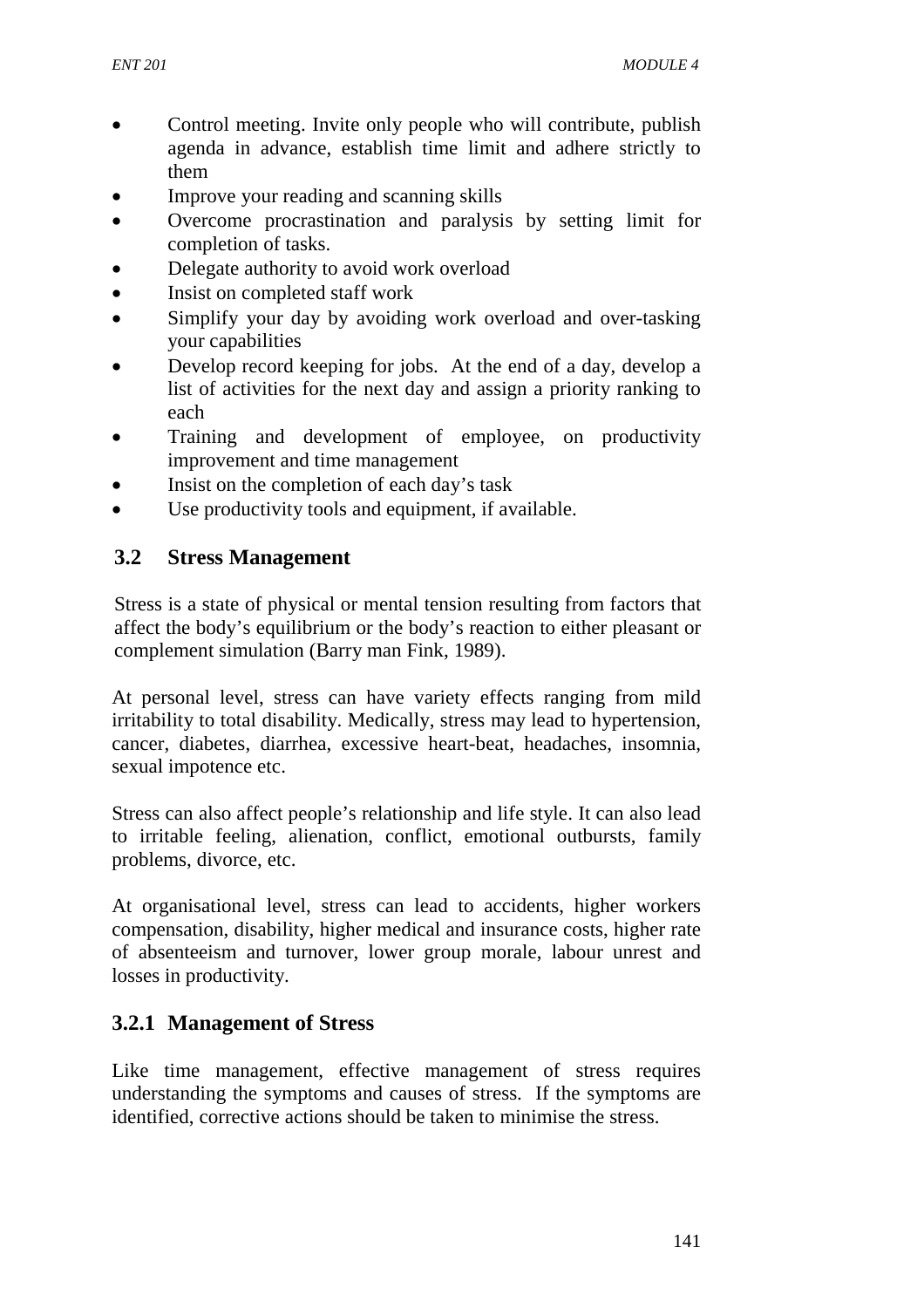# **3.2.2 Symptom of Stress**

The non-typical behaviour of staff that clearly indicates stress include lack of appetite, inability to sleep, constant irritable feeling, inability to sit and relax, anger, bursting into tears, impatience, drug abuse, headache, excessive smoking and drinking, low concentration, frequent self doubt, feeling of dread, feeling of tiredness, uneasy feeling, high blood pressure, frustration, nightmare, absenteeism, aggressiveness etc.

### **3.2.3 Causes of Stress**

The main causes of stress can be discussed under three main headings:

- **Personal Sources:** Problem such as family problems and the style of individuals may lead to stress. For instance, highly emotional, aggressive, impatient individuals are more prone to stress than others.
- **Organizational Factors:**These may arise from the nature of the work, i.e. insufficient time, monotonous jobs, highly risky jobs, lack of trust, role conflict and ambiguity, poor management style, work overload, lack of training, lack of promotion, poor planning, poor communication, etc. are examples of organisational stress producing factors.
- **Environmental Factors:** Business firms operate within an environment. Events that occur within the environment may result to stress. Such events include noise, crowded condition, uncomfortable temperature, inappropriate lightening, air pollution, uncomfortable furniture, competition.
- **Reducing Stress:** The negative effects of stress can be minimised by means of the following categorised practices.
- **i) Individuals.** Coping with stress by means of
- Non competitive physical exercise.
- Socialise with people other than co-workers.
- Open up to others by discussing freely your problems, fears and frustrations with those who care about you.
- Restrict the number of meetings you hold.
- Delegate responsibilities to reduce work overload and allow some measures of flexibility in the use of time.
- Develop a network of social support system through positive thinking, trust and have confidence in people.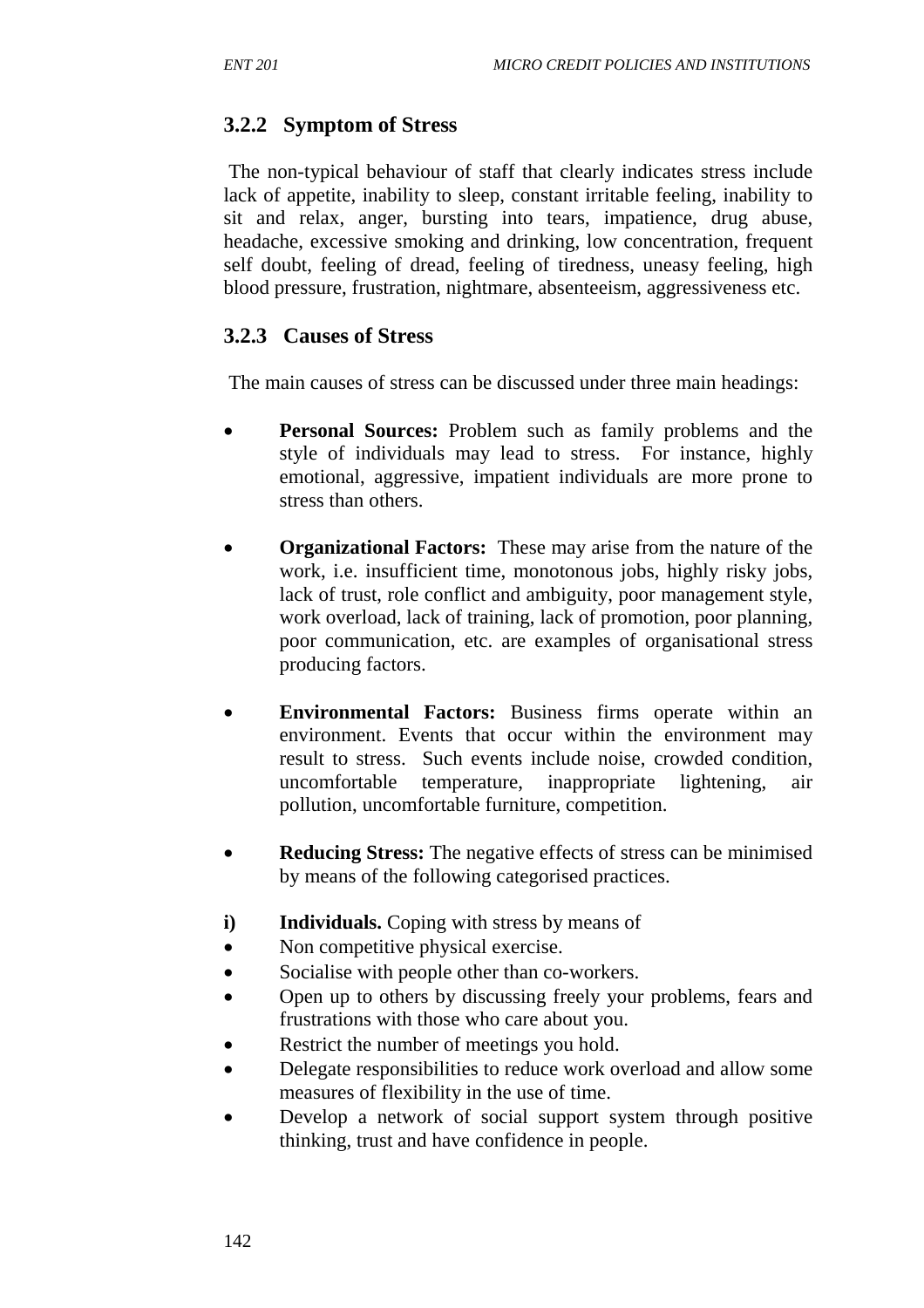- Moderate your life changes. Too much unexpected changes produce stress.
- Protect your idle leisure time by making hobbies your social life, not talking.
- Avoid setting unrealistic goals and use of drugs to check stressful events.
- Pace vourself and allow for certain amount of flexibility in your day's schedule.
- Practice good nutrition by feeding appropriately with balanced diet.
- Practice the style of time management.
- Train yourself on objective setting and adhere strictly to your plans.
- **ii) Organisations:** Organisational sources of stress can be minimised by means of
- Proper selection and placement to screen out individuals who are prone to stress and match individuals with their capabilities.
- Train employees on how to minimise stress.
- Improve organisational internal communication to reduce anxiety and uncertainty.
- Develop people oriented management style.
- Clarify role expectation.
- Implement employee's assistance programme.
- **iii) Environment:** Environmental sources can be minimised by:
- Anticipating stressful period and planning for proper arrangement of the work environment in order to provide a safe and comfortable working environment.
- Redesigning jobs where necessary to motivate workers and reduce work overload.

## **3.3 Social Responsibility in Small Scale Business Management**

Social responsibility and business ethics are concepts that are fundamental to the survival of any business in the contemporary business environment. Social responsibility and ethical issues form daily component of business activities. They are involved in all facets of a business: decision-making, arbitration, marketing, finance, sales, performance appraisal, leadership, etc.

Social Responsibility: Business social responsibility focuses on what an organisation does that affect the society in which it exists. The term, "social responsibility" can be described as the intelligent and objective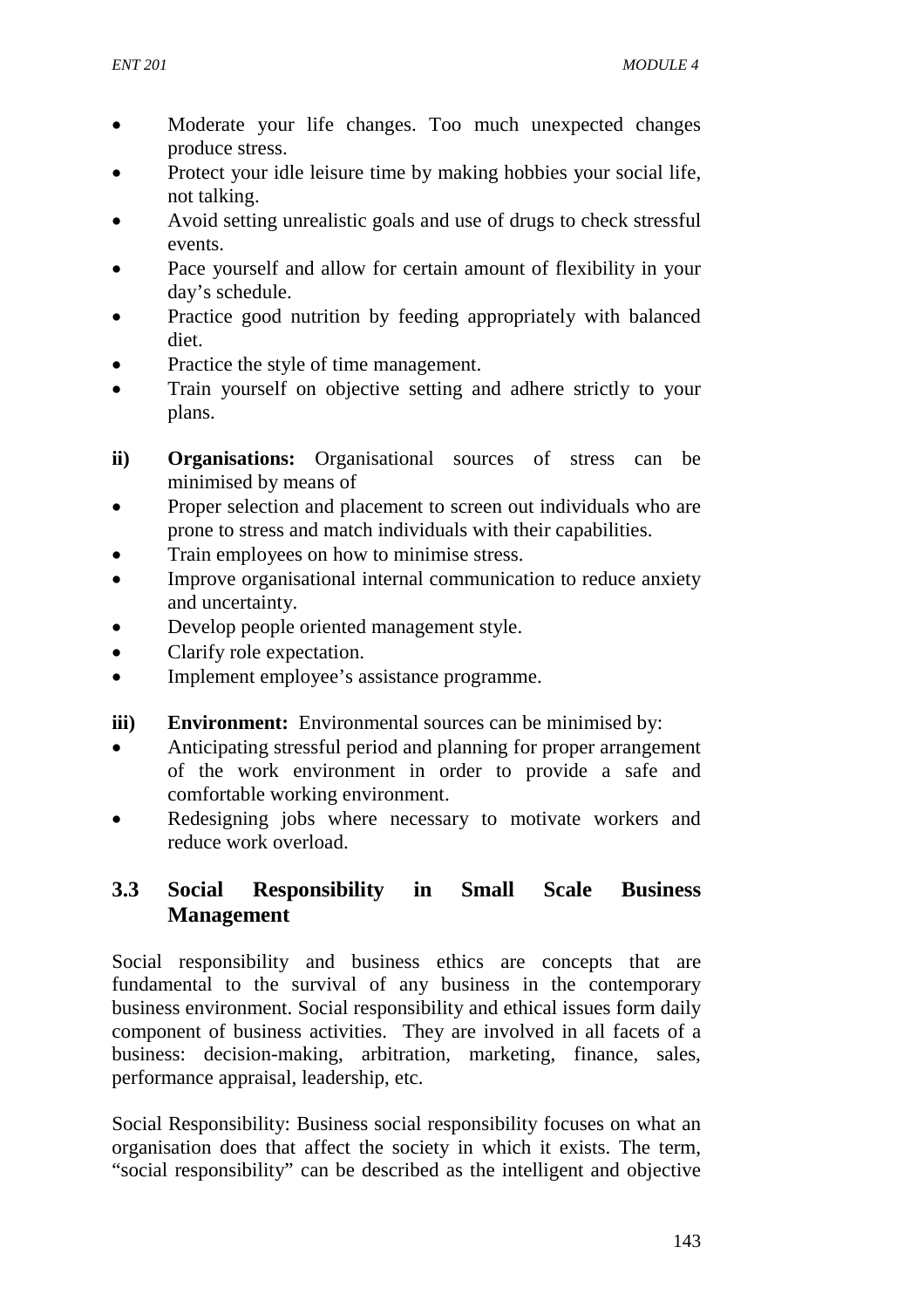concern which restrains individual or corporate behaviour from ultimately destructive activities no matter how immediately profitable, and leads in the direction of the positive contribution to human betterment (Andrew, 1977).

The theory of social responsibility holds that a business should be socially responsible to a number of groups such as:

- Owners, by maintaining a high level of efficiency and effectiveness leading to growth in investment and returns.
- Employees by making the work environment a better place to achieve the personal goals.
- Customers, by producing the required product at affordable prices, refraining from unfair trading practices, exaggeration, and misrepresentation in advertisement.
- Government, by contributing to government revenue, accelerating economic growth and complying with the legal environment requirements.
- Creditors and suppliers settlement of claims at the appropriate time.
- Larger Society; contributing to development of the society and observing ethical ideas.

Investment in social responsibility will bring about the following benefits.

- Long run profit maximisation
- Enhanced public image
- Long run viability
- Prevention of government restrictive measures.
- Possibility of increasing profit in future.

Some of the social issues confronting entrepreneurs in Nigeria include:

- **Ecological issues:** Business firms must reduce or eliminate problems resulting from technological breakthroughs. Such problems include pollution, solid waste or refuse pollution, water pollution and noise pollution.
- **Consumerism:** The reaction of consumers to business injustices and their effort to have those perceived injustices remedied. Such injustices include lack of production information.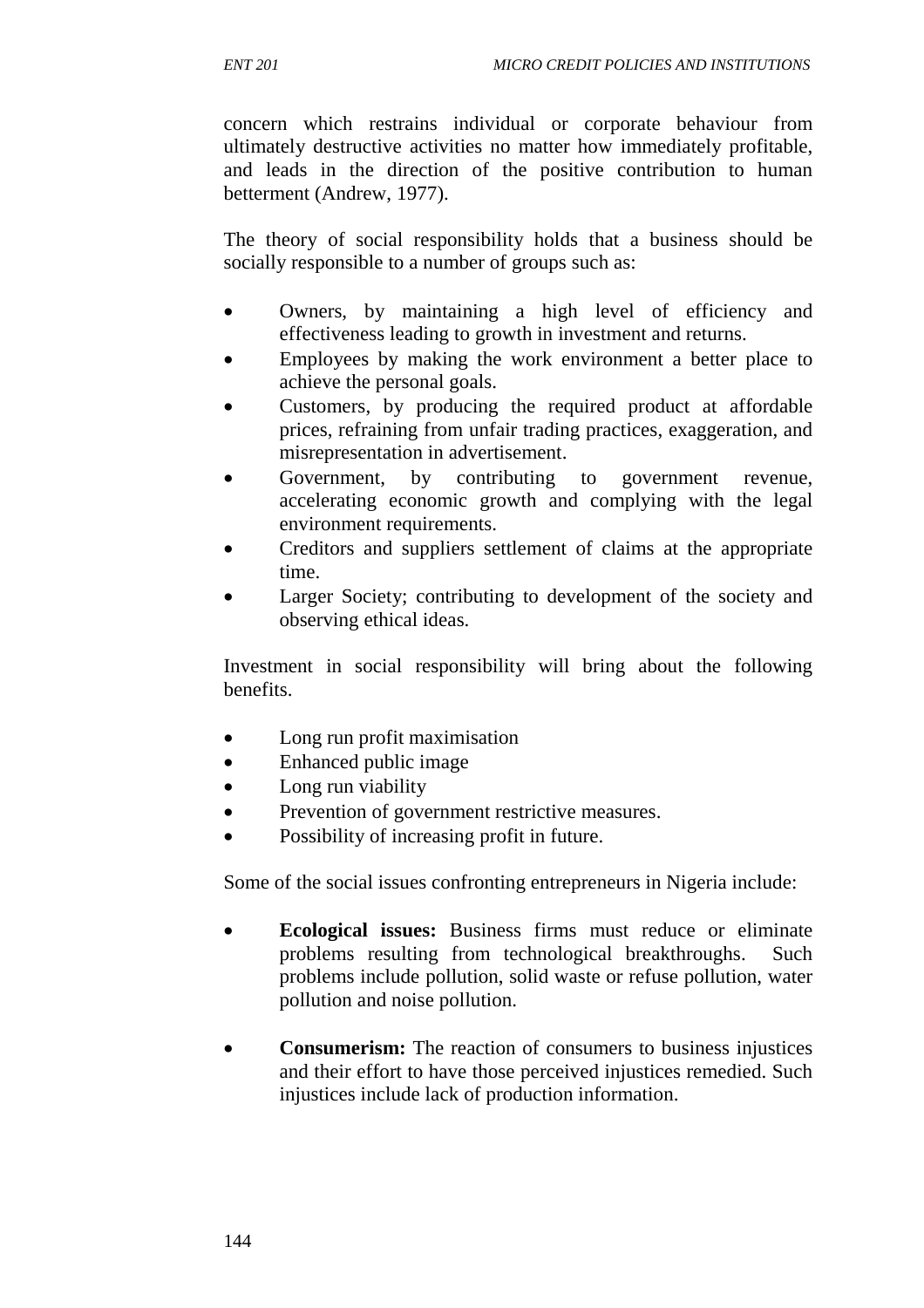- Minorities and the poor: Discrimination of the minorities and the poor considered disadvantaged must be avoided. Examples are discrimination in hiring, training and development opportunities.
- **Business Ethics:** Engaging in good, right, and moral business practices.

Small business can respond to these social issues by:

- Ensuring minority hiring and equality in treatment of women in employment.
- Taking specific steps of combat pollution such as treating of stream water by installing pollution-control.
- Providing more consumer information and improving product safety.

Finally, in planning and evolving social responsibility programmes, the following phases of activities may be suggested:

- Awareness within the organisation on the need for and importance of social responsibility in small business management.
- The entrepreneur involvement in social responsibility through specific charitable contributions, actions and decisions.
- The entrepreneur may appoint an officer to coordinate social responsibility.
- Social responsibility is incorporated into the objective of the business.
- Periodic appraisal of social responsibility performance and
- Utilizing the report for reward system.

#### **SELF ASSESSMENT EXERCISE**

What is time management?

#### **4.0 CONCLUSION**

The implication of this theory is that a business should not seek profit maximisation only but should maintain an equitable working balance among some interest groups. Part of the profits made by a business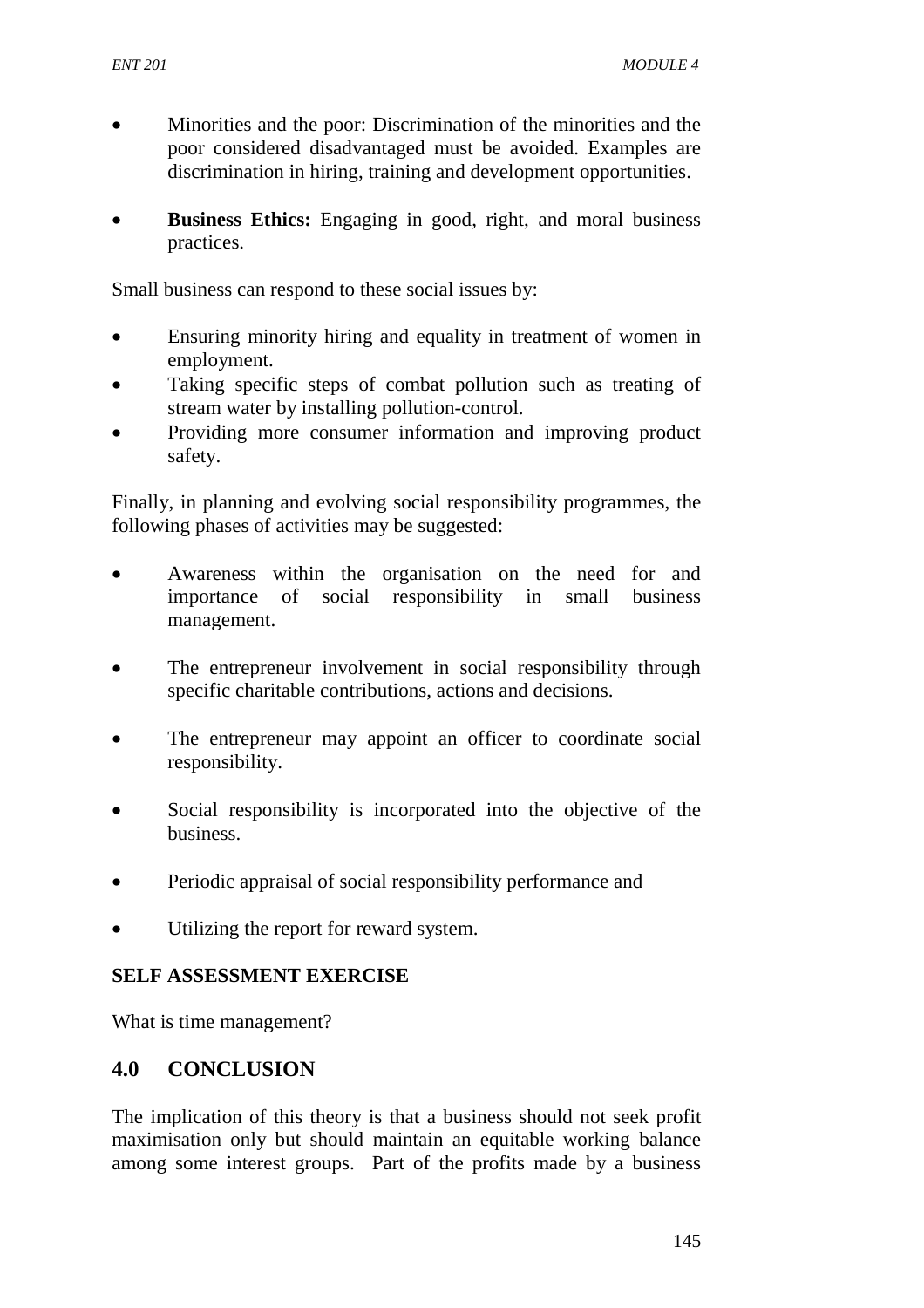should be diverted towards betterment of the society. Contribution of a business to the betterment of the society will make it easier for the business to grow, survive, and make everlasting profit.

# **5.0 SUMMARY**

Time is very important like many other resources such as money, materials, men, machines and information. In fact, it is more valuable than other resources. Planning includes social responsibility programmes as well.

## **6.0 TUTOR-MARKED ASSIGNMENT**

- 1. Discuss social obligation of organisation.
- 2. What is stress management?

### **7.0 REFERENCES/FURTHER READING**

- Baumback, M. C. (1992). *Basic Small Business Management*. New York: Prentice Hall Inc.
- Lawal, A. A. (1993). *Management in Focus.* Nigeria: Abdul Industrial Enterprises.
- Stoner, J. Freeman, R.E. and Gilbert, D. (1995). Management. U.S.A: Prentice-Hall Incorporation.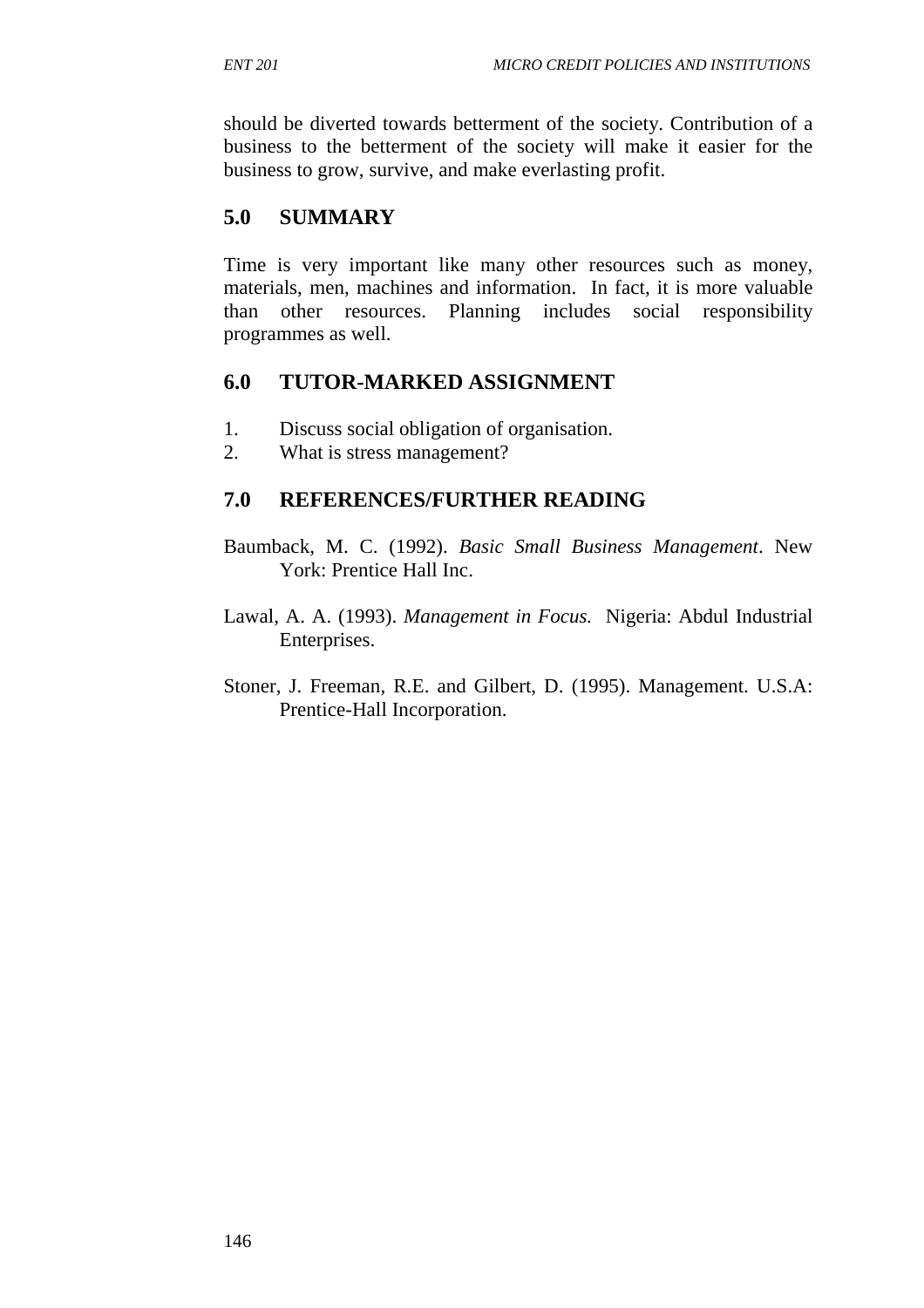# **UNIT 2 CONTEMPORARY MANAGEMENT PRACTICES IN SMALL BUSINESS II**

## **CONTENTS**

- 1.0 Introduction
- 2.0 Objectives
- 3.0 Main Content
	- 3.1 Management Practices in Small Business
		- 3.1.1 Business Ethics in Small Business Management
	- 3.2 Quality of Work Life
	- 3.3 Total Quality Management
	- 3.4 TQM Implementation
- 4.0 Conclusion
- 5.0 Summary
- 6.0 Tutor-Marked Assignment
- 7.0 References/Further Reading

## **1.0 INTRODUCTION**

Mr. Ade sent a boy to spy the activities of his competitor so that he can outwit him. Mrs. Adio on the other hand, bought the blade produced by her competitor and soaked them in water for some days before repacking them for sale as the original product of her competitor. The firm lost all its customers.

TOLANI Company got loan from friends and the bank. The money was squandered by the management. They declared the company bankrupt. Mr Adio produces paint. He let his waste products into the stream that runs behind the factory, which is also the source of drinking water for the neighbours. He felt unconcerned.

## **2.0 OBJECTIVES**

The leaner should be able to explain the responsibility of a Small and Medium Enterprise to the people and the environment it is located.

# **3.0 MAIN CONTENT**

## **3.1 Management Practices in Small Business**

## **3.1.1 Business Ethics in Small Business Management**

A strong organisational culture founded on ethical principles and sound values is a necessary foundation for organisational success. Business ethics is the study of people's rights and duties, the moral rules that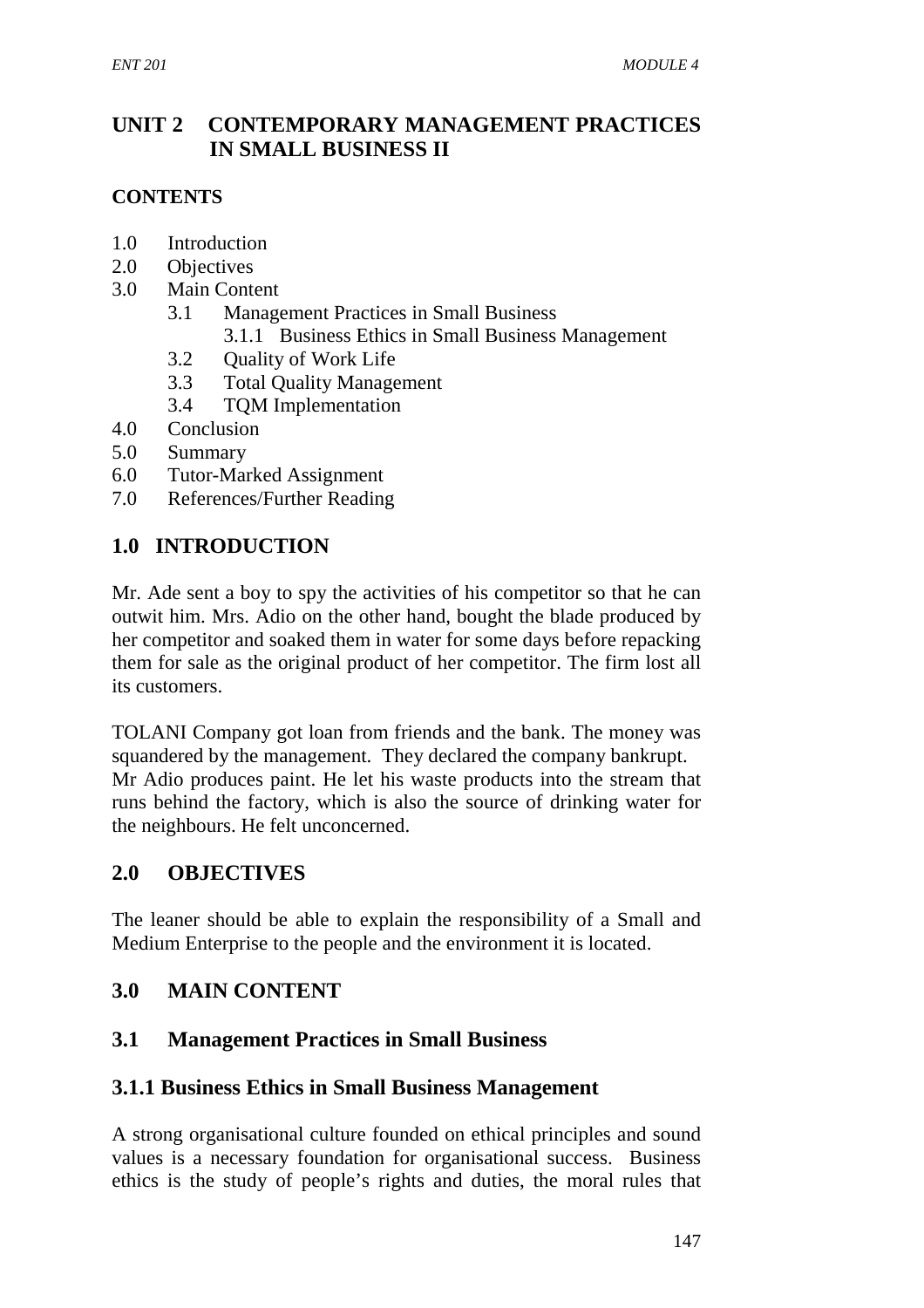people apply in making decisions, and the nature of the relationships among people (Stoner, Freeman and Gilbert, 1996).

In business, ethical issues can fall into four main categories:

- **Societal:** At societal level, ethical issues determine the extent to which the social system, economic system and political system of a country have been based on sound ethical principles.
- **Stakeholder:** Every company has an ethical duty to its stakeholders – owners, employees, customers, suppliers and the community.
- **Internal Policy:** This relates basically to the company's relation with its employees. Here, issues relating to the ethics of employment practices of the company will be addressed.
- **Personal:** Individuals deal with one another. Most of these interactions have ethical implications, individuals conscientiously or unconscientiously follow ethical guidance.

Meanwhile it should be noted that business with ethical standards is active rather than reactive. Such business will have three primary advantages:

- General greater drive and efficiency
- Attract high caliber of people and
- Develop profitable relations with its constituencies.

In view of the above mentioned benefits of sound ethical practices, entrepreneurs must be able to see ethical issues in the choice they face, make decisions within an ethical framework, build and maintain an ethical work environment.

The following are some guidelines for sound ethical practices:

- Maintaining good, moral and right relationship with employees e.g. clarity of communication, enforcement of corporate policies, good faith, bargaining, adequate compensation of employees and affirmative action of the right employees to be treated equally without discrimination.
- Ethical financial reporting i.e. avoiding fraudulent accounting reporting.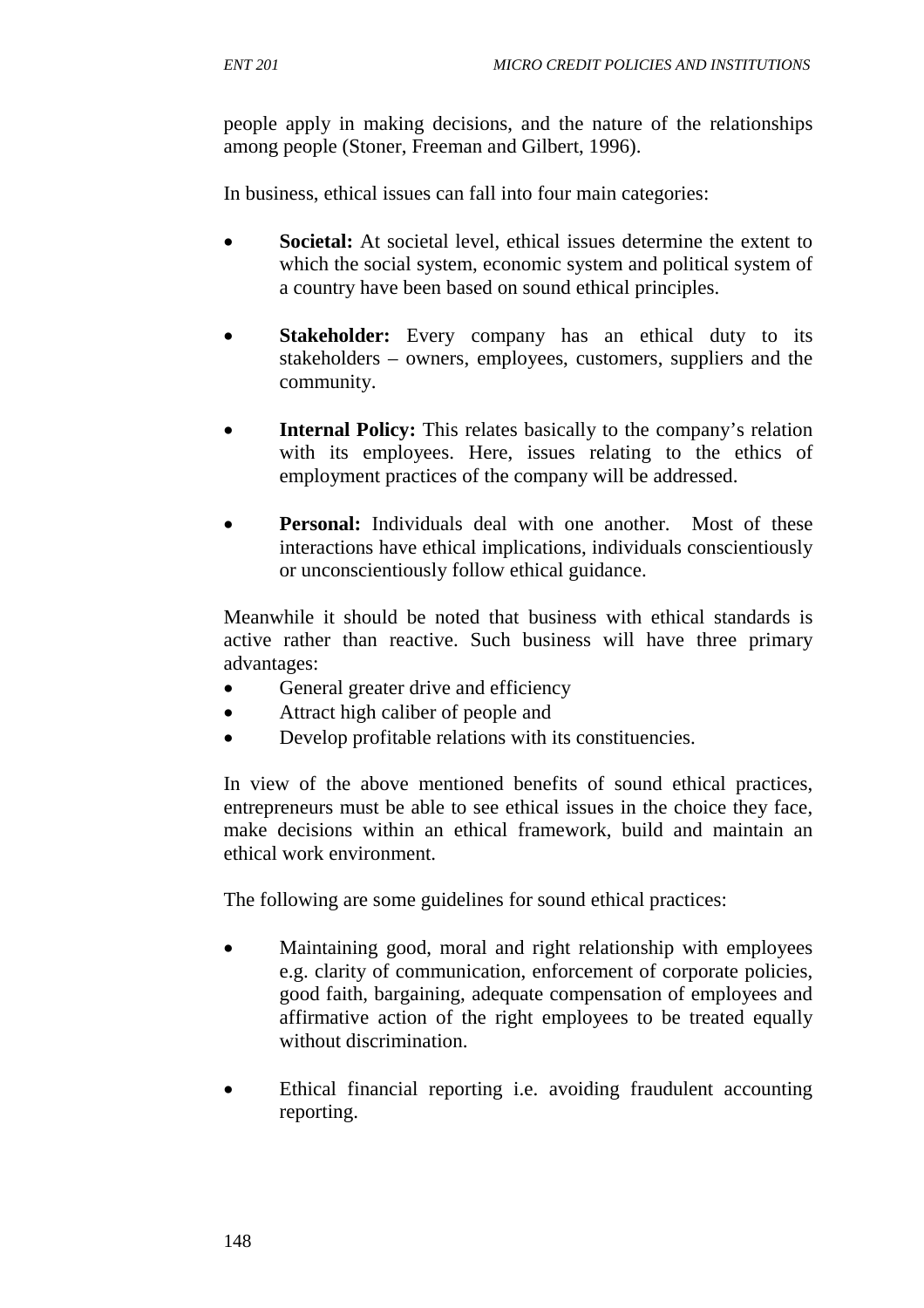- Ethical Advertisement Preventing deceptive and unfair advertisements, such as making false claims about the product or service.
- Maintaining confidentiality of individual and corporate records.
- Avoiding unethical actions and decisions in dealing with customers.
- Discouraging gratification and kickbacks, i.e. collection of bribes, gratification and kickbacks within and outside the business.

Finally, to build an ethical work environment in small-scale industries, the following may be suggested:

- The entrepreneur must lead in maintaining and observing ethical business practices by setting good, moral and right business practices for organizational members to follow.
- Ethical codes and standard of the business must be properly documented in writing and dissemination. A good way of informing employees of ethical standards is the employee handbooks.
- Entrepreneur must design a system of monitoring or controlling ethical behaviour in his organisation. This may include:
- Careful screening and selection to ensure that employees with moral ideals are employed.
- Maintaining fair and equitable treatment of employees, to guarantee their loyalty.
- Helping employees emotionally to overcome temptation to behave unethically.
- Physical security, i.e. limiting employees' access to valuable documents and business secrets.
- Designing effective internal accounting and administrative control systems.
- Formalisation of agreement between the entrepreneur and employees to protect business secrets.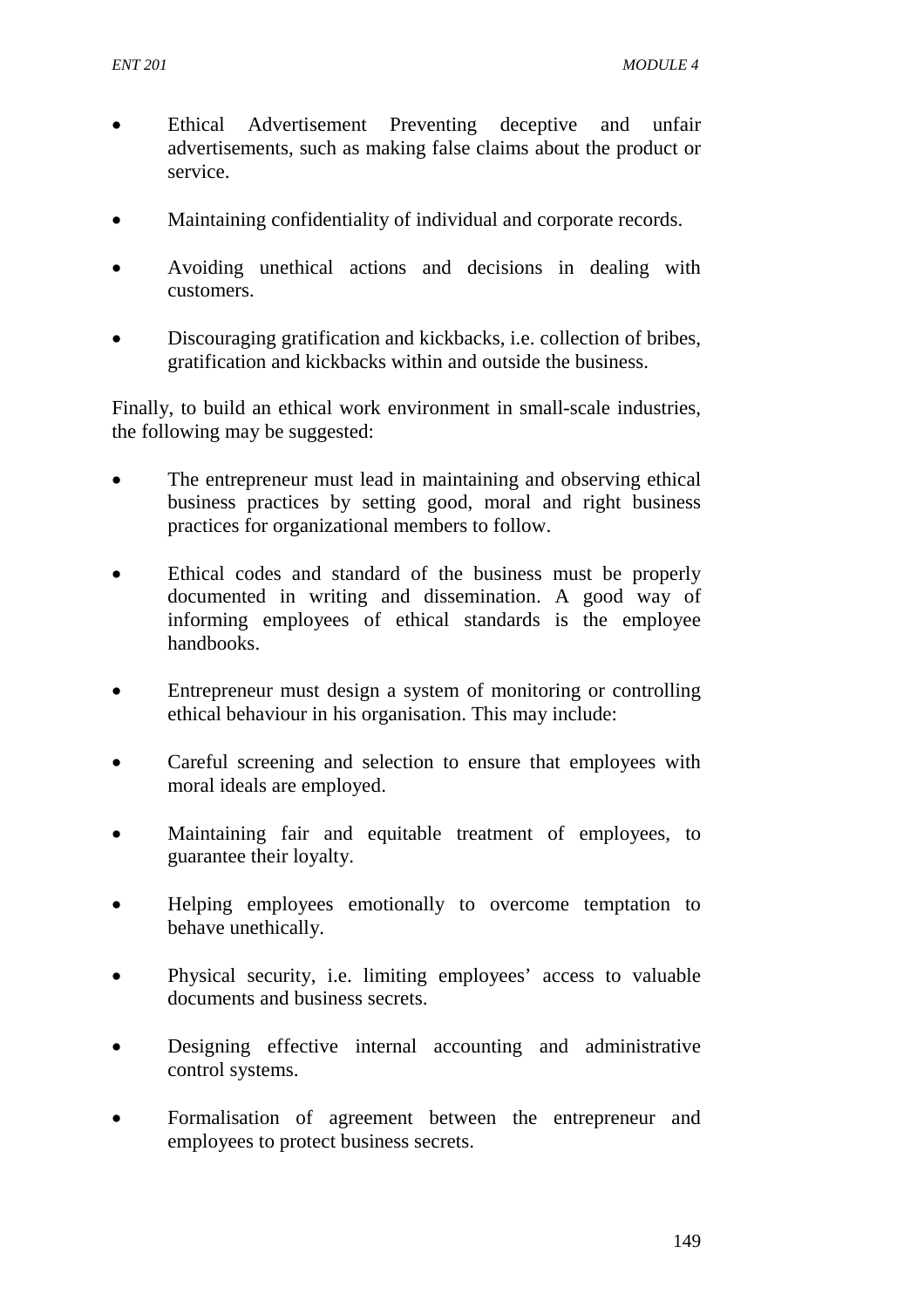- Education and training of employees on ethical ideals and practices.
- Periodic monitoring of organisational practices.
- Prompt reporting of violation of company official ethical ideals and giving guarantee of anonymity and immunity from retaliatory acts.
- Recognition and reward for ethical behaviour may be incorporated into the management practices.

# **3.2 Quality of Work Life (QWL)**

QWL means a set of objectives or organisational conditions and practices that make employees to perceive that they are safe, relatively well satisfied and able to grow and develop as human beings.

QWL holds that every individual has the right to a job that satisfies his or her personal needs. The main components of QWL include:

- Adequate and fair compensation
- Safe, healthy working conditions
- Alternative work schedule
- Reduction in job stress
- Development and growth of human capabilities
- Social integration of people
- Participation in decision making
- Democracy in work place
- Pension rights
- Profit sharing
- Company programmes designed to enhance workers welfare etc.

The application of QWL in business management has led to improvement in productivity of a number of organisations. The Japanese firms' experiences are a clear example of QWL success. Most Japanese firms focus on human resources more than financial resources for their long run success. This is achieved through job rotation, complete appraisal system, emphasis on work groups, open and free communication, consultative decision making and managerial concern for the employees.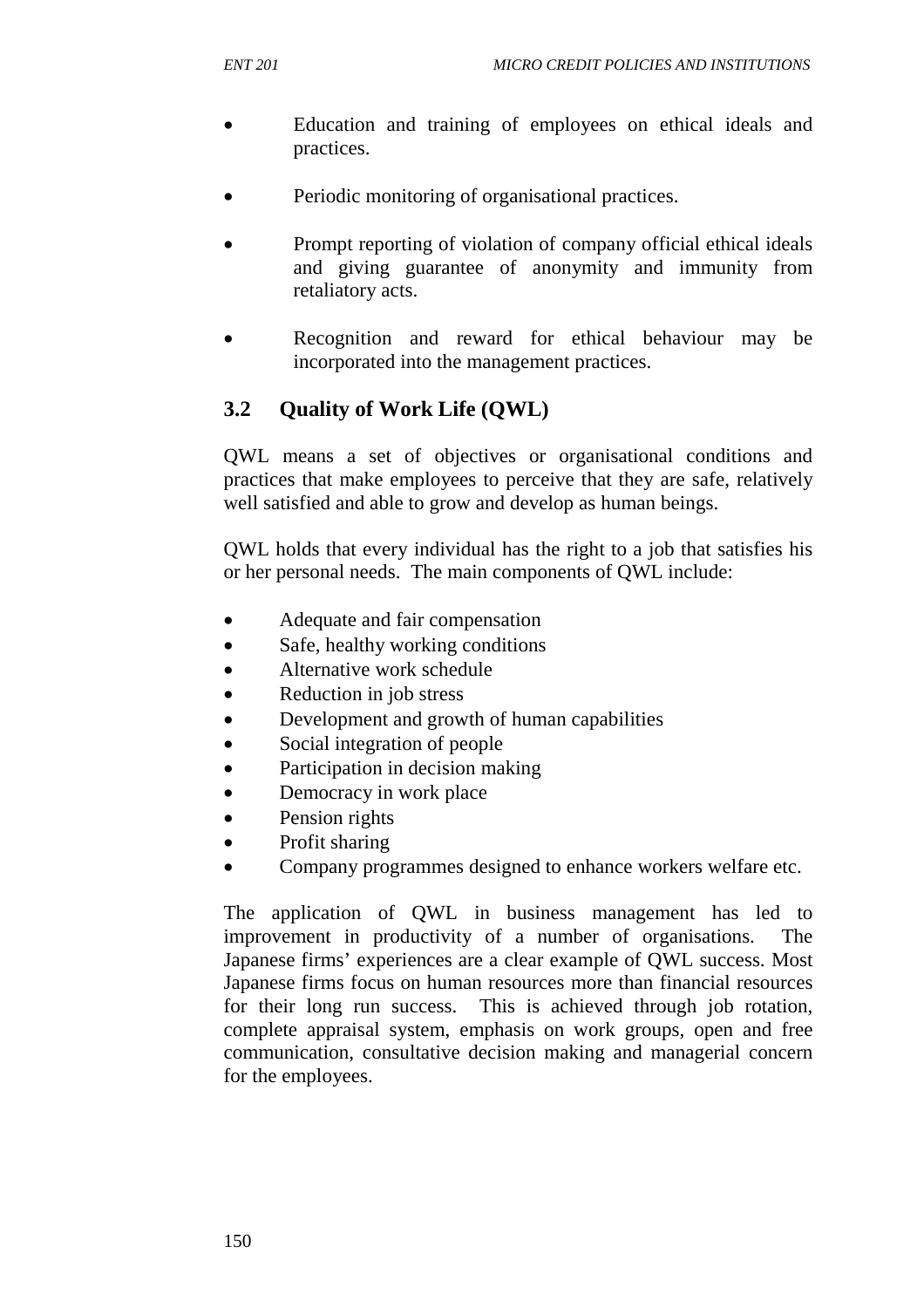For attainment of QWL in small-scale business, the following practices may be suggested:

- Flexible work schedules
- Improvement in health and safety of employees
- Job design and redesign to motivate employees
- Participative management style
- Employee counseling
- Autonomous Work Group
- Career management

## **3.3 Total Quality Management (TQM)**

Success in contemporary business environment requires proper quality management. One of the most quality improvement practices that gain momentum in recent years is a renewed attention to "total quality management".

The growing concern for total quality management can be attributed to the fact that mature quality movement is capable of:

- i) eliciting employees cooperation for enhanced customer satisfaction.
- ii) adding to product and service quality while not only reducing costs but increasing revenue and
- iii) providing long term approach to enhancing shareholders value by achieving corporate success.

The implication of the foregoing statement is that a mature quality movement, otherwise known as Total Quality Management (TQM) is the key to the success of high performance firms like U.A.C., DUNLOP PLC, NIGERITE, ELF PLC., etc. Hence, small business organisations, irrespective of their sizes must cultivate and incorporate Total Quality Management in their organisational practices in order to survive, grow and achieve a position of the pre-eminence in the competitive environment.

Total Quality Management (TQM) is an organisation's cultural commitment to satisfying customer through the use of an integrated system of tools, techniques, and training. TQM involves the continuous improvement of organizational processes resulting in high-quality products and services (Stoner, Freeman and Gilbert Jr., 1996. p.211).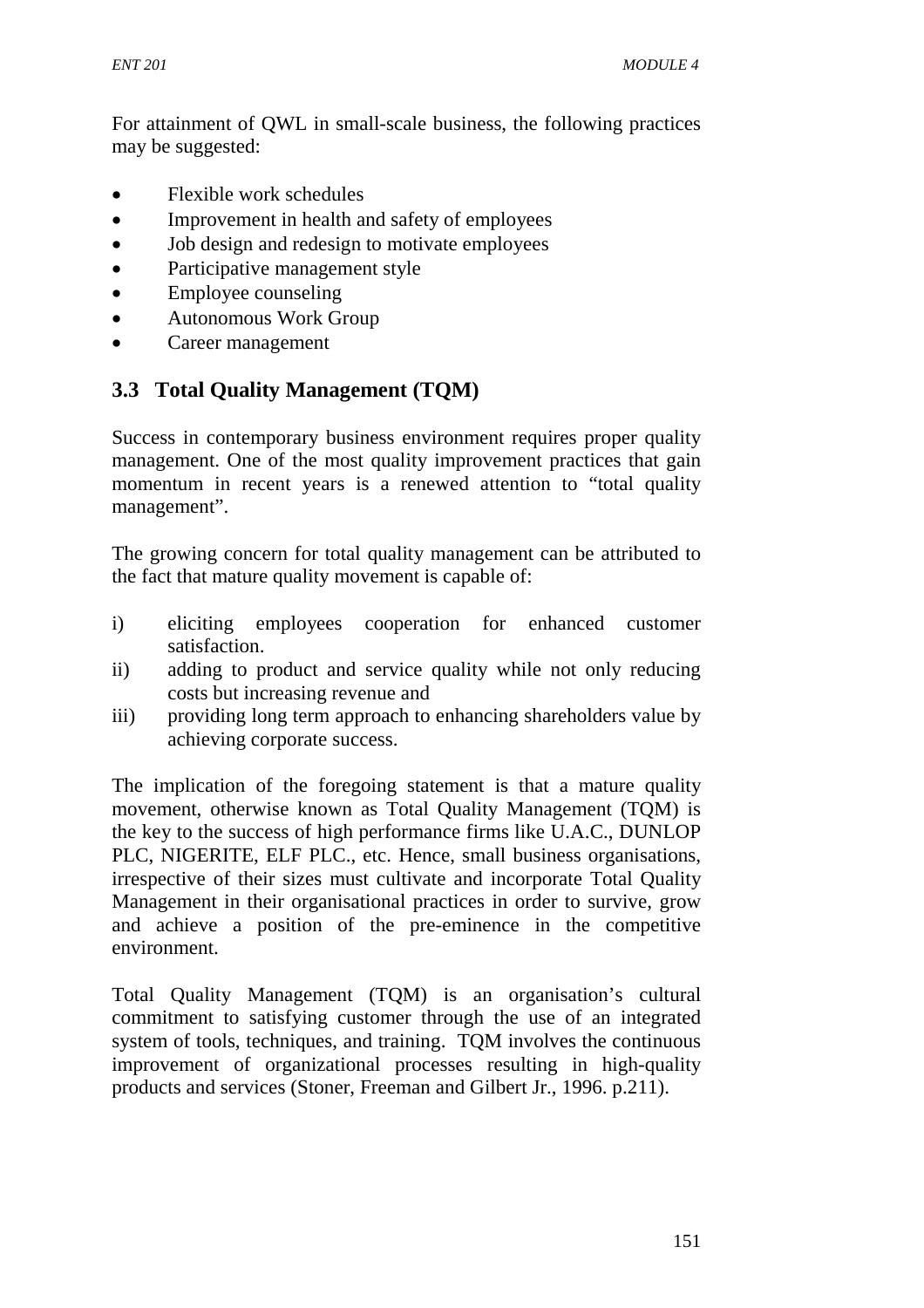# **3.4 TQM Implementation (TQM)**

There are no universal methods of designing and implementing TQM in organisations. However, the framework developed by Kano (1993) will be useful for small or large-scale industries.

Kano (1993) developed what he termed "The House of TQM" which shows the structure of TQM as the touchstone for identifying the evolution of TQM implementation in the United States. The proposed framework is presented below:



**House of TQM by Kano (1993)** 

The TQM structure implies that the base of a TQM programme is the "intrinsic technology", which refers to the driving technology specific to an industry. For example, petroleum engineering is the technology intrinsic to ELF PLC.

Given the existence of intrinsic technology, it is still necessary to carry out motivational programmes aimed at improving the level of organisational members' commitment to successful implementation of TQM. The problem is how to create the condition that will impel management and employees to develop positive attitude towards the proposed TQM programme.

The portion from the floor up to the roof is the TQM shown in form of pillars. These pillars include:

**Concepts:** These consist of both a theory of quality satisfaction of consumers and a theory of management. The main concepts required for implementing TQM include:

• Customer satisfaction, putting quality first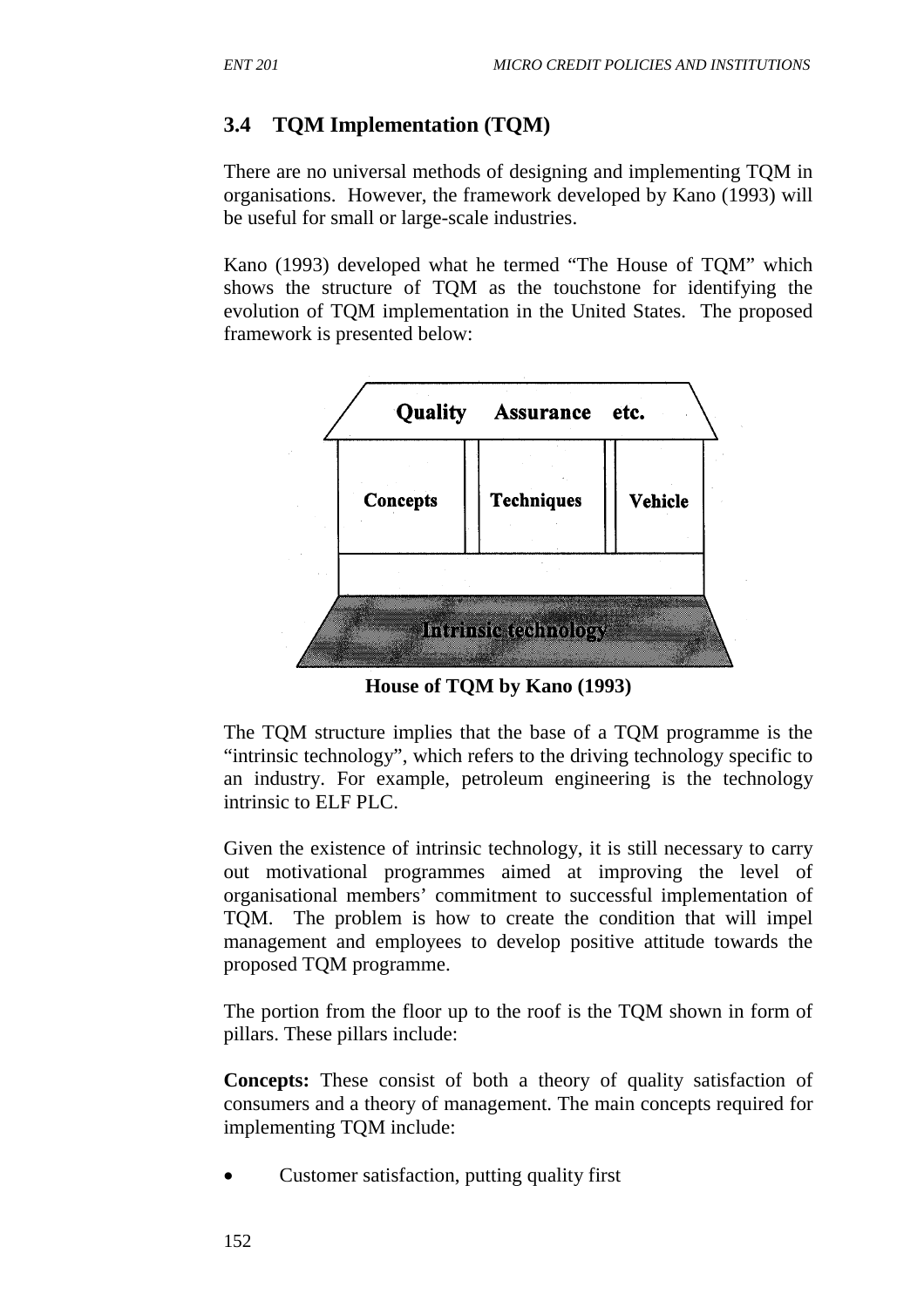- The plan, do, check and action cycle i.e. PDCA cycle, process oriented production and do it right the first time.
- Emphasis on the use of data.
- Ensuring employees commitment.

**Techniques:** The most popular techniques are parieto diagram, causeeffect diagram etc.

**Promotional Vehicles** e.g. Deciding on who shall ultimately be responsible for promoting the company wide quality, what training and educational programmes to use in order to promote quality management philosophies. Management tools and statistical methods are examples.

- Promotional vehicles also include the use of quality circles and team activity. Quality circle involves a voluntary problemsolving group of workers who meet periodically to explore ways of improving quality and productivity. After completing one assigned job, the same team will work on the next one in an ongoing activity.
- Finally, the roof of the house of TQM shows customer satisfaction and quality assurance.
- In fact, the objectives of TQM include provisions of customer satisfaction and quality assurance. These are based on the premise that realisation of continual improvement in quality company-wide can achieve growth, improve company reputation and increase economic performance. Business firms exist to create customers and the need to ensure that a product or service provides the required level of satisfaction to the user. Hence implementation of TQM in small scale business firm is a necessity.

#### **SELF ASSESSMENT EXERCISE**

Discuss total quality management (TQM)

## **4.0 CONCLUSION**

There are many management practice options. Proper use of resources such as time, labour and other input will lead to an increased level of production.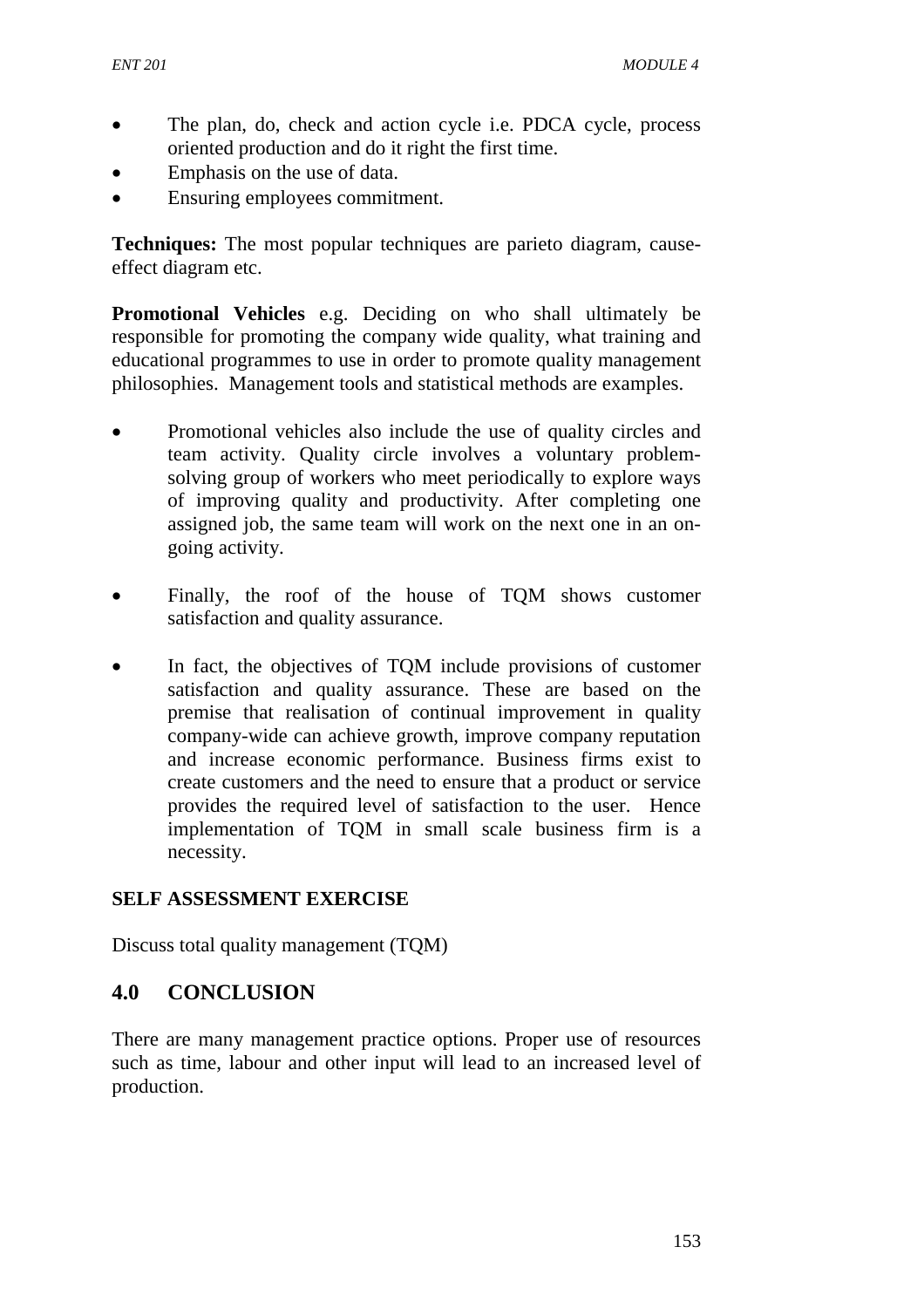# **5.0 SUMMARY**

The SMEs can not work in isolation. It is therefore important for accurate, timely and efficient data; hence adequate records must be maintained by small scale industrialists as well as proper motivation of employees to achieve company-wide commitment to the quality programme.

Systematic integration of quality into organizational system by training and having quality awareness programs, group interaction, and avoiding bureaucratization of organizational practices is also important.

## **6.0 TUTOR-MARKED ASSIGNMENT**

Discuss the implementation of TQM.

## **7.0 REFERENCES/FURTHER READING**

- Baumback, M. C. (1992). *Basic Small Business Management.* New York: Prentice Hall Inc.
- Lawal, A. A. (1993). *Management in Focus Nigeria*. Abdul Industrial Enterprises.
- Stoner, J. Freeman, R.E. and Gilbert, D. (1995). *Management.* U.S.A: Prentice-Hall Incorporation.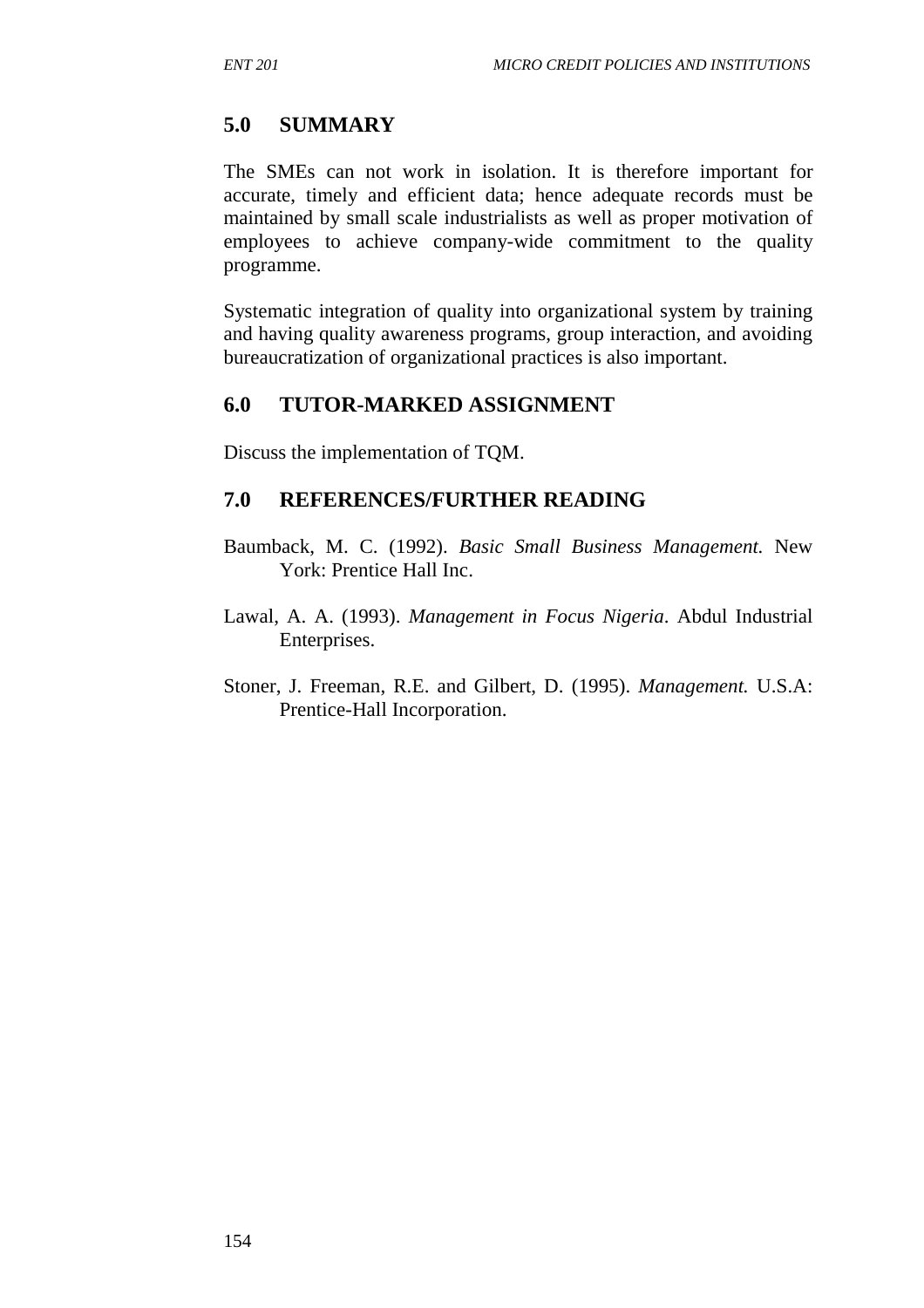# **UNIT 3 CAUSES OF FAILURE OF SMALL SCALE BUSINESS**

## **CONTENTS**

- 1.0 Introduction
- 2.0 Objectives
- 3.0 Main Content
	- 3.1 Business Failure
		- 3.1.1 Causes of Failure in Small Scale Business
	- 3.2 Symptoms of Business Failures
	- 3.3 How to Avoid Failure among SMEs
- 4.0 Conclusion
- 5.0 Summary
- 6.0 Tutor-Marked Assignment
- 7.0 References/Further Reading

## **1.0 INTRODUCTION**

Ade's friend, Tope is a millionaire. He is a fashion designer. Ade did not consider his interest but went ahead to acquire the necessary machines. After six years of practice he was frustrated out of the project since he never had any skill or the required natural gift for the business.

Tola wanted to embark on a project. He approached Ben who is an Economist. She wanted the Economist to carry out a feasibility study for her, but changed her mind and got the services of a quack who charged her lower than the fee of the professional. Unfortunately, the quack painted a glossy picture for her. She went ahead based on the report. This led to her failure.

## **2.0 OBJECTIVES**

The leaner should, at the end of the unit, be able to identify the different causes of business failure and how to avoid them.

## **3.0 MAIN CONTENT**

## **3.1 Business Failure**

## **3.1.1 Causes of Failure of Small Scale Business**

The causes of failure in the small scale and medium enterprises are multi- faceted and numerous ranging from personal or micro to extended or macro. Some of these are: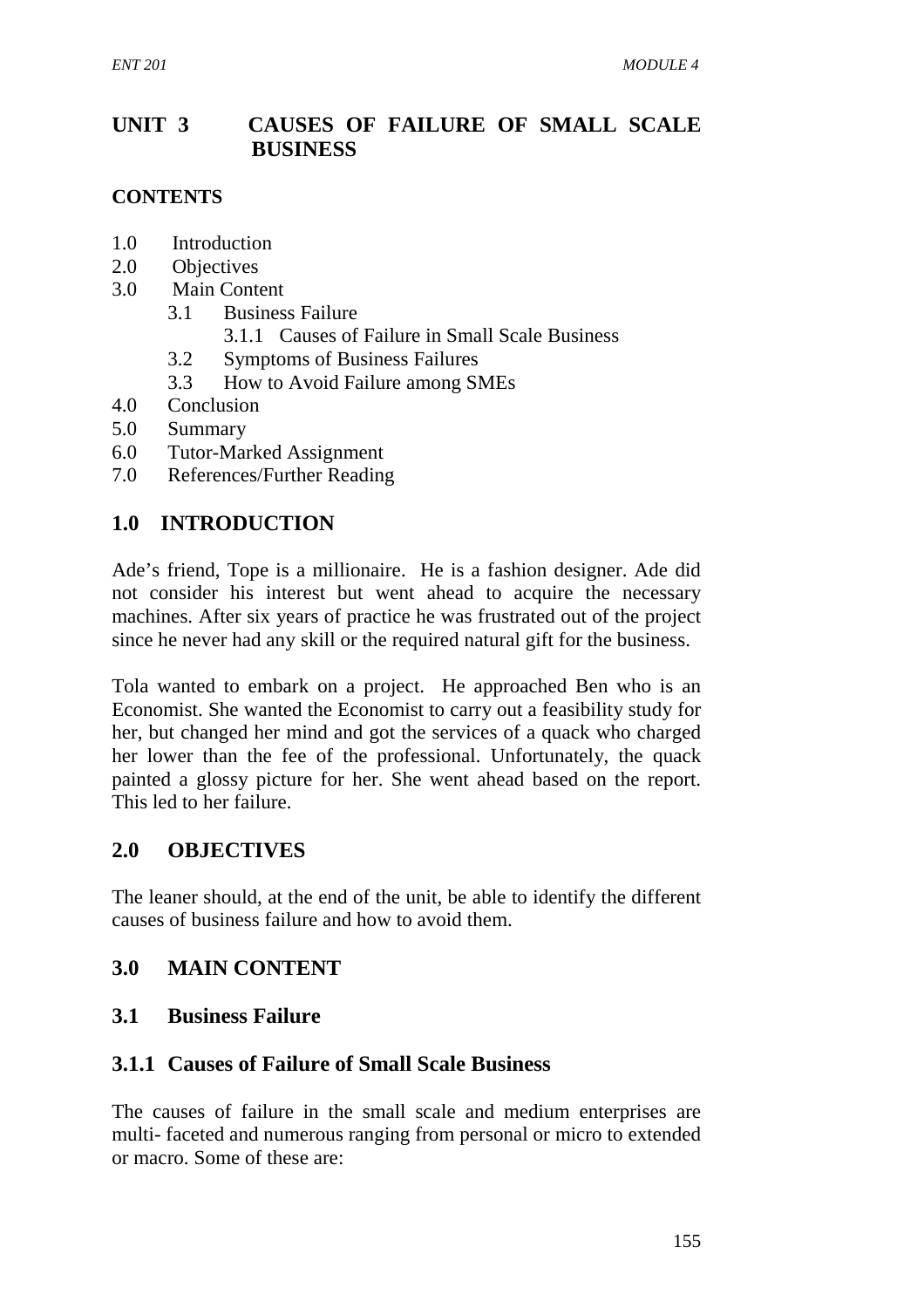**Poor management:** This has remained the major single factor that has crippled many SMEs especially the developing economy. This is as a result of poor record keeping, lack of technical and managerial skills.

**Planning:** This connotes a future-oriented process by which organisational goals are designed and logical steps and actions are outlined in other to facilitate the achievement of set objectives. Most small businesses fail because of lack of planning and sometimes where and when there is plan the process or execution of those plans, are inappropriate. It is quite true of many SMEs that he who fails to plan plans to fail. Many SMEs operate without plans.

**Training:** Trainings, seminars, workshops, symposiums are very important for every body. Since this will acquaint the worker or ownerworker with the most recent market information. It becomes crucial for them to attend. Most small business owners however look down on this aspect because of the costs involved. The effect of this is the loss of new technology and business. Information whether positive or negative, helps the organisations in doing better or corrects their blunders. Information is very vital for organisational survival because it is like thermostat of the refrigerator or electric iron that regulates temperature.

**Lack of entrepreneurial vision and ready market for the products of SMEs:** Entrepreneurs should embark on products and services that are needed by the target customers. Failure to do this results to product failure which may be because of no or insufficient research.

**Too rapid expansion:** This is very common in Nigeria. Businessmen want to show-off that they are managing group of companies thereby overstretching the meagre resources that are inadequate for one company. This therefore results to business failure.

**Lack of requisite experience:** The lack of experience and knowledge about the particular business on the part of the operator of the firm always leads to the rapid collapse of businesses in developing countries.

**Succession procedure:** Most Nigerian businessmen are polygamists with many children and even where they are not, there is usually no succession procedure which results to power tussle at the demise of the founder. Power tussle is no fuel for survival.

Lack of consensus among owners: For any firm, be it small or big to succeed, there should be fair and equitable dealing among the owners. Where there is lack of consensus among the owners based on unfair and equitable dealings, such development will lead to the demise of the business. Therefore, the success of any business firm will depend on the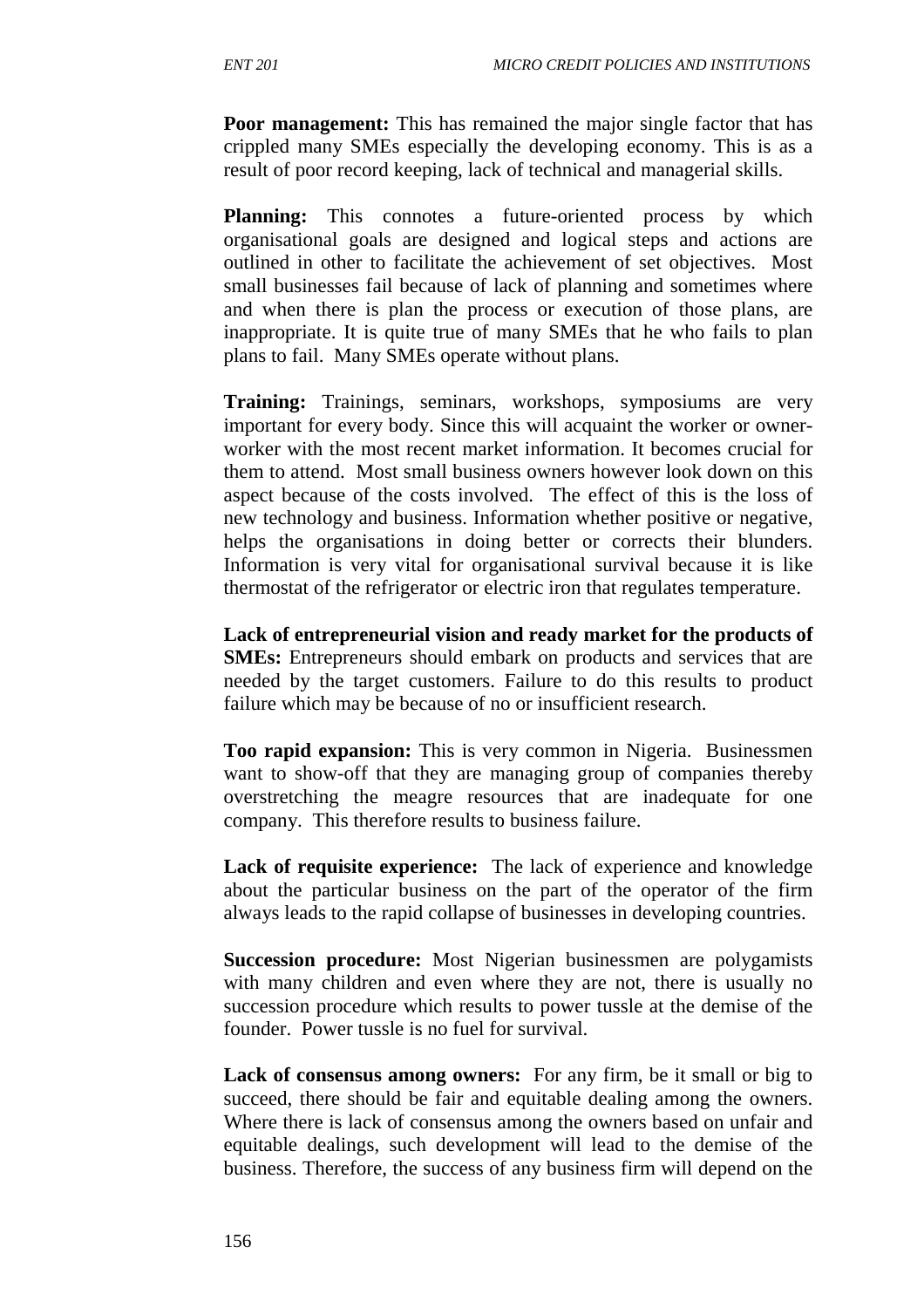co-operation of the owners. Such lack of consensus can also lead to laziness, indiscipline, negligence, and immorality among the owners and even workers. But where there is good rapport among the owners, surely it will bring about success and increase in the profitability level of the firm.

**Inability to generate fund:** Existing fund could be tied to stock which is not moving or the cost of stock replacement might have increased. If there is no avenue for the injection of new fund, the firm goes into liquidation. Inability to generate fund may be as a result of product failure, no sales, poor customer relationship, incorrect product etc.

**Fund diversion:** This is very common with sole proprietors. Money meant for a given business could be diverted into title taking, marrying more wives or doing incessant travels and entertainment, and building costly residential houses. This has wrecked many businesses in Nigeria.

**Operating on loose credit policy:** Firms operating in this way usually build bad loans. The firm could survive such situation if there is avenue for refinancing the receivables. A firm with large receivables will end up being cash trapped and will find it difficult to replenish stocks and meet the demand of creditors. The result is liquidation.

**Employing beyond optimum level:** Excessive employment of the factors of production, leads to immediate or eventual diminishing returns. A Company which employs one hundred persons instead of forty will only end up paying excess wages and salaries for sixty workers hence liquidation. The same is true of idle funds which either attracts interest or generates losses in terms of opportunity cost.

**Large scale looting by rioters:** This is very rampant in Nigerian cities. Where looting is not very possible, the premises of an enterprise may be set on fire which may mark the total collapse of the business.

**Shortage of skills:** The owners of SMEs are people with little specialized skills or expertise; neither do they have finances to hire the services of specialists on part-time or full time basis. The result is that they usually produce faulty and inadequate products.

**Lack of advice and counsels:** The proprietors of SMEs do not share their problems with one another; neither do they seek the professional advice to find solution to the problems. In some cases the proprietors may have been counselled but they won't adhere. This is very true of some companies that employed experienced workers and literates but never sought their experience and knowledge. Where the employees were given the opportunity to suggest, they were seen as bias.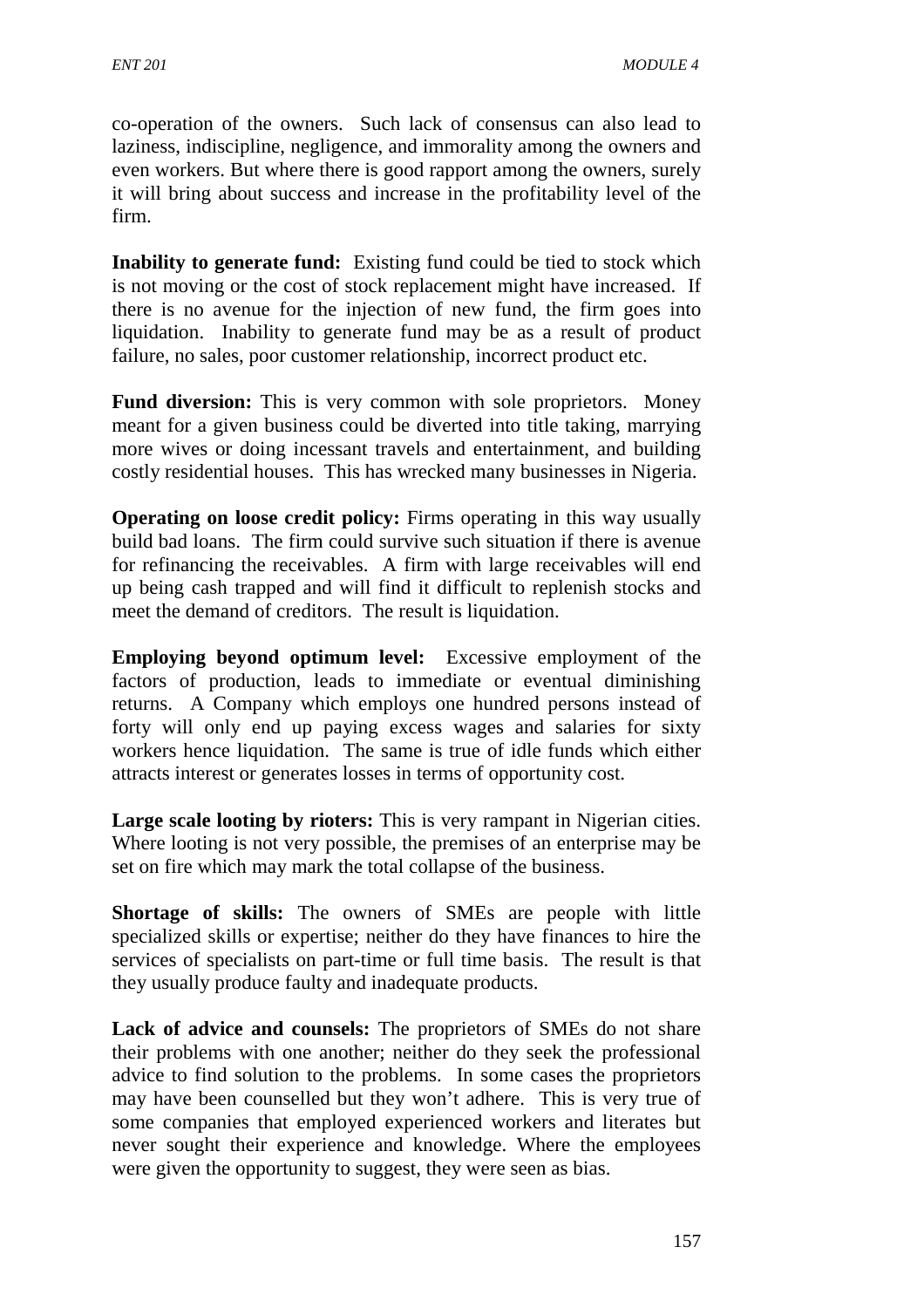Level of competition: If the level of competition from other firms becomes too high, a marginal firm always easily liquidates. It has happened and is still happening to most organisations.

**Fraud:** When there is laxity in supervision, fraud could easily occur. It is well known that fraud is the greatest killer disease of Nigerian businesses. Here, fraud ranges from outright embezzlement of funds to diversion of funds meant for given transactions for the maintenance and organization of paraphernalia. For example, money that is supposed to be paid officially may be spent as gratification.

**Lack of research and development programmes:** Research and development programmes need to be adequately pursued by small business entrepreneurs so as to ensure their long term survival. Sooner than later, the SMEs run out of ideas and become obsolete. Lack of research and development results in lack of current information concerning the product line or service. The end result is failure.

**Inadequate compensation for employees:** Employees of small business firms ought to be compensated adequately. A good number of instances exist in Nigeria where employees were instead, grossly exploited. This however depends on the cash flow and sympathetic attitude of the originator of the business. An unreliable, greedy and unsympathetic director is not likely to care much about the yearnings of his employees whether or not cash is flowing adequately. This will result to employees being disenchanted and demoralized then contributing negatively to the growth of the business. The business will eventually end up in liquidation.

**Laziness:** This may be from the entrepreneur himself, the management staff and or other employees. Procrastination is said to be the thief of time, the same applies to the slothful man who will say 'there is a lion in the streets I will be slain'. This is a lazy man's excuse which is a killer disease in our world of competitions.

**Indiscipline:** The Bible makes it clear that "understanding is a wellspring board of life unto him that has it and he that has no rule over his own spirit is like a city that is broken down and without walls". This is true of any entrepreneur that is not disciplined because his business will be like the city without walls. Discipline here may be in spending both time and money.

**Conflict of objective:** An entrepreneur has his personal objectives in life and just as he intends to accomplish them, it is therefore, not expected that these personal goals should in way interfere with business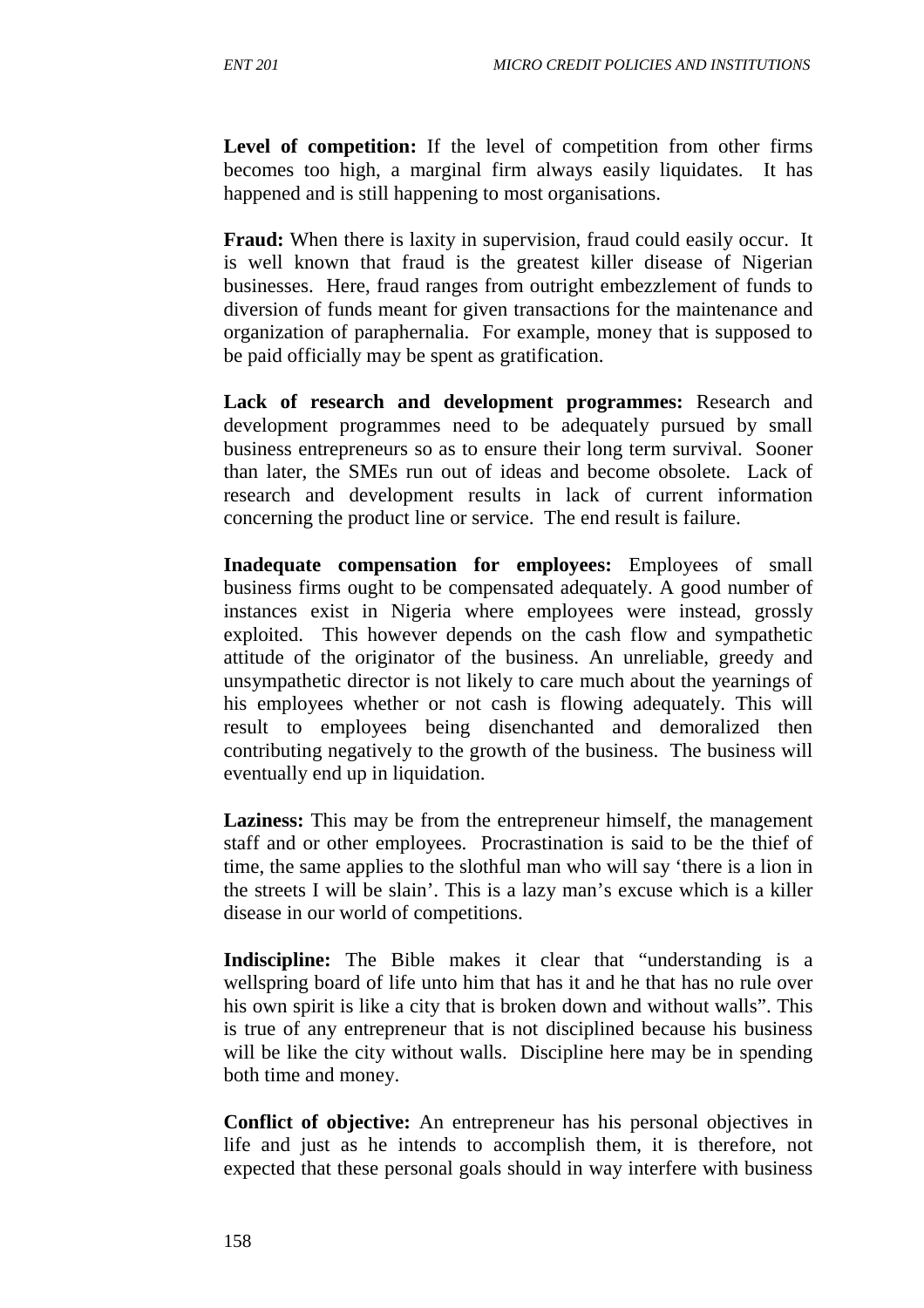goals. Thus, the businessman's goal of building more houses and acquiring more wives should not be the immediate areas where the entire profit of a business should go to or else, the business cannot grow. Absence of growth means extinction for that business.

**Government policies:** Inconsistent and ad-hoc characteristic of policies and measures is another very big problem of small business enterprises in Nigeria. Most policies of government have been very inconsistent. Such policies have not stood the test of time. Consequently, they hardly achieve the intended objectives and focus of such policies and measures.

**Inequity:** This is a situation where all staff of the same skill, qualification, and experience are employed in the same organisation but are differently paid. (For instance one is paid higher than the others because of the employee's sponsor or guarantor or bargaining power).

**Inability to forecast future economic tends:** This is quite true especially in countries where there are no price control measures. In Nigeria for example, prices are difficult to anticipate because of the macro economic instability.

**Immorality:** This is a cankerworm. An immoral male entrepreneur will always be attracted by every lady. In order to attract concubines he becomes prodigious and lavishes business fund. He becomes an unnatural tuff, party-crazy and spends his business time and funds on women.

**Other causes** of small business failure are negligence, general recession in the economy, improper motivation of employees, insincere appraisal of staff and remuneration, war and violence, ostentation, death of key staff, sudden emigration of known customers; improper accounting records, over-borrowing, currency devaluation upward swing in production cost, etc.

## **3.2 Symptoms of Business Failure**

Business failure in any country, developed or developing, does not just occur in one day. As the business failure does not occur accidentally some signals show a good entrepreneur that he should replace his/her courses of action. Owualah (1999) identifies some of the signals as persisting negative cash flow; decline in market share due to decline in sales and profits. These are serious symptoms, which if not properly handled can lead to business failure.

Other indicators are: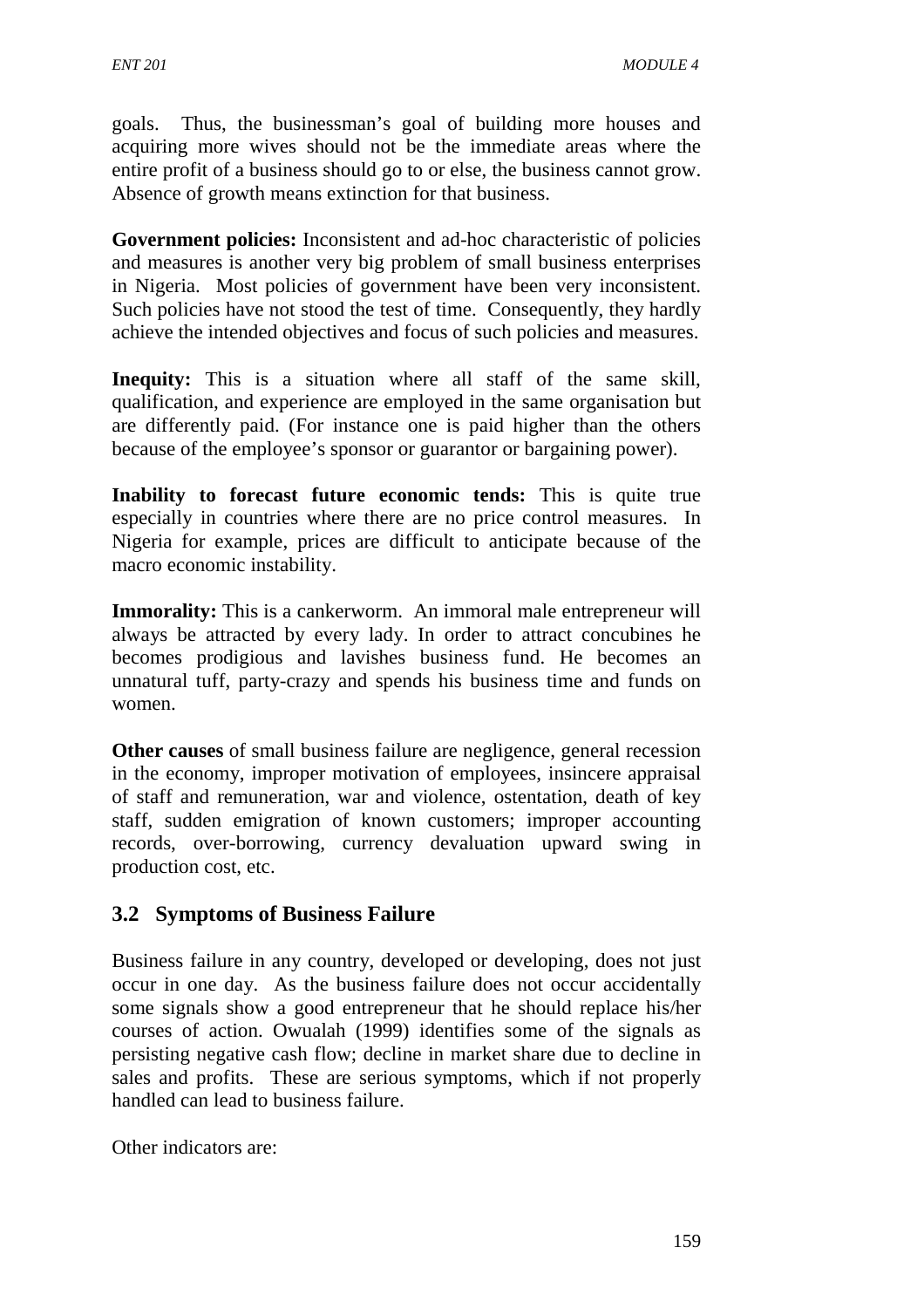- uncompetitive products or services;
- declining working capital;
- deteriorating physical facilities;
- high debt ratio;
- sale of goods or services below cost price;
- stocking of stock or inventories;
- large scale retrenchment of staff;
- persisting difficulty in securing new funds from banks and other creditors;
- importantly, mismanagement of both human and financial resources can easily lead to business failure.

Kambia (1999) identifies the following as signals and symptoms of business failure:

- 1. Perpetual borrowing because business is neither expanding nor realising profit from previous investment(s);
- 2. Dwindling profit margin;
- 3. Delay or staggering payment or even reduction of workers salaries and wages;
- 4. Merging or collapse of branches or departments;
- 5. Reduction of staff strength through resignation and lay off;
- 6. Unnecessary delay in staff promotion;
- 7. Persistent shortage of stocks;
- 8. Frequent and unnecessary diversification;
- 9. High level of outstanding receivables;
- 10. Declining response from major suppliers or distributors;
- 11. Withdrawal of distributors and request for the refund of distributors deposits.

## **3.3 How to Avoid Business Failure among SMEs**

Having identified the reasons for business failures, steps are needed to be taken to avoid the incidence of distress, failure or liquidation among SMEs. These steps may be:

- **Start with an authentic feasibility report:** Every business that aims at staying, as a going concern must be started with an authentic feasibility report. A spurious report always leads to failure because it cannot be religiously implemented or followed.
- **Continuous research and planning:** For a company to stand competition it must operate on the basis of continuous research and planning. A firm which does not operate along the line of good planning will find itself in liquidation. Efforts should always be made to ensure that plans and budgets are duly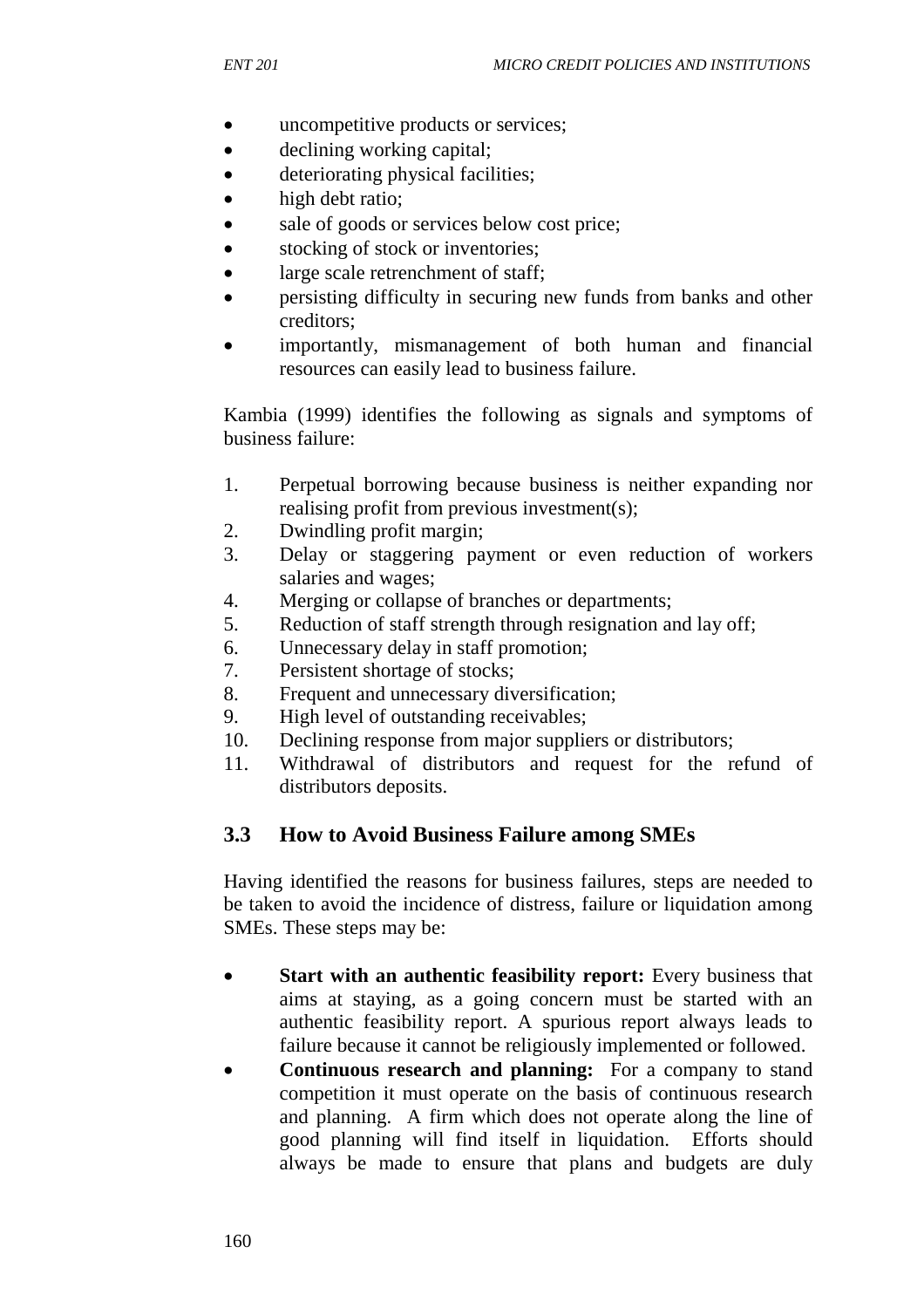implemented. When a plan becomes ineffective it should be quickly reversed.

- **Effective manpower management:** Tasks should be assigned on basis of skills, requisite knowledge and experience. Staff should be adequately motivated. Here we think of Fredrick Herzberg's stick and carrot theory of motivation. While emphasising good salary structure and working conditions, one should not lose sight of discipline. The labour force should be kept within optimum level in order to avoid diminishing returns to scale of operations.
- **Fund diversion should be avoided:** Money meant for the firm's operation should not be utilized for something else. operators of such companies should avoid wasteful dispensing and undue ostentation.
- **Checking of fraud:** Through constant and thorough supervision, fraud can be prevented. There should be proper accounting records and periodic stock-taking. Enough care should be taken about bank statements, cheques, cash disbursement and all documents relating to cash receipts and payments. These items should be kept in very safe custody. The degree of honesty, sincerity and personal integrity of staff handling money, loose stock and repairs should not be in doubt.
- **Having innovation as a guide:** To neglect innovation is to ask for failure. Immediately a firm stops to innovate, competitors will have it overtaken. This will lead to failure. People are where they are because they are not convinced to change. Entrepreneurs should see innovations as important force for moving forward.
- **Operating within the law:** Owners of firms should monitor the various company laws, edicts, decrees and policies and ensure that the business is being operated in line with the requirements of the government. Firms must also operate according to customs, tradition and norms of the society of its location in particular.
- **Avoidance of excessive borrowing:**When a firm over-borrows, it exposes itself to excessive payment of interests. Interests on payments are a fixed obligation. A slack in business fortune will lead to a situation where such firm cannot service its loans. This automatically results in failure. Hence it is better to as much as possibly avoid unprofitable borrowings.
- **Avoidance of undue expansion:** A businessman should ensure that there is adequate consolidation of a given line of activities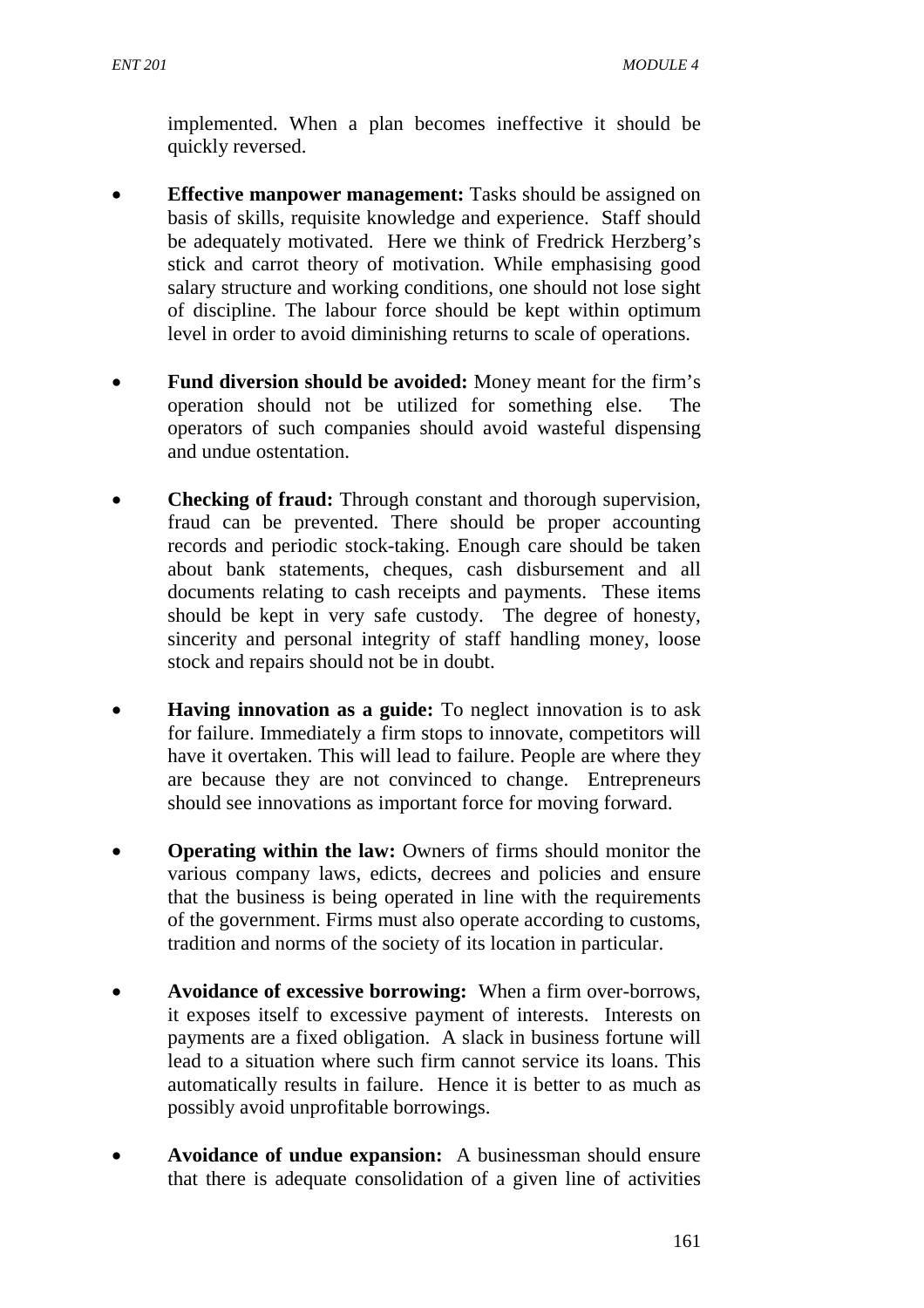before expanding into other areas. Expanding too rapidly could lead to a situation where the resource which cannot satisfy company is being over-stretched to service more companies. When this happens the business will fail so it should be avoided.

- **Avoidance of loose credit policies:** A firm that gives out goods on credit indiscriminately will surely fold up due to accumulation of bad debts. Before allowing credit the credit worthiness of the customer should be taken into consideration.
- **Optimum use of resources:** The level of manpower and other resources employed should not be in excess of the tasks available. Management should disengage all unwanted and redundant workers in order to keep the business on a sound footing. Idle capital should be discouraged. All resources should be optimised.
- **Partnership and mergers:** Based on certain challenges, a businessman should allow his firm to merge with other companies in order to avoid failure and for him to reap the gains of business synergy. Merging is better than total failure.
- **Rapport among partners:** Constant squabble among partners or directors of any business concern should be avoided. The operators of any given firm should always try to reach consensus without resorting to quarrels and long term disagreement.
- **Emphasise knowledge and skills:** A businessman should not go into any venture where he has very limited knowledge. Over dependence on hired workers may instill pride on the workers thereby turning the owner of business into mere supplier of fund without skill. There must be reliance on continuous staff training and merit.
- **Consideration of location:**This can make all the difference between the growth of two companies. A firm that is disadvantageously located in terms of marketing should try to relocate to a more suitable area.
- **Capital adequacy:** There must be enough capital for the pursuit of a given line of business. Apart from the initial owner's fund, there should be opportunity for borrowing and a proportion of the company's profit should always be ploughed back.
- **Personal Discipline:** This is very important since the success and failure depend on the attitude of the entrepreneur. Discipline may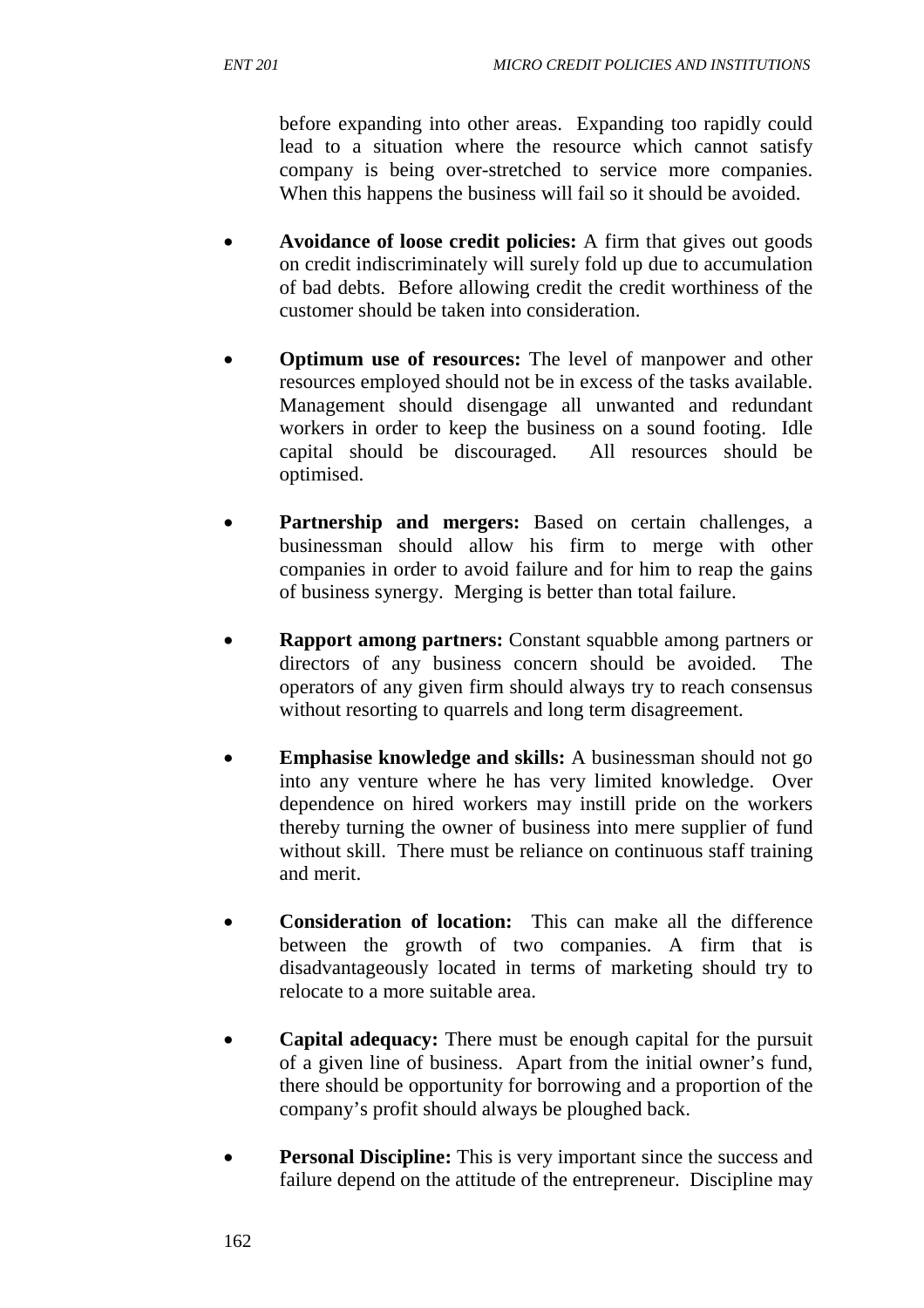be in different aspects such as financial discipline, time discipline, behaviour and use of language. Any person who is not time conscious most times ever meets up with appointments. Ability to keep appointments religiously is a plus and if for any reason one may not be opportune to meet up, the other party should be informed early enough.

- **Delegation of Authority:** The entrepreneur cannot do all the work even if he knows them. Teach the God-fearing, truthful, honest, and able-bodied employees the job and show them the way wherein they must walk and the work they must do "then you will have peace and live longer in prosperity". You can do this without losing control of anything.
- **Keeping of Proper Accounting Records:** This is relevant because it helps to check income and expenditure and fraud it is also important for reference purpose, for reporting purpose e.g. to stakeholders, investors, government etc and for generating information from source document so as to be able to prepare financial reports.
- **Other factors** which may help to ensure the success of SMEs are dedication to duties, effective cost control mechanism, installation of safety provisions, avoidance of fire and other natural disasters by taking some degree of care, effective personnel management, ostentatious spending should be avoided while maintaining frugality.

#### **SELF ASSESSMENT EXERCISE**

What leads to business failure?

## **4.0 CONCLUSION**

A well articulated plan and strategies as well as proper mix of resources will prevent business failure.

## **5.0 SUMMARY**

Dedication to duty, the use of appropriate infrastructure and resources will lead to business success

# **6.0 TUTOR-MARKED ASSIGNMENT**

How can a businessman avoid business failure?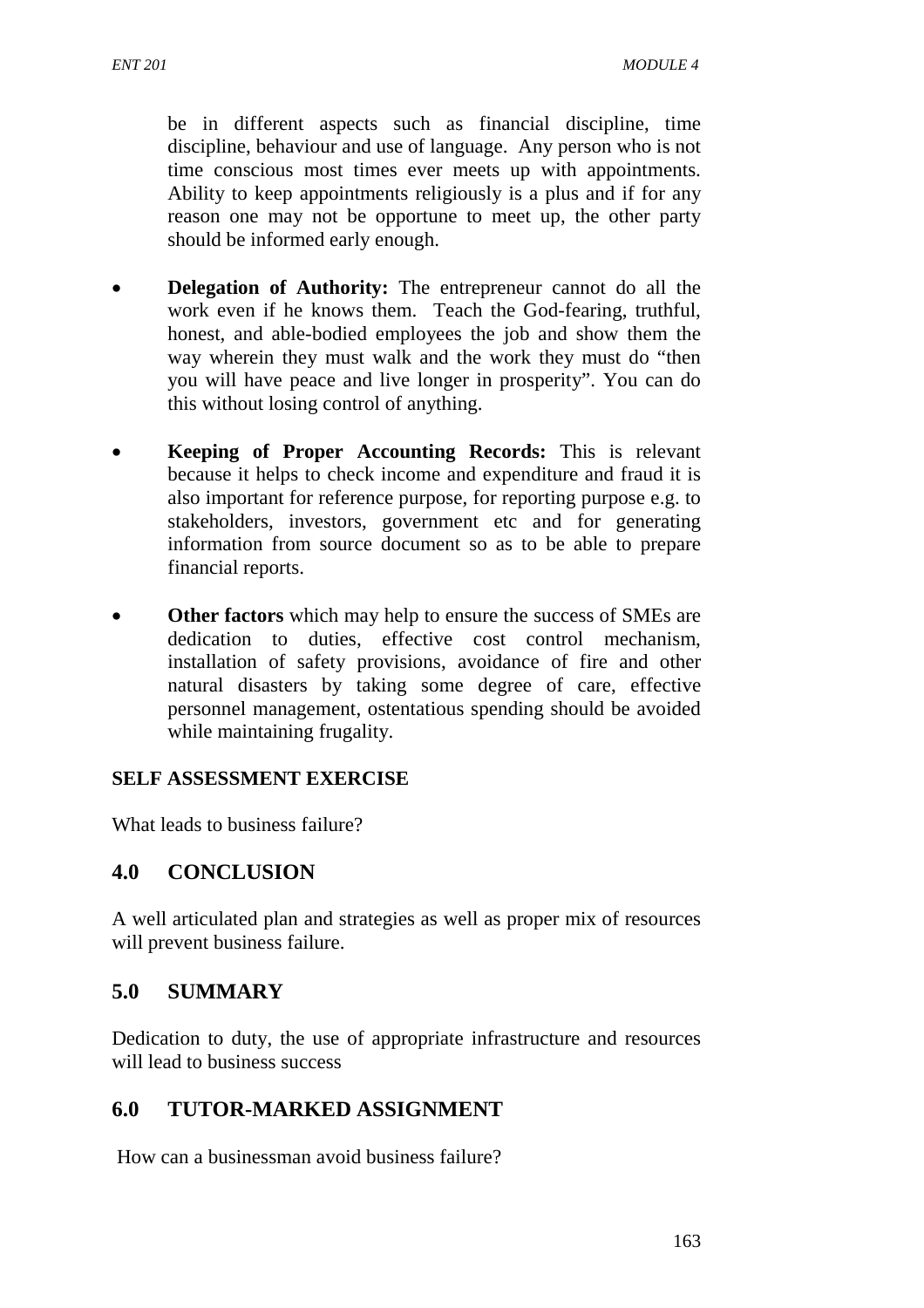# **7.0 REFERENCES/FURTHER READING**

Lawal, A. A. (1993). *Management in Focus Nigeria*. Abdul Industrial Enterprises.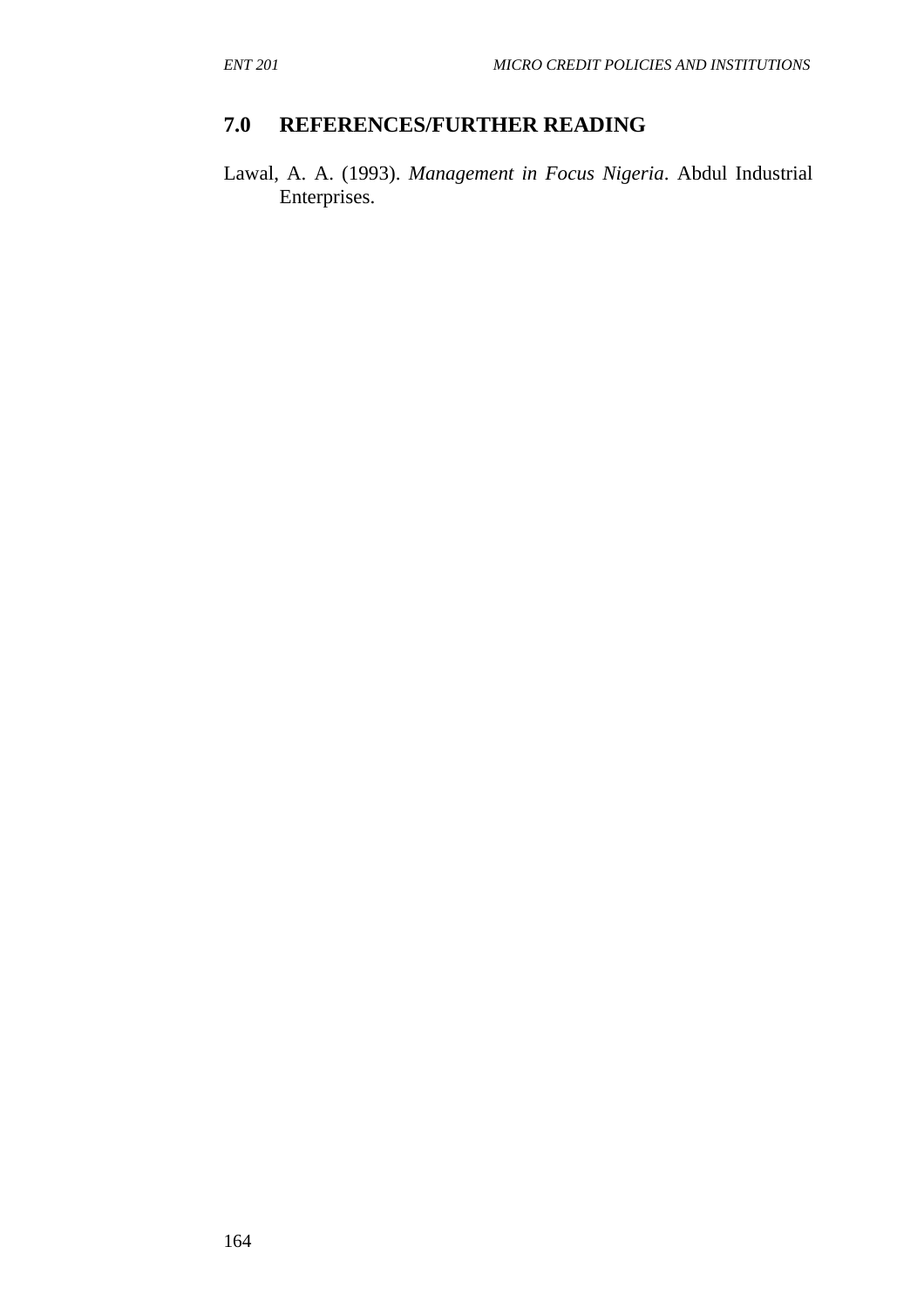# **UNIT 4 POSSIBLE PROJECTS**

### **CONTENTS**

- 1.0 Introduction
- 2.0 Objectives
- 3.0 Main Content
	- 3.1 List of Possible Projects
	- 3.2 Some Exportable Items and Where They are needed
- 4.0 Conclusion
- 5.0 Summary
- 6.0 Tutor-Marked Assignment
- 7.0 References/Further Reading

# **1.0 INTRODUCTION**

This unit is just an additional piece of information which will appeal to those who are interested in embarking on some business ventures. The list is inexhaustible. This does not serve as a feasibility report. I do hope you will find it useful.

## **2.0 OBJECTIVES**

The objective is to enable the learner to have insight into some of the projects that he can venture into.

## **3.0 MAIN CONTENT**

## **3.1 List of Possible Projects**

#### **Some examples of SMEs in Nigeria that you can start:**

fruit juices e.g. orange, pineapple, apple, lemon cashew, coconut, etc. rice milling, cotton seed oil, bakery and confectionary, melon seed oil, starch from cassava, sanitary wares, animal feeds, soyabeans cultivation, food processing, palm oil trade, interior decorations, grain processing, fish farming, maize flour,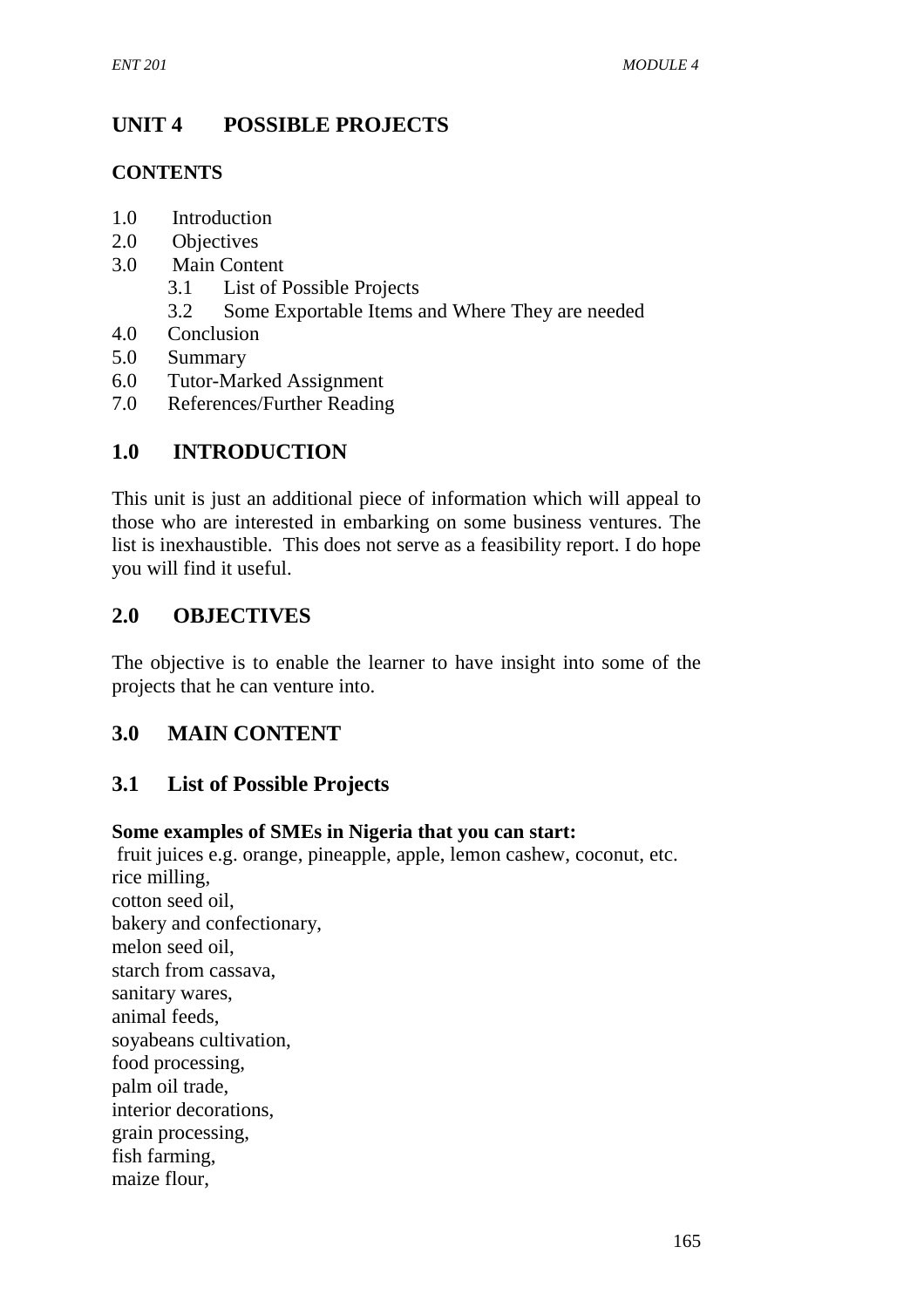wooden toys making, canned tomatoes, biscuit bakery, vegetable oil processing, yam flour, coconut processing, craft bag, oil mills, smoked fish factory, paper bags making, rice flour, soap and detergents, baskets & cane chairs, bone crushing, leather (footwear) production, leather tanning, chip board and glass nails, laminated photo frames, radio cabinets, honey extraction, cassava farming, cushion cover production, table napkins production, vegetable farming, furniture making, textiles production, glue manufacturing, hair brushes, tooth brushes, tooth picks, matches, thread, crayon manufacturing, fumigation and pest control, shoe polish, ruler manufacturing, production of tissue and serviette, corrugated, card-board boxes, etc. mat making, planting and selling flowers, bolts, nuts and screws production, ceramic blocks, concrete blocks, chalk manufacturing, pomade making, concrete poles and pipes,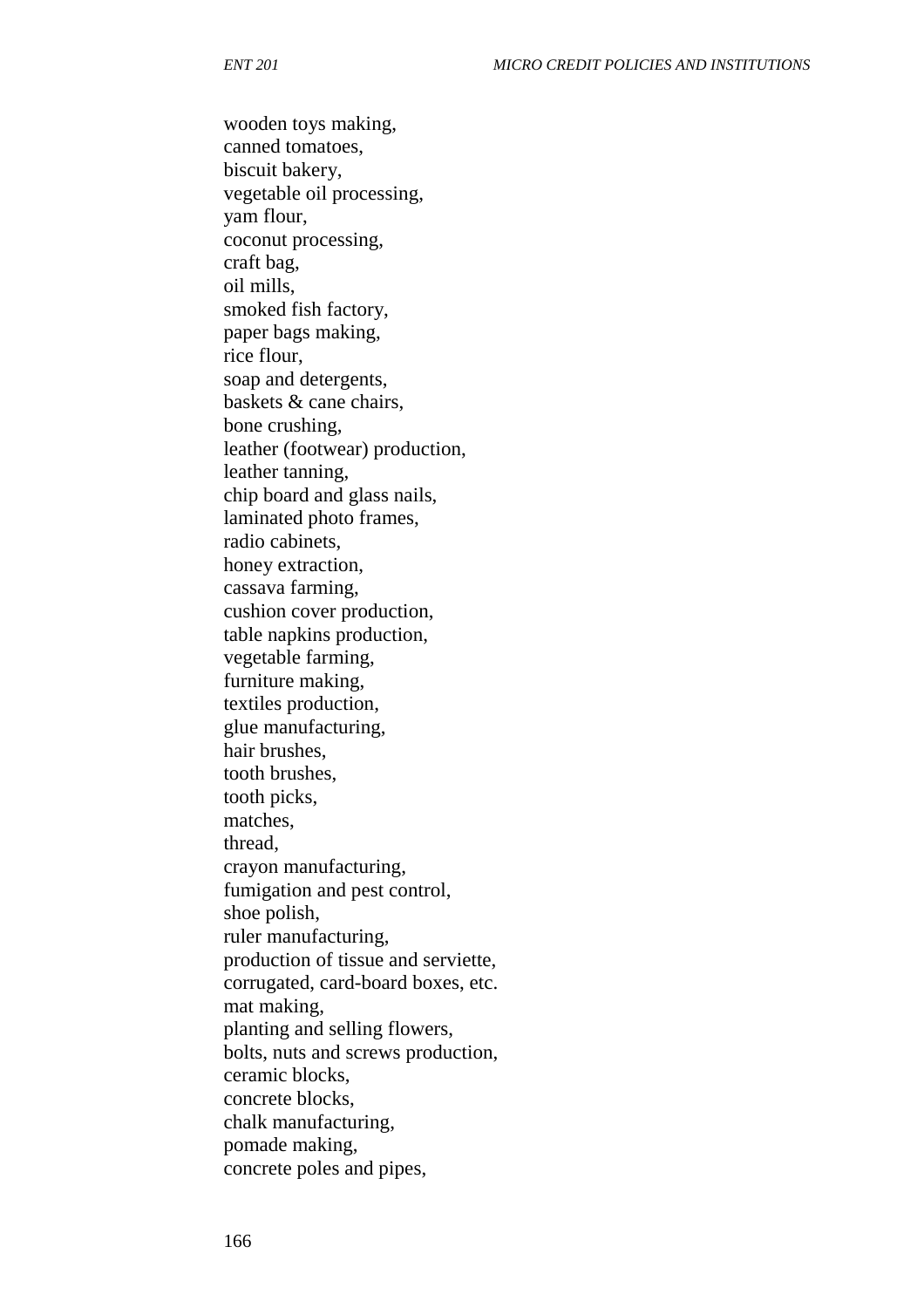foundry, red bricks, pencil making, optical glasses, crown cork manufacturing, production of insecticides, paint manufacturing, staple pins, poultry wire net, barbed wire, steel rope, polythene bags, plastic toys, fasteners, tiles (floor and wall), wire mesh, production of chemicals, oil and gas servicing, table water production, panel beating, gem clips and safety pins production, bicycle spokes making, plant and hangers (steel wire) forging and machining plants to manufacture basic spare parts for the automobile industry, hinges and door locks, net and fencing wire, advertising specially, art gallery, auto driving school, marketing, recruitment centre, auto-mechanic service, bay-sitting services, beach concession, leisure centre, rental service, travel agency, transportation: passenger, haulage:- air, water or land, freight handling and management: air, water or land, estate agency, birthday, wedding and ceremonial cakes, booking agency, building contractor, computer retail agency, GSM retail agency,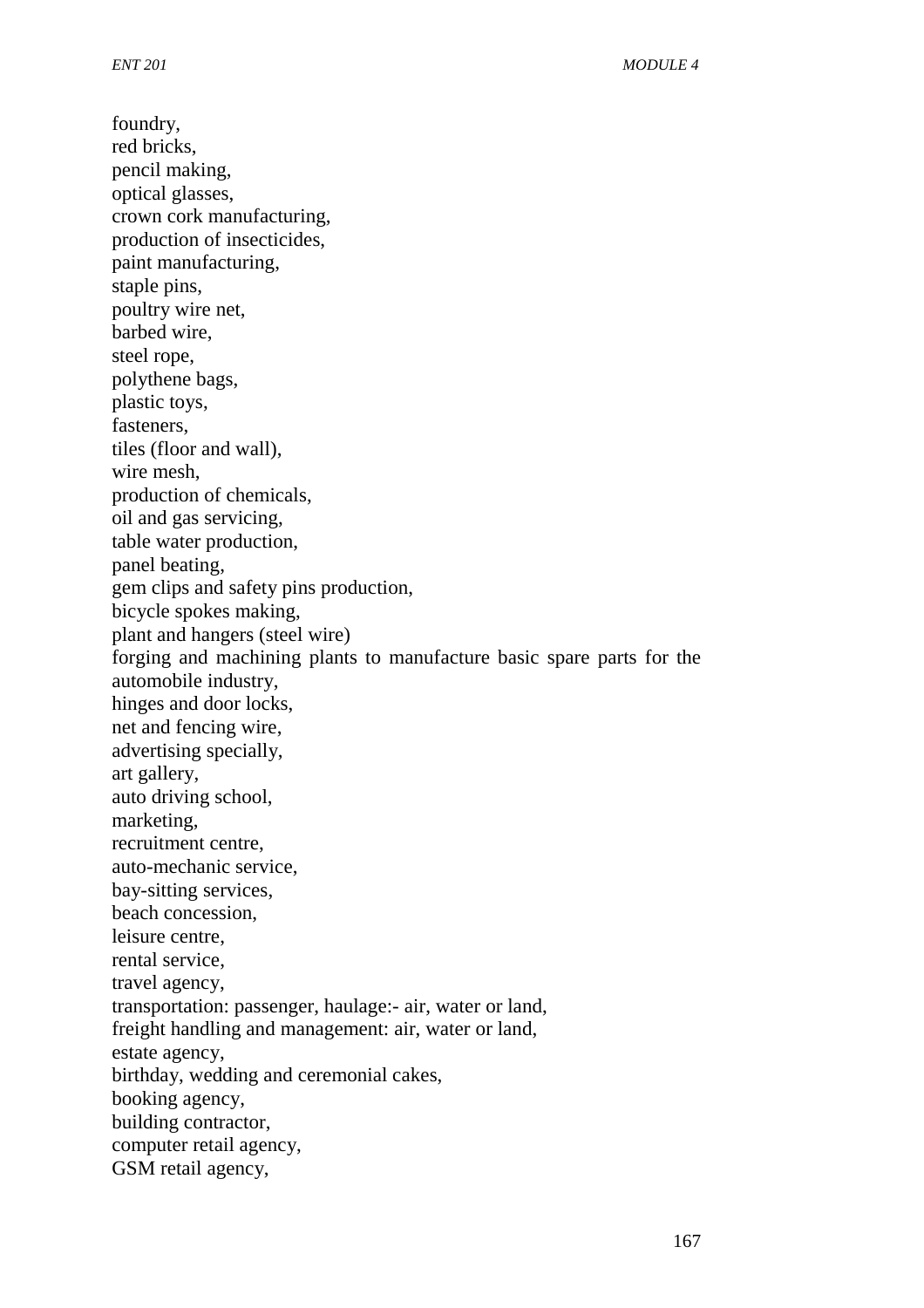health centre, cleaning services, cold room services, consultancy services, financial brokerage, stock brokerage, convenience shop, dancing school, day care and nursery centre, debt collection agency, duplicating, executive hair cut centre, fast food and snacks shop, magazine stand, laundering, scavenging, book binding, vulcanizing, refuse collection, hair dressing, music school, rubbish clearing, party organizing, secretarial school, remedial teaching, party equipment rentals, broom making bead making, raffia making, candle, plumbing, spraying, printing, videography, rabbitry, piggery, sheep and goat rearing, battery conditioning, iron founding, restaurant management, baby diapers production, t-shirt making ice-block making nails manufacturing button manufacturing cornflakes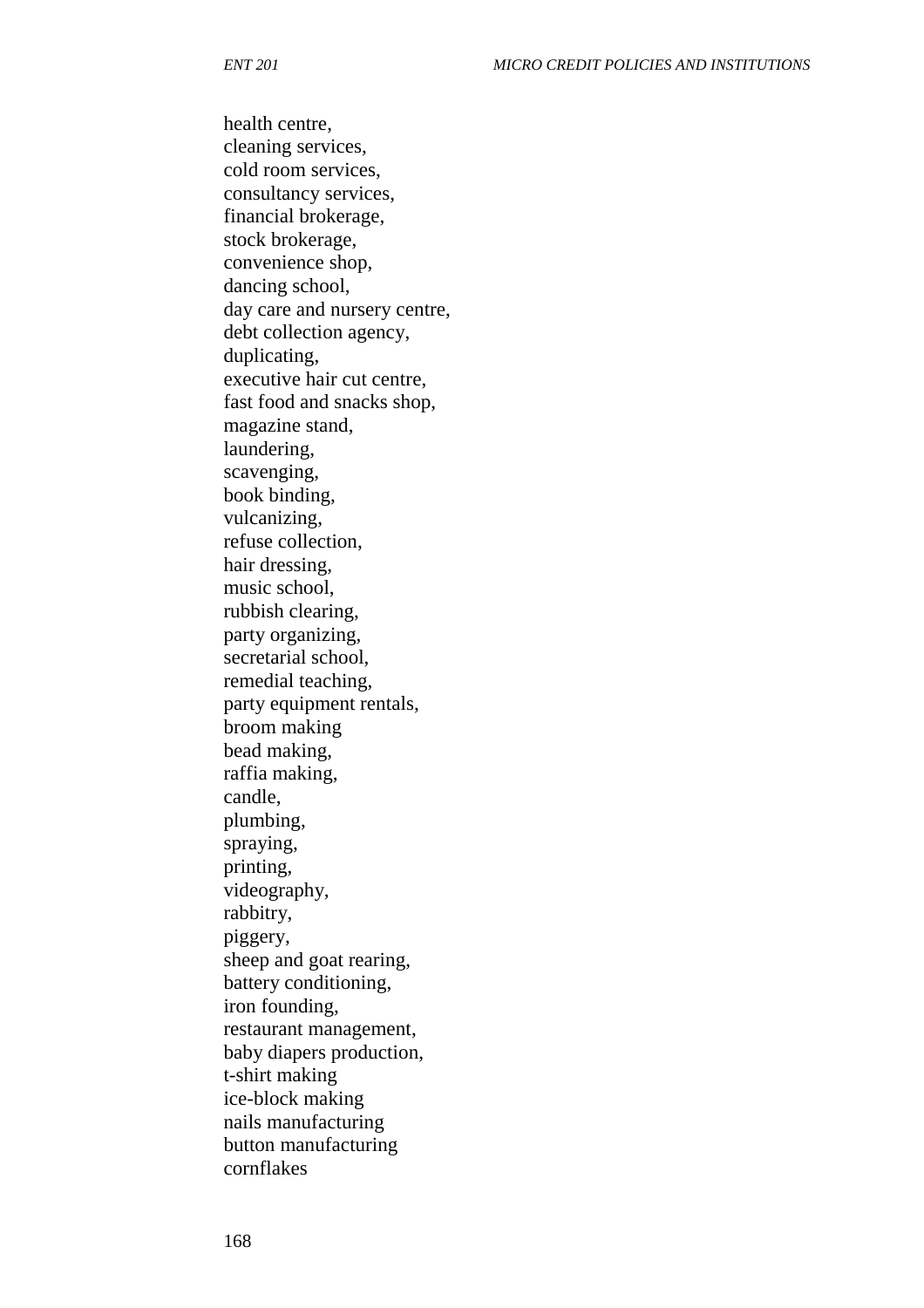welding electrodes black board dusters office files making carbon papers production hoses cotton wool production sale of machines tools production of industrial yeast from molasses production of adhesives party catering home delivery services newspaper vendring motor cycle transportation fleet production of printing ink advertising, broadcasting manufacturing and financing consultancy real estate consultancy building consultancy dredging and related engineering services electrical engineering, telecommunications, auditing, hotel development management travel agency courier services sale of agricultural equipment manufacturing of electrical and electronic domestic appliances, receivership and services, special corporate services, company secretarial services, manufacturing fabrication of aluminum windows and doors, installation of aluminum roofing sheets installation of aluminum doors and windows fabrication of suspended ceiling, partitioning system services, curtain walling marketing of plastic products, medical equipment, scientific equipment, manufacture and sale of crown caps, metal containers, screw caps, roll-on pilfer-roof caps, trinklets, cotton buds, production of disinfectants manufacturing of fuel filters, warehousing,